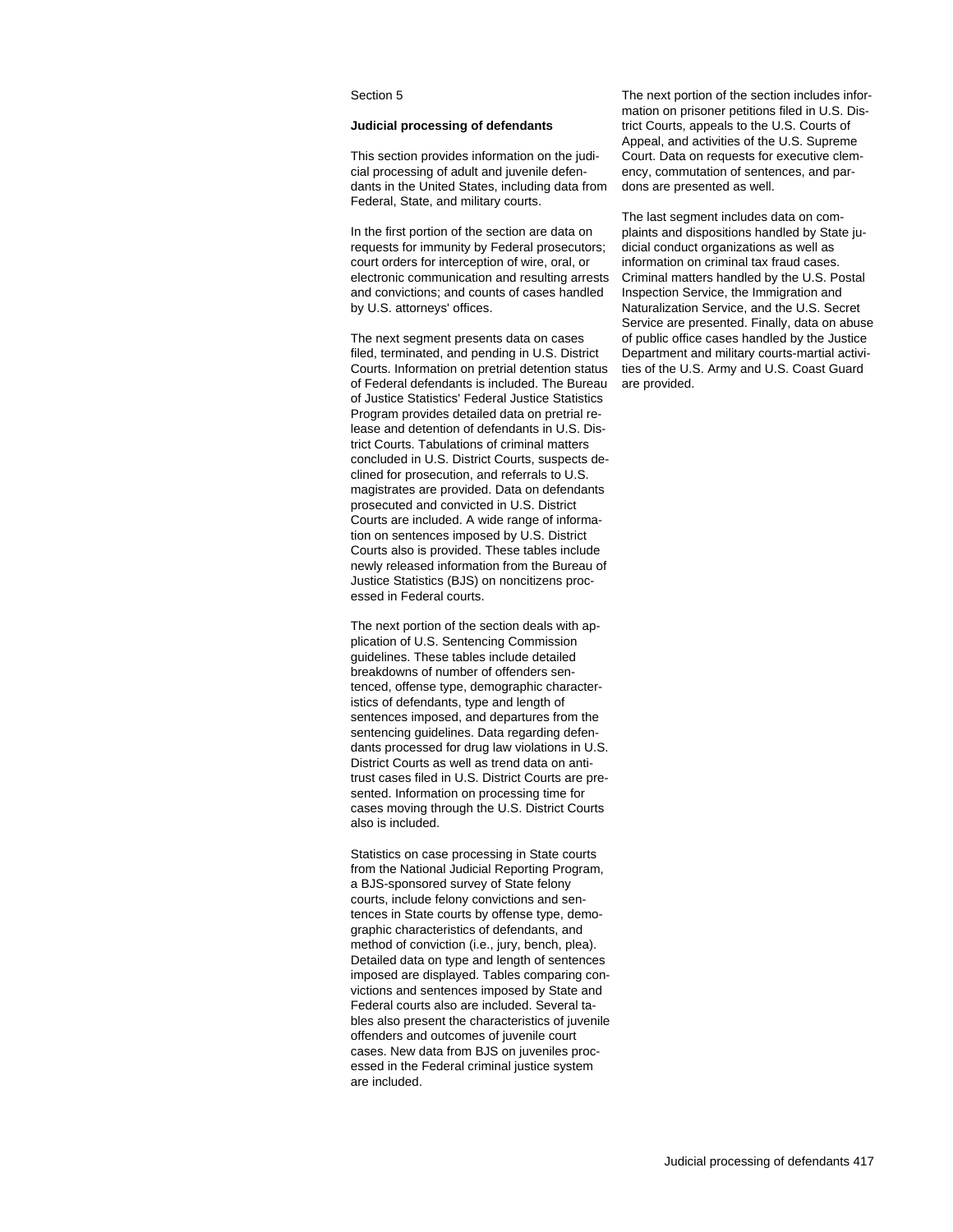| Table 5.1                                                                                                             | Table 5.2                                                                            |
|-----------------------------------------------------------------------------------------------------------------------|--------------------------------------------------------------------------------------|
| Requests for immunity by Federal prosecutors to the U.S. Attorney General and<br>witnesses involved in these requests | Court-authorized orders for interception of wire, oral, or electronic communications |
|                                                                                                                       | United States, 1969-96                                                               |

|                   | By origin of request, fiscal years 1973-96 |                   |                                      |        |                |                   |      | <b>State</b> | Feder |
|-------------------|--------------------------------------------|-------------------|--------------------------------------|--------|----------------|-------------------|------|--------------|-------|
|                   |                                            | Requests          |                                      |        | Witnesses      |                   | 1969 | 268          | 33    |
| Fiscal            | Total                                      | Criminal Division |                                      | Total  |                | Criminal Division | 1970 | 414          | 182   |
| year              | number                                     | Number            | Percent                              | number | Number         | Percent           | 1971 | 531          | 285   |
| 1973              | 1,160                                      | 769               | 66%                                  | 2,715  | 1,598          | 59%               | 1972 | 649          | 206   |
| 1974              | 1,410                                      | 1,121             | 80                                   | 3,655  | 2,055          | 56                | 1973 | 734          | 130   |
| 1975              | 1,632                                      | 1,259             | 77                                   | 3,733  | 2,183          | 58                | 1974 | 607          | 121   |
| 1976              | 1,789                                      | 1,361             | 76                                   | 3,923  | 2,366          | 60                | 1975 | 593          | 108   |
| 1977              | 1,798                                      | 1,250             | 70                                   | 4,413  | 1,969          | 45                | 1976 | 549          | 137   |
| 1978              | 1,445                                      | 959               | 66                                   | 2,997  | 1,403          | 47                | 1977 | 549          | 77    |
| 1979              | 1,596                                      | 1,163             | 73                                   | 3,204  | 1,816          | 57                | 1978 | 489          | 81    |
| 1980              | 1,653                                      | 1,207             | 73                                   | 3,530  | 1,892          | 54                | 1979 | 466          | 87    |
| 1981              | 1,686                                      | 1,252             | 74                                   | 3,271  | 2,032          | 62                | 1980 | 483          | 81    |
| 1982              | 1,836                                      | 1,394             | 76                                   | 3,810  | 2,233          | 59                | 1981 | 483          | 106   |
| 1983              | 1,986                                      | 1,425             | 72                                   | 4,226  | 2,243          | 53                | 1982 | 448          | 130   |
| 1984              | 2,378                                      | 1,838             | 77                                   | 4,784  | 2,858          | 60                | 1983 | 440          | 208   |
| 1985              | 2,451                                      | 1,898             | 77                                   | 5,146  | 3,329          | 65                | 1984 | 512          | 289   |
| 1986              | 2,550                                      | 1,948             | 76                                   | 5,013  | 3,267          | 65                | 1985 | 541          | 243   |
| 1987              | 2,359                                      | 1,869             | 79                                   | 4,603  | 3,249          | 71                | 1986 | 504          | 250   |
| 1988              | 2,359                                      | 1,821             | 77                                   | 4,702  | 3,205          | 68                | 1987 | 437          | 236   |
| 1989              | 2,301                                      | 1,807             | 79                                   | 4,495  | 3,249          | 72                | 1988 | 445          | 293   |
| 1990              | 2,049                                      | 1,694             | 83                                   | 3,735  | 2,905          | 78                | 1989 | 453          | 310   |
| 1991              | 1,953                                      | 1,561             | 80                                   | 3,377  | 2,449          | 73                | 1990 | 548          | 324   |
| 1992              | 1,819                                      | 1,417             | 78                                   | 3,242  | 2,309          | 71                | 1991 | 500          | 356   |
| 1993              | 1,959                                      | 1,466             | 75                                   | 3,521  | 2,393          | 68                | 1992 | 579          | 340   |
| 1994              | 1,717                                      | 1,262             | 74                                   | 3,279  | 2,225          | 68                | 1993 | 526          | 450   |
| 1995              | 1,519                                      | 1,181             | 78                                   | 2,775  | 1,986          | 72                | 1994 | 600          | 554   |
| 1996              | 1.493                                      | 1,135             | 76                                   | 2.806  | 2,066          | 74                | 1995 | 526          | 532   |
| Martin Theory des |                                            |                   | a los antico di fannoni Ele di conti |        | $-1 - 1010000$ |                   | 1996 | 568          | 581   |

Note: These data reflect requests received from Federal prosecutors under 18 U.S.C. 6001-6005, the statute that now governs the granting of use immunity. 18 U.S.C. 6003 requires all Federal prosecuting attorneys to receive authorization from the U.S. Attorney General (or representative) before seeking a court order for witness immunity. It should be noted that in some cases in which the authorization is obtained, the prosecutor may decide not to seek the immunity order from the courts. Therefore, the number of witnesses actually grante immunity is probably lower than the data in the table indicate. It should also be noted that data for 1973 and 1974 include a total of 11 requests and 27 witnesses, and 7 requests and 11 witnesses, respectively, falling under an older statute, 18 U.S.C. 2514, which has since been repealed. "Criminal Division" includes the Criminal Division of the U.S. Department of Justice and the U.S. attorneys. Other requests, not pertaining to the Criminal Division, come from the remaining divisions of the U.S. Department of Justice (e.g., Antitrust, Tax, Civil Division, Civil Rights, and Lands and Natural Resources), as well as from the other Federal agencies (e.g., Interstate Commerce Commission, Federal Trade Commission, Securities and Exchange Commission, and Department of the Army) and from Congress, all of which may request immunity for witnesses. Data for fiscal years 1987-93 have been revised by the Source and may differ from previous editions of SOURCEBOOK.

Source: Table constructed by SOURCEBOOK staff from data provided by the U.S. Department of Justice, Criminal Division.

<span id="page-1-0"></span>Note: The Director of the Administrative Office of the United States Courts is required, in accordance with provisions of 18 U.S.C. 2519(1), to transmit to Congress a report regarding applications for orders authorizing or approving the interception of wire, oral, or electronic communications. This report is required to contain information about the number of such orders and any extensions granted. Every State and Federal judge is required to file a written report on each application made. This report is required to contain information on the grants and denials, name of applicant, offense involved, type and location of device, and duration of authorized intercept. Prosecuting officials who have applied for intercept orders are required to file reports containing information on the cost of the intercepts; the number of days the device was in operation; the number of incriminating intercepts recorded; and the results of the intercepts in terms of the number of arrests, trials, convictions, and motions to suppress evidence obtained through the use of intercepts. Forty-six jurisdictions (the Federal Government, the District of Columbia, Puerto Rico, the Virgin Islands, and 42 States) had statutes authorizing the interception of wire, oral, or electronic communications during 1996; 24 of these jurisdictions had court-authorized orders for interception during 1996 (Source, **1996**, pp. 6, 7).

State Federal

Source: Administrative Office of the United States Courts, **Report on Applications for Orders Authorizing or Approving the Interception of Wire or Oral Communications for the** Period January 1, 1977 to December 31, 1977 (Washington, DC: Administrative Office of the United States Courts, 1978), p. xvi; Administrative Office of the United States Courts, **Report on Applications for Orders Authorizing or Approving the Interception of Wire, Oral, or Electronic Communications for the Period January 1, 1988 to December 31, 1988** (Washington, DC: USGPO, 1989), p. 19; and Administrative Office of the United States Courts, **1996 Wiretap Report** (Washington, DC: Administrative Office of the United States Courts, 1997), p. 29. Table adapted by SOURCEBOOK staff.

#### Table 5.3

#### **Court-authorized orders for interception of wire, oral, or electronic communications**

| By most serious offense under investigation, 1996 |       |         |              |  |
|---------------------------------------------------|-------|---------|--------------|--|
| Offense                                           | Total | Federal | <b>State</b> |  |
| All offenses                                      | 1,149 | 581     | 568          |  |
| <b>Narcotics</b>                                  | 821   | 462     | 359          |  |
| Racketeering                                      | 105   | 52      | 53           |  |
| Gambling                                          | 114   | 23      | 91           |  |
| Homicide and assault                              | 41    |         | 34           |  |
| Kidnaping                                         | 6     | 5       |              |  |
| Loansharking, usury, and extortion                | 9     | 3       | 6            |  |
| Larceny and theft                                 | 7     | 6       |              |  |
| <b>Briberv</b>                                    | 10    |         | 9            |  |

Other 36 22 14

Note: [See Note, table 5.2.](#page-1-0)

Source: Administrative Office of the United States Courts, **1996 Wiretap Report** (Washington, DC: Administrative Office of the United States Courts, 1997), pp. 17-19. Table adapted by SOURCEBOOK staff.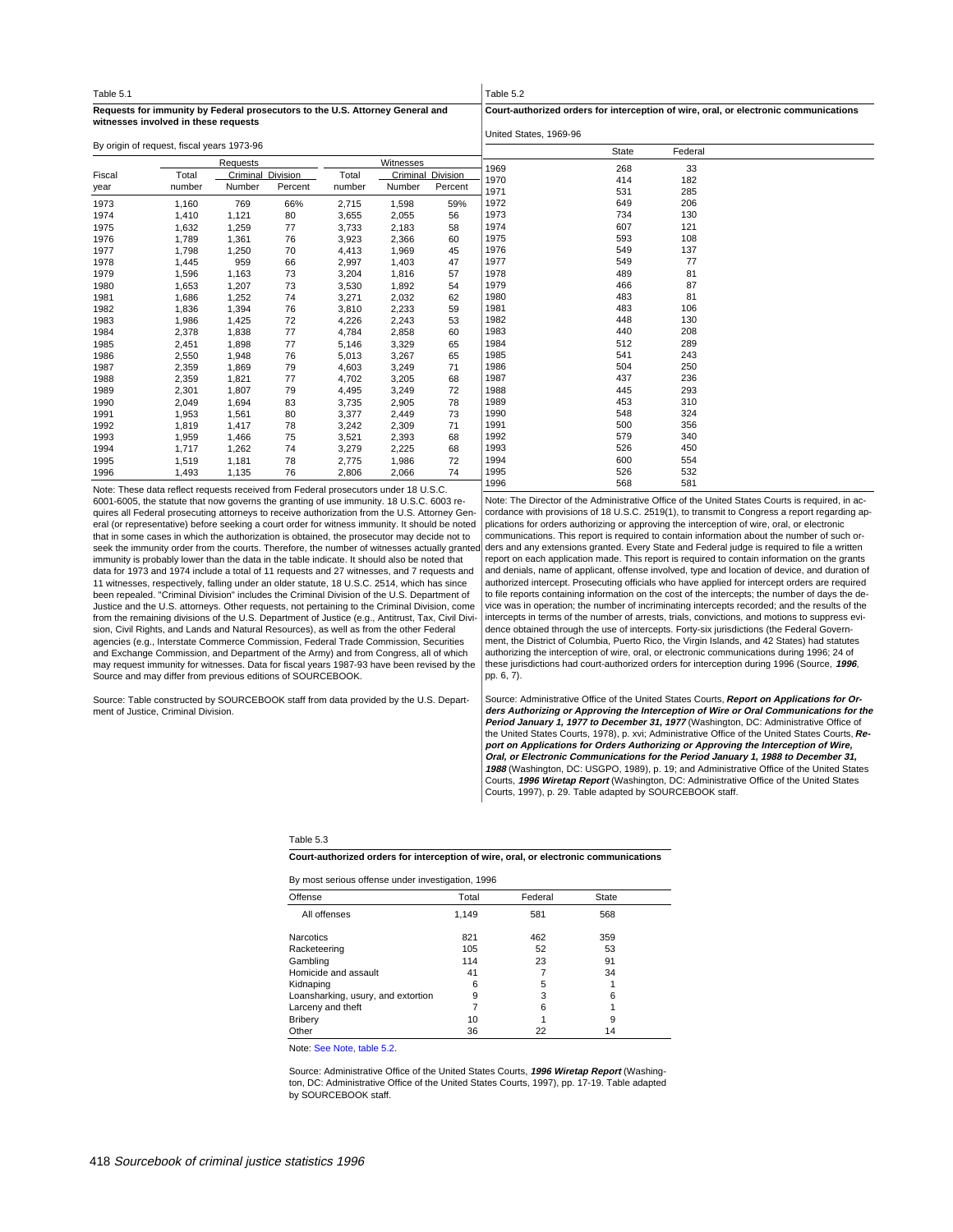#### **Arrests and convictions resulting from court-authorized orders for interception of wire, oral, or electronic communications**

United States, 1979-96

| Year arrests<br>and con-          |                 |                          |                           |                           |                              |                          |                             |                              |                              | Year installed              |                     |                                           |                   |                   |              |                                               |                |              |
|-----------------------------------|-----------------|--------------------------|---------------------------|---------------------------|------------------------------|--------------------------|-----------------------------|------------------------------|------------------------------|-----------------------------|---------------------|-------------------------------------------|-------------------|-------------------|--------------|-----------------------------------------------|----------------|--------------|
| victions<br>reported <sup>a</sup> | 1979<br>(N=533) | 1980<br>(N=524) (N=562)  | 1981                      | 1982<br>$(N=518)$         | 1983<br>$(N=602)$            | 1984<br>$(N=773)$        | 1985<br>$(N=722)$           | 1986<br>$(N=676)$            | 1987                         | 1988<br>$(N=634)$ $(N=678)$ | 1989<br>$(N=720)$   | 1990<br>$(N=812)$                         | 1991<br>$(N=802)$ | 1992<br>$(N=846)$ | 1993         | 1994<br>(N=938) (N=1,100) (N=1,024) (N=1,035) | 1995           | 1996         |
| 1979<br>Arrests<br>Convictions    | 1,717<br>368    | X<br>X                   | X<br>X                    | X<br>X                    | X<br>Χ                       | X<br>Χ                   | Х<br>Χ                      | Х<br>X                       | Х<br>X                       | х<br>X                      | Χ<br>Χ              | X<br>X                                    | X<br>X            | X<br>X            | X<br>X       | X<br>Χ                                        | Х<br>Χ         | X<br>X       |
| 1980<br>Arrests<br>Convictions    | 585<br>424      | 1,871<br>259             | X<br>X                    | Х<br>X                    | X<br>X                       | Х<br>X                   | X<br>X                      | Х<br>Χ                       | Х<br>X                       | х<br>X                      | X<br>X              | X<br>Χ                                    | Х<br>X            | Х<br>X            | Х<br>X       | х<br>Χ                                        | Х<br>Χ         | х<br>X       |
| 1981<br>Arrests<br>Convictions    | 111<br>250      | 637<br>474               | 1,735<br>248              | X<br>X                    | X<br>Χ                       | Х<br>Χ                   | X<br>X                      | Х<br>Χ                       | х<br>X                       | х<br>X                      | X<br>Χ              | X<br>Χ                                    | X<br>X            | х<br>X            | Х<br>X       | х<br>Χ                                        | Х<br>X         | х<br>X       |
| 1982<br>Arrests<br>Convictions    | 44<br>108       | 93<br>310                | 558<br>745                | 1,725<br>453              | х<br>X                       | Х<br>X                   | Х<br>Χ                      | Х<br>X                       | Х<br>X                       | х<br>X                      | X<br>X              | X<br>X                                    | X<br>X            | X<br>X            | Х<br>X       | X<br>Χ                                        | Х<br>Χ         | х<br>X       |
| 1983<br>Arrests<br>Convictions    | 61<br>122       | 290<br>325               | 330<br>473                | 705<br>776                | 1,716<br>521                 | Х<br>X                   | X<br>Χ                      | Х<br>X                       | х<br>X                       | х<br>X                      | X<br>X              | X<br>X                                    | X<br>X            | х<br>X            | X<br>X       | х<br>Χ                                        | Х<br>X         | Х<br>X       |
| 1984<br>Arrests<br>Convictions    | 26<br>18        | 17<br>95                 | 116<br>143                | 238<br>389                | 664<br>833                   | 2,393<br>649             | Х<br>X                      | Х<br>X                       | Х<br>X                       | х<br>X                      | X<br>X              | X<br>X                                    | Х<br>X            | х<br>X            | Х<br>X       | х<br>Χ                                        | Х<br>X         | Х<br>X       |
| 1985<br>Arrests<br>Convictions    | 5<br>18         | $\pmb{0}$<br>22          | 104<br>93                 | 43<br>98                  | 266<br>320                   | 638<br>958               | 2,469<br>660                | Х<br>X                       | х<br>X                       | х<br>X                      | X<br>X              | X<br>X                                    | Х<br>X            | X<br>X            | х<br>X       | х<br>Χ                                        | Х<br>X         | X<br>X       |
| 1986<br>Arrests<br>Convictions    | 3<br>62         | 11<br>15                 | 37<br>47                  | 64<br>88                  | 174<br>226                   | 334<br>409               | 1,026<br>1,114              | 2,410<br>761                 | Х<br>X                       | х<br>X                      | X<br>X              | X<br>X                                    | Х<br>X            | Х<br>X            | Х<br>X       | Х<br>Χ                                        | Х<br>X         | х<br>X       |
| 1987<br>Arrests<br>Convictions    | 0<br>0          | $\pmb{0}$<br>7           | 21<br>54                  | 77<br>45                  | 42<br>80                     | 225<br>265               | 419<br>552                  | 759<br>830                   | 2,226<br>506                 | х<br>X                      | X<br>Χ              | X<br>X                                    | X<br>X            | Х<br>X            | Х<br>X       | х<br>Χ                                        | Х<br>Χ         | х<br>X       |
| 1988<br>Arrests<br>Convictions    | 0<br>0          | $\pmb{0}$<br>$\mathbf 0$ | $\pmb{0}$<br>5            | 18<br>31                  | $\overline{\mathbf{c}}$<br>7 | 67<br>55                 | 169<br>195                  | 305<br>523                   | 716<br>936                   | 2,486<br>543                | X<br>X              | X<br>X                                    | X<br>X            | Х<br>X            | Х<br>X       | X<br>Χ                                        | Х<br>Χ         | х<br>X       |
| 1989<br>Arrests<br>Convictions    | 0<br>0          | $\pmb{0}$<br>5           | $\pmb{0}$<br>$\mathbf{1}$ | $\pmb{0}$<br>5            | 26<br>11                     | 59<br>72                 | 9<br>39                     | 138<br>163                   | 186<br>341                   | 969<br>1,192                | 2,804<br>706        | X<br>X                                    | X<br>X            | Х<br>X            | Х<br>X       | X<br>Χ                                        | Х<br>Χ         | х<br>X       |
| 1990<br>Arrests<br>Convictions    | 0<br>0          | $\pmb{0}$<br>$\mathbf 0$ | $\pmb{0}$<br>$\mathbf 0$  | $\pmb{0}$<br>$\mathbf{1}$ | 0<br>$\overline{4}$          | 3<br>17                  | 67<br>53                    | 125<br>85                    | 54<br>141                    | 251<br>400                  | 986<br>823          | 2,057<br>420                              | X<br>X            | Х<br>X            | Х<br>X       | X<br>Χ                                        | Х<br>X         | х<br>X       |
| 1991<br>Arrests<br>Convictions    | 0<br>0          | 0<br>0                   | $\pmb{0}$<br>$\mathbf 0$  | 0<br>$\pmb{0}$            | 0<br>5                       | 0<br>3                   | $\pmb{0}$<br>$\overline{2}$ | 91<br>82                     | 5<br>23                      | 106<br>203                  | 289<br>490          | 897<br>550                                | 1,388<br>1,358    | Х<br>X            | х<br>X       | х<br>Χ                                        | Х<br>X         | X<br>X       |
| 1992<br>Arrests<br>Convictions    | 0<br>0          | 0<br>$\mathbf 0$         | $\pmb{0}$<br>0            | $\pmb{0}$<br>0            | 0<br>$\mathbf 0$             | 0<br>$\mathbf{1}$        | 19<br>$\mathbf{1}$          | $\overline{\mathbf{c}}$<br>3 | 38<br>9                      | 18<br>66                    | 120<br>186          | 213<br>357                                | 801<br>827        | 2,685<br>607      | Х<br>X       | х<br>Χ                                        | Х<br>X         | х<br>X       |
| 1993<br>Arrests<br>Convictions    | 0<br>0          | $\pmb{0}$<br>$\mathbf 0$ | $\pmb{0}$<br>$\mathbf 0$  | 0<br>$\mathsf 0$          | $\pmb{0}$<br>$\pmb{0}$       | 0<br>$\pmb{0}$           | $\pmb{0}$<br>$\pmb{0}$      | $\pmb{0}$<br>$\overline{2}$  | 19<br>16                     | 29<br>57                    | 23<br>111           | 83<br>142                                 | 270<br>210        | 983<br>895        | 2,428<br>413 | х<br>X                                        | X<br>X         | X<br>X       |
| 1994<br>Arrests<br>Convictions    | 0<br>0          | 0<br>0                   | 0<br>$\mathbf 0$          | 0<br>$\mathsf 0$          | $\pmb{0}$<br>$\pmb{0}$       | $\pmb{0}$<br>$\pmb{0}$   | $\pmb{0}$<br>$\mathbf{1}$   | $\pmb{0}$<br>$\mathsf 0$     | 15<br>11                     | 0<br>8                      | 8<br>52             | 67<br>111                                 | 155<br>169        | 326<br>450        | 981<br>912   | 2,852<br>772                                  | Х<br>X         | X<br>X       |
| 1995<br>Arests<br>Convictions     | 0<br>0          | $\pmb{0}$<br>0           | $\pmb{0}$<br>$\pmb{0}$    | $\pmb{0}$<br>$\pmb{0}$    | $\pmb{0}$<br>$\pmb{0}$       | $\mathbf 0$<br>$\pmb{0}$ | $\pmb{0}$<br>$\pmb{0}$      | $\mathbf{1}$<br>$\mathbf{1}$ | 15<br>12                     | 6<br>6                      | 8<br>$\overline{7}$ | 26<br>81                                  | 111<br>148        | 67<br>164         | 390<br>538   | 1,165<br>965                                  | 2,577<br>494   | х<br>X       |
| 1996<br>Arests<br>Convictions     | 0<br>0          | 0<br>0                   | 0<br>$\pmb{0}$            | 0<br>0                    | 0<br>$\pmb{0}$               | 0<br>$\mathbf 0$         | 0<br>$\pmb{0}$              | $\pmb{0}$<br>$\mathsf 0$     | $\mathbf{1}$<br>$\mathbf{1}$ | $\overline{2}$<br>11        | 7<br>$\mathbf{1}$   | $\overline{\mathbf{c}}$<br>$\overline{2}$ | 30<br>40          | 40<br>50          | 130<br>233   | 209<br>403                                    | 1,246<br>1,112 | 2,464<br>502 |

Note[: See Note, table 5.2.](#page-1-0) Arrests, trials, and convictions resulting from the interceptions of wire, oral, and electronic communication do not always occur within the same year as the implementation of the court order. This table presents arrest and conviction data for the year court-authorized interception began and subsequent years.

Source: Administrative Office of the United States Courts, **Report on Applications for Orders Authorizing or Approving the Interception of Wire or Oral Communications for the Period January 1, 1981 to December 31, 1981** (Washington, DC: Administrative Office of the United States Courts, 1982), p. 20; Administrative Office of the United States Courts, **Report on Applications for Orders Authorizing or Approving the Interception of Wire, Oral, or Electronic Communications for the Period January 1, 1992 to December 31, 1992** (Washington, DC: USGPO, 1993), p. 29; and Administrative Office of the United States Courts, **1996 Wiretap Report** (Washington, DC: Administrative Office of the United States Courts, 1997), p. 35. Table adapted by SOURCEBOOK staff.

<sup>a</sup>Includes arrests and convictions that occurred prior to the year in which they were reported.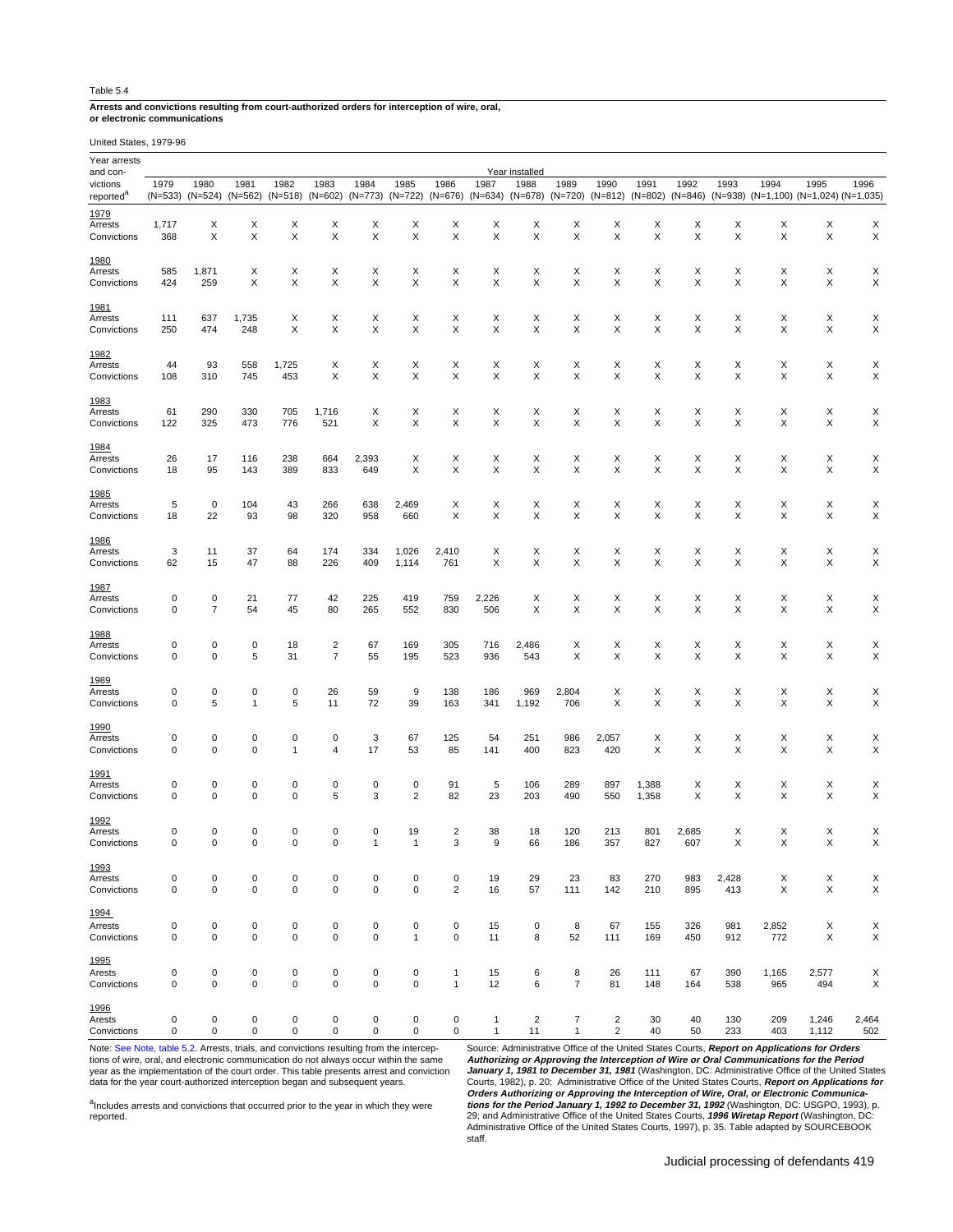# **Criminal cases filed and disposed of and number of defendants handled by U.S. attorneys**

By offense type, United States, fiscal year 1996

|                                                         |                    | Cases                   |                    | Defendants              |        |                         | <b>Dispositions</b>     |                         |                |
|---------------------------------------------------------|--------------------|-------------------------|--------------------|-------------------------|--------|-------------------------|-------------------------|-------------------------|----------------|
| Offense type                                            | Filed <sup>a</sup> | Terminated <sup>b</sup> | Filed <sup>c</sup> | Terminated <sup>d</sup> | Guilty | Not guilty <sup>e</sup> | Dismissed <sup>r</sup>  | Rule 20 <sup>g</sup>    | Other          |
| Total                                                   | 38,250             | 34,882                  | 58,141             | 52,366                  | 45,380 | 807                     | 5,288                   | 727                     | 164            |
| Assimilated crimes <sup>h</sup>                         | 1,364              | 1,200                   | 1,398              | 1,209                   | 934    | $\overline{7}$          | 256                     | 10                      | $\overline{c}$ |
| Civil rights prosecution                                | 77                 | 71                      | 114                | 118                     | 97     | 10                      | 11                      | $\mathbf 0$             | $\mathbf 0$    |
| Government regulatory offense                           |                    |                         |                    |                         |        |                         |                         |                         |                |
| Copyright violations                                    | 47                 | 37                      | 100                | 51                      | 44     | $\mathbf 0$             | $\mathbf{1}$            | 5                       | 1              |
| Counterfeiting                                          | 461                | 423                     | 712                | 613                     | 524    | 8                       | 65                      | 15                      | 1              |
| Customs violations:                                     |                    |                         |                    |                         |        |                         |                         |                         |                |
| Duty                                                    | 65                 | 66                      | 98                 | 108                     | 82     | $\mathbf{1}$            | 22                      | 3                       | $\mathbf 0$    |
| Currency                                                | 159                | 135                     | 208                | 197                     | 173    | 1                       | 21                      | $\overline{\mathbf{c}}$ | $\mathbf 0$    |
| Environmental offenses                                  | 257                | 214                     | 407                | 330                     | 258    | 11                      | 58                      | 3                       | 0              |
| Health and safety violations                            | 55                 | 51                      | 76                 | 82                      | 67     | 5                       | 10                      | $\mathbf 0$             | 0              |
| Money laundering:                                       |                    |                         |                    |                         |        |                         |                         |                         |                |
| Narcotic <sup>1</sup>                                   | 80                 | 43                      | 162                | 78                      | 71     | $\mathbf 0$             | 3                       | $\overline{4}$          | $\mathbf 0$    |
| Other                                                   | 55                 | 27                      | 123                | 41                      | 32     | $\overline{2}$          | 5                       | $\overline{2}$          | $\mathbf 0$    |
| Trafficking in contraband cigarettes                    | $\overline{4}$     | 3                       | 14                 | 5                       | 3      | $\mathbf 0$             | $\overline{\mathbf{c}}$ | $\mathbf 0$             | 0              |
|                                                         |                    |                         | 295                | 211                     |        | $\overline{2}$          |                         | $\overline{7}$          | 0              |
| Other regulatory offense                                | 185                | 152                     |                    |                         | 184    |                         | 18                      |                         |                |
| Immigration                                             | 5,754              | 5,172                   | 6,357              | 5,781                   | 5,522  | 9                       | 239                     | 8                       | 3              |
| Internal security offenses                              | 13                 | 9                       | 34                 | 16                      | 12     | $\mathbf 0$             | 4                       | $\mathbf 0$             | $\pmb{0}$      |
| Interstate theft                                        | 344                | 256                     | 584                | 400                     | 336    | $\overline{7}$          | 44                      | 11                      | $\overline{2}$ |
| Labor management offense<br>Corruption:                 |                    |                         |                    |                         |        |                         |                         |                         |                |
| <b>Bribery</b>                                          | 4                  | $\overline{7}$          | 17                 | 14                      | 14     | $\mathbf 0$             | 0                       | 0                       | 0              |
| Pension benefit                                         | 46                 | 39                      | 52                 | 41                      | 35     | $\mathbf 0$             | 6                       | $\mathbf 0$             | $\mathbf 0$    |
| Labor racketeering                                      | 10                 | 12                      | 23                 | 19                      | 16     | $\mathbf 0$             | 3                       | $\mathbf 0$             | $\mathbf 0$    |
| Other offenses                                          | 61                 | 46                      | 68                 | 51                      | 44     | 3                       | 3                       | 1                       | $\mathbf 0$    |
| Narcotics and dangerous<br>drugs/non-OCDETF             |                    |                         |                    |                         |        |                         |                         |                         |                |
| Dealing                                                 | 8,529              | 7,448                   | 16,120             | 13,986                  | 12,138 | 205                     | 1,467                   | 133                     | 43             |
| Possession                                              | 463                | 325                     | 717                | 455                     | 385    | 4                       | 59                      | 5                       | $\overline{c}$ |
| Official corruption                                     |                    |                         |                    |                         |        |                         |                         |                         |                |
| Federal procurement                                     | 51                 | 45                      | 73                 | 66                      | 57     | $\mathbf 0$             | 9                       | $\mathbf 0$             | 0              |
| Federal program                                         | 97                 | 95                      | 137                | 114                     | 99     | $\mathbf 0$             | 14                      | 1                       | $\mathbf 0$    |
| Federal law enforcement                                 | 27                 | 24                      | 36                 | 36                      | 29     | $\overline{2}$          | $\mathbf{1}$            | $\mathbf 0$             | 4              |
| Federal other                                           | 115                | 122                     | 128                | 138                     | 123    | 3                       | 10                      | $\overline{\mathbf{c}}$ | $\mathbf 0$    |
| Local                                                   | 103                | 86                      | 148                | 137                     | 115    | 9                       | 13                      | $\mathbf 0$             | $\mathbf 0$    |
| State                                                   | 42                 | 34                      | 74                 | 55                      | 50     | 2                       | 3                       | 0                       | 0              |
| Other official                                          | 35                 | 42                      | 47                 | 57                      | 49     | 3                       | 5                       | $\mathbf 0$             | 0              |
| Organized crime                                         | 227                | 166                     | 769                | 496                     | 427    | 13                      | 49                      | 3                       | 1              |
|                                                         |                    |                         |                    |                         |        |                         |                         |                         |                |
| Organized Crime Drug Enforcement<br>Task Force (OCDETF) | 1,495              | 1,461                   | 4,668              | 4,704                   | 3,945  | 78                      | 601                     | 56                      | 24             |
| Other Indian offenses                                   | 168                | 148                     | 252                | 204                     | 174    | 5                       | 24                      | $\mathbf 0$             | 1              |
| <b>Theft</b>                                            |                    |                         |                    |                         |        |                         |                         |                         |                |
| Check/postal                                            | 965                | 964                     | 1,255              | 1,220                   | 1,074  | $\overline{7}$          | 115                     | 20                      | 4              |
| Motor vehicle theft                                     | 107                | 88                      | 218                | 165                     | 137    | 1                       | 25                      | $\overline{2}$          | $\Omega$       |
| Theft of government property                            | 663                | 609                     | 727                | 705                     | 586    | 16                      | 86                      | 16                      | 1              |
| Violent crime                                           |                    |                         |                    |                         |        |                         |                         |                         |                |
| Project Triggerlock <sup>k</sup> :                      |                    |                         |                    |                         |        |                         |                         |                         |                |
| Non-OCDETF drugs                                        | 287                | 392                     | 559                | 713                     | 631    | 6                       | 76                      | $\mathbf 0$             | $\mathbf 0$    |
| OCDETF drugs                                            | 205                | 237                     | 413                | 547                     | 483    | 9                       | 50                      | $\overline{4}$          | $\mathbf{1}$   |
| Other                                                   | 2,411              | 2,646                   | 3,123              | 3,448                   | 2,960  | 76                      | 378                     | 23                      | 11             |
| Violent Indian offenses                                 | 553                | 492                     | 610                | 530                     | 432    | 31                      | 66                      | $\mathbf 0$             | $\mathbf{1}$   |
| Other violent crime:                                    |                    |                         |                    |                         |        |                         |                         |                         |                |
| Non-OCDETF drugs                                        | 35                 | 39                      | 58                 | 51                      | 43     | $\mathbf{1}$            | 6                       | $\mathbf{1}$            | $\mathbf 0$    |
| OCDETF drugs                                            | 35                 | 29                      | 95                 | 66                      | 55     | $\sqrt{5}$              | 3                       | 3                       | $\mathbf 0$    |
| Organized crime                                         | 79                 | 26                      | 230                | 63                      | 57     | $\mathbf{1}$            | 5                       | $\mathbf 0$             | $\mathbf 0$    |
| Financial institution fraud                             | 21                 | 11                      | 24                 | 15                      | 15     | $\mathbf 0$             | $\mathbf 0$             | $\mathbf 0$             | $\mathbf 0$    |
| Other                                                   | 2,552              | 2,252                   | 3,179              | 2,764                   | 2,362  | 72                      | 237                     | 102                     | 11             |

See notes at end of table.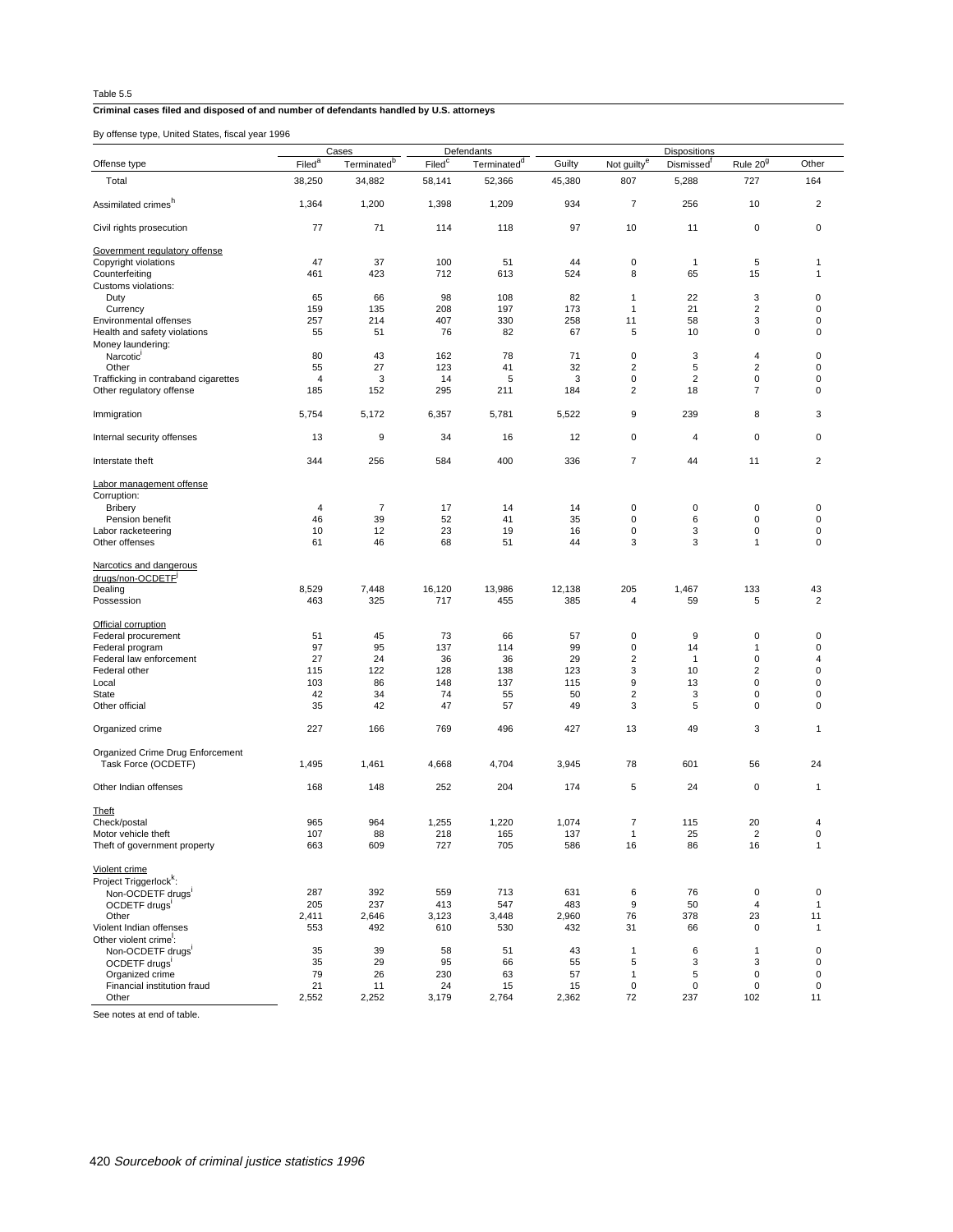#### **Criminal cases filed and disposed of and number of defendants handled by U.S. attorneys**

By offense type, United States, fiscal year 1996--Continued

|                                  |                    | Cases                   |                    | Defendants              |        |                         | <b>Dispositions</b> |                      |       |
|----------------------------------|--------------------|-------------------------|--------------------|-------------------------|--------|-------------------------|---------------------|----------------------|-------|
| Offense type                     | Filed <sup>a</sup> | Terminated <sup>p</sup> | Filed <sup>c</sup> | Terminated <sup>o</sup> | Guilty | Not guilty <sup>e</sup> | <b>Dismissed</b>    | Rule 20 <sup>9</sup> | Other |
| White collar crime               |                    |                         |                    |                         |        |                         |                     |                      |       |
| Advance fee schemes <sup>m</sup> | 150                | 107                     | 273                | 222                     | 186    | 2                       | 24                  | 10                   |       |
| Against business institutions    | 548                | 505                     | 775                | 757                     | 653    | 12                      | 60                  | 23                   | 9     |
| Antitrust violations             | 17                 | 14                      | 23                 | 15                      | 13     | $\mathbf 0$             |                     |                      |       |
| Bank fraud and embezzlement      | 2,403              | 2,245                   | 2,957              | 2,824                   | 2,484  | 39                      | 213                 | 83                   |       |
| Bankruptcy fraud                 | 217                | 177                     | 270                | 212                     | 181    | 3                       | 22                  | 6                    |       |
| Commodities fraud                | 8                  | 5                       | 11                 | 8                       | 8      | 0                       | $\Omega$            | $\Omega$             |       |
| Computer fraud                   | 36                 | 27                      | 45                 | 36                      | 30     |                         |                     |                      |       |
| Consumer fraud                   | 237                | 173                     | 569                | 336                     | 284    |                         | 37                  | 8                    |       |
| Federal procurement fraud        | 112                | 119                     | 163                | 191                     | 141    |                         | 42                  |                      |       |
| Federal program fraud            | 717                | 655                     | 1,245              | 894                     | 768    | 18                      | 97                  | 9                    |       |
| Health care fraud                | 245                | 191                     | 449                | 348                     | 307    | 9                       | 26                  |                      |       |
| Insurance fraud                  | 151                | 193                     | 255                | 364                     | 314    | 9                       | 32                  |                      |       |
| Other investment fraud           | 58                 | 47                      | 77                 | 86                      | 72     | $\mathbf 0$             | 11                  |                      |       |
| Securities fraud                 | 108                | 94                      | 153                | 133                     | 110    | 5                       | 14                  | $\overline{2}$       |       |
| Tax fraud                        | 904                | 819                     | 1,127              | 1,098                   | 1,005  | 24                      | 57                  | 9                    |       |
| Other fraud                      | 892                | 896                     | 1,214              | 1,198                   | 1,054  | 14                      | 83                  | 41                   | 6     |
| All other                        | 3,141              | 2,871                   | 4,033              | 3,547                   | 2,896  | 45                      | 515                 | 80                   | 11    |

Note: The U.S. attorney is the highest ranking law enforcement representative in each of the Federal judicial districts. The attorney and staff members assist the U.S. Attorney

General in the enforcement of Federal criminal laws, the investigation and prosecution of corrupt public officials and organized crime figures, and the initiation of environmental litigation. In addition, the U.S. attorney is responsible for the enforcement of laws pertaining to Federal programs. These include violations involving Medicaid and Medicare, U.S. Government contracts, the use of labor union funds, educational benefits for war veterans, and the food stamp program. U.S. attorneys are responsible for collecting criminal fines,

<sup>g</sup>Rule 20 of the Federal Criminal Rules permits the transfer of a case from one district to another for plea and sentencing. That is, if an offender is arrested in one district on an indictment or information originating in another district, the offender may plead guilty and be sentenced in the arresting district.

h<br>Laws of States adopted for areas within a Federal jurisdiction (18 U.S.C. sec. 13), e.g., driving while intoxicated on a military base.

Subcategory included in order to further identify drug-related cases.

**Organized Crime Drug Enforcement Task Force.** 

k<br>An initiative focusing on repeat violent criminal offenders who possess firearms during<br>the commission of a crime. These offenders are subject to a minimum mandatory sentence of 15 years imprisonment.

<sup>I</sup>Includes cases with lead charge of violent crime, which would otherwise fall into another offense category.

<sup>m</sup>Fraud against businesses or individuals involving the payment of a fee in advance for<br>goods, services, or other things of value.

Source: U.S. Department of Justice, Executive Office for United States Attorneys, **United States Attorneys Annual Statistical Report: Fiscal Year 1996** (Washington, DC: USGPO, 1997), p. 70. Table adapted by SOURCEBOOK staff.

civil judgments, prejudgment claims, forfeitures, penalties, and other monies owed to the Federal Government.

 Beginning in fiscal year 1994, the category "bank robbery" was eliminated and these offenses are included in the "other violent crime" category.

<sup>a</sup>Includes 579 cases initiated by transfer under Rule 20 (see footnote g).

b<br> **Includes 537 cases terminated by transfer under Rule 20 (see footnote g).**<br> **Cincludes 614 defendents initiated by transfer under Rule 20 (see footnote** 

<sup>c</sup>Includes 614 defendants initiated by transfer under Rule 20 (see footnote g).

<sup>d</sup>Includes 727 defendants terminated by transfer under Rule 20 (see footnote g) and 2 defendants dismissed because of superseding indictment or information.

elncludes 21 verdicts of not guilty by reason of insanity involving 31 defendants.

f Includes transfers, dismissals other than by court, pretrial diversions, and proceedings sus-pended indefinitely by court.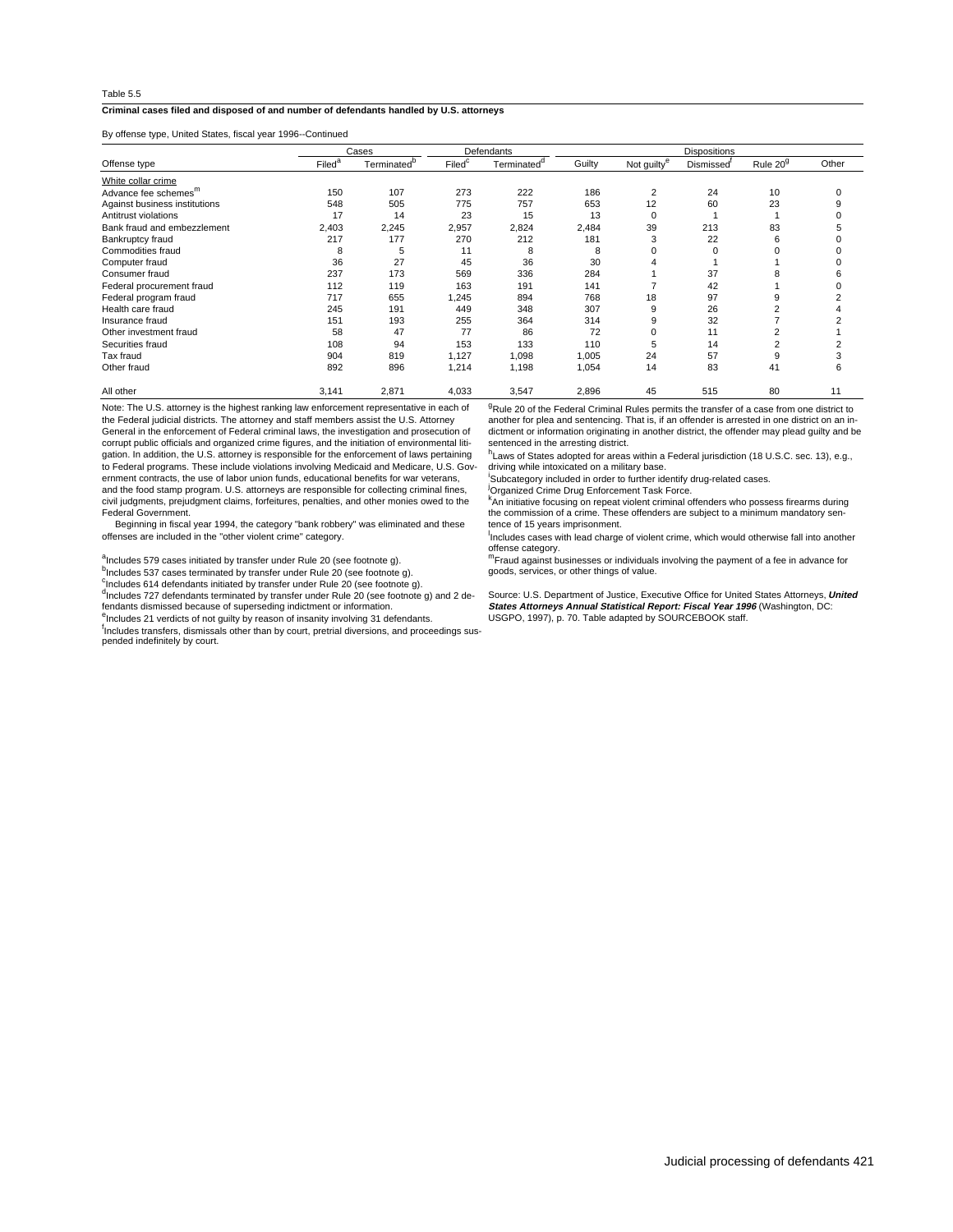**Criminal cases commenced, terminated, and pending, and judgeships authorized in U.S. District Courts**

1982-96

|                |            |        | Cases commenced <sup>a</sup> |        |        |                      |
|----------------|------------|--------|------------------------------|--------|--------|----------------------|
|                | Judgeships |        | Cases per                    | Drug   | Termi- |                      |
|                | authorized | Number | judgeship                    | cases  | nated  | Pending <sup>b</sup> |
| 1982           | 515        | 32,682 | 63                           | 4,218  | 31,889 | 16,659               |
| 1983           | 515        | 35.872 | 70                           | 5,094  | 33.985 | 18,546               |
| 1984           | 515        | 36.845 | 72                           | 5.606  | 35.494 | 19,938               |
| 1985           | 575        | 39,500 | 69                           | 6,690  | 37,139 | 22,299               |
| 1986           | 575        | 41.490 | 72                           | 7.893  | 39.328 | 24,453               |
| 1987           | 575        | 43.292 | 75                           | 8.878  | 42,287 | 25,263               |
| 1988           | 575        | 43.607 | 76                           | 10.603 | 41.878 | 28,776               |
| 1989           | 575        | 45,792 | 80                           | 12,342 | 42,933 | 32,666               |
| 1990           | 575        | 46,568 | 81                           | 11.547 | 43.296 | 35,308               |
| 1991           | 649        | 47.123 | 73                           | 11.954 | 43.073 | 39,562               |
| 1992           | 649        | 48.366 | 75                           | 12.833 | 44.147 | 34.078               |
| 1993           | 649        | 46,786 | 72                           | 12,239 | 44.800 | 28,701               |
| 1994           | 649        | 45,484 | 70                           | 11,362 | 45,129 | 26,328               |
| 1995           | 649        | 45.788 | 71                           | 11.520 | 41.527 | 28,738               |
| 1996           | 647        | 47.889 | 74                           | 12,092 | 45.499 | 31,128               |
| Percent change |            |        |                              |        |        |                      |

1996 over 1995 -0.3% 4.6% 4.2% 5.0% 9.6% 8.3% Note: Data for 1982-87 are reported for the 12-month period ending June 30. Beginning in

1988, data are reported for the Federal fiscal year, which is the 12-month period ending September 30. Some data have been revised by the Source and will differ from previous editions of SOURCEBOOK.

<sup>a</sup>Data for criminal cases commenced include transfers, with the exception of drug cases which exclude transfers.<br><sup>b</sup>Beginning in 1993, pending totals exclude cases in which all defendants were fugitives for

more than 1 year.

Source: Administrative Office of the United States Courts, **Annual Report of the Director, 1991**, p. 90; **1992**, p. 66; **1996**, p. 23 (Washington, DC: USGPO). Table adapted by SOURCEBOOK staff.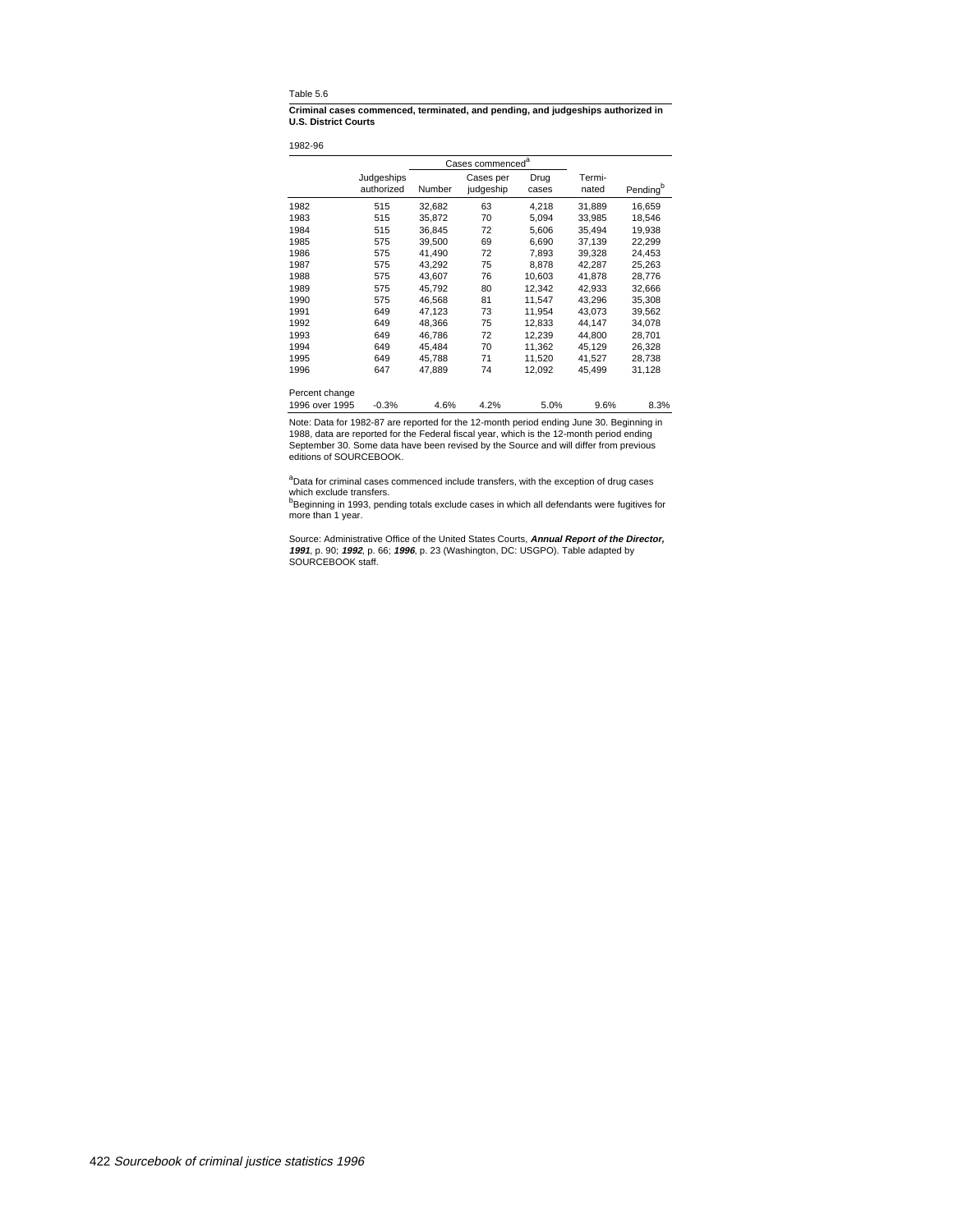#### **Criminal cases filed, terminated, and pending in U.S. District Courts**

1955-96

|      | Pending at |                         |                    |            | Pending    |      | Pending at |                         |             |            | Pending    |
|------|------------|-------------------------|--------------------|------------|------------|------|------------|-------------------------|-------------|------------|------------|
|      | beginning  |                         | <b>Total filed</b> |            | at end     |      | beginning  | <b>Total filed</b>      |             |            | at end     |
|      | of report- | Original                | Received           | Total      | of report- |      | of report- | Original                | Received    | Total      | of report- |
|      | ing period | proceeding <sup>a</sup> | by transfer        | terminated | ing period |      | ing period | proceeding <sup>a</sup> | by transfer | terminated | ing period |
| 1955 | 10,100     | 35,310                  | 1,813              | 38,580     | 8,643      | 1980 | 15,124     | 27,910                  | 1,022       | 29,297     | 14,759     |
| 1956 | 8,643      | 28,739                  | 1,914              | 32,053     | 7,243      | 1981 | 14,759     | 30,353                  | 975         | 30,221     | 15,866     |
| 1957 | 7,243      | 28,120                  | 1,958              | 29,826     | 7,495      | 1982 | 15,866     | 31,623                  | 1,059       | 31,889     | 16,659     |
| 1958 | 7,495      | 28,897                  | 1,840              | 30,781     | 7,451      | 1983 | 16,659     | 34,681                  | 1,191       | 33,985     | 18,546     |
| 1959 | 7,451      | 28,729                  | 1,924              | 30,377     | 7,727      | 1984 | 18,587     | 35,911                  | 934         | 35,494     | 19,938     |
| 1960 | 7,727      | 28,137                  | 1,691              | 29,864     | 7,691      | 1985 | 19,938     | 38,546                  | 954         | 37,139     | 22,299     |
| 1961 | 7,691      | 28,460                  | 1,808              | 29,881     | 8,078      | 1986 | 22,299     | 40,427                  | 1,063       | 39,333     | 24,456     |
| 1962 | 8,078      | 29,274                  | 1,743              | 30,013     | 9,082      | 1987 | 24,453     | 42,156                  | 1,136       | 42,287     | 25,458     |
| 1963 | 9,082      | 29,858                  | 1,888              | 31,546     | 9,282      | 1988 | 25,263     | 43,503                  | 1,082       | 42,115     | 27,733     |
| 1964 | 9,282      | 29,944                  | 1,789              | 31,437     | 9,578      | 1989 | 27,722     | 44,891                  | 1,104       | 42,810     | 30,907     |
| 1965 | 9,578      | 31,569                  | 1,765              | 32,078     | 10,834     | 1990 | 30,910     | 47,962                  | 942         | 44,295     | 35,519     |
| 1966 | 10,834     | 29,729                  | 1,765              | 30,644     | 11,684     | 1991 | 35,021     | 45,055                  | 680         | 42,788     | 37,968     |
| 1967 | 11,684     | 30,534                  | 1,673              | 30,350     | 13,541     | 1992 | 39,562     | 47,472                  | 894         | 44,147     | 43,781     |
| 1968 | 13,541     | 30,714                  | 1,857              | 31,349     | 14,763     | 1993 | 34,078     | 45,903                  | 883         | 44,800     | 36,064     |
| 1969 | 14,763     | 33,585                  | 1,828              | 32,406     | 17,770     | 1994 | 28,701     | 44,667                  | 806         | 45,129     | 29,045     |
| 1970 | 17,770     | 38,102                  | 1,857              | 36,819     | 20,910     | 1995 | 26,328     | 45,053                  | 735         | 41,527     | 30,589     |
| 1971 | 20,910     | 41,290                  | 1,867              | 39,582     | 24,485     | 1996 | 28,738     | 47,146                  | 743         | 45,499     | 31,128     |
| 1972 | 24,485     | 47,043                  | 2,011              | 48,101     | 25,438     |      |            |                         |             |            |            |
| 1973 | 25,438     | 40,367                  | 2,067              | 43,456     | 24,416     |      |            |                         |             |            |            |
| 1974 | 24,416     | 37,667                  | 2,087              | 41,526     | 22,644     |      |            |                         |             |            |            |
| 1975 | 22,644     | 41,108                  | 2,174              | 43,515     | 22,411     |      |            |                         |             |            |            |
| 1976 | 22,411     | 39,147                  | 1,911              | 43,675     | 19,794     |      |            |                         |             |            |            |
| 1977 | 19,794     | 40,000                  | 1,589              | 44,233     | 17,150     |      |            |                         |             |            |            |
| 1978 | 17,150     | 34,624                  | 1,359              | 37,286     | 15,847     |      |            |                         |             |            |            |
| 1979 | 15,847     | 31,536                  | 1,152              | 33.411     | 15.124     |      |            |                         |             |            |            |

<span id="page-6-0"></span>Note: There were two reporting changes during fiscal year 1976 that have affected the data base. Beginning Oct. 1, 1975, all minor offenses (offenses involving penalties that do not exceed 1 year imprisonment or a fine of more than \$1,000), with the exception of most petty offenses (offenses involving penalties that do not exceed 6 months incarceration and/or a fine of not more than \$500), are included. Minor offenses are generally disposed of by the magistrates and, in past years, most of these minor offenses would not have been counted in the workload of the district courts. Second, when the Federal Government's motion to dismiss an original indictment or information is granted, the superseding indictment or information does not become a new case as in the years prior to 1976, but remains the same case. (An indictment is the charging document of the grand jury, and an information is the charging document of the U.S. attorney.) Data for 1955-91 are reported for the 12-month period ending June 30. Beginning in 1992, data are reported for the Federal fiscal year, which is the 12-month period ending September 30. These data were taken from the first year they were reported and do not reflect revisions made in subsequent years. Therefore, these data may differ from figures presented in table 5.6.

 "Received by transfer" includes defendants transferred by Rule 20, **Federal Rules of Criminal Procedure**, which provides that defendants who (1) are arrested or held in a

district other than that in which an indictment or information is pending against them or in which the warrant for their arrest was issued and (2) state in writing that they wish to plead guilty or nolo contendere, may consent to disposition of the case in the district in which they are arrested or are held, subject to the approval of the U.S. attorney for both districts.

#### a<sub>Includes reopens.</sub>

Source: Administrative Office of the United States Courts, **Annual Report of the Director, 1981**, p. 94; **1983**, pp. 302, 303; **1985**, pp. 336, 337; **1986**, pp. 232, 233; **1995**, pp. 195, 196 (Washington, DC: Administrative Office of the United States Courts); and Administrative Office of the United States Courts, **Annual Report of the Director**, **1982**, pp. 272, 273; **1984**, pp. 310, 311; **1987**, pp. 238, 239; **1988**, pp. 241, 242; **1989**, pp. 239, 240; **1990**, pp. 176, 177; **1991**, pp. 230, 231; **1992**, pp. 232, 233; **1993**, pp. AI111, AI112; **1994**, Table D-1; **1996**, pp. 191, 192 (Washington, DC: USGPO). Table constructed by SOURCEBOOK staff.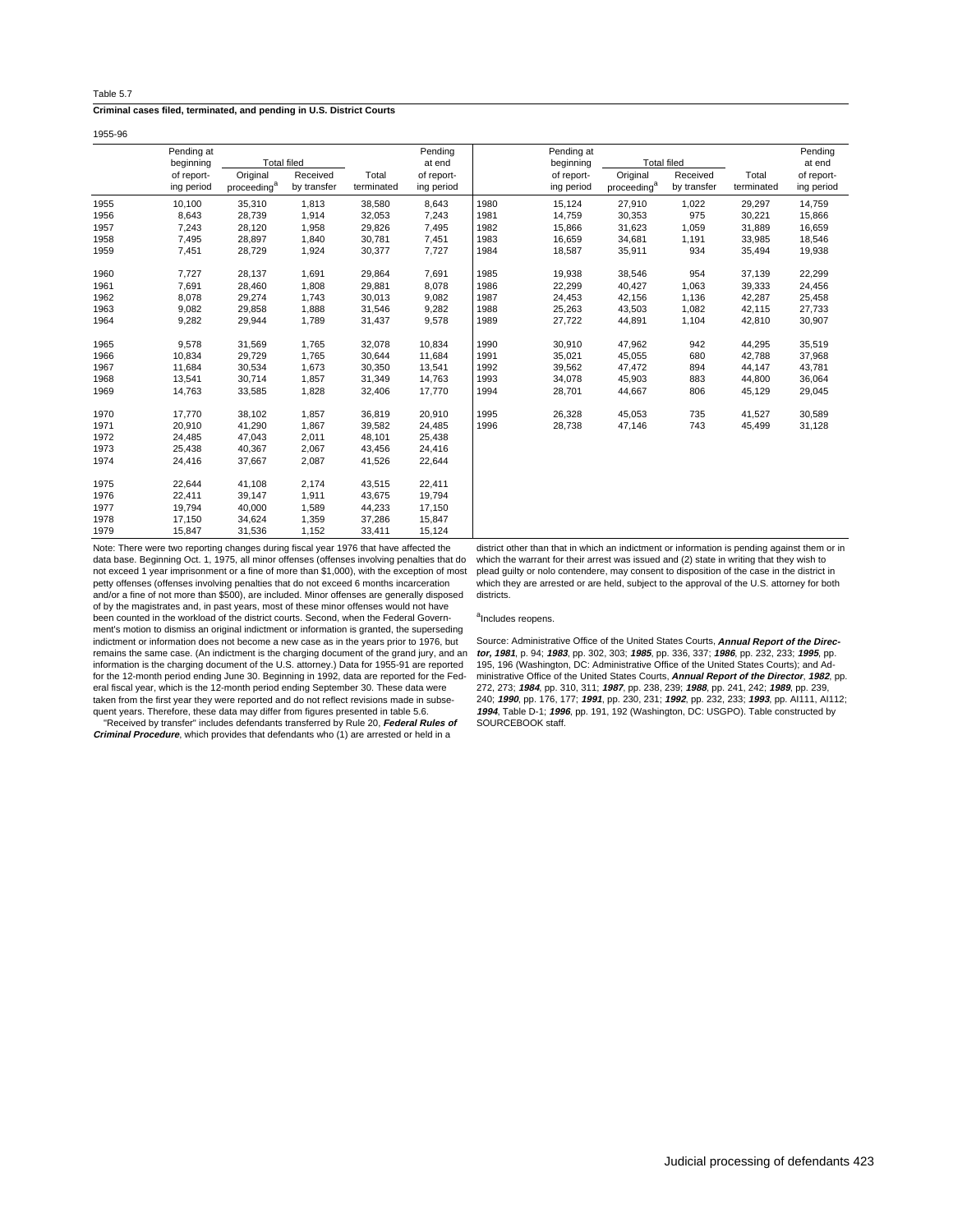PAGE 424 INTENTIONALLY BLANK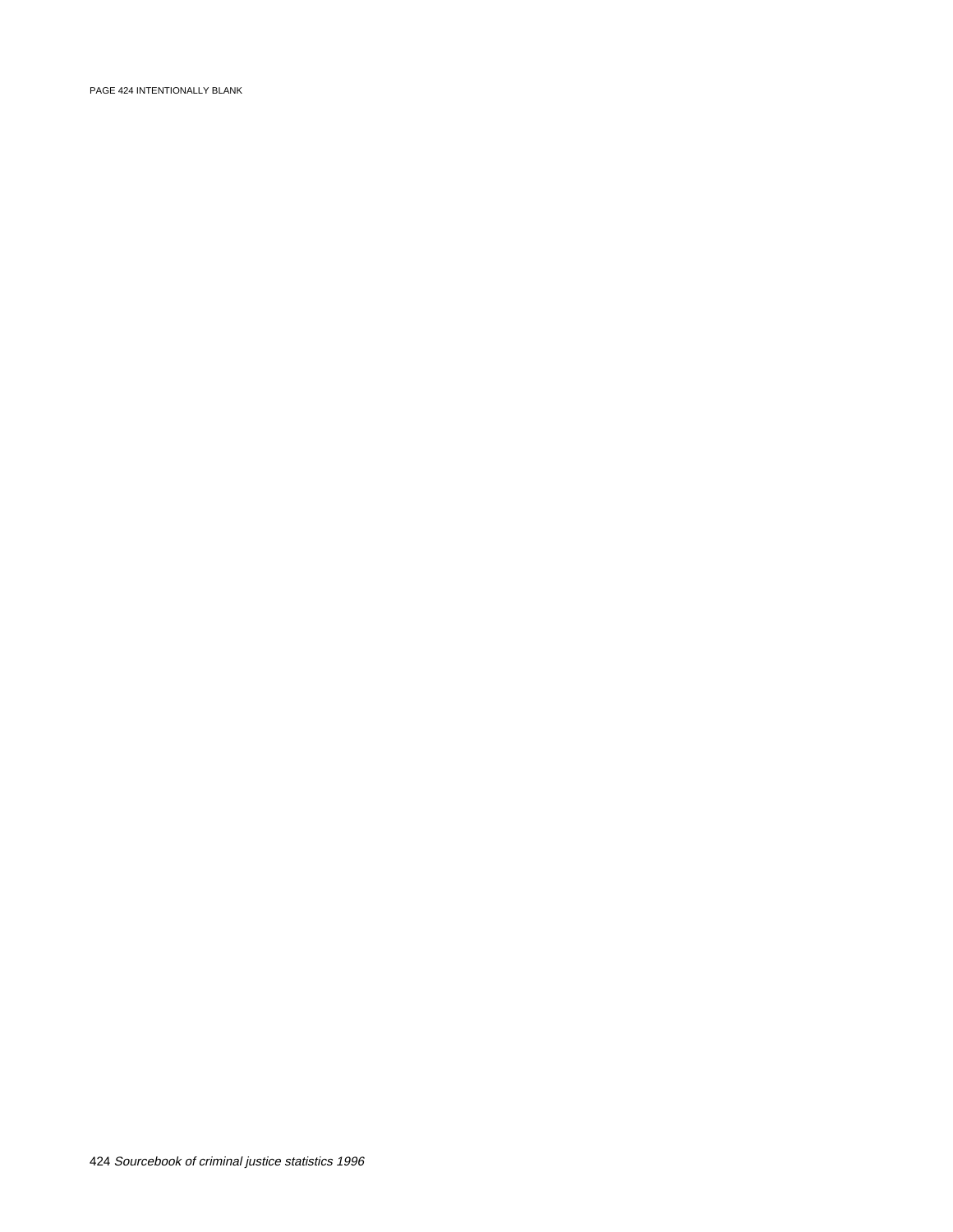| able $5.8$ |  |
|------------|--|
|------------|--|

**Criminal cases filed in U.S. District Courts**

By offense, fiscal years 1993-96

| Offense                        | 1993       | 1994           | 1995       | 1996           |
|--------------------------------|------------|----------------|------------|----------------|
|                                |            |                |            |                |
| Total                          | 45,903     | 44,678         | 45,053     | 47,146         |
| Miscellaneous general offenses | 11,838     | 12,414         | 11,113     | 10,462         |
| Drunk driving and traffic      | 6,229      | 7,079          | 5,214      | 5,045          |
| Weapons and firearms           | 3,636      | 3,113          | 3,620      | 3,162          |
| Escape <sup>a</sup>            | 725        | 739            | 697        | 723            |
| Kidnaping                      | 67         | 68             | 81         | 116            |
| Bribery                        | 205        | 283            | 190        | 152            |
| Extortion, racketeering,       |            |                |            |                |
| and threats                    | 491        | 509            | 713        | 557            |
| Gambling and lottery           | 75         | 80             | 26         | 16             |
| Perjury                        | 111        | 93             | 85         | 99             |
| Other                          | 299        | 450            | 487        | 592            |
| Fraud                          | 7,575      | 7,099          | 7,416      | 7,633          |
| Drug laws                      | 12,239     | 11,362         | 11,520     | 12,092         |
| Narcotics                      | 6,318      | 5,177          | <b>NA</b>  | <b>NA</b>      |
| Marijuana                      | 3,756      | 3,655          | <b>NA</b>  | <b>NA</b>      |
| Controlled substances          | 2,088      | 2,425          | <b>NA</b>  | <b>NA</b>      |
| Other drug statutes            | 77         | 99             | <b>NA</b>  | NA             |
| Larceny and theft              | 3,322      | 3,336          | 3.432      | 3.674          |
| Forgery and counterfeiting     | 1,059      | 1,093          | 1,001      | 987            |
| Embezzlement                   | 1,857      | 1,576          | 1,368      | 1,284          |
| Immigration laws               | 2,487      | 2,596          | 3,960      | 5,526          |
| Federal statute                | 2,200      | 2,090          | 2,402      | 2,317          |
| Agricultural/conservation      |            |                |            |                |
| acts                           | 254        | 251            | 401        | 313            |
| Migratory bird laws            | 27         | 39             | 27         | 48             |
| Civil rights <sup>b</sup>      | 62         | 70             | 73         | 73             |
| Motor Carrier Act              | 20         | 11             | 12         | 7              |
| Antitrust violations           | 71         | 43             | 38         | 31             |
| Food and Drug Act              | 67         | 46             | 55         | 48             |
| Contempt                       | 56         | 74             | 69         | 81             |
| National defense laws          | 144        | 95             | 85         | 62             |
| Customs laws                   | 69         | 88             | 97         | 110            |
| Postal laws                    | 212        | 182            | 202        | 152            |
| Other                          | 1,218      | 1,191          | 1,343      | 1,392          |
| Robbery                        | 1,789      | 1,520          | 1,240      | 1,365          |
| Bank<br>Postal                 | 1,714      | 1,468          | 1,168      | 1,291          |
|                                | 51         | 35             | 43         | 36             |
| Other                          | 24<br>523  | 17             | 29         | 38             |
| Assault                        |            | 562            | 561        | 540            |
| Auto theft                     | 349<br>141 | 335            | 267        | 232<br>65      |
| Burglary<br>Homicide           |            | 139            | 63         |                |
| Sex offenses                   | 181<br>337 | 195<br>359     | 295<br>412 | 344<br>623     |
| Liquor, Internal Revenue       | 6          | $\overline{2}$ | 3          | $\overline{2}$ |
|                                |            |                |            |                |

Note: [See Note, table 5.7.](#page-6-0) Some data for 1994 have been revised by the Source and may differ from previous editions of SOURCEBOOK.

a<br>bail jumping.<br><sup>Di</sup>nediates esses semeired from Clate south under assisting of the Clull Dights Act. This 20

Includes cases removed from State courts under provisions of the Civil Rights Act, Title 28 U.S.C. Section 1443.

Source: Administrative Office of the United States Courts, *Annual Report of the Director,*<br>*1996* (Washington, DC: USGPO, 1997), pp. 203-205. Table adapted by SOURCEBOOK<br>staff.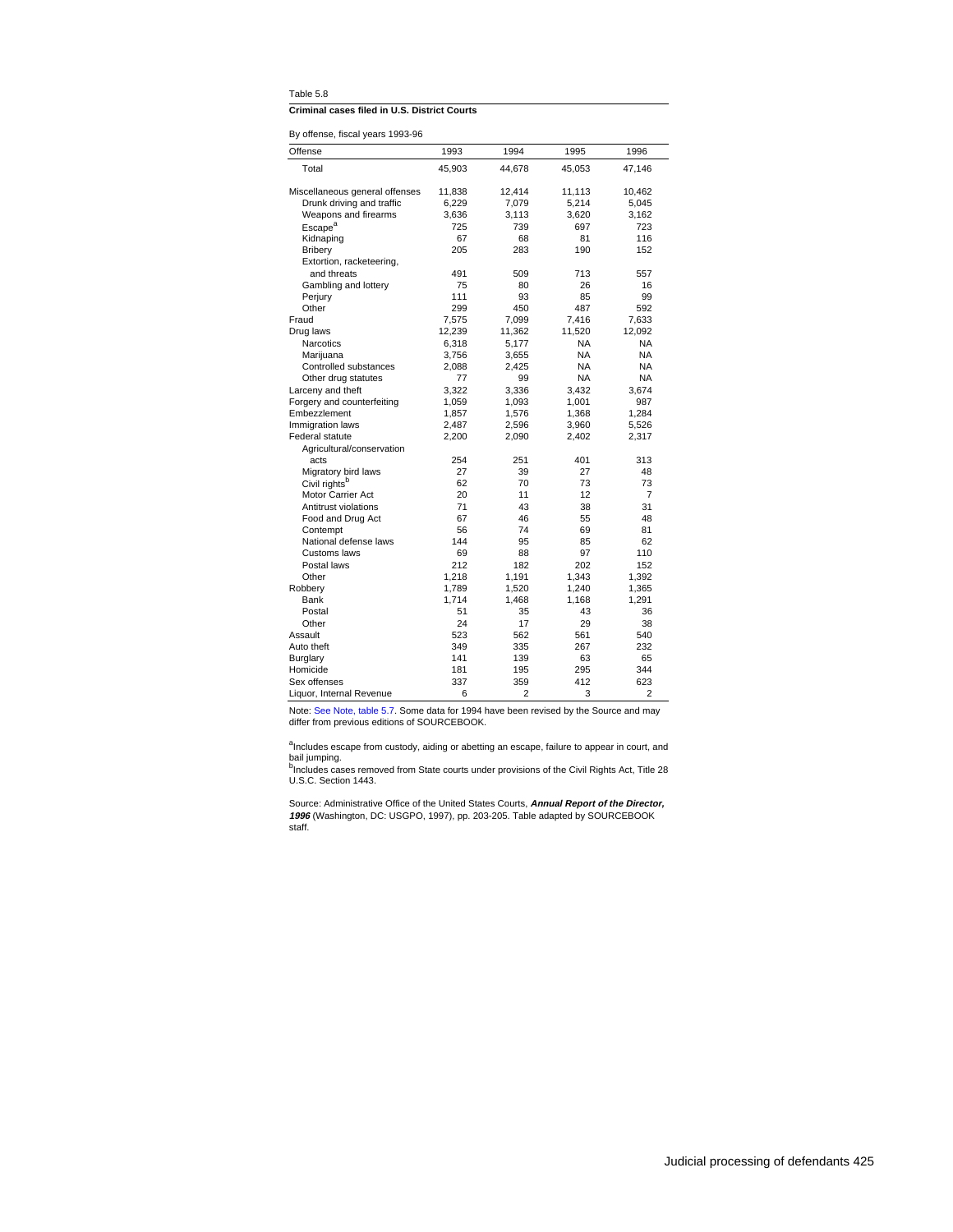# **Criminal cases filed, terminated, and pending in U.S. District Courts**

By type of offense, circuit, and district, fiscal year 1996

|                                    |              |              | Pending Oct. 1, 1995  |                         |              |              |              | Filed                |                           |                                |                   |
|------------------------------------|--------------|--------------|-----------------------|-------------------------|--------------|--------------|--------------|----------------------|---------------------------|--------------------------------|-------------------|
|                                    |              |              |                       |                         | Total        |              |              | Original proceedings |                           |                                |                   |
| Court and district                 | Total        | Felony       | Misdemeanor           | Other <sup>a</sup>      | commenced    | Total        | Felony       | Misdemeanor          | Other <sup>a</sup>        | Reopensb                       | Transfers         |
| Total                              | 28,738       | 25,181       | 3,377                 | 180                     | 47,889       | 46,751       | 34,353       | 11,633               | 765                       | 395                            | 743               |
| District of Columbia               | 374          | 319          | 55                    | $\mathsf 0$             | 546          | 544          | 417          | 126                  | $\mathbf{1}$              | 1                              | $\overline{1}$    |
| <b>First Circuit</b>               | 1,089        | 1,050        | 30                    | 9                       | 1,159        | 1,131        | 1,079        | 36                   | 16                        | 11                             | 17                |
| Maine                              | 67           | 64           | 3                     | 0                       | 155          | 153          | 143          | 10                   | $\mathbf 0$               | 1                              | $\overline{1}$    |
| Massachusetts                      | 369<br>177   | 350<br>176   | 14<br>$\mathbf{1}$    | 5<br>$\mathbf 0$        | 384<br>136   | 376<br>133   | 356<br>131   | 12<br>$\mathbf{1}$   | 8<br>$\mathbf{1}$         | $\mathbf{1}$<br>$\overline{2}$ | 7<br>$\mathbf{1}$ |
| New Hampshire<br>Rhode Island      | 204          | 195          | $\overline{7}$        | $\overline{c}$          | 96           | 94           | 94           | $\mathbf 0$          | $\pmb{0}$                 | $\mathbf{1}$                   | $\mathbf{1}$      |
| Puerto Rico                        | 272          | 265          | 5                     | $\overline{c}$          | 388          | 375          | 355          | 13                   | 7                         | 6                              | $\overline{7}$    |
| Second Circuit<br>Connecticut      | 4,744<br>152 | 4,288<br>149 | 410<br>$\mathbf{1}$   | 46<br>$\overline{c}$    | 3,400<br>229 | 3,284<br>215 | 2,784<br>202 | 484<br>12            | 16<br>$\mathbf{1}$        | 41<br>5                        | 75<br>9           |
| New York:<br>Northern              | 220          | 191          | 29                    | $\mathbf 0$             | 494          | 488          | 222          | 265                  | $\mathbf{1}$              | $\overline{2}$                 | $\overline{4}$    |
| Eastern                            | 1,369        | 1,334        | 33                    | $\overline{\mathbf{c}}$ | 1,103        | 1,071        | 1,023        | 48                   | 0                         | 10                             | 22                |
| Southern <sup>c</sup>              | 2,628        | 2,276        | 310                   | 42                      | 1,151        | 1,099        | 970          | 117                  | 12                        | 21                             | 31                |
| Western                            | 286          | 251          | 35                    | $\mathbf 0$             | 322          | 314          | 274          | 40                   | $\pmb{0}$                 | 1                              | $\overline{7}$    |
| Vermont                            | 89           | 87           | $\overline{2}$        | $\mathbf 0$             | 101          | 97           | 93           | $\overline{2}$       | $\overline{2}$            | $\overline{2}$                 | $\overline{2}$    |
| <b>Third Circuit</b>               | 1,680        | 1,531        | 138                   | 11                      | 2,620        | 2,542        | 1,966        | 354                  | 222                       | 23                             | 55                |
| Delaware                           | 51           | 43           | 8                     | $\mathbf 0$             | 99           | 97           | 79           | 18                   | $\pmb{0}$                 | 2                              | $\mathbf 0$       |
| New Jersey<br>Pennsylvania:        | 655          | 547          | 106                   | $\overline{\mathbf{c}}$ | 936          | 903          | 617          | 277                  | 9                         | 9                              | 24                |
| Eastern                            | 508          | 502          | $\overline{4}$        | $\overline{\mathbf{c}}$ | 625          | 601          | 571          | 21                   | 9                         | 9                              | 15                |
| Middle                             | 213          | 206          | 6                     | 1                       | 329          | 321          | 299          | 15                   | 7                         | $\mathbf{1}$                   | 7                 |
| Western                            | 139          | 131          | 8                     | 0                       | 258          | 248          | 230          | 17                   | $\mathbf{1}$              | 2                              | 8                 |
| Virgin Islands                     | 114          | 102          | 6                     | 6                       | 373          | 372          | 170          | 6                    | 196                       | 0                              | $\mathbf{1}$      |
| Fourth Circuit                     | 2,445        | 2,062        | 367                   | 16                      | 5,494        | 5,356        | 2,885        | 2,382                | 89                        | 70                             | 68                |
| Maryland<br>North Carolina:        | 329          | 263          | 62                    | 4                       | 488          | 472          | 376          | 79                   | 17                        | 7                              | 9                 |
| Eastern                            | 227          | 168          | 58                    | 1                       | 812          | 796          | 291          | 465                  | 40                        | 8                              | 8                 |
| Middle                             | 170          | 161          | 9                     | $\mathbf 0$             | 260          | 236          | 232          | 1                    | 3                         | 18                             | 6                 |
| Western                            | 374          | 365          | 7                     | $\overline{2}$          | 311          | 293          | 251          | 32                   | 10                        | 6                              | 12                |
| South Carolina<br>Virginia:        | 418          | 408          | 9                     | $\mathbf{1}$            | 548          | 530          | 511          | 14                   | 5                         | $\mathbf{1}$                   | 17                |
| Eastern                            | 490          | 276          | 209                   | 5                       | 2,533        | 2,503        | 752          | 1,741                | 10                        | 22                             | 8                 |
| Western                            | 221          | 208          | 10                    | 3                       | 230          | 216          | 185          | 28                   | 3                         | 7                              | $\overline{7}$    |
| West Virginia:                     |              |              |                       |                         |              |              |              |                      |                           |                                |                   |
| Northern                           | 98           | 98           | $\mathbf 0$           | 0                       | 107          | 107          | 103          | 3                    | $\mathbf{1}$              | 0                              | $\mathbf 0$       |
| Southern                           | 118          | 115          | 3                     | 0                       | 205          | 203          | 184          | 19                   | $\pmb{0}$                 | $\mathbf{1}$                   | $\mathbf{1}$      |
| <b>Fifth Circuit</b><br>Louisiana: | 2,620        | 2,488        | 116                   | 16                      | 5,869        | 5,733        | 4,793        | 841                  | 99                        | 47                             | 89                |
| Eastern                            | 171          | 157          | 14                    | $\mathbf 0$             | 285          | 282          | 259          | 23                   | $\mathbf 0$               | $\overline{2}$                 | $\mathbf{1}$      |
| Middle                             | 39           | 36           | $\overline{2}$        | $\mathbf{1}$            | 103          | 102          | 87           | 13                   | $\overline{2}$            | $\mathbf{1}$                   | $\mathbf 0$       |
| Western<br>Mississippi:            | 145          | 106          | 37                    | $\overline{2}$          | 313          | 301          | 192          | 97                   | 12                        | 5                              | 7                 |
| Northern                           | 82           | 81           | $\mathbf{1}$          | 0                       | 119          | 115          | 109          | 4                    | $\overline{\mathbf{c}}$   | 2                              | $\overline{c}$    |
| Southern<br>Texas:                 | 129          | 126          | $\overline{2}$        | 1                       | 224          | 210          | 170          | 14                   | 26                        | 3                              | 11                |
| Northern                           | 440          | 426          | 8                     | 6                       | 696          | 668          | 648          | 19                   | 1                         | 4                              | 24                |
| Eastern                            | 201          | 198          | 3                     | 0                       | 384          | 363          | 348          | 13                   | $\overline{2}$            | 15                             | 6                 |
| Southern                           | 762          | 740          | 20                    | $\overline{2}$          | 1,649        | 1,619        | 1,428        | 185                  | 6                         | 6                              | 24                |
| Western                            | 651          | 618          | 29                    | $\overline{4}$          | 2,096        | 2,073        | 1,552        | 473                  | 48                        | $\boldsymbol{9}$               | 14                |
| Sixth Circuit                      | 2,244        | 2,017        | 223                   | 4                       | 3,294        | 3,209        | 2,589        | 590                  | 30                        | 23                             | 62                |
| Kentucky:                          |              |              |                       |                         |              |              |              |                      |                           |                                |                   |
| Eastern<br>Western                 | 188<br>245   | 186<br>105   | $\overline{2}$<br>140 | $\pmb{0}$<br>0          | 322<br>545   | 316<br>541   | 304<br>172   | 10<br>366            | $\sqrt{2}$<br>3           | 3<br>3                         | 3<br>$\mathbf{1}$ |
| Michigan:                          |              |              |                       |                         |              |              |              |                      |                           |                                |                   |
| Eastern                            | 512          | 494          | 18                    | $\pmb{0}$               | 673          | 658          | 583          | 70                   | 5                         | $\boldsymbol{2}$               | 13                |
| Western                            | 115          | 112          | 3                     | 0                       | 242          | 238          | 222          | 15                   | $\mathbf{1}$              | $\overline{2}$                 | $\overline{2}$    |
| Ohio:                              |              |              |                       |                         |              |              |              |                      |                           |                                |                   |
| Northern<br>Southern               | 284          | 282          | $\overline{2}$        | $\pmb{0}$               | 436          | 431          | 425          | 6                    | $\pmb{0}$<br>$\mathbf{1}$ | $\pmb{0}$<br>$\overline{2}$    | 5                 |
| Tennessee:                         | 225          | 200          | 24                    | $\mathbf{1}$            | 358          | 341          | 276          | 64                   |                           |                                | 15                |
| Eastern                            | 245          | 235          | 9                     | $\mathbf{1}$            | 271          | 259          | 225          | 30                   | $\overline{\mathbf{4}}$   | 5                              | $\overline{7}$    |
| Middle                             | 101          | 98           | 3                     | $\mathsf{O}\xspace$     | 152          | 144          | 134          | 10                   | $\mathsf 0$               | 3                              | 5                 |
| Western                            | 329          | 305          | 22                    | $\overline{2}$          | 295          | 281          | 248          | 19                   | 14                        | 3                              | 11                |

See notes at end of table.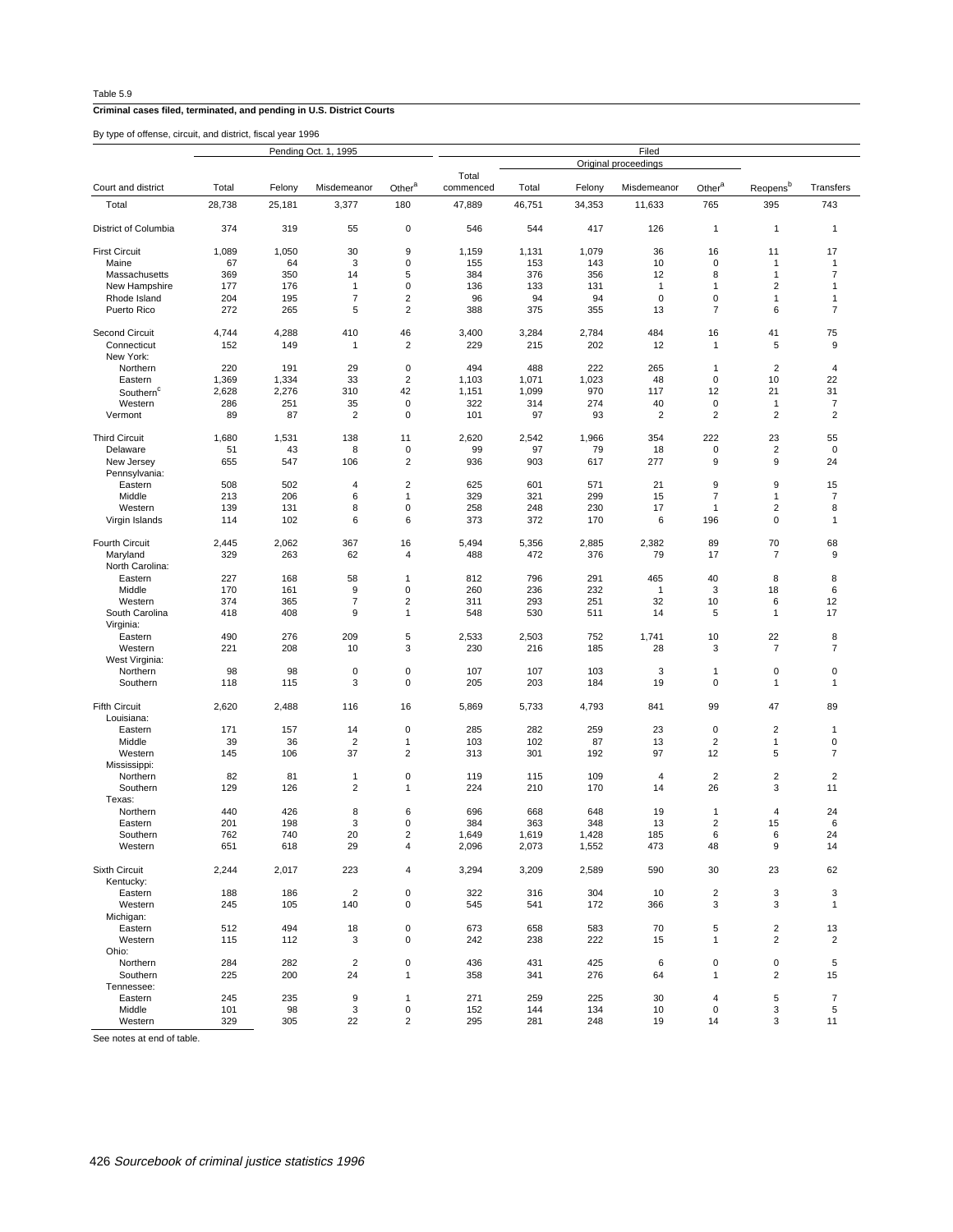|                     |            |            | Terminated           |                      |                          |                               |            |            | Pending Sept. 30, 1996         |                                |
|---------------------|------------|------------|----------------------|----------------------|--------------------------|-------------------------------|------------|------------|--------------------------------|--------------------------------|
|                     |            |            | Original proceedings |                      |                          |                               |            |            |                                |                                |
| Total<br>terminated | Total      | Felony     | Misdemeanor          | Other <sup>a</sup>   | Reopensb                 | Transfers                     | Total      | Felony     | Misdemeanor                    | Other <sup>a</sup>             |
| 45,499              | 44,375     | 32,010     | 11,007               | 1,358                | 298                      | 826                           | 31,128     | 27,028     | 3,816                          | 28                             |
| 440                 | 438        | 302        | 135                  | $\mathbf{1}$         | 1                        | 1                             | 480        | 424        | 56                             | 0                              |
|                     |            |            |                      |                      |                          |                               |            |            |                                |                                |
| 1,140               | 1,113      | 1,055      | 44                   | 14                   | 10                       | 17                            | 1,108      | 1,077      | 24                             | 7                              |
| 134                 | 131        | 120        | 11                   | 0                    | $\pmb{0}$                | 3                             | 88         | 86         | 2                              | 0                              |
| 345                 | 337        | 317        | 14                   | 6                    | $\overline{c}$           | 6                             | 408        | 391        | 13                             | $\overline{4}$                 |
| 134                 | 125        | 12         | $\overline{2}$       | 0                    | $\overline{\mathbf{4}}$  | 5                             | 179        | 178        | 0                              | 1                              |
| 108                 | 107        | 106        | $\mathbf{1}$         | 0                    | $\mathbf 0$              | 1                             | 192        | 184        | $\overline{7}$                 | 1                              |
| 419                 | 413        | 389        | 16                   | 8                    | $\overline{\mathbf{4}}$  | 2                             | 241        | 238        | $\overline{\mathbf{c}}$        | 1                              |
| 3,003               | 2,952      | 2,515      | 382                  | 55                   | 29                       | 22                            | 5,141      | 4,593      | 496                            | 52                             |
| 190                 | 182        | 167        | 13                   | $\overline{c}$       | 5                        | 3                             | 191        | 186        | 4                              | 1                              |
| 459                 | 455        | 207        | 205                  | 43                   | $\mathbf{1}$             | 3                             | 255        | 207        | 48                             | 0                              |
| 1,078               | 1,066      | 1,016      | 47                   | 3                    | $\boldsymbol{9}$         | 3                             | 1,394      | 1,354      | 40                             | $\pmb{0}$                      |
| 888                 | 873        | 796        | 72                   | 5                    | 11                       | 4                             | 2,891      | 2,475      | 366                            | 50                             |
| 299                 | 292        | 250        | 41                   | 1                    | $\mathbf{1}$             | 6                             | 309        | 272        | 37                             | 0                              |
| 89                  | 84         | 79         | 4                    | 1                    | $\overline{2}$           | 3                             | 101        | 99         | $\mathbf{1}$                   | 1                              |
|                     |            |            |                      |                      |                          |                               |            |            |                                |                                |
| 2,380               | 2,329      | 1,807      | 329                  | 193                  | 11                       | 40                            | 1,920      | 1,710      | 167                            | 43                             |
| 78<br>841           | 75<br>815  | 51<br>562  | 23<br>247            | 1<br>6               | $\mathbf{1}$<br>6        | $\overline{\mathbf{c}}$<br>20 | 72<br>750  | 70<br>605  | $\overline{\mathbf{c}}$<br>139 | 0<br>6                         |
|                     |            |            |                      |                      |                          |                               |            |            |                                |                                |
| 597                 | 585        | 555        | 22                   | 8                    | 3                        | 9                             | 536        | 529        | $\overline{4}$                 | 3                              |
| 328                 | 323        | 305        | 14                   | 4                    | $\mathbf{1}$             | 4                             | 214        | 203        | $\overline{7}$                 | 4                              |
| 238<br>298          | 235<br>296 | 220<br>114 | 15<br>8              | 0<br>174             | $\pmb{0}$<br>$\mathbf 0$ | 3<br>2                        | 159<br>189 | 147<br>156 | 11<br>4                        | 1<br>29                        |
|                     |            |            |                      |                      |                          |                               |            |            |                                |                                |
| 5,528               | 5,401      | 2,940      | 2,253                | 208                  | 46                       | 81                            | 2,411      | 1,972      | 405                            | 31                             |
| 457                 | 447        | 346        | 94                   | 7                    | 6                        | $\sqrt{4}$                    | 360        | 294        | 50                             | 16                             |
| 796                 | 779        | 276        | 410                  | 93                   | $\sqrt{5}$               | 12                            | 243        | 175        | 65                             | 3                              |
| 284                 | 263        | 253        | 10                   | $\mathbf 0$          | 11                       | 10                            | 146        | 143        | $\pmb{0}$                      | 3                              |
| 382                 | 372        | 334        | 25                   | 13                   | 3                        | 7                             | 303        | 288        | 13                             | $\overline{\mathbf{c}}$        |
| 560                 | 550        | 512        | 31                   | $\overline{7}$       | $\mathbf 0$              | 10                            | 406        | 398        | 7                              | 1                              |
| 2,462               | 2,416      | 699        | 1,639                | 78                   | 15                       | 31                            | 561        | 315        | 242                            | $\overline{\mathbf{4}}$        |
| 252                 | 245        | 215        | 24                   | 6                    | 5                        | $\overline{c}$                | 199        | 180        | 17                             | $\overline{\mathbf{c}}$        |
| 124                 | 119        | 115        | $\overline{2}$       | $\overline{c}$       | $\mathbf{1}$             | 4                             | 81         | 80         | $\mathbf{1}$                   | 0                              |
| 211                 | 210        | 190        | 18                   | $\overline{c}$       | $\mathbf 0$              | 1                             | 112        | 102        | 10                             | 0                              |
| 5,618               | 5,503      | 4,555      | 835                  | 113                  | 39                       | 76                            | 2,871      | 2,681      | 155                            | 35                             |
|                     |            |            |                      |                      |                          |                               |            |            |                                |                                |
| 292                 | 281        | 249        | 32                   | $\pmb{0}$            | $\mathbf{1}$             | 10                            | 164        | 155        | 9                              | 0                              |
| 80<br>280           | 76<br>264  | 70<br>176  | 4<br>78              | $\overline{c}$<br>10 | $\mathbf{1}$<br>3        | 3<br>13                       | 62<br>178  | 50<br>119  | 11<br>54                       | 1<br>5                         |
|                     |            |            |                      |                      |                          |                               |            |            |                                |                                |
| 130<br>228          | 123<br>225 | 118<br>191 | 4<br>9               | $\mathbf{1}$<br>25   | 3<br>3                   | 4<br>0                        | 71<br>125  | 69<br>114  | 1<br>9                         | $\mathbf{1}$<br>$\overline{2}$ |
|                     |            |            |                      |                      |                          |                               |            |            |                                |                                |
| 664                 | 648        | 612        | 29                   | $\overline{7}$       | 1                        | 15                            | 472        | 462        | 8                              | $\overline{\mathbf{c}}$        |
| 373                 | 354        | 337        | 16                   | 1                    | 14                       | 5                             | 212        | 206        | 5                              | 1                              |
| 1,667               | 1,648      | 1,423      | 206                  | 19                   | $\sqrt{5}$               | 14                            | 744        | 727        | 15                             | $\overline{c}$                 |
| 1,904               | 1,884      | 1,379      | 457                  | 48                   | 8                        | 12                            | 843        | 779        | 43                             | 21                             |
| 3,256               | 3,183      | 2,541      | 595                  | 47                   | 21                       | 52                            | 2,282      | 2,038      | 230                            | 14                             |
|                     |            |            |                      |                      |                          |                               |            |            |                                |                                |
| 300<br>544          | 288<br>537 | 277<br>167 | 10<br>352            | $\mathbf{1}$<br>18   | 4<br>3                   | 8<br>4                        | 210<br>246 | 205<br>105 | $\overline{4}$<br>140          | $\mathbf{1}$<br>$\mathbf{1}$   |
|                     |            |            |                      |                      |                          |                               |            |            |                                |                                |
| 606<br>224          | 599<br>213 | 533<br>193 | 63<br>20             | 3<br>0               | 4<br>$\overline{2}$      | 3                             | 579<br>133 | 541<br>130 | 34                             | 4<br>0                         |
|                     |            |            |                      |                      |                          | 9                             |            |            | 3                              |                                |
| 456                 | 450        | 430        | 13                   | $\overline{7}$       | $\pmb{0}$                | 6                             | 264        | 263        | $\mathbf{1}$                   | 0                              |
| 341                 | 335        | 266        | 66                   | 3                    | $\mathbf{1}$             | 5                             | 242        | 219        | 22                             | $\mathbf{1}$                   |
| 349                 | 340        | 304        | 31                   | 5                    | $\overline{2}$           | $\overline{7}$                | 167        | 157        | 9                              | $\mathbf{1}$                   |
| 128                 | 119        | 111        | 8                    | 0                    | 4                        | 5                             | 125        | 120        | 5                              | 0                              |
| 308                 | 302        | 260        | 32                   | 10                   | $\mathbf{1}$             | 5                             | 316        | 298        | 12                             | 6                              |
|                     |            |            |                      |                      |                          |                               |            |            |                                |                                |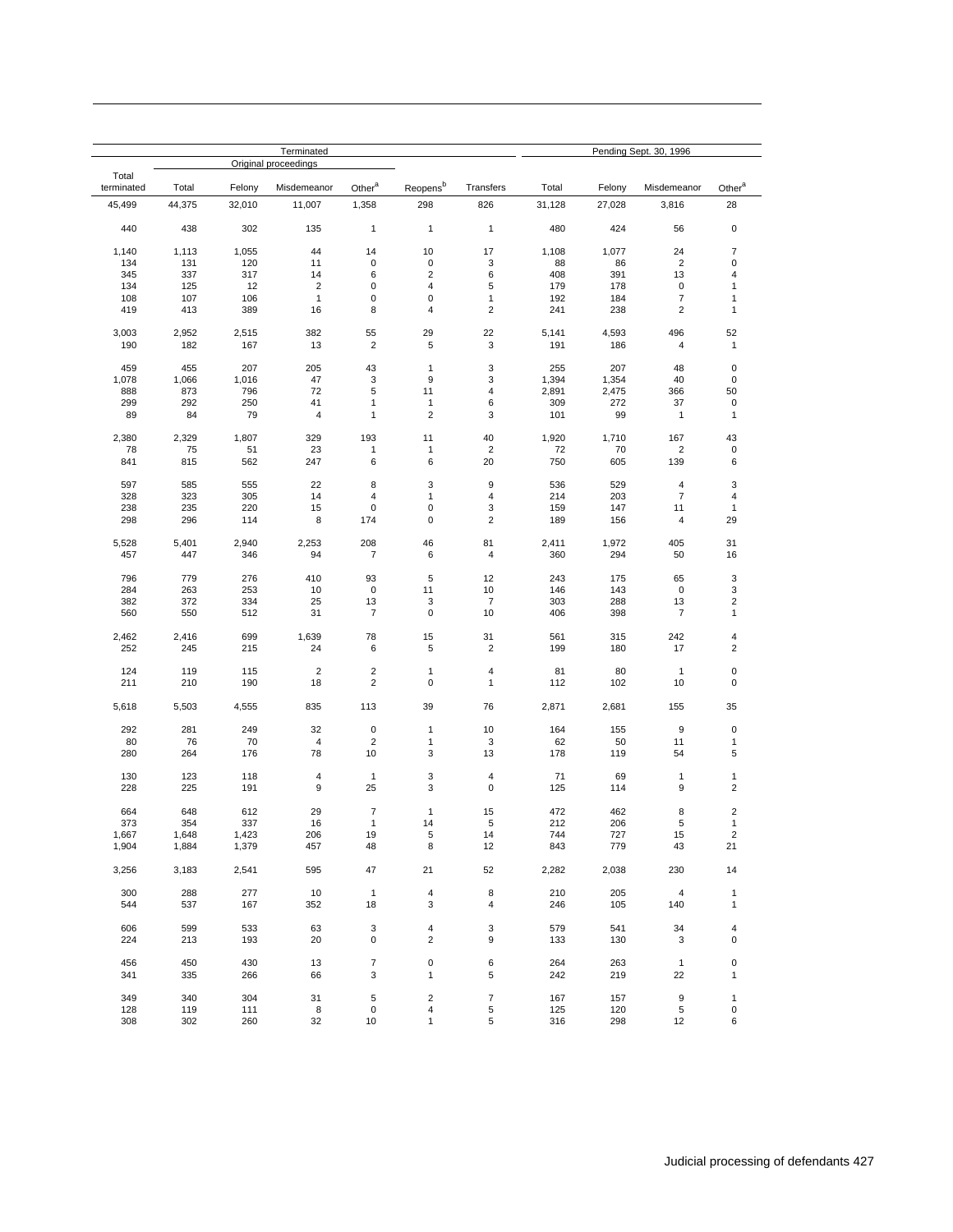## **Criminal cases filed, terminated, and pending in U.S. District Courts**

By type of offense, circuit, and district, fiscal year 1996--Continued

| $\cdots$                            |              |              | Pending Oct. 1, 1995  |                                  |               |               |              | Filed                |                         |                   |                      |
|-------------------------------------|--------------|--------------|-----------------------|----------------------------------|---------------|---------------|--------------|----------------------|-------------------------|-------------------|----------------------|
|                                     |              |              |                       |                                  | Total         |               |              | Original proceedings |                         |                   |                      |
| Court and district                  | Total        | Felony       | Misdemeanor           | Other <sup>a</sup>               | commenced     | Total         | Felony       | Misdemeanor          | Other <sup>a</sup>      | Reopensb          | Transfers            |
| Seventh Circuit<br>Illinois:        | 1,171        | 1,070        | 96                    | 5                                | 1,666         | 1,631         | 1,433        | 184                  | 14                      | 14                | 21                   |
| Northern                            | 407          | 381          | 26                    | $\mathbf 0$                      | 499           | 497           | 444          | 53                   | $\mathbf 0$             | 1                 | -1                   |
| Central                             | 153          | 142          | 10                    | 1                                | 244           | 237           | 206          | 29                   | $\mathbf 2$             | 6                 | $\overline{1}$       |
| Southern                            | 162          | 162          | 0                     | $\pmb{0}$                        | 195           | 188           | 177          | 9                    | $\overline{2}$          | 3                 | $\overline{4}$       |
| Indiana:                            |              |              |                       |                                  |               |               |              |                      |                         |                   |                      |
| Northern                            | 182          | 174          | 5                     | 3                                | 189           | 185           | 164          | 18                   | 3                       | $\overline{2}$    | $\overline{2}$       |
| Southern                            | 120          | 81           | 38                    | $\mathbf{1}$                     | 230           | 219           | 166          | 46                   | $\overline{7}$          | 1                 | 10                   |
| Wisconsin:<br>Eastern               | 101          | 91           | 10                    | $\pmb{0}$                        | 238           | 236           | 214          | 22                   | $\mathbf 0$             | 1                 | $\mathbf{1}$         |
| Western                             | 46           | 39           | $\overline{7}$        | $\mathbf 0$                      | 71            | 69            | 62           | $\overline{7}$       | $\mathbf 0$             | $\pmb{0}$         | $\overline{2}$       |
|                                     |              |              |                       |                                  |               |               |              |                      |                         |                   |                      |
| <b>Eighth Circuit</b>               | 1,379        | 1,306        | 56                    | 17                               | 2,683         | 2,627         | 2,356        | 179                  | 92                      | 14                | 42                   |
| Arkansas:                           |              |              |                       |                                  |               |               |              |                      |                         |                   |                      |
| Eastern                             | 135          | 127          | 8                     | $\mathbf 0$                      | 293           | 285           | 274          | $\overline{7}$       | 4                       | $\sqrt{2}$        | 6                    |
| Western                             | 46           | 37           | $\overline{7}$        | $\overline{2}$                   | 147           | 138           | 110          | 24                   | 4                       | 4                 | 5                    |
| lowa:                               | 111          | 106          | 4                     | 1                                | 259           | 256           | 199          | 8                    | 49                      | 0                 | 3                    |
| Northern<br>Southern                | 110          | 109          | 1                     | $\pmb{0}$                        | 161           | 161           | 159          | $\overline{2}$       | $\mathbf 0$             | $\pmb{0}$         | $\pmb{0}$            |
| Minnesota                           | 140          | 134          | 5                     | 1                                | 258           | 240           | 230          | 9                    | 1                       | 4                 | 14                   |
| Missouri:                           |              |              |                       |                                  |               |               |              |                      |                         |                   |                      |
| Eastern                             | 231          | 217          | 8                     | 6                                | 409           | 405           | 322          | 82                   | 1                       | $\overline{2}$    | $\overline{2}$       |
| Western                             | 222          | 212          | 10                    | 0                                | 301           | 293           | 277          | 16                   | $\mathbf 0$             | $\pmb{0}$         | 8                    |
| Nebraska                            | 165          | 158          | 5                     | $\overline{2}$                   | 246           | 243           | 230          | 9                    | 4                       | 1                 | $\overline{2}$       |
| North Dakota                        | 55           | 51           | 4                     | $\pmb{0}$                        | 208           | 208           | 187          | 11                   | 10                      | 0                 | $\mathbf 0$          |
| South Dakota                        | 164          | 155          | 4                     | 5                                | 401           | 398           | 368          | 11                   | 19                      | 1                 | $\overline{2}$       |
|                                     |              |              |                       |                                  |               |               |              |                      |                         |                   |                      |
| Ninth Circuit<br>Alaska             | 5,929<br>72  | 4,483<br>39  | 1,401<br>32           | 45<br>$\mathbf{1}$               | 12,071<br>138 | 11,833<br>129 | 8,092<br>56  | 3,616<br>60          | 125<br>13               | 49<br>5           | 189<br>4             |
| Arizona                             | 631          | 593          | 32                    | 6                                | 1,685         | 1,644         | 1,229        | 408                  | 7                       | 16                | 25                   |
| California:                         |              |              |                       |                                  |               |               |              |                      |                         |                   |                      |
| Northern                            | 628          | 432          | 196                   | $\mathbf 0$                      | 798           | 774           | 557          | 217                  | $\mathbf 0$             | $\mathbf{1}$      | 23                   |
| Eastern                             | 460          | 336          | 105                   | 19                               | 863           | 857           | 619          | 220                  | 18                      | $\pmb{0}$         | 6                    |
| Central                             | 1,061        | 1,024        | 35                    | $\overline{2}$                   | 1,348         | 1,280         | 1,219        | 36                   | 25                      | $\overline{7}$    | 61                   |
| Southern                            | 817          | 721          | 90                    | 6                                | 2,608         | 2,595         | 2,163        | 409                  | 23                      | 1                 | 12                   |
| Hawaii                              | 384          | 142          | 242                   | 0                                | 1,146         | 1,144         | 196          | 948                  | $\mathbf 0$             | 1                 | $\mathbf{1}$         |
| Idaho                               | 55<br>202    | 40<br>149    | 13<br>51              | $\overline{2}$<br>$\overline{c}$ | 114<br>421    | 108<br>420    | 88<br>244    | 11<br>175            | 9<br>1                  | 2<br>0            | 4<br>$\mathbf{1}$    |
| Montana<br>Nevada                   | 281          | 274          | 6                     | 1                                | 343           | 318           | 311          | 7                    | 0                       | 5                 | 20                   |
| Oregon                              | 341          | 322          | 19                    | 0                                | 641           | 624           | 600          | 24                   | $\mathbf 0$             | 1                 | 16                   |
| Washington:                         |              |              |                       |                                  |               |               |              |                      |                         |                   |                      |
| Eastern                             | 145          | 142          | $\overline{2}$        | 1                                | 401           | 393           | 365          | 19                   | 9                       | 6                 | $\overline{2}$       |
| Western                             | 763          | 181          | 577                   | 5                                | 1,436         | 1,418         | 323          | 1,075                | 20                      | 4                 | 14                   |
| Guam                                | 75           | 75           | 0                     | $\pmb{0}$                        | 97            | 97            | 92           | 5                    | $\mathbf 0$             | 0                 | $\pmb{0}$            |
| Northern Marianas                   | 14           | 13           | 1                     | $\pmb{0}$                        | 32            | 32            | 30           | $\overline{2}$       | $\mathbf 0$             | $\pmb{0}$         | $\pmb{0}$            |
|                                     |              |              |                       |                                  |               |               |              |                      |                         | 21                |                      |
| <b>Tenth Circuit</b><br>Colorado    | 1,404<br>194 | 1,177<br>192 | 223<br>$\overline{2}$ | 4<br>0                           | 3,010<br>607  | 2,965<br>607  | 2,119<br>495 | 822<br>107           | 24<br>5                 | $\mathbf 0$       | 24<br>$\mathbf 0$    |
| Kansas                              | 184          | 174          | 9                     | 1                                | 299           | 289           | 245          | 43                   | 1                       | $\overline{7}$    | 3                    |
| New Mexico                          | 536          | 380          | 155                   | 1                                | 958           | 952           | 630          | 317                  | 5                       | 3                 | 3                    |
| Oklahoma:                           |              |              |                       |                                  |               |               |              |                      |                         |                   |                      |
| Northern                            | 92           | 88           | 4                     | 0                                | 170           | 164           | 159          | $\overline{4}$       | 1                       | 4                 | $\overline{2}$       |
| Eastern                             | 32           | 32           | $\mathbf 0$           | 0                                | 60            | 60            | 57           | 3                    | $\mathbf 0$             | 0                 | $\pmb{0}$            |
| Western                             | 119          | 91           | 28                    | 0                                | 485           | 479           | 178          | 300                  | 1                       | 0                 | 6                    |
| Utah                                | 202          | 181          | 20                    | 1                                | 320           | 307           | 264          | 36                   | 7                       | 6                 | 7                    |
| Wyoming                             | 45           | 39           | 5                     | $\mathbf{1}$                     | 111           | 107           | 91           | 12                   | 4                       | $\mathbf{1}$      | 3                    |
| <b>Eleventh Circuit</b><br>Alabama: | 3,659        | 3,390        | 262                   | $\overline{7}$                   | 6,077         | 5,896         | 3,840        | 2,019                | 37                      | 81                | 100                  |
| Northern                            | 125          | 118          | 6                     | $\mathbf{1}$                     | 361           | 354           | 294          | 54                   | $\,6$                   | $\sqrt{2}$        | 5                    |
| Middle                              | 142          | 78           | 64                    | $\mathsf 0$                      | 193           | 187           | 110          | 77                   | $\pmb{0}$               | 6                 | $\mathbf 0$          |
| Southern                            | 178          | 177          | 1                     | $\pmb{0}$                        | 226           | 219           | 215          | 4                    | $\mathbf 0$             | 4                 | 3                    |
| Florida:                            |              |              |                       |                                  |               |               |              |                      |                         |                   |                      |
| Northern                            | 166          | 151          | 15                    | $\pmb{0}$                        | 276           | 272           | 218          | 53                   | $\mathbf{1}$            | $\overline{4}$    | $\mathbf 0$          |
| Middle                              | 622          | 615          | 6                     | $\mathbf{1}$                     | 885           | 848           | 829          | 15                   | $\overline{\mathbf{4}}$ | 15                | 22                   |
| Southern                            | 1,710        | 1,691        | 17                    | $\overline{2}$                   | 1,540         | 1,449         | 1,426        | 18                   | 5                       | 41                | 50                   |
| Georgia:                            |              |              |                       |                                  |               |               |              |                      |                         |                   |                      |
| Northern<br>Middle                  | 353<br>167   | 338<br>145   | 15<br>22              | $\pmb{0}$<br>$\pmb{0}$           | 787<br>1,478  | 769<br>1,472  | 466<br>180   | 295<br>1,279         | 8<br>13                 | $\mathbf{1}$<br>4 | 17<br>$\overline{2}$ |
| Southern                            | 196          | 77           | 116                   | 3                                | 331           | 326           | 102          | 224                  | $\mathbf 0$             | 4                 | $\mathbf{1}$         |
|                                     |              |              |                       |                                  |               |               |              |                      |                         |                   |                      |

Source: Administrative Office of the United States Courts, **Annual Report of the Di-rector, 1996** (Washington, DC: USGPO, 1997), pp. 191-196.

<sup>a</sup>Primarily petty offenses assigned to a district judge.<br><sup>b</sup>Includes appeals from magistrates, reopens, and remands.<br><sup>c'</sup>Pending case totals include some cases in which all defendants have been fugitives for more<br>than 1 y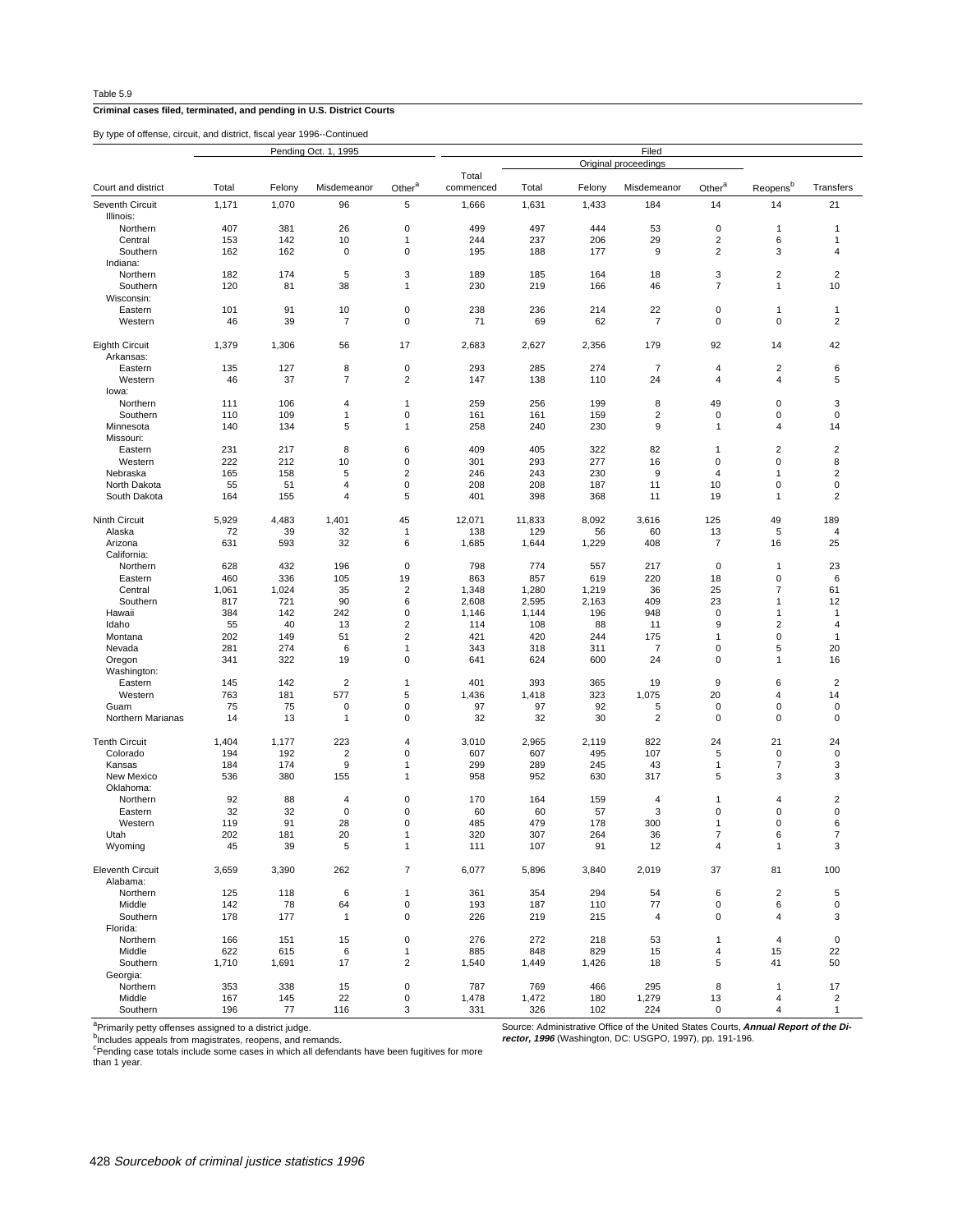|              |              |              |                                    |                         |                             |                      |            |            |                        | Other <sup>a</sup><br>Misdemeanor<br>59<br>9<br>0<br>29<br>$\overline{\mathbf{c}}$<br>11<br>$\overline{2}$<br>2<br>$\mathbf{1}$<br>1<br>9<br>4<br>$\overline{4}$<br>0<br>3<br>0<br>56<br>15<br>3<br>$\overline{\mathbf{c}}$<br>5<br>1<br>6<br>0<br>$\overline{\mathbf{c}}$<br>0<br>6<br>0<br>$\mathbf 0$<br>20<br>0<br>6<br>$\mathbf 0$<br>$\pmb{0}$<br>3<br>$\mathbf 0$<br>5<br>12<br>1,492<br>52<br>13<br>7<br>38<br>4<br>$\pmb{0}$<br>143<br>159<br>16<br>8<br>36<br>$\mathbf 2$<br>47<br>458<br>0<br>4<br>8<br>$\mathbf 2$<br>69<br>0<br>4<br>0<br>12<br>$\overline{4}$<br>1<br>500<br>8<br>1<br>0<br>$\mathbf 0$<br>0<br>447<br>14<br>$\overline{c}$<br>73<br>11<br>1<br>3<br>266<br>1<br>1<br>$\mathbf 0$<br>0<br>61<br>1<br>33<br>4<br>$\overline{2}$<br>$\overline{2}$ |  |  |  |  |  |  |  |
|--------------|--------------|--------------|------------------------------------|-------------------------|-----------------------------|----------------------|------------|------------|------------------------|--------------------------------------------------------------------------------------------------------------------------------------------------------------------------------------------------------------------------------------------------------------------------------------------------------------------------------------------------------------------------------------------------------------------------------------------------------------------------------------------------------------------------------------------------------------------------------------------------------------------------------------------------------------------------------------------------------------------------------------------------------------------------------|--|--|--|--|--|--|--|
|              |              |              | Terminated<br>Original proceedings |                         |                             |                      |            |            | Pending Sept. 30, 1996 |                                                                                                                                                                                                                                                                                                                                                                                                                                                                                                                                                                                                                                                                                                                                                                                |  |  |  |  |  |  |  |
| Total        |              |              |                                    |                         |                             |                      |            |            |                        |                                                                                                                                                                                                                                                                                                                                                                                                                                                                                                                                                                                                                                                                                                                                                                                |  |  |  |  |  |  |  |
| terminated   | Total        | Felony       | Misdemeanor                        | Other <sup>a</sup>      | Reopensb                    | Transfers            | Total      | Felony     |                        |                                                                                                                                                                                                                                                                                                                                                                                                                                                                                                                                                                                                                                                                                                                                                                                |  |  |  |  |  |  |  |
| 1,742        | 1,698        | 1,451        | 237                                | 10                      | 11                          | 33                   | 1,095      | 1,027      |                        |                                                                                                                                                                                                                                                                                                                                                                                                                                                                                                                                                                                                                                                                                                                                                                                |  |  |  |  |  |  |  |
| 469          | 464          | 406          | 57                                 | $\mathbf{1}$            | $\overline{2}$              | 3                    | 437        | 408        |                        |                                                                                                                                                                                                                                                                                                                                                                                                                                                                                                                                                                                                                                                                                                                                                                                |  |  |  |  |  |  |  |
| 251          | 246          | 217          | 28                                 | 1                       | $\ensuremath{\mathsf{3}}$   | $\mathbf 2$          | 146        | 133        |                        |                                                                                                                                                                                                                                                                                                                                                                                                                                                                                                                                                                                                                                                                                                                                                                                |  |  |  |  |  |  |  |
| 216          | 211          | 204          | 7                                  | 0                       | 3                           | $\overline{2}$       | 141        | 137        |                        |                                                                                                                                                                                                                                                                                                                                                                                                                                                                                                                                                                                                                                                                                                                                                                                |  |  |  |  |  |  |  |
| 235          | 232          | 204          | 23                                 | 5                       | $\mathbf{1}$                | $\boldsymbol{2}$     | 136        | 134        |                        |                                                                                                                                                                                                                                                                                                                                                                                                                                                                                                                                                                                                                                                                                                                                                                                |  |  |  |  |  |  |  |
| 260          | 251          | 170          | 78                                 | 3                       | $\overline{2}$              | 7                    | 90         | 77         |                        |                                                                                                                                                                                                                                                                                                                                                                                                                                                                                                                                                                                                                                                                                                                                                                                |  |  |  |  |  |  |  |
| 221          | 210          | 178          | 32                                 | 0                       | $\mathbf 0$                 | 11                   | 118        | 114        |                        |                                                                                                                                                                                                                                                                                                                                                                                                                                                                                                                                                                                                                                                                                                                                                                                |  |  |  |  |  |  |  |
| 90           | 84           | 72           | 12                                 | 0                       | $\mathbf 0$                 | 6                    | 27         | 24         |                        |                                                                                                                                                                                                                                                                                                                                                                                                                                                                                                                                                                                                                                                                                                                                                                                |  |  |  |  |  |  |  |
|              |              |              |                                    |                         |                             |                      |            |            |                        |                                                                                                                                                                                                                                                                                                                                                                                                                                                                                                                                                                                                                                                                                                                                                                                |  |  |  |  |  |  |  |
| 2,571        | 2,484        | 2,124        | 206                                | 154                     | 14                          | 73                   | 1,491      | 1,420      |                        |                                                                                                                                                                                                                                                                                                                                                                                                                                                                                                                                                                                                                                                                                                                                                                                |  |  |  |  |  |  |  |
| 249          | 235          | 209          | 24                                 | $\boldsymbol{2}$        | $\mathbf 0$                 | 14                   | 179        | 174        |                        |                                                                                                                                                                                                                                                                                                                                                                                                                                                                                                                                                                                                                                                                                                                                                                                |  |  |  |  |  |  |  |
| 142          | 133          | 102          | 24                                 | 7                       | $\overline{2}$              | 7                    | 51         | 45         |                        |                                                                                                                                                                                                                                                                                                                                                                                                                                                                                                                                                                                                                                                                                                                                                                                |  |  |  |  |  |  |  |
| 248          | 246          | 135          | 8                                  | 103                     | $\mathbf{1}$                | 1                    | 122        | 116        |                        |                                                                                                                                                                                                                                                                                                                                                                                                                                                                                                                                                                                                                                                                                                                                                                                |  |  |  |  |  |  |  |
| 178          | 174          | 173          | 1                                  | $\pmb{0}$               | $\mathbf 0$                 | $\sqrt{4}$           | 93         | 91         |                        |                                                                                                                                                                                                                                                                                                                                                                                                                                                                                                                                                                                                                                                                                                                                                                                |  |  |  |  |  |  |  |
| 232          | 219          | 205          | 12                                 | $\overline{2}$          | $\overline{2}$              | 11                   | 166        | 160        |                        |                                                                                                                                                                                                                                                                                                                                                                                                                                                                                                                                                                                                                                                                                                                                                                                |  |  |  |  |  |  |  |
| 433          |              | 340          | 68                                 | 7                       | 5                           | 13                   | 207        | 187        |                        |                                                                                                                                                                                                                                                                                                                                                                                                                                                                                                                                                                                                                                                                                                                                                                                |  |  |  |  |  |  |  |
| 260          | 415<br>256   | 234          | 22                                 | 0                       | $\mathbf 0$                 | $\sqrt{4}$           | 263        | 257        |                        |                                                                                                                                                                                                                                                                                                                                                                                                                                                                                                                                                                                                                                                                                                                                                                                |  |  |  |  |  |  |  |
| 253          | 240          | 218          | 15                                 | 7                       | $\overline{2}$              | 11                   | 158        | 158        |                        |                                                                                                                                                                                                                                                                                                                                                                                                                                                                                                                                                                                                                                                                                                                                                                                |  |  |  |  |  |  |  |
| 193          | 187          | 157          | 16                                 | 14                      | $\mathbf{1}$                | 5                    | 70         | 67         |                        |                                                                                                                                                                                                                                                                                                                                                                                                                                                                                                                                                                                                                                                                                                                                                                                |  |  |  |  |  |  |  |
| 383          | 379          | 351          | 16                                 | 12                      | $\mathbf{1}$                | 3                    | 182        | 165        |                        |                                                                                                                                                                                                                                                                                                                                                                                                                                                                                                                                                                                                                                                                                                                                                                                |  |  |  |  |  |  |  |
| 11,325       | 11,137       | 7,329        | 3,333                              | 475                     | 36                          | 152                  | 6,675      | 5,131      |                        |                                                                                                                                                                                                                                                                                                                                                                                                                                                                                                                                                                                                                                                                                                                                                                                |  |  |  |  |  |  |  |
| 149          | 141          | 56           | 77                                 | 8                       | 4                           | 4                    | 61         | 41         |                        |                                                                                                                                                                                                                                                                                                                                                                                                                                                                                                                                                                                                                                                                                                                                                                                |  |  |  |  |  |  |  |
| 1,505        | 1,486        | 1,043        | 429                                | 14                      | 11                          | 8                    | 811        | 769        |                        |                                                                                                                                                                                                                                                                                                                                                                                                                                                                                                                                                                                                                                                                                                                                                                                |  |  |  |  |  |  |  |
| 799          | 785          | 505          | 277                                | 3                       | 3                           | 11                   | 627        | 484        |                        |                                                                                                                                                                                                                                                                                                                                                                                                                                                                                                                                                                                                                                                                                                                                                                                |  |  |  |  |  |  |  |
| 743          | 727          | 511          | 172                                | 44                      | $\mathbf 0$                 | 16                   | 580        | 405        |                        |                                                                                                                                                                                                                                                                                                                                                                                                                                                                                                                                                                                                                                                                                                                                                                                |  |  |  |  |  |  |  |
| 1,168        | 1,132        | 1,057        | 48                                 | 27                      | 6                           | 30                   | 1,241      | 1,197      |                        |                                                                                                                                                                                                                                                                                                                                                                                                                                                                                                                                                                                                                                                                                                                                                                                |  |  |  |  |  |  |  |
| 2,665<br>915 | 2,660<br>900 | 2,149<br>167 | 477<br>713                         | 34<br>20                | $\mathbf 0$<br>$\mathbf{1}$ | $\,$ 5 $\,$<br>14    | 760<br>615 | 711<br>157 |                        |                                                                                                                                                                                                                                                                                                                                                                                                                                                                                                                                                                                                                                                                                                                                                                                |  |  |  |  |  |  |  |
| 103          | 90           | 74           | 9                                  | 7                       | $\overline{2}$              | 11                   | 66         | 54         |                        |                                                                                                                                                                                                                                                                                                                                                                                                                                                                                                                                                                                                                                                                                                                                                                                |  |  |  |  |  |  |  |
| 364          | 362          | 192          | 168                                | $\overline{\mathbf{c}}$ | $\mathbf{1}$                | $\mathbf{1}$         | 259        | 188        |                        |                                                                                                                                                                                                                                                                                                                                                                                                                                                                                                                                                                                                                                                                                                                                                                                |  |  |  |  |  |  |  |
| 349          | 328          | 310          | 14                                 | $\sqrt{4}$              | $\ensuremath{\mathsf{3}}$   | 18                   | 275        | 271        |                        |                                                                                                                                                                                                                                                                                                                                                                                                                                                                                                                                                                                                                                                                                                                                                                                |  |  |  |  |  |  |  |
| 604          | 593          | 547          | 36                                 | 10                      | $\mathbf{1}$                | 10                   | 378        | 366        |                        |                                                                                                                                                                                                                                                                                                                                                                                                                                                                                                                                                                                                                                                                                                                                                                                |  |  |  |  |  |  |  |
| 336          | 332          | 293          | 22                                 | 17                      | $\mathbf{1}$                | 3                    | 210        | 205        |                        |                                                                                                                                                                                                                                                                                                                                                                                                                                                                                                                                                                                                                                                                                                                                                                                |  |  |  |  |  |  |  |
| 1,495        | 1,478        | 309          | 884                                | 285                     | $\overline{c}$              | 15                   | 704        | 196        |                        |                                                                                                                                                                                                                                                                                                                                                                                                                                                                                                                                                                                                                                                                                                                                                                                |  |  |  |  |  |  |  |
| 100          | 95           | 91           | 4                                  | 0                       | $\mathbf 0$                 | 5                    | 72         | 71         |                        |                                                                                                                                                                                                                                                                                                                                                                                                                                                                                                                                                                                                                                                                                                                                                                                |  |  |  |  |  |  |  |
| 30           | 28           | 25           | 3                                  | 0                       | $\mathbf{1}$                | $\mathbf{1}$         | 16         | 16         |                        |                                                                                                                                                                                                                                                                                                                                                                                                                                                                                                                                                                                                                                                                                                                                                                                |  |  |  |  |  |  |  |
| 2,539        | 2,353        | 1,719        | 597                                | 37                      | 17                          | 169                  | 1,875      | 1,414      |                        |                                                                                                                                                                                                                                                                                                                                                                                                                                                                                                                                                                                                                                                                                                                                                                                |  |  |  |  |  |  |  |
| 460          | 389          | 335          | 48                                 | 6                       | $\pmb{0}$                   | 71                   | 341        | 266        |                        |                                                                                                                                                                                                                                                                                                                                                                                                                                                                                                                                                                                                                                                                                                                                                                                |  |  |  |  |  |  |  |
| 301          | 291          | 241          | 49<br>182                          | 1<br>9                  | 5<br>4                      | 5                    | 182        | 170<br>468 |                        |                                                                                                                                                                                                                                                                                                                                                                                                                                                                                                                                                                                                                                                                                                                                                                                |  |  |  |  |  |  |  |
| 757          | 680          | 489          |                                    |                         |                             | 73                   | 737        |            |                        |                                                                                                                                                                                                                                                                                                                                                                                                                                                                                                                                                                                                                                                                                                                                                                                |  |  |  |  |  |  |  |
| 166          | 159          | 151          | 7                                  | 1                       | 3                           | 4                    | 96         | 94         |                        |                                                                                                                                                                                                                                                                                                                                                                                                                                                                                                                                                                                                                                                                                                                                                                                |  |  |  |  |  |  |  |
| 60           | 59           | 54           | 5                                  | 0                       | 0                           | $\mathbf{1}$         | 32         | 32         |                        |                                                                                                                                                                                                                                                                                                                                                                                                                                                                                                                                                                                                                                                                                                                                                                                |  |  |  |  |  |  |  |
| 433          | 426          | 151          | 268                                | 7<br>9                  | $\Omega$<br>$\sqrt{4}$      | $\overline{7}$<br>4  | 171        | 109        |                        |                                                                                                                                                                                                                                                                                                                                                                                                                                                                                                                                                                                                                                                                                                                                                                                |  |  |  |  |  |  |  |
| 257<br>105   | 249<br>100   | 218<br>80    | 22<br>16                           | 4                       | $\mathbf{1}$                | $\overline{4}$       | 265<br>51  | 228<br>47  |                        |                                                                                                                                                                                                                                                                                                                                                                                                                                                                                                                                                                                                                                                                                                                                                                                |  |  |  |  |  |  |  |
|              |              |              |                                    |                         |                             |                      |            |            |                        |                                                                                                                                                                                                                                                                                                                                                                                                                                                                                                                                                                                                                                                                                                                                                                                |  |  |  |  |  |  |  |
| 5,957        | 5,784        | 3,672        | 2,061                              | 51                      | 63                          | 110                  | 3,779      | 3,538      | 229                    | 12                                                                                                                                                                                                                                                                                                                                                                                                                                                                                                                                                                                                                                                                                                                                                                             |  |  |  |  |  |  |  |
| 365          | 358          | 292          | 59                                 | 7                       | $\overline{c}$              | 5                    | 121        | 116        | 5                      | 0                                                                                                                                                                                                                                                                                                                                                                                                                                                                                                                                                                                                                                                                                                                                                                              |  |  |  |  |  |  |  |
| 199          | 191          | 102          | 77                                 | 12                      | 3                           | 5                    | 136        | 83         | 53                     | 0                                                                                                                                                                                                                                                                                                                                                                                                                                                                                                                                                                                                                                                                                                                                                                              |  |  |  |  |  |  |  |
| 220          | 210          | 207          | 3                                  | $\pmb{0}$               | $\overline{c}$              | 8                    | 184        | 183        | $\mathbf{1}$           | 0                                                                                                                                                                                                                                                                                                                                                                                                                                                                                                                                                                                                                                                                                                                                                                              |  |  |  |  |  |  |  |
| 256          | 247          | 192          | 55                                 | 0                       | $\mathbf{1}$                | 8                    | 186        | 172        | 13                     | 1                                                                                                                                                                                                                                                                                                                                                                                                                                                                                                                                                                                                                                                                                                                                                                              |  |  |  |  |  |  |  |
| 782          | 743          | 726          | 16                                 | 1                       | 17                          | 22                   | 725        | 712        | 9                      | 4                                                                                                                                                                                                                                                                                                                                                                                                                                                                                                                                                                                                                                                                                                                                                                              |  |  |  |  |  |  |  |
| 1,469        | 1,405        | 1,383        | 18                                 | 4                       | 31                          | 33                   | 1,781      | 1,745      | 31                     | 5                                                                                                                                                                                                                                                                                                                                                                                                                                                                                                                                                                                                                                                                                                                                                                              |  |  |  |  |  |  |  |
| 819          | 804          | 502          | 293                                | 9                       | $\mathbf{1}$                | 14                   | 321        | 299        | 20                     | $\boldsymbol{2}$                                                                                                                                                                                                                                                                                                                                                                                                                                                                                                                                                                                                                                                                                                                                                               |  |  |  |  |  |  |  |
| 1,446<br>401 | 1,442<br>384 | 155<br>113   | 1,273<br>267                       | 14<br>4                 | $\overline{2}$<br>4         | $\overline{c}$<br>13 | 199<br>126 | 168<br>60  | 31<br>66               | 0<br>0                                                                                                                                                                                                                                                                                                                                                                                                                                                                                                                                                                                                                                                                                                                                                                         |  |  |  |  |  |  |  |
|              |              |              |                                    |                         |                             |                      |            |            |                        |                                                                                                                                                                                                                                                                                                                                                                                                                                                                                                                                                                                                                                                                                                                                                                                |  |  |  |  |  |  |  |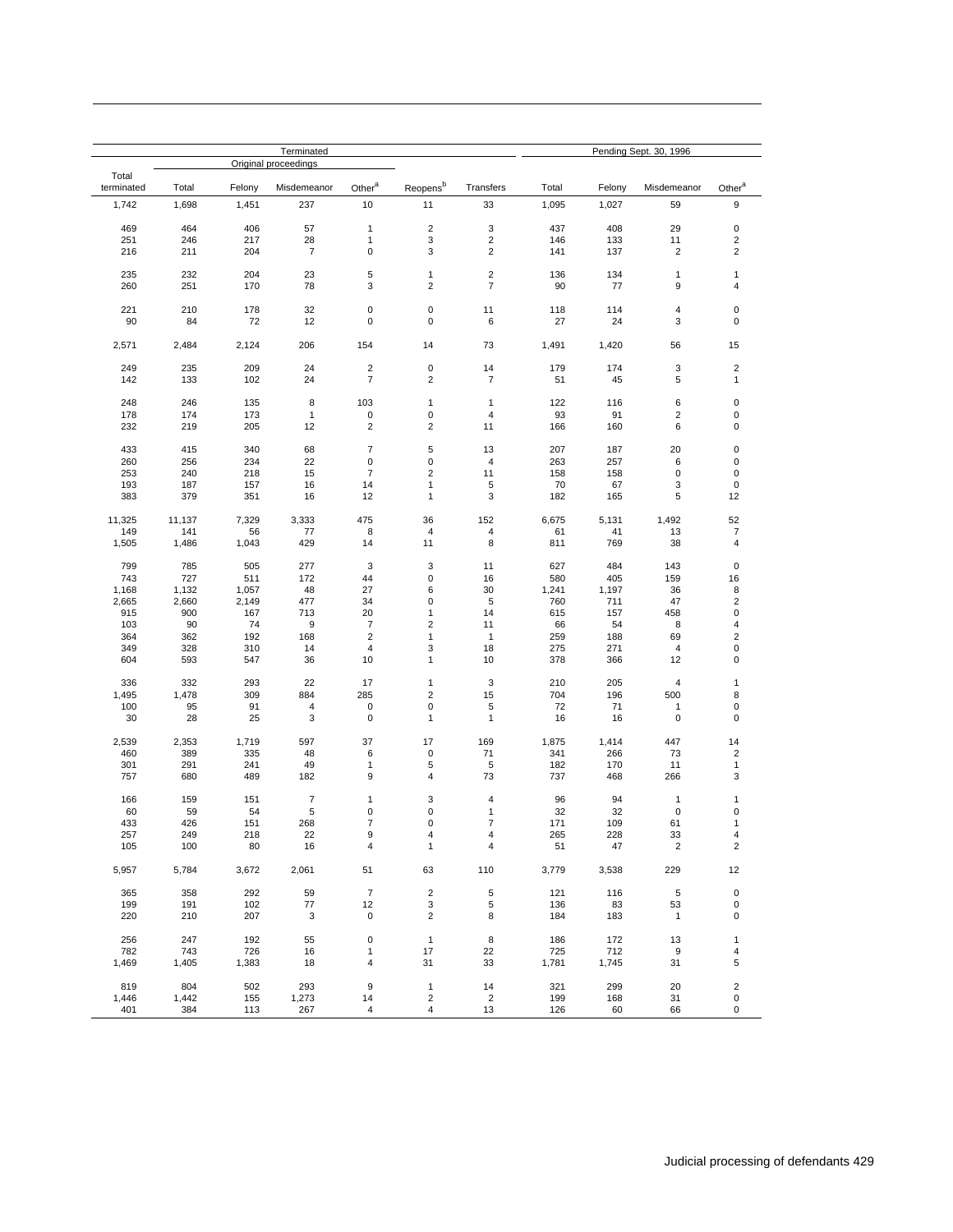# **Defendants detained by U.S. District Courts**<sup>a</sup>

By circuit and district, year ending Mar. 31, 1997

|                             |                    | Total             |                     | Before initial hearing <sup>b</sup> |              |                     | After initial hearing <sup>c</sup> |               |                     | Post adjudication <sup>c</sup> |               |
|-----------------------------|--------------------|-------------------|---------------------|-------------------------------------|--------------|---------------------|------------------------------------|---------------|---------------------|--------------------------------|---------------|
|                             | Number<br>of cases | detention<br>cost | Number<br>of defen- | Number                              | Cost         | Number<br>of defen- | Number                             | Cost          | Number<br>of defen- | Number                         | Cost          |
| Circuit and district        | closed             | (in dollars)      | dants               | of days                             | (in dollars) | dants               | of days                            | (in dollars)  | dants               | of days                        | (in dollars)  |
| Total                       | 60,148             | \$276,784,402     | 21,433              | 50,894                              | \$2,745,714  | 31,624              | 2,736,752                          | \$146,399,911 | 19,776              | 2,385,963                      | \$127,638,777 |
| <b>First Circuit</b>        | 1,761              | 12.711.750        | 443                 | 951                                 | 49,886       | 1,049               | 126,369                            | 7.114.633     | 718                 | 99,688                         | 5,547,231     |
| Maine                       | 200                | 921,672           | 65                  | 102                                 | 5,202        | 113                 | 7,394                              | 377,094       | 84                  | 10,576                         | 539,376       |
| Massachusetts               | 664                | 5,269,740         | 107                 | 171                                 | 10,260       | 356                 | 50,126                             | 3,007,560     | 228                 | 37,532                         | 2,251,920     |
| New Hampshire               | 175                | 762,550           | 5                   | 5                                   | 250          | 84                  | 5,609                              | 280,450       | 81                  | 9,637                          | 481,850       |
| Rhode Island                | 134                | 1,173,748         | $\mathbf 0$         | $\mathbf 0$                         | $\mathbf 0$  | 71                  | 7,627                              | 631,441       | 66                  | 6,708                          | 542,307       |
| Puerto Rico                 | 588                | 4,584,040         | 266                 | 673                                 | 34,174       | 425                 | 55,613                             | 2,818,088     | 259                 | 35,235                         | 1,731,778     |
| <b>Second Circuit</b>       | 4,570              | 35,636,851        | 1,508               | 3,388                               | 221,760      | 2,270               | 265,240                            | 15,619,657    | 1,518               | 343,263                        | 19,795,434    |
| Connecticut<br>New York:    | 303                | 1,696,124         | 28                  | 1,122                               | 76,296       | 113                 | 13,340                             | 907,120       | 72                  | 10,481                         | 712,708       |
| Northern                    | 527                | 3,762,373         | 165                 | 364                                 | 25,050       | 287                 | 26,693                             | 1,845,653     | 149                 | 27,166                         | 1,891,670     |
| Eastern                     | 1,696              | 14,695,269        | 695                 | 1,090                               | 71,199       | 934                 | 107,006                            | 5,754,767     | 682                 | 165,156                        | 8,869,303     |
| Southern                    | 1,485              | 12,399,043        | 508                 | 638                                 | 35,079       | 753                 | 100,040                            | 5,611,630     | 469                 | 120,219                        | 6,752,334     |
| Western                     | 425                | 2,213,025         | 72                  | 111                                 | 10,545       | 126                 | 12,245                             | 1,163,275     | 92                  | 10,939                         | 1,039,205     |
|                             |                    |                   |                     |                                     |              |                     |                                    |               |                     |                                |               |
| Vermont                     | 134                | 871,017           | 40                  | 63                                  | 3,591        | 57                  | 5,916                              | 337,212       | 54                  | 9,302                          | 530,214       |
| <b>Third Circuit</b>        | 2,971              | 15,334,314        | 633                 | 1,354                               | 70,960       | 1,318               | 151,302                            | 7,979,562     | 783                 | 141,333                        | 7,283,792     |
| Delaware                    | 124                | 574,400           | 27                  | 52                                  | 2,600        | 62                  | 4,874                              | 243,700       | 62                  | 6,562                          | 328,100       |
| New Jersey<br>Pennsylvania: | 1,072              | 4,477,681         | 251                 | 513                                 | 23,085       | 379                 | 47,038                             | 2,116,891     | 287                 | 51,949                         | 2,337,705     |
| Eastern                     | 907                | 6,640,783         | 55                  | 143                                 | 8,137        | 409                 | 55,486                             | 3,149,213     | 274                 | 61,285                         | 3,483,433     |
| Middle                      | 383                | 1,898,374         | 64                  | 107                                 | 6,227        | 162                 | 21,791                             | 1,271,720     | 71                  | 10,631                         | 620,427       |
| Western                     | 173                | 376,280           | 15                  | 28                                  | 1,120        | 57                  | 5,886                              | 235,440       | 27                  | 3,493                          | 139,720       |
| Virgin Islands              | 312                | 1,366,796         | 221                 | 511                                 | 29,791       | 249                 | 16,227                             | 962,598       | 62                  | 7,413                          | 374,407       |
| Fourth Circuit              | 6,442              | 23,247,052        | 1,073               | 2,392                               | 117,872      | 2,619               | 208,361                            | 10,723,681    | 2,016               | 250,846                        | 12,405,499    |
| Maryland<br>North Carolina: | 658                | 3,619,801         | 118                 | 238                                 | 14,955       | 363                 | 34,656                             | 2,176,402     | 214                 | 22,746                         | 1,428,444     |
| Eastern                     | 971                |                   | 117                 | 183                                 |              | 306                 |                                    |               | 287                 |                                | 1,581,255     |
|                             | 326                | 2,786,760         |                     |                                     | 8,235        |                     | 26,606                             | 1,197,270     |                     | 35,139                         |               |
| Middle                      |                    | 1,137,621         | 27                  | 118                                 | 4,245        | 148                 | 9,016                              | 360,184       | 135                 | 17,971                         | 773,192       |
| Western                     | 704                | 4,976,829         | 130                 | 223                                 | 13,826       | 335                 | 35,063                             | 2,174,600     | 227                 | 44,982                         | 2,788,403     |
| South Carolina<br>Virginia: | 1,108              | 3,077,235         | 217                 | 415                                 | 14,525       | 496                 | 40,729                             | 1,425,515     | 371                 | 46,777                         | 1,837,195     |
| Eastern                     | 1,541              | 4,495,385         | 239                 | 406                                 | 26,781       | 566                 | 28,093                             | 1,850,781     | 447                 | 39,736                         | 2,617,823     |
| Western<br>West Virginia:   | 399                | 1,342,256         | 144                 | 628                                 | 26,721       | 164                 | 15,430                             | 661,566       | 144                 | 23,331                         | 653,969       |
| Northern                    | 187                | 853,765           | 20                  | 63                                  | 2,709        | 78                  | 8,316                              | 357,588       | 84                  | 11,476                         | 493,468       |
| Southern                    | 548                | 957,400           | 61                  | 118                                 | 5,875        | 163                 | 10,452                             | 519,775       | 107                 | 8,688                          | 431,750       |
| <b>Fifth Circuit</b>        | 9,675              | 33,563,600        | 4,642               | 8,144                               | 402,711      | 5,089               | 355,454                            | 17,140,426    | 3,428               | 330,642                        | 16,020,463    |
| Louisiana:                  |                    |                   |                     |                                     |              |                     |                                    |               |                     |                                |               |
| Eastern                     | 453                | 2,557,083         | 120                 | 252                                 | 11,473       | 288                 | 26,340                             | 1,196,060     | 232                 | 29,990                         | 1,349,500     |
| Middle                      | 123                | 277,867           | 39                  | 70                                  | 4,028        | 53                  | 2,032                              | 115,594       | 45                  | 2,762                          | 158,245       |
| Western<br>Mississippi:     | 283                | 674,683           | 37                  | 74                                  | 2,222        | 109                 | 13,927                             | 439,728       | 57                  | 7,913                          | 232,733       |
| Northern                    | 199                | 556,065           | 25                  | 47                                  | 2,115        | 70                  | 6,291                              | 283,095       | 71                  | 6,019                          | 270,855       |
|                             |                    |                   |                     |                                     |              |                     |                                    |               |                     |                                |               |
| Southern<br>Texas:          | 313                | 365,880           | 70                  | 140                                 | 2,800        | 143                 | 10,749                             | 214,980       | 83                  | 7,405                          | 148,100       |
| Northern                    | 1,122              | 4,173,646         | 316                 | 521                                 | 30,602       | 572                 | 33,093                             | 1,936,093     | 390                 | 37,724                         | 2,206,951     |
| Eastern                     | 618                | 2,196,939         | 125                 | 281                                 | 11,521       | 327                 | 21,611                             | 886,013       | 289                 | 31,698                         | 1,299,405     |
| Southern                    | 3,044              | 10,999,137        | 1,784               | 2,981                               | 149,050      | 1,564               | 105,490                            | 5,272,813     | 949                 | 111,584                        | 5,577,274     |
| Western                     | 3,520              | 11,762,300        | 2,126               | 3,778                               | 188,900      | 1,963               | 135,921                            | 6,796,050     | 1,312               | 95,547                         | 4,777,350     |
| Sixth Circuit               | 4,810              | 14,192,861        | 729                 | 1,313                               | 63,011       | 1,714               | 149,971                            | 7,409,291     | 1,153               | 138,560                        | 6,720,559     |
| Kentucky:                   |                    |                   |                     |                                     |              |                     |                                    |               |                     |                                |               |
| Eastern                     | 372                | 958,488           | 108                 | 213                                 | 7,462        | 146                 | 15,839                             | 554,475       | 115                 | 11,327                         | 396,551       |
| Western<br>Michigan:        | 338                | 1,167,728         | 40                  | 77                                  | 4,543        | 133                 | 11,605                             | 684,695       | 79                  | 8,110                          | 478,490       |
| Eastern                     | 1,315              | 4,553,160         | 133                 | 201                                 | 12,645       | 401                 | 38,542                             | 2,420,447     | 255                 | 33,759                         | 2,120,068     |
| Western                     | 383                | 1,170,125         | 24                  | 52                                  | 2,860        | 136                 | 9,565                              | 526,075       | 119                 | 11,658                         | 641,190       |
| Ohio:                       |                    |                   |                     |                                     |              |                     |                                    |               |                     |                                |               |
| Northern                    | 767                | 2,664,150         | 108                 | 215                                 | 10,750       | 295                 | 29,621                             | 1,481,050     | 206                 | 23,447                         | 1,172,350     |
| Southern<br>Tennessee:      | 648                | 1,221,780         | 152                 | 262                                 | 10,876       | 178                 | 13,244                             | 526,791       | 94                  | 16,995                         | 684,113       |
| Eastern                     | 368                | 1,138,933         | 127                 | 212                                 | 10,965       | 157                 | 12,751                             | 543,731       | 134                 | 14,521                         | 584,237       |
| Middle                      |                    |                   |                     |                                     |              |                     |                                    |               |                     |                                |               |
|                             | 263                | 752,160           | 30                  | 45                                  | 1,800        | 120                 | 10,698                             | 427,920       | 71                  | 8,061                          | 322,440       |
| Western                     | 356                | 566,337           | $\overline{7}$      | 36                                  | 1,110        | 148                 | 8,106                              | 244,107       | 80                  | 10,682                         | 321,120       |

See notes at end of table.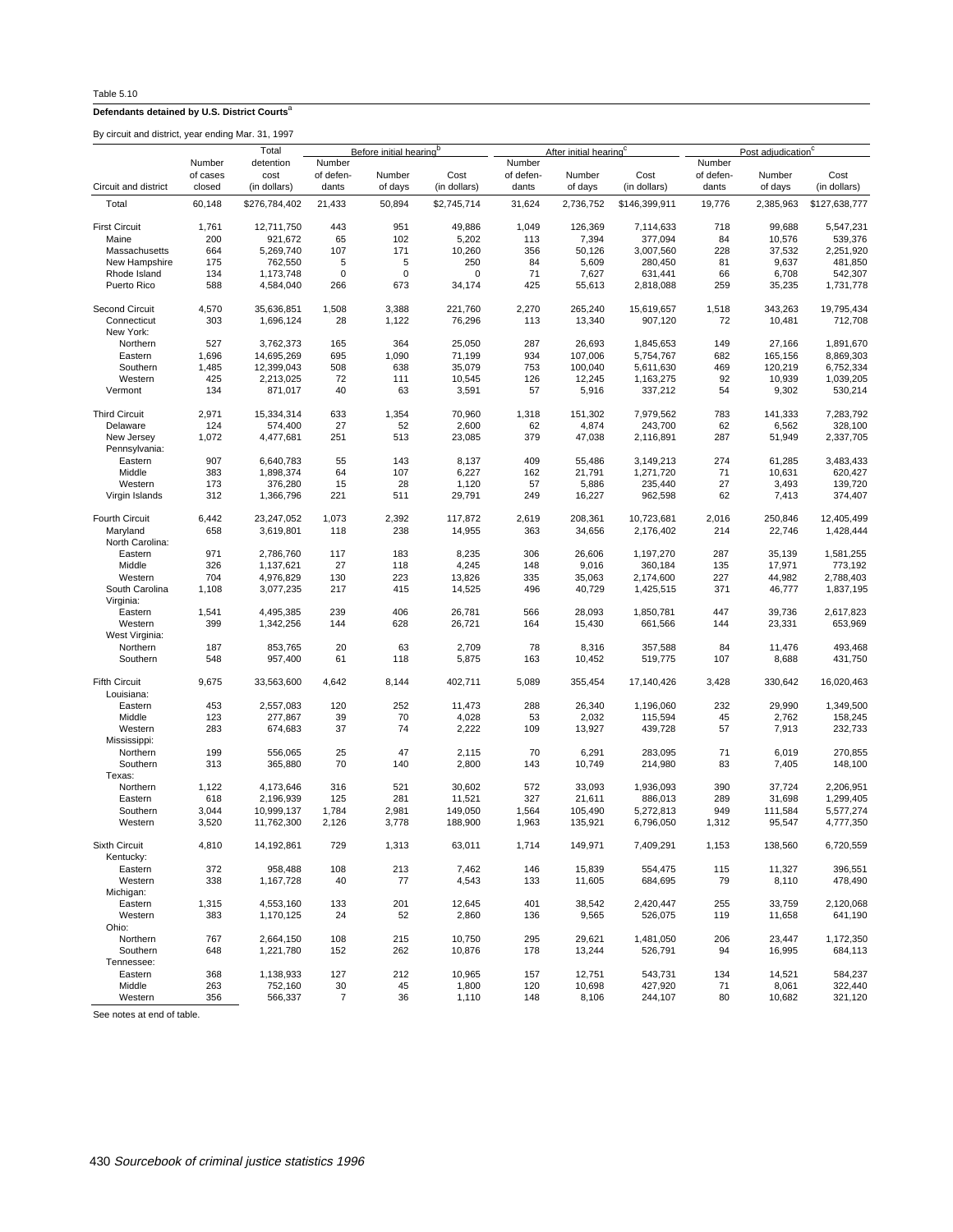# **Defendants detained by U.S. District Courts<sup>a</sup>**

By circuit and district, year ending Mar. 31, 1997--Continued

|                                     | Total<br>Before initial hearing <sup>b</sup> |                         |              |               | After initial hearing <sup>c</sup> |              | Post adjudication <sup>c</sup> |                         |             |                  |                         |
|-------------------------------------|----------------------------------------------|-------------------------|--------------|---------------|------------------------------------|--------------|--------------------------------|-------------------------|-------------|------------------|-------------------------|
|                                     | Number                                       | detention               | Number       |               |                                    | Number       |                                |                         | Number      |                  |                         |
|                                     | of cases                                     | cost                    | of defen-    | Number        | Cost                               | of defen-    | Number                         | Cost                    | of defen-   | Number           | Cost                    |
| Circuit and district                | closed                                       | (in dollars)            | dants        | of days       | (in dollars)                       | dants        | of days                        | (in dollars)            | dants       | of days          | (in dollars)            |
| Seventh Circuit<br>Illinois:        | 2,286                                        | \$12,154,049            | 562          | 1,187         | \$61,332                           | 1,085        | 119,682                        | \$6,158,971             | 856         | 111,031          | \$5,933,746             |
| Northern                            | 601                                          | 2,728,679               | 179          | 253           | 11,161                             | 245          | 35,735                         | 1,581,057               | 168         | 25,679           | 1,136,461               |
| Central                             | 287                                          | 2,008,029               | 109          | 187           | 10,905                             | 172          | 16,867                         | 987,589                 | 137         | 17,139           | 1,009,535               |
| Southern                            | 326                                          | 2,991,870               | 123          | 239           | 12,906                             | 226          | 26,596                         | 1,436,184               | 225         | 28,570           | 1,542,780               |
| Indiana:<br>Northern                | 297                                          | 1,429,452               | 50           | 119           | 7,021                              | 97           | 8,680                          | 512,120                 | 74          | 15,429           | 910,311                 |
| Southern                            | 305                                          | 993,699                 | 38           | 76            | 3,169                              | 126          | 16,196                         | 672,161                 | 81          | 7,671            | 318,369                 |
| Wisconsin:                          |                                              |                         |              |               |                                    |              |                                |                         |             |                  |                         |
| Eastern                             | 341                                          | 1,680,835               | 31           | 80            | 5,200                              | 183          | 13,009                         | 845,585                 | 127         | 12,770           | 830.050                 |
| Western                             | 129                                          | 321,485                 | 32           | 233           | 10,970                             | 36           | 2,599                          | 124,275                 | 44          | 3,773            | 186,240                 |
|                                     |                                              |                         |              |               |                                    |              |                                |                         |             |                  |                         |
| <b>Eighth Circuit</b><br>Arkansas:  | 3,497                                        | 17,697,955              | 814          | 1,808         | 95,211                             | 1,783        | 158,025                        | 8,624,889               | 1,228       | 142,061          | 8,977,855               |
| Eastern                             | 402                                          | 661,380                 | 41           | 84            | 2,520                              | 147          | 12,028                         | 360,840                 | 115         | 9,934            | 298,020                 |
| Western                             | 153                                          | 331,862                 | 50           | 148           | 4,445                              | 65           | 6,635                          | 199,485                 | 36          | 4,246            | 127,932                 |
| lowa:                               |                                              |                         |              |               |                                    |              |                                |                         |             |                  |                         |
| Northern                            | 205<br>168                                   | 1,050,154               | 76           | 198           | 11,773                             | 113          | 10,893                         | 652,862                 | 72          | 6,314            | 385,519                 |
| Southern<br>Minnesota               | 443                                          | 1,061,012<br>1,755,971  | 16<br>83     | 28<br>167     | 1,876<br>9,371                     | 95<br>213    | 6,391<br>14,625                | 428,197<br>819,184      | 85<br>154   | 9,417<br>16,561  | 630,939<br>927,416      |
| Missouri:                           |                                              |                         |              |               |                                    |              |                                |                         |             |                  |                         |
| Eastern                             | 614                                          | 2,588,130               | 68           | 162           | 7,290                              | 339          | 36,996                         | 1,664,820               | 189         | 20,356           | 916,020                 |
| Western                             | 507                                          | 5,834,200               | 132          | 200           | 20,000                             | 213          | 18,370                         | 1,837,000               | 181         | 39,772           | 3,977,200               |
| Nebraska                            | 302                                          | 2,942,602               | 76           | 283           | 16,803                             | 196          | 31,924                         | 1,883,891               | 158         | 17,605           | 1,041,908               |
| North Dakota                        | 272                                          | 428,314                 | 80           | 154           | 7,693                              | 128          | 5,366                          | 260,715                 | 49          | 3,199            | 159,906                 |
| South Dakota                        | 431                                          | 1,044,330               | 192          | 384           | 13,440                             | 274          | 14,797                         | 517,895                 | 189         | 14,657           | 512,995                 |
|                                     |                                              |                         |              |               |                                    |              |                                |                         |             |                  |                         |
| Ninth Circuit<br>Alaska             | 13,787<br>286                                | 70,967,807<br>2,238,418 | 7,571<br>87  | 16,129<br>181 | 999,379<br>19,308                  | 9,225<br>129 | 729,070<br>10,833              | 42,775,341<br>1,154,364 | 4,409<br>93 | 450,098<br>9,992 | 27,193,087<br>1,064,746 |
| Arizona                             | 2,943                                        | 13,239,276              | 1,980        | 3,120         | 177,840                            | 2,035        | 131,224                        | 7,479,768               | 1,109       | 97,924           | 5,581,668               |
| California:                         |                                              |                         |              |               |                                    |              |                                |                         |             |                  |                         |
| Northern                            | 843                                          | 4,943,523               | 211          | 519           | 81,304                             | 512          | 51,821                         | 3,226,032               | 233         | 27,287           | 1,636,187               |
| Eastern                             | 775                                          | 5,402,975               | 437          | 864           | 43,250                             | 646          | 81,260                         | 4,072,325               | 258         | 25,707           | 1,287,400               |
| Central                             | 2,212                                        | 9,799,460               | 873          | 2,807         | 154,385                            | 1,140        | 89,080                         | 4,899,400               | 618         | 86,285           | 4,745,675               |
| Southern                            | 3,215                                        | 17,586,241              | 2,831        | 6,203         | 350,807                            | 2,807        | 211,439                        | 11,988,891              | 1,024       | 93,109           | 5,246,543               |
| Hawaii                              | 330                                          | 3,747,394               | 142          | 243           | 24,094                             | 223          | 15,790                         | 1,566,217               | 147         | 21,747           | 2,157,083               |
| Idaho                               | 154                                          | 387,870                 | 63           | 130           | 5,460                              | 74           | 3,900                          | 163,800                 | 59          | 5,205            | 218,610                 |
| Montana                             | 312<br>674                                   | 776,259<br>3,186,180    | 106<br>271   | 317<br>461    | 12,650<br>28,582                   | 125<br>321   | 8,432<br>30,449                | 337,329<br>1,887,838    | 105<br>181  | 9,869            | 426,280<br>1,269,760    |
| Nevada<br>Oregon                    | 794                                          | 4,332,579               | 145          | 345           | 21,749                             | 577          | 52,189                         | 3,130,990               | 237         | 20,480<br>19,788 | 1,179,840               |
| Washington:                         |                                              |                         |              |               |                                    |              |                                |                         |             |                  |                         |
| Eastern                             | 282                                          | 1,350,840               | 122          | 263           | 15,780                             | 175          | 15,843                         | 950,580                 | 70          | 6,408            | 384,480                 |
| Western                             | 843                                          | 3,214,292               | 226          | 363           | 25,370                             | 407          | 23,691                         | 1,602,227               | 236         | 22,666           | 1,586,695               |
| Guam                                | 101                                          | 688,810                 | 65           | 286           | 37,750                             | 40           | 2,595                          | 285,440                 | 30          | 2,789            | 365,620                 |
| Northern Marianas                   | 23                                           | 73,690                  | 12           | 27            | 1,050                              | 14           | 524                            | 30,140                  | 9           | 842              | 42,500                  |
| <b>Tenth Circuit</b>                | 3,676                                        | 15,864,499              | 1,410        | 2,953         | 160,787                            | 2,005        | 166,737                        | 9,175,808               | 1,241       | 119,627          | 6,527,904               |
| Colorado                            | 601                                          | 2,372,756               | 214          | 751           | 38,019                             | 379          | 36,512                         | 1,481,012               | 228         | 21,025           | 853,725                 |
| Kansas                              | 479                                          | 2,530,946               | 142          | 306           | 17,748                             | 217          | 22,857                         | 1,325,706               | 168         | 20,474           | 1,187,492               |
| New Mexico                          | 1,149                                        | 7,192,263               | 680          | 887           | 60,316                             | 776          | 63,697                         | 4,324,635               | 422         | 41,284           | 2,807,312               |
| Oklahoma:                           |                                              |                         |              |               |                                    |              |                                |                         |             |                  |                         |
| Northern                            | 352                                          | 655,240                 | 72           | 216           | 8,640                              | 149          | 6,881                          | 275,240                 | 86          | 9,284            | 371,360                 |
| Eastern                             | 106                                          | 203,069                 | 52           | 127           | 5,206                              | 46           | 2,241                          | 91,748                  | 31          | 2,592            | 106,115                 |
| Western<br>Utah                     | 538<br>318                                   | 887,175                 | 97<br>93     | 224<br>222    | 8,758<br>11,100                    | 141<br>222   | 8,913<br>19,472                | 395,667                 | 115<br>141  | 10,585<br>9,936  | 482,750<br>496,800      |
| Wyoming                             | 133                                          | 1,481,500<br>541,550    | 60           | 220           | 11,000                             | 75           | 6,164                          | 973,600<br>308,200      | 50          | 4,447            | 222,350                 |
|                                     |                                              |                         |              |               |                                    |              |                                |                         |             |                  |                         |
| <b>Eleventh Circuit</b><br>Alabama: | 6,673                                        | 25,413,664              | 2,048        | 11,275        | 502,805                            | 3,467        | 306,541                        | 13,677,652              | 2,426       | 258,814          | 11,233,207              |
| Northern                            | 460                                          | 908,900                 | 60           | 258           | 12,900                             | 174          | 15,558                         | 777,900                 | 38          | 2,362            | 118,100                 |
| Middle                              | 204                                          | 890,900                 | 52           | 600           | 30,000                             | 106          | 9,865                          | 493,250                 | 80          | 7,353            | 367,650                 |
| Southern                            | 471                                          | 1,524,768               | 90           | 136           | 4,352                              | 285          | 15,636                         | 500,352                 | 254         | 31,877           | 1,020,064               |
| Florida:                            |                                              |                         |              |               |                                    |              |                                |                         |             |                  |                         |
| Northern                            | 433                                          | 1,408,655               | 98           | 205           | 7,643                              | 242          | 18,743                         | 700,997                 | 175         | 18,717           | 700,015                 |
| Middle<br>Southern                  | 1,452<br>2,158                               | 6,618,947<br>11,249,279 | 324<br>1,058 | 462<br>8,879  | 19,866<br>402,717                  | 848<br>1,242 | 80,241<br>117,901              | 3,450,363<br>6,102,609  | 627<br>904  | 73,226<br>91,653 | 3,148,718<br>4,743,953  |
| Georgia:                            |                                              |                         |              |               |                                    |              |                                |                         |             |                  |                         |
| Northern                            | 760                                          | 1,852,092               | 259          | 419           | 13,827                             | 393          | 34,144                         | 1,126,752               | 211         | 21,567           | 711,513                 |
| Middle                              | 468                                          | 525,216                 | 52           | 183           | 7,111                              | 74           | 8,255                          | 320,895                 | 44          | 5,211            | 197,210                 |
| Southern                            | 267                                          | 434,907                 | 55           | 133           | 4,389                              | 103          | 6,198                          | 204,534                 | 93          | 6,848            | 225,984                 |

<sup>a</sup>Excludes the District of Columbia.<br><sup>b</sup>Excludes transfer-received cases.<br><sup>c</sup>Includes transfer-received cases.

Source: Table provided to SOURCEBOOK staff by Administrative Office of the United States Courts.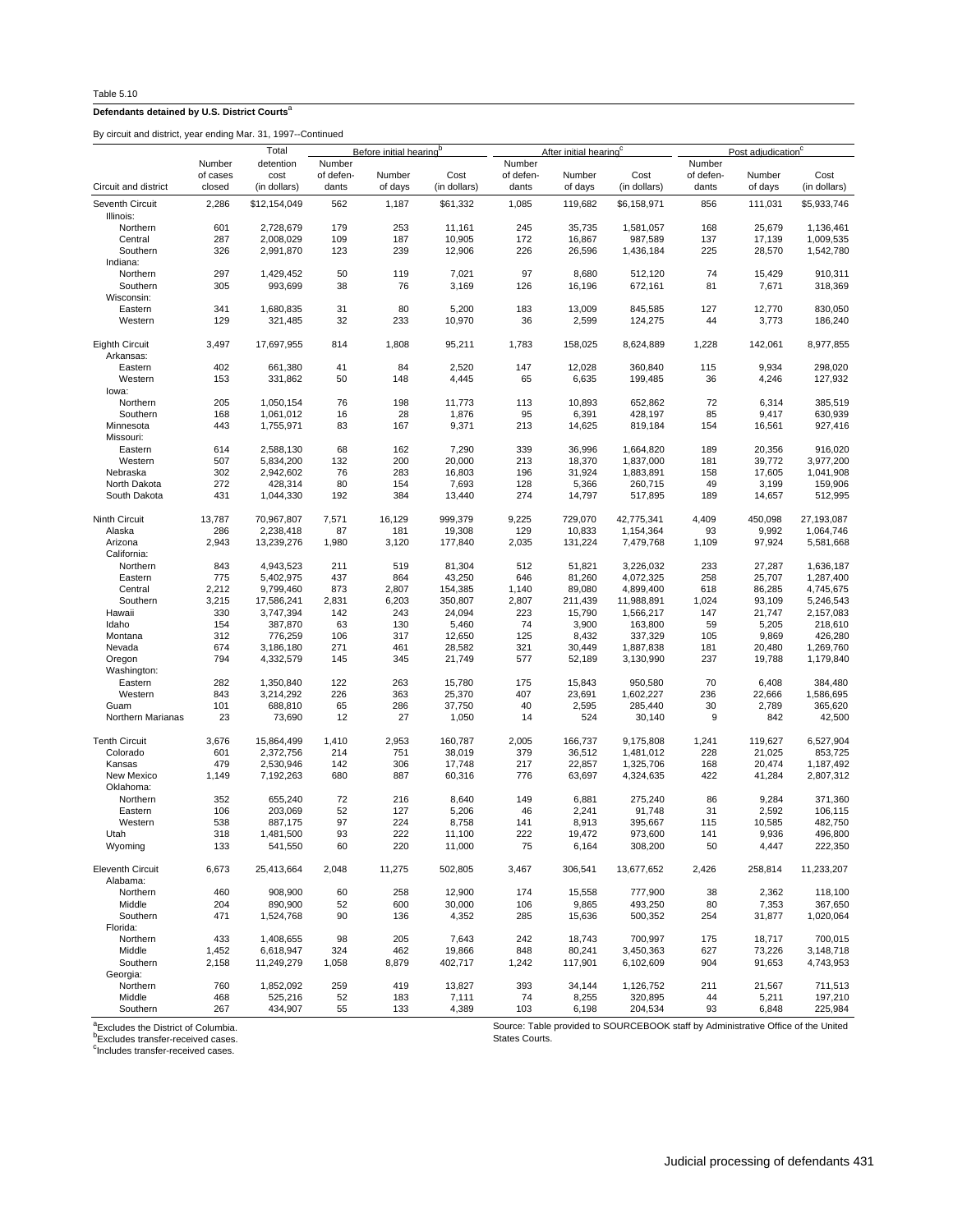# **Federal defendants released or detained prior to trial in U.S. District Courts**

By offense, United States, fiscal year 1994

|                                           |           |                                  |                | Percent of defendants released at any |                        |                              |                   | Percent of defendants detained at |              |                                                |                    |                                  |                |                     |
|-------------------------------------------|-----------|----------------------------------|----------------|---------------------------------------|------------------------|------------------------------|-------------------|-----------------------------------|--------------|------------------------------------------------|--------------------|----------------------------------|----------------|---------------------|
|                                           |           |                                  |                |                                       |                        | time before case disposition |                   |                                   |              |                                                |                    | any time before case disposition |                |                     |
|                                           |           |                                  |                |                                       |                        | Released on                  |                   |                                   |              |                                                | Held on bail for   |                                  |                |                     |
|                                           |           |                                  |                |                                       |                        |                              | Personal          |                                   |              |                                                | Part of            | All of                           |                |                     |
| Most serious<br>offense charged           | Total     | Number of defendants<br>Released | Detained       | All<br>releases                       | Financial <sup>a</sup> | Unsecured<br>bond            | recogni-<br>zance | Condtional<br>release             | All          | Temporary<br>detentions detention <sup>b</sup> | pretrial<br>period | pretrial<br>period               | Denied<br>bail | Other<br>detentions |
| All offenses <sup>c</sup>                 | 45,584    | 27,607                           | 26,299         | 60.6%                                 | 18.1%                  | 47.7%                        | 28.6%             | 5.6%                              | 57.7%        | 2.8%                                           | 24.7%              | 12.1%                            | 53.9%          | 6.5%                |
| Violent offenses                          | 3,091     | 1,174                            | 2,478          | 38.0                                  | 15.7                   | 39.4                         | 35.7              | 9.3                               | 80.2         | 1.4                                            | 14.9               | 6.1                              | 70.3           | 7.3                 |
| Murder/nonnegligent                       |           |                                  |                |                                       |                        |                              |                   |                                   |              |                                                |                    |                                  |                |                     |
| manslaughter                              | 227<br>20 | 112<br>18                        | 163<br>7       | 49.3<br>90.0                          | 19.6<br>16.7           | 30.4<br>5.6                  | 34.8<br>72.2      | 15.2<br>5.6                       | 71.8<br>35.0 | 1.2<br>X                                       | 16.0<br>57.1       | X<br>28.6                        | 75.5<br>14.3   | 7.4<br>X            |
| Negligent manslaughter<br>Assault         | 591       | 383                              | 331            | 64.8                                  | 6.8                    | 42.8                         | 40.2              | 10.2                              | 56.0         | 1.2                                            | 27.5               | 7.3                              | 54.4           | 9.7                 |
| Robbery                                   | 1,829     | 420                              | 1,694          | 23.0                                  | 26.4                   | 41.2                         | 25.5              | 6.9                               | 92.6         | 1.5                                            | 10.3               | 6.8                              | 74.9           | 6.5                 |
| Rape                                      | 187       | 131                              | 112            | 70.1                                  | 5.3                    | 22.1                         | 60.3              | 12.2                              | 59.9         | 0.9                                            | 34.8               | 0.9                              | 56.3           | 7.1                 |
| Other sex offenses <sup>d</sup>           | 92        | 68                               | 44             | 73.9                                  | 13.2                   | 51.5                         | 29.4              | 5.9                               | 47.8         | X                                              | 40.9               | 13.6                             | 34.1           | 11.4                |
| Kidnaping                                 | 111       | 31                               | 96             | 27.9                                  | 16.1                   | 74.2                         | 6.5               | 3.2                               | 86.5         | Х                                              | 13.5               | 3.1                              | 70.8           | 12.5                |
| Threats against the                       |           |                                  |                |                                       |                        |                              |                   |                                   |              |                                                |                    |                                  |                |                     |
| President                                 | 34        | 11                               | 31             | 32.4                                  | 9.1                    | 27.3                         | 45.5              | 18.2                              | 91.2         | 9.7                                            | 6.5                | X                                | 74.2           | 9.7                 |
| Property offenses                         | 11,629    | 9,748                            | 3,138          | 83.8                                  | 10.0                   | 54.6                         | 34.0              | 1.5                               | 27.0         | 2.1                                            | 34.8               | 10.6                             | 43.8           | 8.7                 |
| Fraudulent offenses                       | 8,545     | 7,286                            | 2,226          | 85.3                                  | 10.8                   | 56.0                         | 32.0              | 1.2                               | 26.1         | 2.0                                            | 37.2               | 11.1                             | 42.0           | 7.8                 |
| Embezzlement                              | 1,481     | 1,405                            | 132            | 94.9                                  | 2.8                    | 54.6                         | 42.0              | 0.6                               | 8.9          | 0.8                                            | 40.2               | 11.4                             | 37.9           | 9.8                 |
| Fraude                                    | 5,930     | 4,965                            | 1,683          | 83.7                                  | 12.6                   | 55.8                         | 30.3              | 1.3                               | 28.4         | 2.0                                            | 36.2               | 10.7                             | 43.0           | 8.1                 |
| Forgery                                   | 570       | 490                              | 168            | 86.0                                  | 11.6                   | 61.8                         | 24.9              | 1.6                               | 29.5         | 1.8                                            | 50.6               | 14.9                             | 25.6           | 7.1                 |
| Counterfeiting                            | 564       | 426                              | 243            | 75.5                                  | 15.5                   | 57.3                         | 25.8              | 1.4                               | 43.1         | 2.9                                            | 32.5               | 10.7                             | 49.0           | 4.9                 |
| Other offenses                            | 3,084     | 2,462                            | 912            | 79.8                                  | 7.5                    | 50.2                         | 40.0              | 2.3                               | 29.6         | 2.3                                            | 29.1               | 9.5                              | 48.4           | 10.7                |
| Burglary                                  | 173       | 71                               | 135            | 41.0                                  | 14.1                   | 40.8                         | 39.4              | 5.6                               | 78.0         | 3.7                                            | 16.3               | 5.9                              | 65.9           | 8.1                 |
| Larceny                                   | 2,185     | 1,875                            | 484            | 85.8                                  | 6.0                    | 49.9                         | 41.7              | 2.3                               | 22.2         | 2.3                                            | 36.0               | 11.6                             | 41.5           | 8.7                 |
| Motor vehicle theft                       | 205       | 112                              | 115            | 54.6                                  | 9.8                    | 64.3                         | 25.0              | 0.9                               | 56.1         | 3.5                                            | 16.5               | 13.0                             | 47.0           | 20.0                |
| Arson and explosives<br>Transportation of | 164       | 121                              | 84             | 73.8                                  | 20.7                   | 45.5                         | 31.4              | 2.5                               | 51.2         | Х                                              | 34.5               | 2.4                              | 58.3           | 4.8                 |
| stolen property<br>Other property         | 235       | 182                              | 67             | 77.4                                  | 13.2                   | 61.0                         | 24.7              | 1.1                               | 28.5         | X                                              | 25.4               | 4.5                              | 50.7           | 19.4                |
| offenses <sup>g</sup>                     | 122       | 101                              | 27             | 82.8                                  | 2.0                    | 32.7                         | 62.4              | 3.0                               | 22.1         | 3.7                                            | 14.8               | 11.1                             | 51.9           | 18.5                |
| Drug offenses                             | 19,218    | 9,814                            | 14,292         | 51.1                                  | 31.0                   | 46.6                         | 19.2              | 3.3                               | 74.4         | 2.4                                            | 26.2               | 11.3                             | 55.0           | 5.1                 |
| Trafficking                               | 17,404    | 8,697                            | 13,305         | 50.0                                  | 33.0                   | 48.0                         | 15.6              | 3.5                               | 76.4         | 2.2                                            | 26.4               | 11.3                             | 55.2           | 4.9                 |
| Possession and other                      | 1,814     | 1,117                            | 987            | 61.6                                  | 15.0                   | 35.6                         | 47.2              | 2.1                               | 54.4         | 5.8                                            | 23.2               | 10.3                             | 53.4           | 7.3                 |
| Public-order offenses                     | 11,526    | 6,794                            | 6,343          | 58.9                                  | 11.7                   | 41.3                         | 32.9              | 14.1                              | 55.0         | 4.4                                            | 20.4               | 17.0                             | 49.9           | 8.3                 |
| Regulatory offenses                       | 1,339     | 1,111                            | 357            | 83.0                                  | 10.7                   | 49.2                         | 38.7              | 1.4                               | 26.7         | 0.6                                            | 33.6               | 10.9                             | 46.2           | 8.7                 |
| Agriculture                               | 116       | 112                              | 8              | 96.6                                  | 1.8                    | 36.6                         | 60.7              | 0.9                               | 6.9          | Х                                              | 25.0               | 12.5                             | 62.5           | X                   |
| Antitrust                                 | 30        | 30                               | $\mathbf{1}$   | 100.0                                 | 3.3                    | 30.0                         | 66.7              | Х                                 | 3.3          | X                                              | 100.0              | X                                | Χ              | X                   |
| Food and drug                             | 42        | 41                               | $\overline{7}$ | 97.6                                  | 12.2                   | 56.1                         | 31.7              | X                                 | 16.7         | Х                                              | 85.7               | X                                | 14.3           | X                   |
| Transportation                            | 58        | 53                               | 10             | 91.4                                  | 5.7                    | 58.5                         | 35.8              | X                                 | 17.2         | X                                              | 50.0               | 10.0                             | 40.0           | X                   |
| Civil rights                              | 69        | 60                               | 20             | 87.0                                  | 6.7                    | 61.7                         | 31.7              | X                                 | 29.0         | X                                              | 50.0               | 5.0                              | 35.0           | 10.0                |
| Communications                            | 65        | 59                               | $\overline{7}$ | 90.8                                  | 3.4                    | 54.2                         | 42.4              | X                                 | 10.8         | 14.3                                           | 14.3               | Х                                | 57.1           | 14.3                |
| Customs laws                              | 58        | 44                               | 26             | 75.9                                  | 29.5                   | 40.9                         | 27.3              | 2.3                               | 44.8         | X                                              | 38.5               | 15.4                             | 42.3           | 3.8                 |
| Postal laws                               | 143       | 124                              | 24             | 86.7                                  | 4.0                    | 61.3                         | 31.5              | 3.2                               | 16.8         | X                                              | 16.7               | 12.5                             | 58.3           | 12.5                |
| Other regulatory<br>offenses              | 758       | 588                              | 254            | 77.6                                  | 14.3                   | 47.6                         | 36.6              | 1.5                               | 33.5         | 0.4                                            | 31.9               | 11.4                             | 46.9           | 9.4                 |
| Other offenses                            | 10,187    | 5,683                            | 5,986          | 55.8                                  | 11.9                   | 39.7                         | 31.7              | 16.6                              | 58.8         | 4.6                                            | 19.7               | 17.3                             | 50.1           | 8.3                 |
| Weapons                                   | 2,739     | 1,478                            | 1,747          | 54.0                                  | 17.9                   | 54.0                         | 25.1              | 3.0                               | 63.8         | 3.6                                            | 19.8               | 5.3                              | 57.8           | 13.5                |
| Immigration offenses                      | 3,866     | 1,357                            | 3,225          | 35.1                                  | 12.9                   | 19.9                         | 6.4               | 60.8                              | 83.4         | 6.3                                            | 18.4               | 26.8                             | 44.7           | 3.8                 |
| Tax law violations                        |           |                                  |                |                                       |                        |                              |                   |                                   |              |                                                |                    |                                  |                |                     |
| including tax fraud                       | 681       | 655                              | 57             | 96.2                                  | 3.8                    | 61.4                         | 34.5              | 0.3                               | 8.4          | X                                              | 45.6               | 7.0                              | 38.6           | 8.8                 |
| <b>Bribery</b><br>Perjury, contempt,      | 195       | 167                              | 52             | 85.6                                  | 22.2                   | 53.3                         | 23.4              | 1.2                               | 26.7         | X                                              | 50.0               | 15.4                             | 30.8           | 3.8                 |
| intimidation                              | 200       | 154                              | 77             | 77.0                                  | 12.3                   | 57.1                         | 27.9              | 2.6                               | 38.5         | X                                              | 29.9               | 9.1                              | 49.4           | 11.7                |
| National defense                          | 100       | 82                               | 50             | 82.0                                  | 23.2                   | 43.9                         | 18.3              | 14.6                              | 50.0         | 2.0                                            | 46.0               | 4.0                              | 46.0           | 2.0                 |
| Escape<br>Racketeering and                | 416       | 109                              | 338            | 26.2                                  | 14.7                   | 54.1                         | 20.2              | 11.0                              | 81.3         | 1.2                                            | 7.7                | 6.2                              | 64.5           | 20.4                |
| extortion                                 | 544       | 337                              | 300            | 61.9                                  | 25.8                   | 55.5                         | 16.9              | 1.8                               | 55.1         | 1.0                                            | 21.0               | 8.7                              | 58.3           | 11.0                |
| Gambling offenses                         | 164       | 161                              | 13             | 98.2                                  | 6.2                    | 51.6                         | 42.2              | Х                                 | 7.9          | X                                              | 61.5               | X                                | 38.5           | X                   |
| Liquor offenses                           | 11        | 10                               | 3              | 90.9                                  | 10.0                   | 10.0                         | 80.0              | X                                 | 27.3         | X                                              | 33.3               | X                                | 66.7           | X                   |
| Mail or transport of                      |           |                                  |                |                                       |                        |                              |                   |                                   |              |                                                |                    |                                  |                |                     |
| obscene material                          | 33        | 30                               | $\overline{7}$ | 90.9                                  | 13.3                   | 63.3                         | 23.3              | X                                 | 21.2         | X                                              | 28.6               | X                                | 28.6           | 42.9                |
| Migratory birds                           | 40        | 40                               | 3              | 100.0                                 | Х                      | 12.5                         | 87.5              | X                                 | 7.5          | X                                              | 100.0              | X                                | Х              | X                   |
| Other felonies <sup>h</sup>               | 1,198     | 1,103                            | 114            | 92.1                                  | 1.8                    | 19.9                         | 74.9              | 3.4                               | 9.5          | X                                              | 31.6               | 11.4                             | 42.1           | 14.9                |

See notes on next page.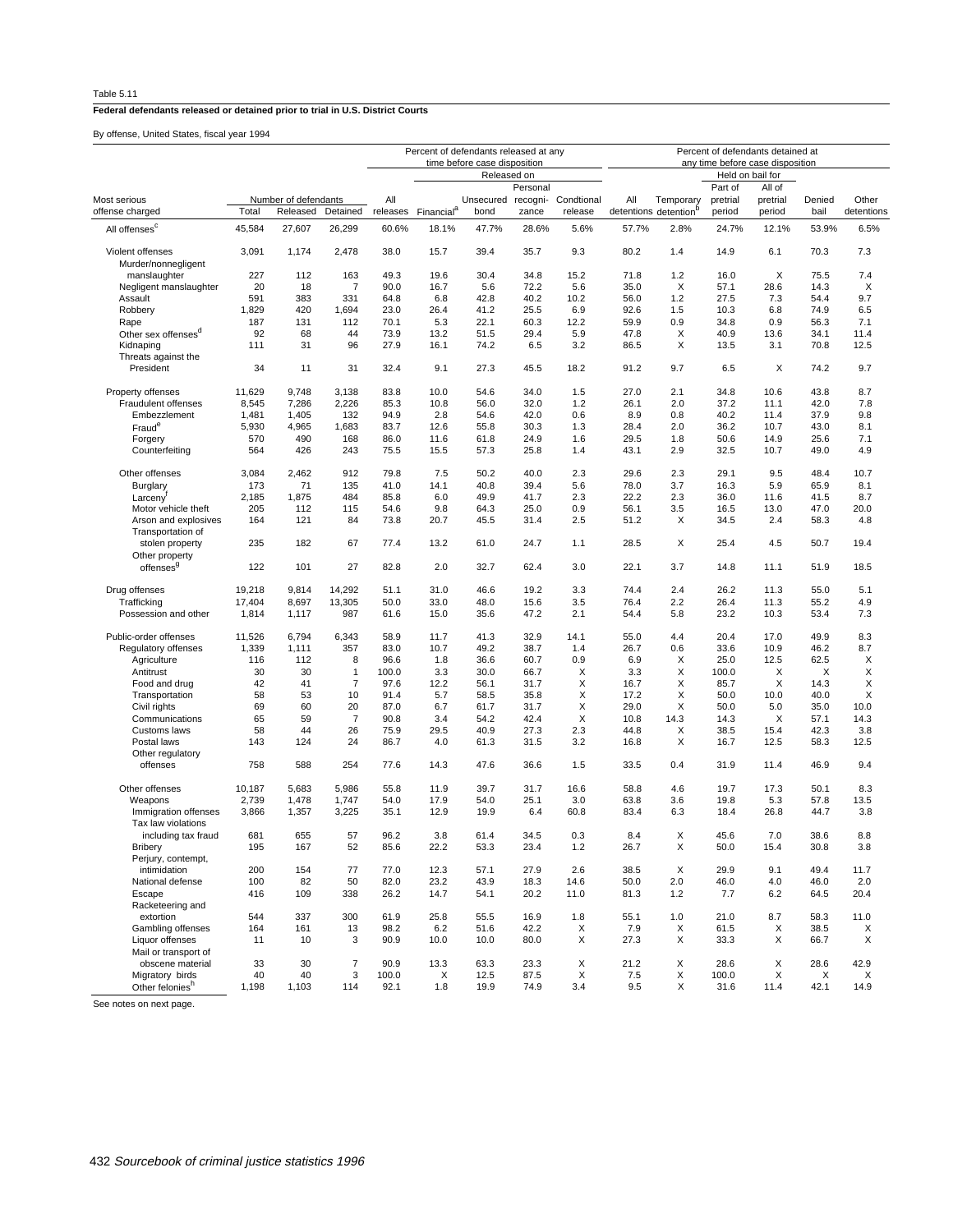#### <span id="page-16-0"></span>**Federal defendants released or detained prior to trial in U.S. District Courts**

#### By offense, United States, fiscal year 1994--Continued

Note: These data are from the U.S. Department of Justice, Bureau of Justice Statistics' Federal Justice Statistics database. Sources of information include the Executive Office for U.S. Attorneys, the Administrative Office of the United States Courts, the U.S. Sentencing Commission, the Federal Bureau of Prisons, and the Pretrial Services Agency (PSA).

 Tables presenting pretrial release and detention information were created from the PSA data files. The data describe 45,584 defendants who terminated pretrial services during fiscal year 1994 and whose cases were filed by complaint, indictment, or information. "Released" defendants includes some defendants who also were detained prior to trial; "detained" defendants includes some defendants who also were released prior to trial. Total includes defendants for whom release status data were unavailable. For methodology and definitions of terms, [see Appendix 13.](#page-83-0)

alncludes deposit bond, surety bond, and collateral bond.

<sup>b</sup>Held under Title 18 U.S.C. 3142 pending deportation, action on prior pretrial release, or probation or parole review.

.<br><sup>C</sup>Includes 120 defendants for whom offense category could not be determined, 77 of whom were released, 48 of whom were detained.

<sup>d</sup>May include some non-violent offenses.

e<br>Excludes tax fraud.

**Excludes transportation of stolen property.** 

<sup>g</sup>Excludes fraudulent property offenses; includes destruction of property and trespass. h Includes felonies with unknown or unclassifiable offense type.

Source: U.S. Department of Justice, Bureau of Justice Statistics, **Compendium of Federal Justice Statistics, 1994**, NCJ-163063 (Washington, DC: U.S. Department of Justice, 1997), pp. 55, 57. Table adapted by SOURCEBOOK staff.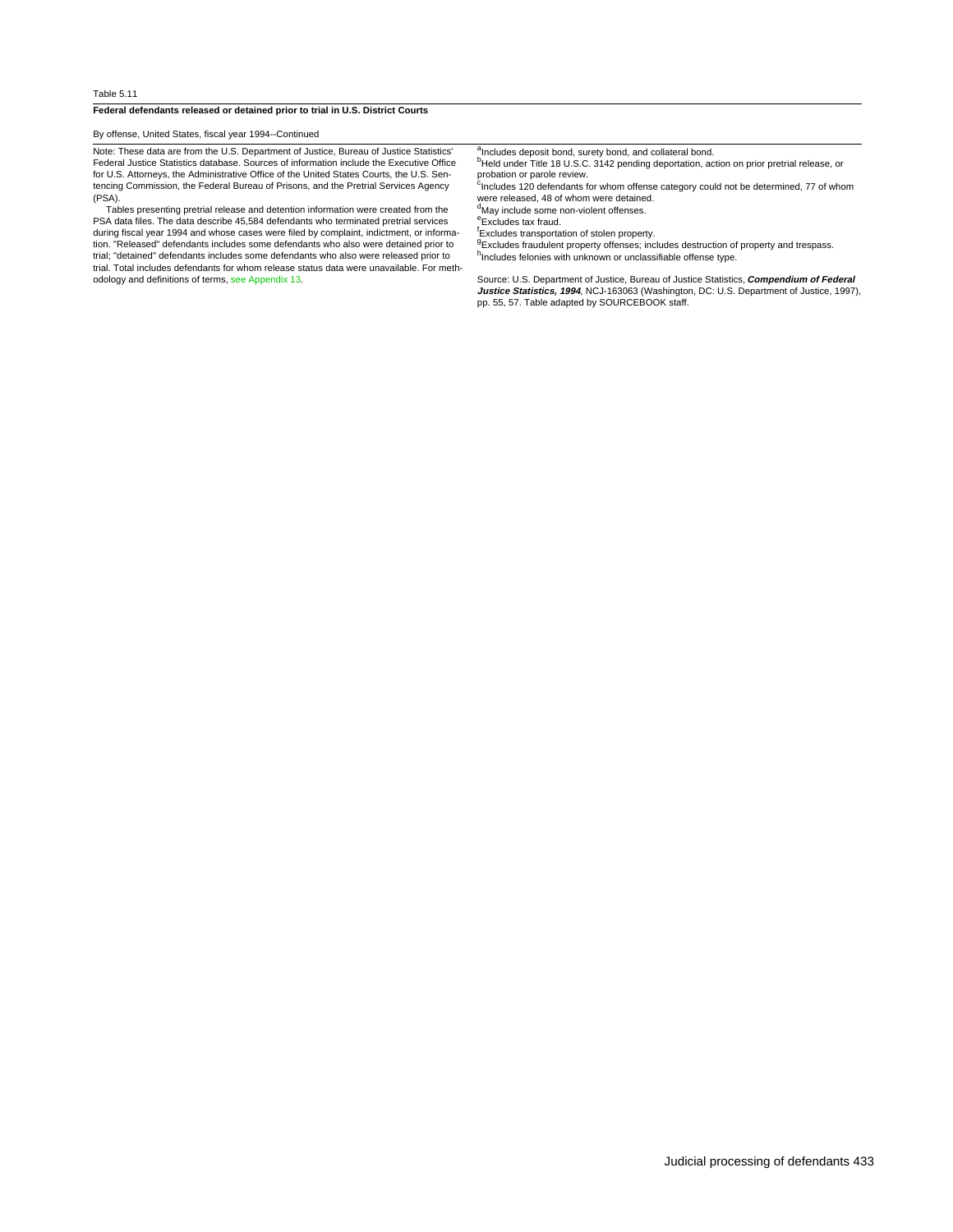| <b>Table 5.12</b>                                                                              | <b>Table 5.13</b>   |
|------------------------------------------------------------------------------------------------|---------------------|
| Federal pretrial detention hearings and defendants ordered detained in U.S. District<br>Courts | <b>Pretrial rel</b> |

characteristics defendants Number Percent Number Percent All defendants<sup>a</sup> 45,584 18,608 40.8% 14,103 75.8%

Pretrial detention hearings held

Defendants ordered detained

**Ethnicity** 

Non-Hispanic

Over 40 years Education Less than high

Some college

Marital status

Employment status at arrest

Employed Criminal record

Prior conviction

Felony

Number of prior convictions

By characteristics, United States, fiscal year 1994

Number of

Defendant

|                                                                               | Pretrial release and detention status of Federal defendants in U.S. District Courts |        |         |        |         |  |  |  |  |  |  |  |
|-------------------------------------------------------------------------------|-------------------------------------------------------------------------------------|--------|---------|--------|---------|--|--|--|--|--|--|--|
| By characteristics, United States, fiscal year 1994                           |                                                                                     |        |         |        |         |  |  |  |  |  |  |  |
| Number<br>Defendants<br>Defendants<br>Defendant<br>detained<br>released<br>of |                                                                                     |        |         |        |         |  |  |  |  |  |  |  |
| characteristics                                                               | defendants                                                                          | Number | Percent | Number | Percent |  |  |  |  |  |  |  |
| All defendants <sup>a</sup>                                                   | 45.584                                                                              | 27.607 | 60.6%   | 26.299 | 57.7%   |  |  |  |  |  |  |  |
| Sex                                                                           |                                                                                     |        |         |        |         |  |  |  |  |  |  |  |
| Male                                                                          | 38.052                                                                              | 21.489 | 56.5    | 23.627 | 62.1    |  |  |  |  |  |  |  |
| Female                                                                        | 7.507                                                                               | 6.096  | 81.2    | 2.668  | 35.5    |  |  |  |  |  |  |  |
| Race                                                                          |                                                                                     |        |         |        |         |  |  |  |  |  |  |  |

White 29,867 18,573 62.2 16,778 56.2 Black 13,390 7,456 55.7 8,291 61.9 Other 2,327 1,578 67.8 1,230 52.9

Hispanic 13,078 5,271 40.3 10,807 82.6

Age 16 to 18 years 770 431 56.0 521 67.7 19 to 20 years 2,422 1,386 57.2 1,597 65.9<br>21 to 30 years 16,653 9,121 54.8 10,769 64.7 21 to 30 years 16,653 9,121 54.8 10,769 64.7<br>31 to 40 years 13,256 7,914 59.7 7,873 59.4 31 to 40 years 13,256 7,914 59.7 7,873 59.4<br>Over 40 years 11,168 7,917 70.9 4,913 44.0

school graduate 13,574 6,986 51.5 9,566 70.5<br>
High school graduate 12,912 8,687 67.3 6,588 51.0 High school graduate 12,912 8,687 67.3 6,588 51.0

College graduate  $3,428$  2,771 80.8 1,090 31.8

Never married 13,747 7,932 57.7 8,628 62.8 Divorced/separated 7,693 5,044 65.6 4,076 53.0<br>Married 14,007 9,922 70.8 6,449 46.0 Married 14,007 9,922 70.8 6,449 46.0 Common law 3,009 1,559 51.8 2,179 72.4 Other 7,128 3,150 44.2 4,967 69.7

Unemployed 17,544 9,298 53.0 11,650 66.4<br>
Employed 21,831 15,711 72.0 10,111 46.3

 $\overline{N_0}$  convictions<sup>b</sup> 17,078 12,351 72.3 7,572 44.3

Misdemeanor only 7,280 5,114 70.2 3,787 52.0

 Nonviolent 8,613 4,042 46.9 6,072 70.5 Violent 6,009 1,968 32.8 5,002 83.2

| Sex                         |        |        |      |        |      |
|-----------------------------|--------|--------|------|--------|------|
| Male                        | 38,052 | 16,830 | 44.2 | 12,997 | 77.2 |
| Female                      | 7,507  | 1,775  | 23.6 | 1,104  | 62.2 |
|                             |        |        |      |        |      |
| Race                        |        |        |      |        |      |
| White                       | 29,867 | 11,338 | 38.0 | 8,451  | 74.5 |
| <b>Black</b>                | 13,390 | 6,288  | 47.0 | 4,940  | 78.6 |
| Other                       | 2,327  | 982    | 42.2 | 712    | 72.5 |
| Ethnicity                   |        |        |      |        |      |
| Hispanic                    | 13,078 | 6,954  | 53.2 | 5,355  | 77.0 |
| Non-Hispanic                | 30,789 | 11,145 | 36.2 | 8,340  | 74.8 |
| <u>Age</u>                  |        |        |      |        |      |
| 16 to 18 years              | 770    | 377    | 49.0 | 281    | 74.5 |
| 19 to 20 years              | 2,422  | 1,108  | 45.7 | 832    | 75.1 |
| 21 to 30 years              | 16,653 | 7,527  | 45.2 | 5,787  | 76.9 |
| 31 to 40 years              | 13,256 | 5,582  | 42.1 | 4,252  | 76.2 |
| Over 40 years               | 11,168 | 3,566  | 31.9 | 2,569  | 72.0 |
| Education                   |        |        |      |        |      |
| Less than high              |        |        |      |        |      |
| school graduate             | 13,574 | 6,899  | 50.8 | 5,276  | 76.5 |
| High school graduate        | 12,912 | 5,008  | 38.8 | 3,603  | 71.9 |
| Some college                | 8,084  | 2,728  | 33.7 | 1,870  | 68.5 |
| College graduate            | 3,428  | 824    | 24.0 | 572    | 69.4 |
| <b>Marital status</b>       |        |        |      |        |      |
| Never married               | 13,747 | 6,451  | 46.9 | 4,877  | 75.6 |
| Divorced/separated          | 7,693  | 3,015  | 39.2 | 2,181  | 72.3 |
| Married                     | 14,007 | 4,719  | 33.7 | 3,365  | 71.3 |
| Common law                  | 3,009  | 1,597  | 53.1 | 1,215  | 76.1 |
| Other                       | 7,128  | 2,826  | 39.6 | 2,465  | 87.2 |
| <b>Employment status</b>    |        |        |      |        |      |
| at arrest                   |        |        |      |        |      |
| Unemployed                  | 17,544 | 8,555  | 48.8 | 6,721  | 78.6 |
| Employed                    | 21,831 | 7,536  | 34.5 | 5,164  | 68.5 |
| Criminal record             |        |        |      |        |      |
| No convictions <sup>b</sup> | 17,078 | 5,436  | 31.8 | 3,807  | 70.0 |
| Prior conviction            |        |        |      |        |      |
| Misdemeanor only            | 7,280  | 2,582  | 35.5 | 1,772  | 68.6 |
| Felony                      |        |        |      |        |      |
| Nonviolent                  | 8,613  | 4,210  | 48.9 | 3,428  | 81.4 |
| Violent                     | 6,009  | 3,620  | 60.2 | 3,136  | 86.6 |
| Number of prior             |        |        |      |        |      |
| convictions                 |        |        |      |        |      |
| 1                           | 7,403  | 3,122  | 42.2 | 2,289  | 73.3 |
| $2$ to 4                    | 8,974  | 4,297  | 47.9 | 3,430  | 79.8 |
| 5 or more                   | 5,525  | 2,993  | 54.2 | 2,617  | 87.4 |
|                             |        |        |      |        |      |

| Note: See Note, table 5.11. For methodology and definitions of terms, see Appendix 13. |
|----------------------------------------------------------------------------------------|

alncludes defendants for whom these characteristics were unknown.

**b**Includes only those defendants whose PSA records explicitly showed no prior convictions.

Source: U.S. Department of Justice, Bureau of Justice Statistics, **Compendium of Federal Justice Statistics, 1994**, NCJ-163063 (Washington, DC: U.S. Department of Justice, 1997), p. 60. Table adapted by SOURCEBOOK staff.

#### Note[: See Note, table 5.11.](#page-16-0) "Released" defendants includes some defendants who also were detained prior to trial; "detained" defendants includes some defendants who also were released prior to trial. Total includes defendants for whom release status data were unavail-able. For methodology and definitions of terms[, see Appendix 13.](#page-83-0) alncludes defendants for whom these characteristics were unknown.

 1 7,403 4,613 62.3 4,333 58.5 2 to 4 8,974 4,530 50.5 6,147 68.5 5 or more 5,525 1,981 35.9 4,381 79.3

**b**Includes only those defendants whose PSA records explicitly showed no prior convictions.

Source: U.S. Department of Justice, Bureau of Justice Statistics, **Compendium of Federal Justice Statistics, 1994**, NCJ-163063 (Washington, DC: U.S. Department of Justice, 1997), pp. 56, 58. Table adapted by SOURCEBOOK staff.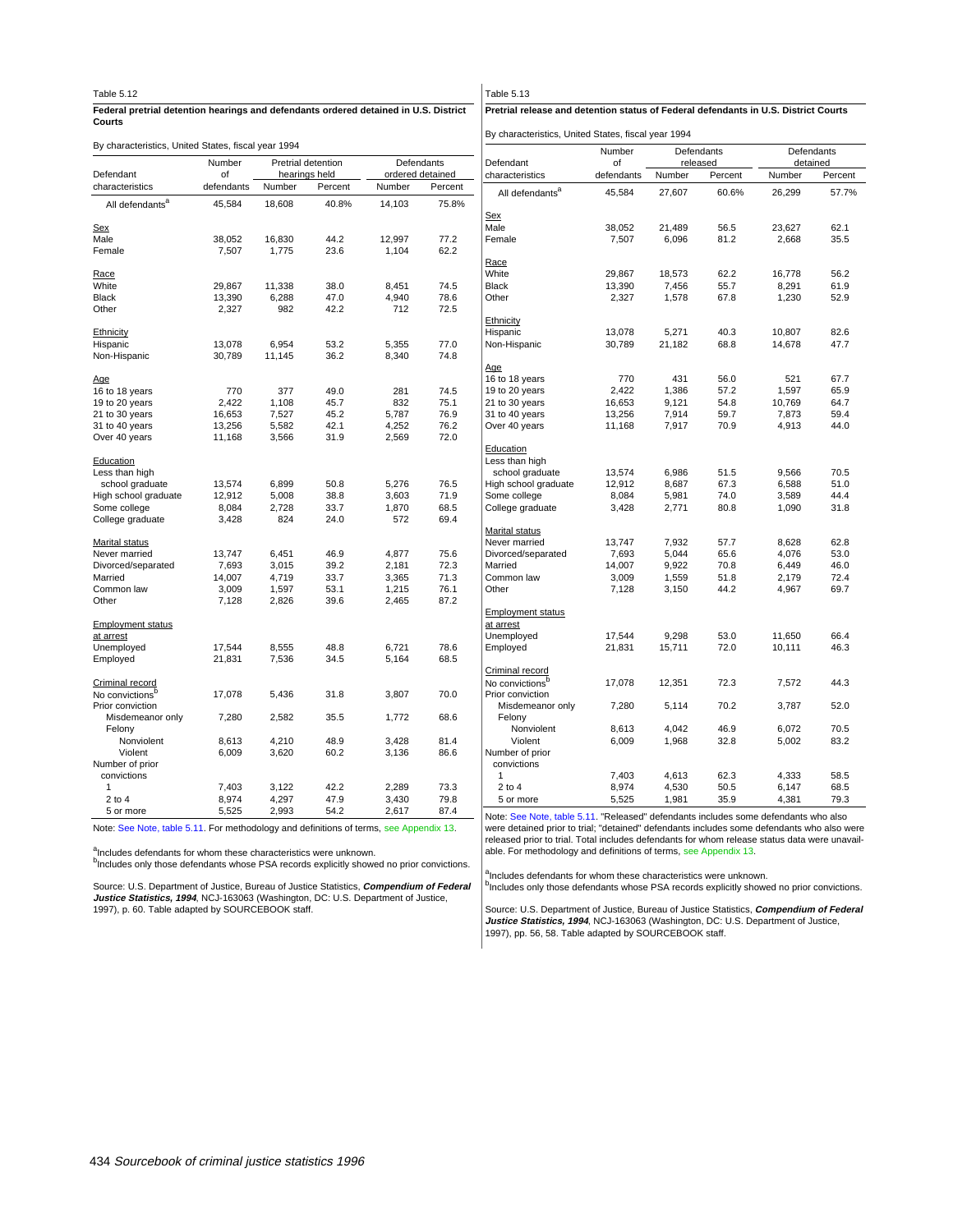#### **Behavior of Federal defendants released prior to trial in U.S. District Courts**

By offense and type of release, United States, fiscal year 1994

|                                        |                        |                 |                 |                     |                             | Percent of released defendants who had: |                         |                    |
|----------------------------------------|------------------------|-----------------|-----------------|---------------------|-----------------------------|-----------------------------------------|-------------------------|--------------------|
|                                        |                        |                 |                 |                     | Violations while on release |                                         |                         |                    |
| Most serious                           | Number of              |                 |                 |                     |                             | New offense<br>charged                  | Technical<br>violations |                    |
| offense charged<br>and type of release | released<br>defendants | No<br>violation | At least<br>one | Failed to<br>appear | Felony                      | Mis-<br>demeanor                        | of bail<br>conditions   | Release<br>revoked |
| All defendants <sup>a</sup>            | 27,607                 | 84.8%           | 15.2%           | 2.3%                | 1.8%                        | 1.5%                                    | 10.9%                   | 5.2%               |
| Offense charged                        |                        |                 |                 |                     |                             |                                         |                         |                    |
| Violent offenses                       | 1,174                  | 79.2            | 20.8            | 2.2                 | 2.1                         | 2.5                                     | 15.8                    | 10.2               |
| Property offenses                      | 9.748                  | 89.8            | 10.2            | 1.5                 | 1.6                         | 1.2                                     | 6.9                     | 3.4                |
| Fraudulent offenses                    | 7,286                  | 90.5            | 9.5             | 1.6                 | 1.6                         | 1.1                                     | 6.3                     | 3.0                |
| Other offenses                         | 2,462                  | 87.7            | 12.3            | 1.3                 | 1.7                         | 1.7                                     | 8.6                     | 4.5                |
| Drug offenses                          | 9.814                  | 76.3            | 23.7            | 3.8                 | 2.3                         | 2.0                                     | 17.7                    | 7.7                |
| Public-order offenses                  | 6.794                  | 90.9            | 9.1             | 1.4                 | 1.2                         | 1.0                                     | 6.2                     | 3.3                |
| Regulatory offenses                    | 1,111                  | 92.3            | 7.7             | 1.2                 | 0.5                         | 0.3                                     | 6.0                     | 2.3                |
| Other offenses                         | 5.683                  | 90.6            | 9.4             | 1.5                 | 1.3                         | 1.2                                     | 6.3                     | 3.5                |
| Type of release                        |                        |                 |                 |                     |                             |                                         |                         |                    |
| <b>Financial release</b>               | 4,998                  | 76.1            | 23.9            | 4.8                 | 3.2                         | 2.3                                     | 15.9                    | 7.2                |
| Unsecured bond                         | 7.887                  | 88.4            | 11.6            | 1.6                 | 1.0                         | 1.1                                     | 8.7                     | 4.2                |
| Personal recognizance                  | 13,181                 | 84.6            | 15.4            | 2.0                 | 1.8                         | 1.6                                     | 11.4                    | 5.4                |
| Conditional release                    | 1,541                  | 96.4            | 3.6             | 0.5                 | 0.5                         | 0.1                                     | 2.5                     | 2.1                |

Note: [See Note, table 5.11.](#page-16-0) Data describe defendants whose pretrial services were terminated in 1994. A defendant with more than one type of violation appears in more than one col-

<sup>a</sup>Includes 77 defendants for whom offense category could not be determined.

umn. A defendant with more than one of the same type of violation appears only once in that column. Therefore, the sum of individual violations exceeds the total. Not all violations resulted in revocation. For methodology and definitions of terms, [see Appendix 13.](#page-83-0)

Source: U.S. Department of Justice, Bureau of Justice Statistics,<br>*Compendium of Federal Justice Statistics, 1994*, NCJ-163063<br>(Washington, DC: U.S. Department of Justice, 1997), p. 61, Tables 3.7 and 3.8. Table adapted by SOURCEBOOK staff.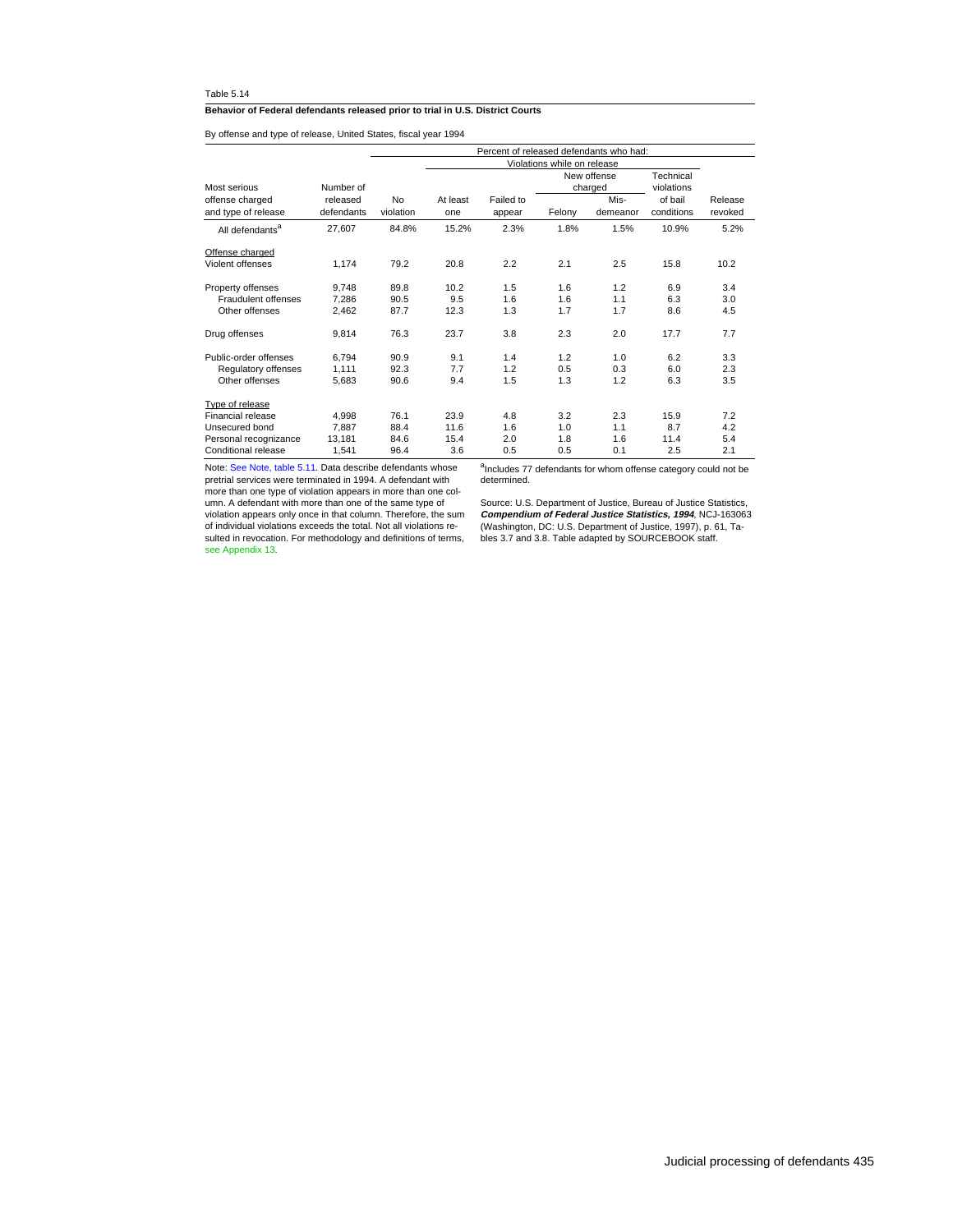#### **Suspects in criminal matters concluded by U.S. attorneys**

By offense, 1982, 1988-93

| 1982<br>1988<br>1989<br>1990<br>1992<br>offense investigated<br>1991 <sup>a</sup><br>All offenses <sup>b</sup><br>77,794<br>94,548<br>104,248<br>109,948<br>113,940<br>109,851<br>Violent offenses<br>5,074<br>5,076<br>4,674<br>4,480<br>5,693<br>6,013<br>Murder/manslaughter<br>294<br>336<br>462<br>254<br>319<br>402<br>941<br>1,090<br>1,023<br>1,140<br>Assault<br>1,008<br>1,113<br>2,966<br>2,257<br>2,636<br>2,722<br>3,104<br>3,372<br>Robbery<br>407<br>Rape<br>28<br>247<br>222<br>367<br>461<br>392<br>Other sex offenses<br>66<br>355<br>374<br>394<br>337<br>191<br>Kidnaping<br>169<br>172<br>216<br>226<br>213<br>Threats against the President<br>188<br>108<br>118<br>102<br>130<br>88<br>27,148<br>27,468<br>33,975<br>Property offenses<br>31,844<br>32,441<br>33,503<br>Fraudulent offenses<br>22,086<br>23,675<br>28,384<br>28,765<br>30,470<br>29,152<br>Embezzlement<br>5,195<br>5,339<br>5,575<br>5,516<br>5,703<br>5,256<br>Fraud <sup>c</sup><br>12,974<br>15,633<br>20,850<br>22,190<br>21,914<br>19,930<br>Forgery<br>3,893<br>2,631<br>2,742<br>2,254<br>2,391<br>1,796<br>Counterfeiting<br>72<br>145<br>186<br>186<br>24<br>137<br>Other offenses<br>5,062<br>3,793<br>3,460<br>3,676<br>3,505<br>4,351<br>112<br>81<br>Burglary<br>99<br>89<br>75<br>93<br>2,829<br>2,408<br>2,154<br>Larceny<br>2,442<br>2,240<br>2,135<br>952<br>810<br>684<br>679<br>711<br>725<br>Motor vehicle theft<br>24<br>29<br>21<br>Arson and explosives<br>16<br>18<br>813<br>151<br>71<br>147<br>153<br>160<br>208<br>Transportation of stolen property<br>994<br>355<br>282<br>326<br>384<br>Other<br>377<br>Drug offenses<br>12,186<br>25,801<br>31,954<br>33,265<br>35,108<br>36,457<br>Public-order offenses<br>31,799<br>37,100<br>35,783<br>34,068<br>37,392<br>33,878<br>Regulatory offenses<br>5,888<br>7,824<br>8,073<br>8,556<br>8,184<br>6,055<br>Agriculture<br>459<br>588<br>478<br>428<br>615<br>612<br>122<br>103<br>Antitrust<br>133<br>97<br>108<br>111<br>27<br>40<br>34<br>39<br>40<br>42<br>Fair labor standards<br>441<br>Food and drug<br>624<br>531<br>303<br>226<br>300<br>136<br>98<br>Motor carrier<br>190<br>137<br>102<br>249<br>Other regulatory offenses<br>4,692<br>6,233<br>6,686<br>7,401<br>7,230<br>4,925<br>Other offenses<br>25,911<br>27,959<br>25,995<br>28,836<br>28,916<br>27,823<br>Weapons offenses<br>2,729<br>3,627<br>4,455<br>5,446<br>6,917<br>7,760<br>Immigration offenses<br>7,058<br>5,943<br>7,779<br>8,596<br>6,992<br>6,170<br>Tax law violations<br>1,901<br>including tax fraud<br>1,817<br>2,098<br>1,882<br>1,865<br>1,646<br>443<br>567<br>674<br>712<br>779<br><b>Bribery</b><br>562<br>236<br>255<br>282<br>322<br>Perjury, contempt, and intimidation<br>303<br>631<br>National defense<br>579<br>620<br>700<br>720<br>543<br>475<br>3,269<br>3,466<br>3,858<br>3,774<br>3,931<br>3,698<br>Escape<br>1,631<br>Racketeering and extortion<br>1,896<br>2,041<br>2,766<br>3,055<br>3,289<br>Gambling offenses<br>149<br>330<br>282<br>463<br>379<br>394<br>40<br>34<br>25<br>25<br>Liquor offenses<br>15<br>26<br>Mail or transport of obscene<br>44<br>138<br>material<br>134<br>159<br>134<br>77<br>462<br>1,133<br>950<br>909<br>751<br>363<br>Migratory birds<br>Conspiracy, aiding and abetting, | Most serious                         |       |       |       | Number of suspects in criminal matters concluded |       |       |         |
|-----------------------------------------------------------------------------------------------------------------------------------------------------------------------------------------------------------------------------------------------------------------------------------------------------------------------------------------------------------------------------------------------------------------------------------------------------------------------------------------------------------------------------------------------------------------------------------------------------------------------------------------------------------------------------------------------------------------------------------------------------------------------------------------------------------------------------------------------------------------------------------------------------------------------------------------------------------------------------------------------------------------------------------------------------------------------------------------------------------------------------------------------------------------------------------------------------------------------------------------------------------------------------------------------------------------------------------------------------------------------------------------------------------------------------------------------------------------------------------------------------------------------------------------------------------------------------------------------------------------------------------------------------------------------------------------------------------------------------------------------------------------------------------------------------------------------------------------------------------------------------------------------------------------------------------------------------------------------------------------------------------------------------------------------------------------------------------------------------------------------------------------------------------------------------------------------------------------------------------------------------------------------------------------------------------------------------------------------------------------------------------------------------------------------------------------------------------------------------------------------------------------------------------------------------------------------------------------------------------------------------------------------------------------------------------------------------------------------------------------------------------------------------------------------------------------------------------------------------------------------------------------------------------------------------------------------------------------------------------------------------------------------------------------------------------------------------------------------------------------------------------------------------------------------------------------------------------------------------------------------------------------------------------|--------------------------------------|-------|-------|-------|--------------------------------------------------|-------|-------|---------|
|                                                                                                                                                                                                                                                                                                                                                                                                                                                                                                                                                                                                                                                                                                                                                                                                                                                                                                                                                                                                                                                                                                                                                                                                                                                                                                                                                                                                                                                                                                                                                                                                                                                                                                                                                                                                                                                                                                                                                                                                                                                                                                                                                                                                                                                                                                                                                                                                                                                                                                                                                                                                                                                                                                                                                                                                                                                                                                                                                                                                                                                                                                                                                                                                                                                                                   |                                      |       |       |       |                                                  |       |       | 1993    |
|                                                                                                                                                                                                                                                                                                                                                                                                                                                                                                                                                                                                                                                                                                                                                                                                                                                                                                                                                                                                                                                                                                                                                                                                                                                                                                                                                                                                                                                                                                                                                                                                                                                                                                                                                                                                                                                                                                                                                                                                                                                                                                                                                                                                                                                                                                                                                                                                                                                                                                                                                                                                                                                                                                                                                                                                                                                                                                                                                                                                                                                                                                                                                                                                                                                                                   |                                      |       |       |       |                                                  |       |       | 108,854 |
|                                                                                                                                                                                                                                                                                                                                                                                                                                                                                                                                                                                                                                                                                                                                                                                                                                                                                                                                                                                                                                                                                                                                                                                                                                                                                                                                                                                                                                                                                                                                                                                                                                                                                                                                                                                                                                                                                                                                                                                                                                                                                                                                                                                                                                                                                                                                                                                                                                                                                                                                                                                                                                                                                                                                                                                                                                                                                                                                                                                                                                                                                                                                                                                                                                                                                   |                                      |       |       |       |                                                  |       |       | 6,192   |
|                                                                                                                                                                                                                                                                                                                                                                                                                                                                                                                                                                                                                                                                                                                                                                                                                                                                                                                                                                                                                                                                                                                                                                                                                                                                                                                                                                                                                                                                                                                                                                                                                                                                                                                                                                                                                                                                                                                                                                                                                                                                                                                                                                                                                                                                                                                                                                                                                                                                                                                                                                                                                                                                                                                                                                                                                                                                                                                                                                                                                                                                                                                                                                                                                                                                                   |                                      |       |       |       |                                                  |       |       | 366     |
|                                                                                                                                                                                                                                                                                                                                                                                                                                                                                                                                                                                                                                                                                                                                                                                                                                                                                                                                                                                                                                                                                                                                                                                                                                                                                                                                                                                                                                                                                                                                                                                                                                                                                                                                                                                                                                                                                                                                                                                                                                                                                                                                                                                                                                                                                                                                                                                                                                                                                                                                                                                                                                                                                                                                                                                                                                                                                                                                                                                                                                                                                                                                                                                                                                                                                   |                                      |       |       |       |                                                  |       |       | 1,190   |
|                                                                                                                                                                                                                                                                                                                                                                                                                                                                                                                                                                                                                                                                                                                                                                                                                                                                                                                                                                                                                                                                                                                                                                                                                                                                                                                                                                                                                                                                                                                                                                                                                                                                                                                                                                                                                                                                                                                                                                                                                                                                                                                                                                                                                                                                                                                                                                                                                                                                                                                                                                                                                                                                                                                                                                                                                                                                                                                                                                                                                                                                                                                                                                                                                                                                                   |                                      |       |       |       |                                                  |       |       | 3,416   |
|                                                                                                                                                                                                                                                                                                                                                                                                                                                                                                                                                                                                                                                                                                                                                                                                                                                                                                                                                                                                                                                                                                                                                                                                                                                                                                                                                                                                                                                                                                                                                                                                                                                                                                                                                                                                                                                                                                                                                                                                                                                                                                                                                                                                                                                                                                                                                                                                                                                                                                                                                                                                                                                                                                                                                                                                                                                                                                                                                                                                                                                                                                                                                                                                                                                                                   |                                      |       |       |       |                                                  |       |       | 567     |
|                                                                                                                                                                                                                                                                                                                                                                                                                                                                                                                                                                                                                                                                                                                                                                                                                                                                                                                                                                                                                                                                                                                                                                                                                                                                                                                                                                                                                                                                                                                                                                                                                                                                                                                                                                                                                                                                                                                                                                                                                                                                                                                                                                                                                                                                                                                                                                                                                                                                                                                                                                                                                                                                                                                                                                                                                                                                                                                                                                                                                                                                                                                                                                                                                                                                                   |                                      |       |       |       |                                                  |       |       | 312     |
|                                                                                                                                                                                                                                                                                                                                                                                                                                                                                                                                                                                                                                                                                                                                                                                                                                                                                                                                                                                                                                                                                                                                                                                                                                                                                                                                                                                                                                                                                                                                                                                                                                                                                                                                                                                                                                                                                                                                                                                                                                                                                                                                                                                                                                                                                                                                                                                                                                                                                                                                                                                                                                                                                                                                                                                                                                                                                                                                                                                                                                                                                                                                                                                                                                                                                   |                                      |       |       |       |                                                  |       |       | 233     |
|                                                                                                                                                                                                                                                                                                                                                                                                                                                                                                                                                                                                                                                                                                                                                                                                                                                                                                                                                                                                                                                                                                                                                                                                                                                                                                                                                                                                                                                                                                                                                                                                                                                                                                                                                                                                                                                                                                                                                                                                                                                                                                                                                                                                                                                                                                                                                                                                                                                                                                                                                                                                                                                                                                                                                                                                                                                                                                                                                                                                                                                                                                                                                                                                                                                                                   |                                      |       |       |       |                                                  |       |       | 108     |
|                                                                                                                                                                                                                                                                                                                                                                                                                                                                                                                                                                                                                                                                                                                                                                                                                                                                                                                                                                                                                                                                                                                                                                                                                                                                                                                                                                                                                                                                                                                                                                                                                                                                                                                                                                                                                                                                                                                                                                                                                                                                                                                                                                                                                                                                                                                                                                                                                                                                                                                                                                                                                                                                                                                                                                                                                                                                                                                                                                                                                                                                                                                                                                                                                                                                                   |                                      |       |       |       |                                                  |       |       | 34,424  |
|                                                                                                                                                                                                                                                                                                                                                                                                                                                                                                                                                                                                                                                                                                                                                                                                                                                                                                                                                                                                                                                                                                                                                                                                                                                                                                                                                                                                                                                                                                                                                                                                                                                                                                                                                                                                                                                                                                                                                                                                                                                                                                                                                                                                                                                                                                                                                                                                                                                                                                                                                                                                                                                                                                                                                                                                                                                                                                                                                                                                                                                                                                                                                                                                                                                                                   |                                      |       |       |       |                                                  |       |       | 30,073  |
|                                                                                                                                                                                                                                                                                                                                                                                                                                                                                                                                                                                                                                                                                                                                                                                                                                                                                                                                                                                                                                                                                                                                                                                                                                                                                                                                                                                                                                                                                                                                                                                                                                                                                                                                                                                                                                                                                                                                                                                                                                                                                                                                                                                                                                                                                                                                                                                                                                                                                                                                                                                                                                                                                                                                                                                                                                                                                                                                                                                                                                                                                                                                                                                                                                                                                   |                                      |       |       |       |                                                  |       |       | 5,229   |
|                                                                                                                                                                                                                                                                                                                                                                                                                                                                                                                                                                                                                                                                                                                                                                                                                                                                                                                                                                                                                                                                                                                                                                                                                                                                                                                                                                                                                                                                                                                                                                                                                                                                                                                                                                                                                                                                                                                                                                                                                                                                                                                                                                                                                                                                                                                                                                                                                                                                                                                                                                                                                                                                                                                                                                                                                                                                                                                                                                                                                                                                                                                                                                                                                                                                                   |                                      |       |       |       |                                                  |       |       | 22,717  |
|                                                                                                                                                                                                                                                                                                                                                                                                                                                                                                                                                                                                                                                                                                                                                                                                                                                                                                                                                                                                                                                                                                                                                                                                                                                                                                                                                                                                                                                                                                                                                                                                                                                                                                                                                                                                                                                                                                                                                                                                                                                                                                                                                                                                                                                                                                                                                                                                                                                                                                                                                                                                                                                                                                                                                                                                                                                                                                                                                                                                                                                                                                                                                                                                                                                                                   |                                      |       |       |       |                                                  |       |       | 1,909   |
|                                                                                                                                                                                                                                                                                                                                                                                                                                                                                                                                                                                                                                                                                                                                                                                                                                                                                                                                                                                                                                                                                                                                                                                                                                                                                                                                                                                                                                                                                                                                                                                                                                                                                                                                                                                                                                                                                                                                                                                                                                                                                                                                                                                                                                                                                                                                                                                                                                                                                                                                                                                                                                                                                                                                                                                                                                                                                                                                                                                                                                                                                                                                                                                                                                                                                   |                                      |       |       |       |                                                  |       |       | 218     |
|                                                                                                                                                                                                                                                                                                                                                                                                                                                                                                                                                                                                                                                                                                                                                                                                                                                                                                                                                                                                                                                                                                                                                                                                                                                                                                                                                                                                                                                                                                                                                                                                                                                                                                                                                                                                                                                                                                                                                                                                                                                                                                                                                                                                                                                                                                                                                                                                                                                                                                                                                                                                                                                                                                                                                                                                                                                                                                                                                                                                                                                                                                                                                                                                                                                                                   |                                      |       |       |       |                                                  |       |       |         |
|                                                                                                                                                                                                                                                                                                                                                                                                                                                                                                                                                                                                                                                                                                                                                                                                                                                                                                                                                                                                                                                                                                                                                                                                                                                                                                                                                                                                                                                                                                                                                                                                                                                                                                                                                                                                                                                                                                                                                                                                                                                                                                                                                                                                                                                                                                                                                                                                                                                                                                                                                                                                                                                                                                                                                                                                                                                                                                                                                                                                                                                                                                                                                                                                                                                                                   |                                      |       |       |       |                                                  |       |       | 4,351   |
|                                                                                                                                                                                                                                                                                                                                                                                                                                                                                                                                                                                                                                                                                                                                                                                                                                                                                                                                                                                                                                                                                                                                                                                                                                                                                                                                                                                                                                                                                                                                                                                                                                                                                                                                                                                                                                                                                                                                                                                                                                                                                                                                                                                                                                                                                                                                                                                                                                                                                                                                                                                                                                                                                                                                                                                                                                                                                                                                                                                                                                                                                                                                                                                                                                                                                   |                                      |       |       |       |                                                  |       |       | 62      |
|                                                                                                                                                                                                                                                                                                                                                                                                                                                                                                                                                                                                                                                                                                                                                                                                                                                                                                                                                                                                                                                                                                                                                                                                                                                                                                                                                                                                                                                                                                                                                                                                                                                                                                                                                                                                                                                                                                                                                                                                                                                                                                                                                                                                                                                                                                                                                                                                                                                                                                                                                                                                                                                                                                                                                                                                                                                                                                                                                                                                                                                                                                                                                                                                                                                                                   |                                      |       |       |       |                                                  |       |       | 2,134   |
|                                                                                                                                                                                                                                                                                                                                                                                                                                                                                                                                                                                                                                                                                                                                                                                                                                                                                                                                                                                                                                                                                                                                                                                                                                                                                                                                                                                                                                                                                                                                                                                                                                                                                                                                                                                                                                                                                                                                                                                                                                                                                                                                                                                                                                                                                                                                                                                                                                                                                                                                                                                                                                                                                                                                                                                                                                                                                                                                                                                                                                                                                                                                                                                                                                                                                   |                                      |       |       |       |                                                  |       |       | 913     |
|                                                                                                                                                                                                                                                                                                                                                                                                                                                                                                                                                                                                                                                                                                                                                                                                                                                                                                                                                                                                                                                                                                                                                                                                                                                                                                                                                                                                                                                                                                                                                                                                                                                                                                                                                                                                                                                                                                                                                                                                                                                                                                                                                                                                                                                                                                                                                                                                                                                                                                                                                                                                                                                                                                                                                                                                                                                                                                                                                                                                                                                                                                                                                                                                                                                                                   |                                      |       |       |       |                                                  |       |       | 727     |
|                                                                                                                                                                                                                                                                                                                                                                                                                                                                                                                                                                                                                                                                                                                                                                                                                                                                                                                                                                                                                                                                                                                                                                                                                                                                                                                                                                                                                                                                                                                                                                                                                                                                                                                                                                                                                                                                                                                                                                                                                                                                                                                                                                                                                                                                                                                                                                                                                                                                                                                                                                                                                                                                                                                                                                                                                                                                                                                                                                                                                                                                                                                                                                                                                                                                                   |                                      |       |       |       |                                                  |       |       | 170     |
|                                                                                                                                                                                                                                                                                                                                                                                                                                                                                                                                                                                                                                                                                                                                                                                                                                                                                                                                                                                                                                                                                                                                                                                                                                                                                                                                                                                                                                                                                                                                                                                                                                                                                                                                                                                                                                                                                                                                                                                                                                                                                                                                                                                                                                                                                                                                                                                                                                                                                                                                                                                                                                                                                                                                                                                                                                                                                                                                                                                                                                                                                                                                                                                                                                                                                   |                                      |       |       |       |                                                  |       |       | 345     |
|                                                                                                                                                                                                                                                                                                                                                                                                                                                                                                                                                                                                                                                                                                                                                                                                                                                                                                                                                                                                                                                                                                                                                                                                                                                                                                                                                                                                                                                                                                                                                                                                                                                                                                                                                                                                                                                                                                                                                                                                                                                                                                                                                                                                                                                                                                                                                                                                                                                                                                                                                                                                                                                                                                                                                                                                                                                                                                                                                                                                                                                                                                                                                                                                                                                                                   |                                      |       |       |       |                                                  |       |       | 34,396  |
|                                                                                                                                                                                                                                                                                                                                                                                                                                                                                                                                                                                                                                                                                                                                                                                                                                                                                                                                                                                                                                                                                                                                                                                                                                                                                                                                                                                                                                                                                                                                                                                                                                                                                                                                                                                                                                                                                                                                                                                                                                                                                                                                                                                                                                                                                                                                                                                                                                                                                                                                                                                                                                                                                                                                                                                                                                                                                                                                                                                                                                                                                                                                                                                                                                                                                   |                                      |       |       |       |                                                  |       |       | 33,113  |
|                                                                                                                                                                                                                                                                                                                                                                                                                                                                                                                                                                                                                                                                                                                                                                                                                                                                                                                                                                                                                                                                                                                                                                                                                                                                                                                                                                                                                                                                                                                                                                                                                                                                                                                                                                                                                                                                                                                                                                                                                                                                                                                                                                                                                                                                                                                                                                                                                                                                                                                                                                                                                                                                                                                                                                                                                                                                                                                                                                                                                                                                                                                                                                                                                                                                                   |                                      |       |       |       |                                                  |       |       | 5,556   |
|                                                                                                                                                                                                                                                                                                                                                                                                                                                                                                                                                                                                                                                                                                                                                                                                                                                                                                                                                                                                                                                                                                                                                                                                                                                                                                                                                                                                                                                                                                                                                                                                                                                                                                                                                                                                                                                                                                                                                                                                                                                                                                                                                                                                                                                                                                                                                                                                                                                                                                                                                                                                                                                                                                                                                                                                                                                                                                                                                                                                                                                                                                                                                                                                                                                                                   |                                      |       |       |       |                                                  |       |       | 436     |
|                                                                                                                                                                                                                                                                                                                                                                                                                                                                                                                                                                                                                                                                                                                                                                                                                                                                                                                                                                                                                                                                                                                                                                                                                                                                                                                                                                                                                                                                                                                                                                                                                                                                                                                                                                                                                                                                                                                                                                                                                                                                                                                                                                                                                                                                                                                                                                                                                                                                                                                                                                                                                                                                                                                                                                                                                                                                                                                                                                                                                                                                                                                                                                                                                                                                                   |                                      |       |       |       |                                                  |       |       | 81      |
|                                                                                                                                                                                                                                                                                                                                                                                                                                                                                                                                                                                                                                                                                                                                                                                                                                                                                                                                                                                                                                                                                                                                                                                                                                                                                                                                                                                                                                                                                                                                                                                                                                                                                                                                                                                                                                                                                                                                                                                                                                                                                                                                                                                                                                                                                                                                                                                                                                                                                                                                                                                                                                                                                                                                                                                                                                                                                                                                                                                                                                                                                                                                                                                                                                                                                   |                                      |       |       |       |                                                  |       |       | 54      |
|                                                                                                                                                                                                                                                                                                                                                                                                                                                                                                                                                                                                                                                                                                                                                                                                                                                                                                                                                                                                                                                                                                                                                                                                                                                                                                                                                                                                                                                                                                                                                                                                                                                                                                                                                                                                                                                                                                                                                                                                                                                                                                                                                                                                                                                                                                                                                                                                                                                                                                                                                                                                                                                                                                                                                                                                                                                                                                                                                                                                                                                                                                                                                                                                                                                                                   |                                      |       |       |       |                                                  |       |       | 228     |
|                                                                                                                                                                                                                                                                                                                                                                                                                                                                                                                                                                                                                                                                                                                                                                                                                                                                                                                                                                                                                                                                                                                                                                                                                                                                                                                                                                                                                                                                                                                                                                                                                                                                                                                                                                                                                                                                                                                                                                                                                                                                                                                                                                                                                                                                                                                                                                                                                                                                                                                                                                                                                                                                                                                                                                                                                                                                                                                                                                                                                                                                                                                                                                                                                                                                                   |                                      |       |       |       |                                                  |       |       | 294     |
|                                                                                                                                                                                                                                                                                                                                                                                                                                                                                                                                                                                                                                                                                                                                                                                                                                                                                                                                                                                                                                                                                                                                                                                                                                                                                                                                                                                                                                                                                                                                                                                                                                                                                                                                                                                                                                                                                                                                                                                                                                                                                                                                                                                                                                                                                                                                                                                                                                                                                                                                                                                                                                                                                                                                                                                                                                                                                                                                                                                                                                                                                                                                                                                                                                                                                   |                                      |       |       |       |                                                  |       |       | 4,463   |
|                                                                                                                                                                                                                                                                                                                                                                                                                                                                                                                                                                                                                                                                                                                                                                                                                                                                                                                                                                                                                                                                                                                                                                                                                                                                                                                                                                                                                                                                                                                                                                                                                                                                                                                                                                                                                                                                                                                                                                                                                                                                                                                                                                                                                                                                                                                                                                                                                                                                                                                                                                                                                                                                                                                                                                                                                                                                                                                                                                                                                                                                                                                                                                                                                                                                                   |                                      |       |       |       |                                                  |       |       | 27,557  |
|                                                                                                                                                                                                                                                                                                                                                                                                                                                                                                                                                                                                                                                                                                                                                                                                                                                                                                                                                                                                                                                                                                                                                                                                                                                                                                                                                                                                                                                                                                                                                                                                                                                                                                                                                                                                                                                                                                                                                                                                                                                                                                                                                                                                                                                                                                                                                                                                                                                                                                                                                                                                                                                                                                                                                                                                                                                                                                                                                                                                                                                                                                                                                                                                                                                                                   |                                      |       |       |       |                                                  |       |       | 7,660   |
|                                                                                                                                                                                                                                                                                                                                                                                                                                                                                                                                                                                                                                                                                                                                                                                                                                                                                                                                                                                                                                                                                                                                                                                                                                                                                                                                                                                                                                                                                                                                                                                                                                                                                                                                                                                                                                                                                                                                                                                                                                                                                                                                                                                                                                                                                                                                                                                                                                                                                                                                                                                                                                                                                                                                                                                                                                                                                                                                                                                                                                                                                                                                                                                                                                                                                   |                                      |       |       |       |                                                  |       |       | 5,626   |
|                                                                                                                                                                                                                                                                                                                                                                                                                                                                                                                                                                                                                                                                                                                                                                                                                                                                                                                                                                                                                                                                                                                                                                                                                                                                                                                                                                                                                                                                                                                                                                                                                                                                                                                                                                                                                                                                                                                                                                                                                                                                                                                                                                                                                                                                                                                                                                                                                                                                                                                                                                                                                                                                                                                                                                                                                                                                                                                                                                                                                                                                                                                                                                                                                                                                                   |                                      |       |       |       |                                                  |       |       |         |
|                                                                                                                                                                                                                                                                                                                                                                                                                                                                                                                                                                                                                                                                                                                                                                                                                                                                                                                                                                                                                                                                                                                                                                                                                                                                                                                                                                                                                                                                                                                                                                                                                                                                                                                                                                                                                                                                                                                                                                                                                                                                                                                                                                                                                                                                                                                                                                                                                                                                                                                                                                                                                                                                                                                                                                                                                                                                                                                                                                                                                                                                                                                                                                                                                                                                                   |                                      |       |       |       |                                                  |       |       | 1,670   |
|                                                                                                                                                                                                                                                                                                                                                                                                                                                                                                                                                                                                                                                                                                                                                                                                                                                                                                                                                                                                                                                                                                                                                                                                                                                                                                                                                                                                                                                                                                                                                                                                                                                                                                                                                                                                                                                                                                                                                                                                                                                                                                                                                                                                                                                                                                                                                                                                                                                                                                                                                                                                                                                                                                                                                                                                                                                                                                                                                                                                                                                                                                                                                                                                                                                                                   |                                      |       |       |       |                                                  |       |       | 549     |
|                                                                                                                                                                                                                                                                                                                                                                                                                                                                                                                                                                                                                                                                                                                                                                                                                                                                                                                                                                                                                                                                                                                                                                                                                                                                                                                                                                                                                                                                                                                                                                                                                                                                                                                                                                                                                                                                                                                                                                                                                                                                                                                                                                                                                                                                                                                                                                                                                                                                                                                                                                                                                                                                                                                                                                                                                                                                                                                                                                                                                                                                                                                                                                                                                                                                                   |                                      |       |       |       |                                                  |       |       | 729     |
|                                                                                                                                                                                                                                                                                                                                                                                                                                                                                                                                                                                                                                                                                                                                                                                                                                                                                                                                                                                                                                                                                                                                                                                                                                                                                                                                                                                                                                                                                                                                                                                                                                                                                                                                                                                                                                                                                                                                                                                                                                                                                                                                                                                                                                                                                                                                                                                                                                                                                                                                                                                                                                                                                                                                                                                                                                                                                                                                                                                                                                                                                                                                                                                                                                                                                   |                                      |       |       |       |                                                  |       |       | 455     |
|                                                                                                                                                                                                                                                                                                                                                                                                                                                                                                                                                                                                                                                                                                                                                                                                                                                                                                                                                                                                                                                                                                                                                                                                                                                                                                                                                                                                                                                                                                                                                                                                                                                                                                                                                                                                                                                                                                                                                                                                                                                                                                                                                                                                                                                                                                                                                                                                                                                                                                                                                                                                                                                                                                                                                                                                                                                                                                                                                                                                                                                                                                                                                                                                                                                                                   |                                      |       |       |       |                                                  |       |       | 3,894   |
|                                                                                                                                                                                                                                                                                                                                                                                                                                                                                                                                                                                                                                                                                                                                                                                                                                                                                                                                                                                                                                                                                                                                                                                                                                                                                                                                                                                                                                                                                                                                                                                                                                                                                                                                                                                                                                                                                                                                                                                                                                                                                                                                                                                                                                                                                                                                                                                                                                                                                                                                                                                                                                                                                                                                                                                                                                                                                                                                                                                                                                                                                                                                                                                                                                                                                   |                                      |       |       |       |                                                  |       |       | 3,440   |
|                                                                                                                                                                                                                                                                                                                                                                                                                                                                                                                                                                                                                                                                                                                                                                                                                                                                                                                                                                                                                                                                                                                                                                                                                                                                                                                                                                                                                                                                                                                                                                                                                                                                                                                                                                                                                                                                                                                                                                                                                                                                                                                                                                                                                                                                                                                                                                                                                                                                                                                                                                                                                                                                                                                                                                                                                                                                                                                                                                                                                                                                                                                                                                                                                                                                                   |                                      |       |       |       |                                                  |       |       | 331     |
|                                                                                                                                                                                                                                                                                                                                                                                                                                                                                                                                                                                                                                                                                                                                                                                                                                                                                                                                                                                                                                                                                                                                                                                                                                                                                                                                                                                                                                                                                                                                                                                                                                                                                                                                                                                                                                                                                                                                                                                                                                                                                                                                                                                                                                                                                                                                                                                                                                                                                                                                                                                                                                                                                                                                                                                                                                                                                                                                                                                                                                                                                                                                                                                                                                                                                   |                                      |       |       |       |                                                  |       |       |         |
|                                                                                                                                                                                                                                                                                                                                                                                                                                                                                                                                                                                                                                                                                                                                                                                                                                                                                                                                                                                                                                                                                                                                                                                                                                                                                                                                                                                                                                                                                                                                                                                                                                                                                                                                                                                                                                                                                                                                                                                                                                                                                                                                                                                                                                                                                                                                                                                                                                                                                                                                                                                                                                                                                                                                                                                                                                                                                                                                                                                                                                                                                                                                                                                                                                                                                   |                                      |       |       |       |                                                  |       |       | 23      |
|                                                                                                                                                                                                                                                                                                                                                                                                                                                                                                                                                                                                                                                                                                                                                                                                                                                                                                                                                                                                                                                                                                                                                                                                                                                                                                                                                                                                                                                                                                                                                                                                                                                                                                                                                                                                                                                                                                                                                                                                                                                                                                                                                                                                                                                                                                                                                                                                                                                                                                                                                                                                                                                                                                                                                                                                                                                                                                                                                                                                                                                                                                                                                                                                                                                                                   |                                      |       |       |       |                                                  |       |       |         |
|                                                                                                                                                                                                                                                                                                                                                                                                                                                                                                                                                                                                                                                                                                                                                                                                                                                                                                                                                                                                                                                                                                                                                                                                                                                                                                                                                                                                                                                                                                                                                                                                                                                                                                                                                                                                                                                                                                                                                                                                                                                                                                                                                                                                                                                                                                                                                                                                                                                                                                                                                                                                                                                                                                                                                                                                                                                                                                                                                                                                                                                                                                                                                                                                                                                                                   |                                      |       |       |       |                                                  |       |       | 79      |
|                                                                                                                                                                                                                                                                                                                                                                                                                                                                                                                                                                                                                                                                                                                                                                                                                                                                                                                                                                                                                                                                                                                                                                                                                                                                                                                                                                                                                                                                                                                                                                                                                                                                                                                                                                                                                                                                                                                                                                                                                                                                                                                                                                                                                                                                                                                                                                                                                                                                                                                                                                                                                                                                                                                                                                                                                                                                                                                                                                                                                                                                                                                                                                                                                                                                                   |                                      |       |       |       |                                                  |       |       | 231     |
|                                                                                                                                                                                                                                                                                                                                                                                                                                                                                                                                                                                                                                                                                                                                                                                                                                                                                                                                                                                                                                                                                                                                                                                                                                                                                                                                                                                                                                                                                                                                                                                                                                                                                                                                                                                                                                                                                                                                                                                                                                                                                                                                                                                                                                                                                                                                                                                                                                                                                                                                                                                                                                                                                                                                                                                                                                                                                                                                                                                                                                                                                                                                                                                                                                                                                   | traffic, and jurisdictional offenses | 7,737 | 6,108 | 2,143 | 2,455                                            | 2,579 | 2,604 | 2,733   |
| 161<br>816<br>795<br>807<br>933<br>128<br>Other                                                                                                                                                                                                                                                                                                                                                                                                                                                                                                                                                                                                                                                                                                                                                                                                                                                                                                                                                                                                                                                                                                                                                                                                                                                                                                                                                                                                                                                                                                                                                                                                                                                                                                                                                                                                                                                                                                                                                                                                                                                                                                                                                                                                                                                                                                                                                                                                                                                                                                                                                                                                                                                                                                                                                                                                                                                                                                                                                                                                                                                                                                                                                                                                                                   |                                      |       |       |       |                                                  |       |       | 137     |

<span id="page-19-0"></span>Note: These data are from the U.S. Department of Justice, Bureau of Justice Statistics' Federal Justice Statistics database. Sources of information include the Executive Office for U.S. Attorneys, the Administrative Office of the United States Courts, the Federal Bureau of Prisons, the Pretrial Services Agency, and other Federal agencies. "Suspects" are persons under investigation or interrogation as likely perpetrators of a criminal offense. "Matters" are potential cases under review by U.S. attorneys on which more than 1 hour is expended. For methodology and defi-<br>nitions of terms, [see Appendix 13.](#page-83-0)

<sup>a</sup>Data for 1991 are incomplete due to changes in the Executive Office for U.S. Attorneys' reporting system.

<sup>b</sup>Totals may include suspects for which offense category could<br>not be determined.

<sup>c</sup>Excludes tax fraud.

Source: U.S. Department of Justice, Bureau of Justice Statistics, **Federal Criminal Case Processing, 1982-93, With Preliminary Data for 1994**, NCJ-160088 (Washington, DC: USGPO, 1996), p. 1.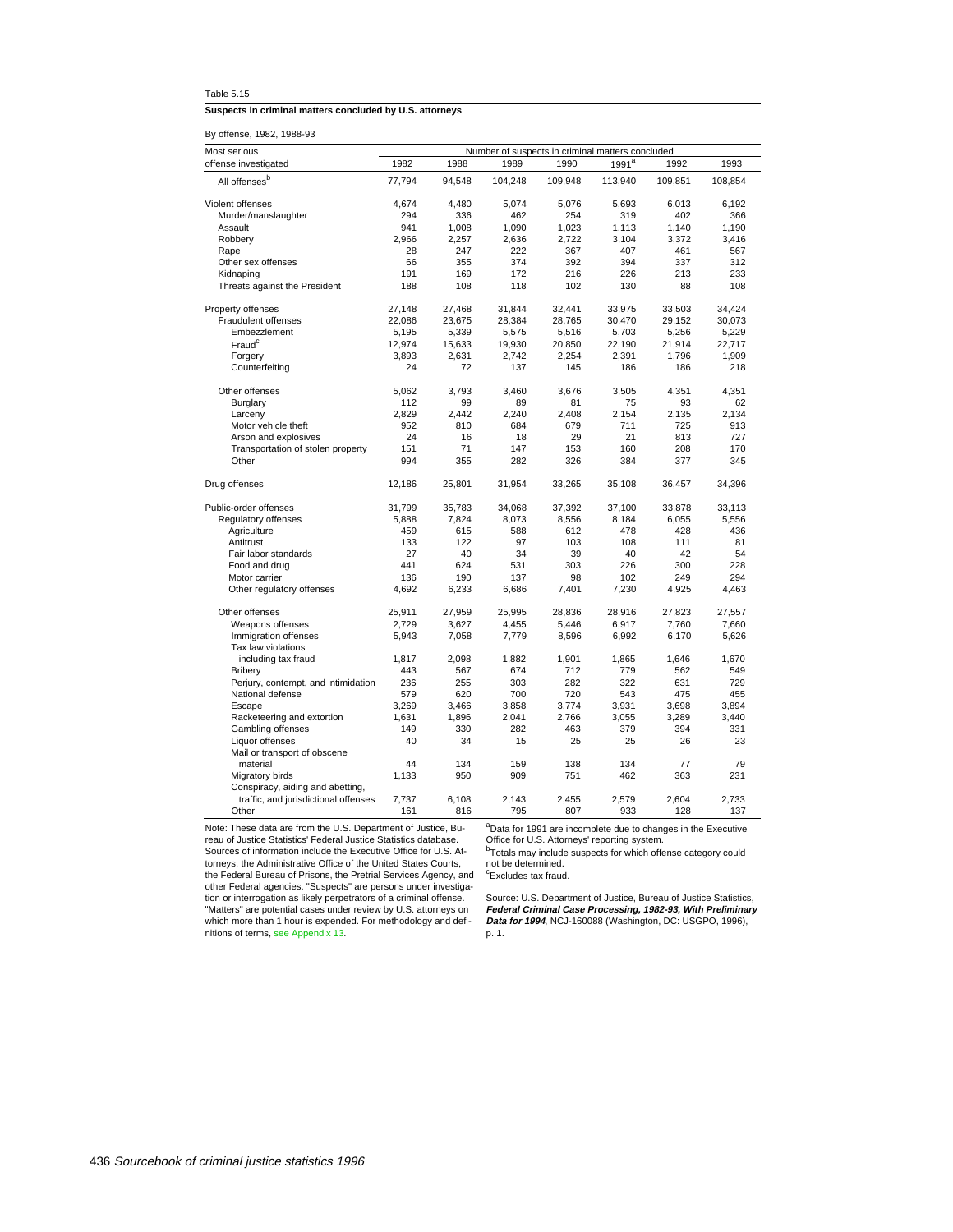Table 5.16

## **Suspects declined for prosecution by U.S. attorneys**

By offense, 1982, 1988-93

| Most serious                                                        |        | 1982    | 1988   |         | 1989           |         |        | 1990    | 1991 <sup>a</sup> |         | 1992   |         | 1993   |         |
|---------------------------------------------------------------------|--------|---------|--------|---------|----------------|---------|--------|---------|-------------------|---------|--------|---------|--------|---------|
| offense investigated                                                | Number | Percent | Number | Percent | Number         | Percent | Number | Percent | Number            | Percent | Number | Percent | Number | Percent |
| All offenses <sup>b</sup>                                           | 20,912 | 26.9%   | 28,825 | 30.5%   | 32,855         | 31.5%   | 35,239 | 32.1%   | 40,288            | 35.4%   | 32,126 | 29.2%   | 33,678 | 30.9%   |
| Violent offenses                                                    | 929    | 19.9    | 1,206  | 26.9    | 1,436          | 28.3    | 1,409  | 27.8    | 1,680             | 29.5    | 1,474  | 24.5    | 1,745  | 28.2    |
| Murder/manslaughter                                                 | 36     | 12.2    | 118    | 35.1    | 204            | 44.2    | 78     | 30.7    | 107               | 33.5    | 110    | 27.4    | 124    | 33.9    |
| Assault                                                             | 227    | 24.1    | 291    | 28.9    | 352            | 32.3    | 344    | 33.6    | 456               | 41.0    | 391    | 34.3    | 430    | 36.1    |
| Robbery                                                             | 491    | 16.6    | 433    | 19.2    | 484            | 18.4    | 502    | 18.4    | 551               | 17.8    | 470    | 13.9    | 506    | 14.8    |
| Rape                                                                | 5      | 17.9    | 94     | 38.1    | 64             | 28.8    | 142    | 38.7    | 162               | 17.8    | 204    | 44.3    | 322    | 56.8    |
| Other sex offenses                                                  | 40     | 60.6    | 151    | 42.5    | 191            | 51.1    | 194    | 49.5    | 223               | 56.6    | 183    | 54.3    | 194    | 62.2    |
| Kidnaping                                                           | 58     | 30.4    | 72     | 42.6    | 83             | 48.3    | 98     | 45.4    | 101               | 44.7    | 67     | 31.5    | 97     | 41.6    |
| Threats against the                                                 |        |         |        |         |                |         |        |         |                   |         |        |         |        |         |
| President                                                           | 72     | 38.3    | 47     | 43.5    | 58             | 49.2    | 51     | 50.0    | 80                | 61.5    | 49     | 55.7    | 72     | 66.7    |
| Property offenses                                                   | 10,015 | 36.9    | 11,277 | 41.1    | 13,875         | 43.6    | 14,237 | 43.9    | 16,494            | 48.5    | 14,031 | 41.9    | 14,508 | 42.1    |
| Fraudulent offenses                                                 | 8.772  | 39.5    | 10,090 | 42.6    | 12.674         | 44.7    | 12,891 | 44.8    | 15.106            | 49.6    | 12.507 | 42.9    | 12.953 | 43.1    |
| Embezzlement                                                        | 1,691  | 32.6    | 1,805  | 33.8    | 2,333          | 41.8    | 2,299  | 41.7    | 2,494             | 43.7    | 1,860  | 35.4    | 2,014  | 38.5    |
| Fraud <sup>c</sup>                                                  | 5,955  | 45.9    | 7,379  | 47.2    | 9,328          | 46.8    | 9,711  | 46.6    | 11,623            | 52.4    | 10,027 | 45.8    | 10,278 | 45.2    |
| Forgery                                                             | 1,071  | 27.5    | 896    | 34.1    | 971            | 35.4    | 824    | 36.6    | 932               | 39.0    | 567    | 31.6    | 613    | 32.1    |
| Counterfeiting                                                      | 5      | 20.8    | 10     | 13.9    | 42             | 30.7    | 57     | 39.3    | 57                | 30.6    | 53     | 28.5    | 48     | 22.0    |
| Other offenses                                                      | 1,293  | 25.5    | 1,187  | 31.3    | 1,201          | 34.7    | 1,346  | 36.6    | 1,388             | 39.6    | 1,524  | 35.0    | 1,555  | 35.7    |
| Burglary                                                            | 22     | 19.6    | 25     | 25.3    | 23             | 25.8    | 25     | 30.9    | 23                | 30.7    | 31     | 33.3    | 25     | 40.3    |
| Larceny                                                             | 744    | 26.3    | 724    | 29.6    | 747            | 33.3    | 850    | 35.3    | 786               | 36.5    | 674    | 31.6    | 710    | 33.3    |
| Motor vehicle theft                                                 | 342    | 35.9    | 309    | 38.1    | 285            | 41.7    | 309    | 45.5    | 352               | 49.5    | 273    | 37.7    | 320    | 35.0    |
| Arson and explosives                                                | 9      | 37.5    | 8      | B       | 10             | B       | 14     | 48.3    | 14                | 66.7    | 297    | 36.5    | 319    | 43.9    |
| Transportation of                                                   |        |         |        |         |                |         |        |         |                   |         |        |         |        |         |
| stolen property                                                     | 55     | 36.4    | 45     | 63.4    | 67             | 45.6    | 57     | 37.3    | 68                | 42.5    | 84     | 40.4    | 72     | 42.4    |
| Other                                                               | 121    | 12.2    | 76     | 21.4    | 69             | 24.5    | 91     | 27.9    | 145               | 37.8    | 165    | 43.8    | 109    | 31.6    |
| Drug offenses                                                       | 1,520  | 12.5    | 4,705  | 18.2    | 5,974          | 18.7    | 6,413  | 19.3    | 7,814             | 22.3    | 6,204  | 17.0    | 6,672  | 19.4    |
| Public-order offenses                                               | 7,954  | 25.0    | 11.146 | 31.1    | 10,870         | 31.9    | 12,374 | 33.1    | 13,341            | 36.0    | 10,417 | 30.7    | 10,472 | 31.6    |
| Regulatory offenses                                                 | 2,562  | 43.5    | 4,301  | 55.0    | 4,419          | 54.7    | 5,184  | 60.6    | 5,037             | 61.5    | 3,888  | 64.2    | 3,701  | 66.6    |
| Agriculture                                                         | 76     | 16.6    | 167    | 27.2    | 200            | 34.0    | 219    | 35.8    | 156               | 32.6    | 140    | 32.7    | 192    | 44.0    |
| Antitrust                                                           | 12     | 9.0     | 22     | 18.0    | 14             | 14.4    | 47     | 45.6    | 35                | 32.4    | 51     | 45.9    | 19     | 23.5    |
| Fair labor standards                                                | 11     | 40.7    | 21     | 52.5    | 22             | 64.7    | 17     | 43.6    | 21                | 52.5    | 20     | 47.6    | 25     | 46.3    |
| Food and drug                                                       | 110    | 24.9    | 59     | 9.5     | 110            | 20.7    | 95     | 31.4    | 82                | 36.3    | 59     | 19.7    | 56     | 24.6    |
| Motor carrier                                                       | 54     | 39.7    | 102    | 53.7    | 85             | 62.0    | 39     | 39.8    | 56                | 54.9    | 147    | 59.0    | 169    | 57.5    |
| Other regulatory<br>offenses                                        | 2,299  | 49.0    | 3,930  | 63.1    | 3,988          | 59.6    | 4,767  | 64.4    | 4,687             | 64.8    | 3,471  | 70.5    | 3,240  | 72.6    |
| Other offenses                                                      | 5,392  | 20.8    | 6,845  | 24.5    | 6,451          | 24.8    | 7,190  | 24.9    | 8,304             | 28.7    | 6,529  | 23.5    | 6,771  | 24.6    |
| Weapons offenses                                                    | 650    | 23.8    | 1,069  | 29.5    | 1,427          | 32.0    | 1,630  | 29.9    | 1,891             | 27.3    | 1,964  | 25.3    | 2,112  | 27.6    |
| Immigration offenses                                                | 442    | 7.4     | 240    | 3.4     | 286            | 3.7     | 283    | 3.3     | 360               | 5.1     | 266    | 4.3     | 236    | 4.2     |
| Tax law violations                                                  |        |         |        |         |                |         |        |         |                   |         |        |         |        |         |
| including tax fraud                                                 | 401    | 22.1    | 649    | 30.9    | 543            | 28.9    | 611    | 32.1    | 687               | 36.8    | 451    | 27.4    | 437    | 26.2    |
| <b>Bribery</b>                                                      | 245    | 55.3    | 325    | 57.3    | 387            | 57.4    | 404    | 56.7    | 434               | 55.7    | 278    | 49.5    | 262    | 47.7    |
| Perjury, contempt, and                                              |        |         |        |         |                |         |        |         |                   |         |        |         |        |         |
| intimidation                                                        | 88     | 37.3    | 110    | 43.1    | 140            | 46.2    | 122    | 43.3    | 163               | 50.6    | 264    | 41.8    | 322    | 44.2    |
| National defense                                                    | 188    | 32.5    | 307    | 49.5    | 214            | 30.6    | 227    | 31.5    | 228               | 42.0    | 146    | 30.7    | 128    | 28.1    |
| Escape                                                              | 995    | 30.4    | 1,160  | 33.5    | 1,254          | 32.5    | 1,209  | 32.0    | 1,387             | 35.3    | 823    | 22.3    | 840    | 21.6    |
| Racketeering and                                                    |        |         |        |         |                |         |        |         |                   |         |        |         |        |         |
| extortion                                                           | 795    | 48.7    | 941    | 49.6    | 1,123          | 55.0    | 1,487  | 53.8    | 1,773             | 58.0    | 1,612  | 49.0    | 1,573  | 45.7    |
| Gambling offenses                                                   | 58     | 38.9    | 82     | 24.8    | 79             | 28.0    | 166    | 35.9    | 175               | 46.2    | 125    | 31.7    | 180    | 54.4    |
| Liquor offenses                                                     | 14     | 35.0    | 13     | 38.2    | $\overline{2}$ | B       | 8      | 32.0    | 11                | 44.0    | 17     | 65.4    | 16     | 69.6    |
| Mail or transport of                                                |        |         |        |         |                |         |        |         |                   |         |        |         |        |         |
| obscene material                                                    | 27     | 61.4    | 54     | 40.3    | 80             | 50.3    | 67     | 48.6    | 81                | 60.4    | 44     | 57.1    | 54     | 68.4    |
| Migratory birds<br>Conspiracy, aiding and<br>abetting, traffic, and | 84     | 7.4     | 67     | 7.1     | 85             | 9.4     | 120    | 16.0    | 119               | 25.8    | 71     | 19.6    | 37     | 16.0    |
| jurisdictional offenses                                             | 1,324  | 17.1    | 1,587  | 26.0    | 587            | 27.4    | 649    | 26.4    | 776               | 30.1    | 417    | 16.0    | 520    | 19.0    |
| Other                                                               | 81     | 50.3    | 241    | 29.5    | 244            | 30.7    | 207    | 25.7    | 219               | 23.5    | 51     | 39.8    | 54     | 39.4    |
| $-1$ $ -$<br>$\sim$<br>$\sim$ $\sim$ $\sim$                         |        |         |        |         |                |         |        |         |                   |         |        |         |        |         |

Note[: See Note, table 5.15.](#page-19-0) Percent figures are percent of the total criminal matters concluded<br>for the year indicated. For methodology and definitions of terms, [see Appendix 13.](#page-83-0)

<sup>b</sup>Totals may include suspects for which offense category could not be determined.<br><sup>c</sup>Excludes tax fraud.

<sup>a</sup>Data for 1991 are incomplete due to changes in the Executive Office for U.S. Attorneys' reporting system.

Source: U.S. Department of Justice, Bureau of Justice Statistics, *Federal Criminal Case*<br>*Processing, 1982-93, With Preliminary Data for 1994*, NCJ-160088 (Washington, DC:<br>USGPO, 1996), pp. 4, 5. Table adapted by SOURCEBO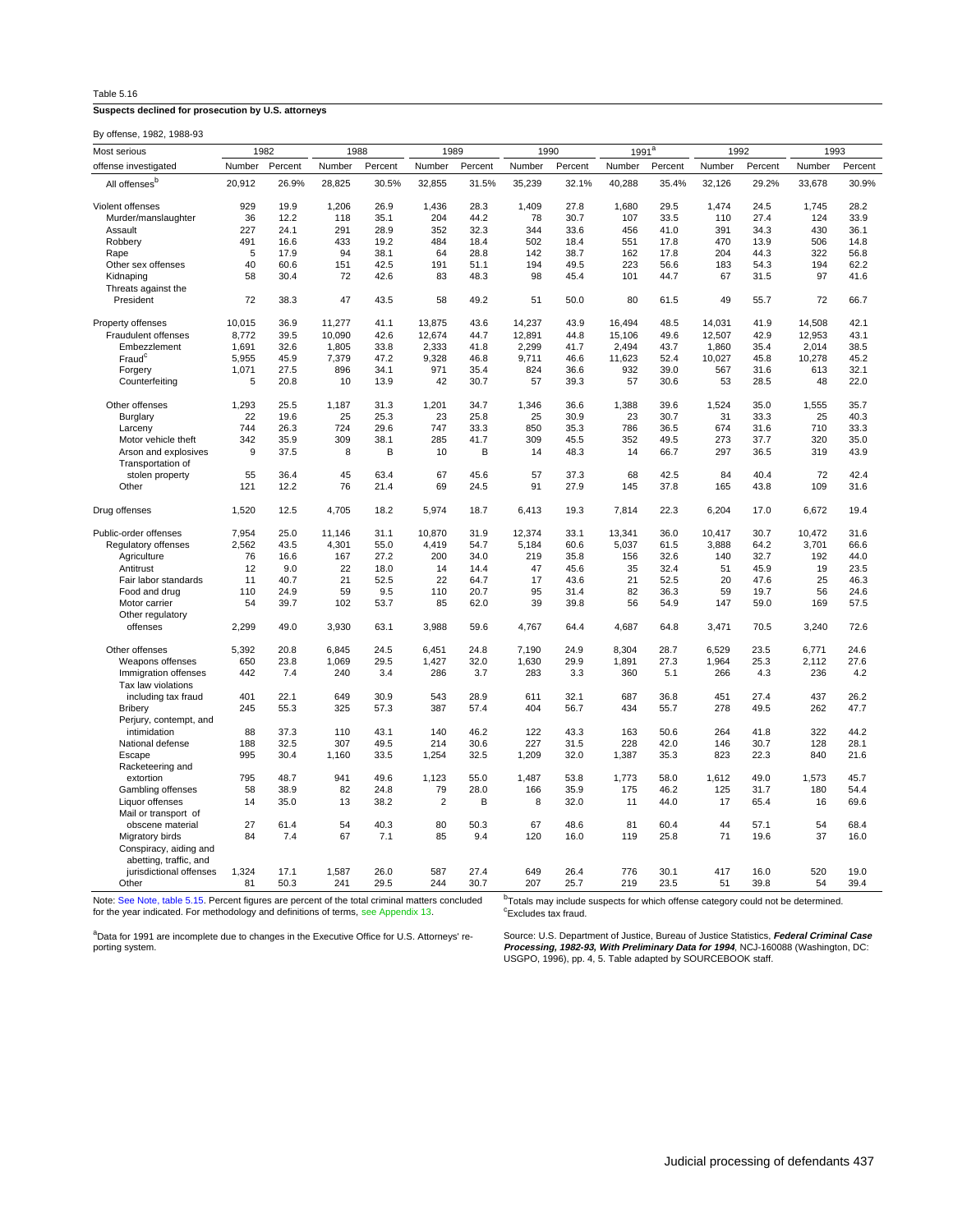| abie<br>∍ |  |
|-----------|--|
|-----------|--|

## **Suspects referred to U.S. magistrates**

By offense, 1982, 1988-93

| Most serious                               | 1982           |         | 1988           |         | 1989                    |         | 1990             |         |                         | $1991^{\circ}$ |                | 1992    |                | 1993    |
|--------------------------------------------|----------------|---------|----------------|---------|-------------------------|---------|------------------|---------|-------------------------|----------------|----------------|---------|----------------|---------|
| offense investigated                       | Number         | Percent | Number         | Percent | Number                  | Percent | Number           | Percent | Number                  | Percent        | Number         | Percent | Number         | Percent |
| All offenses <sup>b</sup>                  | 12,738         | 16.4%   | 10,959         | 11.6%   | 13,233                  | 12.7%   | 14,188           | 12.9%   | 11,540                  | 10.1%          | 11,223         | 10.2%   | 11,307         | 10.4%   |
| Violent offenses                           | 389            | 8.3     | 210            | 4.7     | 280                     | 5.5     | 242              | 4.8     | 252                     | 4.4            | 297            | 4.9     | 293            | 4.7     |
| Murder/manslaughter                        | 16             | 5.4     | 5              | 1.5     | 8                       | 1.7     | 10               | 3.9     | 12                      | 3.8            | $\overline{4}$ | 1.0     | 5              | 1.4     |
| Assault                                    | 174            | 18.5    | 117            | 11.6    | 143                     | 13.1    | 106              | 10.4    | 103                     | 9.3            | 159            | 13.9    | 165            | 13.9    |
| Robbery                                    | 144            | 4.9     | 59             | 2.6     | 91                      | 3.5     | 86               | 3.2     | 93                      | 3.0            | 92             | 2.7     | 82             | 2.4     |
| Rape                                       | $\mathbf{1}$   | 3.6     | 1              | 0.4     | 7                       | 3.2     | $\boldsymbol{9}$ | 2.5     | 19                      | 4.7            | 9              | 2.0     | 6              | 1.1     |
| Other sex offenses                         | $\mathbf 0$    | X       | $\overline{7}$ | 2.0     | 9                       | 2.4     | 6                | 1.5     | $\mathbf 0$             | X              | 11             | 3.3     | $\overline{7}$ | 2.2     |
| Kidnaping                                  | 20             | 10.5    | 6              | 3.6     | 13                      | 7.6     | 13               | 6.0     | 14                      | 6.2            | 16             | 7.5     | 21             | 9.0     |
| Threats against the                        |                |         |                |         |                         |         |                  |         |                         |                |                |         |                |         |
| President                                  | 34             | 18.1    | 15             | 13.9    | 9                       | 7.6     | 12               | 11.8    | 11                      | 8.5            | 6              | 6.8     | $\overline{7}$ | 6.5     |
| Property offenses                          | 2,505          | 9.2     | 1,579          | 5.7     | 1.755                   | 5.5     | 1,915            | 5.9     | 1,528                   | 4.5            | 1,887          | 5.6     | 2,209          | 6.4     |
| Fraudulent offenses                        | 1,452          | 6.6     | 1,312          | 5.5     | 1,459                   | 5.1     | 1,608            | 5.6     | 1,268                   | 4.2            | 1,579          | 5.4     | 1,895          | 6.3     |
| Embezzlement                               | 528            | 10.2    | 343            | 6.4     | 429                     | 7.7     | 503              | 9.1     | 369                     | 6.5            | 586            | 11.1    | 569            | 10.9    |
| Fraud <sup>c</sup>                         | 561            | 4.3     | 773            | 4.9     | 857                     | 4.3     | 909              | 4.4     | 700                     | 3.2            | 800            | 3.7     | 1,089          | 4.8     |
| Forgery                                    | 355            | 9.1     | 187            | 7.1     | 163                     | 5.9     | 188              | 8.3     | 179                     | 7.5            | 182            | 10.1    | 222            | 11.6    |
| Counterfeiting                             | 8              | 33.3    | 9              | 12.5    | 10                      | 7.3     | 8                | 5.5     | 20                      | 10.8           | 11             | 5.9     | 15             | 6.9     |
| Other offenses                             | 1,053          | 20.8    | 267            | 7.0     | 296                     | 8.6     | 307              | 8.4     | 260                     | 7.4            | 308            | 7.1     | 314            | 7.2     |
| Burglary                                   | 5              | 4.5     | 3              | 3.0     | $\overline{\mathbf{4}}$ | 4.5     | 3                | 3.7     | $\mathbf{1}$            | 1.3            | 8              | 8.6     | $\overline{2}$ | 3.2     |
| Larceny                                    | 305            | 10.8    | 173            | 7.1     | 177                     | 7.9     | 160              | 6.6     | 143                     | 6.6            | 188            | 8.8     | 177            | 8.3     |
| Motor vehicle theft                        | 46             | 4.8     | 8              | 1.0     | 23                      | 3.4     | 27               | 4.0     | 18                      | 2.5            | 23             | 3.2     | 34             | 3.7     |
| Arson and explosives                       | $\overline{2}$ | 8.3     | 0              | X       | $\mathbf{1}$            | B       | 3                | 10.3    | $\mathbf 0$             | Х              | 14             | 1.7     | 12             | 1.7     |
| Transportation of                          |                |         |                |         |                         |         |                  |         |                         |                |                |         |                |         |
| stolen property                            | $\overline{7}$ | 4.6     | $\mathbf{1}$   | 1.4     | 3                       | 2.0     | 13               | 8.5     | 6                       | 3.8            | 8              | 3.8     | $\mathbf 0$    | X       |
| Other                                      | 688            | 69.2    | 82             | 23.1    | 88                      | 31.2    | 101              | 31.0    | 92                      | 24.0           | 67             | 17.8    | 89             | 25.8    |
| Drug offenses                              | 760            | 6.2     | 1,371          | 5.3     | 1,702                   | 5.3     | 1,758            | 5.3     | 1,631                   | 4.6            | 1,774          | 4.9     | 2,063          | 6.0     |
| Public-order offenses                      | 8,678          | 27.3    | 7,716          | 21.6    | 9,365                   | 27.5    | 10,082           | 27.0    | 7,887                   | 21.3           | 7,265          | 21.4    | 6,676          | 20.2    |
| Regulatory offenses                        | 909            | 15.4    | 459            | 5.9     | 689                     | 8.5     | 604              | 7.1     | 414                     | 5.1            | 314            | 5.2     | 229            | 4.1     |
| Agriculture                                | 150            | 32.7    | 30             | 4.9     | 110                     | 18.7    | 160              | 26.1    | 47                      | 9.8            | 34             | 7.9     | 34             | 7.8     |
| Antitrust                                  | $\mathbf 0$    | X       | $\mathbf 0$    | X       | $\mathbf 0$             | X       | 6                | 5.8     | $\mathbf 0$             | X              | $\mathbf 0$    | X       | $\mathbf 0$    | X       |
| Fair labor standards                       | $\overline{2}$ | 7.4     | $\mathbf 0$    | X       | $\mathbf 0$             | X       | $\mathbf{1}$     | 2.6     | $\mathbf 0$             | X              | $\mathbf 0$    | X       | 3              | B       |
| Food and drug                              | 38             | 8.6     | 71             | 11.4    | 26                      | 4.9     | 36               | 11.9    | 19                      | 8.4            | 28             | 9.3     | 18             | 7.9     |
| Motor carrier                              | 12             | 8.8     | $\overline{2}$ | 1.1     | $\overline{7}$          | 5.1     | 5                | 5.1     | 3                       | 2.9            | 4              | 1.6     | 4              | 1.4     |
| Other regulatory                           |                |         |                |         |                         |         |                  |         |                         |                |                |         |                |         |
| offenses                                   | 707            | 15.1    | 356            | 5.7     | 546                     | 8.2     | 396              | 5.4     | 345                     | 4.8            | 248            | 5.0     | 170            | 3.8     |
| Other offenses                             | 8,678          | 30.0    | 7,257          | 26.0    | 8,676                   | 33.4    | 9,478            | 32.9    | 7,473                   | 25.8           | 6,951          | 25.0    | 6,447          | 23.4    |
| Weapons offenses                           | 109            | 4.0     | 79             | 2.2     | 136                     | 3.1     | 189              | 3.5     | 188                     | 2.7            | 183            | 2.4     | 183            | 2.4     |
| Immigration offenses<br>Tax law violations | 3,317          | 55.8    | 4,529          | 64.2    | 5,064                   | 65.1    | 5,637            | 65.6    | 4,196                   | 60.0           | 3,293          | 53.4    | 2,568          | 45.6    |
| including tax fraud                        | 78             | 4.3     | 13             | 0.6     | 35                      | 1.9     | 42               | 2.2     | 39                      | 2.1            | 45             | 2.7     | 51             | 3.1     |
| <b>Bribery</b>                             | 14             | 3.2     | 33             | 5.8     | 22                      | 3.3     | 18               | 2.5     | 22                      | 2.8            | 12             | 2.1     | 13             | 2.4     |
| Perjury, contempt, and                     |                |         |                |         |                         |         |                  |         |                         |                |                |         |                |         |
| intimidation                               | $\overline{7}$ | 3.0     | 1              | 0.4     | $\overline{4}$          | 1.3     | $\overline{2}$   | 0.7     | $\overline{\mathbf{4}}$ | 1.2            | 42             | 6.7     | 22             | 3.0     |
| National defense                           | 146            | 25.2    | 115            | 18.5    | 186                     | 26.6    | 212              | 29.4    | 104                     | 19.2           | 122            | 25.7    | 86             | 18.9    |
| Escape                                     | 1,355          | 41.4    | 1,304          | 37.6    | 1,596                   | 41.4    | 1,671            | 44.3    | 1,737                   | 44.2           | 2,106          | 56.9    | 2,211          | 56.8    |
| Racketeering and                           |                |         |                |         |                         |         |                  |         |                         |                |                |         |                |         |
| extortion                                  | 50             | 3.1     | 29             | 1.5     | 26                      | 1.3     | 47               | 1.7     | 45                      | 1.5            | 51             | 1.6     | 47             | 1.4     |
| Gambling offenses                          | 8              | 5.4     | $\overline{2}$ | 0.6     | 0                       | Х       | 6                | 1.3     | 3                       | 0.8            | 0              | Х       | 0              | Х       |
| Liquor offenses                            | 1              | 2.5     | 0              | X       | $\mathbf{1}$            | B       | $\mathbf{1}$     | 4.0     | $\mathbf 0$             | X              | $\mathbf 0$    | X       | $\mathbf{1}$   | 4.3     |
| Mail or transport                          |                |         |                |         |                         |         |                  |         |                         |                |                |         |                |         |
| of obscene material                        | 3              | 6.8     | $\overline{2}$ | 1.5     | $\pmb{0}$               | X       | 6                | 4.3     | $\mathbf 0$             | X              | $\mathbf 0$    | X       | $\mathbf{1}$   | 1.3     |
| Migratory birds                            | 912            | 80.5    | 216            | 22.7    | 714                     | 78.5    | 576              | 76.7    | 300                     | 64.9           | 263            | 72.5    | 151            | 65.4    |
| Conspiracy, aiding and                     |                |         |                |         |                         |         |                  |         |                         |                |                |         |                |         |
| abetting, traffic, and                     |                |         |                |         |                         |         |                  |         |                         |                |                |         |                |         |
| jurisdictional offenses                    | 1,704          | 22.0    | 775            | 12.7    | 779                     | 36.4    | 946              | 38.5    | 717                     | 27.8           | 826            | 31.7    | 1.103          | 40.4    |
| Other                                      | 85             | 40.4    | 159            | 19.5    | 113                     | 14.2    | 125              | 15.5    | 118                     | 12.6           | 8              | 6.3     | 10             | 7.3     |
|                                            |                |         |                |         |                         |         |                  |         |                         |                |                |         |                |         |

Note: [See Note, table 5.15.](#page-19-0) Percent figures are percent of the total criminal matters con-<br>cluded for the year indicated. For methodology and definitions of terms[, see Appendix 13.](#page-83-0)

<sup>b</sup>Totals may include suspects for which offense category could not be determined.<br><sup>c</sup>Excludes tax fraud.

<sup>a</sup>Data for 1991 are incomplete due to changes in the Executive Office for U.S. Attorneys' reporting system.

Source: U.S. Department of Justice, Bureau of Justice Statistics, **Federal Criminal Case Processing, 1982-93, With Preliminary Data for 1994**, NCJ-160088 (Washing-ton, DC: USGPO, 1996), pp. 6, 7. Table adapted by SOURCEBOOK staff.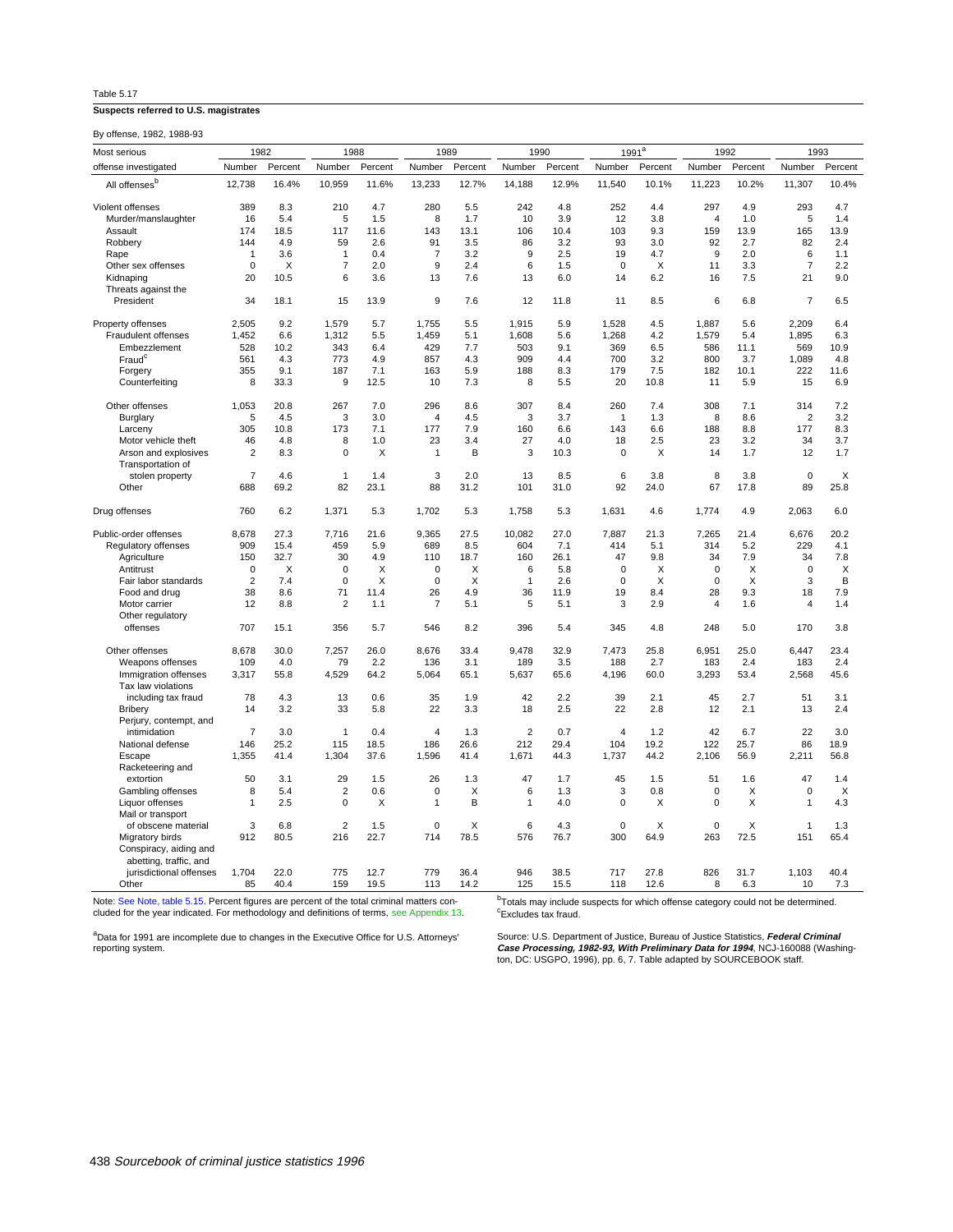| Table 5.18 |  |  |  |  |
|------------|--|--|--|--|
|------------|--|--|--|--|

## **Defendants prosecuted in U.S. District Courts**

By offense, 1982, 1988-93

| Most serious                                     |        | 1982    | 1988   |         | 1989           |         |        | 1990    |                | $1991^{\overline{a}}$ | 1992   |         | 1993   |         |
|--------------------------------------------------|--------|---------|--------|---------|----------------|---------|--------|---------|----------------|-----------------------|--------|---------|--------|---------|
| offense investigated                             | Number | Percent | Number | Percent | Number         | Percent | Number | Percent | Number         | Percent               | Number | Percent | Number | Percent |
| All offenses <sup>b</sup>                        | 44,144 | 56.7%   | 54,764 | 57.9%   | 58,160         | 55.8%   | 60,521 | 55.0%   | 62,112         | 54.5%                 | 66,502 | 60.5%   | 63,869 | 58.7%   |
| Violent offenses                                 | 3,356  | 71.8    | 3,064  | 68.4    | 3,358          | 66.2    | 3,425  | 67.5    | 3,761          | 66.1                  | 4,242  | 70.5    | 4,154  | 67.1    |
| Murder/manslaughter                              | 242    | 82.3    | 213    | 63.4    | 250            | 54.1    | 166    | 65.4    | 200            | 62.7                  | 288    | 71.6    | 237    | 64.8    |
| Assault                                          | 540    | 57.4    | 600    | 59.5    | 595            | 54.6    | 573    | 56.0    | 554            | 49.8                  | 590    | 51.8    | 595    | 50.0    |
| Robbery                                          | 2,331  | 78.6    | 1,765  | 78.2    | 2,061          | 78.2    | 2,134  | 78.4    | 2,460          | 79.3                  | 2,810  | 83.3    | 2,828  | 82.8    |
| Rape                                             | 22     | 78.6    | 152    | 61.5    | 151            | 68.0    | 216    | 58.9    | 226            | 55.5                  | 248    | 53.8    | 239    | 42.2    |
| Other sex offenses                               | 26     | 39.4    | 197    | 55.5    | 174            | 46.5    | 192    | 49.0    | 171            | 43.4                  | 143    | 42.4    | 111    | 35.6    |
|                                                  | 113    | 59.2    | 91     | 53.8    | 76             | 44.2    | 105    | 48.6    | 111            | 49.1                  | 130    | 61.0    | 115    | 49.4    |
| Kidnaping                                        |        |         |        |         |                |         |        |         |                |                       |        |         |        |         |
| Threats against the<br>President                 | 82     | 43.6    | 46     | 42.6    | 51             | 43.2    | 39     | 38.2    | 39             | 30.0                  | 33     | 37.5    | 29     | 26.9    |
| Property offenses                                | 14,628 | 53.9    | 14,612 | 53.2    | 16,214         | 50.9    | 16,289 | 50.2    | 15.953         | 47.0                  | 17,585 | 52.5    | 17.707 | 51.4    |
| Fraudulent offenses                              | 11,912 | 53.9    | 12,273 | 51.8    | 14,251         | 50.2    | 14,266 | 49.6    | 14,096         | 46.3                  | 15,066 | 51.7    | 15,225 | 50.6    |
| Embezzlement                                     | 2,976  | 57.3    | 3.191  | 59.8    | 2,813          | 50.5    | 2,714  | 49.2    | 2,840          | 49.8                  | 2,810  | 53.5    | 2,646  | 50.6    |
|                                                  |        |         |        |         |                |         |        |         |                |                       |        |         |        |         |
| Fraud <sup>c</sup>                               | 6,458  | 49.8    | 7,481  | 47.9    | 9,745          | 48.9    | 10,230 | 49.1    | 9,867          | 44.5                  | 11,087 | 50.6    | 11,350 | 50.0    |
| Forgery                                          | 2,467  | 63.4    | 1,548  | 58.8    | 1,608          | 58.6    | 1,242  | 55.1    | 1,280          | 53.5                  | 1,047  | 58.3    | 1,074  | 56.3    |
| Counterfeiting                                   | 11     | 45.8    | 53     | 73.6    | 85             | 62.0    | 80     | 55.2    | 109            | 58.6                  | 122    | 65.6    | 155    | 71.1    |
| Other offenses                                   | 2,716  | 53.7    | 2,339  | 61.7    | 1,963          | 56.7    | 2,023  | 55.0    | 1,857          | 53.0                  | 2,519  | 57.9    | 2,482  | 57.0    |
| Burglary                                         | 85     | 75.9    | 71     | 71.7    | 62             | 69.7    | 53     | 65.4    | 51             | 68.0                  | 54     | 58.1    | 35     | 56.5    |
| Larceny                                          | 1,780  | 62.9    | 1,545  | 63.3    | 1,316          | 58.8    | 1,398  | 58.1    | 1,225          | 56.9                  | 1,273  | 59.6    | 1,247  | 58.4    |
| Motor vehicle theft                              | 564    | 59.2    | 493    | 60.9    | 376            | 55.0    | 343    | 50.5    | 341            | 48.0                  | 429    | 59.2    | 559    | 61.2    |
| Arson and explosives                             | 13     | 54.2    | 8      | B       | $\overline{7}$ | B       | 12     | 41.4    | $\overline{7}$ | 33.3                  | 502    | 61.7    | 396    | 54.5    |
| Transportation of                                |        |         |        |         |                |         |        |         |                |                       |        |         |        |         |
|                                                  | 89     | 58.9    | 25     | 35.2    | 77             | 52.4    | 83     | 54.2    | 86             | 53.8                  | 116    | 55.8    | 98     | 57.6    |
| stolen property                                  |        |         |        |         |                |         |        |         |                |                       |        |         |        |         |
| Other                                            | 185    | 18.6    | 197    | 55.5    | 125            | 44.3    | 134    | 41.0    | 147            | 38.3                  | 145    | 38.5    | 147    | 42.6    |
| Drug offenses                                    | 9,906  | 81.3    | 19,725 | 76.5    | 24,278         | 76.0    | 25,094 | 75.4    | 25,663         | 73.1                  | 28,479 | 78.1    | 25,661 | 74.6    |
| Public-order offenses                            | 15.167 | 47.7    | 16.921 | 47.3    | 13.833         | 40.6    | 14,936 | 39.9    | 15,872         | 42.8                  | 16,196 | 47.8    | 15.965 | 48.2    |
| Regulatory offenses                              | 2,417  | 41.0    | 3,064  | 39.2    | 2,965          | 36.7    | 2,768  | 32.4    | 2,733          | 33.4                  | 1,853  | 30.6    | 1,626  | 29.3    |
| Agriculture                                      | 233    | 50.8    | 418    | 68.0    | 278            | 47.3    | 233    | 38.1    | 275            | 57.5                  | 254    | 59.3    | 210    | 48.2    |
| Antitrust                                        | 121    | 91.0    | 100    | 82.0    | 83             | 85.6    | 50     | 48.5    | 73             | 67.6                  | 60     | 54.1    | 62     | 76.5    |
| Fair labor standards                             | 14     | 51.9    | 19     | 47.5    | 12             | 35.3    | 21     | 53.8    | 19             | 47.5                  | 22     | 52.4    | 26     | 52.0    |
| Food and drug                                    | 293    | 66.4    | 494    | 79.2    | 395            | 74.4    | 172    | 56.8    | 125            | 55.3                  | 213    | 71.0    | 154    | 67.5    |
|                                                  |        |         |        |         |                |         |        |         |                |                       |        |         |        |         |
| Motor carrier<br>Other regulatory                | 70     | 51.5    | 86     | 45.3    | 45             | 32.8    | 54     | 55.1    | 43             | 42.2                  | 98     | 39.4    | 121    | 41.2    |
| offenses                                         | 1,686  | 35.9    | 1,947  | 31.2    | 2,152          | 32.2    | 2,238  | 30.2    | 2,198          | 30.4                  | 1,066  | 21.6    | 1,053  | 23.6    |
| Other offenses                                   | 12,750 | 49.2    | 13,857 | 49.6    | 10,868         | 41.8    | 12,168 | 42.2    | 13,139         | 45.4                  | 14,343 | 51.6    | 14,339 | 52.0    |
| Weapons offenses                                 | 1,970  | 72.2    | 2,479  | 68.3    | 2,892          | 64.9    | 3,627  | 66.6    | 4,838          | 69.9                  | 5,613  | 72.3    | 5,365  | 70.0    |
| Immigration offenses                             | 2,184  | 36.7    | 2,289  | 32.4    | 2,429          | 31.2    | 2,676  | 31.1    | 2,436          | 34.8                  | 2,611  | 42.3    | 2,822  | 50.2    |
| Tax law violations                               |        |         |        |         |                |         |        |         |                |                       |        |         |        |         |
| including tax fraud                              | 1,338  | 73.6    | 1,436  | 68.4    | 1,304          | 69.3    | 1,248  | 65.6    | 1,139          | 61.1                  | 1,150  | 69.9    | 1,182  | 70.8    |
| <b>Bribery</b>                                   | 184    | 41.5    | 209    | 36.9    | 265            | 39.3    | 290    | 40.7    | 323            | 41.5                  | 272    | 48.4    | 274    | 49.9    |
| Perjury, contempt, and                           |        |         |        |         |                |         |        |         |                |                       |        |         |        |         |
| intimidation                                     | 141    | 59.7    | 144    | 56.5    | 159            | 52.5    | 158    | 56.0    | 155            | 48.1                  | 325    | 51.5    | 385    | 52.8    |
| National defense                                 | 245    | 42.3    | 198    | 31.9    | 300            | 42.9    | 281    | 39.0    | 211            | 38.9                  | 207    | 43.6    | 241    | 53.0    |
|                                                  |        |         |        |         |                |         |        |         |                |                       |        |         |        |         |
| Escape                                           | 919    | 28.1    | 1,002  | 28.9    | 1,008          | 26.1    | 894    | 23.7    | 807            | 20.5                  | 769    | 20.8    | 843    | 21.6    |
| Racketeering and                                 |        |         |        |         |                |         |        |         |                |                       |        |         |        |         |
| extortion                                        | 786    | 48.2    | 926    | 48.8    | 892            | 43.7    | 1,232  | 44.5    | 1,237          | 40.5                  | 1,626  | 49.4    | 1,820  | 52.9    |
| Gambling offenses                                | 83     | 55.7    | 246    | 74.5    | 203            | 72.0    | 291    | 62.9    | 201            | 53.0                  | 269    | 68.3    | 151    | 45.6    |
| Liquor offenses                                  | 25     | 62.5    | 21     | 61.8    | 12             | B       | 16     | 64.0    | 14             | 56.0                  | 9      | 34.6    | 6      | 26.1    |
| Mail or transport                                |        |         |        |         |                |         |        |         |                |                       |        |         |        |         |
| of obscene material                              | 14     | 31.8    | 78     | 58.2    | 79             | 49.7    | 65     | 47.1    | 53             | 39.6                  | 33     | 42.9    | 24     | 30.4    |
| Migratory birds                                  | 137    | 12.1    | 667    | 70.2    | 110            | 12.1    | 55     | 7.3     | 43             | 9.3                   | 29     | 8.0     | 43     | 18.6    |
| Conspiracy, aiding and<br>abetting, traffic, and |        |         |        |         |                |         |        |         |                |                       |        |         |        |         |
| jurisdictional offenses                          | 4,709  | 60.9    | 3,746  | 61.3    | 777            | 36.3    | 860    | 35.0    | 1,086          | 42.1                  | 1,361  | 52.3    | 1,110  | 40.6    |
| Other                                            | 15     | 9.3     | 416    | 51.0    | 438            | 55.1    | 475    | 58.9    | 596            | 63.9                  | 69     | 53.9    | 73     | 53.3    |
| $1.11 - 1.1$<br>$\overline{\phantom{0}}$         |        |         |        |         |                |         | $h -$  |         |                |                       |        |         |        |         |

Note[: See Note, table 5.15.](#page-19-0) Percent figures are percent of the total criminal matters concluded<br>for the year indicated. For methodology and definitions of terms[, see Appendix 13.](#page-83-0)

<sup>b</sup>Totals may include suspects for which offense category could not be determined. <sup>c</sup>Excludes tax fraud.

<sup>a</sup>Data for 1991 are incomplete due to changes in the Executive Office for U.S. Attorneys' reporting system.

Source: U.S. Department of Justice, Bureau of Justice Statistics, *Federal Criminal Case*<br>*Processing, 1982-93, With Preliminary Data for 1994*, NCJ-160088 (Washington, DC:<br>USGPO, 1996), pp. 2, 3. Table adapted by SOURCEBO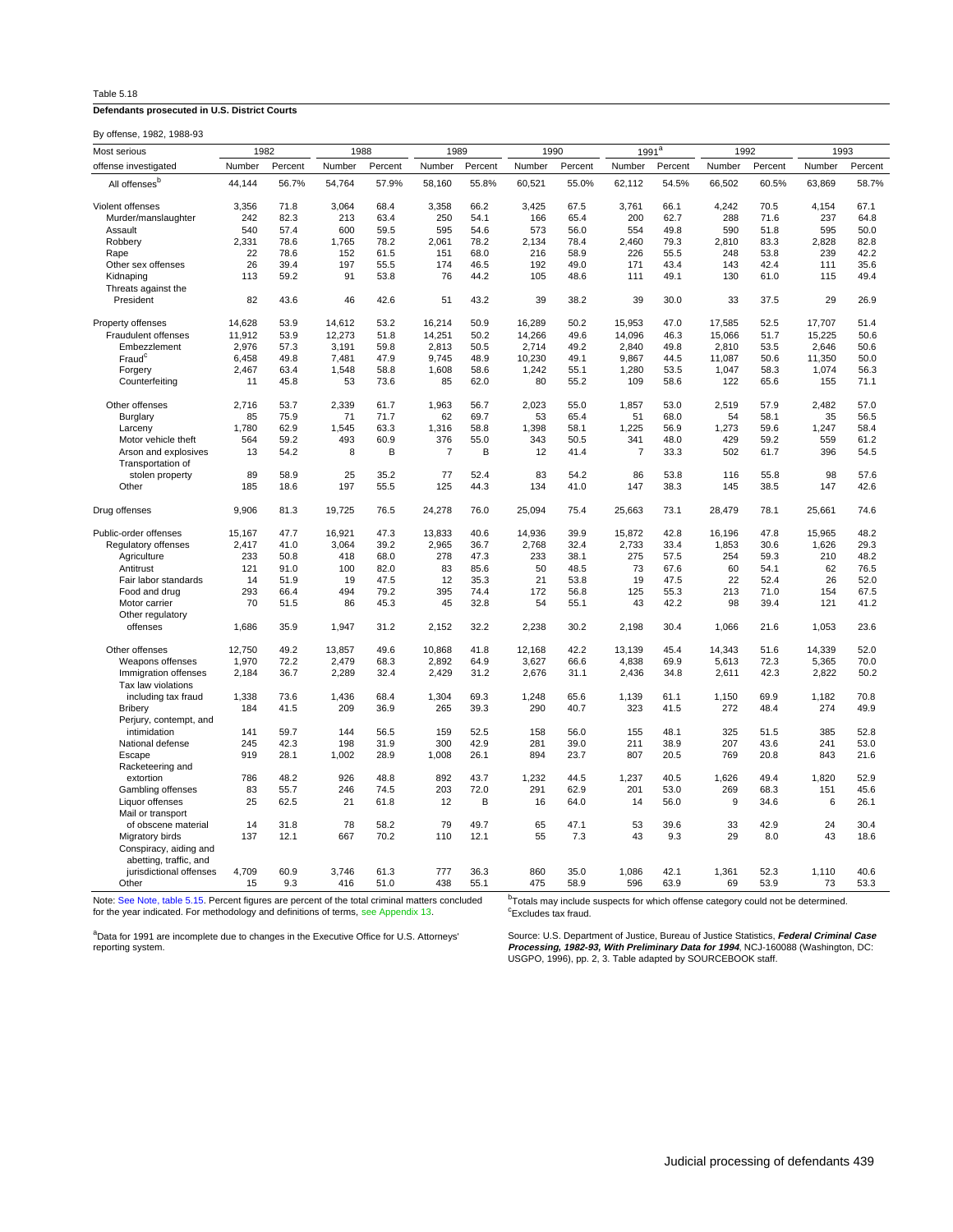#### **Defendants convicted in U.S. District Courts**

| By offense, 1982, 1988-94 |  |  |
|---------------------------|--|--|

| Most serious                      |                |                |        |        |                |                   |                | Preliminary |
|-----------------------------------|----------------|----------------|--------|--------|----------------|-------------------|----------------|-------------|
| conviction offense                | 1982           | 1988           | 1989   | 1990   | 1991           | 1992 <sup>a</sup> | 1993           | 1994        |
| All offenses <sup>b</sup>         | 34,193         | 43,550         | 46,805 | 47,494 | 48,946         | 52,348            | 53,435         | 48,678      |
| Violent offenses                  | 2,354          | 2.139          | 2,180  | 2,331  | 2,513          | 2,942             | 3,077          | 2,927       |
| Murder                            | 110            | 93             | 102    | 133    | 123            | 125               | 151            | 297         |
| Negligent manslaughter            | 10             | 27             | 48     | 23     | 31             | 28                | 18             | 19          |
| Assault                           | 435            | 448            | 398    | 455    | 420            | 437               | 432            | 403         |
| Robbery                           | 1,564          | 1,127          | 1,266  | 1,337  | 1,527          | 1,918             | 2.082          | 1.824       |
| Rape                              | 48             | 116            | 130    | 149    | 192            | 202               | 198            | 178         |
| Other sex offenses                | 59             | 252            | 145    | 159    | 137            | 150               | 95             | 98          |
| Kidnaping                         | 66             | 48             | 58     | 53     | 67             | 63                | 87             | 87          |
| Threats against the President     | 62             | 28             | 33     | 22     | 16             | 18                | 14             | 21          |
| Property offenses                 | 12,781         | 13,436         | 13,552 | 13,593 | 13,178         | 14,330            | 14,758         | 13,201      |
| Fraudulent offenses               | 8,792          | 9,583          | 9,918  | 10,127 | 9,473          | 10,334            | 10,764         | 9,466       |
| Embezzlement                      | 1,971          | 1,775          | 1,796  | 1,833  | 1,759          | 1,757             | 1,713          | 1,311       |
| Fraud <sup>c</sup>                | 4,515          | 6,193          | 6,533  | 6,881  | 6,412          | 7,272             | 7,824          | 6,909       |
| Forgery                           | 1,470          | 1,007          | 1,019  | 907    | 749            | 732               | 627            | 536         |
| Counterfeiting                    | 836            | 608            | 570    | 506    | 553            | 574               | 600            | 710         |
|                                   |                |                |        |        |                |                   |                |             |
| Other offenses                    | 3,989          | 3,853          | 3,634  | 3,466  | 3,705          | 3,995             | 3,994          | 3,735       |
| Burglary                          | 149            | 100            | 113    | 99     | 142            | 126               | 187            | 136         |
| Larceny                           | 2,800          | 2,964          | 2,810  | 2,709  | 2,917          | 3,110             | 2,929          | 2,728       |
| Motor vehicle theft               | 481            | 409            | 335    | 275    | 250            | 337               | 433            | 398         |
| Arson                             | $\overline{4}$ | $\overline{7}$ | 14     | 1      | $\overline{4}$ | 7                 | $\overline{7}$ | 4           |
| Transportation of stolen property | 397            | 213            | 232    | 234    | 241            | 272               | 274            | 302         |
| Other                             | 158            | 160            | 130    | 148    | 151            | 143               | 164            | 167         |
| Drug offenses                     | 6.979          | 13.376         | 15.799 | 16.311 | 17,349         | 18.846            | 20.458         | 17.722      |
| Trafficking                       | 5,377          | 11,561         | 14,023 | 15,010 | 16,186         | 17,717            | 19,228         | 16,414      |
| Possession and other              | 1,602          | 1,815          | 1,776  | 1,301  | 1,163          | 1,129             | 1,230          | 1,308       |
| Public-order offenses             | 12,079         | 14,593         | 15,246 | 15,259 | 15,906         | 16,229            | 15,134         | 14,825      |
| Regulatory offenses               | 1,813          | 1,965          | 2.024  | 2,054  | 2,337          | 2,196             | 2,040          | 1.905       |
| Agriculture                       | 202            | 261            | 244    | 259    | 290            | 270               | 210            | 166         |
| Antitrust                         | 163            | 178            | 112    | 83     | 92             | 70                | 89             | 68          |
| Fair labor standards              | 26             | 34             | 29     | 34     | 41             | 40                | 50             | 42          |
| Food and drug                     | 99             | 50             | 120    | 97     | 61             | 83                | 135            | 73          |
| Motor carrier                     | 64             | 66             | 59     | 51     | 60             | 30                | 32             | 10          |
| Other regulatory offenses         | 1,259          | 1,376          | 1,460  | 1,530  | 1,793          | 1,703             | 1,524          | 1,546       |
| Other offenses                    | 10,266         | 12,628         | 13,222 | 13,205 | 13,569         | 14,032            | 13,094         | 12,920      |
| Weapons offenses                  | 1,606          | 1,803          | 2,151  | 2,440  | 3,136          | 4,017             | 3,178          | 2,879       |
| Immigration offenses              | 2,101          | 1,851          | 2,446  | 2,569  | 2,306          | 2,383             | 2,583          | 2,588       |
| Tax law violations                |                |                |        |        |                |                   |                |             |
| including tax fraud               | 1,110          | 1,429          | 1,160  | 1,165  | 1,048          | 1,070             | 1.036          | 901         |
| Bribery                           | 156            | 184            | 238    | 220    | 242            | 304               | 240            | 280         |
| Perjury, contempt, and            |                |                |        |        |                |                   |                |             |
| intimidation                      | 96             | 104            | 108    | 87     | 107            | 88                | 116            | 91          |
| National defense                  | 132            | 203            | 204    | 141    | 135            | 152               | 104            | 83          |
| Escape                            | 662            | 651            | 648    | 612    | 525            | 527               | 496            | 501         |
| Racketeering and extortion        | 437            | 561            | 588    | 518    | 518            | 627               | 735            | 730         |
| Gambling offenses                 | 123            | 164            | 171    | 211    | 262            | 221               | 180            | 157         |
| Liquor offenses                   | 27             | 10             | 13     | 22     | 4              | 21                | 10             | 4           |
| Mail or transport of              |                |                |        |        |                |                   |                |             |
| obscene material                  | 20             | 56             | 54     | 72     | 45             | 40                | 17             | 22          |
| <b>Traffic offenses</b>           | 3,661          | 5,479          | 5,234  | 4,985  | 5,024          | 4,433             | 4,137          | 4,412       |
| Migratory birds                   | 59             | 33             | 70     | 57     | 30             | 25                | 26             | 21          |
| Other                             | 76             | 100            | 137    | 106    | 187            | 124               | 236            | 251         |

Note: [See Note, table 5.15.](#page-19-0) Data for 1990 through 1994 reflect a change in<br>the Administrative Office of the United State Courts' file closeout procedures and are not exactly comparable to data for earlier years (Source, p. 19). For<br>methodology and definitions of terms, [see Appendix 13.](#page-83-0)

<sup>a</sup>Data have been revised by the Source.

<sup>b</sup>Totals may include defendants for which offense category<br>could not be determined. <sup>c</sup>Excludes tax fraud.

Source: U.S. Department of Justice, Bureau of Justice Statistics,<br>*Federal Criminal Case Processing, 1982-93, With Preliminary<br>Data for 1994, NCJ-160088 (Washington, DC: USGPO, 1996), p.<br>9. Table adapted by SOURCEBOOK staf*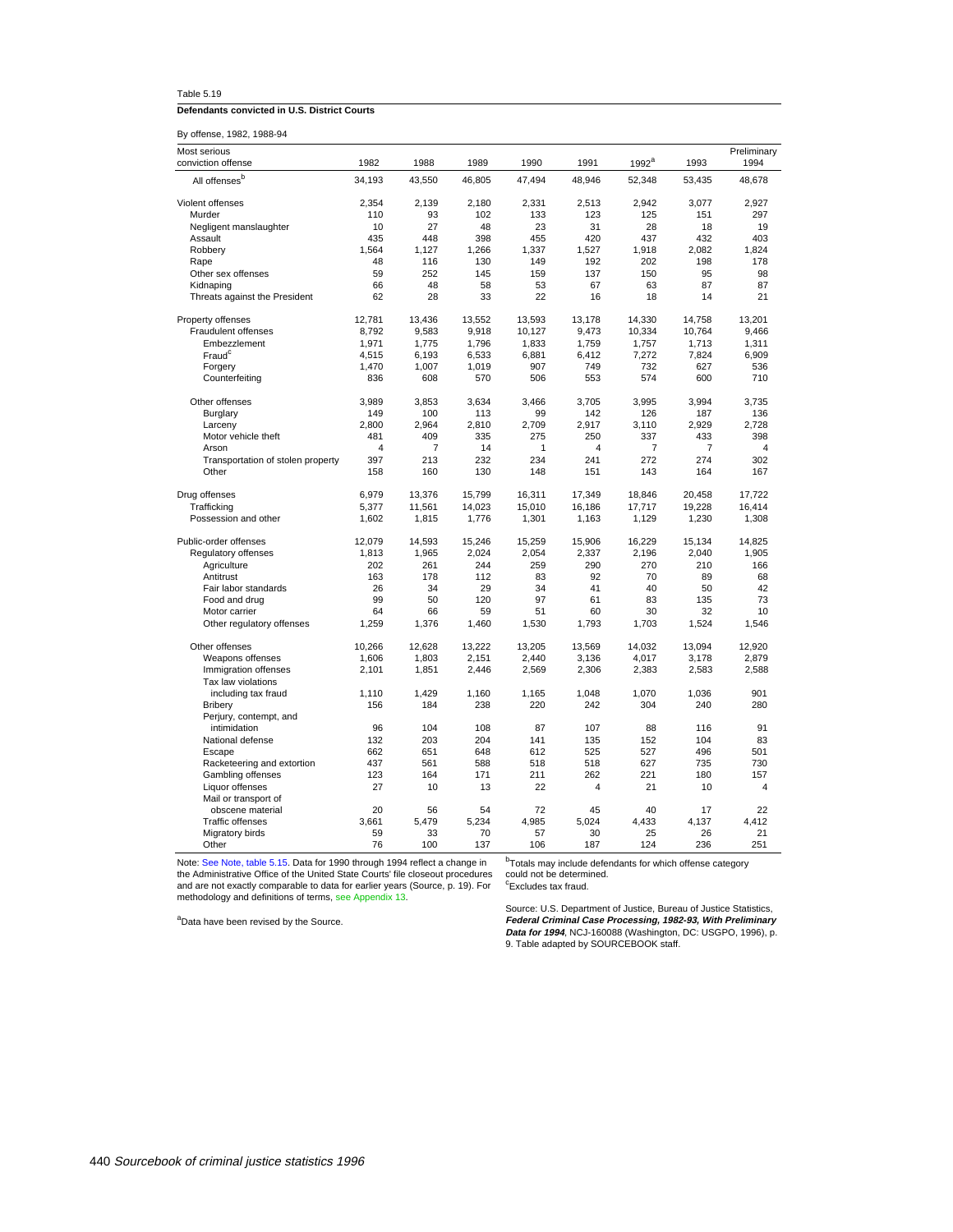## **Defendants convicted in U.S. District Courts**

By offense and characteristics, United States, fiscal year 1994

|                                     | Percent of defendants convicted of: |                        |          |                   |       |          |                       |       |           |
|-------------------------------------|-------------------------------------|------------------------|----------|-------------------|-------|----------|-----------------------|-------|-----------|
|                                     | Total                               | Felonies               |          |                   |       |          |                       |       |           |
| Defendant                           | number of                           | All                    | Violent  | Property offenses |       | Drug     | Public-order offenses |       | Mis-      |
| characteristics                     | defendants                          | of fenses <sup>a</sup> | offenses | Fraudulent        | Other | offenses | Regulatory            | Other | demeanors |
| Sex                                 |                                     |                        |          |                   |       |          |                       |       |           |
| Male                                | 34.291                              | 84.6%                  | 94.9%    | 72.1%             | 72.0% | 88.2%    | 80.8%                 | 90.5% | 81.7%     |
| Female                              | 6,230                               | 15.4                   | 5.1      | 27.9              | 28.0  | 11.8     | 19.2                  | 9.5   | 18.3      |
| Race                                |                                     |                        |          |                   |       |          |                       |       |           |
| White                               | 23,439                              | 62.5                   | 48.3     | 67.8              | 61.5  | 59.9     | 67.8                  | 66.8  | 53.6      |
| <b>Black</b>                        | 12,597                              | 33.6                   | 42.0     | 27.7              | 34.2  | 38.0     | 25.7                  | 28.9  | 37.5      |
| Other                               | 1,467                               | 3.9                    | 9.7      | 4.4               | 4.3   | 2.1      | 6.5                   | 4.3   | 8.9       |
| Ethnicity                           |                                     |                        |          |                   |       |          |                       |       |           |
| Hispanic                            | 9.889                               | 24.6                   | 6.3      | 9.7               | 8.3   | 34.8     | 8.7                   | 31.8  | 1.8       |
| Non-Hispanic                        | 30,284                              | 75.4                   | 93.7     | 90.3              | 91.7  | 65.2     | 91.3                  | 68.2  | 98.2      |
| Age                                 |                                     |                        |          |                   |       |          |                       |       |           |
| 16 to 18 years                      | 251                                 | 0.6                    | 2.0      | 0.1               | 1.3   | 0.6      | 0.2                   | 0.5   | 6.3       |
| 19 to 20 years                      | 1.663                               | 4.1                    | 8.8      | 1.7               | 6.2   | 4.6      | 3.3                   | 3.4   | 11.1      |
| 21 to 30 years                      | 14,572                              | 36.2                   | 41.5     | 28.1              | 34.0  | 40.7     | 27.4                  | 35.3  | 44.4      |
| 31 to 40 years                      | 12,556                              | 31.2                   | 28.7     | 31.4              | 27.4  | 32.6     | 30.2                  | 30.6  | 25.4      |
| Over 40 years                       | 11,159                              | 27.8                   | 19.1     | 38.7              | 31.1  | 21.5     | 38.8                  | 30.2  | 12.7      |
| Citizenship                         |                                     |                        |          |                   |       |          |                       |       |           |
| U.S. citizen                        | 30.782                              | 77.6                   | 96.5     | 86.8              | 92.7  | 72.2     | 89.2                  | 67.6  | 97.7      |
| Not U.S. citizen                    | 8,862                               | 22.4                   | 3.5      | 13.2              | 7.3   | 27.8     | 10.8                  | 32.4  | 2.3       |
| Education                           |                                     |                        |          |                   |       |          |                       |       |           |
| Less than high school               |                                     |                        |          |                   |       |          |                       |       |           |
| graduate                            | 15,261                              | 38.9                   | 39.3     | 19.7              | 25.9  | 47.5     | 25.2                  | 45.7  | 30.4      |
| High school graduate                | 13,062                              | 33.3                   | 40.3     | 33.9              | 41.5  | 32.1     | 36.9                  | 29.8  | 45.7      |
| Some college                        | 7,794                               | 19.9                   | 17.1     | 30.0              | 25.4  | 16.3     | 26.8                  | 15.7  | 21.7      |
| College graduate                    | 3,076                               | 7.8                    | 3.4      | 16.3              | 7.2   | 4.1      | 11.1                  | 8.8   | 2.2       |
| Criminal record                     |                                     |                        |          |                   |       |          |                       |       |           |
| None                                | 18,889                              | 48.2                   | 27.4     | 61.8              | 56.5  | 47.1     | 64.4                  | 39.6  | 50.0      |
| Prior adult conviction <sup>b</sup> |                                     |                        |          |                   |       |          |                       |       |           |
| Never incarcerated                  | 8,770                               | 22.4                   | 19.1     | 20.5              | 23.2  | 26.8     | 22.1                  | 15.8  | 35.0      |
| Incarcerated                        |                                     |                        |          |                   |       |          |                       |       |           |
| 13 months or less <sup>c</sup>      | 3,173                               | 8.1                    | 12.5     | 5.4               | 6.7   | 8.2      | 5.3                   | 9.7   | 10.0      |
| More than 13 months                 | 8,334                               | 21.3                   | 41.0     | 12.2              | 13.6  | 17.8     | 8.2                   | 34.9  | 5.0       |

Note: [See Note, table 5.11.](#page-16-0) For methodology and definitions of terms, see Appen-<br><mark>dix</mark> 13.

<sup>c</sup>Classifications of lengths of prior sentences of incarceration differ<br>from previous Federal justice compendia and are not directly comparable to earlier years (see Source, p. 113).

a<br><sup>b</sup>Prior adult convictions are limited to those used in calculating guideline sen-<br>tences (see Source, p. 113).

Source: U.S. Department of Justice, Bureau of Justice Statistics,<br>*Compendium of Federal Justice Statistics, 1994*, NCJ-163063<br>(Washington, DC: U.S. Department of Justice, 1997), p. 72.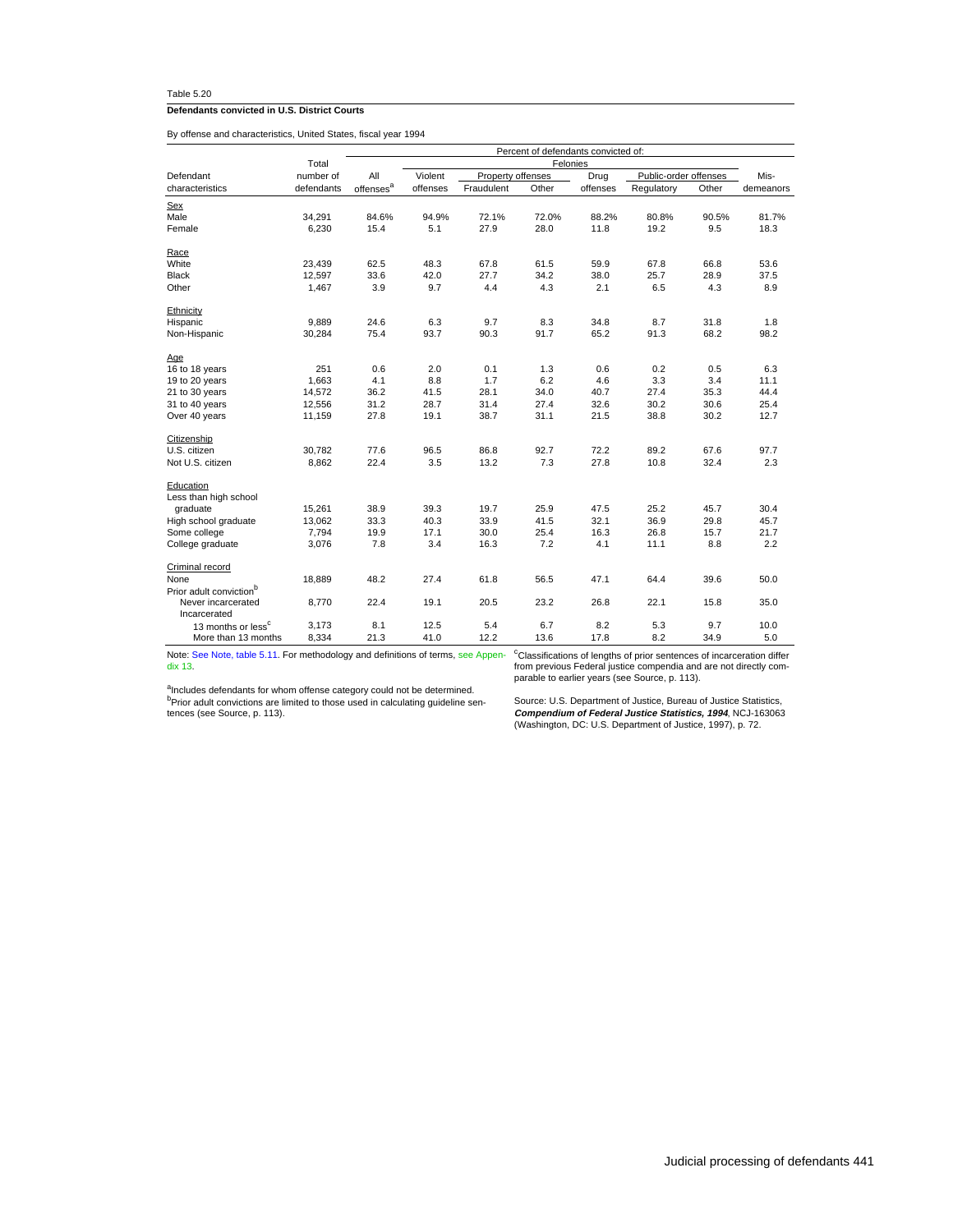#### **Sentences imposed in cases terminated in U.S. District Courts**

By offense, United States, fiscal year 1994

|                                            |           |                    | Percent of offenders convicted and sentenced to: |                       |              | Sentence length (in months) |                            |              |                          |  |
|--------------------------------------------|-----------|--------------------|--------------------------------------------------|-----------------------|--------------|-----------------------------|----------------------------|--------------|--------------------------|--|
|                                            | Total     |                    |                                                  | Split                 |              |                             |                            |              |                          |  |
| Most serious                               | offenders | Incarcer-          |                                                  | or mixed              |              |                             | Incarceration <sup>d</sup> |              | Probation <sup>b,d</sup> |  |
| conviction offense                         | sentenced | ation <sup>a</sup> | Probationb                                       | sentence <sup>c</sup> | Fine         | Mean                        | Median                     | Mean         | Median                   |  |
| All offenses                               | 50,701    | 65.1%              | 30.1%                                            | 4.9%                  | 8.0%         | 61.2                        | 36.0                       | 34.0         | 36.0                     |  |
| Felonies                                   | 39,624    | 78.4               | 25.1                                             | 5.8                   | 0.6          | 64.3                        | 37.0                       | 40.0         | 36.0                     |  |
| Violent offenses                           | 2,704     | 93.1               | 13.6                                             | 7.6                   | 0.1          | 89.8                        | 63.0                       | 43.0         | 36.0                     |  |
| Murder/nonnegligent                        |           |                    |                                                  |                       |              |                             |                            |              |                          |  |
| manslaughter                               | 161       | 91.3               | 10.6                                             | 2.5                   | B            | 133.5                       | 97.0                       | 41.4         | 36.0                     |  |
| Negligent manslaughter                     | 20        | 70.0               | 30.0                                             | 5.0                   | B            | 17.6                        | 13.5                       | 44.0         | 36.0                     |  |
| Assault                                    | 311       | 82.3               | 21.9                                             | 6.4                   | 1.0          | 49.0                        | 36.0                       | 38.7         | 36.0                     |  |
| Robbery                                    | 1,872     | 96.7               | 11.0                                             | 8.2                   | B            | 93.9                        | 70.0                       | 44.5         | 36.0                     |  |
| Rape                                       | 171       | 89.5               | 20.5                                             | 9.9                   | B            | 68.5                        | 33.0                       | 47.7         | 48.0                     |  |
| Other sex offenses <sup>e</sup>            | 76        | 68.4               | 34.2                                             | 5.3                   | B            | 54.9                        | 37.0                       | 36.0         | 36.0                     |  |
| Kidnaping                                  | 75        | 92.0               | 10.7                                             | 5.3                   | B            | 162.1                       | 136.0                      | 43.5         | 36.0                     |  |
| Threats against the President              | 18        | 94.4               | 16.7                                             | 11.1                  | B            | 26.2                        | 18.0                       | 44.0         | 36.0                     |  |
| Property offenses                          | 11,113    | 57.7               | 44.6                                             | 5.6                   | 1.1          | 26.0                        | 15.0                       | 38.9         | 36.0                     |  |
| Fraudulent offenses                        | 8,671     | 56.1               | 45.7                                             | 5.6                   | 1.3          | 19.7                        | 12.0                       | 38.6         | 36.0                     |  |
| Embezzlement                               | 1,051     | 50.8               | 46.7                                             | 5.6                   | 1.8          | 12.6                        | 6.0                        | 37.8         | 36.0                     |  |
| Fraud                                      | 6,547     | 57.1               | 45.3                                             | 5.8                   | 1.4          | 21.0                        | 14.0                       | 38.6         | 36.0                     |  |
| Forgery                                    | 409       | 48.7               | 56.2                                             | 5.1                   | B            | 20.8                        | 12.0                       | 41.6         | 36.0                     |  |
| Counterfeiting                             | 664       | 59.6               | 42.3                                             | 4.4                   | 0.6          | 17.1                        | 12.0                       | 37.3         | 36.0                     |  |
|                                            |           |                    |                                                  |                       |              |                             |                            |              |                          |  |
| Other offenses                             | 2.442     | 63.2               | 40.4                                             | 5.6                   | 0.5          | 45.9                        | 23.0                       | 40.3         | 36.0                     |  |
| <b>Burglary</b>                            | 146       | 89.7               | 16.4                                             | 6.8                   | B            | 53.8                        | 37.0                       | 43.0         | 36.0                     |  |
| Larceny <sup>9</sup>                       | 1,458     | 51.2               | 51.1                                             | 4.1                   | 0.4          | 26.0                        | 14.0                       | 40.3         | 36.0                     |  |
| Motor vehicle theft                        | 405       | 85.7               | 22.2                                             | 9.1                   | 0.2          | 89.2                        | 60.0                       | 39.0         | 36.0                     |  |
| Arson and explosives                       | 162       | 85.8               | 21.6                                             | 8.0                   | B            | 67.8                        | 46.0                       | 41.1         | 36.0                     |  |
| Transportation of stolen                   |           |                    |                                                  |                       |              |                             |                            |              |                          |  |
| property                                   | 234       | 67.1               | 32.5                                             | 5.1                   | 0.9          | 25.4                        | 20.0                       | 41.4         | 36.0                     |  |
| Other property offenses <sup>h</sup>       | 37        | 59.5               | 43.2                                             | 10.8                  | 8.1          | 17.5                        | 10.0                       | 35.3         | 36.0                     |  |
| Drug offenses                              | 16,400    | 91.3               | 12.3                                             | 5.0                   | 0.1          | 83.3                        | 60.0                       | 49.0         | 48.0                     |  |
| Trafficking                                | 16,197    | 91.6               | 12.0                                             | 5.0                   | 0.1          | 83.7                        | 60.0                       | 49.6         | 48.0                     |  |
| Possession and other                       | 203       | 65.0               | 36.0                                             | 3.9                   | 0.5          | 44.1                        | 24.0                       | 32.3         | 36.0                     |  |
|                                            |           |                    |                                                  |                       |              |                             |                            |              |                          |  |
| Public-order offenses                      | 9,407     | 76.2               | 27.8                                             | 6.8                   | 1.1          | 50.7                        | 24.0                       | 34.7         | 36.0                     |  |
| Regulatory offenses                        | 1,309     | 49.2               | 47.7                                             | 3.8                   | 4.9          | 29.9                        | 18.0                       | 36.4         | 36.0                     |  |
| Agriculture                                | 48        | 47.9               | 56.3                                             | 10.4                  | 4.2          | 14.7                        | 8.0                        | 41.3         | 36.0                     |  |
| Antitrust<br>Food and drug                 | 82<br>61  | 7.3<br>37.7        | 53.7<br>52.5                                     | 1.2<br>1.6            | 40.2<br>11.5 | 3.2<br>21.0                 | 3.0<br>18.0                | 38.1<br>30.5 | 36.0<br>36.0             |  |
|                                            | 73        | 52.1               | 39.7                                             | 1.4                   | 8.2          | 19.6                        | 18.0                       | 41.8         | 36.0                     |  |
| Transportation<br>Civil rights             | 62        | 72.6               | 41.9                                             | 14.5                  | B            | 49.7                        | 37.0                       | 37.7         | 36.0                     |  |
| Communications                             | 50        | 26.0               | 78.0                                             | 4.0                   | B            | 22.5                        | 21.0                       | 32.0         | 36.0                     |  |
| Customs laws                               | 75        | 46.7               | 45.3                                             | 4.0                   | 10.7         | 21.0                        | 15.0                       | 37.4         | 36.0                     |  |
| Postal laws                                | 34        | 35.3               | 64.7                                             | 2.9                   | 2.9          | 32.5                        | 18.0                       | 29.0         | 36.0                     |  |
| Other regulatory offenses                  | 824       | 54.5               | 45.1                                             | 3.3                   | 0.8          | 31.2                        | 18.0                       | 36.7         | 36.0                     |  |
|                                            |           |                    |                                                  |                       |              |                             |                            |              |                          |  |
| Other offenses                             | 8,098     | 80.6               | 24.6                                             | 7.2                   | 0.5          | 52.7                        | 25.0                       | 34.2         | 36.0                     |  |
| Weapons                                    | 3,232     | 89.8               | 16.7                                             | 7.5                   | 0.2          | 81.0                        | 55.5                       | 38.8         | 36.0                     |  |
| Immigration offenses<br>Tax law violations | 2,152     | 86.3               | 19.0                                             | 8.9                   | 0.3          | 23.5                        | 24.0                       | 27.2         | 24.0                     |  |
| including tax fraud                        | 712       | 44.1               | 63.5                                             | 9.0                   | 1.1          | 15.6                        | 12.0                       | 35.9         | 36.0                     |  |
| <b>Bribery</b>                             | 275       | 44.7               | 52.4                                             | 0.7                   | 0.7          | 22.0                        | 13.0                       | 33.0         | 36.0                     |  |
| Perjury, contempt,                         |           |                    |                                                  |                       |              |                             |                            |              |                          |  |
| intimidation                               | 237       | 67.1               | 38.0                                             | 5.5                   | B            | 31.4                        | 19.0                       | 34.1         | 36.0                     |  |
| National defense                           | 27        | 66.7               | 40.7                                             | 11.1                  | 3.7          | 48.9                        | 19.5                       | 42.5         | 48.0                     |  |
| Escape                                     | 451       | 91.8               | 11.8                                             | 4.4                   | B            | 22.8                        | 15.0                       | 29.2         | 36.0                     |  |
| Racketeering and extortion                 | 779       | 84.2               | 19.1                                             | 5.3                   | 0.3          | 62.1                        | 44.0                       | 39.7         | 36.0                     |  |
| Gambling offenses                          | 166       | 30.7               | 70.5                                             | 3.0                   | 0.6          | 34.8                        | 12.0                       | 27.3         | 24.0                     |  |
| Mail or transport of                       |           |                    |                                                  |                       |              |                             |                            |              |                          |  |
| obscene material                           | 25        | 20.0               | 56.0                                             | 8.0                   | 32.0         | 33.8                        | 38.0                       | 37.7         | 36.0                     |  |
| Migratory birds                            | 5         | 40.0               | 40.0                                             | B                     | B            | 33.0                        | 33.0                       | 42.0         | 42.0                     |  |
| Other felonies                             | 37        | 64.9               | 37.8                                             | 5.4                   | 2.7          | 11.3                        | 4.0                        | 29.4         | 30.0                     |  |
|                                            |           |                    |                                                  |                       |              |                             |                            |              |                          |  |
| Misdemeanors                               | 11,072    | 17.6               | 48.1                                             | 2.0                   | 34.2         | 11.9                        | 4.0                        | 22.8         | 12.0                     |  |

Note[: See Note, table 5.11. T](#page-16-0)he data for this table were derived from the Administrative Office of the United States Courts' criminal master data files. Only records with cases terminated in 1994 were selected. Total exceeds sum of individual sanctions because split and mixed sentences are counted in both prison and probation. Total includes defendants for whom offense category or sentence could not be determined. For methodology and definitions of terms[, see Appendix 13.](#page-83-0)

e<br>May include some non-violent offenses.

f Excludes tax fraud. <sup>g</sup>Excludes transportation of stolen property.

h<br>Excludes fraudulent property offenses; includes destruction of property and trespass.

<sup>i</sup>Includes felonies with unknown or unclassifiable offense type.

Includes misdemeanors, petty offenses, and unknown offense level.

<sup>a</sup>All sentences to incarceration, including split, mixed, life, and indeterminate sentences. b<br>Includes offenders with split and mixed sentences.

<sup>c</sup>Sentences to probation combined with incarceration.

<sup>d</sup>Excludes life, death, and indeterminate sentences. These excluded cases represent 1%<br>of all incarcerations.

Source: U.S. Department of Justice, Bureau of Justice Statistics, **Compendium of Federal Justice Statistics, 1994**, NCJ-163063 (Washington, DC: U.S. Department of Justice, 1997), pp. 79, 80. Table adapted by SOURCE-BOOK staff.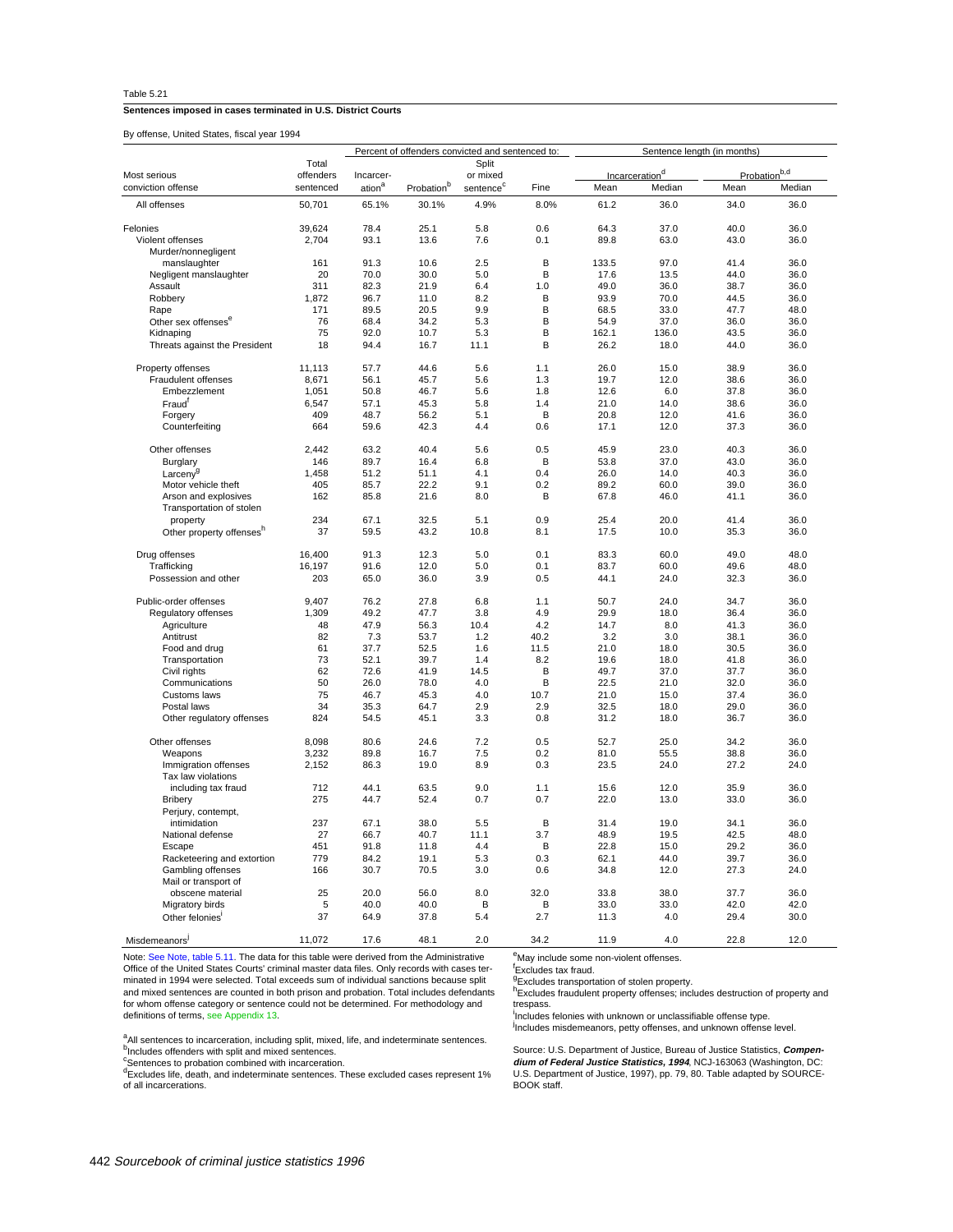## **Offenders sentenced to incarceration in U.S. District Courts**

By offense and characteristics, United States, fiscal year 1994

|                                     |           |          |          | Of all offenders convicted in cases terminated in 1994, the percent who were incarcerated for: |       |          |                       |       |           |
|-------------------------------------|-----------|----------|----------|------------------------------------------------------------------------------------------------|-------|----------|-----------------------|-------|-----------|
|                                     | Total     |          |          |                                                                                                |       | Felonies |                       |       |           |
| Offender                            | number of | All      | Violent  | Property offenses                                                                              |       | Drug     | Public-order offenses |       | Mis-      |
| characteristics                     | offenders | offenses | offenses | Fraudulent                                                                                     | Other | offenses | Regulatory            | Other | demeanors |
| All offenders <sup>a</sup>          | 40,538    | 77.2%    | 95.9%    | 58.0%                                                                                          | 43.0% | 91.2%    | 37.2%                 | 78.7% | 31.0%     |
| Sex                                 |           |          |          |                                                                                                |       |          |                       |       |           |
| Male                                | 34,291    | 81.4     | 96.6     | 61.8                                                                                           | 52.4  | 93.0     | 40.1                  | 81.7  | 34.5      |
| Female                              | 6,230     | 54.1     | 82.4     | 48.2                                                                                           | 18.7  | 77.9     | 25.3                  | 50.2  | 15.4      |
| Race                                |           |          |          |                                                                                                |       |          |                       |       |           |
| White                               | 23,439    | 75.0     | 95.3     | 59.6                                                                                           | 46.7  | 89.0     | 36.9                  | 76.0  | 33.3      |
| <b>Black</b>                        | 12,597    | 80.9     | 97.0     | 56.7                                                                                           | 38.4  | 94.6     | 36.5                  | 84.0  | 38.1      |
| Other                               | 1,467     | 67.9     | 93.5     | 47.8                                                                                           | 42.4  | 88.2     | 42.3                  | 64.0  | 20.0      |
| Ethnicity                           |           |          |          |                                                                                                |       |          |                       |       |           |
| Hispanic                            | 9,889     | 89.1     | 96.6     | 58.6                                                                                           | 52.0  | 94.9     | 48.6                  | 89.4  | B         |
| Non-Hispanic                        | 30,284    | 73.7     | 95.8     | 58.1                                                                                           | 43.4  | 89.4     | 36.2                  | 74.1  | 34.5      |
| Age                                 |           |          |          |                                                                                                |       |          |                       |       |           |
| 16 to 18 years                      | 251       | 72.1     | 94.5     | 45.5                                                                                           | 16.2  | 78.1     | 66.7                  | 84.4  | 75.0      |
| 19 to 20 years                      | 1,663     | 79.6     | 98.3     | 52.7                                                                                           | 36.0  | 88.8     | 40.0                  | 85.2  | B         |
| 21 to 30 years                      | 14,572    | 81.6     | 96.9     | 56.4                                                                                           | 42.8  | 91.9     | 46.0                  | 87.6  | 25.0      |
| 31 to 40 years                      | 12,556    | 78.8     | 96.5     | 60.0                                                                                           | 46.0  | 91.5     | 38.5                  | 80.4  | 43.8      |
| Over 40 years                       | 11,159    | 69.5     | 91.6     | 57.5                                                                                           | 43.4  | 90.9     | 29.8                  | 65.7  | 37.5      |
| Citizenship                         |           |          |          |                                                                                                |       |          |                       |       |           |
| U.S. citizen                        | 30,782    | 74.7     | 95.8     | 57.7                                                                                           | 44.3  | 89.5     | 36.1                  | 74.4  | 41.9      |
| Not U.S. citizen                    | 8,862     | 88.5     | 97.9     | 61.5                                                                                           | 54.2  | 96.3     | 49.2                  | 89.2  | B         |
| Education                           |           |          |          |                                                                                                |       |          |                       |       |           |
| Less than high school               |           |          |          |                                                                                                |       |          |                       |       |           |
| graduate                            | 15,261    | 85.6     | 97.4     | 54.8                                                                                           | 55.7  | 93.6     | 44.0                  | 86.6  | 35.7      |
| High school graduate                | 13,062    | 75.5     | 95.7     | 57.2                                                                                           | 43.0  | 90.1     | 36.7                  | 75.9  | 38.1      |
| Some college                        | 7,794     | 70.0     | 94.0     | 58.7                                                                                           | 37.3  | 88.3     | 34.3                  | 69.2  | 40.0      |
| College graduate                    | 3,076     | 64.8     | 89.2     | 61.3                                                                                           | 40.9  | 85.8     | 31.6                  | 60.5  | 100.0     |
| Criminal record                     |           |          |          |                                                                                                |       |          |                       |       |           |
| None                                | 18,889    | 66.7     | 90.4     | 49.4                                                                                           | 30.6  | 88.3     | 26.3                  | 60.1  | 20.0      |
| Prior adult conviction <sup>b</sup> |           |          |          |                                                                                                |       |          |                       |       |           |
| Never incarcerated                  | 8,770     | 78.9     | 94.8     | 60.4                                                                                           | 45.3  | 91.2     | 43.8                  | 75.7  | 42.9      |
| Incarcerated                        |           |          |          |                                                                                                |       |          |                       |       |           |
| 13 months or less <sup>c</sup>      | 3,173     | 91.8     | 98.0     | 78.4                                                                                           | 75.0  | 96.2     | 79.7                  | 93.1  | 50.0      |
| More than 13 months                 | 8,334     | 96.4     | 99.5     | 88.9                                                                                           | 90.3  | 97.9     | 85.7                  | 97.4  | 100.0     |

Note[: See Note, table 5.11.](#page-16-0) Data exclude corporations. Offenders are classified by<br>the most serious offense of conviction. For methodology and definitions of terms,<br>see Appendix 13. <sup>c</sup>Classifications of lengths of prior sentences of incarceration differ<br>from previous Federal justice compendia and are not directly com-<br>parable to earlier years (see Source, p. 113).

<sup>a</sup>lncludes offenders for whom offense or characteristics were unknown.<br><sup>b</sup>Prior adult convictions are limited to those used in calculating guideline sen-<br>tences (see Source, p. 113).

Source: U.S. Department of Justice, Bureau of Justice Statistics, **Compendium of Federal Justice Statistics, 1994**, NCJ-163063 (Washington, DC: U.S. Department of Justice, 1997), p. 82.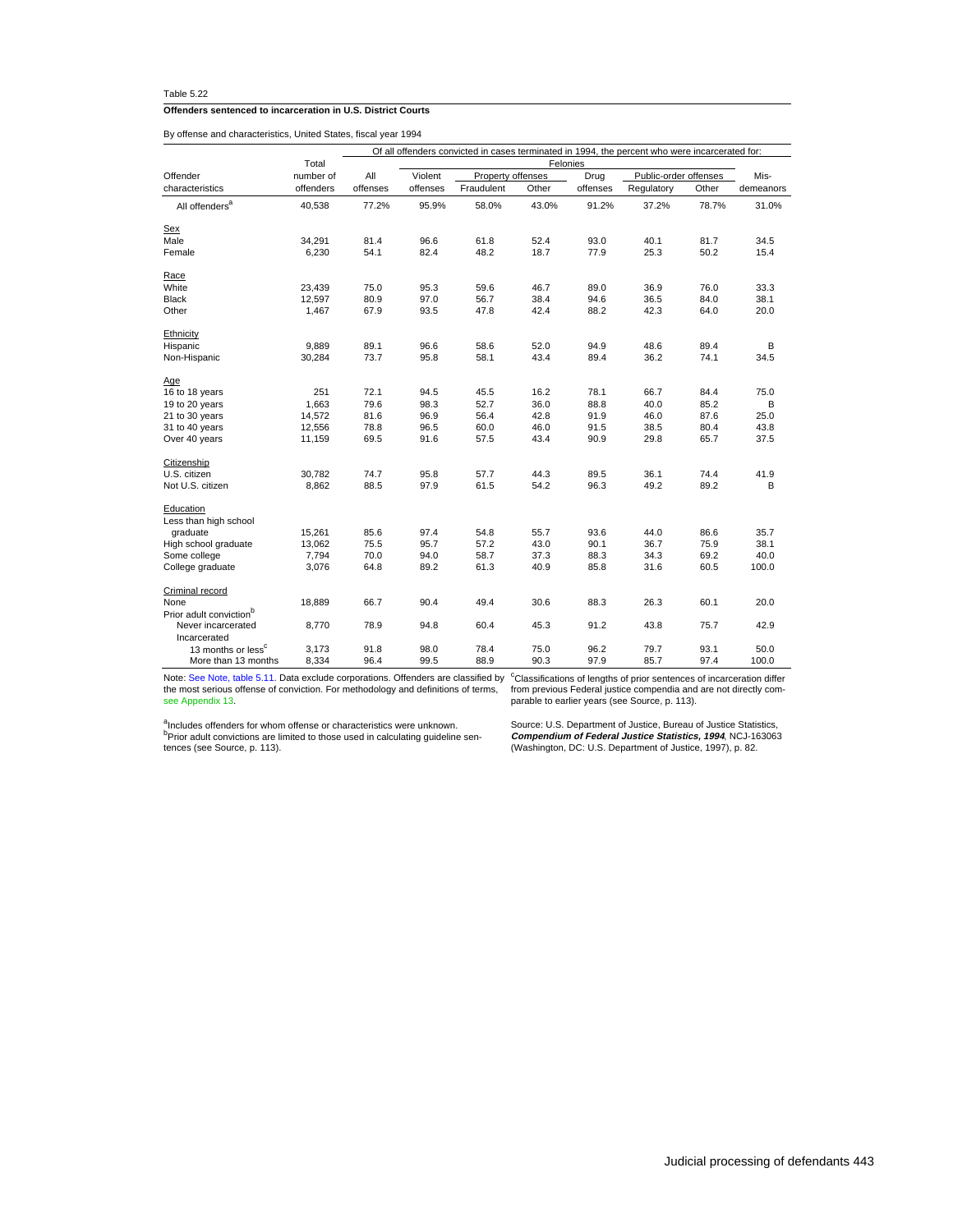## **Offenders sentenced to prison in U.S. District Courts<sup>a</sup>**

By offense, 1982, 1988-94

| Most serious                               |                                  | 1982         | 1988           |              |                | 1989         | 1990           |              |                | 1991         | $1992^{b}$     |              |
|--------------------------------------------|----------------------------------|--------------|----------------|--------------|----------------|--------------|----------------|--------------|----------------|--------------|----------------|--------------|
| conviction offense                         | Number                           | Percent      | Number         | Percent      | Number         | Percent      | Number         | Percent      | Number         | Percent      | Number         | Percent      |
| All offenses <sup>c</sup>                  | 17,481                           | 51.1%        | 23.450         | 53.8%        | 27,377         | 58.5%        | 28.659         | 60.3%        | 30.555         | 62.4%        | 34,352         | 65.6%        |
| Violent offenses                           | 2,027                            | 86.1         | 1,733          | 81.0         | 1,892          | 86.8         | 2,032          | 87.2         | 2,260          | 89.9         | 2,675          | 90.9         |
| Murder                                     | 100                              | 90.9         | 88             | 94.6         | 92             | 90.2         | 124            | 93.2         | 111            | 90.2         | 117            | 94.0         |
| Negligent manslaughter                     | 8                                | B            | 25             | 92.6         | 43             | 89.6         | 20             | 87.0         | 29             | 93.5         | 20             | 72.4         |
| Assault                                    | 275                              | 63.2         | 286            | 63.8         | 257            | 64.6         | 282            | 62.0         | 283            | 67.4         | 288            | 65.9         |
| Robbery                                    | 1,453                            | 92.9         | 1,059          | 94.0         | 1,237          | 97.7         | 1,313          | 98.2         | 1,504          | 98.5         | 1,900          | 99.1         |
| Rape                                       | 44                               | 91.7         | 97             | 83.6         | 101            | 77.7         | 120            | 80.5         | 161            | 83.9         | 179            | 88.7         |
| Other sex offenses                         | 37                               | 62.7         | 112            | 44.4         | 75             | 51.7         | 106            | 66.7         | 93             | 67.9         | 98             | 65.3         |
| Kidnaping                                  | 64                               | 97.0         | 44             | 91.7         | 56             | 96.6         | 48             | 90.6         | 66             | 98.5         | 56             | 88.5         |
| Threats against the President              | 46                               | 74.2         | 22             | 78.6         | 31             | 93.9         | 19             | 86.4         | 13             | B            | 15             | 84.5         |
| Property offenses                          | 5.834                            | 45.6         | 5,723          | 42.6         | 5.974          | 44.1         | 5,885          | 43.3         | 6.033          | 45.8         | 6,699          | 46.8         |
| Fraudulent offenses                        | 3,873                            | 44.1         | 4,182          | 43.6         | 4,400          | 44.4         | 4,464          | 44.1         | 4,542          | 47.9         | 5,148          | 49.8         |
| Embezzlement                               | 592                              | 30.0         | 490            | 27.6         | 510            | 28.4         | 520            | 28.4         | 614            | 34.9         | 734            | 41.8         |
| Fraud <sup>d</sup>                         | 1,976                            | 43.8         | 2,915          | 47.1         | 3,028          | 46.3         | 3,230          | 46.9         | 3,251          | 50.7         | 3,749          | 51.5         |
| Forgery                                    | 806                              | 54.8         | 459            | 45.6         | 518            | 50.8         | 397            | 43.8         | 361            | 48.2         | 343            | 46.9         |
| Counterfeiting                             | 499                              | 59.7         | 318            | 52.3         | 344            | 60.4         | 317            | 62.6         | 316            | 57.1         | 323            | 56.3         |
| Other offenses                             | 1.961                            | 49.2         | 1.541          | 40.0         | 1.574          | 43.3         | 1.421          | 41.0         | 1.491          | 40.2         | 1.551          | 38.8         |
| Burglary                                   | 96                               | 64.4         | 84             | 84.0         | 93             | 82.3         | 83             | 83.8         | 119            | 83.8         | 108            | 86.0         |
| Larceny                                    | 1,223                            | 43.7         | 978            | 33.0         | 1,036          | 36.9         | 940            | 34.7         | 951            | 32.6         | 921            | 29.6         |
| Motor vehicle theft                        | 338                              | 70.3         | 293            | 71.6         | 239            | 71.3         | 200            | 72.7         | 170            | 68.0         | 256            | 76.2         |
| Arson                                      | $\mathbf 0$                      | X            | $\overline{2}$ | B            | 11             | B            | $\overline{1}$ | B            | $\overline{2}$ | B            | 6              | 87.6         |
| Transportation of stolen property          | 268                              | 67.5         | 132            | 62.0         | 161            | 69.4         | 171            | 73.1         | 191            | 79.3         | 215            | 78.8         |
| Other                                      | 36                               | 22.8         | 52             | 32.5         | 34             | 26.2         | 26             | 17.6         | 58             | 38.4         | 45             | 31.4         |
| Drug offenses                              | 5.138                            | 73.6         | 10.599         | 79.2         | 13,306         | 84.2         | 14.092         | 86.4         | 15.012         | 86.5         | 16,757         | 88.9         |
| Trafficking                                | 4,417                            | 82.1         | 10,197         | 88.2         | 12,832         | 91.5         | 13,640         | 90.9         | 14,558         | 89.9         | 16,334         | 92.2         |
| Possession and other                       | 721                              | 44.9         | 402            | 22.1         | 474            | 26.7         | 452            | 34.7         | 454            | 39.0         | 423            | 37.5         |
| Public-order offenses                      | 1.516                            | 37.1         | 5,395          | 37.0         | 6.194          | 40.6         | 6,650          | 43.6         | 7.250          | 45.6         | 8.220          | 50.6         |
| Regulatory offenses                        | 516                              | 28.5         | 640            | 32.6         | 746            | 36.9         | 799            | 38.9         | 884            | 37.8         | 875            | 39.8         |
| Agriculture                                | 31                               | 15.3         | 52             | 19.9         | 37             | 15.2         | 49             | 18.9         | 40             | 13.8         | 47             | 17.4         |
| Antitrust                                  | 54                               | 33.1         | 43             | 24.2         | 22             | 19.6         | 22             | 26.5         | 25             | 27.2         | 14             | 20.6         |
| Fair labor standards                       | $\overline{4}$                   | 15.4         | 6              | 17.6         | $\overline{2}$ | 6.9          | 3              | 8.8          | 8              | 19.5         | 14             | 35.8         |
| Food and drug                              | $\overline{4}$<br>$\overline{7}$ | 4.0          | 8              | 16.0         | 24             | 20.0         | 16             | 16.5         | $\overline{7}$ | 11.5         | 13             | 16.1         |
| Motor carrier<br>Other regulatory offenses | 416                              | 10.9<br>33.0 | 27<br>504      | 40.9<br>36.6 | 21<br>640      | 35.6<br>43.8 | 19<br>690      | 37.3<br>45.1 | 24<br>780      | 40.0<br>43.5 | 12<br>773      | 40.9<br>45.4 |
| Other offenses                             | 3,966                            | 38.6         | 4,755          | 37.7         | 5,448          | 41.2         | 5,851          | 44.3         | 6,366          | 46.9         | 7,345          | 52.3         |
| Weapons offenses                           | 1,000                            | 62.3         | 1,262          | 70.0         | 1,647          | 76.6         | 1,894          | 77.6         | 2,632          | 83.9         | 3,500          | 87.1         |
| Immigration offenses                       | 1,117                            | 53.2         | 1,287          | 69.5         | 1,658          | 67.8         | 1,876          | 73.0         | 1,742          | 75.5         | 1,779          | 74.7         |
| Tax law violations                         |                                  |              |                |              |                |              |                |              |                |              |                |              |
| including tax fraud                        | 508                              | 45.8         | 629            | 44.0         | 543            | 46.8         | 507            | 43.5         | 434            | 41.4         | 445            | 41.6         |
| Bribery                                    | 74                               | 47.4         | 81             | 44.0         | 103            | 43.3         | 111            | 50.5         | 122            | 50.4         | 135            | 44.3         |
| Perjury, contempt, and                     |                                  |              |                |              |                |              |                |              |                |              |                |              |
| intimidation                               | 67                               | 69.8         | 73             | 70.2         | 65             | 60.2         | 62             | 71.3         | 75             | 70.1         | 55             | 62.9         |
| National defense                           | 31                               | 23.5         | 49             | 24.1         | 88             | 43.1         | 61             | 43.3         | 53             | 39.3         | 60             | 39.6         |
| Escape                                     | 577                              | 87.2         | 566            | 86.9         | 580            | 89.5         | 545            | 89.1         | 470            | 89.5         | 485            | 92.1         |
| Racketeering and extortion                 | 316                              | 72.3         | 418            | 74.5         | 459            | 78.1         | 404            | 78.0         | 437            | 84.4         | 535            | 85.4         |
| Gambling offenses                          | 50                               | 40.7         | 67             | 40.9         | 69             | 40.4         | 113            | 53.6         | 83             | 31.7         | 85             | 38.4         |
| Liquor offenses                            | 9                                | 33.3         | 3              | B            | 3              | B            | 11             | 50.0         | 0              | Х            | $\overline{1}$ | 4.8          |
| Mail or transport of                       |                                  |              |                |              |                |              |                |              |                |              |                |              |
| obscene material                           | 10                               | 50.0         | 14             | 25.0         | 9              | 16.7         | 19             | 26.4         | 17             | 37.8         | 10             | 25.0         |
| <b>Traffic offenses</b>                    | 185                              | 5.1          | 279            | 5.1          | 207            | 4.0          | 233            | 4.7          | 275            | 5.5          | 237            | 5.3          |
| Migratory birds                            | $\mathbf 0$                      | X            | 8              | 24.2         | 9              | 12.9         | $\overline{2}$ | 3.5          | 3              | 10.0         | $\mathbf 0$    | X            |
| Other                                      | 22                               | 28.9         | 19             | 19.0         | 8              | 5.8          | 13             | 12.3         | 23             | 12.3         | 16             | 13.2         |

Note: [See Note, table 5.15.](#page-19-0) Data for 1990 through 1994 reflect a change in the Administrative Office of the United States Courts' file closeout procedures and are not exactly comparable to<br>data for earlier years (Source, p. 19). These data include all sentences to incarceration longer<br>than 4 days regardless of whet bation, a fine, or other condition. For methodology and definitions of terms, [see Appendix 13.](#page-83-0)

<sup>a</sup>lncludes sentences to prison with or without probation.<br><sup>b</sup>Data have been revised by the Source.<br><sup>C</sup>Totals may include defendants for which offense category could not be determined,<br>but exclude cases for which sentence

Source: U.S. Department of Justice, Bureau of Justice Statistics, **Federal Criminal Case Processing, 1982-93, With Preliminary Data for 1994**, NCJ-160088 (Washing-ton, DC: USGPO, 1996), pp. 15, 16. Table adapted by SOURCEBOOK staff.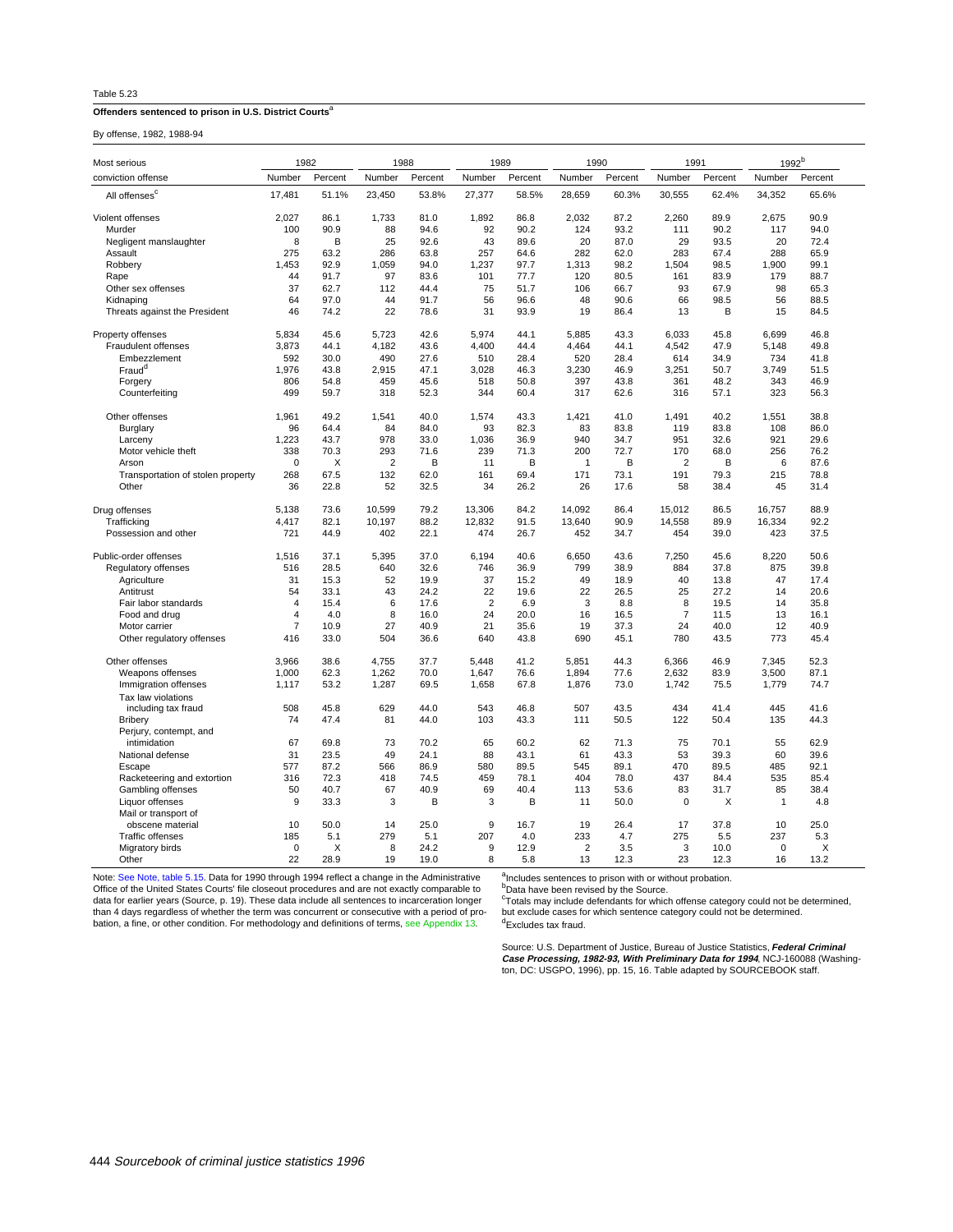Preliminary

#### **Average length of prison sentences imposed for offenders convicted in U.S. District Courts**

By offense, 1982, 1988-94

| $\left $ (In montho) |  |
|----------------------|--|
|                      |  |

| 1993           |              | 1994           |              | (In months)                          |              |              |              |                                                                             |                   |                   |              |                     |
|----------------|--------------|----------------|--------------|--------------------------------------|--------------|--------------|--------------|-----------------------------------------------------------------------------|-------------------|-------------------|--------------|---------------------|
| Number         | Percent      | Number         | Percent      |                                      |              |              |              | Average sentence length imposed for convicted offenders sentenced to prison |                   |                   |              |                     |
| 34,844         | 65.2%        | 31,586         | 64.9%        | Most serious<br>conviction offense   | 1982         | 1988         | 1989         | 1990                                                                        | 1991 <sup>a</sup> | 1992 <sup>b</sup> | 1993         | Preliminary<br>1994 |
|                |              |                |              |                                      | 47.8         | 55.1         | 54.5         | 57.2                                                                        | 61.9              | 62.6              | 60.6         | 60.9                |
| 2,679          | 87.1         | 2,443          | 83.5         | All offenses <sup>c</sup>            |              |              |              |                                                                             |                   |                   |              |                     |
| 136            | 90.1         | 210            | 70.7         | Violent offenses                     | 133.3        | 110.7        | 90.6         | 89.2                                                                        | 90.7              | 94.8              | 88.8         | 88.2                |
| 12             | 66.7         | 12             | 63.2         | Murder                               | 161.9        | 162.7        | 180.1        | 134.7                                                                       | 172.3             | 143.8             | 118.9        | 117.0               |
| 272            | 63.0         | 284            | 70.5         | Negligent manslaughter               | B            | 29.2         | 23.3         | 19.9                                                                        | 21.8              | 22.6              | 15.0         | 14.4                |
| 1.950          | 93.7         | 1,628          | 89.3         | Assault                              | 43.1         | 39.7         | 34.4         | 34.8                                                                        | 37.8              | 43.9              | 34.5         | 41.0                |
| 166<br>61      | 83.8         | 155            | 87.1         | Robbery                              | 153.1        | 131.4        | 101.0        | 100.7                                                                       | 98.6              | 101.5             | 96.4         | 94.6                |
| 71             | 64.2<br>81.6 | 60<br>74       | 61.2<br>85.1 | Rape                                 | 113.2        | 95.8         | 90.1         | 78.9                                                                        | 72.3              | 82.4              | 73.8         | 68.4                |
| 11             | 78.6         | 20             | 95.2         | Other sex offenses                   | 73.5         | 75.1         | 44.7         | 33.1                                                                        | 31.7              | 48.9              | 40.2         | 56.9                |
|                |              |                |              | Kidnaping                            | 147.1        | 190.5        | 147.9        | 178.5                                                                       | 189.9             | 146.8             | 142.0        | 152.7               |
| 6,980          | 47.3         | 6,466          | 49.0         | Threats against the                  |              |              |              |                                                                             |                   |                   |              |                     |
| 5,378          | 50.0         | 4,967          | 52.5         | President                            | 42.4         | 44.1         | 35.9         | B                                                                           | В                 | B                 | 18.6         | 24.1                |
| 650            | 37.9         | 519            | 39.6         |                                      |              |              |              |                                                                             |                   |                   |              |                     |
| 4,154          | 53.1         | 3,855          | 55.8         | Property offenses                    | 31.1         | 31.5         | 26.0         | 22.0                                                                        | 21.2              | 21.8              | 23.7         | 25.1                |
| 262            | 41.8         | 197            | 36.8         | Fraudulent offenses                  | 28.3         | 31.0         | 26.1         | 21.9                                                                        | 20.1              | 20.3              | 19.2         | 20.7                |
| 312            | 52.0         | 396            | 55.8         | Embezzlement                         | 20.2         | 19.6         | 16.5         | 17.5                                                                        | 15.5              | 16.3              | 12.3         | 14.3                |
|                |              |                |              | Fraud <sup>a</sup>                   | 27.9         | 32.9         | 29.8         | 23.4                                                                        | 21.6              | 21.1              | 20.6         | 22.1                |
| 1,602          | 40.1         | 1,499          | 40.1         | Forgery                              | 33.0         | 32.1         | 18.3         | 16.9                                                                        | 16.6              | 18.7              | 14.9         | 16.8                |
| 158            | 84.5         | 131            | 96.3         | Counterfeiting                       | 31.6         | 29.1         | 20.1         | 19.4                                                                        | 18.5              | 20.0              | 18.7         | 17.0                |
| 929            | 31.7         | 851            | 31.2         |                                      |              |              |              |                                                                             |                   |                   |              |                     |
| 321            | 74.1         | 308            | 77.4         | Other offenses                       | 36.5         | 32.7         | 25.7         | 22.4                                                                        | 24.6              | 27.6              | 38.8         | 39.9                |
| 6              | B            | $\overline{7}$ | B            | Burglary                             | 74.5         | 55.6         | 41.7         | 34.4                                                                        | 59.5              | 52.9              | 79.1         | 59.7                |
| 172            | 62.8         | 146            | 48.3         | Larceny                              | 32.0         | 27.5         | 22.7         | 18.8                                                                        | 17.5              | 18.6              | 22.2         | 25.0                |
| 16             | 9.8          | 56             | 33.5         | Motor vehicle theft                  | 42.3         | 38.0         | 28.6         | 27.6                                                                        | 29.8              | 21.8              | 68.8         | 86.1                |
|                |              |                |              | Arson                                | (e)          | 19.0         | 45.3         | B                                                                           | B                 | B                 | B            | B                   |
| 17,343         | 84.8         | 14,835         | 83.7         | Transportation of                    |              |              |              |                                                                             |                   |                   |              |                     |
| 16,667         | 86.7         | 14,272         | 87.0         | stolen property<br>Other             | 40.0<br>10.7 | 51.1<br>17.7 | 33.3<br>12.2 | 31.8<br>11.5                                                                | 38.6<br>8.8       | 21.9<br>12.1      | 32.8<br>66.9 | 24.2<br>11.9        |
| 676            | 55.0         | 563            | 43.0         |                                      |              |              |              |                                                                             |                   |                   |              |                     |
|                |              |                |              | Drug offenses                        | 54.6         | 71.3         | 74.9         | 80.9                                                                        | 85.7              | 82.9              | 79.7         | 80.1                |
| 7,833          | 51.8         | 7,838          | 52.9         | Trafficking                          | 59.3         | 73.6         | 77.3         | 83.1                                                                        | 87.4              | 84.3              | 82.2         | 82.5                |
| 912            | 44.7         | 876            | 46.0         | Possession and other                 | 26.2         | 13.6         | 8.1          | 14.9                                                                        | 21.7              | 22.1              | 18.0         | 22.0                |
| 40             | 19.0         | 26             | 15.7         |                                      |              |              |              |                                                                             |                   |                   |              |                     |
| 10             | 11.2         | 8              | 11.8         | Public-order offenses                | 25.6         | 30.7         | 27.6         | 28.3                                                                        | 37.8              | 40.5              | 42.1         | 46.0                |
| 14             | 28.0         | 9              | 21.4         | Regulatory offenses                  | 25.7         | 30.4         | 24.0         | 26.7                                                                        | 26.5              | 28.8              | 26.8         | 31.7                |
| 46<br>14       | 35.6<br>43.8 | 17<br>5        | 23.3<br>50.0 | Agriculture                          | 12.0         | 7.4          | 7.9          | 9.1                                                                         | 6.9               | 8.6               | 8.0          | 10.3                |
| 786            | 51.6         | 811            | 52.5         | Antitrust                            | 6.9          | 8.3          | 13.5         | 12.9                                                                        | 17.2              | B                 | B            | B                   |
|                |              |                |              | Fair labor standards                 | B            | 8.7          | 5.0          | B                                                                           | B                 | B                 | 16.3         | B                   |
| 6,921          | 52.9         | 6,962          | 53.9         | Food and drug                        | B            | 12.6         | 11.3         | B                                                                           | B                 | B                 | 12.3         | 25.4                |
| 2,910          | 91.6         | 2,812          | 97.7         | Motor carrier                        | B            | 23.6         | 13.0         | B                                                                           | 11.8              | 28.0              | 19.6         | B                   |
| 2,099          | 81.3         | 2,243          | 86.7         | Other regulatory offenses            | 29.5         | 35.6         | 26.2         | 29.1                                                                        | 28.6              | 33.3              | 29.1         | 33.1                |
|                |              |                |              |                                      |              |              |              |                                                                             |                   |                   |              |                     |
| 370            | 35.7         | 329            | 36.5         | Other offenses                       | 25.6         | 30.7         | 28.1         | 28.5                                                                        | 39.3              | 40.9              | 44.1         | 47.8                |
| 109            | 45.4         | 119            | 42.5         | Weapons offenses                     | 34.3         | 52.3         | 47.1         | 47.3                                                                        | 63.0              | 64.6              | 66.6         | 81.2                |
|                |              |                |              | Immigration offenses                 | 16.4         | 11.7         | 9.3          | 10.5                                                                        | 12.5              | 15.0              | 18.8         | 19.9                |
| 72             | 62.1         | 53             | 58.2         | Tax law violations                   |              |              |              |                                                                             |                   |                   |              |                     |
| 33             | 31.7         | 30             | 36.1         | including tax fraud                  | 15.1         | 22.8         | 25.2         | 24.3                                                                        | 24.9              | 22.2              | 21.1         | 15.7                |
| 438            | 88.3         | 448            | 89.4         | <b>Bribery</b>                       | 26.7         | 27.0         | 21.0         | 24.8                                                                        | 23.9              | 28.5              | 24.5         | 24.3                |
| 592            | 80.5         | 596            | 81.6         | Perjury, contempt, and               |              |              |              |                                                                             |                   |                   |              |                     |
| 69             | 38.3         | 69             | 43.9         | intimidation                         | 22.5         | 18.9         | 17.2         | 22.5                                                                        | 32.2              | 32.2              | 25.2         | 24.8                |
| $\overline{2}$ | B            | $\mathbf 0$    | X            | National defense                     | 19.0         | 14.3         | 13.8         | 15.9                                                                        | 16.1              | 29.7              | 13.9         | 39.4                |
|                |              |                |              | Escape                               | 21.6         | 23.9         | 23.6         | 22.2                                                                        | 21.8              | 21.3              | 19.7         | 21.2                |
| $\overline{4}$ | 23.5         | 8              | 36.4         | Racketeering and extortion           | 70.7         | 72.3         | 57.4         | 61.4                                                                        | 63.0              | 81.7              | 78.3         | 62.0                |
| 187            | 4.5          | 218            | 4.9          | Gambling offenses                    | 25.1<br>B    | 12.6         | 12.0         | 13.6<br>В                                                                   | 20.1              | 24.7<br>B         | 35.3<br>B    | 19.7                |
| $\overline{2}$ | 7.7          | $\overline{2}$ | 9.5          | Liquor offenses<br>Mail or transport |              | 4.7          | 3.7          |                                                                             | (e)               |                   |              | (e)                 |
| 34             | 14.4         | 35             | 13.9         | of obscene material                  | B            | 44.3         | 22.2         | B                                                                           | B                 | B                 | B            | В                   |
|                |              |                |              | <b>Traffic offenses</b>              | 2.5          | 3.9          | 3.2          | 4.5                                                                         | 5.3               | 5.2               | 8.5          | 7.5                 |
|                |              |                |              | Migratory birds                      | (e)          | 5.1          | 11.3         | B                                                                           | B                 | (e)               | B            | B                   |
|                |              |                |              | Other                                | 14.8         | 9.0          | 3.4          | B                                                                           | B                 | 9.2               | 19.0         | 21.3                |
|                |              |                |              |                                      |              |              |              |                                                                             |                   |                   |              |                     |

Note: [See Note, table 5.15.](#page-19-0) Data for 1990 through 1994 reflect a change in the Administrative Office<br>of the United States Courts' file closeout procedures and are not exactly comparable to data for ear-<br>lier years (Source,

<sup>a</sup>1,688 offenders were excluded from the 1991 data because of unclear sentencing information.

**b** Data have been revised by the Source.

<sup>c</sup>Totals may include offenders for which offense category could not be determined.

d Excludes tax fraud.

eNo cases of this type occurred in the data.

Source: U.S. Department of Justice, Bureau of Justice Statistics, *Federal Criminal Case Process-*<br>*ing, 1982-93, With Preliminary Data for 1994*, NCJ-160088 (Washington, DC: USGPO, 1996), p.<br>17. Table adapted by SOURCEBOO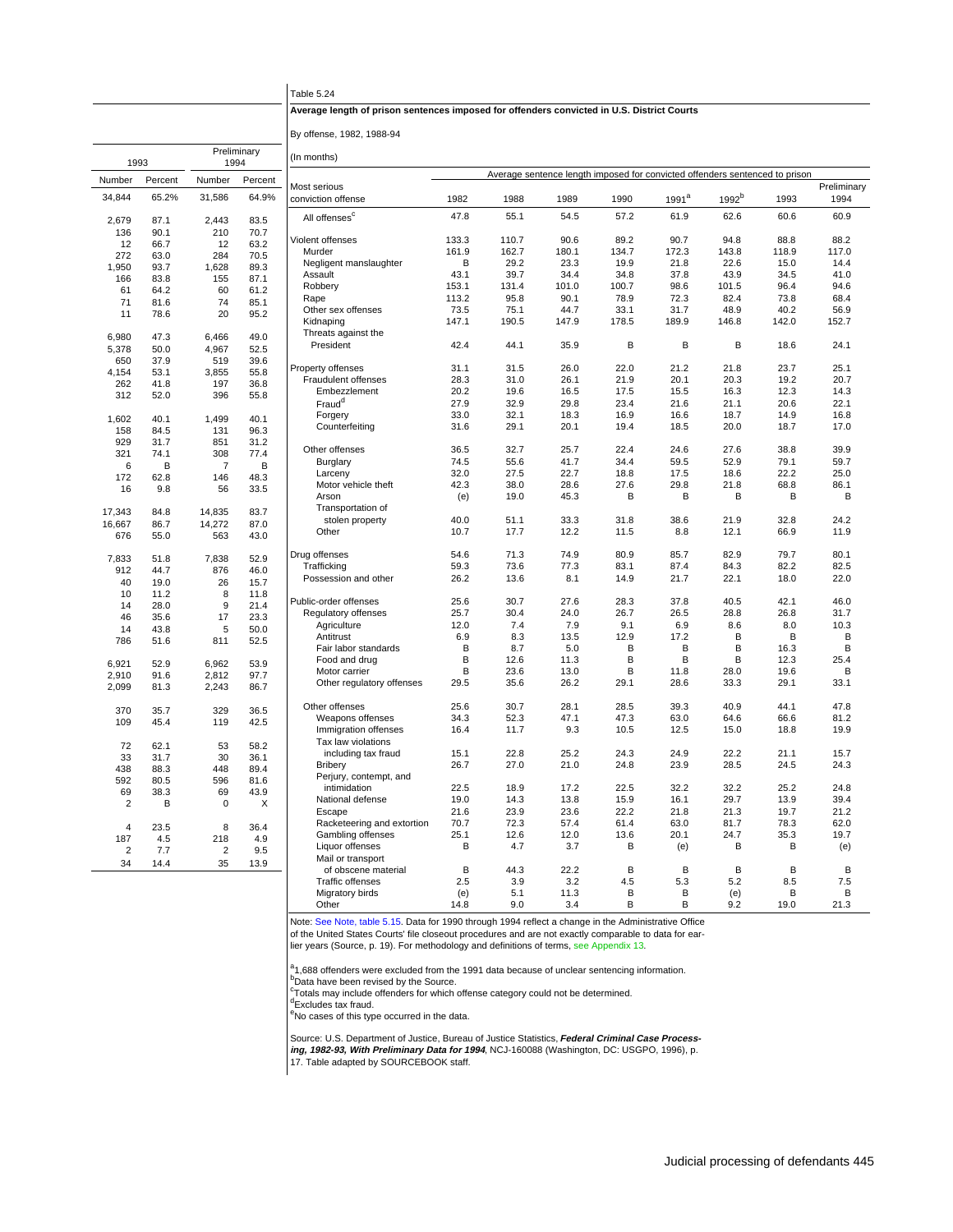#### **Average length of sentences imposed on offenders sentenced to incarceration in U.S. District Courts**

By offense and characteristics, United States, fiscal year 1994

(In months)

|                                     |              |               | Average sentence length for offenders convicted of: |              |              |                       |              |            |  |  |
|-------------------------------------|--------------|---------------|-----------------------------------------------------|--------------|--------------|-----------------------|--------------|------------|--|--|
|                                     |              | Felonies      |                                                     |              |              |                       |              |            |  |  |
| Offender                            | All          | Violent       | Property offenses                                   |              | Drug         | Public-order offenses |              | Mis-       |  |  |
| characteristics                     | offenses     | offenses      | Fraudulent                                          | Other        | offenses     | Regulatory            | Other        | demeanors  |  |  |
| All offenders <sup>a</sup>          | 61.4         | 95.9          | 15.8                                                | 20.8         | 81.1         | 16.1                  | 45.0         | 8.7        |  |  |
| Sex                                 |              |               |                                                     |              |              |                       |              |            |  |  |
| Male                                | 64.4         | 97.6          | 17.3                                                | 22.2         | 83.7         | 17.0                  | 46.2         | 9.7        |  |  |
| Female                              | 36.3         | 58.5          | 10.6                                                | 11.0         | 58.3         | 9.7                   | 26.5         | 0.7        |  |  |
| Race                                |              |               |                                                     |              |              |                       |              |            |  |  |
| White                               | 50.4         | 86.4          | 16.3                                                | 23.0         | 66.4         | 16.4                  | 40.8         | 15.3       |  |  |
| <b>Black</b>                        | 83.6         | 113.4         | 15.6                                                | 17.3         | 106.7        | 14.9                  | 61.6         | 3.4        |  |  |
| Other                               | 49.9         | 71.1          | 13.7                                                | 15.6         | 78.7         | 14.4                  | 29.6         | 0.1        |  |  |
| Ethnicity                           |              |               |                                                     |              |              |                       |              |            |  |  |
| Hispanic                            | 55.4         | 85.6          | 11.9                                                | 17.7         | 70.6         | 18.8                  | 29.4         | X          |  |  |
| Non-Hispanic                        | 63.9         | 96.7          | 16.2                                                | 21.2         | 87.1         | 15.5                  | 54.3         | 9.1        |  |  |
| Age                                 |              |               |                                                     |              |              |                       |              |            |  |  |
| 16 to 18 years                      | 64.9         | 119.1         | 5.8                                                 | 16.8         | 49.8         | 41.5                  | 39.8         | 2.2        |  |  |
| 19 to 20 years                      | 61.1         | 85.6          | 8.3                                                 | 26.1         | 71.3         | 23.9                  | 35.0         | X          |  |  |
| 21 to 30 years                      | 64.0         | 95.5          | 12.2                                                | 21.1         | 81.8         | 14.9                  | 43.0         | 5.1        |  |  |
| 31 to 40 years                      | 62.0         | 95.7          | 15.6                                                | 17.2         | 80.3         | 15.7                  | 50.0         | 17.2       |  |  |
| Over 40 years                       | 57.3         | 98.1          | 19.0                                                | 23.2         | 83.9         | 16.6                  | 45.5         | X          |  |  |
| Citizenship                         |              |               |                                                     |              |              |                       |              |            |  |  |
| U.S. citizen                        | 65.0         | 96.7          | 16.5                                                | 21.4         | 84.8         | 16.9                  | 56.8         | 9.6        |  |  |
| Not U.S. citizen                    | 51.5         | 73.4          | 11.6                                                | 16.7         | 72.2         | 10.7                  | 26.0         | X          |  |  |
| Education                           |              |               |                                                     |              |              |                       |              |            |  |  |
| Less than high school               |              |               |                                                     |              |              |                       |              |            |  |  |
| graduate<br>High school graduate    | 66.2<br>65.0 | 103.1<br>94.0 | 14.7<br>15.3                                        | 19.4<br>23.1 | 79.3<br>84.8 | 16.5<br>15.9          | 45.5<br>53.0 | 2.8<br>6.1 |  |  |
| Some college                        | 54.9         | 86.9          | 16.3                                                | 18.3         | 81.6         |                       | 42.4         | 22.6       |  |  |
| College graduate                    | 39.7         | 74.1          | 18.4                                                | 24.4         | 71.9         | 16.5<br>13.8          | 33.5         | X          |  |  |
|                                     |              |               |                                                     |              |              |                       |              |            |  |  |
| Criminal record                     |              |               |                                                     |              |              |                       |              |            |  |  |
| None                                | 48.2         | 68.4          | 13.7                                                | 20.3         | 66.5         | 16.3                  | 27.0         | 0.5        |  |  |
| Prior adult conviction <sup>b</sup> |              |               |                                                     |              |              |                       |              |            |  |  |
| Never incarcerated<br>Incarcerated  | 58.8         | 74.3          | 14.2                                                | 16.3         | 78.1         | 14.8                  | 31.4         | 29.7       |  |  |
| 13 months or less <sup>c</sup>      | 60.8         | 88.8          | 16.1                                                | 16.0         | 86.3         | 12.9                  | 33.4         | X          |  |  |
| More than 13 months                 | 86.9         | 124.8         | 24.6                                                | 28.0         | 118.7        | 18.6                  | 66.5         | 24.0       |  |  |

Note: [See Note, table 5.11.](#page-16-0) Data exclude corporations, offenders sentenced to life sentences, and indeterminate sentences; and include prison portion of split or mixed sentences. For methodology and definitions of terms, [see Appendix 13.](#page-83-0) 

<sup>c</sup>Classifications of lengths of prior sentences of incarceration differ<br>from previous Federal justice compendia and are not directly<br>comparable to earlier years (see Source, p. 113).

Source: U.S. Department of Justice, Bureau of Justice Statistics, **Compendium of Federal Justice Statistics, 1994**, NCJ-163063 (Washington, DC: U.S. Department of Justice, 1997), p. 83.

alncludes offenders for whom offense category or characteristics

were unknown.<br><sup>b</sup>Prior adult convictions are limited to those used in calculating guide-<br>line sentences (see Source, p.113).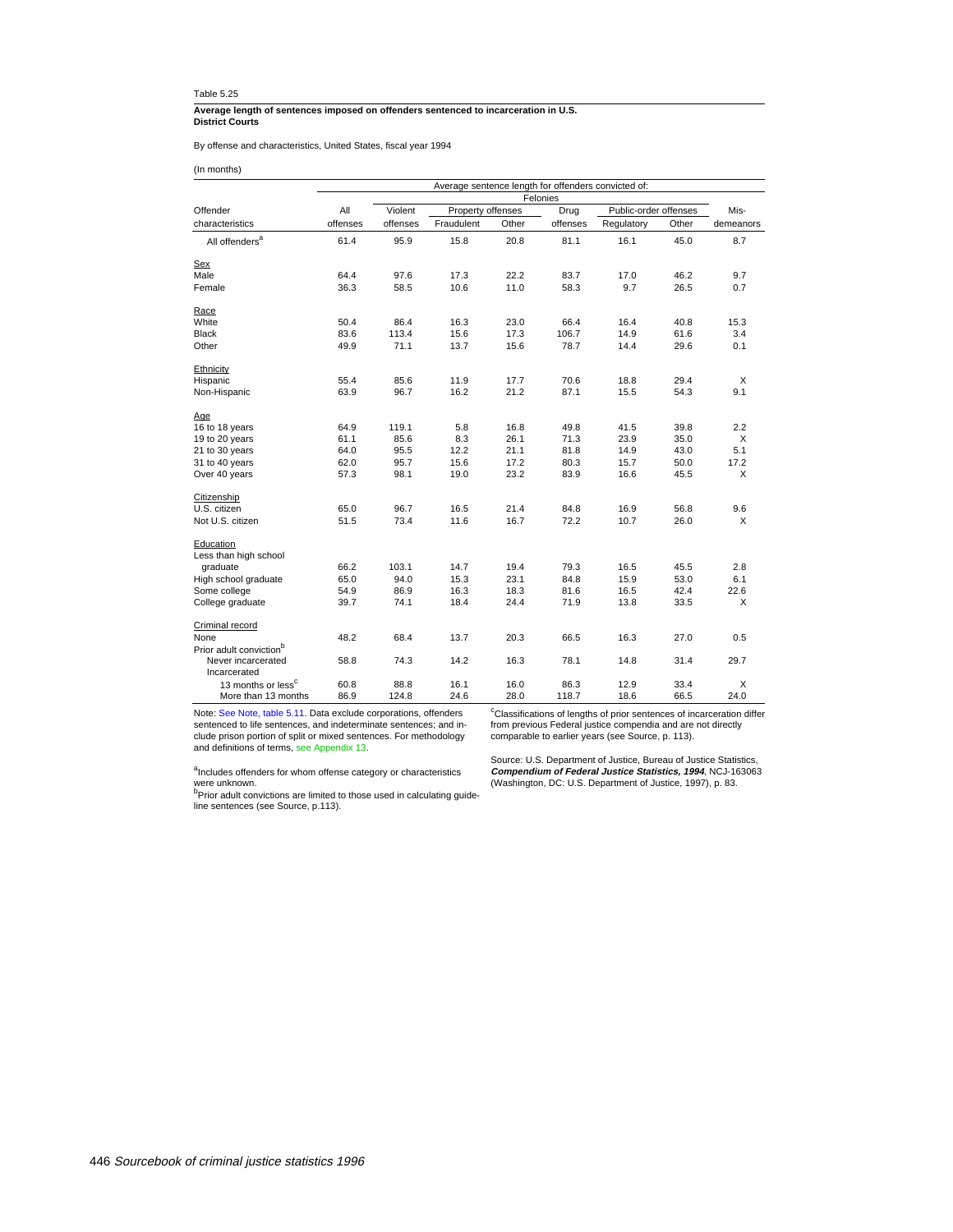**Average time served until first release for offenders sentenced to prison in U.S. District Courts**

By offense, 1986, 1988-94

(In months)

|                                 | Average time served until first release |      |      |       |      |      |      |             |  |  |  |  |
|---------------------------------|-----------------------------------------|------|------|-------|------|------|------|-------------|--|--|--|--|
| Most serious                    |                                         |      |      |       |      |      |      | Preliminary |  |  |  |  |
| conviction offense <sup>a</sup> | 1986                                    | 1988 | 1989 | 1990  | 1991 | 1992 | 1993 | 1994        |  |  |  |  |
| All offenses <sup>b</sup>       | 14.6                                    | 17.9 | 17.7 | 18.2  | 20.1 | 21.7 | 23.9 | 25.1        |  |  |  |  |
| Violent offenses                | 46.4                                    | 49.8 | 48.0 | 52.9  | 54.5 | 54.4 | 55.9 | 53.5        |  |  |  |  |
| Murder/manslaughter             | 41.8                                    | 52.8 | 43.5 | 62.5  | 55.8 | 49.9 | 64.0 | 51.3        |  |  |  |  |
| Assault                         | 40.4                                    | 40.5 | 38.9 | 45.5  | 49.8 | 48.2 | 57.4 | 52.1        |  |  |  |  |
| Robbery                         | 50.1                                    | 54.2 | 54.2 | 56.3  | 57.8 | 59.6 | 56.8 | 56.2        |  |  |  |  |
| Rape                            | B                                       | 48.3 | 71.4 | 59.4  | 72.2 | 69.4 | B    | В           |  |  |  |  |
| Other sex offenses              | 24.8                                    | 29.8 | 30.6 | 32.4  | 26.6 | 23.8 | 31.0 | 28.7        |  |  |  |  |
| Kidnaping                       | 66.1                                    | 93.6 | 67.9 | 104.6 | 95.3 | 93.5 | 93.4 | 97.2        |  |  |  |  |
| Threats against the             |                                         |      |      |       |      |      |      |             |  |  |  |  |
| President                       | 26.3                                    | 26.6 | 23.7 | 21.0  | 23.9 | 30.8 | 21.6 | 29.3        |  |  |  |  |
| Property offenses               | 15.6                                    | 16.3 | 15.8 | 15.7  | 15.9 | 15.8 | 15.4 | 15.3        |  |  |  |  |
| Fraudulent offenses             | 13.3                                    | 14.4 | 14.7 | 14.4  | 14.6 | 14.8 | 14.5 | 14.6        |  |  |  |  |
| Embezzlement                    | 9.8                                     | 10.5 | 10.0 | 11.4  | 10.8 | 10.0 | 9.1  | 9.4         |  |  |  |  |
| Fraud <sup>c</sup>              | 12.7                                    |      |      |       |      | 15.1 |      | 15.1        |  |  |  |  |
|                                 |                                         | 14.1 | 14.7 | 14.3  | 14.5 |      | 15.2 |             |  |  |  |  |
| Forgery                         | 14.8                                    | 16.7 | 16.1 | 14.5  | 16.7 | 14.9 | 13.6 | 13.0        |  |  |  |  |
| Counterfeiting                  | 18.8                                    | 19.0 | 18.6 | 18.1  | 18.5 | 20.1 | 17.6 | 17.9        |  |  |  |  |
| Other offenses                  | 19.7                                    | 20.5 | 18.0 | 18.8  | 19.0 | 18.4 | 18.1 | 17.5        |  |  |  |  |
| Burglary                        | 17.3                                    | 24.5 | 24.9 | 25.3  | 24.2 | 23.0 | 23.8 | 23.9        |  |  |  |  |
| Larceny                         | 18.3                                    | 17.4 | 15.8 | 16.2  | 14.1 | 14.6 | 13.4 | 11.3        |  |  |  |  |
| Motor vehicle theft             | 24.1                                    | 27.4 | 21.6 | 21.7  | 29.8 | 24.8 | 20.5 | 21.3        |  |  |  |  |
| Arson                           | 26.5                                    | 28.0 | 33.2 | 36.8  | 39.7 | 35.5 | 37.7 | 39.7        |  |  |  |  |
| Transportation of               |                                         |      |      |       |      |      |      |             |  |  |  |  |
| stolen property                 | 22.8                                    | 27.1 | 24.3 | 28.7  | 23.2 | 24.6 | 25.4 | 22.2        |  |  |  |  |
| Other                           | 9.9                                     | 9.0  | 5.8  | 14.3  | 17.1 | 17.6 | 19.8 | 22.7        |  |  |  |  |
|                                 |                                         |      |      |       |      |      |      |             |  |  |  |  |
| Drug offenses                   | 20.6                                    | 23.2 | 24.3 | 27.1  | 28.4 | 29.7 | 33.0 | 35.0        |  |  |  |  |
| Trafficking                     | 21.1                                    | 23.9 | 25.2 | 28.1  | 30.0 | 31.5 | 35.1 | 36.6        |  |  |  |  |
| Possession and other            | 8.0                                     | 9.2  | 8.7  | 9.1   | 8.2  | 7.1  | 7.2  | 7.7         |  |  |  |  |
| Public-order offenses           | 6.3                                     | 8.9  | 8.3  | 7.8   | 9.1  | 11.0 | 12.4 | 13.7        |  |  |  |  |
| Regulatory offenses             | 14.8                                    | 17.2 | 16.6 | 16.6  | 17.2 | 16.2 | 18.0 | 19.2        |  |  |  |  |
|                                 |                                         |      |      |       |      |      |      |             |  |  |  |  |
| Other offenses                  | 5.9                                     | 8.3  | 7.8  | 7.4   | 8.6  | 10.7 | 12.1 | 13.3        |  |  |  |  |
| Weapons offenses                | 18.2                                    | 19.5 | 18.7 | 19.1  | 18.9 | 20.4 | 23.5 | 27.8        |  |  |  |  |
| Immigration offenses            | 3.3                                     | 4.4  | 3.9  | 3.6   | 4.2  | 5.3  | 5.5  | 6.2         |  |  |  |  |
| Tax law violations              |                                         |      |      |       |      |      |      |             |  |  |  |  |
| including tax fraud             | 9.3                                     | 10.7 | 10.9 | 11.8  | 12.1 | 13.5 | 13.8 | 14.0        |  |  |  |  |
| <b>Bribery</b>                  | 11.4                                    | 12.8 | 13.3 | 10.8  | 11.0 | 12.1 | 13.0 | 14.2        |  |  |  |  |
| Perjury                         | 10.3                                    | 11.0 | 16.1 | 12.9  | 13.8 | 16.1 | 15.8 | 15.6        |  |  |  |  |
| National defense                | 17.5                                    | 15.1 | 20.9 | 22.8  | 23.0 | 24.2 | 16.6 | 26.1        |  |  |  |  |
| Escape                          | 21.4                                    | 17.0 | 19.1 | 19.0  | 19.5 | 19.0 | 22.9 | 18.4        |  |  |  |  |
| Racketeering and extortion      | 22.1                                    | 26.1 | 29.7 | 29.8  | 31.4 | 36.2 | 36.7 | 36.0        |  |  |  |  |
| Gambling offenses               | B                                       | B    | B    | в     | B    | в    | B    | в           |  |  |  |  |
| Liquor offenses                 | B                                       | B    | B    | B     | B    | B    | B    | B           |  |  |  |  |
| Mail or transport               |                                         |      |      |       |      |      |      |             |  |  |  |  |
| of obscene material             | 21.0                                    | 34.1 | 20.1 | 23.1  | 17.7 | 16.3 | 25.8 | 29.4        |  |  |  |  |
| <b>Traffic offenses</b>         | 2.0                                     | 2.2  | 2.6  | 1.9   | 2.4  | 2.4  | 3.0  | 2.9         |  |  |  |  |
| Migratory birds                 | 5.1                                     | 4.8  | 5.7  | 6.1   | 7.7  | 6.9  | 7.0  | 7.1         |  |  |  |  |
| Other                           | 13.8                                    | 15.5 | 10.8 | 12.6  | 15.4 | 14.7 | 16.4 | 13.2        |  |  |  |  |

Note: [See Note, table 5.15.](#page-19-0) Time-served data in this table are based on a new method and supersede time-served data in prior Federal Justice Statistics reports. Thus, data reported here will differ<br>from previous editions of SOURCEBOOK. These data include only prisoners serving U.S. District<br>Court sentences first re data exclude subsequent releases (e.g., parole violators) and prisoners received from other sources (e.g., courts-martial and probation violators). For methodology and definitions of terms[, see Appen](#page-83-0)[dix 13.](#page-83-0)

<sup>a</sup>Prisoners are classified according to the offense associated with the longest sentence actually im-<br>posed. Offense categories are based on combinations of offense designations used by the Bureau of Prisons. They are similar to the categories in other tables, but may not be directly comparable.<br><sup>b</sup>Total includes offenders whose offense category could not be determined. <sup>c</sup>Excludes tax fraud.

Source: U.S. Department of Justice, Bureau of Justice Statistics, *Federal Criminal Case Pro*-<br>*cessing, 1982-93, With Preliminary Data for 1994*, NCJ-160088 (Washington, DC: USGPO,<br>1996), p. 18.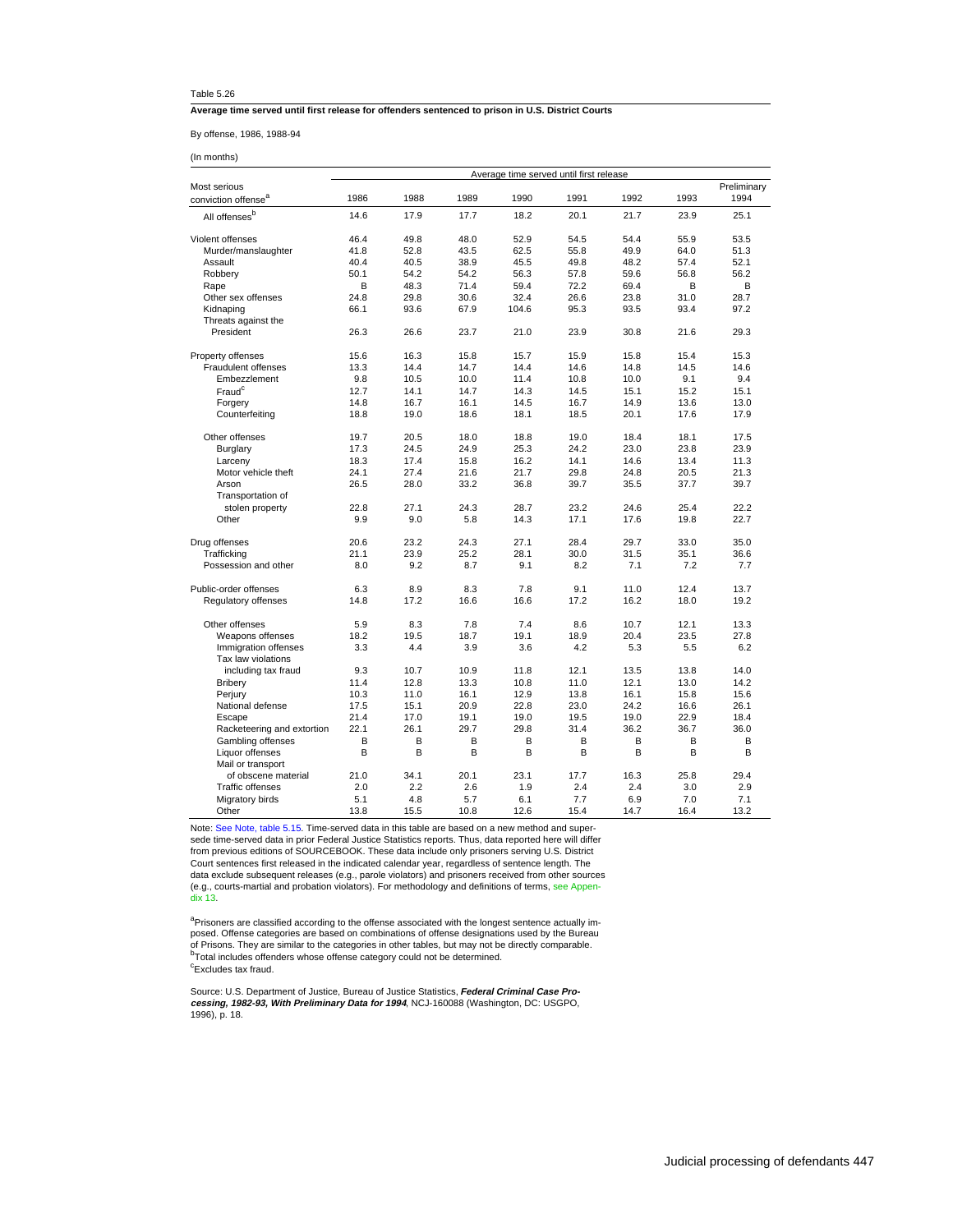## **Defendants disposed of in U.S. District Courts**

By type of disposition, 1945-96

|              |                  |                | Not convicted          |            | Convicted and sentenced |                  |                  |                |                |  |
|--------------|------------------|----------------|------------------------|------------|-------------------------|------------------|------------------|----------------|----------------|--|
|              |                  |                |                        |            |                         |                  | Plea of guilty   |                |                |  |
|              | Total            |                |                        |            | Acquitted by            |                  | or nolo          |                | Convicted by   |  |
|              | defendants       | Total          | Dismissed <sup>a</sup> | Court      | Jury                    | Total            | contendere       | Court          | Jury           |  |
| 1945         | 43,755           | 7,641          | 6,462                  | 331        | 848                     | 36,114           | 30,817           | 3,082          | 2,215          |  |
| 1946         | 38,872           | 6,693          | 5,599                  | 259        | 835                     | 32,179           | 27,385           | 3,250          | 1,544          |  |
| 1947         | 38,180           | 5,592          | 4,512                  | 279        | 801                     | 32,588           | 29,138           | 2,336          | 1,114          |  |
| 1948         | 35,431           | 4,911          | 3,990                  | 225        | 696                     | 30,520           | 27,833           | 1,672          | 1,015          |  |
| 1949         | 37,318           | 4,245          | 3,332                  | 297        | 616                     | 33,073           | 30,447           | 1,628          | 998            |  |
| 1950         | 38,835           | 4,210          | 3,268                  | 276        | 666                     | 34,625           | 31,739           | 1,731          | 1,155          |  |
| 1951         | 42.286           | 4.096          | 3.204                  | 309        | 583                     | 38,190           | 35,271           | 1.795          | 1.124          |  |
| 1952         | 39,947           | 3,904          | 2,947                  | 296        | 661                     | 36,043           | 32,734           | 2,002          | 1,307          |  |
| 1953         | 39,234           | 4,349          | 3,220                  | 409        | 720                     | 34,885           | 31,336           | 2,207          | 1,342          |  |
| 1954         | 44,447           | 4,903          | 3,617                  | 501        | 785                     | 39,544           | 35,560           | 2,308          | 1,678          |  |
|              |                  |                |                        |            |                         |                  |                  |                |                |  |
| 1955         | 40,235           | 5,184          | 3,832                  | 450        | 902                     | 35,501           | 31,148           | 2,077          | 1,826          |  |
| 1956         | 33,216           | 4,320          | 3,125                  | 425        | 770                     | 28,896           | 25,029           | 2,227          | 1,640          |  |
| 1957         | 31,284           | 3,544          | 2,426                  | 348        | 770                     | 27,740           | 23,867           | 2,343          | 1,530          |  |
| 1958         | 32,055           | 3,717          | 2,606                  | 378        | 733                     | 28,338           | 24,256           | 2,475          | 1,607          |  |
| 1959         | 32,125           | 3,736          | 2,667                  | 321        | 748                     | 28,389           | 24,793           | 2,089          | 1,507          |  |
| 1960         | 31,984           | 3,828          | 2,629                  | 340        | 859                     | 28,156           | 24,245           | 2,179          | 1,732          |  |
| 1961         | 32,671           | 4,046          | 2,887                  | 291        | 868                     | 28,625           | 24,830           | 2,124          | 1,671          |  |
| 1962         | 33,110           | 4,599          | 3,374                  | 390        | 835                     | 28,511           | 24,639           | 1,997          | 1,875          |  |
| 1963         | 34,845           | 5,042          | 3,735                  | 544        | 763                     | 29,803           | 25,924           | 2,005          | 1,874          |  |
| 1964         | 33,381           | 4,211          | 2,936                  | 559        | 716                     | 29,170           | 26,273           | 942            | 1,955          |  |
|              |                  |                |                        |            |                         |                  |                  |                |                |  |
| 1965         | 33,718           | 4,961          | 3,789                  | 463        | 709                     | 28,757           | 25,923           | 961            | 1,873          |  |
| 1966         | 31,975           | 4,661          | 3,570                  | 397        | 694                     | 27,314           | 24,127           | 1,066          | 2,121          |  |
| 1967<br>1968 | 31,535<br>31.843 | 5,191<br>6.169 | 4,196                  | 409<br>484 | 586<br>704              | 26,344<br>25.674 | 23,121           | 1,040<br>1.184 | 2,173<br>2.435 |  |
| 1969         | 32,796           | 5,993          | 4,981<br>4,867         | 483        | 643                     | 26,803           | 22,055<br>23,138 | 1,152          | 2,513          |  |
|              |                  |                |                        |            |                         |                  |                  |                |                |  |
| 1970         | 36,356           | 8,178          | 6,608                  | 703        | 867                     | 28,178           | 24,111           | 1,290          | 2,777          |  |
| 1971         | 44,615           | 12,512         | 10,655                 | 687        | 1,170                   | 32,103           | 27,544           | 1,416          | 3,143          |  |
| 1972         | 49,516           | 12,296         | 10,219                 | 690        | 1,387                   | 37,220           | 31,714           | 1,847          | 3,659          |  |
| 1973         | 46,724           | 11,741         | 9,757                  | 661        | 1,323                   | 34,983           | 29,009           | 1,873          | 4,101          |  |
| 1974         | 48,014           | 11,784         | 10,019                 | 508        | 1,257                   | 36,230           | 30,660           | 1,785          | 3,785          |  |
| 1975         | 49,212           | 11,779         | 10,274                 | 397        | 1,108                   | 37,433           | 31,816           | 1,580          | 4,037          |  |
| 1976         | 51,612           | 11,500         | 9,752                  | 508        | 1,240                   | 40,112           | 34,041           | 1,587          | 4,484          |  |
| 1977         | 53,188           | 11.732         | 9,952                  | 598        | 1,382                   | 41,456           | 35,323           | 1,629          | 4.504          |  |
| 1978         | 45,922           | 9,417          | 7,792                  | 311        | 1,314                   | 36,505           | 31,112           | 1,431          | 3,962          |  |
| 1979         | 41,175           | 8,262          | 6,791                  | 303        | 1,168                   | 32,913           | 27,295           | 2,006          | 3,612          |  |
|              |                  | 7,962          |                        | 283        | 1,046                   | 28,598           |                  | 1,851          |                |  |
| 1980<br>1981 | 36,560<br>38,127 | 8,259          | 6,633<br>6,981         | 266        | 1,012                   | 29,868           | 23,111<br>24,322 | 1,867          | 3,636<br>3,679 |  |
| 1982         | 40,466           | 8,214          | 7,051                  | 255        | 938                     | 32,252           | 27,392           | 1,205          | 3,655          |  |
| 1983         | 43,329           | 7,738          | 6,566                  | 281        | 891                     | 35,591           | 30,523           | 1,286          | 3,782          |  |
| 1984         | 44,501           | 8,397          | 7,022                  | 327        | 1,048                   | 36,104           | 31,461           | 969            | 3,674          |  |
|              |                  |                |                        |            |                         |                  |                  |                |                |  |
| 1985         | 47,360           | 8,830          | 7,484                  | 415        | 931                     | 38,530           | 33,823           | 994            | 3,713          |  |
| 1986         | 50,040           | 9,300          | 7,894                  | 461        | 945                     | 40,740           | 35,448           | 1,139          | 4,153          |  |
| 1987         | 54,168           | 10,226         | 8,802                  | 446        | 978                     | 43,942           | 38,440           | 1,371          | 4,131          |  |
| 1988         | 52,791           | 9,889          | 8,379                  | 453        | 1,057                   | 42,902           | 37,514           | 1,267          | 4,121          |  |
| 1989         | 54,643           | 10,119         | 8,420                  | 638        | 1,061                   | 44,524           | 38,681           | 1,225          | 4,618          |  |
| 1990         | 56,519           | 9,794          | 8,193                  | 630        | 971                     | 46,725           | 40,452           | 1,063          | 5,210          |  |
| 1991         | 56,747           | 9,979          | 8,372                  | 603        | 1,004                   | 46,768           | 41,213           | 699            | 4,856          |  |
| 1992         | 59,644           | 9,384          | 7,769                  | 560        | 1,055                   | 50,260           | 44,632           | 576            | 5,052          |  |
| 1993         | 61,309           | 9,586          | 8,284                  | 396        | 906                     | 51,723           | 46,541           | 500            | 4,682          |  |
| 1994         | 59,625           | 9,908          | 8,669                  | 545        | 693                     | 49,717           | 45,429           | 491            | 3,797          |  |
| 1995         | 54,980           | 8,207          | 7,112                  | 482        | 613                     | 46,773           | 43,103           | 467            | 3,203          |  |
| 1996         | 60,255           | 7,985          | 7,083                  | 340        | 562                     | 52,270           | 48,196           | 461            | 3,613          |  |
|              |                  |                |                        |            |                         |                  |                  |                |                |  |

<span id="page-31-0"></span>Note[: See Note, table 5.7.](#page-6-0) The District of Columbia is excluded from these data through 1973. The territorial courts of the Virgin Islands, Canal Zone, and Guam are excluded through 1976. Data for 1945-91 are reported for the 12-month period ending June 30. Beginning in 1992, data are reported for the Federal fiscal year, which is the 12-month period ending September 30. Beginning in 1991, defendants charged in two or more cases that were termi-nated during the year are reported only once.

<sup>a</sup>Includes defendants who were committed pursuant to Title 28 U.S.C. 2902 of the Narcotic Addict Rehabilitation Act.

Source: Administrative Office of the United States Courts, **Federal Offenders in the United States District Courts July 1973-June 1974** (Washington, DC: Administrative Office of the United States Courts, 1977), p. H-1; Administrative Office of the United States Courts, **Annual Report of the Director, 1979**, p. 108; **1981**, p. 101, Table 46; **1983**, p. 171; **1985**, p. 180; **1986**, pp. 271-278; **1995**, pp. 225-227 (Washington, DC: Administrative Office of the United States Courts); and Administrative Office of the United States Courts, **Annual Report of the Director, 1982**, p. 141; **1987**, pp. 294-304; **1988**, pp. 297-304; **1989**, pp. 295-302; **1990**, pp. 204-207; **1991**, pp. 256, 257, 262, 263; **1992**, pp. 269-272, 276-279; **1993**, Tables D-5, D-7; **1994**, Tables D-5, D-7; **1996**, pp. 221-223 (Washington, DC: USGPO). Table adapted by SOURCEBOOK staff.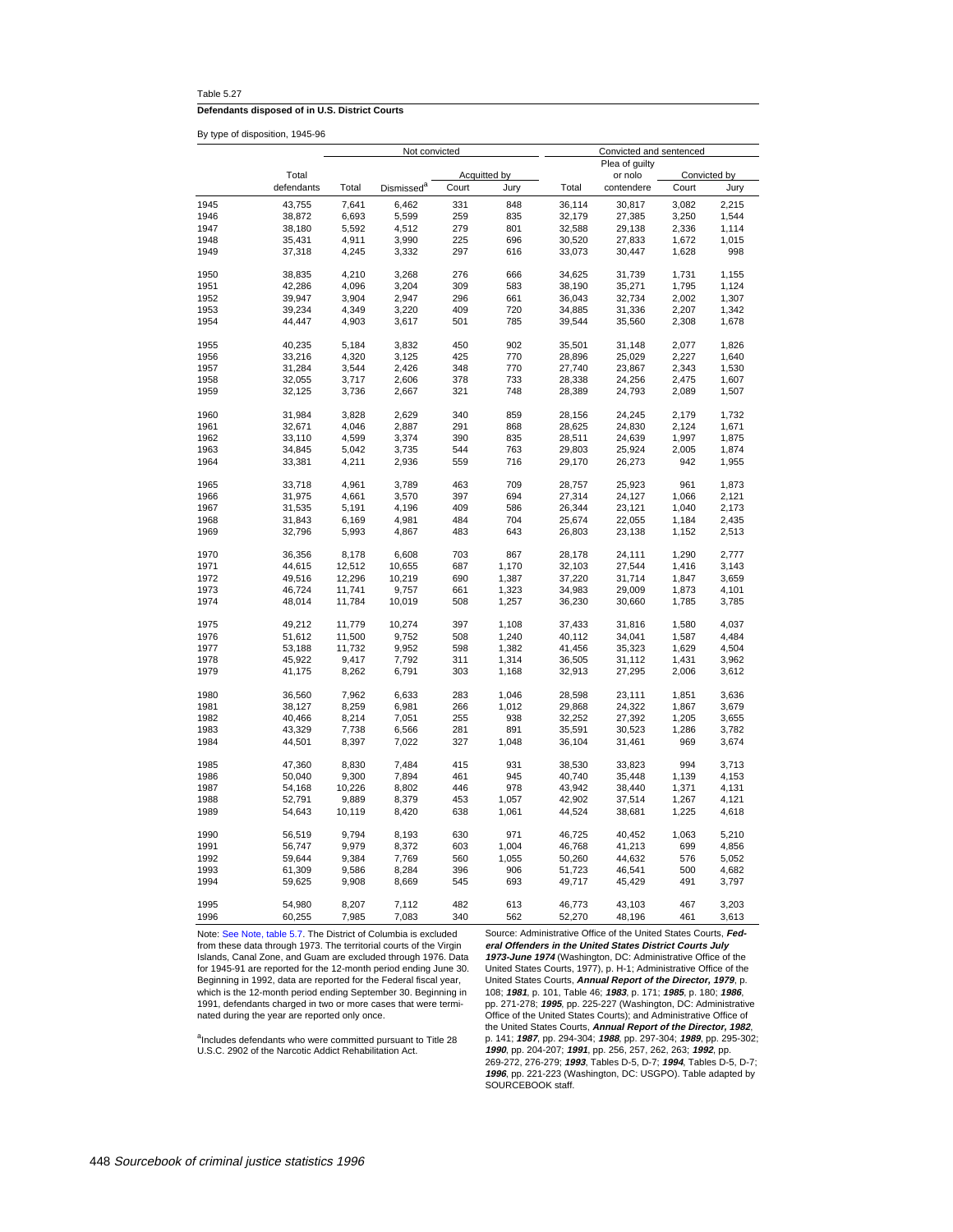# **Defendants sentenced in U.S. District Courts**

By type and length of sentence, 1945-96

|              |                    |                  |                |                                |                | Type of sentence |                       |                        |                  |                |                    |                                                                       |                        |
|--------------|--------------------|------------------|----------------|--------------------------------|----------------|------------------|-----------------------|------------------------|------------------|----------------|--------------------|-----------------------------------------------------------------------|------------------------|
|              |                    |                  |                |                                | Imprisonment   |                  |                       |                        |                  |                |                    | Average                                                               | Average                |
|              |                    |                  |                | Regular sentences <sup>a</sup> |                |                  |                       |                        |                  |                |                    | sentence to sentence to                                               |                        |
|              |                    | Total            | 1 through      | 13 through                     | 36 through     | Over             | Split                 | Indeter-               | Pro-             |                |                    | imprisonment probation                                                |                        |
|              | Total <sup>b</sup> | regular          | 12 months      | 35 months                      | 60 months      | 60 months        | sentence <sup>c</sup> | minate <sup>d</sup>    | bation           | Fine           | Other <sup>e</sup> | (in months) <sup><math>\text{t}</math></sup> (in months) <sup>9</sup> |                        |
| 1945         | 17,095             | X                | 10,522         | 3,634                          | 2,017          | 922              | X                     | X                      | 14,359           | 4,660          | X                  | 16.5                                                                  | <b>NA</b>              |
| 1946         | 15,393             | X                | 9,316          | 3,610                          | 1,809          | 658              | X                     | Χ                      | 12,691           | 4,095          | Χ                  | 18.6                                                                  | <b>NA</b>              |
| 1947         | 15,146             | Χ                | 9,033          | 3,679                          | 1,746          | 688              | Χ                     | Χ                      | 13,318           | 4,124          | Χ                  | 17.3                                                                  | <b>NA</b>              |
| 1948         | 13,505             | X                | 8,033          | 3,329                          | 1,517          | 626              | X                     | X                      | 14,014           | 3,001          | X                  | 17.6                                                                  | <b>NA</b>              |
| 1949         | 14,730             | X                | 9,389          | 3,378                          | 1,392          | 571              | X                     | X                      | 15,161           | 3,182          | X                  | 15.8                                                                  | <b>NA</b>              |
|              |                    |                  |                |                                |                |                  |                       |                        |                  |                |                    |                                                                       |                        |
| 1950         | 14,998             | X                | 8,910          | 3,799                          | 1,588          | 701              | X                     | X                      | 16.603           | 3,024          | X                  | 17.5                                                                  | <b>NA</b>              |
| 1951         | 15,568             | X                | 9,215          | 3,758                          | 1,805          | 790              | Χ                     | X                      | 19,855           | 2,767          | X                  | 18.1                                                                  | <b>NA</b>              |
| 1952         | 15,963             | X                | 9,094          | 3,817                          | 2,072          | 980              | X                     | X                      | 17,687           | 2,393          | X                  | 19.1                                                                  | <b>NA</b>              |
| 1953         | 16,355             | X<br>X           | 8,969          | 4,213                          | 2,164          | 1,009            | X<br>Χ                | X<br>X                 | 15,811           | 2,719          | X<br>X             | 19.4                                                                  | <b>NA</b>              |
| 1954         | 19,221             |                  | 10,977         | 4,546                          | 2,487          | 1,211            |                       |                        | 17,517           | 2,806          |                    | 18.9                                                                  | <b>NA</b>              |
| 1955         | 17,542             | X                | 8,942          | 4,584                          | 2,724          | 1,292            | X                     | X                      | 14,584           | 2,945          | X                  | 21.9                                                                  | <b>NA</b>              |
| 1956         | 13,576             | X                | 5,681          | 4,217                          | 2,478          | 1,200            | X                     | X                      | 12,365           | 2,955          | X                  | 24.9                                                                  | <b>NA</b>              |
| 1957         | 13,798             | X                | 5,473          | 4,018                          | 2,635          | 1,672            | X                     | X                      | 11,434           | 2,508          | X                  | 28.0                                                                  | <b>NA</b>              |
| 1958         | 14,101             | X                | 5,382          | 4,029                          | 2,861          | 1,829            | X                     | X                      | 11,617           | 2,620          | $\times$           | 28.2                                                                  | <b>NA</b>              |
| 1959         | 14,350             | X                | 5,024          | 3,680                          | 3,237          | 1,849            | (c)                   | X                      | 11,379           | 2,660          | X                  | 29.2                                                                  | <b>NA</b>              |
| 1960         |                    | X                | 5,024          | 3,877                          | 3,288          | 1,981            |                       | X                      | 11,081           | 2,905          | X                  | 29.6                                                                  | <b>NA</b>              |
| 1961         | 14,170<br>14,462   | X                | 4,057          | 4,753                          | 3,481          | 2,171            | (c)                   | Χ                      | 10,714           |                | 677                | 31.0                                                                  | <b>NA</b>              |
| 1962         | 14,042             | X                | 4.088          | 4.441                          | 3,418          | 2,095            | (c)                   | X                      | 11,071           | 2,772<br>2,618 | 780                | 32.0                                                                  | <b>NA</b>              |
| 1963         | 13,639             | X                | 2,949          | 4,218                          | 3,228          | 2,076            | (c)<br>1,168          | X                      | 12,047           | 2,847          | 1,270              | 32.3                                                                  | <b>NA</b>              |
| 1964         | 13,273             | X                | 2,992          | 4,085                          | 3,094          | 1,987            | 1,115                 | Χ                      | 11,634           | 2,689          | 1,574              | 31.9                                                                  | <b>NA</b>              |
|              |                    |                  |                |                                |                |                  |                       |                        |                  |                |                    |                                                                       |                        |
| 1965         | 13,668             | X                | 3,748          | 3,139                          | 3,262          | 2,252            | 1,267                 | Χ                      | 10,779           | 2,477          | 1,833              | 33.5                                                                  | <b>NA</b>              |
| 1966         | 13,282             | X                | 3,549          | 2,926                          | 3,332          | 2,092            | 1,383                 | X                      | 10,256           | 2,356          | 1,420              | 32.9                                                                  | <b>NA</b>              |
| 1967         | 13,085             | X                | 3,236          | 2,837                          | 3,411          | 2,381            | 1,220                 | X                      | 9,435            | 2,293          | 1,531              | 36.5                                                                  | <b>NA</b>              |
| 1968         | 12,610             | X                | 2,473          | 2,413                          | 3,568          | 2,915            | 1,241                 | X                      | 9,820            | 1,816          | 1,428              | 42.2                                                                  | <b>NA</b>              |
| 1969         | 12,847             | X                | 2,771          | 2,252                          | 3,500          | 3,012            | 1,312                 | X                      | 9,991            | 1,682          | 2,283              | 42.0                                                                  | <b>NA</b>              |
| 1970         | 12,415             | X                | 2,753          | 2,253                          | 3,290          | 2,775            | 1,344                 | X                      | 11,387           | 1,935          | 2,441              | 41.1                                                                  | <b>NA</b>              |
| 1971         | 14,378             | X                | 2,820          | 2,599                          | 3,326          | 3,482            | 2,151                 | X                      | 13,243           | 1,789          | 2,693              | 42.1                                                                  | <b>NA</b>              |
| 1972         | 16,832             | X                | 4,450          | 2,645                          | 3,695          | 3,569            | 2,473                 | X                      | 15,395           | 2,232          | 2,761              | 38.1                                                                  | <b>NA</b>              |
| 1973         | 17,540             | X                | 3,384          | 2,912                          | 4,141          | 4,220            | 2,883                 | X                      | 15,026           | 1,866          | 551                | 15.4                                                                  | <b>NA</b>              |
| 1974         | 17,180             | X                | 3,333          | 2,880                          | 4,107          | 3,960            | 2,900                 | X                      | 16,623           | 2,078          | 349                | 42.2                                                                  | <b>NA</b>              |
|              |                    |                  |                |                                |                |                  |                       |                        |                  |                |                    |                                                                       |                        |
| 1975<br>1976 | 17,301<br>18,477   | Χ<br>X           | 3,337<br>3,530 | 2,825<br>3,096                 | 4,437<br>4,731 | 4,387<br>4,862   | 2,315<br>2,258        | Χ<br>X                 | 17,913<br>18,208 | 1,876<br>3.199 | 343<br>228         | 45.5<br>47.2                                                          | <b>NA</b><br><b>NA</b> |
|              | 19,552             | 13,772           | 4,016          | 2,938                          | 2,953          | 3,865            | 3,217                 | 1,604                  | 16,135           | 5,409          | 360                | 34.7                                                                  | 32.8                   |
| 1977<br>1978 | 17,426             | 12,234           | 3,284          | 2,804                          | 2,792          | 3,354            | 3,263                 | 1,132                  | 14,525           | 4,279          | 285                | 48.6                                                                  | 32.4                   |
| 1979         | 14,580             | 9,818            | 2,320          | 2,344                          | 2,389          | 2,765            | 3,234                 | 887                    | 13,459           | 4,368          | 506                | 49.0                                                                  | 32.3                   |
|              |                    |                  |                |                                |                |                  |                       |                        |                  |                |                    |                                                                       |                        |
| 1980         | 13,191             | 8,484            | 2,016          | 1,936                          | 1,945          | 2,587            | 3,012                 | 1,123                  | 11,053           | 3,916          | 438                | 51.9                                                                  | 33.1                   |
| 1981         | 13,700             | 8,906            | 2,192          | 1,904                          | 1,906          | 2,906            | 3,069                 | 1,232                  | 12,173           | 3,507          | 488                | 55.3                                                                  | 31.7                   |
| 1982         | 15,857             | 10,673           | 2,202          | 2,313                          | 2,422          | 3,736            | 3,538                 | 1,163                  | 12,723           | 3,395          | 277                | 58.6                                                                  | 32.2                   |
| 1983         | 17,886             | 11,979           | 2,503          | 2,671                          | 2,543          | 4,262            | 3,973                 | 1,496                  | 14,097           | 3,220          | 388                | 57.2                                                                  | 33.5                   |
| 1984         | 17,710             | 11,828           | 2,282          | 2,666                          | 2,628          | 4,252            | 4,063                 | 1,482                  | 13,880           | 3,977          | 537                | 58.0                                                                  | 35.0                   |
| 1985         | 18,679             | 12,910           | 2,285          | 2,886                          | 2,995          | 4,744            | 4,084                 | 1,494                  | 14,404           | 4,830          | 617                | 60.2                                                                  | 35.2                   |
| 1986         | 20,261             | 15,004           | 2,393          | 3,251                          | 3,529          | 5,831            | 4,397                 | 1,200                  | 15,230           | 4,232          | 657                | 64.6                                                                  | 35.5                   |
| 1987         | 23,344             | 17,556           | 2,661          | 3,850                          | 3,942          | 7,103            | 4,524                 | 1,257                  | 16,023           | 4,368          | 207                | 65.4                                                                  | 35.2                   |
| 1988         | 22,473             | 17,605           | 3,070          | 3,721                          | 3,291          | 7,523            | 4,014                 | 848                    | 16.057           | 4,087          | 285                | 66.1                                                                  | 34.0                   |
| 1989         | 24,867             | 21,485           | 5,057          | 5,301                          | 3,463          | 7,664            | 2,676                 | 706                    | 14,997           | 4,193          | 467                | 58.6                                                                  | 32.9                   |
| 1990         |                    |                  |                |                                |                |                  |                       | 312                    |                  |                |                    | 59.2                                                                  | 32.7                   |
|              | 27,796             | 25,768           | 6,701          | 6,466                          | 3,305          | 9,296            | 1,716                 |                        | 14,196           | 4,176          | 557                |                                                                       |                        |
| 1991<br>1992 | 29,189<br>32,866   | 28,809<br>31,895 | 7,896<br>8,281 | 6,667<br>8,073                 | 5,123<br>5,650 | 9,123<br>9,891   | <b>NA</b><br>NA       | <b>NA</b><br><b>NA</b> | 13,754<br>13,299 | 3,772<br>3,985 | 53<br>109          | 69.6<br>65.6                                                          | 42.7<br>32.3           |
| 1993         | 35,001             | 33,664           | 8,493          | 8,241                          | 6,790          | 10,140           | <b>NA</b>             | <b>NA</b>              | 12,775           | 3,870          | 77                 | 63.9                                                                  | 32.1                   |
| 1994         | 33,554             | 32,075           | 7,856          | 8,116                          | 6,535          | 9,568            | <b>NA</b>             | <b>NA</b>              | 12,461           | 3,650          | 52                 | 64.1                                                                  | 32.3                   |
|              |                    |                  |                |                                |                |                  |                       |                        |                  |                |                    |                                                                       |                        |
| 1995         | 32,439             | 31,112           | 7,806          | 8,226                          | 5,807          | 9,273            | <b>NA</b>             | <b>NA</b>              | 11,459           | 2,875          | 171                | 66.4                                                                  | 32.5                   |
| 1996         | 37,579             | 35,556           | 8,597          | 9,606                          | 6,811          | 10,542           | <b>NA</b>             | <b>NA</b>              | 11,755           | 2,929          | 229                | 61.4                                                                  | 32.3                   |
|              |                    |                  |                |                                |                |                  |                       |                        |                  |                |                    |                                                                       |                        |

See notes at end of table.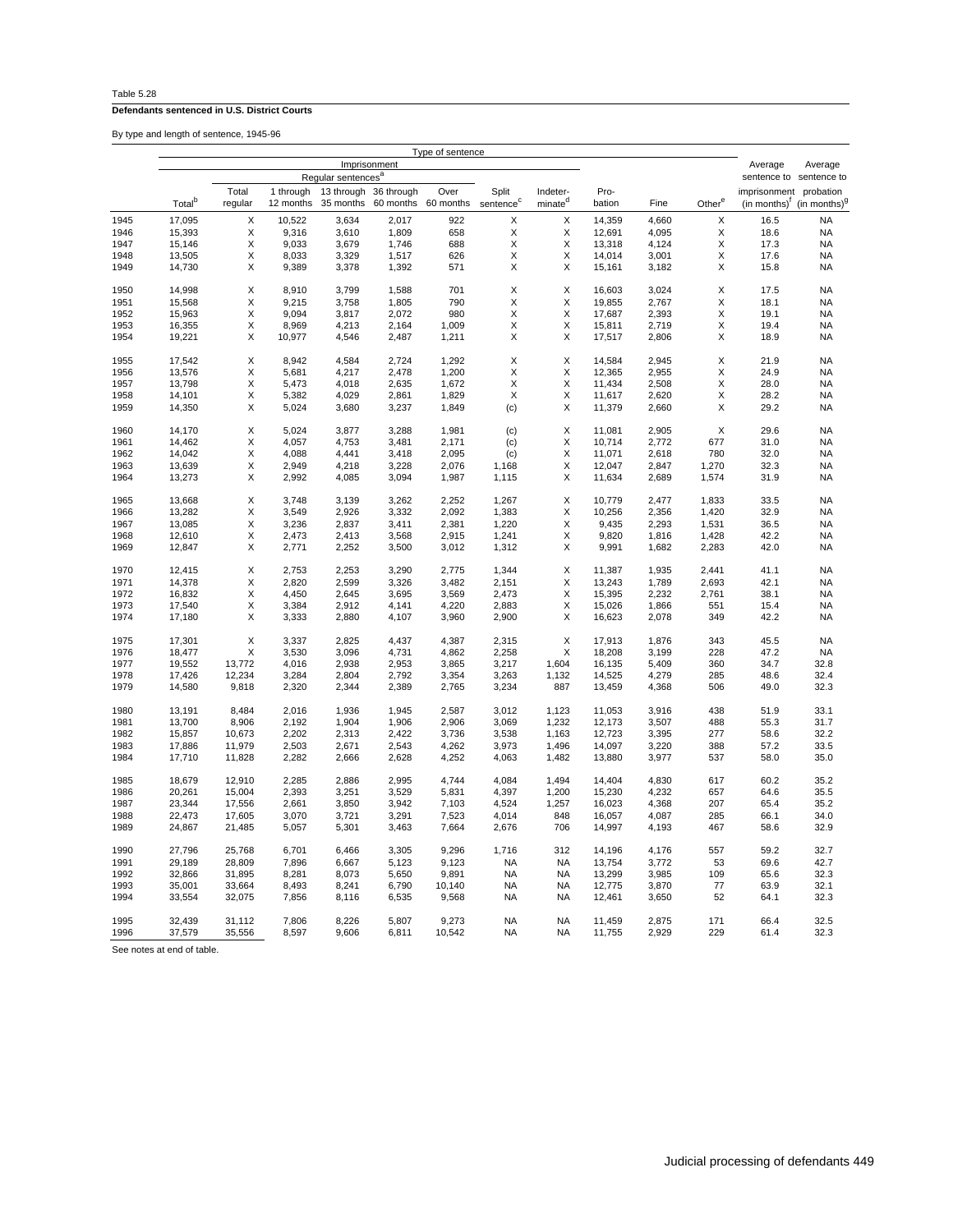# **Defendants sentenced in U.S. District Courts**

#### By type and length of sentence, 1945-96--Continued

Note[: See Notes, tables 5.7](#page-6-0) an[d 5.27.](#page-31-0) Data for 1945-91 are reported for the 12-month period ending June 30. Beginning in 1992, data are reported for the Federal fiscal year, which is the 12-month period ending September 30.

 Prior to 1977, the periods reported for lengths of sentences of imprisonment are 1 year and 1 day and under, over 1 year and 1 day to 3 years, 3 to 5 years, and 5 years and over. Beginning in 1977, the periods reported for lengths of sentences of imprisonment are 1 through 12 months, 13 through 35 months, 36 through 59 months and 60 months and over. Beginning in 1991, two of the periods reported for lengths of sentences to imprisonment changed. The period 36 through 59 months changed to 36 through 60 months, and the period 60 months and over changed to over 60 months.

<sup>a</sup>Includes sentences of more than 6 months that are to be followed by a term of probation (mixed sentences). Beginning in 1991, includes sentences of at least 1 month that may be followed by a term of probation.

<sup>b</sup>Prior to 1989, total includes Youth Corrrections Act and youthful offender sentences not<br>separately enumerated. From 1979-85, total includes Federal Juvenile Deliquency Act sentences not separately enumerated. Beginning in 1991, total includes life sentences, death sentences, and cases with either no sentence, a suspended sentence, a sealed sentence, deportation, or imprisonment of 4 days or less.

<sup>c</sup>A "split sentence" is a sentence on a one-count indictment of 6 months or less in a jailtype institution followed by a term of probation, Title 18 U.S.C. 3651 approved Aug. 23, 1958 (72 Stat. 834). Included are mixed sentences involving confinement for 6 months or less on one count to be followed by a term of probation on one or more counts. For 1959-62, split sentences are included in prison terms of 1 year and 1 day and under.  $^{\text{d}}$ Title 18 U.S.C. 4205B(1) and (2).

<sup>e</sup>From 1945-60, "other" was included with sentences of probation. From 1986-90, "other" included deportation, suspended sentences, imprisonment for 4 days or less, time already served, remitted and suspended fines, and life sentences. Beginning in 1991, "other" includes supervised release, probation of 4 days or less, suspended sentences, sealed sentences, and no sentence.

f From 1977-90, split sentences, Youth Corrections Act and youthful offender sentences, and life sentences were not included in computing average sentence. Beginning in 1991, deportation, suspended sentence, sealed sentences, imprisonment of 4 days or less, no sentences, life sentences, and death sentences were not included in computing average sentence.

<sup>g</sup>From 1986-90, split sentences, indeterminate sentences, and Youth Corrections Act and youthful offender sentences were not included in computing average sentences. Beginning in 1991, supervisory release, probation of 4 days or less, suspended sentences, sealed sentences, and no sentence were not included in computing the average sentence.

Source: Administrative Office of the United States Courts, **Federal Offenders in the United States District Courts July 1973-June 1974** (Washington, DC: Administrative Office of the United States Courts, 1977), p. H-1; Administrative Office of the United States Courts, **Annual Report of the Director, 1979**, p. 108; **1981**, p. 101, Table 46; **1983**, p. 171; **1985**, p. 180; **1986**, pp. 271-278; **1995**, pp. 228-231 (Washington, DC: Administrative Office of the United States Courts); and Administrative Office of the United States Courts, **Annual Report of the Director, 1982**, p. 141; **1987**, pp. 294-304; **1988**, pp. 297-304; **1989**, pp. 295-302; **1990**, pp. 204-207; **1991**, pp. 256, 257, 262, 263; **1992**, pp. 269-272, 276-279; **1993**, Tables D-5, D-7; **1994**, Tables D-5, D-7; **1996**, pp. 224-227 (Washington, DC: USGPO). Table adapted by SOURCEBOOK staff.

#### Table 5.29

#### **Defendants disposed of in U.S. District Courts**

By offense and type of disposition, fiscal year 1996

|                             |              |                | Not convicted          |                |                | Convicted and sentenced |              |                |                |                |  |
|-----------------------------|--------------|----------------|------------------------|----------------|----------------|-------------------------|--------------|----------------|----------------|----------------|--|
|                             | Total        |                |                        | Acquitted by   |                |                         | Plea         | Plea of nolo   |                | Convicted by   |  |
| Offense                     | defendants   | Total          | Dismissed <sup>a</sup> | Court          | Jury           | Total                   | of quilty    | contendere     | Court          | Jury           |  |
| Total                       | 60,255       | 7,985          | 7,083                  | 340            | 562            | 52,270                  | 47,921       | 275            | 461            | 3,613          |  |
| <b>GENERAL OFFENSES</b>     |              |                |                        |                |                |                         |              |                |                |                |  |
| Homicide                    | 316          | 57             | 36                     | $\overline{2}$ | 19             | 259                     | 192          | $\mathbf{1}$   | 6              | 60             |  |
| Murder-first degree         | 238          | 50             | 33                     | $\overline{2}$ | 15             | 188                     | 134          | $\mathbf{1}$   | 6              | 47             |  |
| Murder-second degree        | 23           | 3              | $\overline{2}$         | $\mathbf 0$    | 1              | 20                      | 13           | 0              | 0              | $\overline{7}$ |  |
| Manslaughter                | 55           | 4              | $\mathbf{1}$           | $\mathbf 0$    | 3              | 51                      | 45           | $\Omega$       | 0              | 6              |  |
| Robbery                     | 1,425        | 78             | 67                     | 3              | 8              | 1,347                   | 1,246        | 4              | 3              | 94             |  |
| Bank                        | 1,337        | 70             | 60                     | 3              | $\overline{7}$ | 1,267                   | 1,176        | 3              | $\overline{2}$ | 86             |  |
| Postal                      | 50           | 4              | 3                      | $\Omega$       | 1              | 46                      | 38           | $\Omega$       | 1              | $\overline{7}$ |  |
| Other                       | 38           | 4              | $\overline{4}$         | $\mathbf 0$    | $\mathbf 0$    | 34                      | 32           | 1              | 0              | 1              |  |
| Assault                     | 571          | 122            | 99                     | 10             | 13             | 449                     | 391          | 0              | 10             | 48             |  |
| <b>Burglary</b>             | 75           | 10             | 9                      | $\mathbf 0$    | 1              | 65                      | 64           | $\Omega$       | $\Omega$       | $\mathbf{1}$   |  |
| Bank                        | $\mathbf{1}$ | 0              | 0                      | $\mathbf 0$    | 0              | 1                       | $\mathbf{1}$ | 0              | 0              | $\mathbf 0$    |  |
| Postal                      | 28           | 1              | $\mathbf{1}$           | $\mathbf 0$    | 0              | 27                      | 27           | 0              | 0              | $\mathbf 0$    |  |
| Interstate shipments        | 6            | $\overline{2}$ | $\overline{2}$         | $\Omega$       | $\Omega$       | $\overline{4}$          | 4            | $\Omega$       | $\Omega$       | $\Omega$       |  |
| Other                       | 40           | $\overline{7}$ | 6                      | $\mathbf 0$    | $\mathbf{1}$   | 33                      | 32           | $\mathbf 0$    | 0              | 1              |  |
| Larceny and theft           | 3,741        | 818            | 758                    | 35             | 25             | 2,923                   | 2,747        | 19             | 52             | 105            |  |
| Bank                        | 303          | 14             | 11                     | $\mathbf 0$    | 3              | 289                     | 286          | $\mathbf{1}$   | 0              | $\overline{2}$ |  |
| Postal                      | 406          | 36             | 34                     | $\mathbf 0$    | $\overline{c}$ | 370                     | 362          | 0              | 1              | $\overline{7}$ |  |
| Interstate shipments        | 244          | 19             | 17                     | $\mathbf{1}$   | 1              | 225                     | 198          | $\mathbf 0$    | 0              | 27             |  |
| Other U.S. property         | 1,962        | 481            | 437                    | 29             | 15             | 1,481                   | 1,404        | 17             | 48             | 12             |  |
| Transport, stolen property  | 375          | 51             | 47                     | $\mathbf{1}$   | 3              | 324                     | 274          | $\mathbf 0$    | 0              | 50             |  |
| Other                       | 451          | 217            | 212                    | $\overline{4}$ | 1              | 234                     | 223          | $\mathbf{1}$   | 3              | $\overline{7}$ |  |
| Embezzlement                | 1.291        | 141            | 129                    | $\overline{2}$ | 10             | 1,150                   | 1,098        | 3              | 1              | 48             |  |
| Bank                        | 642          | 70             | 68                     | $\mathbf 0$    | $\overline{2}$ | 572                     | 559          | $\mathbf 0$    | 0              | 13             |  |
| Postal                      | 252          | 22             | 20                     | $\overline{2}$ | 0              | 230                     | 222          | $\Omega$       | 1              | $\overline{7}$ |  |
| Other                       | 397          | 49             | 41                     | $\mathbf 0$    | 8              | 348                     | 317          | 3              | 0              | 28             |  |
| Fraud                       | 9,831        | 940            | 809                    | 35             | 96             | 8,891                   | 8,323        | 22             | 19             | 527            |  |
| Income tax                  | 828          | 75             | 61                     | $\overline{2}$ | 12             | 753                     | 694          | $\overline{2}$ | 0              | 57             |  |
| Lending institution         | 1,546        | 160            | 144                    | 5              | 11             | 1,386                   | 1,290        | $\overline{2}$ | $\overline{2}$ | 92             |  |
| Postal                      | 1,983        | 241            | 204                    | 10             | 27             | 1,742                   | 1,588        | $\overline{2}$ | 3              | 149            |  |
| Veterans and allotments     | 1            | 0              | $\mathbf 0$            | $\mathbf 0$    | 0              | $\mathbf{1}$            | 1            | 0              | 0              | $\mathbf 0$    |  |
| Securities and Exchange     | 57           | $\overline{4}$ | 3                      | 0              | 1              | 53                      | 48           | 1              | $\mathbf 0$    | 4              |  |
| Social Security             | 227          | 30             | 29                     | 0              | $\mathbf{1}$   | 197                     | 185          | 1              | 0              | 11             |  |
| False personation           | 20           | 6              | 6                      | $\mathbf 0$    | 0              | 14                      | 14           | 0              | 0              | 0              |  |
| Nationality laws            | 88           | 6              | 5                      | $\Omega$       | 1              | 82                      | 79           | $\Omega$       | 3              | $\mathbf 0$    |  |
| Passport fraud              | 234          | 15             | 15                     | $\mathbf 0$    | $\mathbf 0$    | 219                     | 212          | 0              | $\overline{2}$ | 5              |  |
| False claims and statements | 1,878        | 136            | 113                    | 5              | 18             | 1,742                   | 1,671        | 4              | 1              | 66             |  |
| Other                       | 2,969        | 267            | 229                    | 13             | 25             | 2,702                   | 2,541        | 10             | 8              | 143            |  |
| Auto theft                  | 294          | 47             | 43                     | $\mathbf{1}$   | 3              | 247                     | 198          | $\Omega$       | 3              | 46             |  |

See notes at end of table.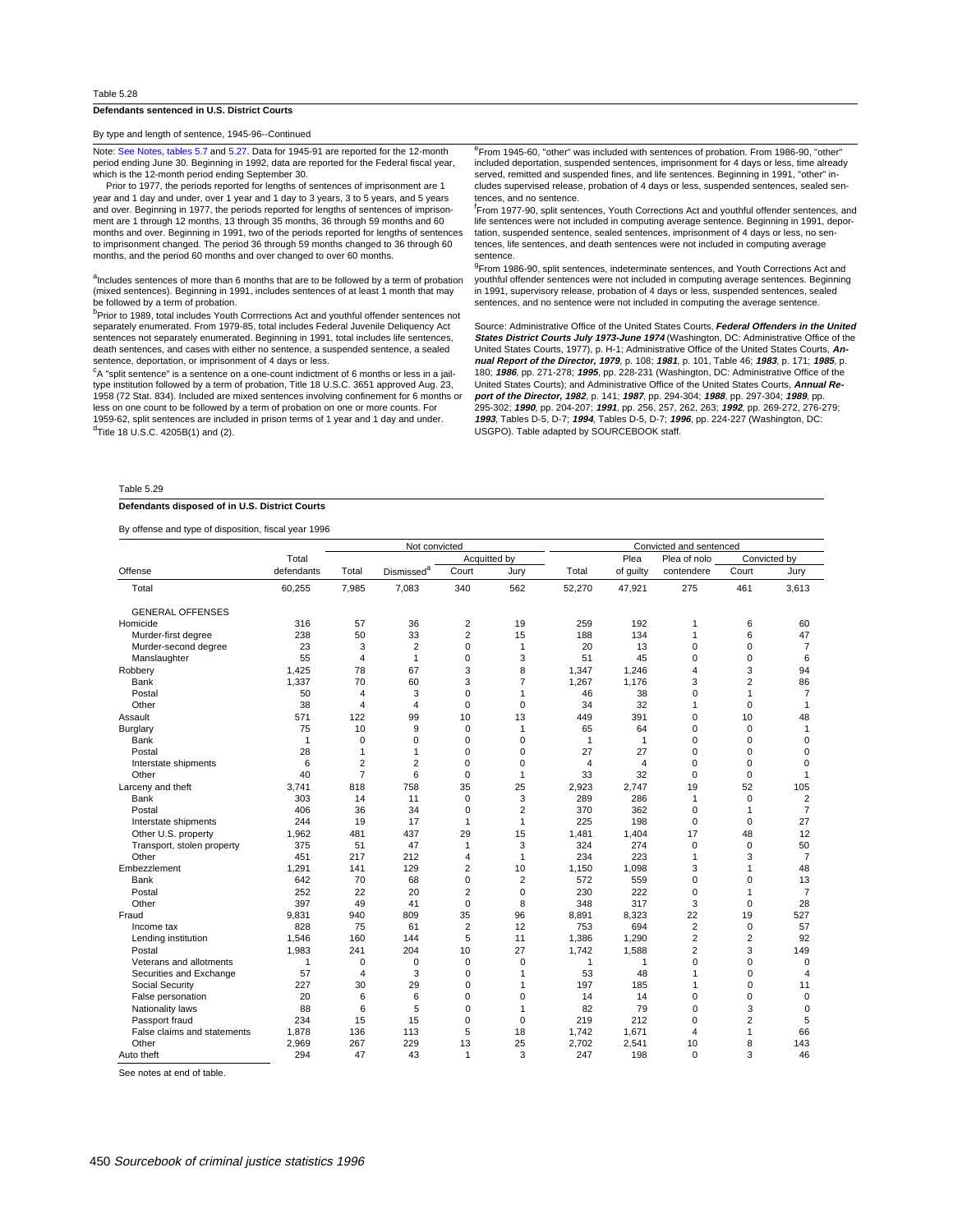Table 5.29

#### **Defendants disposed of in U.S. District Courts**

By offense and type of disposition, fiscal year 1996--Continued

|                                    |                |                | Not convicted          |                |                |              | Convicted and sentenced |                |                |                |  |
|------------------------------------|----------------|----------------|------------------------|----------------|----------------|--------------|-------------------------|----------------|----------------|----------------|--|
|                                    | Total          |                |                        | Acquitted by   |                |              | Plea                    | Plea of nolo   |                | Convicted by   |  |
| Offense                            | defendants     | Total          | Dismissed <sup>a</sup> | Court          | Jury           | Total        | of quilty               | contendere     | Court          | Jury           |  |
| <b>GENERAL OFFENSES--continued</b> |                |                |                        |                |                |              |                         |                |                |                |  |
| Forgery and counterfeiting         | 1,215          | 102            | 89                     | 2              | 11             | 1,113        | 1,073                   | 1              | 1              | 38             |  |
| Transport forged securities        | $\overline{7}$ | $\overline{2}$ | $\overline{2}$         | $\mathbf 0$    | $\mathbf 0$    | 5            | 4                       | $\mathbf 0$    | 0              | 1              |  |
| Postal forgery                     | 3              | 0              | $\mathbf 0$            | $\mathbf 0$    | 0              | 3            | 3                       | $\mathbf 0$    | 0              | 0              |  |
| Other forgery                      | 316            | 32             | 31                     | $\mathbf 0$    | 1              | 284          | 279                     | $\mathbf 0$    | 0              | 5              |  |
| Counterfeiting                     | 889            | 68             | 56                     | $\overline{2}$ | 10             | 821          | 787                     | $\mathbf{1}$   |                | 32             |  |
| Sex offenses                       | 467            | 66             | 48                     | 3              | 15             | 401          | 352                     | $\overline{2}$ | 8              | 39             |  |
| Sexual abuse                       | 258            | 51             | 35                     | 3              | 13             | 207          | 177                     | $\mathbf{1}$   | $\overline{7}$ | 22             |  |
| Other                              | 209            | 15             | 13                     | $\Omega$       | $\overline{2}$ | 194          | 175                     | $\mathbf{1}$   | 1              | 17             |  |
| Drug laws                          | 20,957         | 2,624          | 2,376                  | 38             | 210            | 18,333       | 16,605                  | 15             | 48             | 1,665          |  |
| Miscellaneous general offenses     | 11,136         | 2,104          | 1,816                  | 192            | 96             | 9,032        | 7,902                   | 201            | 225            | 704            |  |
| <b>Bribery</b>                     | 237            | 29             | 24                     | $\overline{2}$ | 3              | 208          | 188                     | 3              |                | 16             |  |
| Drunk driving and traffic          | 4.653          | 1,122          | 969                    | 150            | 3              | 3,531        | 3,193                   | 145            | 181            | 12             |  |
| Escape                             | 616            | 108            | 101                    | $\mathbf 0$    | 7              | 508          | 478                     | 1              | $\Omega$       | 29             |  |
| Extortion, racketeering, threats   | 1.187          | 137            | 111                    | 9              | 17             | 1.050        | 906                     | $\overline{2}$ |                | 141            |  |
| Gambling and lottery               | 50             | 19             | 19                     | $\mathbf 0$    | 0              | 31           | 30                      | $\Omega$       | $\Omega$       | 1              |  |
| Kidnaping                          | 144            | 27             | 22                     | $\mathbf 0$    | 5              | 117          | 82                      | 0              | 1              | 34             |  |
| Perjury                            | 92             | 12             | 6                      | $\overline{2}$ | 4              | 80           | 62                      | $\mathbf{1}$   | 3              | 14             |  |
| Weapons and firearms               | 3.638          | 496            | 424                    | 16             | 56             | 3,142        | 2,666                   | $\overline{4}$ | 17             | 455            |  |
| Other                              | 519            | 154            | 140                    | 13             | 1              | 365          | 297                     | 45             | 21             | $\overline{2}$ |  |
| <b>SPECIAL OFFENSES</b>            |                |                |                        |                |                |              |                         |                |                |                |  |
| Immigration laws                   | 5.738          | 247            | 242                    | 3              | 2              | 5,491        | 5,411                   | 3              | 9              | 68             |  |
| Liquor, Internal Revenue           | 3              | $\mathbf 0$    | $\mathbf 0$            | $\mathbf 0$    | 0              | 3            | 3                       | $\mathbf 0$    | $\mathbf 0$    | $\mathbf 0$    |  |
| <b>Federal statutes</b>            | 3,195          | 629            | 562                    | 14             | 53             | 2,566        | 2,316                   | 4              | 76             | 170            |  |
| Agricultural/conservation acts     | 378            | 132            | 127                    | $\Omega$       | 5              | 246          | 222                     | 1              | 16             | 7              |  |
| Antitrust violations               | 53             | 19             | 8                      | $\Omega$       | 11             | 34           | 31                      | $\Omega$       | 0              | 3              |  |
| Food and Drug Act                  | 78             | $\overline{7}$ | 5                      | $\Omega$       | $\overline{2}$ | 71           | 70                      | $\Omega$       | $\Omega$       |                |  |
| Migratory bird laws                | 111            | 16             | 16                     | $\Omega$       | $\Omega$       | 95           | 80                      | $\Omega$       | 14             |                |  |
| <b>Motor Carrier Act</b>           | 9              | 0              | $\Omega$               | $\mathbf 0$    | 0              | 9            | 9                       | $\Omega$       | $\mathbf 0$    | 0              |  |
| National defense laws              | $\mathbf 1$    | $\mathbf 0$    | $\mathbf 0$            | $\mathbf 0$    | 0              | $\mathbf{1}$ | $\mathbf{1}$            | $\mathbf 0$    | 0              | 0              |  |
| Civil rights                       | 118            | 37             | 25                     | $\overline{2}$ | 10             | 81           | 70                      | $\mathbf 0$    | 1              | 10             |  |
| Contempt                           | 63             | 13             | 13                     | $\mathbf 0$    | 0              | 50           | 39                      | 0              | 5              | 6              |  |
| Customs laws                       | 125            | 19             | 17                     |                |                | 106          | 102                     | $\mathbf 0$    | 0              | 4              |  |
| Postal laws                        | 214            | 14             | 14                     | $\mathbf 0$    | 0              | 200          | 199                     |                | 0              | 0              |  |
| Other                              | 2,045          | 372            | 337                    | 11             | 24             | 1,673        | 1.493                   | $\overline{2}$ | 40             | 138            |  |

Note: Defendants charged in two or more cases that were terminated during the year are reported only once. The data exclude 1,038 transfers and 1,653 terminations for defendants charged in more than one case during the year.

Source: Administrative Office of the United States Courts, **Annual Report of the Director, 1996** (Washington, DC: USGPO, 1997), pp. 221-223.

<sup>a</sup>lncludes defendants who were committed pursuant to Title 28 U.S.C. 2902 of the<br>Narcotic Addict Rehabilitation Act.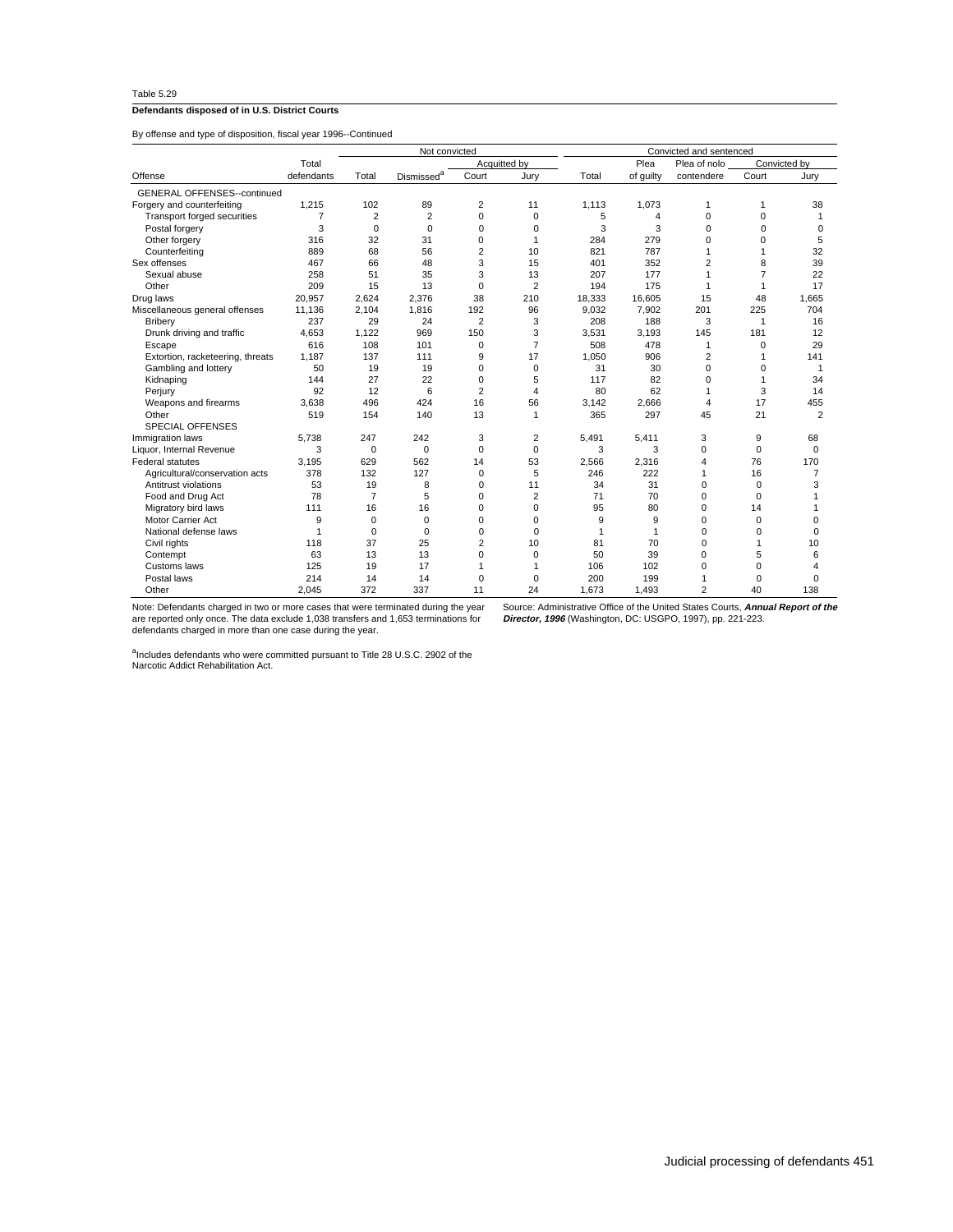# **Defendants sentenced in U.S. District Courts**

By offense, and type and length of sentence, fiscal year 1996

|                                                           |                                  |                                |                           |                                           |                                |                               |                      |                                               |                               |                            | Type of sentence   |
|-----------------------------------------------------------|----------------------------------|--------------------------------|---------------------------|-------------------------------------------|--------------------------------|-------------------------------|----------------------|-----------------------------------------------|-------------------------------|----------------------------|--------------------|
|                                                           |                                  |                                |                           |                                           | Regular sentences <sup>a</sup> | Sentences to imprisonment     |                      |                                               |                               |                            |                    |
| Offense                                                   | Total<br>defendants<br>sentenced | Total<br>imprison-<br>ment     | 6<br>months<br>or<br>less | $\overline{7}$<br>through<br>12<br>months | 13<br>through<br>35<br>months  | 36<br>through<br>60<br>months | Over<br>60<br>months | Average<br>sentence<br>in months <sup>b</sup> | Life                          | Death                      | Other <sup>c</sup> |
| Total                                                     | 52,270                           | 37,579                         | 5,251                     | 3,346                                     | 9,606                          | 6,811                         | 10,542               | 61.4                                          | 295                           | $\overline{4}$             | 1,724              |
| <b>GENERAL OFFENSES</b>                                   |                                  |                                |                           |                                           |                                |                               |                      |                                               |                               |                            |                    |
| Homicide                                                  | 259                              | 234                            | 16                        | 19                                        | 38                             | 42                            | 101                  | 98.7                                          | 16                            | $\mathbf 0$                | $\overline{2}$     |
| Murder-first degree                                       | 188                              | 174                            | 12                        | 9                                         | 18                             | 29                            | 90                   | 114.8                                         | 15                            | $\mathbf 0$                | $\mathbf{1}$       |
| Murder-second degree                                      | 20                               | 19                             | $\mathbf 0$               | 1                                         | $\overline{2}$                 | $\overline{7}$                | 8                    | 116.3                                         | $\mathbf{1}$                  | $\mathbf 0$                | $\mathbf 0$        |
| Manslaughter                                              | 51                               | 41                             | $\overline{4}$            | 9                                         | 18                             | 6                             | 3                    | 27.0                                          | $\mathbf 0$                   | $\mathbf 0$                | 1                  |
| Robbery                                                   | 1,347                            | 1,296                          | 22                        | 22                                        | 168                            | 421                           | 647                  | 89.6                                          | 8                             | $\mathbf 0$                | 8                  |
| Bank                                                      | 1,267                            | 1,220                          | 18                        | 21                                        | 159                            | 398                           | 610                  | 90.2                                          | $\overline{7}$                | $\mathbf 0$                | 7                  |
| Postal                                                    | 46                               | 46                             | $\mathbf{1}$              | $\mathbf 0$                               | $\overline{2}$                 | 9                             | 32                   | 98.7                                          | 1                             | $\Omega$                   | $\mathbf{1}$       |
| Other                                                     | 34                               | 30                             | 3                         | $\mathbf{1}$                              | $\overline{7}$                 | 14                            | 5                    | 54.9                                          | 0                             | $\pmb{0}$                  | $\mathbf 0$        |
| Assault                                                   | 449                              | 281                            | 74                        | 33                                        | 76                             | 54                            | 31                   | 29.7                                          | $\mathbf 0$                   | $\mathbf 0$                | 13                 |
| Burglary                                                  | 65                               | 56                             | 6                         | 8                                         | 32                             | 5                             | 5                    | 25.2                                          | $\mathbf 0$                   | $\mathbf 0$                | 0                  |
| Bank                                                      | $\mathbf{1}$                     | $\mathbf{1}$                   | $\mathbf 0$               | $\mathbf 0$                               | $\mathbf 0$                    | $\mathbf{1}$<br>$\mathbf 0$   | 0                    | 37.0                                          | $\mathbf 0$<br>$\overline{0}$ | $\mathbf 0$<br>$\mathbf 0$ | $\mathbf 0$        |
| Postal                                                    | 27<br>$\overline{4}$             | 23<br>$\overline{4}$           | 5<br>$\mathbf 0$          | 3<br>$\mathbf{1}$                         | 15<br>$\overline{2}$           | $\mathbf{1}$                  | 0                    | 15.6                                          | 0                             | $\mathbf 0$                | $\mathbf 0$        |
| Interstate shipments<br>Other                             | 33                               | 28                             | 1                         | $\overline{4}$                            | 15                             | 3                             | 0<br>5               | 27.5<br>32.3                                  | $\mathbf 0$                   | $\Omega$                   | 0<br>$\mathbf 0$   |
| Larceny and theft                                         | 2,923                            | 1,126                          | 340                       | 211                                       | 317                            | 110                           | 80                   | 24.4                                          | $\mathbf{0}$                  | $\mathbf 0$                | 68                 |
| Bank                                                      | 289                              | 103                            | 33                        | 17                                        | 28                             | 8                             | 12                   | 27.3                                          | $\mathbf 0$                   | $\mathbf 0$                | 5                  |
| Postal                                                    | 370                              | 201                            | 59                        | 56                                        | 65                             | 12                            | 3                    | 15.1                                          | $\overline{0}$                | $\mathbf 0$                | 6                  |
| Interstate shipments                                      | 225                              | 161                            | 17                        | 16                                        | 58                             | 30                            | 36                   | 54.4                                          | 0                             | $\mathbf 0$                | 4                  |
| Other U.S. property                                       | 1,481                            | 332                            | 156                       | 77                                        | 45                             | 6                             | 5                    | 10.7                                          | $\overline{0}$                | $\mathbf{0}$               | 43                 |
| Transport, stolen property                                | 324                              | 249                            | 43                        | 32                                        | 104                            | 49                            | 20                   | 29.8                                          | 0                             | $\mathbf 0$                | 1                  |
| Other                                                     | 234                              | 80                             | 32                        | 13                                        | 17                             | 5                             | $\overline{4}$       | 16.7                                          | $\mathbf 0$                   | $\mathbf 0$                | 9                  |
| Embezzlement                                              | 1,150                            | 598                            | 246                       | 104                                       | 114                            | 29                            | 21                   | 16.3                                          | $\mathbf 0$                   | $\mathbf 0$                | 84                 |
| Bank                                                      | 572                              | 356                            | 162                       | 59                                        | 47                             | 8                             | 8                    | 11.2                                          | $\mathbf 0$                   | $\mathbf 0$                | 72                 |
| Postal                                                    | 230                              | 48                             | 28                        | 9                                         | 8                              | $\overline{2}$                | $\mathbf{1}$         | 13.1                                          | $\mathbf{0}$                  | $\mathbf 0$                | $\mathbf 0$        |
| Other                                                     | 348                              | 194                            | 56                        | 36                                        | 59                             | 19                            | 12                   | 25.0                                          | 0                             | $\pmb{0}$                  | 12                 |
| Fraud                                                     | 8,891                            | 5,112                          | 1,540                     | 890                                       | 1,648                          | 502                           | 190                  | 20.9                                          | 1                             | $\mathbf 0$                | 341                |
| Income tax                                                | 753                              | 301                            | 89                        | 67                                        | 98                             | 29                            | 16                   | 20.2                                          | $\mathbf{1}$                  | $\mathbf 0$                | $\mathbf{1}$       |
| Lending institution                                       | 1,386                            | 1,057                          | 317                       | 165                                       | 362                            | 81                            | 32                   | 19.4                                          | $\mathbf 0$                   | $\mathbf 0$                | 100                |
| Postal                                                    | 1,742                            | 1,085                          | 211                       | 191                                       | 452                            | 147                           | 60                   | 26.7                                          | 0                             | $\mathbf 0$                | 24                 |
| Veterans and allotments                                   | $\mathbf{1}$                     | 0                              | X                         | X                                         | X                              | X                             | X                    | X                                             | $\mathbf 0$                   | $\mathbf 0$                | $\mathbf 0$        |
| Securities and Exchange                                   | 53                               | 31                             | 5                         | $\mathbf 0$                               | 15                             | 8                             | 3                    | 29.6                                          | $\overline{0}$                | $\mathbf 0$                | $\mathbf 0$        |
| Social Security                                           | 197                              | 104                            | 39                        | 21                                        | 30                             | 7                             | 3                    | 21.2                                          | 0                             | $\mathbf 0$                | $\overline{4}$     |
| False personation                                         | 14                               | 5                              | $\overline{1}$            | $\mathbf{1}$                              | 3                              | $\mathbf 0$                   | $\mathbf 0$          | 15.8                                          | $\mathbf 0$                   | $\mathbf 0$                | $\mathbf 0$        |
| Nationality laws                                          | 82                               | 68                             | 34                        | 16                                        | 4                              | 8                             | 1                    | 11.6                                          | 0                             | $\mathbf 0$                | 5                  |
| Passport fraud                                            | 219                              | 128                            | 66                        | 17                                        | 10                             | 5                             | 5                    | 12.2                                          | $\mathbf 0$                   | $\mathbf{0}$               | 25                 |
| False claims and statements                               | 1,742                            | 864                            | 448                       | 106                                       | 130                            | 41                            | 25                   | 13.8                                          | $\mathbf 0$                   | $\mathbf 0$                | 114                |
| Other                                                     | 2,702                            | 1,469                          | 330                       | 306                                       | 544                            | 176                           | 45                   | 22.3                                          | 0                             | $\mathbf 0$                | 68                 |
| Auto theft                                                | 247                              | 221                            | 18                        | 11                                        | 38<br>244                      | 23<br>41                      | 110                  | 145.8                                         | 17<br>0                       | $\mathbf{0}$<br>0          | $\overline{4}$     |
| Forgery and counterfeiting<br>Transport forged securities | 1,113<br>5                       | 662<br>$\overline{\mathbf{4}}$ | 176<br>$\Omega$           | 146<br>$\Omega$                           | $\overline{2}$                 | 1                             | 19<br>1              | 17.2<br>37.0                                  | $\Omega$                      | $\Omega$                   | 36<br>$\Omega$     |
| Postal forgery                                            | 3                                | 3                              | 0                         | $\mathbf 0$                               | $\mathbf{1}$                   | 1                             | 0                    | 33.5                                          | 0                             | $\mathbf 0$                | $\mathbf{1}$       |
| Other forgery                                             | 284                              | 133                            | 53                        | 37                                        | 30                             | 5                             | $\mathbf{1}$         | 12.1                                          | $\mathbf 0$                   | $\mathbf 0$                | $\overline{7}$     |
| Counterfeiting                                            | 821                              | 522                            | 123                       | 109                                       | 211                            | 34                            | 17                   | 18.3                                          | $\mathbf 0$                   | $\mathbf 0$                | 28                 |
| Sex offenses                                              | 401                              | 333                            | 18                        | 31                                        | 129                            | 49                            | 100                  | 56.2                                          | $\mathbf 0$                   | $\pmb{0}$                  | 6                  |
| Sexual abuse                                              | 207                              | 177                            | 3                         | 8                                         | 64                             | 28                            | 72                   | 71.2                                          | $\mathbf 0$                   | $\mathbf 0$                | $\overline{2}$     |
| Other                                                     | 194                              | 156                            | 15                        | 23                                        | 65                             | 21                            | 28                   | 39.0                                          | $\mathbf 0$                   | $\mathbf 0$                | $\overline{4}$     |
| Drug laws                                                 | 18,333                           | 16,684                         | 800                       | 843                                       | 3,334                          | 4,025                         | 7,113                | 82.5                                          | 197                           | $\mathbf 0$                | 372                |
| Miscellaneous general offenses                            | 9,032                            | 5,001                          | 508                       | 394                                       | 1,116                          | 929                           | 1,722                | 81.4                                          | 42                            | $\overline{4}$             | 286                |
| <b>Bribery</b>                                            | 208                              | 112                            | 25                        | 25                                        | 34                             | 11                            | 9                    | 22.4                                          | $\mathbf 0$                   | $\mathbf 0$                | 8                  |
| Drunk driving and traffic                                 | 3,531                            | 462                            | 203                       | 25                                        | 20                             | 5                             | 10                   | 9.1                                           | $\mathbf 0$                   | $\mathbf 0$                | 199                |
| Escape                                                    | 508                              | 458                            | 87                        | 134                                       | 187                            | 28                            | 16                   | 19.1                                          | $\mathbf 0$                   | $\mathbf 0$                | 6                  |
| Extortion, racketeering, threats                          | 1,050                            | 866                            | 47                        | 56                                        | 210                            | 248                           | 264                  | 72.9                                          | 16                            | $\mathbf 0$                | 25                 |
| Gambling and lottery                                      | 31                               | 12                             | 0                         | 4                                         | $\overline{4}$                 | 3                             | 0                    | 27.1                                          | $\mathbf 0$                   | $\pmb{0}$                  | $\mathbf{1}$       |
| Kidnaping                                                 | 117                              | 111                            | $\overline{2}$            | $\overline{2}$                            | 12                             | 15                            | 60                   | 174.0                                         | 16                            | 4                          | $\mathbf 0$        |
| Perjury                                                   | 80                               | 58                             | 9                         | 13                                        | 26                             | 6                             | 3                    | 37.5                                          | $\mathbf 0$                   | $\pmb{0}$                  | 1                  |
| Weapons and firearms                                      | 3,142                            | 2,848                          | 107                       | 125                                       | 614                            | 603                           | 1,358                | 102.3                                         | 10                            | $\Omega$                   | 31                 |
| Other                                                     | 365                              | 74                             | 28                        | 10                                        | 9                              | 10                            | $\overline{2}$       | 16.8                                          | $\Omega$                      | $\Omega$                   | 15                 |

See notes at end of table.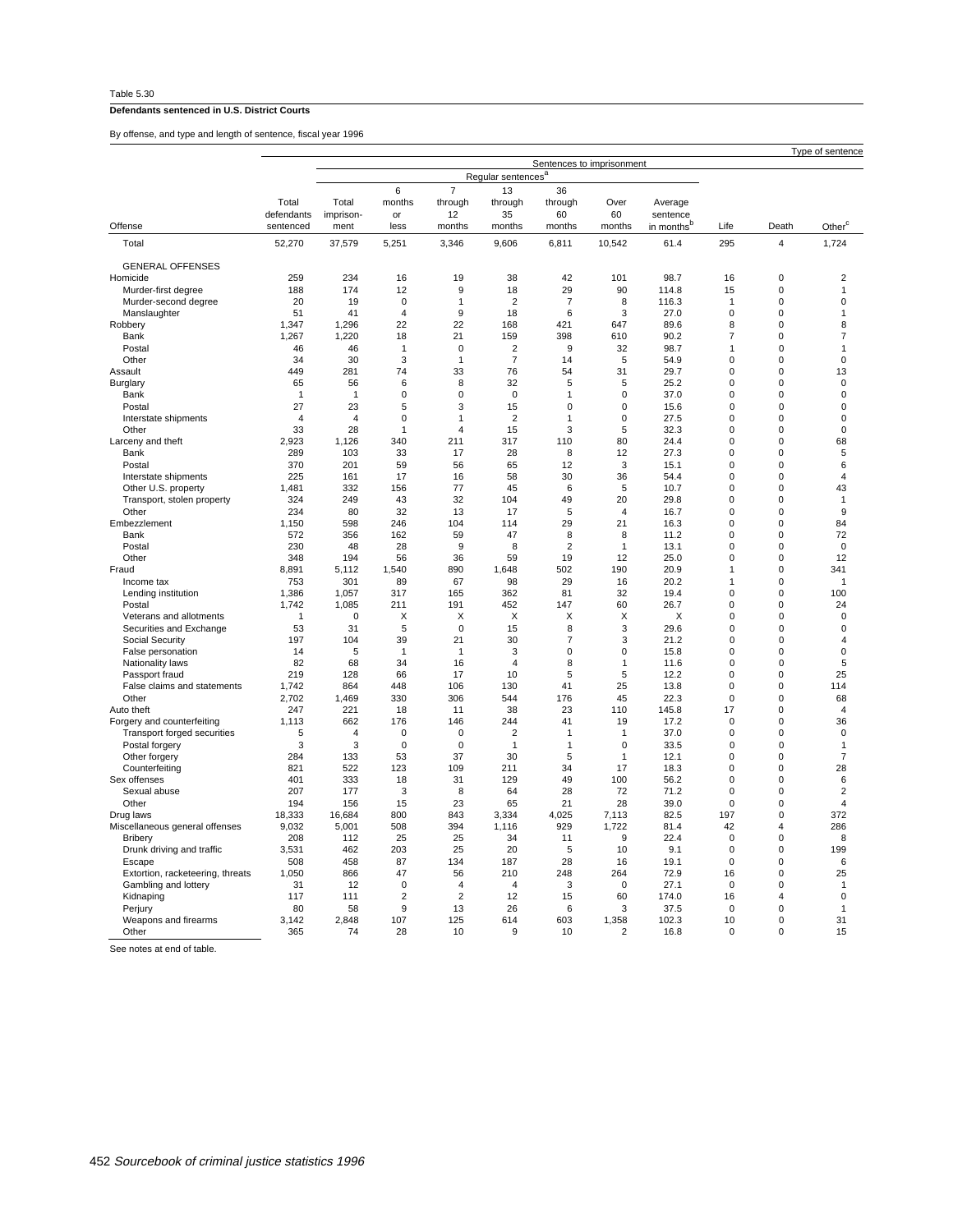|                  |                                |                           | Probation                     |                              |                        |                            |                     |
|------------------|--------------------------------|---------------------------|-------------------------------|------------------------------|------------------------|----------------------------|---------------------|
|                  | 6<br>months                    | $\overline{7}$<br>through | 13<br>through                 | 36<br>months                 | Average                |                            |                     |
|                  | or                             | 12                        | 35                            | and                          | sentence               |                            | Fine                |
| Total            | less                           | months                    | months                        | over                         | in months <sup>d</sup> | Other <sup>e</sup>         | only                |
| 11,755           | 598                            | 2,271                     | 2,164                         | 6,493                        | 32.3                   | 229                        | 2,929               |
|                  |                                |                           |                               |                              |                        |                            |                     |
| 23               | 0                              | 0                         | 5<br>4                        | 18                           | 41.6                   | 0                          | 2                   |
| 13<br>1          | $\mathbf 0$<br>0               | $\mathbf 0$<br>0          | 0                             | 9<br>1                       | 40.9<br>48.0           | $\mathbf 0$<br>0           | 1<br>0              |
| 9                | 0                              | 0                         | 1                             | 8                            | 41.8                   | $\mathbf 0$                | 1                   |
| 51<br>47         | 3<br>3                         | 4<br>4                    | 3<br>3                        | 38<br>34                     | 42.9<br>40.9           | 3<br>3                     | 0<br>0              |
| $\mathbf 0$      | X                              | X                         | Χ                             | Χ                            | Χ                      | 0                          | 0                   |
| 4                | $\mathbf 0$                    | 0                         | 0                             | 4                            | 66.0                   | 0                          | 0                   |
| 152<br>9         | 10<br>$\mathbf 0$              | 40<br>$\mathbf{1}$        | 34<br>$\overline{\mathbf{c}}$ | 65<br>6                      | 28.2<br>30.7           | 3<br>0                     | 16<br>$\mathbf 0$   |
| 0                | X                              | X                         | X                             | Χ                            | X                      | $\mathbf 0$                | 0                   |
| 4<br>0           | 0<br>Χ                         | 1<br>Χ                    | 1<br>Χ                        | $\overline{\mathbf{c}}$<br>X | 27.0<br>Χ              | 0<br>0                     | 0<br>0              |
| 5                | $\mathbf 0$                    | $\mathbf 0$               | 1                             | $\overline{4}$               | 33.6                   | $\mathbf 0$                | 0                   |
| 1,608            | 188                            | 425                       | 279                           | 703                          | 27.7                   | 13                         | 188                 |
| 185<br>167       | 1<br>4                         | 14<br>9                   | 43<br>39                      | 126<br>114                   | 36.7<br>37.3           | 1<br>1                     | 1<br>$\overline{2}$ |
| 62               | 1                              | 4                         | 11                            | 46                           | 40.8                   | 0                          | $\overline{c}$      |
| 995<br>74        | 174<br>1                       | 358<br>1                  | 154<br>4                      | 301<br>68                    | 22.6<br>44.9           | 8<br>0                     | 154<br>1            |
| 125              | $\overline{7}$                 | 39                        | 28                            | 48                           | 25.1                   | 3                          | 28                  |
| 527              | 14                             | 58                        | 121                           | 312                          | 33.7                   | 22                         | 25                  |
| 195<br>179       | 6<br>$\overline{2}$            | 29<br>17                  | 44<br>49                      | 102<br>111                   | 30.1<br>34.0           | 14<br>0                    | 21<br>3             |
| 153              | 6                              | 12                        | 28                            | 99                           | 37.9                   | 8                          | 1                   |
| 3,667<br>438     | 62<br>12                       | 290<br>41                 | 665<br>104                    | 2,587<br>278                 | 38.2<br>36.1           | 63<br>3                    | 112<br>14           |
| 328              | 3                              | 15                        | 45                            | 248                          | 40.1                   | 17                         | 1                   |
| 642              | 12                             | 24                        | 89                            | 506                          | 41.3                   | 11                         | 15                  |
| 1<br>18          | 0<br>$\mathbf 0$               | 0<br>1                    | 0<br>3                        | 1<br>14                      | 60.0<br>40.7           | $\mathbf 0$<br>$\mathbf 0$ | 0<br>4              |
| 92               | 1                              | 11                        | 16                            | 62                           | 36.8                   | $\overline{\mathbf{c}}$    | 1                   |
| 8<br>14          | 0<br>0                         | 0<br>3                    | 3<br>$\overline{2}$           | $\overline{4}$<br>9          | 30.0                   | 1<br>$\mathbf 0$           | 1<br>0              |
| 91               | 3                              | 14                        | 27                            | 44                           | 30.9<br>27.8           | 3                          | 0                   |
| 839              | 15                             | 77                        | 128                           | 607                          | 38.4                   | 12                         | 39                  |
| 1,196<br>26      | 16<br>1                        | 104<br>1                  | 248<br>5                      | 814<br>18                    | 37.5<br>35.8           | 14<br>1                    | 37<br>0             |
| 443              | 4                              | 32                        | 111                           | 291                          | 35.8                   | 5                          | 7                   |
| 1<br>$\mathbf 0$ | 0<br>X                         | $\mathbf 0$<br>X          | $\mathbf 0$<br>X              | 1<br>Χ                       | 60.0<br>Χ              | 0<br>0                     | 0<br>0              |
| 147              | $\overline{2}$                 | 18                        | 46                            | 81                           | 32.8                   | 0                          | 4                   |
| 295              | $\overline{2}$                 | 14                        | 65                            | 209                          | 37.2                   | 5                          | 3                   |
| 67<br>30         | $\overline{2}$<br>1            | 3<br>3                    | 14<br>6                       | 48<br>20                     | 41.1<br>43.1           | 0<br>$\mathbf 0$           | 1<br>0              |
| 37               | 1                              | 0                         | 8                             | 28                           | 39.5                   | 0                          | 1                   |
| 1,577            | 45                             | 252                       | 236                           | 1,001                        | 35.0                   | 43                         | 69                  |
| 1,784<br>91      | 191<br>$\overline{\mathbf{c}}$ | 814<br>11                 | 275<br>16                     | 466<br>55                    | 21.4<br>31.9           | 38<br>7                    | 2,245<br>5          |
| 917              | 106                            | 653                       | 99                            | 45                           | 13.5                   | 14                         | 2,151               |
| 48<br>184        | 4<br>3                         | 10<br>24                  | 12<br>46                      | 19<br>107                    | 25.9<br>34.1           | 3<br>4                     | 2<br>0              |
| 18               | 0                              | 3                         | 11                            | $\overline{4}$               | 25.3                   | 0                          | 1                   |
| 6                | 0                              | 0                         | 0                             | 6                            | 54.0                   | 0                          | 0                   |
| 22<br>277        | 1<br>12                        | 5<br>27                   | 5<br>48                       | 10<br>184                    | 28.1<br>35.9           | 1<br>6                     | 0<br>16             |
| 221              | 63                             | 81                        | 38                            | 36                           | 18.4                   | 3                          | 70                  |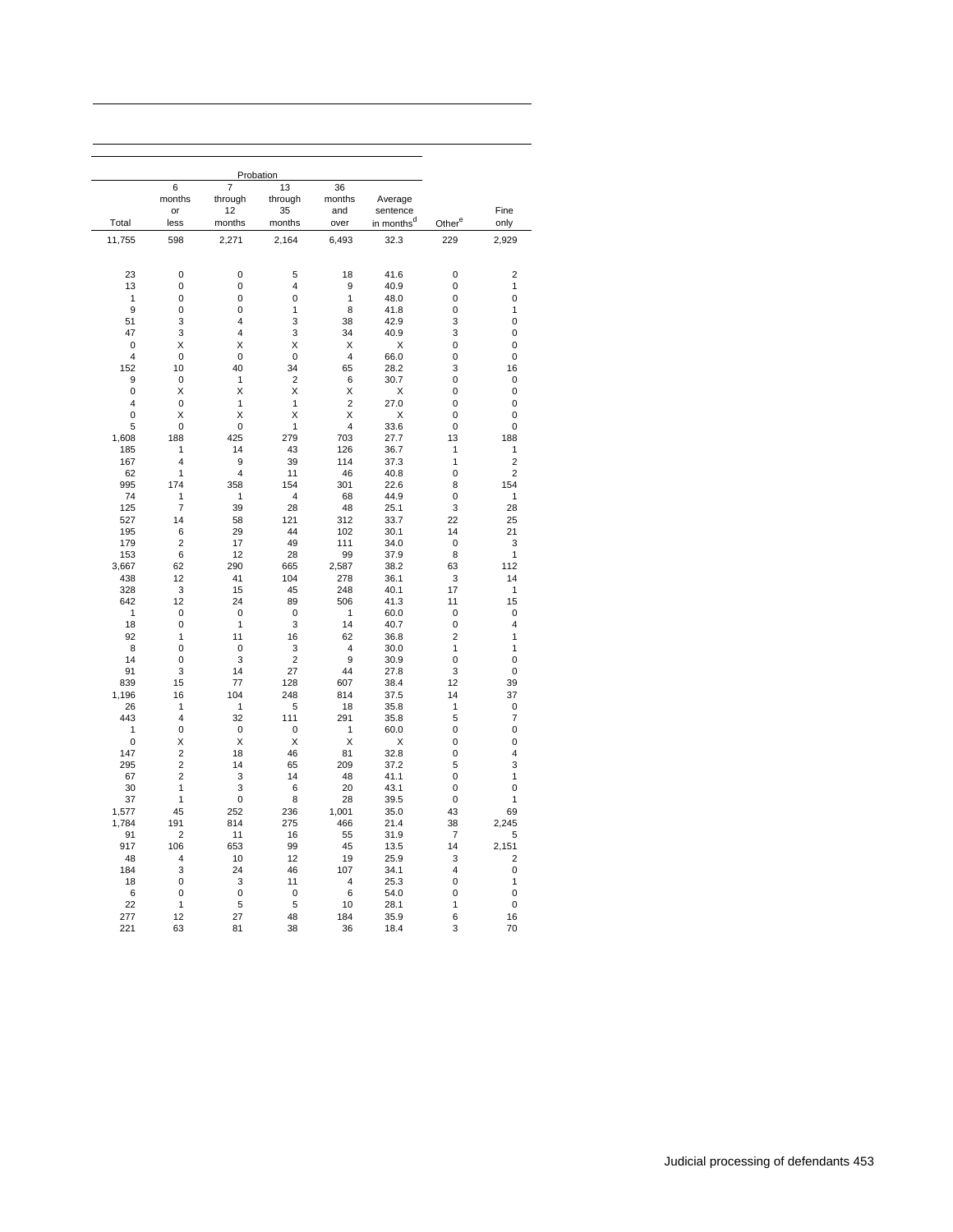### **Defendants sentenced in U.S. District Courts**

By offense, and type and length of sentence, fiscal year 1996--Continued

|                                |                                  |                            |                           |                         |                                |                               |                      |                                               |      |          | Type of sentence |
|--------------------------------|----------------------------------|----------------------------|---------------------------|-------------------------|--------------------------------|-------------------------------|----------------------|-----------------------------------------------|------|----------|------------------|
|                                |                                  |                            |                           |                         |                                | Sentences to imprisonment     |                      |                                               |      |          |                  |
|                                |                                  |                            |                           |                         | Regular sentences <sup>a</sup> |                               |                      |                                               |      |          |                  |
| Offense                        | Total<br>defendants<br>sentenced | Total<br>imprison-<br>ment | 6<br>months<br>or<br>less | through<br>12<br>months | 13<br>through<br>35<br>months  | 36<br>through<br>60<br>months | Over<br>60<br>months | Average<br>sentence<br>in months <sup>b</sup> | Life | Death    | Other            |
| SPECIAL OFFENSES               |                                  |                            |                           |                         |                                |                               |                      |                                               |      |          |                  |
| Immigration laws               | 5,491                            | 4,913                      | 1,232                     | 471                     | 2,059                          | 444                           | 271                  | 22.1                                          | 0    | $\Omega$ | 436              |
| Liquor, Internal Revenue       | 3                                | 0                          | X                         | Х                       | X                              | X                             | X                    | X                                             | 0    |          | 0                |
| <b>Federal statutes</b>        | 2,566                            | 1,062                      | 255                       | 163                     | 293                            | 137                           | 132                  | 38.1                                          | 14   |          | 68               |
| Agricultural/conservation acts | 246                              | 56                         | 37                        | 11                      | 5                              |                               | 0                    | 7.0                                           | ŋ    |          | 2                |
| Antitrust violations           | 34                               |                            | $\Omega$                  | 2                       | 0                              |                               | $\Omega$             | 7.0                                           |      |          |                  |
| Food and Drug Act              | 71                               | 11                         | 5                         | 2                       | $\overline{c}$                 |                               | $\Omega$             | 17.0                                          |      |          |                  |
| Migratory bird laws            | 95                               | 0                          | л                         | X                       | ⋏                              | л                             | ㅅ                    | X                                             |      |          |                  |
| Motor Carrier Act              |                                  | 5                          | $\Omega$                  |                         | $\overline{c}$                 | $\overline{2}$                | O                    | 26.8                                          |      |          |                  |
| National defense laws          |                                  | $\Omega$                   | л                         | X                       | X                              | л                             | X                    | X                                             |      |          |                  |
| Civil rights                   | 81                               | 70                         | 5                         | 14                      | 20                             | 14                            | 13                   | 40.5                                          |      |          |                  |
| Contempt                       | 50                               | 30                         | 15                        | 10                      |                                |                               |                      | 12.0                                          |      |          |                  |
| Customs laws                   | 106                              | 44                         | 10                        | 6                       | 14                             |                               | $\Omega$             | 20.2                                          |      |          |                  |
| Postal laws                    | 200                              | 18                         | 13                        | э                       | $\Omega$                       |                               |                      | 5.2                                           |      |          |                  |
| Other                          | 1,673                            | 821                        | 170                       | 114                     | 249                            | 110                           | 118                  | 43.1                                          | 11   |          | 49               |

Note: The data exclude 1,038 transfers and 1,653 terminations for defendants charged in more than one case during the year.

<sup>d</sup>Excludes supervised release, probation of 4 days or less, suspended sentences, sealed sentences, and no sentence.

e<br>Includes supervised release, probation of 4 days or less, suspended sentences, sealed sentences, and no sentence.

<sup>a</sup>Includes sentences of at least 1 month that may be followed by a term of probation (mixed sentences).

<sup>b</sup>Excludes life sentences, death sentences, deportation, suspended sentences,<br>sealed sentences, imprisonment of 4 days or less, and no sentence.

<sup>c</sup>Includes deportation, suspended sentences, sealed sentences, imprisonment of 4 days or less, and no sentence.

Source: Administrative Office of the United States Courts, **Annual Report of the Director, 1996** (Washington, DC: USGPO, 1997), pp. 224-227.

### Table 5.31

### **Noncitizens prosecuted in U.S. District Courts**

| Most serious             |       |       |       |       |       |        |       |       |        |        |
|--------------------------|-------|-------|-------|-------|-------|--------|-------|-------|--------|--------|
| offense charged          | 1984  | 1985  | 1986  | 1987  | 1988  | 1989   | 1991  | 1992  | 1993   | 1994   |
| Total <sup>b</sup>       | 3,462 | 4,539 | 4,230 | 6,215 | 8,419 | 10.087 | 9,583 | 9,761 | 10.679 | 10,352 |
| Violent offenses         | 88    | 108   | 92    | 116   | 111   | 120    | 142   | 114   | 150    | 144    |
| Property offenses        | 564   | 697   | 744   | 1,152 | 1,274 | 1,541  | 1,172 | 1,263 | 1.463  | 1,378  |
| Fraudulent               | 431   | 558   | 594   | 1.009 | 1.102 | 1,356  | 1.024 | 1.112 | 1.279  | 1.163  |
| Other                    | 133   | 139   | 150   | 143   | 172   | 185    | 148   | 151   | 184    | 215    |
| Drug offenses            | 1.204 | 1.799 | 1.805 | 3,287 | 3,980 | 4,473  | 4,182 | 4,506 | 5,274  | 4,633  |
| Public-order offenses    | 1,406 | 1,935 | 1,589 | 1,660 | 3,054 | 3,953  | 4,087 | 3,878 | 3.789  | 4,177  |
| Regulatory               | 49    | 96    | 138   | 178   | 212   | 256    | 207   | 185   | 197    | 173    |
| Other                    | 1,357 | 1.839 | 1.451 | 1.482 | 2,842 | 3,697  | 3,880 | 3,693 | 3,592  | 4,004  |
| Immigration <sup>c</sup> | 1.186 | 1,636 | 1.240 | 1.166 | 2.474 | 3,309  | 3,453 | 3,183 | 3,022  | 3,477  |

<span id="page-37-0"></span>Note: The primary source of these data is the U.S. Department of Justice, Bureau of Justice Statistics' Federal Justice Statistics Program (FJSP) database. The FJSP database is constructed from source files provided by the Executive Office for United States Attorneys, the Administrative Office of the United States Courts, the United States Sentencing Commission, and the Federal Bureau of Prisons. The Administrative Office of the United States Courts also maintains the data collected by the Pretrial Services Agency. Data presented above are from the Administrative Office of the United States Courts, Pretrial Services Agency, annual data file.

<sup>a</sup>Because of changes in the structure of the Pretrial Services Agency database during 1990, data describing defendants processed during 1990 were unavailable.

<sup>b</sup>Includes cases for which data describing offense charged were unavailable. <sup>c</sup>Includes only those noncitizens charged with felonies and class A misde-<br>meanors. Approximately 7,000 noncitizens are prosecuted annually for class B and C immigration violations--primarily illegal entry.

Source: U.S. Department of Justice, Bureau of Justice Statistics, **Noncitizens in the Federal Criminal Justice System, 1984-94**, Special Report NCJ-160934 (Washington, DC: U.S. Department of Justice, August 1996), p. 5.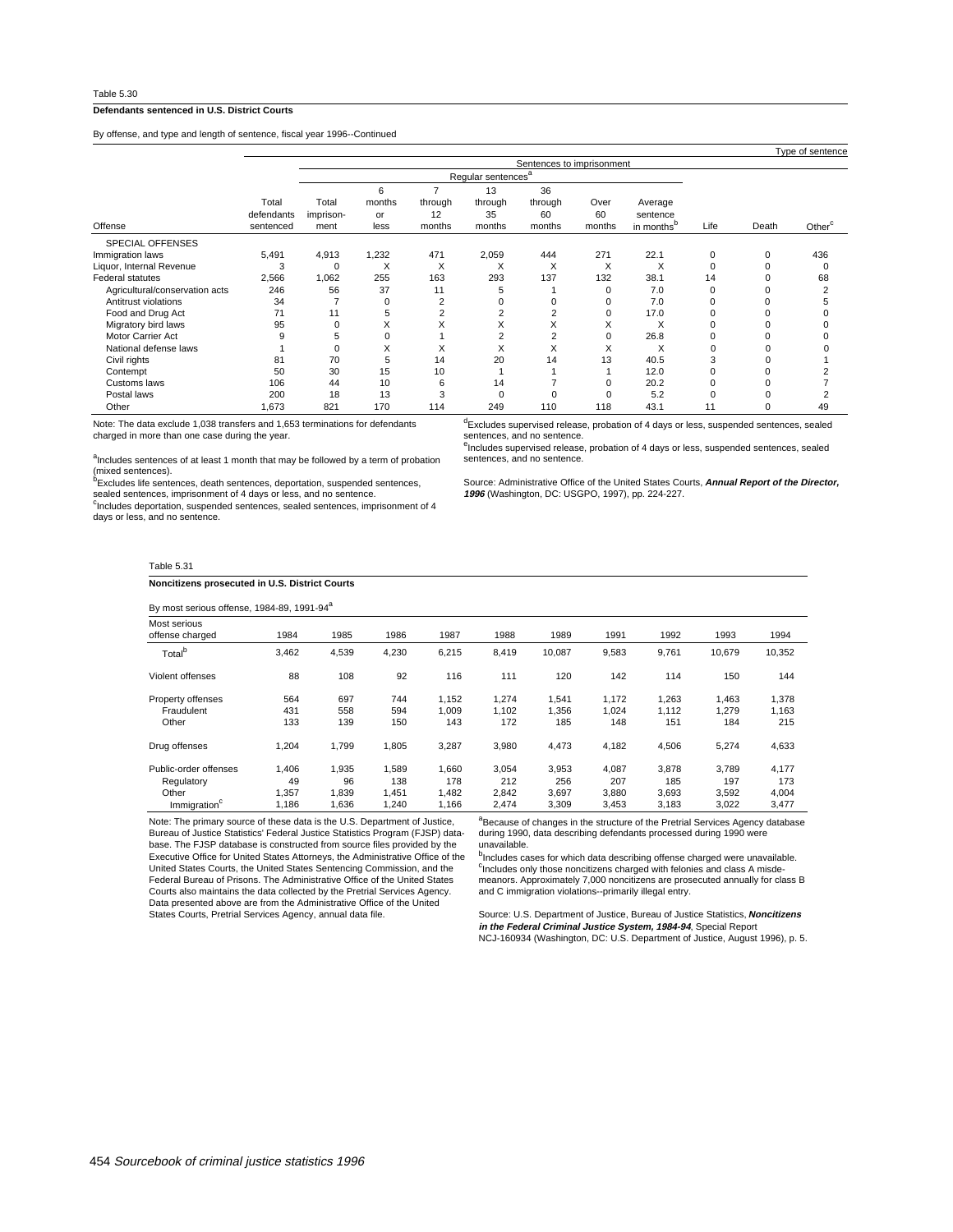|       |                           |                                           | Probation                     |                             |                                               |                    |                |
|-------|---------------------------|-------------------------------------------|-------------------------------|-----------------------------|-----------------------------------------------|--------------------|----------------|
| Total | 6<br>months<br>or<br>less | $\overline{7}$<br>through<br>12<br>months | 13<br>through<br>35<br>months | 36<br>months<br>and<br>over | Average<br>sentence<br>in months <sup>d</sup> | Other <sup>e</sup> | Fine<br>only   |
|       |                           |                                           |                               |                             |                                               |                    |                |
| 572   | 12                        | 64                                        | 79                            | 388                         | 36.5                                          | 29                 | 6              |
| 1     | 0                         | 1                                         | $\Omega$                      | 0                           | 12.0                                          | 0                  | $\overline{2}$ |
| 1,248 | 66                        | 286                                       | 335                           | 552                         | 29.1                                          | 9                  | 256            |
| 138   | 8                         | 30                                        | 53                            | 47                          | 25.7                                          | $\Omega$           | 52             |
| 17    | 1                         | 5                                         | $\Omega$                      | 8                           | 26.9                                          | 3                  | 10             |
| 53    | 5                         | 14                                        | 19                            | 15                          | 33.2                                          | $\Omega$           | $\overline{7}$ |
| 78    | 1                         | 49                                        | 11                            | 17                          | 20.5                                          | $\Omega$           | 17             |
| 4     | $\Omega$                  | $\mathbf 0$                               | $\mathbf 0$                   | 4                           | 42.0                                          | $\Omega$           | $\Omega$       |
| 1     | $\Omega$                  | 0                                         | $\Omega$                      | 1                           | 36.0                                          | $\Omega$           | $\Omega$       |
| 9     | 0                         | 3                                         | 4                             | $\overline{2}$              | 24.7                                          | $\Omega$           | $\overline{2}$ |
| 19    | 4                         | 7                                         | $\overline{2}$                | 6                           | 22.3                                          | 0                  |                |
| 51    | 1                         | 11                                        | 8                             | 30                          | 37.1                                          |                    | 11             |
| 173   | 9                         | 31                                        | 68                            | 64                          | 25.9                                          |                    | 9              |
| 705   | 37                        | 136                                       | 170                           | 358                         | 30.7                                          | 4                  | 147            |

| 14000032                             |                                                          |         |  |  |  |  |  |  |  |  |  |  |
|--------------------------------------|----------------------------------------------------------|---------|--|--|--|--|--|--|--|--|--|--|
|                                      | Sentences imposed on noncitizens in U.S. District Courts |         |  |  |  |  |  |  |  |  |  |  |
| By type of sentence, 1994            |                                                          |         |  |  |  |  |  |  |  |  |  |  |
| Type of sentence imposed             | Number                                                   | Percent |  |  |  |  |  |  |  |  |  |  |
| Total                                | 8,766                                                    | 100%    |  |  |  |  |  |  |  |  |  |  |
| Imprisonment only                    | 7.532                                                    | 85.9    |  |  |  |  |  |  |  |  |  |  |
| Split sentence                       | 171                                                      | 2.0     |  |  |  |  |  |  |  |  |  |  |
| Probation only                       | 676                                                      | 7.7     |  |  |  |  |  |  |  |  |  |  |
| Probation with community confinement | 290                                                      | 3.3     |  |  |  |  |  |  |  |  |  |  |
| No prison or probation               | 97                                                       | 1.1     |  |  |  |  |  |  |  |  |  |  |

Note: [See Note, table 5.31.](#page-37-0) Of the 8,794 noncitizens convicted in U.S. District Court during 1994, 28 were excluded due to missing data describing the type of sentence imposed. Data presented above are from the United States Sentencing Commission, Monitoring annual data file.

Source: U.S. Department of Justice, Bureau of Justice Statistics, *Noncitizens in the Fed-*<br>*eral Criminal Justice System, 1984-9*4, Special Report NCJ-160934 (Washington, DC:<br>U.S. Department of Justice, August 1996), p. 7

# Table 5.33

### **Term of imprisonment imposed on noncitizens sentenced in U.S. District Courts**

By most serious offense, 1994

#### $\left|$  (In months)

| Most serious          | Number of  | Prison term imposed |        |  |  |  |  |
|-----------------------|------------|---------------------|--------|--|--|--|--|
| offense of conviction | defendants | Mean                | Median |  |  |  |  |
| Total                 | 7,647      | 50.1                | 27     |  |  |  |  |
| Violent offenses      | 96         | 81.1                | 52     |  |  |  |  |
| Property offenses     | 689        | 14.2                | 10     |  |  |  |  |
| Fraudulent            | 581        | 13.5                | 10     |  |  |  |  |
| Other                 | 108        | 17.6                | 12     |  |  |  |  |
| Drug offenses         | 4.283      | 69.9                | 51     |  |  |  |  |
| Public-order offenses | 2.579      | 25.6                | 21     |  |  |  |  |
| Regulatory            | 62         | 11.0                | 6      |  |  |  |  |
| Other                 | 2,577      | 26.6                | 24     |  |  |  |  |
| Immigration           | 1,978      | 22.6                | 21     |  |  |  |  |

Note: [See Note, table 5.31.](#page-37-0) Of the 7,703 noncitizens convicted in U.S. District Courts during 1994 who received a sentence that included a term of imprisonment, 11 were excluded because of missing data describing the term of imprisonment and 45 were excluded because the defendant received a sentence of life imprisonment. Data presented above are from the United States Sentencing Commission, Monitoring annual data file.

Source: U.S. Department of Justice, Bureau of Justice Statistics, **Noncitizens in the Federal Criminal Justice System, 1984-94**, Special Report NCJ-160934 (Washington, DC: U.S. Department of Justice, August 1996), p. 8, Table 9.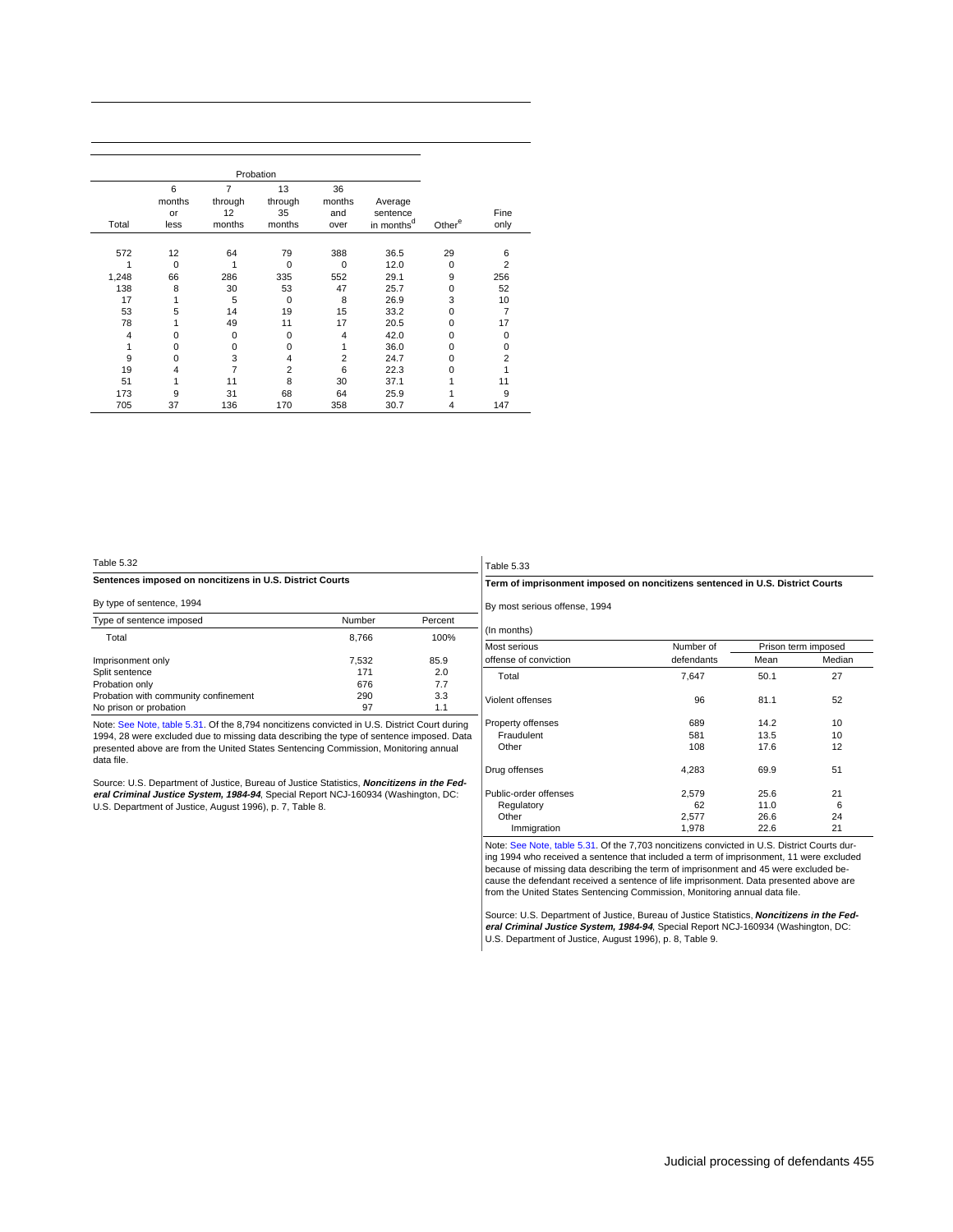## **Offenders sentenced under the U.S. Sentencing Commission guidelines**

By primary offense, sex, race, and ethnicity, fiscal year 1995

|                                    |        |                | Sex   |                | Race, ethnicity <sup>a</sup> |        |                |         |                |       |                |       |                |                    |
|------------------------------------|--------|----------------|-------|----------------|------------------------------|--------|----------------|---------|----------------|-------|----------------|-------|----------------|--------------------|
|                                    | Total  | Male           |       | Female         |                              | Total  | White<br>Black |         |                |       | Hispanic       |       |                | Other <sup>b</sup> |
| Primary offense                    | cases  | Number Percent |       | Number Percent |                              | cases  | Number         | Percent | Number Percent |       | Number Percent |       |                | Number Percent     |
| Total                              | 38,367 | 32,641         | 85.1% | 5,726          | 14.9%                        | 38,136 | 14,951         | 39.2%   | 11,120         | 29.2% | 10,430         | 27.3% | 1,635          | 4.3%               |
| Murder                             | 85     | 76             | 89.4  | 9              | 10.6                         | 85     | 29             | 34.1    | 27             | 31.8  | 8              | 9.4   | 21             | 24.7               |
| Manslaughter                       | 48     | 42             | 87.5  | 6              | 12.5                         | 48     | 13             | 27.1    | 3              | 6.3   | 0              | X     | 32             | 66.7               |
| Kidnaping, hostage-taking          | 62     | 59             | 95.2  | 3              | 4.8                          | 62     | 21             | 33.9    | 17             | 27.4  | 13             | 21.0  | 11             | 17.7               |
| Sexual abuse                       | 177    | 174            | 98.3  | 3              | 1.7                          | 176    | 19             | 10.8    | 14             | 8.0   | 10             | 5.7   | 133            | 75.6               |
| Assault                            | 390    | 361            | 92.6  | 29             | 7.4                          | 386    | 156            | 40.4    | 115            | 29.8  | 37             | 9.6   | 78             | 20.2               |
| Robbery                            | 1.603  | 1.512          | 94.3  | 91             | 5.7                          | 1.599  | 686            | 42.9    | 751            | 47.0  | 130            | 8.1   | 32             | 2.0                |
| Arson                              | 97     | 95             | 97.9  | 2              | 2.1                          | 97     | 75             | 77.3    | 5              | 5.2   | 8              | 8.2   | 9              | 9.3                |
| Drug offenses                      |        |                |       |                |                              |        |                |         |                |       |                |       |                |                    |
| Trafficking                        | 14,183 | 12,548         | 88.5  | 1,635          | 11.5                         | 14.146 | 3.770          | 26.7    | 5,066          | 35.8  | 5,059          | 35.8  | 251            | 1.8                |
| Communication facility             | 332    | 256            | 77.1  | 76             | 22.9                         | 330    | 98             | 29.7    | 99             | 30.0  | 131            | 39.7  | $\overline{2}$ | 0.6                |
| Simple possession                  | 773    | 618            | 79.9  | 155            | 20.1                         | 764    | 306            | 40.1    | 124            | 16.2  | 315            | 41.2  | 19             | 2.5                |
| Firearms                           | 2,573  | 2,477          | 96.3  | 96             | 3.7                          | 2,570  | 1,154          | 44.9    | 1,035          | 40.3  | 308            | 12.0  | 73             | 2.8                |
| Burglary, breaking and entering    | 66     | 65             | 98.5  | $\overline{1}$ | 1.5                          | 66     | 44             | 66.7    | 14             | 21.2  | 3              | 4.5   | 5              | 7.6                |
| Auto theft                         | 149    | 147            | 98.7  | $\overline{2}$ | 1.3                          | 149    | 88             | 59.1    | 39             | 26.2  | 19             | 12.8  | 3              | 2.0                |
| Larceny                            | 2.490  | 1.705          | 68.5  | 785            | 31.5                         | 2.460  | 1,216          | 49.4    | 888            | 36.1  | 201            | 8.2   | 155            | 6.3                |
| Fraud                              | 5,905  | 4,588          | 77.7  | 1,317          | 22.3                         | 5,877  | 3,555          | 60.5    | 1,473          | 25.1  | 506            | 8.6   | 343            | 5.8                |
| Embezzlement                       | 815    | 349            | 42.8  | 466            | 57.2                         | 810    | 512            | 63.2    | 192            | 23.7  | 55             | 6.8   | 51             | 6.3                |
| Forgery, counterfeiting            | 790    | 638            | 80.8  | 152            | 19.2                         | 786    | 303            | 38.6    | 276            | 35.1  | 129            | 16.4  | 78             | 9.9                |
| Bribery                            | 303    | 270            | 89.1  | 33             | 10.9                         | 302    | 179            | 59.3    | 52             | 17.2  | 49             | 16.2  | 22             | 7.3                |
| Tax                                | 744    | 644            | 86.6  | 100            | 13.4                         | 742    | 607            | 81.8    | 50             | 6.7   | 50             | 6.7   | 35             | 4.7                |
| Money laundering                   | 832    | 669            | 80.4  | 163            | 19.6                         | 824    | 364            | 44.2    | 130            | 15.8  | 300            | 36.4  | 30             | 3.6                |
| Racketeering, extortion            | 414    | 371            | 89.6  | 43             | 10.4                         | 412    | 227            | 55.1    | 110            | 26.7  | 51             | 12.4  | 24             | 5.8                |
| Gambling, lottery                  | 218    | 199            | 91.3  | 19             | 8.7                          | 217    | 178            | 82.0    | 16             | 7.4   | 2              | 0.9   | 21             | 9.7                |
| Civil rights                       | 102    | 98             | 96.1  | 4              | 3.9                          | 102    | 84             | 82.4    | 12             | 11.8  | $\overline{2}$ | 2.0   | 4              | 3.9                |
| Immigration                        | 3.166  | 2,959          | 93.5  | 207            | 6.5                          | 3.113  | 150            | 4.8     | 224            | 7.2   | 2,653          | 85.2  | 86             | 2.8                |
| Pornography, prostitution          | 96     | 89             | 92.7  | $\overline{7}$ | 7.3                          | 94     | 78             | 83.0    | 6              | 6.4   | 5              | 5.3   | 5              | 5.3                |
| Prison offenses                    | 373    | 333            | 89.3  | 40             | 10.7                         | 365    | 149            | 40.8    | 120            | 32.9  | 85             | 23.3  | 11             | 3.0                |
| Administration of justice offenses | 723    | 536            | 74.1  | 187            | 25.9                         | 716    | 332            | 46.4    | 147            | 20.5  | 205            | 28.6  | 32             | 4.5                |
| Environmental, wildlife            | 127    | 120            | 94.5  | 7              | 5.5                          | 121    | 84             | 69.4    | 4              | 3.3   | 20             | 16.5  | 13             | 10.7               |
| National defense                   | 35     | 33             | 94.3  | $\overline{2}$ | 5.7                          | 35     | 11             | 31.4    | 1              | 2.9   | 16             | 45.7  | $\overline{7}$ | 20.0               |
| Anti-trust                         | 18     | 18             | 100.0 | $\mathbf 0$    | X                            | 18     | 18             | 100.0   | 0              | X     | $\Omega$       | X     | $\mathbf 0$    | Х                  |
| Food and drug                      | 60     | 54             | 90.0  | 6              | 10.0                         | 60     | 49             | 81.7    | $\overline{2}$ | 3.3   | 6              | 10.0  | 3              | 5.0                |
| Other                              | 618    | 538            | 87.1  | 80             | 12.9                         | 604    | 396            | 65.6    | 108            | 17.9  | 54             | 8.9   | 46             | 7.6                |

<span id="page-39-0"></span>Note: The sentencing reform provisions of the Comprehensive Crime Control Act, Public Law No. 98-473 (1984), created the United States Sentencing Commission. The Commission's primary function is to develop and monitor sentencing policies and practices for the Federal courts. On Apr. 13, 1987, the Commission submitted its initial Sentencing Guidelines and Policy Statements to Congress. The guidelines became effective on Nov. 1, 1987, and apply to all offenses committed on or after that date. These data are derived from the United States Sentencing Commission's fiscal year 1995 data file. The Commission collected information on 38,500 cases sentenced under the Sentencing Reform Act of 1984 during fiscal year 1995 (Oct. 1, 1994 through Sept. 30, 1995), for which data were received by the Commission as of Dec. 26, 1995. Given the nature of the data file and reporting requirements, the following types of cases are not included in the data presented here: cases that solely involved petty offenses, organizational defendants, or diversionary sentences; and cases not sentenced under the Sentencing Reform Act of 1984 (non-guideline cases).

 A case or defendant is defined as a single sentencing event for a single defendant (even if multiple indictments or multiple convictions are consolidated for sentencing). Multiple defendants in a single sentencing event are treated as separate cases. If an

individual defendant is sentenced more than once during the time period of interest, each sentencing event is identified as a separate case. (Source, p. 34.)

 Of the 38,500 guideline cases, some were excluded due to missing information. For sex, 133 cases were excluded due to one or both of the following conditions: missing primary offense category, 123; and missing gender information, 13. For race and ethnicity, 364 cases were excluded due to one or both of the following conditions: missing primary offense category, 123; and missing race or ethnicity information, 273.

 Under drug offenses, "communication facility" refers to the use of a communication facility, e.g., a telephone, in a drug trafficking offense.

<sup>a</sup>The Hispanic category includes both black and white Hispanics. **b**<br>Includes Native Americans, Alaska Natives, Asians, or Pacific Islanders.

Source: U.S. Sentencing Commission, **Annual Report 1995** (Washington, DC: U.S. Sentencing Commission, 1996), pp. 45, 47. Table adapted by SOURCEBOOK staff.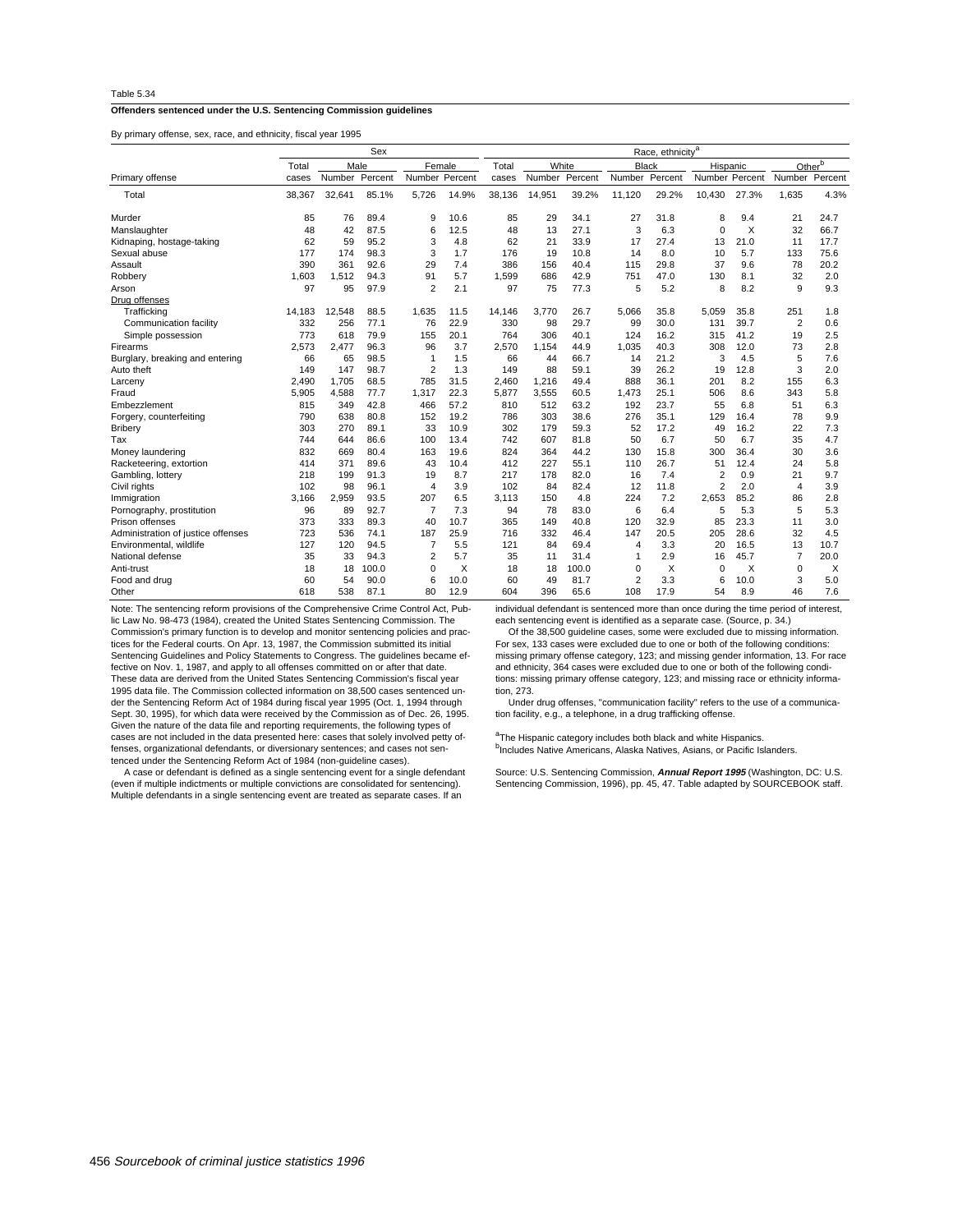## **Offenders sentenced under the U.S. Sentencing Commission guidelines**

By primary offense and age, fiscal year 1995

|                                    |        |                |                |                |                |             |                | Age            |       |                |       |                |       |                |      | Mean    |
|------------------------------------|--------|----------------|----------------|----------------|----------------|-------------|----------------|----------------|-------|----------------|-------|----------------|-------|----------------|------|---------|
|                                    | Total  |                | Under 21 years | 21 to 25 years |                |             | 26 to 30 years | 31 to 35 years |       | 36 to 40 years |       | 41 to 50 years |       | Over 50 years  |      | age (in |
| Primary offense                    | cases  |                | Number Percent |                | Number Percent |             | Number Percent | Number Percent |       | Number Percent |       | Number Percent |       | Number Percent |      | years)  |
| Total                              | 38,208 | 1.764          | 4.6%           | 6.767          | 17.7%          | 7,038       | 18.4%          | 6,682          | 17.5% | 5,294          | 13.9% | 6,902          | 18.1% | 3.761          | 9.8% | 35.0    |
| Murder                             | 85     | 9              | 10.6           | 21             | 24.7           | 15          | 17.6           | 12             | 14.1  | 6              | 7.1   | 15             | 17.6  | $\overline{7}$ | 8.2  | 33.0    |
| Manslaughter                       | 48     | 6              | 12.5           | 15             | 31.3           | 8           | 16.7           | 9              | 18.8  | 5              | 10.4  | 3              | 6.3   | $\overline{2}$ | 4.2  | 29.3    |
| Kidnaping, hostage-taking          | 62     | 3              | 4.8            | 16             | 25.8           | 16          | 25.8           | 12             | 19.4  | 5              | 8.1   | 8              | 12.9  | $\overline{2}$ | 3.2  | 31.5    |
| Sexual abuse                       | 177    | 13             | 7.3            | 38             | 21.5           | 25          | 14.1           | 32             | 18.1  | 20             | 11.3  | 32             | 18.1  | 17             | 9.6  | 34.0    |
| Assault                            | 389    | 29             | 7.5            | 75             | 19.3           | 81          | 20.8           | 63             | 16.2  | 55             | 14.1  | 58             | 14.9  | 28             | 7.2  | 33.4    |
| Robbery                            | 1,602  | 176            | 11.0           | 372            | 23.2           | 286         | 17.9           | 287            | 17.9  | 233            | 14.5  | 195            | 12.2  | 53             | 3.3  | 31.1    |
| Arson                              | 97     | 5              | 5.2            | 19             | 19.6           | 15          | 15.5           | 22             | 22.7  | 12             | 12.4  | 13             | 13.4  | 11             | 11.3 | 34.5    |
| Drug offenses                      |        |                |                |                |                |             |                |                |       |                |       |                |       |                |      |         |
| Trafficking                        | 14,181 | 718            | 5.1            | 2,910          | 20.5           | 2,930       | 20.7           | 2.624          | 18.5  | 1,941          | 13.7  | 2.241          | 15.8  | 817            | 5.8  | 33.2    |
| Communication facility             | 332    | 12             | 3.6            | 56             | 16.9           | 64          | 19.3           | 57             | 17.2  | 55             | 16.6  | 60             | 18.1  | 28             | 8.4  | 34.9    |
| Simple possession                  | 767    | 83             | 10.8           | 168            | 21.9           | 174         | 22.7           | 134            | 17.5  | 96             | 12.5  | 90             | 11.7  | 22             | 2.9  | 30.8    |
| Firearms                           | 2.571  | 144            | 5.6            | 547            | 21.3           | 480         | 18.7           | 466            | 18.1  | 353            | 13.7  | 423            | 16.5  | 158            | 6.1  | 33.3    |
| Burglary, breaking and entering    | 66     | 12             | 18.2           | 14             | 21.2           | 14          | 21.2           | 13             | 19.7  | 8              | 12.1  | $\overline{4}$ | 6.1   | 1              | 1.5  | 29.1    |
| Auto theft                         | 149    | 15             | 10.1           | 27             | 18.1           | 23          | 15.4           | 21             | 14.1  | 19             | 12.8  | 21             | 14.1  | 23             | 15.4 | 34.8    |
| Larceny                            | 2,485  | 188            | 7.6            | 442            | 17.8           | 385         | 15.5           | 395            | 15.9  | 333            | 13.4  | 470            | 18.9  | 272            | 10.9 | 35.0    |
| Fraud                              | 5,858  | 89             | 1.5            | 597            | 10.2           | 844         | 14.4           | 898            | 15.3  | 899            | 15.3  | 1,451          | 24.8  | 1,080          | 18.4 | 39.4    |
| Embezzlement                       | 814    | 20             | 2.5            | 146            | 17.9           | 133         | 16.3           | 139            | 17.1  | 123            | 15.1  | 178            | 21.9  | 75             | 9.2  | 35.7    |
| Forgery, counterfeiting            | 789    | 31             | 3.9            | 177            | 22.4           | 167         | 21.2           | 120            | 15.2  | 105            | 13.3  | 116            | 14.7  | 73             | 9.3  | 33.8    |
| Bribery                            | 303    | $\Omega$       | X              | 14             | 4.6            | 17          | 5.6            | 31             | 10.2  | 40             | 13.2  | 94             | 31.0  | 107            | 35.3 | 46.3    |
| Tax                                | 744    | 3              | 0.4            | 11             | 1.5            | 15          | 2.0            | 51             | 6.9   | 86             | 11.6  | 292            | 39.2  | 286            | 38.4 | 47.9    |
| Money laundering                   | 828    | 6              | 0.7            | 64             | 7.7            | 103         | 12.4           | 147            | 17.8  | 125            | 15.1  | 239            | 28.9  | 144            | 17.4 | 40.0    |
| Racketeering, extortion            | 414    | 16             | 3.9            | 52             | 12.6           | 71          | 17.2           | 57             | 13.8  | 51             | 12.3  | 88             | 21.3  | 79             | 19.1 | 38.8    |
| Gambling, lottery                  | 218    | $\mathbf 0$    | X              | $\overline{2}$ | 0.9            | 9           | 4.1            | 21             | 9.6   | 32             | 14.7  | 63             | 28.9  | 91             | 41.7 | 48.1    |
| Civil rights                       | 102    | 11             | 10.8           | 27             | 26.5           | 12          | 11.8           | 14             | 13.7  | 11             | 10.8  | 14             | 13.7  | 13             | 12.7 | 33.7    |
| Immigration                        | 3,084  | 101            | 3.3            | 679            | 22.0           | 851         | 27.6           | 693            | 22.5  | 389            | 12.6  | 295            | 9.6   | 76             | 2.5  | 31.2    |
| Pornography, prostitution          | 96     | 0              | X              | 3              | 3.1            | 12          | 12.5           | 15             | 15.6  | 18             | 18.8  | 29             | 30.2  | 19             | 19.8 | 42.0    |
| Prison offenses                    | 372    | 7              | 1.9            | 68             | 18.3           | 73          | 19.6           | 88             | 23.7  | 47             | 12.6  | 68             | 18.3  | 21             | 5.6  | 34.2    |
| Administration of justice offenses | 723    | 27             | 3.7            | 107            | 14.8           | 119         | 16.5           | 140            | 19.4  | 96             | 13.3  | 143            | 19.8  | 91             | 12.6 | 36.4    |
| Environmental, wildlife            | 124    | $\overline{2}$ | 1.6            | 10             | 8.1            | 11          | 8.9            | 14             | 11.3  | 27             | 21.8  | 30             | 24.2  | 30             | 24.2 | 41.3    |
| National defense                   | 35     | $\overline{1}$ | 2.9            | 3              | 8.6            | 7           | 20.0           |                | 20.0  | 2              | 5.7   | 11             | 31.4  | 4              | 11.4 | 37.6    |
| Anti-trust                         | 18     | $\mathbf 0$    | х              | 0              | Х              | $\mathbf 0$ | Х              | $\Omega$       | X     | 1              | 5.6   | 5              | 27.8  | 12             | 66.7 | 52.9    |
| Food and drug                      | 60     | $\mathbf 0$    | X              | 4              | 6.7            | 3           | 5.0            | 8              | 13.3  | 9              | 15.0  | 16             | 26.7  | 20             | 33.3 | 44.6    |
| Other                              | 615    | 37             | 6.0            | 83             | 13.5           | 75          | 12.2           | 92             | 15.0  | 92             | 15.0  | 137            | 22.3  | 99             | 16.1 | 37.9    |

Note: [See Note, table 5.34.](#page-39-0) Of the 38,500 guideline cases, 292 cases were excluded due to one or both of the following conditions: missing primary offense category, 123; and missing date of birth, 186.

Source: U.S. Sentencing Commission, **Annual Report 1995** (Washington, DC: U.S. Sentencing Commission, 1996), p. 48.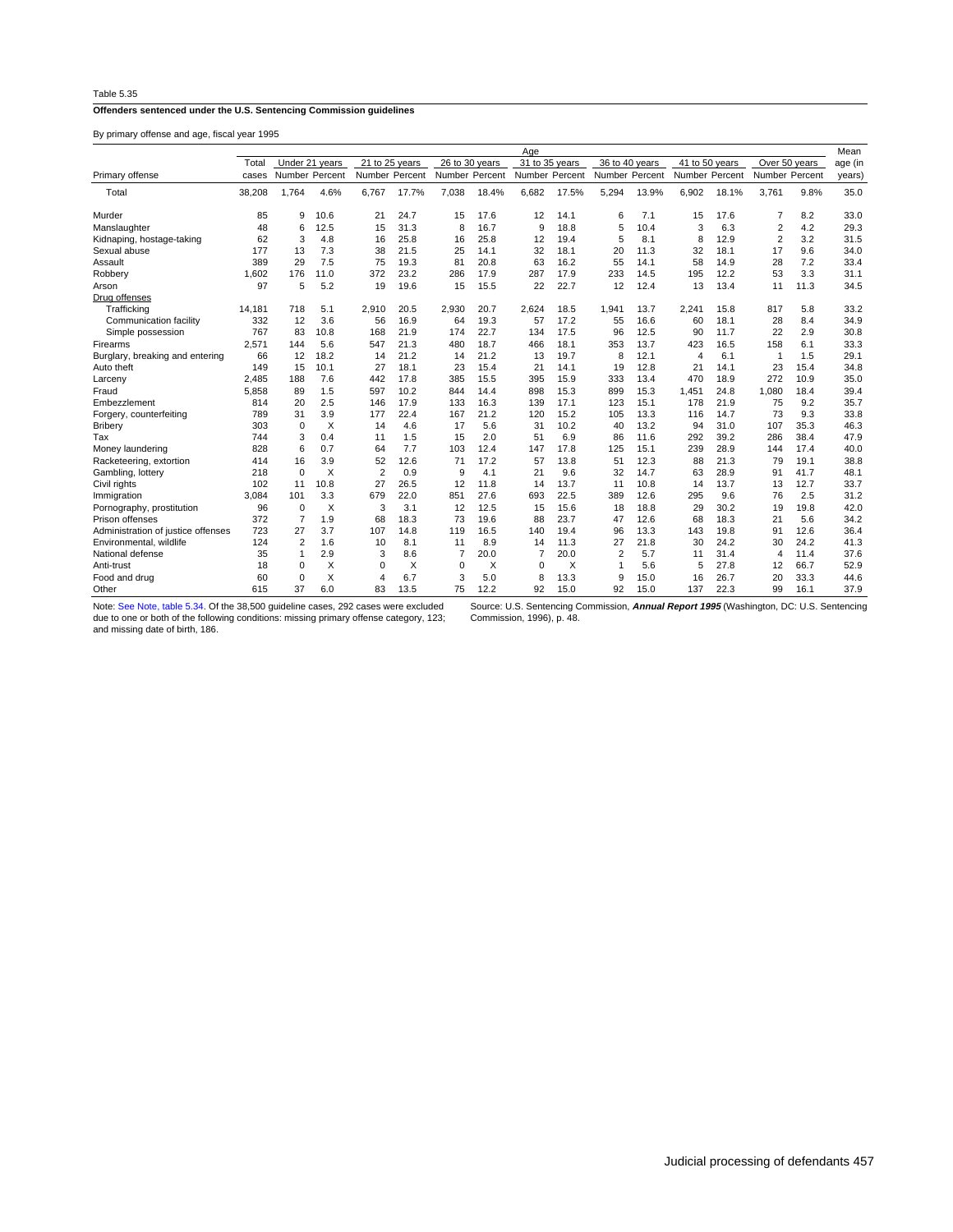## **Sentences imposed under the U.S. Sentencing Commission guidelines**

By primary offense and type of sentence, fiscal year 1995

|                                    |        |                | Imprisonment |                |       |                |                             |                | Probation      |                |      |                |                |  |
|------------------------------------|--------|----------------|--------------|----------------|-------|----------------|-----------------------------|----------------|----------------|----------------|------|----------------|----------------|--|
|                                    |        | Total          |              |                |       |                | Prison/                     |                | Total          |                |      |                |                |  |
|                                    |        | receiving      |              |                |       | community      |                             |                | receiving      | Probation and  |      |                |                |  |
|                                    | Total  | imprisonment   |              | Prison only    |       |                | split sentence <sup>a</sup> |                | probation      | confinement    |      |                | Probation only |  |
| Primary offense                    | cases  | Number Percent |              | Number Percent |       | Number Percent |                             |                | Number Percent | Number Percent |      | Number Percent |                |  |
| Total                              | 38,114 | 29,982         | 78.7%        | 28,290         | 74.2% | 1,692          | 4.4%                        | 8,132          | 21.3%          | 2,967          | 7.8% | 5,165          | 13.6%          |  |
| Murder                             | 85     | 81             | 95.3         | 81             | 95.3  | 0              | X                           | 4              | 4.7            | 3              | 3.5  | 1              | 1.2            |  |
| Manslaughter                       | 47     | 43             | 91.5         | 38             | 80.9  | 5              | 10.6                        | 4              | 8.5            | 3              | 6.4  | 1              | 2.1            |  |
| Kidnaping, hostage-taking          | 62     | 61             | 98.4         | 61             | 98.4  | 0              | X                           | 1              | 1.6            | 1              | 1.6  | $\Omega$       | X              |  |
| Sexual abuse                       | 177    | 166            | 93.8         | 160            | 90.4  | 6              | 3.4                         | 11             | 6.2            | 5              | 2.8  | 6              | 3.4            |  |
| Assault                            | 388    | 318            | 82.0         | 306            | 78.9  | 12             | 3.1                         | 70             | 18.0           | 25             | 6.4  | 45             | 11.6           |  |
| Robbery                            | 1,594  | 1,573          | 98.7         | 1,530          | 96.0  | 43             | 2.7                         | 21             | 1.3            | 8              | 0.5  | 13             | 0.8            |  |
| Arson                              | 97     | 85             | 87.6         | 83             | 85.6  | $\overline{2}$ | 2.1                         | 12             | 12.4           | $\overline{7}$ | 7.2  | 5              | 5.2            |  |
| Drug offenses                      |        |                |              |                |       |                |                             |                |                |                |      |                |                |  |
| Trafficking                        | 14.116 | 13,381         | 94.8         | 13.126         | 93.0  | 255            | 1.8                         | 735            | 5.2            | 346            | 2.5  | 389            | 2.8            |  |
| Communication facility             | 331    | 270            | 81.6         | 257            | 77.6  | 13             | 3.9                         | 61             | 18.4           | 20             | 6.0  | 41             | 12.4           |  |
| Simple possession                  | 759    | 393            | 51.8         | 363            | 47.8  | 30             | 4.0                         | 366            | 48.2           | 61             | 8.0  | 305            | 40.2           |  |
| Firearms                           | 2,566  | 2.352          | 91.7         | 2.258          | 88.0  | 94             | 3.7                         | 214            | 8.3            | 95             | 3.7  | 119            | 4.6            |  |
| Burglary, breaking and entering    | 66     | 59             | 89.4         | 57             | 86.4  | $\overline{2}$ | 3.0                         | $\overline{7}$ | 10.6           | 6              | 9.1  | $\mathbf{1}$   | 1.5            |  |
| Auto theft                         | 147    | 109            | 74.2         | 105            | 71.4  | $\overline{4}$ | 2.7                         | 38             | 25.9           | 17             | 11.6 | 21             | 14.3           |  |
| Larceny                            | 2.443  | 945            | 38.7         | 798            | 32.7  | 147            | 6.0                         | 1,498          | 61.3           | 429            | 17.6 | 1.069          | 43.8           |  |
| Fraud                              | 5.864  | 3.646          | 62.2         | 3.090          | 52.7  | 556            | 9.5                         | 2,218          | 37.8           | 911            | 15.5 | 1,307          | 22.3           |  |
| Embezzlement                       | 809    | 457            | 56.5         | 282            | 34.9  | 175            | 21.6                        | 352            | 43.5           | 106            | 13.1 | 246            | 30.4           |  |
| Forgery, counterfeiting            | 787    | 442            | 56.2         | 401            | 51.0  | 41             | 5.2                         | 345            | 43.8           | 115            | 14.6 | 230            | 29.2           |  |
| <b>Bribery</b>                     | 302    | 180            | 59.6         | 146            | 48.3  | 34             | 11.3                        | 122            | 40.4           | 59             | 19.5 | 63             | 20.9           |  |
| Tax                                | 737    | 266            | 36.1         | 207            | 28.1  | 59             | 8.0                         | 471            | 63.9           | 260            | 35.3 | 211            | 28.6           |  |
| Money laundering                   | 831    | 612            | 73.6         | 572            | 68.8  | 40             | 4.8                         | 219            | 26.4           | 83             | 10.0 | 136            | 16.4           |  |
| Racketeering, extortion            | 413    | 372            | 90.1         | 363            | 87.9  | 9              | 2.2                         | 41             | 9.9            | 19             | 4.6  | 22             | 5.3            |  |
| Gambling, lottery                  | 217    | 54             | 24.9         | 40             | 18.4  | 14             | 6.5                         | 163            | 75.1           | 80             | 36.9 | 83             | 38.2           |  |
| Civil rights                       | 102    | 55             | 53.9         | 54             | 52.9  | 1              | 1.0                         | 47             | 46.1           | 15             | 14.7 | 32             | 31.4           |  |
| Immigration                        | 3,160  | 2,863          | 90.6         | 2,819          | 89.2  | 44             | 1.4                         | 297            | 9.4            | 59             | 1.9  | 238            | 7.5            |  |
| Pornography, prostitution          | 95     | 73             | 76.8         | 70             | 73.7  | 3              | 3.2                         | 22             | 23.2           | 9              | 9.5  | 13             | 13.7           |  |
| Prison offenses                    | 373    | 349            | 93.6         | 328            | 87.9  | 21             | 5.6                         | 24             | 6.4            | 8              | 2.1  | 16             | 4.3            |  |
| Administration of justice offenses | 717    | 473            | 66.0         | 433            | 60.4  | 40             | 5.6                         | 244            | 34.0           | 87             | 12.1 | 157            | 21.9           |  |
| Environmental, wildlife            | 114    | 36             | 31.6         | 27             | 23.7  | 9              | 7.9                         | 78             | 68.4           | 20             | 17.5 | 58             | 50.9           |  |
| National defense                   | 35     | 31             | 88.6         | 29             | 82.9  | $\overline{2}$ | 5.7                         | 4              | 11.4           | 1              | 2.9  | 3              | 8.6            |  |
| Anti-trust                         | 18     | 12             | 66.7         | 12             | 66.7  | 0              | X                           | 6              | 33.3           | 4              | 22.2 | $\overline{2}$ | 11.1           |  |
| Food and drug                      | 60     | 14             | 23.3         | 12             | 20.0  | $\overline{2}$ | 3.3                         | 46             | 76.7           | 11             | 18.3 | 35             | 58.3           |  |
| Other                              | 602    | 211            | 35.1         | 182            | 30.2  | 29             | 4.8                         | 391            | 65.0           | 94             | 15.6 | 297            | 49.3           |  |

Note: [See Note, table 5.34.](#page-39-0) Of the 38,500 guideline cases, 386 cases were excluded due to one or more of the following conditions: missing primary offense category, 123; missing sentencing information, 152; and cases in which a defendant received no imprisonment or probation, 113.

<sup>a</sup>A term of imprisonment followed by supervised release with a condition of<br>community confinement or home detention.

Source: U.S. Sentencing Commission, **Annual Report 1995** (Washington, DC: U.S. Sentencing Commission, 1996), p. 60.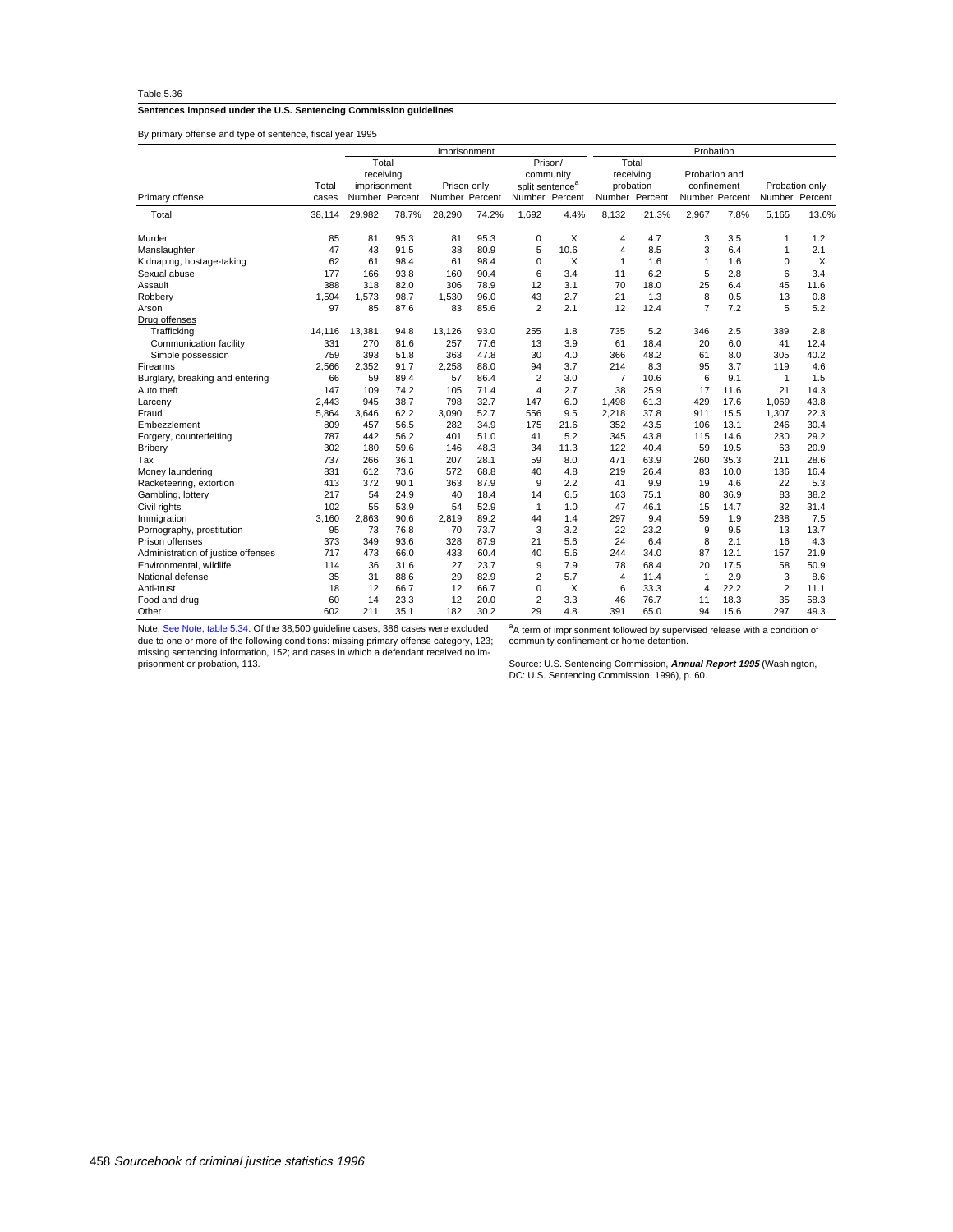**Length of sentences to imprisonment for U.S. Sentencing Commission guideline cases**

By primary offense, fiscal year 1995

|                                    | Sentences to imprisonment |             |             |  |  |  |  |  |  |
|------------------------------------|---------------------------|-------------|-------------|--|--|--|--|--|--|
|                                    |                           | Average     | Median      |  |  |  |  |  |  |
|                                    | Total                     | length      | length      |  |  |  |  |  |  |
| Primary offense                    | cases                     | (in months) | (in months) |  |  |  |  |  |  |
| Total                              | 29,649                    | 63.2        | 33.0        |  |  |  |  |  |  |
|                                    |                           |             |             |  |  |  |  |  |  |
| Murder                             | 81                        | 253.2       | 210.0       |  |  |  |  |  |  |
| Manslaughter                       | 43                        | 45.7        | 41.0        |  |  |  |  |  |  |
| Kidnaping, hostage-taking          | 61                        | 183.3       | 130.0       |  |  |  |  |  |  |
| Sexual abuse                       | 166                       | 81.4        | 38.5        |  |  |  |  |  |  |
| Assault                            | 314                       | 55.2        | 33.0        |  |  |  |  |  |  |
| Robbery                            | 1,570                     | 108.5       | 78.0        |  |  |  |  |  |  |
| Arson                              | 85                        | 58.7        | 34.0        |  |  |  |  |  |  |
| Drug offenses                      |                           |             |             |  |  |  |  |  |  |
| Trafficking                        | 13,362                    | 89.7        | 60.0        |  |  |  |  |  |  |
| Communication facility             | 269                       | 38.2        | 41.0        |  |  |  |  |  |  |
| Simple possession                  | 389                       | 12.1        | 6.0         |  |  |  |  |  |  |
| Firearms                           | 2,175                     | 80.3        | 46.0        |  |  |  |  |  |  |
| Burglary, breaking and entering    | 59                        | 33.5        | 24.0        |  |  |  |  |  |  |
| Auto theft                         | 109                       | 23.2        | 18.0        |  |  |  |  |  |  |
| Larceny                            | 943                       | 13.6        | 10.0        |  |  |  |  |  |  |
| Fraud                              | 3,638                     | 18.3        | 12.0        |  |  |  |  |  |  |
| Embezzlement                       | 454                       | 7.6         | 5.0         |  |  |  |  |  |  |
| Forgery, counterfeiting            | 442                       | 14.4        | 12.0        |  |  |  |  |  |  |
| <b>Bribery</b>                     | 180                       | 18.4        | 12.0        |  |  |  |  |  |  |
| Tax                                | 266                       | 15.0        | 12.0        |  |  |  |  |  |  |
| Money laundering                   | 609                       | 40.0        | 33.0        |  |  |  |  |  |  |
| Racketeering, extortion            | 370                       | 83.6        | 57.0        |  |  |  |  |  |  |
| Gambling, lottery                  | 54                        | 15.1        | 12.0        |  |  |  |  |  |  |
| Civil rights                       | 55                        | 43.7        | 27.0        |  |  |  |  |  |  |
| Immigration                        | 2,817                     | 21.7        | 21.0        |  |  |  |  |  |  |
| Pornography, prostitution          | 73                        | 41.3        | 24.0        |  |  |  |  |  |  |
| Prison offenses                    | 348                       | 22.1        | 18.0        |  |  |  |  |  |  |
| Administration of justice offenses | 468                       | 21.0        | 18.0        |  |  |  |  |  |  |
| Environmental, wildlife            | 36                        | 13.4        | 8.5         |  |  |  |  |  |  |
| National defense                   | 31                        | 20.8        | 15.0        |  |  |  |  |  |  |
| Anti-trust                         | 12                        | 9.2         | 7.0         |  |  |  |  |  |  |
| Food and drug                      | 14                        | 32.6        | 14.0        |  |  |  |  |  |  |
| Other                              | 156                       | 20.0        | 12.0        |  |  |  |  |  |  |

Note[: See Note, table 5.34.](#page-39-0) Of the 38,500 guideline cases, 8,306 cases with zero months of prison ordered were excluded. In addition, 545 cases were excluded due to one or more of the following conditions: missing primary offense category, 63; missing criminal history cate-gory, 284; and missing or indeterminable sentencing information, 225.

Source: U.S. Sentencing Commission, **Annual Report 1995** (Washington, DC: U.S. Sen-tencing Commission, 1996), pp. 62, 63.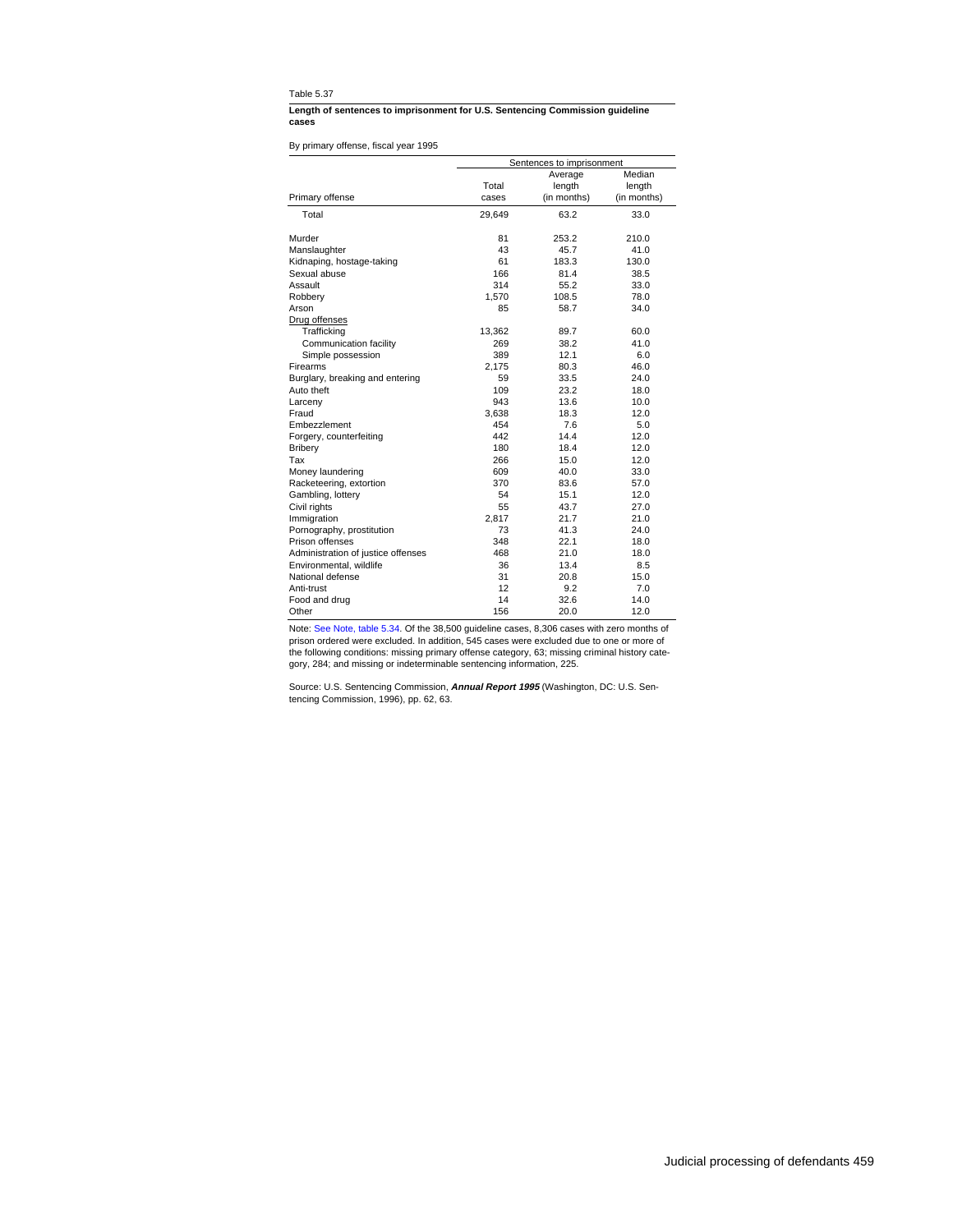### **Fines and restitution ordered in U.S. Sentencing Commission guideline cases**

By primary offense, fiscal year 1995

|                                    |             |                | No fine or |                                             |                 |                |         |                | Both fine and |        |           |                                           |                         |
|------------------------------------|-------------|----------------|------------|---------------------------------------------|-----------------|----------------|---------|----------------|---------------|--------|-----------|-------------------------------------------|-------------------------|
|                                    | restitution |                |            | Restitution<br>Fine ordered/<br>restitution |                 |                |         |                |               |        |           | Amount of payment ordered (dollar amount) |                         |
|                                    | Total       |                | ordered    |                                             | ordered/no fine | no restitution |         |                | ordered       | Total  |           |                                           |                         |
| Primary offense                    | cases       | Number         | Percent    | Number                                      | Percent         | Number         | Percent | Number         | Percent       | cases  | Mean      | Median                                    | Sum                     |
| Total                              | 38,246      | 23,528         | 61.5%      | 6,943                                       | 18.2%           | 6,773          | 17.7%   | 1,002          | 2.6%          | 14.224 | \$111,598 |                                           | \$3,852 \$1,587,364,609 |
| Murder                             | 85          | 47             | 55.3       | 19                                          | 22.4            | 11             | 12.9    | 8              | 9.4           | 36     | 15,342    | 4,626                                     | 552,298                 |
| Manslaughter                       | 42          | 30             | 71.4       | 12                                          | 28.6            | 5              | 11.9    | 0              | X             | 17     | 5,550     | 4,530                                     | 94,353                  |
| Kidnaping, hostage-taking          | 62          | 40             | 64.5       | $\overline{7}$                              | 11.3            | 11             | 17.7    | $\overline{4}$ | 6.5           | 21     | 18,503    | 5,000                                     | 388,552                 |
| Sexual abuse                       | 177         | 118            | 66.7       | 23                                          | 13.0            | 30             | 16.9    | 6              | 3.4           | 59     | 3,670     | 1,143                                     | 216,531                 |
| Assault                            | 390         | 272            | 69.7       | 53                                          | 13.6            | 60             | 15.4    | 5              | 1.3           | 117    | 5.125     | 1,650                                     | 599,561                 |
| Robbery                            | 1,595       | 604            | 37.9       | 865                                         | 54.2            | 55             | 3.4     | 71             | 4.5           | 933    | 14,667    | 3,104                                     | 13,683,923              |
| Arson                              | 97          | 38             | 39.2       | 46                                          | 47.4            | $\overline{7}$ | 7.2     | 6              | 6.2           | 54     | 151,481   | 16,601                                    | 8,179,946               |
| Drug offenses                      |             |                |            |                                             |                 |                |         |                |               |        |           |                                           |                         |
| Trafficking                        | 14,118      | 11,594         | 82.1       | 101                                         | 0.7             | 2,406          | 17.0    | 17             | 0.1           | 2,508  | 14,987    | 2,000                                     | 37,586,290              |
| Communication facility             | 331         | 280            | 84.6       | 0                                           | X               | 51             | 15.4    | 0              | X             | 49     | 2,941     | 1,600                                     | 144,130                 |
| Simple possession                  | 767         | 515            | 67.1       | 3                                           | 0.4             | 246            | 32.1    | 3              | 0.4           | 252    | 1,314     | 1,000                                     | 331,003                 |
| Firearms                           | 2,569       | 1,907          | 74.2       | 156                                         | 6.1             | 490            | 19.1    | 16             | 0.6           | 645    | 6,550     | 2,000                                     | 4,224,867               |
| Burglary, breaking and entering    | 66          | 14             | 21.2       | 44                                          | 66.7            | 4              | 6.1     | $\overline{4}$ | 6.1           | 50     | 2,933     | 1,372                                     | 146,644                 |
| Auto theft                         | 148         | 53             | 35.8       | 64                                          | 43.2            | 22             | 14.9    | 9              | 6.1           | 93     | 112,451   | 4,000                                     | 10,457,940              |
| Larceny                            | 2,485       | 660            | 26.6       | 1,076                                       | 43.3            | 564            | 22.7    | 185            | 7.4           | 1.760  | 137,899   | 2,330                                     | 242,702,648             |
| Fraud                              | 5,894       | 1,517          | 25.7       | 3,212                                       | 54.5            | 782            | 13.3    | 383            | 6.5           | 4.159  | 262,375   | 10,100                                    | 1,091,217,393           |
| Embezzlement                       | 811         | 168            | 20.7       | 519                                         | 64.0            | 74             | 9.1     | 50             | 6.2           | 628    | 57.399    | 8.029                                     | 36,046,826              |
| Forgery, counterfeiting            | 790         | 353            | 44.7       | 279                                         | 35.3            | 106            | 13.4    | 52             | 6.6           | 418    | 9,052     | 1,595                                     | 3,783,750               |
| <b>Bribery</b>                     | 303         | 123            | 40.6       | 46                                          | 15.2            | 121            | 39.9    | 13             | 4.3           | 177    | 37,429    | 5,000                                     | 6,624,948               |
| Tax                                | 741         | 251            | 33.9       | 105                                         | 14.2            | 312            | 42.1    | 73             | 9.9           | 466    | 65,719    | 9,465                                     | 30,624,895              |
| Money laundering                   | 832         | 515            | 61.9       | 73                                          | 8.8             | 231            | 27.8    | 13             | 1.6           | 308    | 201,755   | 5,000                                     | 62,140,517              |
| Racketeering, extortion            | 414         | 248            | 59.9       | 54                                          | 13.0            | 104            | 25.1    | 8              | 1.9           | 161    | 135,649   | 7,500                                     | 21,839,551              |
| Gambling, lottery                  | 218         | 101            | 46.3       | $\overline{2}$                              | 0.9             | 114            | 52.3    | $\mathbf{1}$   | 0.5           | 117    | 17,652    | 3,000                                     | 2,065,310               |
| Civil rights                       | 102         | 38             | 37.3       | 25                                          | 24.5            | 36             | 35.3    | 3              | 2.9           | 61     | 3,323     | 1,000                                     | 202,687                 |
| Immigration                        | 3.164       | 2.817          | 90.7       | 11                                          | 0.3             | 279            | 8.8     | 3              | 0.1           | 284    | 3,255     | 1,000                                     | 924,407                 |
| Pornography, prostitution          | 95          | 59             | 62.1       | 5                                           | 5.3             | 31             | 32.6    | $\Omega$       | X             | 35     | 8,032     | 4,000                                     | 281,136                 |
| Prison offenses                    | 373         | 321            | 86.1       | 6                                           | 1.6             | 46             | 12.3    | $\Omega$       | X             | 52     | 1,807     | 1,000                                     | 93,964                  |
| Administration of justice offenses | 717         | 483            | 67.4       | 41                                          | 5.7             | 177            | 24.7    | 16             | 2.2           | 231    | 21,356    | 2,000                                     | 4,933,295               |
| Environmental, wildlife            | 127         | 43             | 33.9       | 5                                           | 3.9             | 67             | 52.8    | 12             | 9.4           | 81     | 3,562     | 1,700                                     | 288,497                 |
| National defense                   | 35          | 25             | 71.4       | 1                                           | 2.9             | 9              | 25.7    | 0              | X             | 10     | 10,003    | 4,000                                     | 100,030                 |
| Anti-trust                         | 18          | $\overline{2}$ | 11.1       | 0                                           | X               | 15             | 83.3    | $\mathbf{1}$   | 5.6           | 16     | 44.406    | 22,500                                    | 710,500                 |
| Food and drug                      | 60          | 26             | 43.3       | $\mathbf{1}$                                | 1.7             | 33             | 55.0    | $\Omega$       | X             | 34     | 12,278    | 5,000                                     | 417,438                 |
| Other                              | 615         | 212            | 34.5       | 89                                          | 14.5            | 274            | 44.6    | 40             | 6.5           | 392    | 14,696    | 1,000                                     | 5,760,779               |

Note: [See Note, table 5.34. O](#page-39-0)f the 38,500 guideline cases, 254 cases were excluded due to one or both of the following conditions: missing primary offense category, 123; and missing information on type of economic sanction for cases in which orders were made,

Source: U.S. Sentencing Commission, **Annual Report 1995** (Washington, DC: U.S. Sentencing Commission, 1996), p. 65.

135. A total of 14,224 cases were used to calculate amount of payments ordered. This differs from the 14,718 cases in which fines and/or restitution were ordered due to the exclusion of cases in which the amount of fine and/or restitution was not specified. Fine information includes either fines and/or cost of supervision.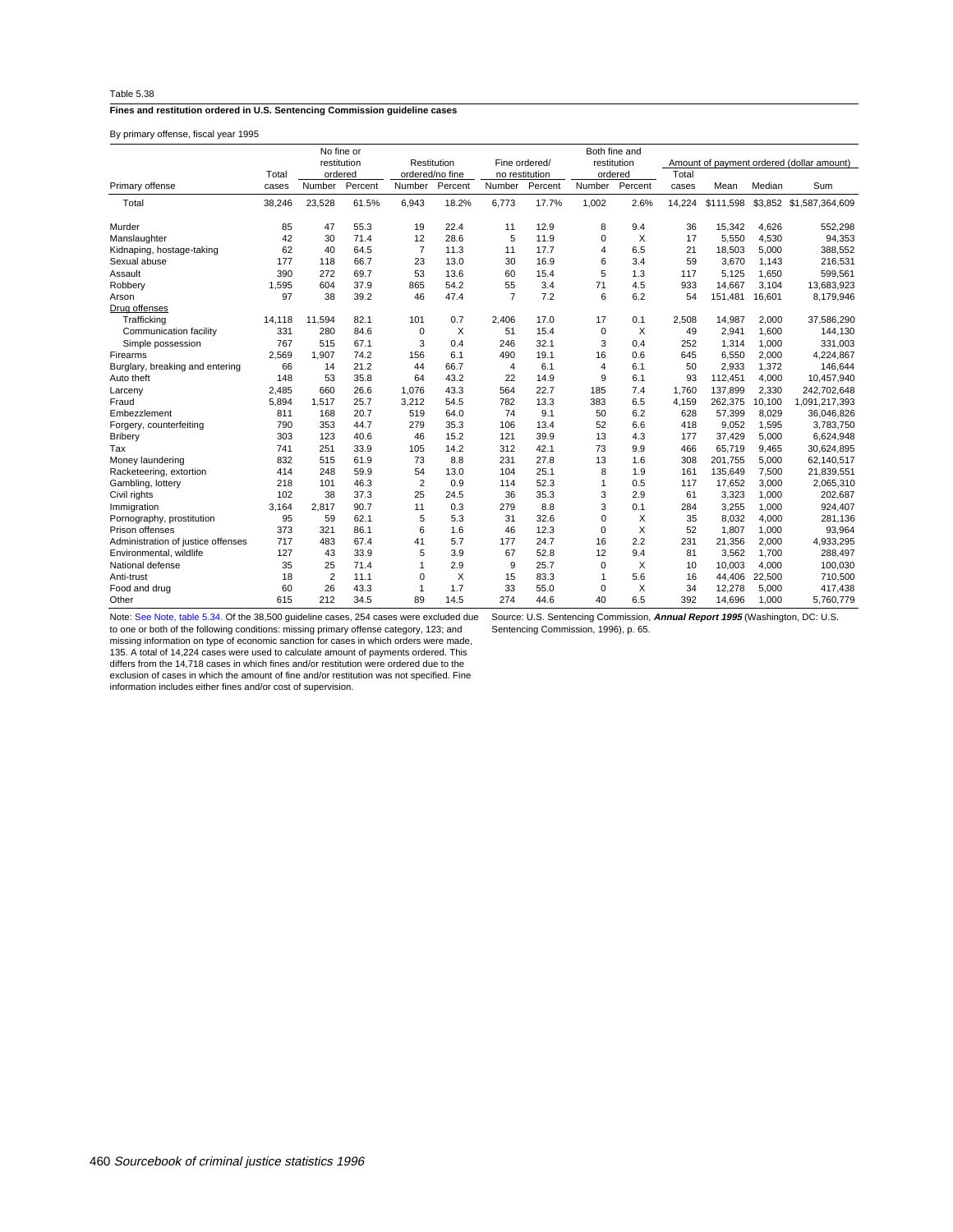# Table 5.39 **Mode of conviction in U.S. Sentencing Commission guideline cases**

By primary offense, fiscal year 1995

|                           | Mode of conviction |        |                |                |         |  |  |
|---------------------------|--------------------|--------|----------------|----------------|---------|--|--|
|                           | Total              |        | Plea of guilty |                | Trial   |  |  |
| Primary offense           | cases              | Number | Percent        | Number         | Percent |  |  |
| Total                     | 38,325             | 35,208 | 91.9%          | 3,117          | 8.1%    |  |  |
| Murder                    | 84                 | 57     | 67.9           | 27             | 32.1    |  |  |
| Manslaughter              | 48                 | 45     | 93.8           | 3              | 6.3     |  |  |
| Kidnaping, hostage-taking | 62                 | 49     | 79.0           | 13             | 21.0    |  |  |
| Sexual abuse              | 177                | 157    | 88.7           | 20             | 11.3    |  |  |
| Assault                   | 389                | 312    | 80.2           | 77             | 19.8    |  |  |
| Robbery                   | 1.600              | 1,437  | 89.8           | 163            | 10.2    |  |  |
| Arson                     | 96                 | 84     | 87.5           | 12             | 12.5    |  |  |
| Drug offenses             |                    |        |                |                |         |  |  |
| Trafficking               | 14,164             | 12,652 | 89.3           | 1,512          | 10.7    |  |  |
| Communication facility    | 332                | 326    | 98.2           | 6              | 1.8     |  |  |
| Simple possession         | 770                | 751    | 97.5           | 19             | 2.5     |  |  |
| Firearms                  | 2,568              | 2,249  | 87.6           | 319            | 12.4    |  |  |
| Burglary, breaking and    |                    |        |                |                |         |  |  |
| entering                  | 66                 | 64     | 97.0           | 2              | 3.0     |  |  |
| Auto theft                | 149                | 142    | 95.3           | $\overline{7}$ | 4.7     |  |  |
| Larceny                   | 2,490              | 2,385  | 95.8           | 105            | 4.2     |  |  |
| Fraud                     | 5,905              | 5,554  | 94.1           | 351            | 5.9     |  |  |
| Embezzlement              | 815                | 799    | 88.0           | 16             | 2.0     |  |  |
| Forgery, counterfeiting   | 790                | 756    | 95.7           | 34             | 4.3     |  |  |
| Bribery                   | 302                | 261    | 86.4           | 41             | 13.6    |  |  |
| Tax                       | 742                | 696    | 93.8           | 46             | 6.2     |  |  |
| Money laundering          | 832                | 772    | 92.8           | 60             | 7.2     |  |  |
| Racketeering, extortion   | 412                | 345    | 83.7           | 67             | 16.3    |  |  |
| Gambling, lottery         | 217                | 212    | 97.7           | 5              | 2.3     |  |  |
| Civil rights              | 102                | 93     | 91.2           | 9              | 8.8     |  |  |
| Immigration               | 3,168              | 3,107  | 98.1           | 61             | 1.9     |  |  |
| Pornography, prostitution | 96                 | 89     | 92.7           | 7              | 7.3     |  |  |
| Prison offenses           | 373                | 347    | 93.0           | 26             | 7.0     |  |  |
| Administration of justice |                    |        |                |                |         |  |  |
| offenses                  | 722                | 677    | 93.8           | 45             | 6.2     |  |  |
| Environmental, wildlife   | 127                | 121    | 95.3           | 6              | 4.7     |  |  |
| National defense          | 35                 | 28     | 80.0           | 7              | 20.0    |  |  |
| Anti-trust                | 18                 | 17     | 94.4           | 1              | 5.6     |  |  |
| Food and drug             | 60                 | 58     | 96.7           | $\overline{2}$ | 3.3     |  |  |
| Other                     | 614                | 566    | 92.2           | 48             | 7.8     |  |  |

cluded due to one or both of the following conditions: missing primary offense category, 123; and missing information on mode of conviction, 57. Source: U.S. Sentencing Commission, **Annual Report 1995** (Washington, DC: U.S. Sentencing Commission, 1996), p. 56.

Note[: See Note, table 5.34.](#page-39-0) Of the 38,500 guideline cases, 175 cases were ex-

Table 5.40

**Sentences within and departures from U.S. Sentencing Commission guidelines**

By primary offense, fiscal year 1995

|                           |        |                        | Downward departures |                |         |                |           |
|---------------------------|--------|------------------------|---------------------|----------------|---------|----------------|-----------|
|                           |        | Substantial            |                     | Other          |         |                |           |
|                           |        | assistance             |                     | downward       |         |                | Upward    |
| Total                     |        | departure <sup>a</sup> |                     | departure      |         |                | departure |
| Primary offense<br>cases  |        | Number                 | Percent             | Number         | Percent | Number         | Percent   |
| Total                     | 31,593 | 7.263                  | 23.0%               | 3.102          | 9.8%    | 333            | 1.1%      |
| Murder                    | 56     | 12                     | 21.4                | 10             | 17.9    | 8              | 14.3      |
| Manslaughter              | 43     | 0                      | х                   | 5              | 11.6    | 5              | 11.6      |
| Kidnaping, hostage-taking | 48     | 11                     | 22.9                | 9              | 18.8    | 4              | 8.3       |
| Sexual abuse              | 162    | $\overline{2}$         | 1.2                 | 40             | 24.7    | $\overline{7}$ | 4.3       |
| Assault                   | 312    | 8                      | 2.6                 | 41             | 13.1    | 13             | 4.2       |
| Robbery                   | 1.380  | 196                    | 14.2                | 164            | 11.9    | 39             | 2.8       |
| Arson                     | 80     | 16                     | 20.0                | 16             | 20.0    | 5              | 6.3       |
| Drug offenses             |        |                        |                     |                |         |                |           |
| Trafficking               | 12,452 | 4,627                  | 37.2                | 1,207          | 9.7     | 29             | 0.2       |
| Communication facility    | 196    | 70                     | 35.7                | 35             | 17.9    | 4              | 2.0       |
| Simple possession         | 467    | 18                     | 3.9                 | 10             | 2.1     | 12             | 2.6       |
| Firearms                  | 2.122  | 306                    | 14.4                | 225            | 10.6    | 49             | 2.3       |
| Burglary, breaking and    |        |                        |                     |                |         |                |           |
| entering                  | 64     | 5                      | 7.8                 | 4              | 6.3     | 1              | 1.6       |
| Auto theft                | 134    | 27                     | 20.1                | 16             | 11.9    | $\overline{a}$ | 1.5       |
| Larceny                   | 2.026  | 147                    | 7.3                 | 90             | 4.4     | 28             | 1.4       |
| Fraud                     | 4.989  | 850                    | 17.0                | 381            | 7.6     | 49             | 1.0       |
| Embezzlement              | 695    | 43                     | 6.2                 | 79             | 11.4    | 1              | 0.1       |
| Forgery, counterfeiting   | 674    | 83                     | 12.3                | 31             | 4.6     | 6              | 0.9       |
| Bribery                   | 259    | 61                     | 23.6                | 23             | 8.9     | 5              | 1.9       |
| Tax                       | 610    | 75                     | 12.3                | 45             | 7.4     | 3              | 0.5       |
| Money laundering          | 714    | 237                    | 33.2                | 66             | 9.2     | 3              | 0.4       |
| Racketeering, extortion   | 303    | 97                     | 32.0                | 34             | 11.2    | 6              | 2.0       |
| Gambling, lottery         | 205    | 67                     | 32.7                | 12             | 5.9     | $\mathbf 0$    | X         |
| Civil rights              | 93     | 14                     | 15.1                | 6              | 6.5     | $\overline{2}$ | 2.2       |
| Immigration               | 1.883  | 65                     | 3.5                 | 402            | 21.3    | 33             | 1.8       |
| Pornography, prostitution | 85     | 13                     | 15.3                | 15             | 17.6    | $\overline{2}$ | 2.4       |
| Prison offenses           | 332    | 17                     | 5.1                 | 26             | 7.8     | 4              | 1.2       |
| Administration of justice |        |                        |                     |                |         |                |           |
| offenses                  | 622    | 103                    | 16.6                | 58             | 9.3     | 6              | 1.0       |
| Environmental, wildlife   | 105    | 16                     | 15.2                | 6              | 5.7     | 0              | X         |
| National defense          | 29     | 5                      | 17.2                | $\overline{7}$ | 24.1    | 0              | X         |
| Anti-trust                | 17     | 8                      | 47.1                | 0              | X       | $\Omega$       | X         |
| Food and drug             | 46     | 8                      | 17.4                | 3              | 6.5     | $\Omega$       | X         |
| Other                     | 390    | 56                     | 14.4                | 36             | 9.2     | $\overline{7}$ | 1.8       |

Note: [See Note, table 5.34.](#page-39-0) Of the 38,500 guideline cases, complete information was received on 33,504 cases. Of these 33,504 cases, 139 were excluded due to one or more of the following conditions: missing primary offense category, 61; missing guideline range information, 14; missing sentencing information, 36; missing departure information, 26; and missing statutory information, 13. Also, 1,772 cases were excluded due to several logical criteria other than missing information.

a<br>due to the defendant's substantial assistance to authorities.<br>due to the defendant's substantial assistance to authorities.

Source: U.S. Sentencing Commission, **Annual Report 1995** (Washington, DC: U.S. Sen-tencing Commission, 1996), p. 92.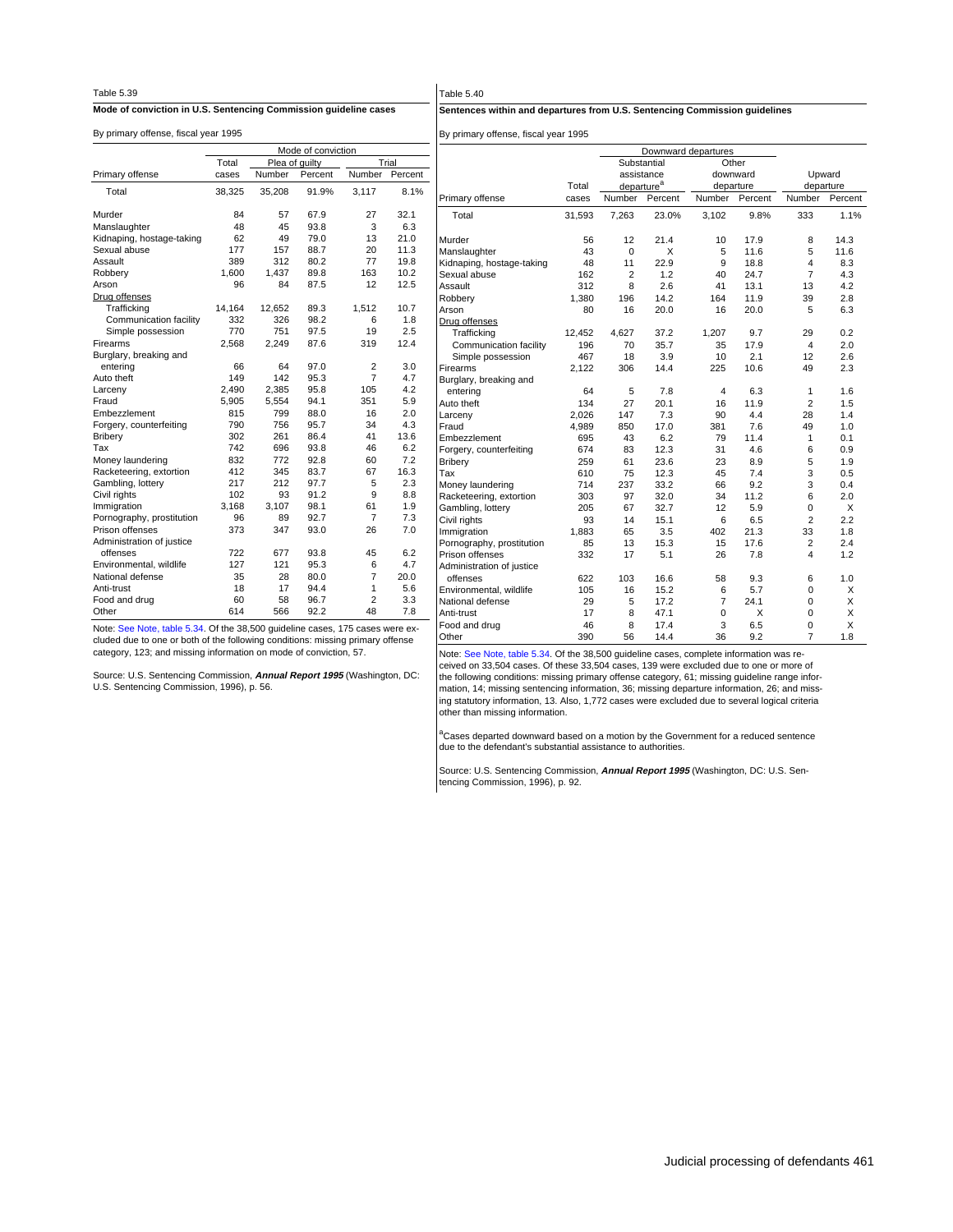### **Defendants charged with violation of drug laws in U.S. District Courts**

By type of disposition, years ending June 30, 1945-96

|              |                |                | Not convicted          |          |              | Convicted and sentenced |                |            |                |  |
|--------------|----------------|----------------|------------------------|----------|--------------|-------------------------|----------------|------------|----------------|--|
|              |                |                |                        |          |              |                         | Plea of guilty |            |                |  |
| Year ending  | Total          |                |                        |          | Acquitted by |                         | or nolo        |            | Convicted by   |  |
| June 30      | defendants     | Total          | Dismissed <sup>a</sup> | Court    | Jury         | Total                   | contendere     | Court      | Jury           |  |
| 1945         | 1.413          | 228            | 197                    | 5        | 26           | 1,185                   | 1,062          | 35         | 88             |  |
| 1946         | 1,687          | 349            | 305                    | 13       | 31           | 1,338                   | 1,218          | 37         | 83             |  |
| 1947         | 1,880          | 210            | 153                    | 17       | 40           | 1,670                   | 1,517          | 57         | 96             |  |
| 1948         | 1,790          | 308            | 237                    | 14       | 57           | 1,482                   | 1,324          | 48         | 110            |  |
| 1949         | 1,806          | 208            | 148                    | 14       | 46           | 1,598                   | 1,404          | 59         | 135            |  |
| 1950         | 2,400          | 264            | 184                    | 28       | 52           | 2,136                   | 1,907          | 61         | 168            |  |
| 1951         | 2,332          | 304            | 234                    | 25       | 45           | 2,028                   | 1,745          | 105        | 178            |  |
| 1952         | 2,121          | 252            | 184                    | 29       | 39           | 1,869                   | 1,523          | 109        | 237            |  |
|              |                |                | 237                    | 30       | 66           | 2,003                   |                | 121        | 293            |  |
| 1953<br>1954 | 2,336<br>2,220 | 333<br>310     | 239                    | 28       | 43           | 1,910                   | 1,589<br>1,491 | 107        | 312            |  |
|              |                |                |                        |          |              |                         |                |            |                |  |
| 1955         | 2,166          | 363            | 279                    | 32       | 52           | 1,803                   | 1,386          | 95         | 322            |  |
| 1956         | 1,835          | 314            | 221                    | 36       | 57           | 1,521                   | 1,168          | 93         | 260            |  |
| 1957         | 1,910          | 256            | 184                    | 28       | 44           | 1,654                   | 1,264          | 91         | 299            |  |
| 1958         | 1,942          | 301            | 217                    | 25       | 59           | 1,641                   | 1,138          | 129        | 374            |  |
| 1959         | 1,742          | 364            | 267                    | 40       | 57           | 1,378                   | 1,005          | 112        | 261            |  |
| 1960         | 1,846          | 340            | 263                    | 38       | 39           | 1,506                   | 1,155          | 93         | 258            |  |
|              |                |                |                        |          |              |                         |                |            |                |  |
| 1961         | 1,828          | 313<br>240     | 248<br>175             | 20<br>29 | 45<br>36     | 1,515                   | 1,171<br>1,022 | 74<br>113  | 270<br>268     |  |
| 1962         | 1,643          |                |                        |          |              | 1,403                   |                |            |                |  |
| 1963         | 1,689          | 283            | 222                    | 34       | 27           | 1,406                   | 1,040          | 112        | 254            |  |
| 1964         | 1,679          | 271            | 205                    | 32       | 34           | 1,408                   | 1,039          | 112        | 257            |  |
| 1965         | 2,078          | 323            | 257                    | 41       | 25           | 1,755                   | 1,384          | 132        | 239            |  |
| 1966         | 2,223          | 349            | 280                    | 36       | 33           | 1,874                   | 1,469          | 119        | 286            |  |
| 1967         | 2,250          | 428            | 363                    | 34       | 31           | 1,822                   | 1,424          | 119        | 279            |  |
| 1968         | 2,692          | 563            | 466                    | 49       | 48           | 2,129                   | 1,664          | 138        | 327            |  |
| 1969         | 3,545          | 836            | 716                    | 50       | 70           | 2,709                   | 2,239          | 123        | 347            |  |
| 1970         | 3,420          | 959            | 886                    | 48       | 45           | 2,461                   | 2,030          | 97         | 334            |  |
| 1971         | 5,366          | 2,204          | 2,080                  | 43       | 81           | 3,162                   | 2,682          | 94         | 386            |  |
| 1972         | 6,848          | 1,600          | 1,396                  | 52       | 152          | 5,248                   | 4,391          | 228        | 629            |  |
| 1973         | 9.983          | 2,169          | 1.905                  | 83       | 181          | 7,814                   | 6,297          | 393        | 1,124          |  |
| 1974         | 10,989         | 2,744          | 2,430                  | 80       | 234          | 8,245                   | 6,666          | 437        | 1,142          |  |
| 1975         | 10,901         | 2,750          | 2,454                  | 62       | 234          | 8,151                   | 6,531          | 393        | 1,227          |  |
| 1976         | 10,762         | 2,721          | 2,404                  | 73       | 244          | 8,041                   | 6,324          | 446        | 1,271          |  |
| 1977         | 9,741          | 2,106          | 1,754                  | 53       | 299          | 7,635                   | 5,970          | 387        | 1,278          |  |
| 1978         | 7,860          | 2,043          | 1,729                  | 37       | 277          | 5,817                   | 4,440          | 290        | 1,087          |  |
| 1979         | 6,609          | 1,542          | 1,297                  | 34       | 211          | 5,067                   | 3,662          | 240        | 1,165          |  |
| 1980         | 6,343          | 1,594          | 1,337                  | 32       | 225          | 4,749                   | 3,450          | 236        | 1,063          |  |
|              |                |                |                        | 29       | 248          |                         |                |            |                |  |
| 1981         | 7,008          | 1,662          | 1,385                  | 51       | 234          | 5,346                   | 3,757          | 308<br>342 | 1,281          |  |
| 1982         | 7,981          | 1,645          | 1,360                  |          |              | 6,336                   | 4,798          |            | 1,196          |  |
| 1983<br>1984 | 9,164<br>9,191 | 1,674<br>1,732 | 1,393<br>1,421         | 36<br>28 | 245<br>283   | 7,490<br>7,459          | 5,774<br>5,793 | 363<br>218 | 1,353<br>1,448 |  |
|              |                |                |                        |          |              |                         |                |            |                |  |
| 1985         | 11,208         | 1,977          | 1,609                  | 56       | 312          | 9,231                   | 7,511          | 223        | 1,497          |  |
| 1986         | 12,934         | 2,170          | 1,811                  | 63       | 296          | 10,764                  | 8,888          | 159        | 1,717          |  |
| 1987         | 15,130         | 2,431          | 2,047                  | 49       | 335          | 12,699                  | 10,655         | 203        | 1,841          |  |
| 1988         | 15,750         | 2,588          | 2,168                  | 45       | 375          | 13,162                  | 11,044         | 170        | 1,948          |  |
| 1989         | 16,834         | 2,695          | 2,299                  | 49       | 347          | 14,139                  | 11,686         | 161        | 2,292          |  |
| 1990         | 19,271         | 3,083          | 2,610                  | 53       | 420          | 16,188                  | 13,067         | 148        | 2,973          |  |
| 1991         | 19,227         | 2,881          | 2,444                  | 39       | 398          | 16,346                  | 13,554         | 93         | 2,699          |  |
| 1992         | 19,168         | 2,779          | 2,323                  | 35       | 421          | 16,389                  | 13,577         | 60         | 2,752          |  |
| 1993         | 21,543         | 2,967          | 2,534                  | 60       | 373          | 18,576                  | 16,018         | 78         | 2,480          |  |
| 1994         | 21,441         | 2,978          | 2,592                  | 65       | 321          | 18,463                  | 16,276         | 48         | 2,139          |  |
| 1995         | 18,502         | 2,641          | 2,358                  | 52       | 231          | 15,861                  | 14,345         | 56         | 1,460          |  |
| 1996         | 20,957         | 2,624          | 2,376                  | 38       | 210          | 18,333                  | 16,620         | 48         | 1,665          |  |
|              |                |                |                        |          |              |                         |                |            |                |  |

<span id="page-45-0"></span>Note: [See Notes, tables 5.7](#page-6-0) an[d 5.27.](#page-31-0) These data represent defendants charged with Federal offenses under the following statutes: Title 21 U.S.C. 176(a) (the Marijuana Tax Act); Title 26 U.S.C. 1407 (Customs laws governing border crossings by narcotic addicts or violators); Title 18 U.S.C.

<sup>a</sup> From 1968-81 and 1990-96, defendants who were committed pursuant to Title 28 U.S.C. 2902 of the Narcotic Addict Rehabilitation Act are included in the dismissed column.

4741-62 (imposition of tax and affixing of tax stamps); Title 18 U.S.C. 1403 (conspiracy to commit an offense under the Narcotic Drug Import and Export Act); Title 18 U.S.C. 1406 (immunity from prosecution for grand jury testimony concerning violations of the Narcotic Drug Import and Export Act);<br>other provisions of the Narcotic Drug Import and Export Act (Title 18 U.S.C.<br>171-200); and other narcotic drug laws (Title 26 U.S.C. 4701-4736, 7237).

Source: Administrative Office of the United States Courts, **Federal Offenders in United States District Courts, 1984** (Washington, DC: USGPO, 1986), pp. 42, 43; Administrative Office of the United States Courts, *Federal Offenders in*<br>
United States District Courts, 1985 (Washington, DC: Administrative Office of<br>
the United States Courts, 1987), pp. 40, 41; Administrative Offi GPO, 1997), pp. 221-223; and tables provided to SOURCEBOOK staff by the Administrative Office of the United States Courts. Table adapted by SOURCE-BOOK staff.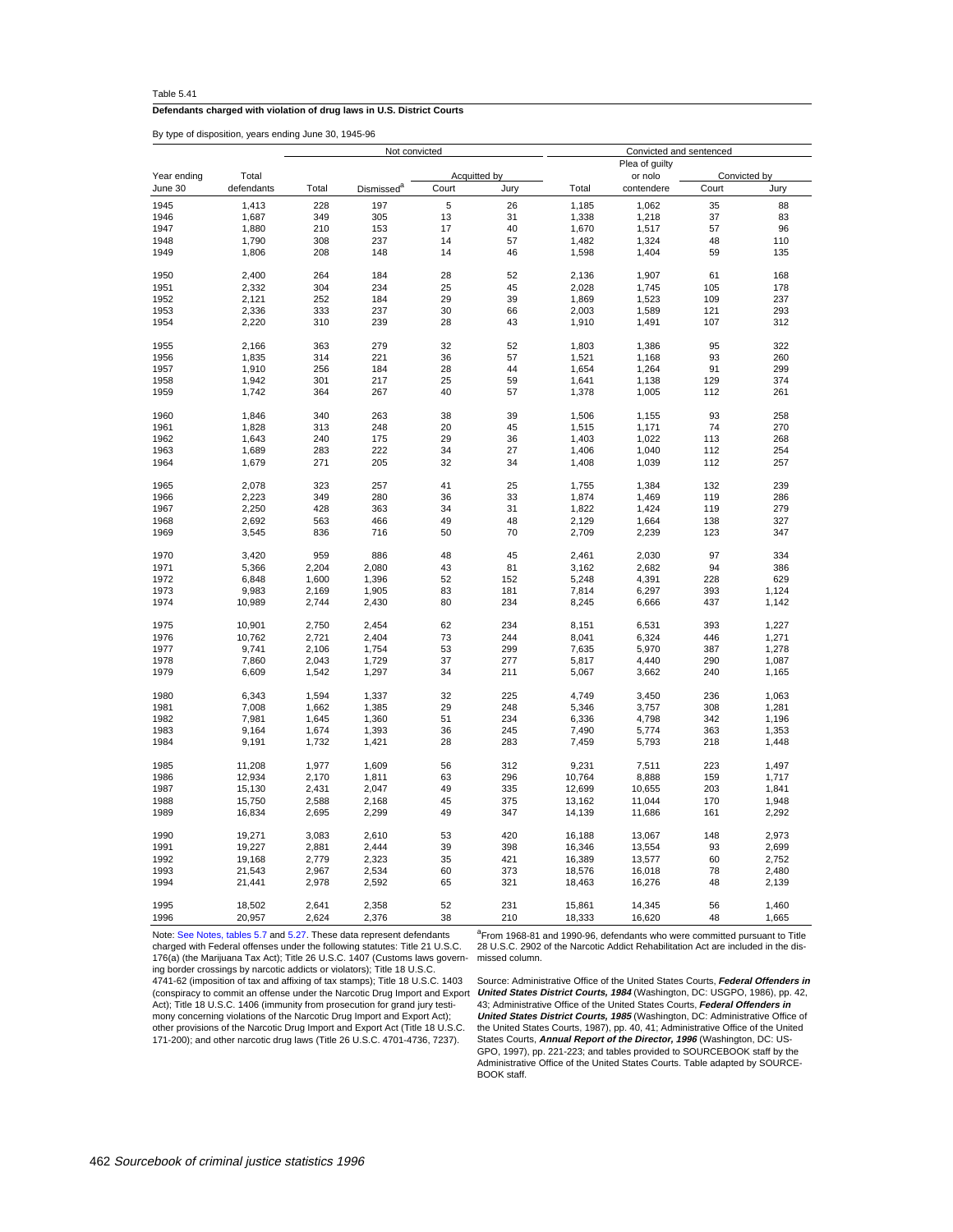### **Defendants sentenced for violation of drug laws in U.S. District Courts**

By type and length of sentence, years ending June 30, 1945-96

|                        |                |                  |                        |                                |                         | Type of sentence  |                        |                           |                |                                | Average                                | Average                        |
|------------------------|----------------|------------------|------------------------|--------------------------------|-------------------------|-------------------|------------------------|---------------------------|----------------|--------------------------------|----------------------------------------|--------------------------------|
|                        |                |                  |                        |                                | Imprisonment            |                   |                        |                           |                |                                | sentence                               | sentence                       |
|                        |                |                  |                        | Regular sentences <sup>a</sup> |                         |                   |                        |                           |                |                                | to im-                                 | to                             |
| Year ending<br>June 30 | Total          | Total<br>regular | 1 through<br>12 months | 13 through<br>35 months        | 36 through<br>60 months | Over<br>60 months | Life<br>sentences      | Other $^{\rm b}$          | Probation      | Fine and<br>other <sup>c</sup> | prisonment<br>(in months) <sup>d</sup> | probation<br>$(in$ months) $e$ |
| 1945                   | 861            | X                | 308                    | 360                            | 140                     | 53                | <b>NA</b>              | X                         | 287            | 37                             | 22.2                                   | <b>NA</b>                      |
| 1946                   | 949            | X                | 430                    | 377                            | 108                     | 34                | <b>NA</b>              | X                         | 369            | 20                             | 18.7                                   | <b>NA</b>                      |
| 1947                   | 1,128          | X                | 471                    | 452                            | 161                     | 44                | <b>NA</b>              | $\boldsymbol{\mathsf{X}}$ | 504            | 38                             | 19.7                                   | <b>NA</b>                      |
| 1948                   | 1,048          | X                | 488                    | 408                            | 122                     | 30                | <b>NA</b>              | X                         | 411            | 23                             | 18.6                                   | <b>NA</b>                      |
| 1949                   | 1,187          | X                | 541                    | 451                            | 152                     | 43                | <b>NA</b>              | X                         | 398            | 13                             | 18.9                                   | <b>NA</b>                      |
| 1950                   | 1,654          | X                | 595                    | 736                            | 218                     | 105               | <b>NA</b>              | X                         | 471            | 11                             | 21.9                                   | <b>NA</b>                      |
| 1951                   | 1,659          | X                | 473                    | 671                            | 328                     | 187               | <b>NA</b>              | X                         | 345            | 24                             | 27.1                                   | NA                             |
| 1952                   | 1,551          | X                | 221                    | 652                            | 402                     | 276               | <b>NA</b>              | $\boldsymbol{\mathsf{X}}$ | 312            | 6                              | 35.2                                   | <b>NA</b>                      |
| 1953                   | 1,586          | X                | 108                    | 789                            | 358                     | 331               | <b>NA</b>              | X                         | 403            | 14                             | 38.4                                   | <b>NA</b>                      |
| 1954                   | 1,483          | X                | 72                     | 681                            | 360                     | 370               | <b>NA</b>              | X                         | 411            | 16                             | 41.3                                   | <b>NA</b>                      |
| 1955                   | 1,457          | Χ                | 47                     | 648                            | 360                     | 402               | <b>NA</b>              | X                         | 329            | 17                             | 43.5                                   | <b>NA</b>                      |
| 1956                   | 1,258          | X                | 30                     | 511                            | 341                     | 376               | <b>NA</b>              | X                         | 250            | 13                             | 45.8                                   | <b>NA</b>                      |
| 1957                   | 1,432          | X                | 16                     | 326                            | 248                     | 842               | <b>NA</b>              | X                         | 220            | $\sqrt{2}$                     | 66.0                                   | <b>NA</b>                      |
| 1958                   | 1,351          | X                | 25                     | 167                            | 141                     | 1,018             | <b>NA</b>              | X                         | 282            | 8                              | 69.4                                   | <b>NA</b>                      |
| 1959                   | 1,151          | Χ                | 43                     | 126                            | 95                      | 887               | <b>NA</b>              | X                         | 224            | 3                              | 74.2                                   | <b>NA</b>                      |
| 1960                   | 1,232          | X                | 33                     | 145                            | 148                     | 906               | <b>NA</b>              | X                         | 271            | 3                              | 72.8                                   | <b>NA</b>                      |
| 1961                   | 1,258          | X                | 42                     | 126                            | 105                     | 985               | <b>NA</b>              | X                         | 252            | 5                              | 74.0                                   | <b>NA</b>                      |
| 1962                   | 1,173          | X                | 38                     | 129                            | 106                     | 900               | <b>NA</b>              | $\boldsymbol{\mathsf{X}}$ | 217            | 13                             | 70.5                                   | <b>NA</b>                      |
| 1963                   | 1,085          | X                | 39                     | 144                            | 113                     | 789               | <b>NA</b>              | X                         | 304            | 17                             | 70.1                                   | <b>NA</b>                      |
| 1964                   | 1,076          | X                | 28                     | 142                            | 157                     | 749               | <b>NA</b>              | X                         | 309            | 23                             | 63.7                                   | <b>NA</b>                      |
| 1965                   | 1,257          | Χ                | 53                     | 186                            | 197                     | 821               | <b>NA</b>              | X                         | 480            | 18                             | 60.3                                   | <b>NA</b>                      |
| 1966                   | 1,272          | X                | 85                     | 154                            | 276                     | 757               | <b>NA</b>              | X                         | 589            | 13                             | 61.3                                   | <b>NA</b>                      |
| 1967                   | 1,180          | X                | 83                     | 139                            | 245                     | 713               | <b>NA</b>              | X                         | 620            | 22                             | 62.0                                   | <b>NA</b>                      |
| 1968                   | 1,368          | Χ                | 93                     | 141                            | 293                     | 841               | <b>NA</b>              | X                         | 728            | 33                             | 64.4                                   | <b>NA</b>                      |
| 1969                   | 1,581          | X                | 110                    | 179                            | 500                     | 892               | <b>NA</b>              | $\mathsf X$               | 1,110          | 18                             | 63.7                                   | <b>NA</b>                      |
| 1970                   | 1,283          | Χ                | 101                    | 166                            | 276                     | 740               | <b>NA</b>              | X                         | 1,156          | 22                             | 64.8                                   | <b>NA</b>                      |
| 1971                   | 1,834          | X                | 249                    | 300                            | 428                     | 857               | <b>NA</b>              | X                         | 1,258          | 70                             | 58.5                                   | <b>NA</b>                      |
| 1972                   | 3,050          | X                | 882                    | 396                            | 789                     | 983               | <b>NA</b>              | X                         | 2,068          | 130                            | 46.4                                   | <b>NA</b>                      |
| 1973                   | 5,097          | X                | 1,445                  | 744                            | 1,343                   | 1,565             | <b>NA</b>              | X                         | 2,591          | 126                            | 45.5                                   | <b>NA</b>                      |
| 1974                   | 5,125          | X                | 1,547                  | 792                            | 1,390                   | 1,396             | <b>NA</b>              | X                         | 3,039          | 81                             | 43.7                                   | <b>NA</b>                      |
| 1975                   | 4,887          | X                | 1,366                  | 706                            | 1,441                   | 1,374             | <b>NA</b>              | X                         | 3,209          | 55                             | 45.3                                   | <b>NA</b>                      |
| 1976                   | 5,039          | X                | 1,221                  | 790                            | 1,544                   | 1,484             | <b>NA</b>              | X                         | 2,927          | 75                             | 47.6                                   | <b>NA</b>                      |
| 1977                   | 5,223          | X                | 1,505                  | 886                            | 1,366                   | 1,466             | <b>NA</b>              | X                         | 2,324          | 88                             | 47.3                                   | <b>NA</b>                      |
| 1978                   | 4,119          | 3,605            | 885                    | 623                            | 956                     | 1,141             | <b>NA</b>              | 514                       | 1,630          | 68                             | 51.3                                   | 38.6                           |
| 1979                   | 3,641          | 2,820            | 369                    | 614                            | 868                     | 969               | <b>NA</b>              | 821                       | 1,379          | 47                             | 50.8                                   | 37.8                           |
| 1980                   | 3,479          | 2,547            | 281                    | 565                            | 792                     | 909               | <b>NA</b>              | 932                       | 1,232          | 38                             | 54.5                                   | 38.7                           |
| 1981                   | 3,856          | 2,865            | 403                    | 578                            | 748                     | 1,136             | <b>NA</b>              | 991                       | 1,371          | 119                            | 55.5                                   | 36.6                           |
| 1982                   | 4,586          | 3,516            | 383                    | 729                            | 966                     | 1,438             | <b>NA</b>              | 1,070                     | 1,617          | 133                            | 61.4                                   | 34.1                           |
| 1983<br>1984           | 5,449<br>5,756 | 4,150<br>4,306   | 447<br>354             | 890<br>845                     | 1,011<br>1,173          | 1,802<br>1,934    | <b>NA</b><br><b>NA</b> | 1,299<br>1,450            | 1,893<br>1,584 | 148<br>119                     | 63.8<br>65.7                           | 33.7<br>43.2                   |
|                        |                |                  |                        |                                |                         |                   |                        |                           |                |                                |                                        |                                |
| 1985                   | 6,914          | 5,316            | 498                    | 1,103                          | 1,463                   | 2,252             | <b>NA</b>              | 1,598                     | 2,182          | 105                            | 64.8                                   | 36.1                           |
| 1986                   | 8,152          | 6,601            | 506                    | 1,271                          | 1,808                   | 3,016             | <b>NA</b>              | 1,551                     | 2,353          | 259                            | 70.0                                   | 38.7                           |
| 1987                   | 9,907          | 8,188            | 613                    | 1,491                          | 2,049                   | 4,035             | <b>NA</b>              | 1,719                     | 2,680          | 112                            | 73.0                                   | 39.9                           |
| 1988                   | 9,983          | 8,560            | 708                    | 1,466                          | 1,577                   | 4,809             | <b>NA</b>              | 1,423                     | 3,042          | 137                            | 78.0                                   | 33.4                           |
| 1989                   | 11,626         | 10,838           | 1,270                  | 2,343                          | 1,844                   | 5,381             | <b>NA</b>              | 788                       | 2,358          | 155                            | 73.8                                   | 32.8                           |
| 1990                   | 13,838         | 13,462           | 1,490                  | 3,047                          | 1,801                   | 7,124             | <b>NA</b>              | 376                       | 2,135          | 215                            | 79.3                                   | 32.3                           |
| 1991                   | 14,382         | 14,286           | 1,687                  | 2,828                          | 3,063                   | 6,708             | 34                     | 61                        | 1,896          | 68                             | 95.7                                   | 53.4                           |
| 1992                   | 15,032         | 14,829           | 1,668                  | 3,168                          | 3,198                   | 6,795             | 59                     | 144                       | 1,950          | 218                            | 87.5                                   | 39.1                           |
| 1993                   | 16,548         | 16,247           | 1,933                  | 3,426                          | 3,934                   | 6,954             | 158                    | 143                       | 1,812          | 216                            | 84.0                                   | 35.9                           |
| 1994                   | 15,623         | 15,130           | 1,836                  | 3,074                          | 3,798                   | 6,422             | 238                    | 255                       | 1,908          | 73                             | 84.3                                   | 34.4                           |
| 1995                   | 15,861         | 14,157           | 1,606                  | 2,716                          | 3,311                   | 6,101             | 150                    | 273                       | 1,597          | 107                            | 88.7                                   | 33.6                           |
| 1996                   | 18,333         | 16,684           | 1,643                  | 3,334                          | 4,025                   | 7,113             | 197                    | 372                       | 1,534          | 112                            | 82.5                                   | 35.0                           |

Note[: See Notes, tables 5.7,](#page-6-0) [5.27,](#page-31-0) an[d 5.41.](#page-45-0)

<sup>a</sup>Includes sentences of more than 6 months that are to be followed by a term of probation (mixed sentences). Beginning in 1991, includes sentences of at least 1 month that may be followed by a term of probation.

<sup>b</sup> From 1978-88, "other" includes split sentences, indeterminate sentences, and Youth Corrections Act or youthful offender sentences. In 1989 and 1990, the category includes split sen-tences and indeterminate sentences. Beginning in 1991, "other" includes suspended and sealed sentences, deportation, imprisonment of 4 days or less, and no sentence.

<sup>c</sup>Includes supervised release, probation of 4 days or less, suspended sentences, sealed sentences, and no sentence.

<sup>d</sup> From 1978-90, split sentences, Youth Corrections Act and youthful offender sentences, and life sentences are not included in computing average sentence. Beginning in 1991, suspended and sealed sentences, deportation, imprisonment of 4 days or less, no sentence, life sentences, and death sentences are not included in computing average sentence.

<sup>e</sup> From 1986-90, split sentences, indeterminate sentences, and Youth Corrections Act and youthful offender sentences are not included in computing average sentence. Beginning in 1991, supervised release, probation of 4 days or less, suspended sentences, sealed sentences, and no sentence are not included in computing the average sentence.

fIncludes one death sentence.

Source: Administrative Office of the United States Courts, **Federal Offenders in United States District Courts, 1984** (Washington, DC: USGPO, 1986), pp. 42, 43; Administrative Office of the United States Courts, **Federal Offenders in United States District Courts, 1985** (Washington, DC: Administrative Office of the United States Courts, 1987), pp. 40, 41; Administrative Office of the United States Courts,<br>Annual Report of the Director, 1996 (Washington, DC: USGPO, 1997), pp. 224-227;<br>and tables provided to SOURCEBOOK staff by the Administra States Courts. Table adapted by SOURCEBOOK staff.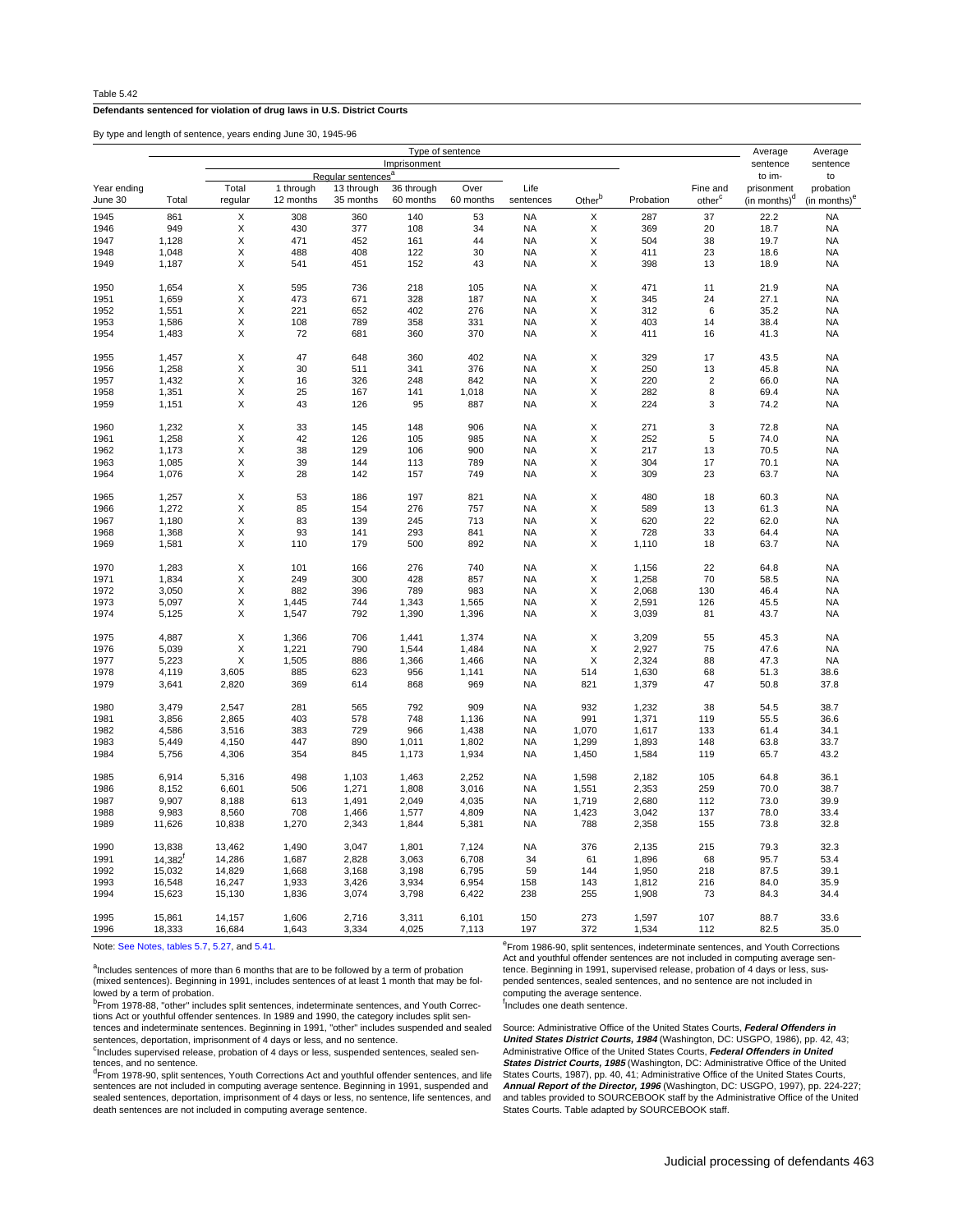### **Drug offenders sentenced under the U.S. Sentencing Commission guidelines**

By offender characteristics, mode of conviction, and drug offense, fiscal year 1995<sup>a</sup>

|                                  |        |                |                |         |       |                |       |                |       | Drug type      |                |           |                |         |             |                |
|----------------------------------|--------|----------------|----------------|---------|-------|----------------|-------|----------------|-------|----------------|----------------|-----------|----------------|---------|-------------|----------------|
|                                  |        | Total          |                | Powder  |       | Crack          |       |                |       |                |                | Metham-   |                |         |             |                |
|                                  | cases  |                |                | cocaine |       | cocaine        |       | Heroin         |       | Mariiuana      |                | phetamine |                | LSD     |             | Other          |
|                                  |        | Number Percent | Number Percent |         |       | Number Percent |       | Number Percent |       | Number Percent | Number Percent |           | Number         | Percent |             | Number Percent |
| <u>Sex</u>                       |        |                |                |         |       |                |       |                |       |                |                |           |                |         |             |                |
| Male                             | 13.320 | 87.8%          | 3,913          | 87.9%   | 3.371 | 89.4%          | 1.147 | 80.4%          | 3.641 | 90.1%          | 931            | 83.3%     | 74             | 90.2%   | 243         | 84.4%          |
| Female                           | 1,859  | 12.2           | 541            | 12.1    | 400   | 10.6           | 280   | 19.6           | 399   | 9.9            | 186            | 16.7      | 8              | 9.8     | 45          | 15.6           |
| Race, ethnicity <sup>b</sup>     |        |                |                |         |       |                |       |                |       |                |                |           |                |         |             |                |
| White                            | 4,102  | 27.0           | 977            | 22.0    | 168   | 4.5            | 172   | 12.1           | 1,725 | 42.7           | 807            | 72.3      | 74             | 90.2    | 179         | 62.2           |
| <b>Black</b>                     | 5,313  | 35.0           | 1.274          | 28.6    | 3.330 | 88.4           | 447   | 31.3           | 200   | 5.0            | 14             | 1.3       | $\overline{4}$ | 4.9     | 44          | 15.3           |
| Hispanic                         | 5.481  | 36.1           | 2.166          | 48.7    | 245   | 6.5            | 730   | 51.2           | 2.054 | 50.8           | 255            | 22.8      | 0              | X       | 31          | 10.8           |
| Other <sup>c</sup>               | 272    | 1.8            | 33             | 0.7     | 23    | 0.6            | 77    | 5.4            | 61    | 1.5            | 40             | 3.6       | 4              | 4.9     | 34          | 11.8           |
| Citizenship                      |        |                |                |         |       |                |       |                |       |                |                |           |                |         |             |                |
| <b>United States</b>             | 10.976 | 72.5           | 2,895          | 65.2    | 3.507 | 93.1           | 640   | 45.0           | 2.703 | 67.0           | 902            | 80.8      | 77             | 93.9    | 252         | 87.5           |
| <b>Non-United States</b>         | 4,167  | 27.5           | 1,543          | 34.8    | 258   | 6.9            | 781   | 55.0           | 1,330 | 33.0           | 214            | 19.2      | 5              | 6.1     | 36          | 12.5           |
| Mode of conviction               |        |                |                |         |       |                |       |                |       |                |                |           |                |         |             |                |
| Guilty plea                      | 13,638 | 90.0           | 3,971          | 89.3    | 3.201 | 85.1           | 1.331 | 93.4           | 3.790 | 93.9           | 1.002          | 89.7      | 76             | 92.7    | 267         | 92.7           |
| Trial                            | 1,520  | 10.0           | 478            | 10.7    | 561   | 14.9           | 94    | 6.6            | 245   | 6.1            | 115            | 10.3      | 6              | 7.3     | 21          | 7.3            |
| Drug offenses                    |        |                |                |         |       |                |       |                |       |                |                |           |                |         |             |                |
| Drug trafficking                 | 14,234 | 93.8           | 4.299          | 96.5    | 3.567 | 94.6           | 1,377 | 96.5           | 3.601 | 89.1           | 1.049          | 93.9      | 78             | 95.1    | 263         | 91.3           |
| Protected locations <sup>d</sup> | 224    | 1.5            | 37             | 0.8     | 126   | 3.3            | 15    | 1.1            | 27    | 0.7            | 12             | 1.1       | $\mathbf{1}$   | 1.2     | 6           | 2.1            |
| Continuing criminal              |        |                |                |         |       |                |       |                |       |                |                |           |                |         |             |                |
| enterprise                       | 76     | 0.5            | 27             | 0.6     | 26    | 0.7            | 8     | 0.6            | 12    | 0.3            | 3              | 0.3       | 0              | X       | $\mathbf 0$ | X              |
| Rent/manage drug                 |        |                |                |         |       |                |       |                |       |                |                |           |                |         |             |                |
| establishment                    | 58     | 0.4            | 15             | 0.3     | 20    | 0.5            | 1     | 0.1            | 10    | 0.2            | 11             | 1.0       | 0              | X       | 1           | 0.3            |
| Possession                       | 587    | 3.9            | 76             | 1.7     | 32    | 0.8            | 26    | 1.8            | 390   | 9.7            | 42             | 3.8       | 3              | 3.7     | 18          | 6.3            |
|                                  |        |                |                |         |       |                |       |                |       |                |                |           |                |         |             |                |

Note: [See Note, table 5.34.](#page-39-0) Of the 38,500 guideline cases, 15,282 were sentenced under drug offense guidelines. Some cases are excluded from the table due to missing information.

<sup>a</sup>Percents may not add to 100 because of rounding.<br><sup>b</sup>The Hispanic category includes both black and white Hispanics.

<sup>c</sup>Includes Native Americans, Alaska Natives, Asians, or Pacific Islanders.

<sup>d</sup>Offenses occurring at designated protected locations such as near schools or playgrounds.

Source: U.S. Sentencing Commission, *Annual Report 1995* (Washington, DC: U.S.<br>Sentencing Commission, 1996), pp. 102-104; p. 107, Table 42. Table constructed by<br>SOURCEBOOK staff.

| <b>Table 5.44</b>                                                       |        |         |  |
|-------------------------------------------------------------------------|--------|---------|--|
| Drug offenses committed by noncitizens sentenced in U.S District Courts |        |         |  |
| By type of drug, 1994                                                   |        |         |  |
| Type of drug                                                            | Number | Percent |  |
| Total                                                                   | 4.491  | 100%    |  |
| Cocaine powder                                                          | 1.604  | 35.7    |  |
| Crack cocaine                                                           | 271    | 6.0     |  |
| Heroin                                                                  | 793    | 17.7    |  |
| Marijuana                                                               | 1,556  | 34.6    |  |
| Methamphetamine                                                         | 203    | 4.5     |  |

Note[: See Note, table 5.31.](#page-37-0) Data presented above are from the United States Sentencing Commission, Monitoring annual data file.

Other 64 1.4

Source: U.S. Department of Justice, Bureau of Statistics, *Noncitizens in the Federal*<br>*Criminal Justice System, 1984-9*4, Special Report NCJ-160934 (Washington, DC: U.S.<br>Department of Justice, August 1996), p. 6.

464 Sourcebook of criminal justice statistics 1996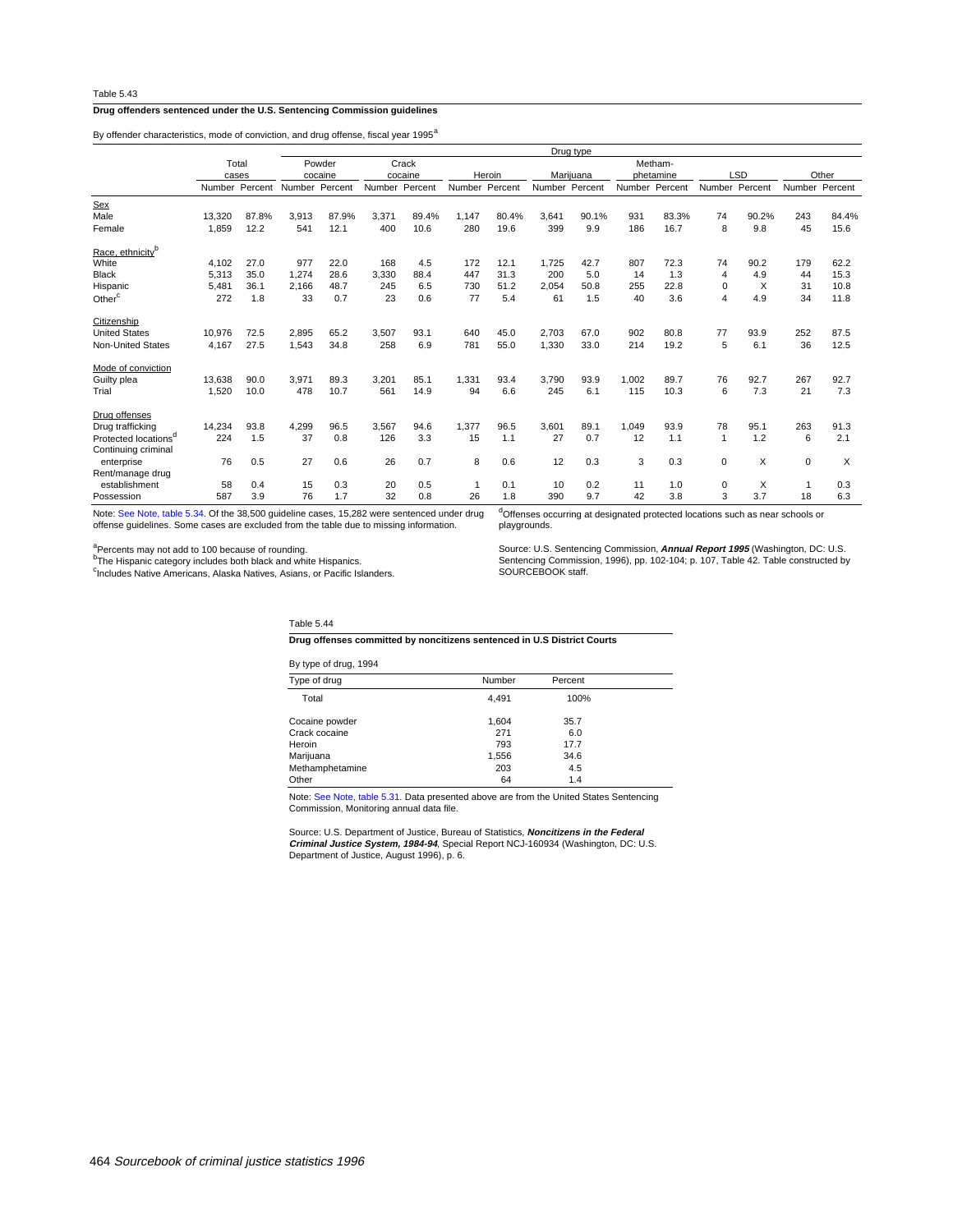### **Convictions resulting from arrests by the Drug Enforcement Administration**

By type of drug, fiscal years 1992-96<sup>a</sup>

|             |        |         |        |         |        |                      |        | Tvpe of drua          |                 |         |         |         |
|-------------|--------|---------|--------|---------|--------|----------------------|--------|-----------------------|-----------------|---------|---------|---------|
|             |        | Total   |        | Heroin  |        | Cocaine <sup>L</sup> |        | Cannabis <sup>c</sup> | Dangerous drugs |         | Unknown |         |
| Fiscal year | Number | Percent | Number | Percent | Number | Percent              | Number | Percent               | Number          | Percent | Number  | Percent |
| 1992        | 17.324 | 100%    | .572   | 9.1%    | 9,472  | 54.7%                | 3.672  | 21.2%                 | 2,597           | 15.0%   | 11      | 0.1%    |
| 1993        | 18,267 | 100     | 2.219  | 12.1    | 9,798  | 53.6                 | 3,802  | 20.8                  | 2.441           | 13.4    |         | 0.0     |
| 1994        | 14.776 | 100     | ,500   | 10.2    | 7,897  | 53.4                 | 3,394  | 23.0                  | 1.978           | 13.4    |         | 0.0     |
| 1995        | 14.126 | 100     | .484   | 10.5    | 7.314  | 51.8                 | 3.180  | 22.5                  | 2.141           | 15.2    |         | 0.0     |
| 1996        | 15.678 | 100     | .661   | 10.6    | 7.650  | 48.8                 | 3.665  | 23.4                  | 2.696           | 17.2    |         | 0.0     |

<sup>a</sup>Percents may not add to 100 because of rounding.

**b**<br>Includes crack.

<sup>c</sup>Includes marijuana, hashish, and hashish oil.

<sup>d</sup>Includes stimulants (e.g., methamphetamine), depressants (e.g., barbiturates), and hallu-<br>cinogens (e.g., LSD and PCP).

Source: Table adapted by SOURCEBOOK staff from table provided by the U.S. Department of Justice, Drug Enforcement Administration, Defendant Statistical System.

Table 5.46

#### **Antitrust cases filed in U.S. District Courts**

|      | By type of case, 1975-96 <sup>a</sup> |        |                          |        |                  |  |
|------|---------------------------------------|--------|--------------------------|--------|------------------|--|
|      |                                       |        | U.S. Government<br>cases |        | Private<br>cases |  |
|      | Total                                 | Number | Percent                  | Number | Percent          |  |
| 1975 | 1,467                                 | 92     | 6.3%                     | 1,375  | 93.7%            |  |
| 1976 | 1,574                                 | 70     | 4.4                      | 1,504  | 95.6             |  |
| 1977 | 1,689                                 | 78     | 4.6                      | 1,611  | 95.4             |  |
| 1978 | 1,507                                 | 72     | 4.8                      | 1,435  | 95.2             |  |
| 1979 | 1,312                                 | 78     | 5.9                      | 1,234  | 94.1             |  |
| 1980 | 1,535                                 | 78     | 5.1                      | 1,457  | 94.9             |  |
| 1981 | 1.434                                 | 142    | 9.9                      | 1,292  | 90.1             |  |
| 1982 | 1,148                                 | 111    | 9.7                      | 1,037  | 90.3             |  |
| 1983 | 1,287                                 | 95     | 7.4                      | 1,192  | 92.6             |  |
| 1984 | 1,201                                 | 101    | 8.4                      | 1,100  | 91.6             |  |
| 1985 | 1,142                                 | 90     | 7.9                      | 1,052  | 92.1             |  |
| 1986 | 922                                   | 84     | 9.1                      | 838    | 90.9             |  |
| 1987 | 858                                   | 100    | 11.6                     | 758    | 88.4             |  |
| 1988 | 752                                   | 98     | 13.0                     | 654    | 87.0             |  |
| 1989 | 738                                   | 99     | 13.4                     | 639    | 86.6             |  |
| 1990 | 542                                   | 90     | 16.6                     | 452    | 83.4             |  |
| 1991 | 743                                   | 93     | 12.5                     | 650    | 87.5             |  |
| 1992 | 566                                   | 85     | 15.0                     | 481    | 84.9             |  |
| 1993 | 724                                   | 86     | 11.9                     | 638    | 88.1             |  |
| 1994 | 729                                   | 71     | 9.7                      | 658    | 90.3             |  |
| 1995 | 819                                   | 75     | 9.2                      | 744    | 90.8             |  |
| 1996 | 720                                   | 73     | 10.1                     | 647    | 89.9             |  |

Note: U.S. Government cases include both civil and criminal filings, and include cases where the Government was a plaintiff or a defendant. Data for 1975-91 are reported for the 12-month period ending June 30. Beginning in 1992, data are reported for the Federal fiscal year, which is the 12-month period ending September 30. Data for 1988-91 have been revised by the Source and may differ from previous editions of SOURCEBOOK.

<sup>a</sup>Percents may not add to 100 because of rounding.

Source: Administrative Office of the United States Courts, **Annual Report of the Director, 1985**, p. 156; **1986**, pp. 176, 238; **1995**, pp. 139, 209 (Washington, DC: Administrative Office of the United States Courts); and Administrative Office of the United States Courts, An**nual Report of the Director, 1984**, p. 151; **1987**, pp. 178, 257; **1988**, pp. 181, 260; **1989**, pp. 177, 258; **1990**, pp. 137, 187; **1991**, pp. 190, 243; **1992**, pp. 179, 250; **1993**, pp. A1-55, A53; **1994**, Tables C-2, D-2; **1996**, pp. 136, 208 (Washington, DC: USGPO). Table adapted by SOURCEBOOK staff.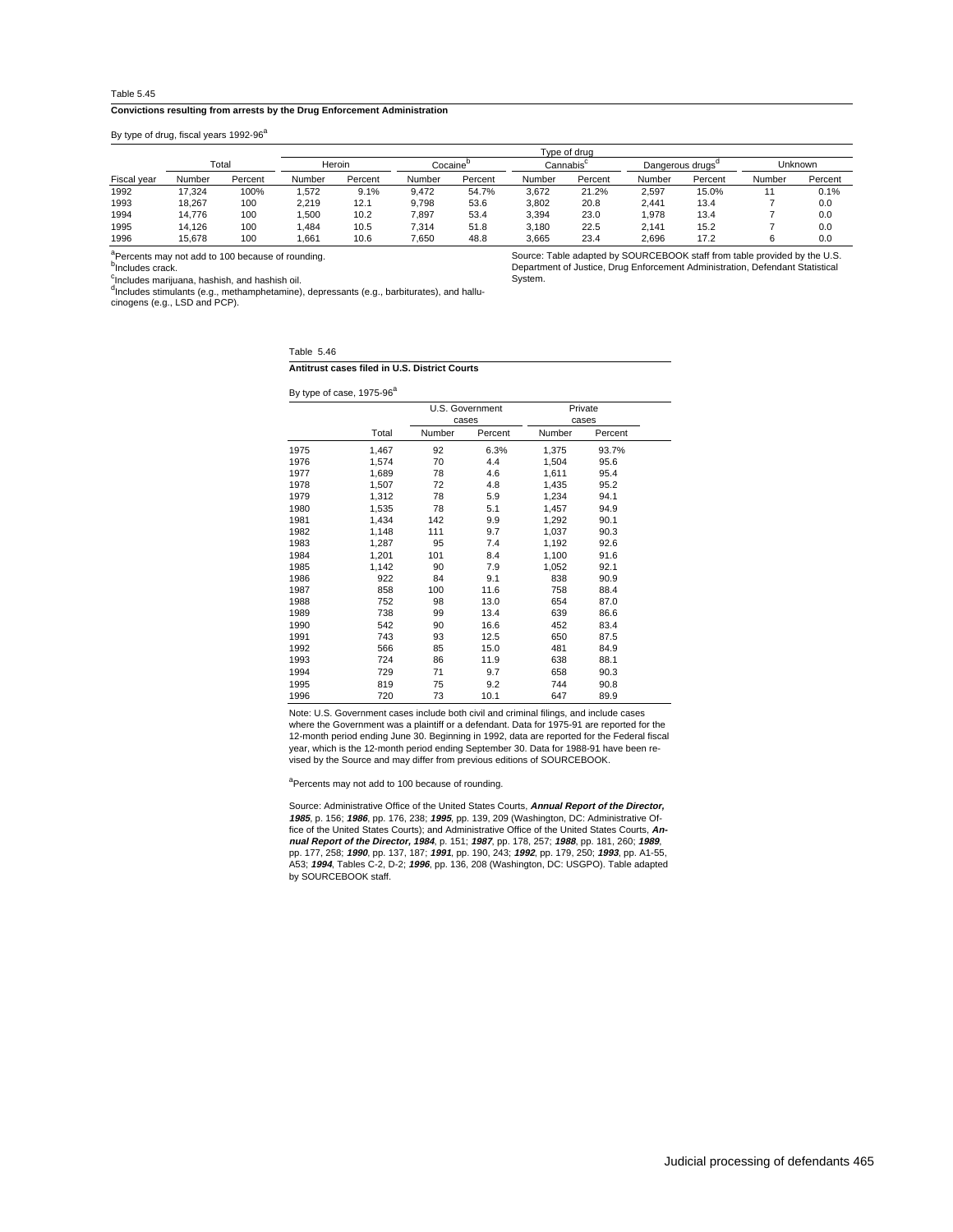| Table 5. | ▵ |  |
|----------|---|--|
|          |   |  |

# **Length of civil and criminal trials completed in U.S. District Courts**

By circuit and district, fiscal year 1996

|                                            |                     |              |                     |                        | Civil trials   |                |                |                |           |                |                        | Criminal trials      |                |                |                         |
|--------------------------------------------|---------------------|--------------|---------------------|------------------------|----------------|----------------|----------------|----------------|-----------|----------------|------------------------|----------------------|----------------|----------------|-------------------------|
|                                            | Total               |              |                     |                        |                | $\overline{4}$ | 10             | 20 days        |           |                |                        |                      | $\sqrt{4}$     | 10             | 20 days                 |
| Circuit and district                       | number<br>of trials | Total        | $\mathbf{1}$<br>day | $\overline{2}$<br>days | 3<br>days      | to 9<br>days   | to 19<br>days  | and<br>over    | Total     | 1<br>day       | $\overline{c}$<br>days | 3<br>days            | to 9<br>days   | to 19<br>days  | and<br>over             |
| Total                                      | 17,545              | 10,343       | 4,609               | 1,653                  | 1,276          | 2,425          | 317            | 63             | 7,202     | 3,165          | 1,200                  | 932                  | 1,518          | 283            | 104                     |
| District of Columbia                       | 236                 | 142          | 54                  | 18                     | 13             | 49             | $\overline{7}$ | 1              | 94        | 29             | $\overline{7}$         | $\overline{7}$       | 37             | 8              | 6                       |
|                                            |                     |              |                     |                        |                |                |                |                |           |                |                        |                      |                |                |                         |
| <b>First Circuit</b>                       | 725                 | 455          | 151                 | 60                     | 57             | 158            | 23             | 6              | 270       | 117            | 31                     | 24                   | 72             | 20             | 6                       |
| Maine                                      | 53                  | 31           | $\overline{7}$      | 8                      | 6              | 10             | 0              | 0              | 22        | 8              | 4                      | 5                    | 5              | $\pmb{0}$      | $\mathbf 0$             |
| Massachusetts                              | 339                 | 241          | 74                  | 25                     | 24             | 100            | 16             | $\overline{2}$ | 98        | 23             | 16                     | 8                    | 34             | 12             | 5                       |
| New Hampshire                              | 82                  | 43           | 16                  | 6                      | 5              | 15             | $\mathbf{1}$   | $\pmb{0}$      | 39        | 23             | $\overline{2}$         | $\overline{4}$       | 10             | 0              | $\mathbf 0$             |
| Rhode Island                               | 91                  | 68           | 17                  | 14                     | 12             | 21             | $\overline{2}$ | $\overline{2}$ | 23        | $\mathbf{1}$   | 3                      | 5                    | 9              | 5              | $\mathbf 0$             |
| Puerto Rico                                | 160                 | 72           | 37                  | 7                      | 10             | 12             | 4              | $\overline{2}$ | 88        | 62             | 6                      | $\overline{2}$       | 14             | 3              | $\mathbf{1}$            |
| Second Circuit<br>Connecticut<br>New York: | 1,743<br>227        | 1,136<br>163 | 383<br>44           | 194<br>19              | 130<br>23      | 370<br>66      | 54<br>11       | 5<br>0         | 607<br>64 | 207<br>16      | 83<br>12               | 55<br>4              | 189<br>27      | 51<br>4        | 22<br>1                 |
| Northern                                   | 74                  | 38           | 13                  | 4                      | 6              | 13             | $\overline{2}$ | 0              | 36        | $\overline{7}$ | $\overline{2}$         | 3                    | 18             | 4              | $\overline{\mathbf{c}}$ |
| Eastern                                    | 542                 | 301          | 116                 | 60                     | 25             | 83             | 14             | 3              | 241       | 84             | 37                     | 27                   | 68             | 18             | $\overline{7}$          |
| Southern                                   | 738                 | 550          | 186                 | 97                     | 72             | 175            | 18             | $\overline{2}$ | 188       | 62             | 21                     | 16                   | 58             | 20             | 11                      |
| Western                                    | 99                  | 57           | 14                  | 11                     | $\overline{2}$ | 23             | $\overline{7}$ | 0              | 42        | 11             | 7                      | 5                    | 14             | 4              | 1                       |
| Vermont                                    | 63                  | 27           | 10                  | 3                      | $\overline{2}$ | 10             | $\overline{2}$ | 0              | 36        | 27             | $\overline{4}$         | $\mathbf 0$          | $\overline{4}$ | $\mathbf{1}$   | $\pmb{0}$               |
| <b>Third Circuit</b>                       | 1,304               | 931          | 341                 | 172                    | 146            | 229            | 36             | $\overline{7}$ | 373       | 122            | 59                     | 61                   | 97             | 25             | 9                       |
| Delaware                                   | 61                  | 37           | 11                  | 4                      | 8              | 13             | $\mathbf 1$    | $\pmb{0}$      | 24        | 15             | $\overline{2}$         | $\overline{2}$       | 3              | $\overline{1}$ | $\mathbf{1}$            |
| New Jersey<br>Pennsylvania:                | 303                 | 207          | 78                  | 30                     | 29             | 57             | 11             | $\overline{2}$ | 96        | 22             | 11                     | 12                   | 35             | 13             | 3                       |
| Eastern                                    | 506                 | 403          | 136                 | 85                     | 71             | 95             | 12             | 4              | 103       | 14             | 16                     | 23                   | 38             | 9              | 3                       |
| Middle                                     | 183                 | 120          | 56                  | 20                     | 20             | 20             | 4              | 0              | 63        | 36             | 7                      | 11                   | 9              | 0              | $\pmb{0}$               |
| Western                                    | 197                 | 147          | 54                  | 27                     | 17             | 40             | 8              | 1              | 50        | 21             | 8                      | 9                    | 9              | 1              | $\sqrt{2}$              |
| Virgin Islands                             | 54                  | 17           | 6                   | 6                      | 1              | 4              | $\mathbf 0$    | 0              | 37        | 14             | 15                     | 4                    | 3              | 1              | $\pmb{0}$               |
| Fourth Circuit                             | 1,732               | 987          | 535                 | 163                    | 120            | 155            | 12             | $\overline{2}$ | 745       | 349            | 152                    | 100                  | 125            | 14             | 5                       |
| Maryland                                   | 271                 | 165          | 60                  | 29                     | 21             | 51             | 4              | $\pmb{0}$      | 106       | 34             | 15                     | 12                   | 32             | 10             | 3                       |
| North Carolina:                            |                     |              |                     |                        |                |                |                |                |           |                |                        |                      |                |                |                         |
| Eastern                                    | 88                  | 34           | 17                  | 6                      | $\pmb{0}$      | 9              | $\overline{2}$ | $\pmb{0}$      | 54        | 23             | 13                     | 9                    | $\overline{7}$ | 1              | 1                       |
| Middle                                     | 82                  | 15           | 3                   | 3                      | 3              | 5              | 1              | 0              | 67        | 21             | 20                     | 14                   | 12             | $\mathbf 0$    | 0                       |
| Western                                    | 208                 | 108          | 92                  | 3                      | 8              | 3              | $\overline{2}$ | 0              | 100       | 50             | 21                     | 15                   | 14             | $\mathbf 0$    | 0                       |
| South Carolina<br>Virginia:                | 324                 | 240          | 112                 | 47                     | 42             | 36             | $\overline{c}$ | 1              | 84        | 31             | 14                     | 14                   | 22             | $\overline{2}$ | 1                       |
| Eastern                                    | 446                 | 239          | 133                 | 50                     | 28             | 28             | 0              | 0              | 207       | 135            | 35                     | 17                   | 20             | $\mathbf 0$    | 0                       |
| Western                                    | 114                 | 68           | 44                  | 12                     | 6              | 6              | 0              | 0              | 46        | 14             | 16                     | 8                    | 8              | 0              | 0                       |
| West Virginia:                             |                     |              |                     |                        |                |                |                |                |           |                |                        |                      |                |                |                         |
| Northern                                   | 92                  | 58           | 39                  | 9                      | 4              | 6              | $\mathbf 0$    | $\pmb{0}$      | 34        | 12             | 8                      | 8                    | 5              | 1              | $\mathbf 0$             |
| Southern                                   | 107                 | 60           | 35                  | $\overline{4}$         | 8              | 11             | $\mathbf{1}$   | 1              | 47        | 29             | 10                     | 3                    | 5              | 0              | $\mathbf 0$             |
|                                            |                     |              |                     |                        |                |                |                |                |           |                |                        |                      |                |                |                         |
| <b>Fifth Circuit</b><br>Louisiana:         | 2,740               | 1,713        | 1,012               | 277                    | 183            | 216            | 24             | 1              | 1,027     | 597            | 171                    | 94                   | 131            | 25             | 9                       |
| Eastern                                    | 230                 | 183          | 95                  | 37                     | 23             | 26             | $\overline{2}$ | 0              | 47        | 24             | 11                     | 4                    | 5              | 3              | 0                       |
| Middle                                     | 50                  | 38           | 23                  | 10                     | 3              | $\overline{c}$ | 0              | 0              | 12        | $\overline{7}$ | 3                      | $\mathbf 0$          | $\overline{2}$ | $\mathbf 0$    | 0                       |
| Western<br>Mississippi:                    | 160                 | 128          | 54                  | 32                     | 16             | 24             | $\overline{c}$ | 0              | 32        | 17             | 5                      | 4                    | 5              | $\mathbf{1}$   | 0                       |
| Northern                                   | 104                 | 83           | 40                  | 17                     | 18             | 8              | 0              | 0              | 21        | 9              | 6                      | $\overline{2}$       | 4              | 0              | $\bf 0$                 |
| Southern                                   | 159                 | 133          | 52                  | 39                     | 18             | 23             | $\mathbf{1}$   | 0              | 26        | 8              | 10                     | 4                    | $\overline{2}$ | $\overline{2}$ | $\pmb{0}$               |
| Texas:                                     |                     |              |                     |                        |                |                |                |                |           |                |                        |                      |                |                |                         |
| Northern                                   | 432                 | 275          | 180                 | 29                     | 25             | 33             | 7              | $\mathbf{1}$   | 157       | 79             | 24                     | 14                   | 31             | 6              | 3                       |
| Eastern                                    | 259                 | 147          | 82                  | 20                     | 16             | 28             | $\mathbf{1}$   | $\pmb{0}$      | 112       | 50             | 24                     | 22                   | 15             | $\mathbf{1}$   | $\mathbf 0$             |
| Southern                                   | 924                 | 515          | 364                 | 53                     | 38             | 50             | 10             | $\mathbf 0$    | 409       | 263            | 56                     | 28                   | 48             | 10             | $\overline{4}$          |
| Western                                    | 422                 | 211          | 122                 | 40                     | 26             | 22             | $\mathbf{1}$   | $\mathbf 0$    | 211       | 140            | 32                     | 16                   | 19             | $\overline{2}$ | $\overline{2}$          |
| Sixth Circuit                              | 1,366               | 853          | 314                 | 164                    | 131            | 215            | 22             | $\overline{7}$ | 513       | 176            | 101                    | 84                   | 126            | 20             | 6                       |
| Kentucky:<br>Eastern                       |                     | 52           |                     |                        | 10             |                | $\overline{2}$ |                |           |                |                        |                      | 5              | $\overline{2}$ | $\mathsf 0$             |
| Western                                    | 123<br>121          | 78           | 11<br>36            | 16<br>20               | 12             | 12<br>8        | $\overline{2}$ | 1<br>0         | 71<br>43  | 30<br>15       | 20<br>9                | 14<br>$\overline{4}$ | 10             | 5              | $\mathsf 0$             |
| Michigan:                                  |                     |              |                     |                        |                |                |                |                |           |                |                        |                      |                |                |                         |
| Eastern                                    | 239                 | 152          | 22                  | 28                     | 26             | 62             | 11             | 3              | 87        | 12             | 20                     | 12                   | 32             | 8              | 3                       |
| Western                                    | 109                 | 62           | 31                  | 13                     | 6              | 11             | $\mathbf 0$    | $\mathbf{1}$   | 47        | 28             | $\overline{2}$         | 3                    | 13             | $\mathbf{1}$   | $\pmb{0}$               |
| Ohio:                                      |                     |              |                     |                        |                |                |                |                |           |                |                        |                      |                |                |                         |
| Northern                                   | 199                 | 147          | 62                  | 19                     | 19             | 41             | 5              | $\mathbf{1}$   | 52        | 12             | 10                     | $\overline{7}$       | 22             | $\mathbf{1}$   | $\mathsf 0$             |
| Southern                                   | 155                 | 114          | 56                  | 10                     | 13             | 33             | $\mathbf{1}$   | $\mathbf{1}$   | 41        | 22             | $\mathbf 0$            | 3                    | 12             | $\overline{2}$ | $\overline{2}$          |
| Tennessee:                                 |                     |              |                     |                        |                |                |                |                |           |                |                        |                      |                |                |                         |
| Eastern                                    | 138                 | 77           | 21                  | 24                     | 18             | 14             | $\mathbf 0$    | $\pmb{0}$      | 61        | 21             | 16                     | 13                   | 10             | $\mathbf{1}$   | $\pmb{0}$               |
| Middle                                     | 162                 | 117          | 50                  | 26                     | 22             | 19             | $\mathbf 0$    | 0              | 45        | 26             | 6                      | 8                    | 5              | $\mathsf 0$    | $\pmb{0}$               |
| Western                                    | 120                 | 54           | 25                  | 8                      | 5              | 15             | $\mathbf{1}$   | 0              | 66        | 10             | 18                     | 20                   | 17             | $\mathsf 0$    | 1                       |
|                                            |                     |              |                     |                        |                |                |                |                |           |                |                        |                      |                |                |                         |

See notes at end of table.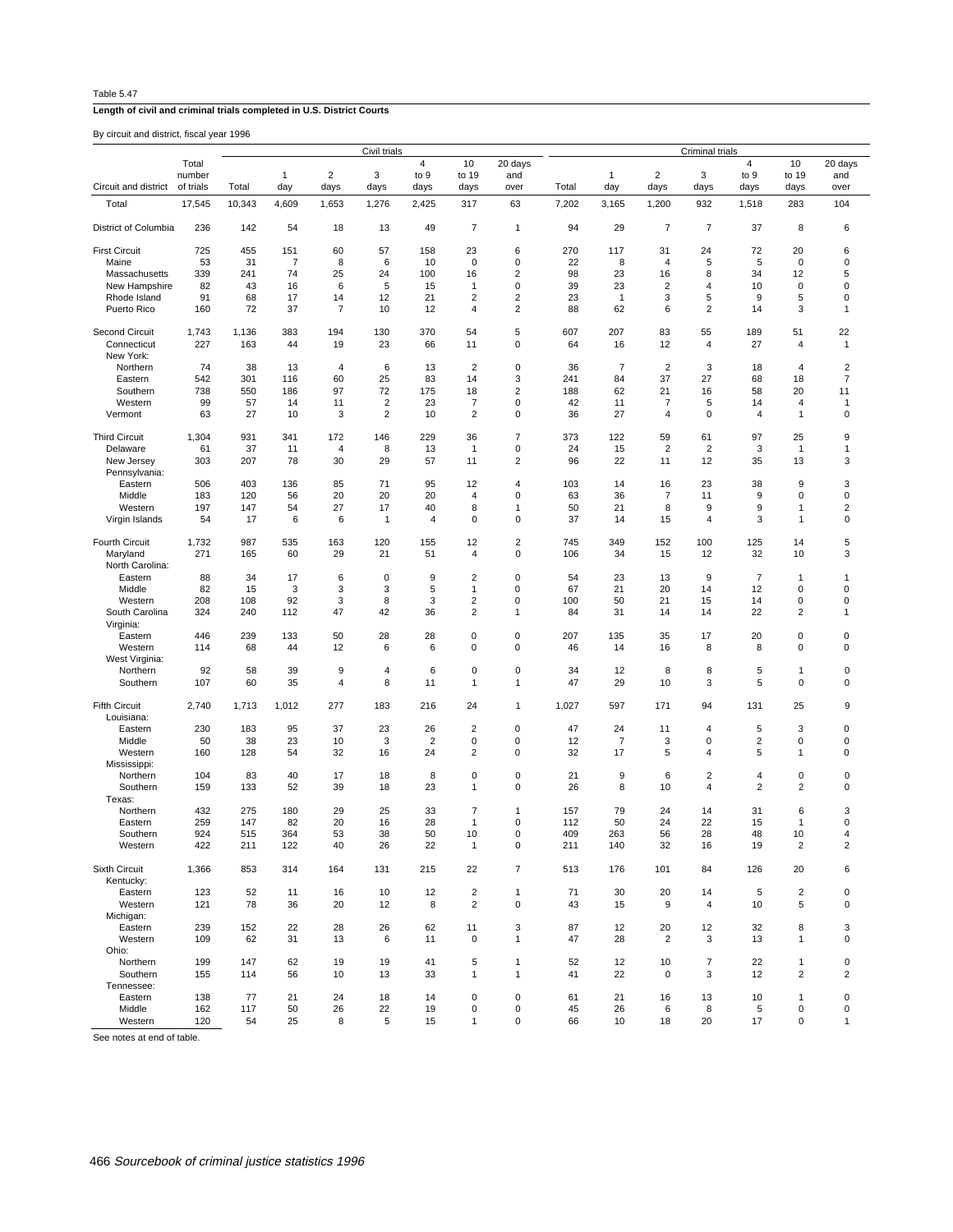### **Length of civil and criminal trials completed in U.S. District Courts**

By circuit and district, fiscal year 1996--Continued

|                              |                |              |                |                         | Civil trials   |                |                         |                              |          |                         |                         | Criminal trials         |                |                              |                             |
|------------------------------|----------------|--------------|----------------|-------------------------|----------------|----------------|-------------------------|------------------------------|----------|-------------------------|-------------------------|-------------------------|----------------|------------------------------|-----------------------------|
|                              | Total          |              |                |                         |                | $\overline{4}$ | 10                      | 20 days                      |          |                         |                         |                         | $\overline{4}$ | 10                           | 20 days                     |
|                              | number         |              | $\mathbf{1}$   | $\sqrt{2}$              | 3              | to 9           | to 19                   | and                          |          | 1                       | $\sqrt{2}$              | 3                       | to 9           | to 19                        | and                         |
| Circuit and district         | of trials      | Total        | day            | days                    | days           | days           | days                    | over                         | Total    | day                     | days                    | days                    | days           | days                         | over                        |
| Seventh Circuit<br>Illinois: | 993            | 609          | 258            | 101                     | 91             | 142            | 11                      | 6                            | 384      | 170                     | 58                      | 55                      | 80             | 13                           | 8                           |
| Northern                     | 341            | 244          | 65             | 39                      | 39             | 85             | 10                      | 6                            | 97       | 40                      | 13                      | 8                       | 25             | 6                            | 5                           |
| Central                      | 109            | 59           | 35             | 7                       | 9              | 8              | 0                       | 0                            | 50       | 18                      | 10                      | 8                       | 11             | 3                            | $\pmb{0}$                   |
| Southern                     | 154            | 67           | 26             | 16                      | 14             | 11             | 0                       | 0                            | 87       | 46                      | 9                       | 17                      | 14             | $\mathbf 0$                  | 1                           |
| Indiana:                     |                |              |                |                         |                |                |                         |                              |          |                         |                         |                         |                |                              |                             |
| Northern<br>Southern         | 112<br>155     | 53<br>103    | 34<br>75       | 6<br>7                  | 6<br>11        | 6<br>10        | 1<br>0                  | 0<br>0                       | 59<br>52 | 28<br>32                | 9<br>11                 | 8<br>1                  | 13<br>6        | 1<br>$\overline{\mathbf{c}}$ | $\pmb{0}$<br>$\mathbf 0$    |
| Wisconsin:                   |                |              |                |                         |                |                |                         |                              |          |                         |                         |                         |                |                              |                             |
| Eastern                      | 77             | 48           | 11             | 11                      | 9              | 17             | 0                       | 0                            | 29       | 5                       | 5                       | 9                       | 7              | 1                            | $\overline{2}$              |
| Western                      | 45             | 35           | 12             | 15                      | 3              | 5              | 0                       | 0                            | 10       | 1                       | $\mathbf{1}$            | 4                       | $\overline{4}$ | $\mathbf 0$                  | $\mathbf 0$                 |
| <b>Eighth Circuit</b>        | 1,315          | 781          | 376            | 114                     | 98             | 178            | 13                      | $\overline{\mathbf{c}}$      | 534      | 255                     | 89                      | 85                      | 84             | 15                           | 6                           |
| Arkansas:                    |                |              |                |                         |                |                |                         |                              |          |                         |                         |                         |                |                              |                             |
| Eastern<br>Western           | 252<br>106     | 171<br>87    | 86<br>43       | 32<br>21                | 23<br>8        | 29<br>13       | 1<br>$\overline{2}$     | 0<br>0                       | 81<br>19 | 45<br>7                 | 19<br>5                 | 9<br>6                  | 4<br>1         | 3<br>$\mathbf 0$             | $\mathbf{1}$<br>$\mathbf 0$ |
| lowa:                        |                |              |                |                         |                |                |                         |                              |          |                         |                         |                         |                |                              |                             |
| Northern                     | 91             | 42           | 26             | 3                       | 4              | 7              | $\overline{\mathbf{c}}$ | $\mathbf 0$                  | 49       | 38                      | 3                       | 1                       | 5              | 2                            | $\pmb{0}$                   |
| Southern                     | 140            | 44           | 23             | $\overline{\mathbf{c}}$ | 4              | 15             | 0                       | 0                            | 96       | 68                      | 8                       | 8                       | 12             | 0                            | $\pmb{0}$                   |
| Minnesota                    | 97             | 47           | 10             | $\overline{4}$          | 4              | 25             | 3                       | 1                            | 50       | 11                      | 4                       | 13                      | 15             | 4                            | 3                           |
| Missouri:                    |                |              |                |                         |                |                |                         |                              |          |                         |                         |                         |                |                              |                             |
| Eastern                      | 214            | 148          | 71             | 21                      | 19             | 34             | 3                       | $\mathbf 0$                  | 66       | 16                      | 16                      | 15                      | 17             | $\mathbf{1}$                 | 1                           |
| Western                      | 158            | 116          | 58             | 16                      | 15             | 25             | 1                       | 1                            | 42       | 13                      | 8                       | 10                      | 10             | 1                            | $\mathbf 0$                 |
| Nebraska                     | 107            | 69           | 33             | 9                       | 10             | 16             | 1                       | 0                            | 38       | 13                      | $\overline{\mathbf{c}}$ | 6                       | 15             | 2                            | $\mathbf 0$                 |
| North Dakota                 | 31             | 17           | $\overline{2}$ | $\overline{2}$          | 4              | 9              | 0                       | 0                            | 14       | 10                      | $\mathbf 0$             | 3                       | 1              | $\mathbf 0$                  | $\mathbf 0$                 |
| South Dakota                 | 119            | 40           | 24             | $\overline{4}$          | 7              | 5              | $\mathbf 0$             | $\mathbf 0$                  | 79       | 34                      | 24                      | 14                      | 4              | $\overline{\mathbf{c}}$      | 1                           |
| <b>Ninth Circuit</b>         | 2,082          | 945          | 322            | 111                     | 119            | 304            | 74                      | 15                           | 1,137    | 490                     | 170                     | 140                     | 280            | 41                           | 16                          |
| Alaska                       | 40             | 23           | 3              | 4                       | 2              | 12             | 1                       | 1                            | 17       | 7                       | 3                       | $\mathbf{1}$            | 5              | $\mathbf{1}$                 | $\pmb{0}$                   |
| Arizona                      | 282            | 100          | 43             | 10                      | 12             | 30             | 5                       | 0                            | 182      | 101                     | 23                      | 22                      | 31             | 3                            | $\overline{\mathbf{c}}$     |
| California:                  |                |              |                |                         |                |                |                         |                              |          |                         |                         |                         |                |                              |                             |
| Northern                     | 218<br>131     | 136<br>55    | 37<br>9        | 15<br>$\overline{7}$    | 10<br>6        | 57<br>21       | 15<br>9                 | $\overline{\mathbf{c}}$<br>3 | 82<br>76 | 16<br>35                | 10<br>11                | 5<br>6                  | 37<br>20       | 13<br>3                      | 1<br>$\mathbf{1}$           |
| Eastern<br>Central           | 418            | 229          | 54             | 26                      | 33             | 81             | 28                      | 7                            | 189      | 40                      | 14                      | 38                      | 81             | 10                           | 6                           |
| Southern                     | 278            | 58           | 12             | 8                       | 11             | 22             | 3                       | $\overline{\mathbf{c}}$      | 220      | 116                     | 43                      | 18                      | 37             | 5                            | 1                           |
| Hawaii                       | 83             | 24           | 6              | 5                       | 5              | 8              | 0                       | $\mathbf 0$                  | 59       | 24                      | 8                       | 10                      | 16             | $\mathbf{1}$                 | $\mathbf 0$                 |
| Idaho                        | 24             | 10           | 2              | $\mathbf{1}$            | 3              | $\overline{4}$ | 0                       | $\mathbf 0$                  | 14       | $\overline{\mathbf{c}}$ | 3                       | 3                       | 6              | 0                            | $\mathbf 0$                 |
| Montana                      | 48             | 7            | $\overline{2}$ | $\mathbf{1}$            | 1              | 3              | $\pmb{0}$               | 0                            | 41       | 13                      | 9                       | 13                      | 5              | 1                            | $\pmb{0}$                   |
| Nevada                       | 127            | 86           | 46             | 12                      | 9              | 16             | 3                       | 0                            | 41       | 9                       | 11                      | 7                       | 12             | $\mathbf 0$                  | $\overline{\mathbf{c}}$     |
| Oregon                       | 139            | 65           | 38             | 5                       | 9              | 10             | 3                       | 0                            | 74       | 40                      | 18                      | 7                       | 4              | 3                            | $\overline{2}$              |
| Washington:                  |                |              |                |                         |                |                |                         |                              |          |                         |                         |                         |                |                              |                             |
| Eastern                      | 128            | 50           | 35             | 4                       | 3              | 8              | 0                       | 0                            | 78       | 60                      | 7                       | 3                       | 8              | $\mathbf 0$                  | $\boldsymbol{0}$            |
| Western                      | 148            | 100          | 34             | 13                      | 14             | 32             | 7                       | 0                            | 48       | 26                      | $\overline{7}$          | 3                       | 11             | 0                            | 1                           |
| Guam                         | 16             | 1            | $\mathbf{1}$   | 0                       | 0              | 0              | $\pmb{0}$               | $\pmb{0}$                    | 15       | $\mathbf{1}$            | 3                       | 3                       | 7              | 1                            | $\boldsymbol{0}$            |
| Northern Marianas            | $\overline{2}$ | $\mathbf{1}$ | $\mathbf 0$    | $\mathbf 0$             | 1              | $\mathbf 0$    | 0                       | 0                            | 1        | $\mathbf 0$             | $\mathbf 0$             | 1                       | $\pmb{0}$      | $\mathbf 0$                  | $\mathbf 0$                 |
| <b>Tenth Circuit</b>         | 1,173          | 629          | 252            | 95                      | 73             | 184            | 19                      | 6                            | 544      | 309                     | 81                      | 57                      | 80             | 15                           | $\overline{2}$              |
| Colorado                     | 233            | 138          | 67             | 17                      | 12             | 39             | 3                       | 0                            | 95       | 52                      | 13                      | 5                       | 19             | 5                            | 1                           |
| Kansas                       | 224            | 115          | 59             | 10                      | 9              | 30             | 5                       | $\overline{\mathbf{c}}$      | 109      | 67                      | 10                      | 13                      | 16             | 2                            | 1                           |
| New Mexico<br>Oklahoma:      | 227            | 85           | 46             | 10                      | 8              | 21             | $\mathbf 0$             | $\mathbf 0$                  | 142      | 77                      | 31                      | 15                      | 18             | 1                            | $\mathbf 0$                 |
| Northern                     | 105            | 67           | 23             | 13                      | 6              | 20             | 4                       | 1                            | 38       | 22                      | 3                       | 3                       | 7              | 3                            | $\boldsymbol{0}$            |
| Eastern                      | 56             | 27           | 12             | 6                       | 5              | $\overline{4}$ | 0                       | 0                            | 29       | 21                      | $\overline{4}$          | $\overline{\mathbf{c}}$ | 1              | 1                            | $\mathbf 0$                 |
| Western                      | 139            | 87           | 26             | 18                      | 21             | 20             | $\overline{\mathbf{c}}$ | 0                            | 52       | 29                      | 6                       | 9                       | 7              | 1                            | $\pmb{0}$                   |
| Utah                         | 102            | 69           | 14             | 13                      | 8              | 29             | 3                       | $\overline{2}$               | 33       | 10                      | 10                      | 5                       | 8              | $\mathbf 0$                  | $\mathbf 0$                 |
| Wyoming                      | 87             | 41           | 5              | 8                       |                | 21             | $\overline{\mathbf{c}}$ | 1                            | 46       | 31                      | 4                       | 5                       | 4              | 2                            | $\mathbf 0$                 |
| Eleventh Circuit<br>Alabama: | 2,136          | 1,162        | 611            | 184                     | 115            | 225            | 22                      | 5                            | 974      | 344                     | 198                     | 170                     | 217            | 36                           | 9                           |
| Northern                     | 228            | 172          | 96             | 29                      | 16             | 27             | $\overline{4}$          | 0                            | 56       | 25                      | 5                       | $\boldsymbol{9}$        | 13             | 3                            | $\mathbf{1}$                |
| Middle                       | 123            | 64           | 29             | 8                       | 10             | 17             | 0                       | 0                            | 59       | 23                      | 16                      | 10                      | 10             | 0                            | $\pmb{0}$                   |
| Southern                     | 140            | 86           | 54             | 14                      | 9              | 9              | 0                       | 0                            | 54       | 27                      | 13                      | 8                       | 5              | $\mathbf 0$                  | $\mathbf{1}$                |
| Florida:                     |                |              |                |                         |                |                |                         |                              |          |                         |                         |                         |                |                              |                             |
| Northern                     | 167            | 51           | 26             | 11                      | $\overline{7}$ | $\overline{7}$ | $\mathbf 0$             | $\mathbf 0$                  | 116      | 52                      | 22                      | 19                      | 17             | 6                            | $\pmb{0}$                   |
| Middle                       | 320            | 162          | 63             | 27                      | 20             | 48             | 3                       | 1                            | 158      | 44                      | 26                      | 30                      | 49             | 9                            | $\mathsf 0$                 |
| Southern<br>Georgia:         | 574            | 256          | 131            | 38                      | 26             | 47             | 11                      | 3                            | 318      | 75                      | 75                      | 65                      | 83             | 13                           | $\overline{7}$              |
| Northern                     | 357            | 222          | 117            | 29                      | 18             | 54             | 3                       | $\mathbf{1}$                 | 135      | 64                      | 23                      | 15                      | 29             | 4                            | $\mathbf 0$                 |
| Middle                       | 92             | 45           | 18             | 12                      | 5              | 9              | 1                       | 0                            | 47       | 22                      | 11                      | 8                       | 6              | 0                            | $\mathbf 0$                 |
| Southern                     | 135            | 104          | 77             | 16                      | 4              | $\overline{7}$ | 0                       | $\pmb{0}$                    | 31       | 12                      | $\overline{7}$          | 6                       | 5              | $\mathbf{1}$                 | 0                           |

Note: This table includes trials conducted by district and appellate judges only. Trials conducted by magistrates are excluded. Includes trials of miscellaneous cases, hearings on temporary restraining orders and preliminary injunctions, hearings on contested motions, and other con-tested proceedings in which evidence is introduced.

Source: Administrative Office of the United States Courts, **Annual Report of the Direc-tor, 1996** (Washington, DC: USGPO, 1997), pp. 174-176.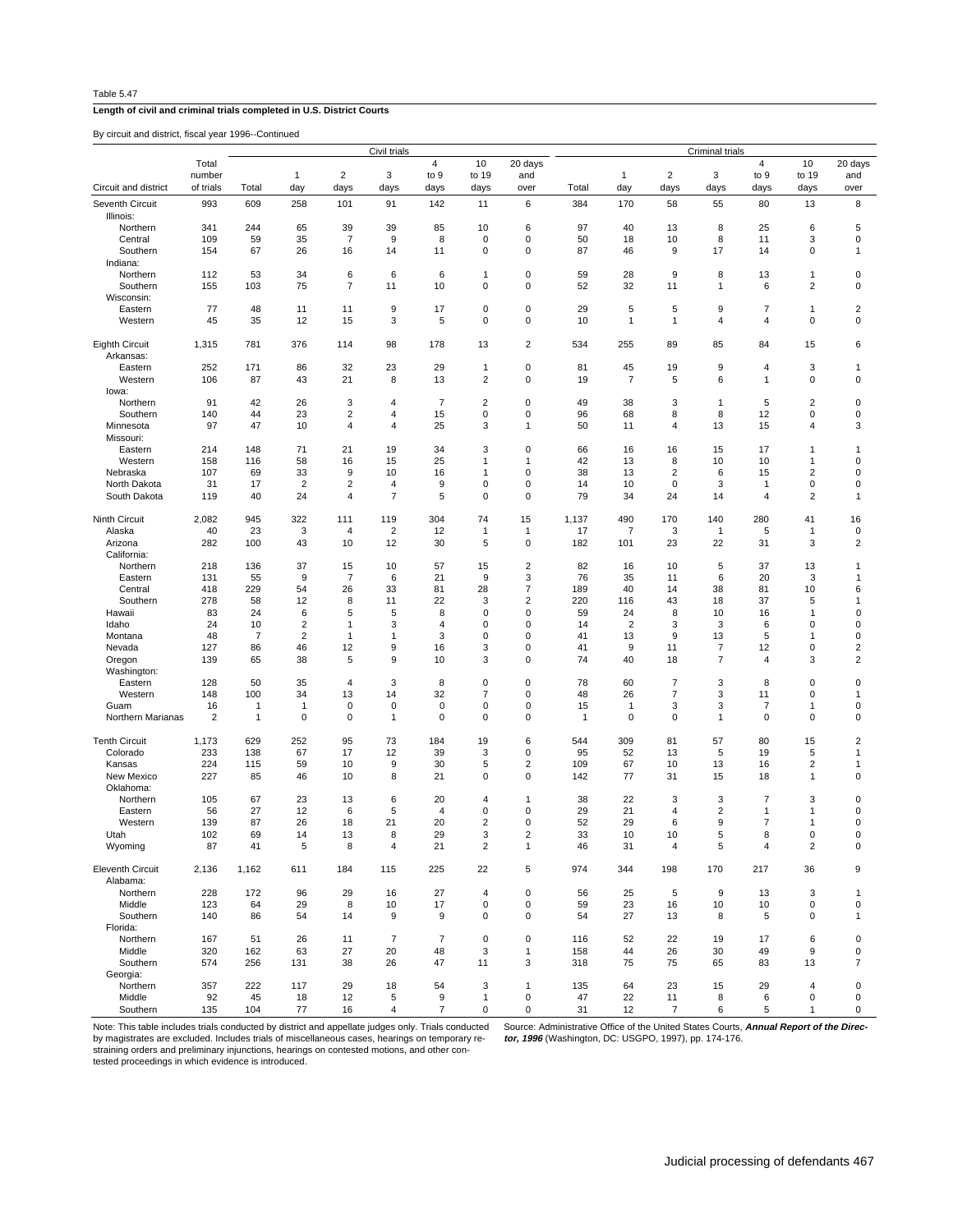**Median amount of time from filing to disposition of criminal defendants in U.S. District Courts**

By method of disposition, and circuit and district, fiscal year 1996

|                             |           | Dy monioù or disposition, and circuit and district, nacar year |           |                                     |           |                      |                         |                                     |           |                                     |
|-----------------------------|-----------|----------------------------------------------------------------|-----------|-------------------------------------|-----------|----------------------|-------------------------|-------------------------------------|-----------|-------------------------------------|
|                             |           | Total                                                          |           | Dismissed                           |           | Plea of quilty       |                         | Court trial                         |           | Jury trial                          |
|                             |           | Median                                                         |           | Median                              |           | Median               |                         | Median                              |           | Median                              |
|                             | Number    | amount                                                         | Number    | amount                              | Number    | amount               | Number                  | amount                              | Number    | amount                              |
|                             | of defen- |                                                                | of defen- |                                     | of defen- |                      | of defen-               |                                     | of defen- |                                     |
| Circuit and district        | dants     | of time <sup>a</sup><br>(in months)                            | dants     | of time <sup>a</sup><br>(in months) | dants     | of time <sup>a</sup> | dants                   | of time <sup>a</sup><br>(in months) | dants     | of time <sup>a</sup><br>(in months) |
|                             |           |                                                                |           |                                     |           | (in months)          |                         | 2.4                                 |           |                                     |
| Total                       | 60,255    | 5.8                                                            | 7,083     | 5.8                                 | 48,196    | 5.5                  | 801                     |                                     | 4,175     | 10.2                                |
| District of Columbia        | 543       | 5.4                                                            | 54        | 5.4                                 | 417       | 5.2                  | 6                       | B                                   | 66        | 10.5                                |
| <b>First Circuit</b>        | 1,731     | 8.4                                                            | 227       | 15.0                                | 1,351     | 7.4                  | 11                      | 14.1                                | 142       | 11.7                                |
| Maine                       | 149       | 5.5                                                            | 4         | B                                   | 130       | 5.3                  | 1                       | B                                   | 14        | 7.4                                 |
| Massachusetts               | 523       | 11.5                                                           | 53        | 16.3                                | 430       | 11.2                 | 3                       | B                                   | 37        | 16.5                                |
| New Hampshire               | 167       | 7.5                                                            | 19        | 4.7                                 | 134       | 7.4                  | 0                       | X                                   | 14        | 15.8                                |
| Rhode Island                | 149       | 6.6                                                            | 11        | 8.3                                 | 109       | 5.4                  | $\overline{\mathbf{4}}$ | B                                   | 25        | 9.4                                 |
| Puerto Rico                 | 743       | 8.1                                                            | 140       | 16.2                                | 548       | 7.0                  | 3                       | B                                   | 52        | 13.4                                |
| <b>Second Circuit</b>       | 4,445     | 10.0                                                           | 299       | 13.4                                | 3,806     | 9.4                  | 21                      | 8.6                                 | 319       | 19.4                                |
| Connecticut                 | 299       | 10.3                                                           | 20        | 13.2                                | 229       | 8.5                  | $\overline{7}$          | B                                   | 43        | 19.8                                |
| New York:                   |           |                                                                |           |                                     |           |                      |                         |                                     |           |                                     |
| Northern                    | 605       | 4.5                                                            | 54        | 6.8                                 | 520       | 3.9                  | $\overline{2}$          | B                                   | 29        | 12.1                                |
| Eastern                     | 1,646     | 11.2                                                           | 95        | 20.7                                | 1,453     | 10.4                 | 4                       | B                                   | 94        | 18.7                                |
| Southern                    | 1,380     | 11.7                                                           | 101       | 13.7                                | 1,147     | 10.9                 | 5                       | В                                   | 127       | 21.0                                |
|                             |           | 8.7                                                            |           |                                     |           |                      | 3                       | B                                   |           |                                     |
| Western                     | 399       |                                                                | 11        | 12.4                                | 369       | 8.0                  |                         |                                     | 16        | 31.5                                |
| Vermont                     | 116       | 10.0                                                           | 18        | 15.0                                | 88        | 8.9                  | 0                       | X                                   | 10        | 17.7                                |
| <b>Third Circuit</b>        | 3,207     | 7.0                                                            | 368       | 4.5                                 | 2,597     | 6.8                  | 16                      | 7.5                                 | 226       | 11.9                                |
| Delaware                    | 105       | 5.3                                                            | 7         | B                                   | 88        | 5.2                  | $\mathbf{1}$            | B                                   | 9         | B                                   |
| New Jersey<br>Pennsylvania: | 1,025     | 6.7                                                            | 178       | 2.7                                 | 781       | 6.9                  | $\overline{\mathbf{4}}$ | B                                   | 62        | 12.4                                |
| Eastern                     | 1,000     | 9.3                                                            | 46        | 10.1                                | 849       | 9.0                  | $\overline{7}$          | B                                   | 98        | 10.8                                |
| Middle                      | 417       | 7.4                                                            | 42        | 10.8                                | 361       | 7.1                  | 0                       | X                                   | 14        | 19.6                                |
| Western                     | 340       | 6.8                                                            | 35        | 5.0                                 | 284       | 6.8                  | $\mathbf{1}$            | B                                   | 20        | 11.5                                |
|                             |           |                                                                |           |                                     |           |                      |                         |                                     |           |                                     |
| Virgin Islands              | 320       | 0.6                                                            | 60        | 4.6                                 | 234       | 0.2                  | 3                       | B                                   | 23        | 9.5                                 |
| Fourth Circuit              | 7,021     | 5.3                                                            | 1,082     | 3.6                                 | 5,204     | 5.4                  | 238                     | 0.4                                 | 497       | 8.2                                 |
| Maryland                    | 599       | 7.3                                                            | 144       | 10.1                                | 366       | 6.3                  | 12                      | 0.1                                 | 77        | 10.7                                |
| North Carolina:             |           |                                                                |           |                                     |           |                      |                         |                                     |           |                                     |
| Eastern                     | 1,019     | 4.8                                                            | 87        | 5.9                                 | 871       | 4.6                  | 20                      | 3.7                                 | 41        | 8.0                                 |
| Middle                      | 419       | 6.1                                                            | 33        | 3.3                                 | 329       | 6.1                  | $\overline{2}$          | B                                   | 55        | 7.0                                 |
| Western                     | 728       | 11.8                                                           | 46        | 9.2                                 | 604       | 11.7                 | $\overline{\mathbf{4}}$ | B                                   | 74        | 14.1                                |
| South Carolina              | 960       | 7.0                                                            | 148       | 5.0                                 | 762       | 7.0                  | 5                       | B                                   | 45        | 11.1                                |
| Virginia:                   |           |                                                                |           |                                     |           |                      |                         |                                     |           |                                     |
| Eastern                     | 2,438     | 2.5                                                            | 526       | 0.4                                 | 1,606     | 2.7                  | 191                     | 0.1                                 | 115       | 5.7                                 |
| Western                     | 381       | 7.5                                                            | 47        | 14.4                                | 284       | 6.9                  | 3                       | B                                   | 47        | 7.9                                 |
| West Virginia:              |           |                                                                |           |                                     |           |                      |                         |                                     |           |                                     |
| Northern                    | 184       | 8.3                                                            | 19        | 14.7                                | 142       | 7.6                  | $\mathbf 0$             | X                                   | 23        | 9.1                                 |
| Southern                    | 293       | 5.6                                                            | 32        | 6.1                                 | 240       | 5.4                  | 1                       | B                                   | 20        | 6.8                                 |
| <b>Fifth Circuit</b>        | 8,364     | 5.1                                                            | 798       | 5.7                                 | 6,983     | 4.9                  | 52                      | 5.9                                 | 531       | 8.9                                 |
| Louisiana:                  |           |                                                                |           |                                     |           |                      |                         |                                     |           |                                     |
| Eastern                     | 478       | 7.0                                                            | 27        | 16.9                                | 422       | 6.2                  | $\mathbf 0$             | X                                   | 29        | 15.9                                |
| Middle                      | 91        | 4.2                                                            | 13        | 5.9                                 | 73        | 4.1                  | 1                       | B                                   | 4         | в                                   |
| Western                     | 347       | 6.1                                                            | 71        | 6.1                                 | 244       | 5.9                  | 8                       | B                                   | 24        | 8.7                                 |
| Mississippi:                |           |                                                                |           |                                     |           |                      |                         |                                     |           |                                     |
| Northern                    | 177       | 6.9                                                            | 6         | B                                   | 149       | 6.8                  | $\overline{2}$          | B                                   | 20        | 8.5                                 |
| Southern                    | 336       | 5.6                                                            | 55        | 5.8                                 | 257       | 5.3                  | $\overline{2}$          | B                                   | 22        | 9.3                                 |
| Texas:                      |           |                                                                |           |                                     |           |                      |                         |                                     |           |                                     |
| Northern                    | 1,153     | 5.5                                                            | 72        | 5.6                                 | 960       | 5.2                  | 6                       | B                                   | 115       | 8.5                                 |
| Eastern                     | 611       | 6.2                                                            | 69        | 5.6                                 | 489       | 6.2                  | 7                       | в                                   | 46        | 6.6                                 |
| Southern                    | 2,679     | 4.7                                                            | 279       | 4.5                                 | 2,231     | 4.5                  | $\boldsymbol{9}$        | B                                   | 160       | 9.7                                 |
| Western                     | 2,492     | 4.4                                                            | 206       | 5.7                                 | 2,158     | 4.2                  | 17                      | 6.0                                 | 111       | 10.5                                |
|                             |           |                                                                |           |                                     |           |                      |                         |                                     |           |                                     |
| Sixth Circuit               | 4,504     | 6.9                                                            | 561       | 8.7                                 | 3,527     | 6.5                  | 76                      | 4.4                                 | 340       | 11.8                                |
| Kentucky:                   |           |                                                                |           |                                     |           |                      |                         |                                     |           |                                     |
| Eastern                     | 360       | 5.6                                                            | 34        | 8.1                                 | 298       | 5.4                  | 0                       | X                                   | 28        | 18.4                                |
| Western                     | 593       | 4.4                                                            | 123       | 3.9                                 | 380       | 4.2                  | 61                      | 4.3                                 | 29        | 13.9                                |
| Michigan:                   |           |                                                                |           |                                     |           |                      |                         |                                     |           |                                     |
| Eastern                     | 1,001     | 8.8                                                            | 121       | 10.4                                | 788       | 8.4                  | 6                       | В                                   | 86        | 13.6                                |
| Western                     | 357       | 6.3                                                            | 42        | 6.2                                 | 287       | 5.9                  | 0                       | X                                   | 28        | 12.7                                |
| Ohio:                       |           |                                                                |           |                                     |           |                      |                         | В                                   |           |                                     |
| Northern                    | 638       | 6.3                                                            | 29        | 7.2                                 | 581       | 6.2                  | $\sqrt{2}$              |                                     | 26        | 9.7                                 |
| Southern                    | 473       | 6.3                                                            | 39        | 12.8                                | 403       | 5.9                  | 4                       | В                                   | 27        | 10.2                                |
| Tennessee:                  |           |                                                                |           |                                     |           |                      |                         |                                     |           |                                     |
| Eastern                     | 466       | 7.3                                                            | 79        | 16.8                                | 339       | 6.3                  | $\overline{c}$          | в                                   | 46        | 9.1                                 |
| Middle                      | 167       | 7.9                                                            | 21        | 8.7                                 | 122       | 7.5                  | 0                       | X                                   | 24        | 15.6                                |
| Western                     | 449       | 8.4                                                            | 73        | 6.8                                 | 329       | 8.0                  | $\mathbf{1}$            | В                                   | 46        | 12.9                                |

See notes at end of table.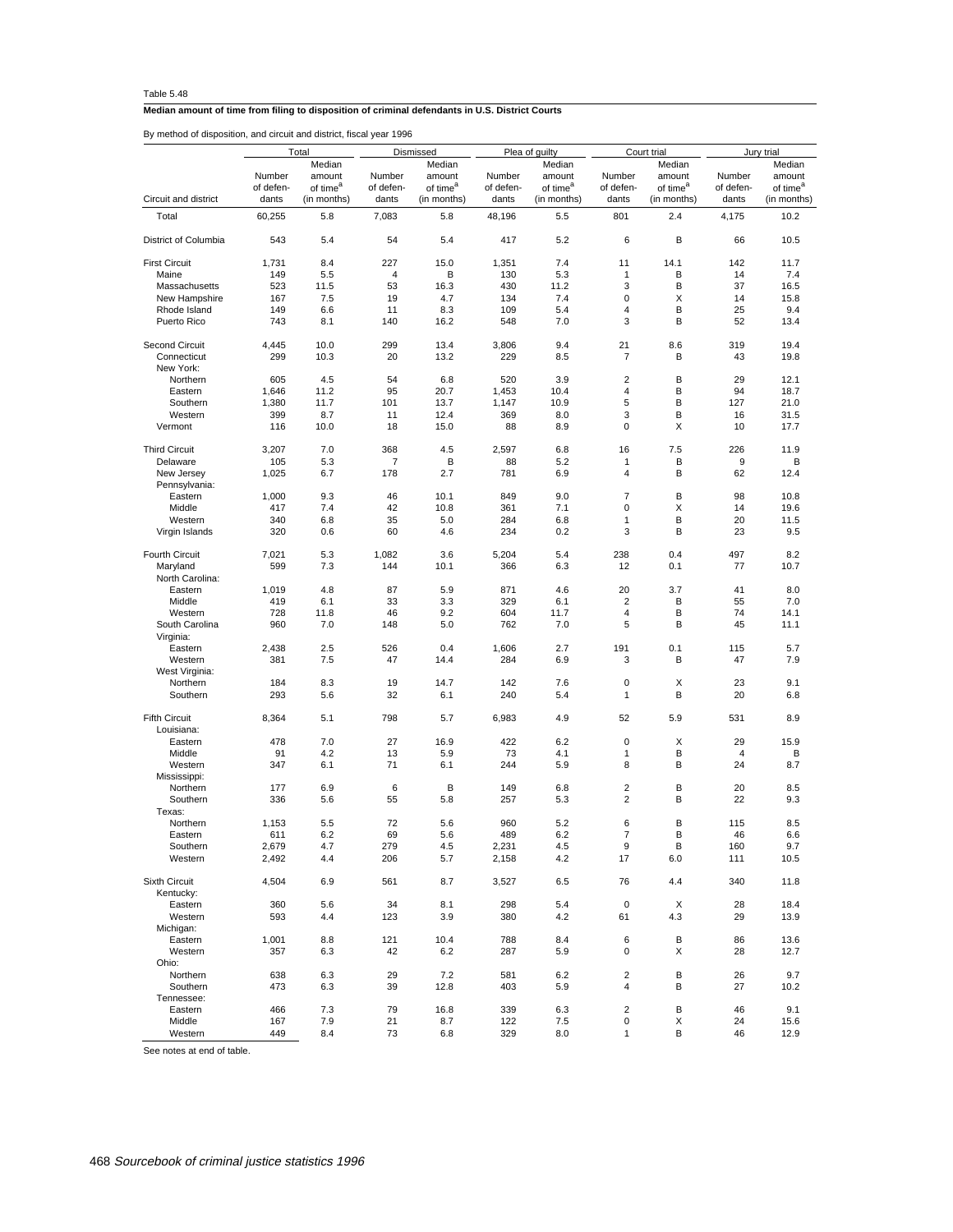Table 5.48

**Median amount of time from filing to disposition of criminal defendants in U.S. District Courts**

By method of disposition, and circuit and district, fiscal year 1996--Continued

|                       |           | Total                |                | Dismissed            |           | Plea of quilty       |                         | Court trial          |           | Jury trial           |
|-----------------------|-----------|----------------------|----------------|----------------------|-----------|----------------------|-------------------------|----------------------|-----------|----------------------|
|                       |           |                      |                |                      |           |                      |                         |                      |           |                      |
|                       |           | Median               |                | Median               |           | Median               |                         | Median               |           | Median               |
|                       | Number    | amount               | Number         | amount               | Number    | amount               | Number                  | amount               | Number    | amount               |
|                       | of defen- | of time <sup>a</sup> | of defen-      | of time <sup>a</sup> | of defen- | of time <sup>a</sup> | of defen-               | of time <sup>a</sup> | of defen- | of time <sup>a</sup> |
| Circuit and district  | dants     | (in months)          | dants          | (in months)          | dants     | (in months)          | dants                   | (in months)          | dants     | (in months)          |
|                       |           |                      |                |                      |           |                      |                         |                      |           |                      |
| Seventh Circuit       | 2,480     | 7.4                  | 235            | 9.7                  | 2,010     | 6.9                  | 28                      | 10.5                 | 207       | 12.3                 |
| Illinois:             |           |                      |                |                      |           |                      |                         |                      |           |                      |
| Northern              | 720       | 11.0                 | 58             | 13.7                 | 588       | 9.8                  | 5                       | B                    | 69        | 18.1                 |
| Central               | 315       | 6.8                  | 27             | 5.2                  | 245       | 6.2                  | 13                      | 10.5                 | 30        | 9.6                  |
| Southern              | 390       | 7.6                  | 23             | 5.4                  | 340       | 7.6                  | $\overline{2}$          | B                    | 25        | 11.5                 |
| Indiana:              |           |                      |                |                      |           |                      |                         |                      |           |                      |
| Northern              | 332       | 9.9                  | 23             | 17.1                 | 274       | 9.3                  | $\overline{\mathbf{4}}$ | B                    | 31        | 14.1                 |
| Southern              | 308       |                      | 69             | 12.7                 | 220       | 5.1                  | $\overline{2}$          | B                    | 17        | 13.7                 |
|                       |           | 6.3                  |                |                      |           |                      |                         |                      |           |                      |
| Wisconsin:            |           |                      |                |                      |           |                      |                         |                      |           |                      |
| Eastern               | 300       | 5.2                  | 25             | 6.9                  | 257       | 5.2                  | $\mathbf{1}$            | B                    | 17        | 6.0                  |
| Western               | 115       | 5.4                  | 10             | 3.7                  | 86        | 5.3                  | $\mathbf{1}$            | B                    | 18        | 7.9                  |
|                       |           |                      |                |                      |           |                      |                         |                      |           |                      |
| <b>Eighth Circuit</b> | 3,402     | 6.5                  | 311            | 4.9                  | 2,756     | 6.4                  | 25                      | 5.3                  | 310       | 9.2                  |
| Arkansas:             |           |                      |                |                      |           |                      |                         |                      |           |                      |
| Eastern               | 332       | 6.7                  | 57             | 5.6                  | 240       | 6.8                  | 1                       | B                    | 34        | 9.1                  |
|                       |           |                      |                |                      |           |                      |                         |                      |           |                      |
| Western               | 154       | 5.5                  | 17             | 3.8                  | 124       | 5.5                  | $\overline{2}$          | B                    | 11        | 6.2                  |
| lowa:                 |           |                      |                |                      |           |                      |                         |                      |           |                      |
| Northern              | 290       | 4.5                  | 18             | 9.1                  | 257       | 3.5                  | $\pmb{0}$               | X                    | 15        | 16.9                 |
| Southern              | 243       | 6.1                  | 20             | 3.9                  | 211       | 6.2                  | $\mathbf{1}$            | B                    | 11        | 7.2                  |
| Minnesota             | 372       | 6.5                  | 25             | 12.1                 | 285       | 6.1                  | 8                       | B                    | 54        | 9.0                  |
| Missouri:             |           |                      |                |                      |           |                      |                         |                      |           |                      |
|                       |           |                      |                |                      |           |                      |                         |                      |           |                      |
| Eastern               | 591       | 7.0                  | 69             | 4.6                  | 458       | 6.8                  | $\overline{2}$          | B                    | 62        | 9.2                  |
| Western               | 433       | 9.8                  | 27             | 9.8                  | 360       | 9.3                  | $\mathbf{1}$            | B                    | 45        | 12.4                 |
| Nebraska              | 311       | 9.5                  | 24             | 4.9                  | 263       | 9.3                  | 3                       | B                    | 21        | 11.4                 |
| North Dakota          | 229       | 4.0                  | 14             | 2.2                  | 209       | 4.4                  | $\mathsf 0$             | X                    | 6         | В                    |
| South Dakota          | 447       | 5.8                  | 40             | 3.5                  | 349       | 5.8                  | 7                       | B                    | 51        | 6.8                  |
|                       |           |                      |                |                      |           |                      |                         |                      |           |                      |
| <b>Ninth Circuit</b>  |           | 4.9                  | 2,005          | 5.0                  |           | 4.7                  |                         | 5.7                  | 493       | 11.2                 |
|                       | 13,464    |                      |                |                      | 10,911    |                      | 55                      |                      |           |                      |
| Alaska                | 167       | 4.2                  | 48             | 2.7                  | 109       | 4.4                  | $\mathbf{1}$            | B                    | 9         | В                    |
| Arizona               | 1,837     | 4.8                  | 174            | 9.5                  | 1,599     | 4.5                  | 7                       | B                    | 57        | 10.3                 |
| California:           |           |                      |                |                      |           |                      |                         |                      |           |                      |
| Northern              | 996       | 6.9                  | 214            | 15.2                 | 722       | 6.0                  | 8                       | B                    | 52        | 21.3                 |
| Eastern               | 942       | 5.8                  | 124            | 5.9                  | 781       | 5.4                  | 6                       | B                    | 31        | 15.5                 |
| Central               | 1,643     | 6.6                  | 108            | 5.4                  | 1,417     | 6.3                  | 6                       | B                    | 112       | 12.7                 |
| Southern              | 3,080     | 2.3                  | 174            | 7.5                  |           | 2.0                  | 4                       | B                    | 43        | 11.8                 |
|                       |           |                      |                |                      | 2,859     |                      |                         |                      |           |                      |
| Hawaii                | 937       | 3.2                  | 308            | 1.8                  | 612       | 3.7                  | $\overline{2}$          | B                    | 15        | 11.8                 |
| Idaho                 | 133       | 6.1                  | 20             | 6.1                  | 103       | 6.1                  | $\mathbf{1}$            | B                    | 9         | В                    |
| Montana               | 471       | 5.7                  | 179            | 1.7                  | 259       | 7.3                  | 3                       | B                    | 30        | 10.5                 |
| Nevada                | 499       | 8.6                  | 101            | 18.1                 | 369       | 8.1                  | $\pmb{0}$               | Х                    | 29        | 10.1                 |
| Oregon                | 692       | 6.0                  | 77             | 6.9                  | 580       | 5.6                  | 4                       | B                    | 31        | 15.2                 |
| Washington:           |           |                      |                |                      |           |                      |                         |                      |           |                      |
|                       | 325       | 4.6                  |                |                      | 238       | 4.7                  | $\overline{4}$          | B                    |           |                      |
| Eastern               |           |                      | 68             | 3.3                  |           |                      |                         |                      | 15        | 5.9                  |
| Western               | 1,602     | 4.2                  | 366            | 3.6                  | 1,185     | 4.1                  | 9                       | B                    | 42        | 9.3                  |
| Guam                  | 110       | 7.1                  | 35             | 4.1                  | 58        | 7.2                  | $\pmb{0}$               | X                    | 17        | 7.3                  |
| Northern Marianas     | 30        | 4.6                  | 9              | B                    | 20        | 4.8                  | 0                       | X                    | 1         | B                    |
|                       |           |                      |                |                      |           |                      |                         |                      |           |                      |
| <b>Tenth Circuit</b>  | 2,961     | 5.5                  | 401            | 3.2                  | 2,342     | 5.4                  | 13                      | 7.0                  | 205       | 8.4                  |
| Colorado              | 480       | 5.0                  | 20             | 2.7                  | 439       | 5.0                  | $\overline{2}$          | B                    | 19        | 12.2                 |
| Kansas                | 385       | 7.6                  | 46             | 3.2                  | 295       | 7.4                  | 3                       | B                    | 41        | 11.8                 |
|                       |           |                      |                |                      |           |                      |                         |                      |           |                      |
| New Mexico            | 878       | 6.2                  | 124            | 6.1                  | 708       | 6.0                  | $\mathbf{1}$            | B                    | 45        | 10.5                 |
| Oklahoma:             |           |                      |                |                      |           |                      |                         |                      |           |                      |
| Northern              | 228       | 5.8                  | 35             | 3.4                  | 171       | 5.9                  | 3                       | B                    | 19        | 9.1                  |
| Eastern               | 82        | 4.8                  | 10             | 1.5                  | 60        | 4.8                  | $\mathsf 0$             | X                    | 12        | 5.9                  |
| Western               | 458       | 2.6                  | 114            | 0.8                  | 304       | 2.9                  | $\overline{2}$          | B                    | 38        | 5.5                  |
| Utah                  | 324       | 5.9                  | 48             | 4.9                  | 258       | 5.8                  | $\overline{\mathbf{c}}$ | В                    | 16        | 6.6                  |
| Wyoming               | 126       | 5.4                  | $\overline{4}$ | B                    | 107       | 5.4                  | $\mathsf 0$             | X                    | 15        | 7.5                  |
|                       |           |                      |                |                      |           |                      |                         |                      |           |                      |
|                       |           |                      |                |                      |           |                      |                         |                      |           |                      |
| Eleventh Circuit      | 8,133     | 5.4                  | 742            | 8.6                  | 6,292     | 5.0                  | 260                     | 0.1                  | 839       | 9.4                  |
| Alabama:              |           |                      |                |                      |           |                      |                         |                      |           |                      |
| Northern              | 493       | 3.4                  | 55             | 2.5                  | 358       | 2.9                  | $\overline{2}$          | B                    | 78        | 5.9                  |
| Middle                | 252       | 5.6                  | 52             | 3.6                  | 165       | 5.8                  | 3                       | В                    | 32        | 7.7                  |
| Southern              | 454       | 7.3                  | 68             | 30.3                 | 337       | 6.9                  | $\overline{2}$          | В                    | 47        | 8.3                  |
| Florida:              |           |                      |                |                      |           |                      |                         |                      |           |                      |
|                       |           |                      |                |                      |           |                      |                         |                      |           |                      |
| Northern              | 395       | 5.4                  | 27             | 3.2                  | 289       | 5.3                  | $\mathbf{1}$            | B                    | 78        | 6.1                  |
| Middle                | 1,275     | 7.2                  | 128            | 24.2                 | 944       | 6.6                  | 10                      | 6.8                  | 193       | 11.2                 |
| Southern              | 2,288     | 7.0                  | 140            | 10.0                 | 1,854     | 6.3                  | 13                      | 7.1                  | 281       | 11.1                 |
| Georgia:              |           |                      |                |                      |           |                      |                         |                      |           |                      |
| Northern              | 1,040     | 4.9                  | 106            | 6.3                  | 817       | 4.3                  | 33                      | 3.2                  | 84        | 10.3                 |
| Middle                | 1,464     | 0.1                  | 69             | 4.3                  | 1,173     | 0.1                  | 193                     | 0.1                  | 29        | 9.9                  |
| Southern              | 472       | 4.6                  | 97             |                      |           |                      | 3                       | В                    | 17        |                      |
|                       |           |                      |                | 26.0                 | 355       | 3.7                  |                         |                      |           | 7.7                  |

Note: Defendants charged in two or more cases that were terminated during the year are reported only once. The data exclude 1,038 transfers and 1,653 terminations for defendants charged in more than one case during the year. The me-dian is the number that marks the point below which and above which 50% of all cases fall.

Source: Administrative Office of the United States Courts, **Annual Report of the Director, 1996** (Washington, DC: USGPO, 1997), pp. 228-230.

<sup>a</sup>Computed on 10 or more defendants only.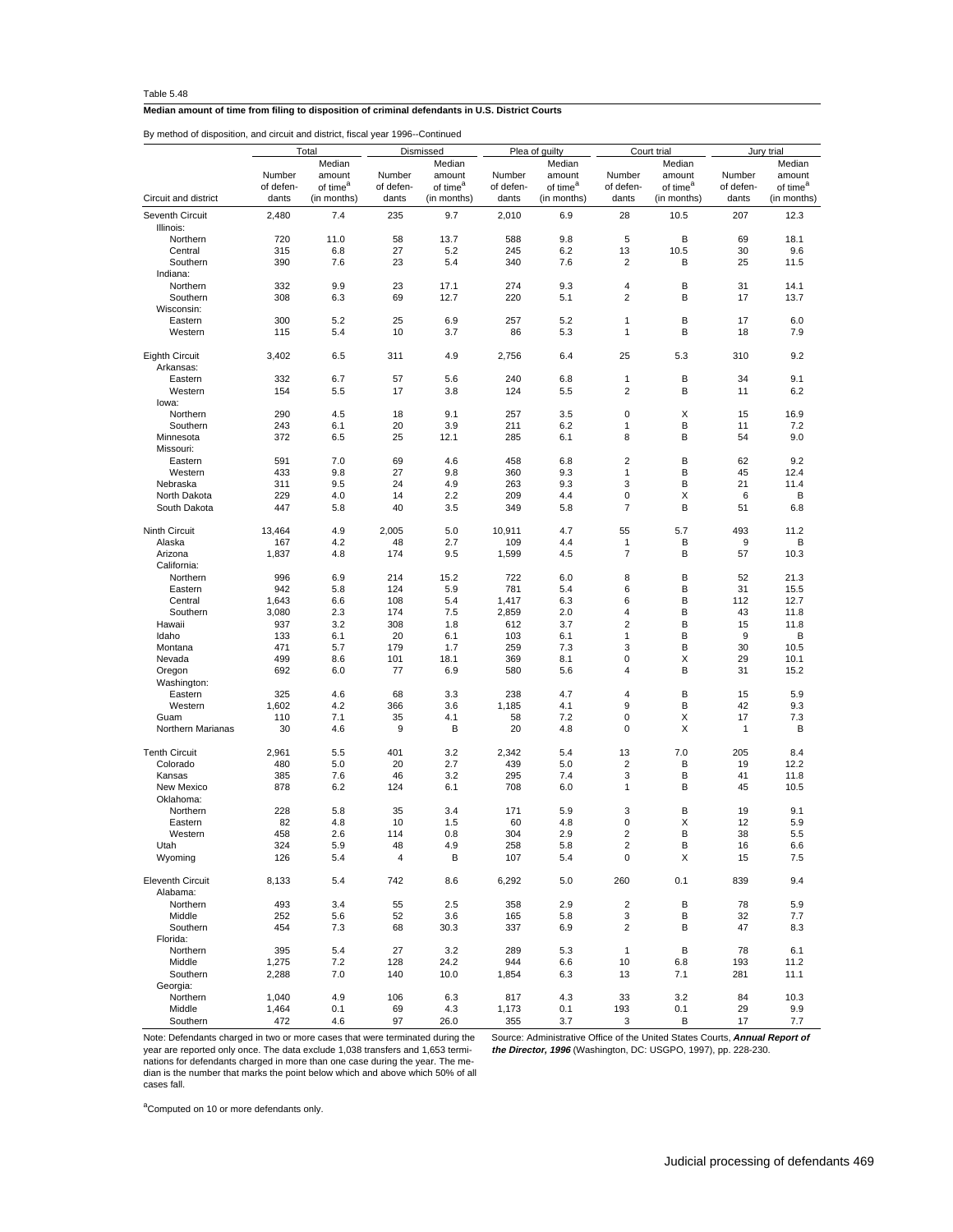| Table 5.49 |  |
|------------|--|
|------------|--|

**Felony convictions in State courts**

By offense, United States, 1994<sup>a</sup>

| Most serious                     |         | Felony convictions |  |
|----------------------------------|---------|--------------------|--|
| conviction offense               | Number  | Percent            |  |
| All offenses                     | 872,217 | 100%               |  |
| Violent offenses                 | 164,583 | 18.9               |  |
| Murder/manslaughter <sup>b</sup> | 12,007  | 1.4                |  |
| Murder                           | 8,924   | 1.0                |  |
| Manslaughter <sup>b</sup>        | 3,083   | 0.3                |  |
| Rape                             | 20,068  | 2.3                |  |
| Robbery                          | 46,028  | 5.3                |  |
| Armed                            | 13,319  | 1.5                |  |
| Unarmed                          | 14,801  | 1.7                |  |
| Unspecified                      | 17,907  | 2.1                |  |
| Aggravated assault               | 65,174  | 7.5                |  |
| Other violent <sup>c</sup>       | 21,307  | 2.4                |  |
| Property offenses                | 275,198 | 31.6               |  |
| Burglary                         | 98,109  | 11.2               |  |
| Residential                      | 13,300  | 1.5                |  |
| Nonresidential                   | 34,152  | 3.9                |  |
| Unspecified                      | 50,657  | 5.8                |  |
| Larceny                          | 113,026 | 13.0               |  |
| Motor vehicle theft              | 21,049  | 2.4                |  |
| Other theft <sup>d</sup>         | 91,977  | 10.5               |  |
| Fraud/forgery <sup>e</sup>       | 64,063  | 7.3                |  |
| Fraude                           | 28,268  | 3.2                |  |
| Forgery                          | 35,796  | 4.1                |  |
| Drug offenses                    | 274,245 | 31.4               |  |
| Possession                       | 108,815 | 12.5               |  |
| Trafficking                      | 165,430 | 19.0               |  |
| Marijuana                        | 15,931  | 1.8                |  |
| Other                            | 104,181 | 11.9               |  |
| Unspecified                      | 45,318  | 5.2                |  |
| Weapons offenses                 | 31,010  | 3.6                |  |
| Other offenses <sup>f</sup>      | 127,180 | 14.6               |  |

<span id="page-53-0"></span>Note: These data are from the National Judicial Reporting Program (NJRP), a biennial survey of State felony courts. Data were collected by the U.S. Bureau of the Census for the U.S. Department of Justice, Bureau of Justice Statistics. The first survey, conducted in 1986, reported on felony case processing in State courts in a sample of 100 counties. The samples collected in 1988, 1990, 1992, and 1994 were expanded to include 300 counties selected to be nationally representative. All five samples included the same 54 counties representative of the Nation's 75 largest. Only offenses that State penal codes define as felonies are included. Excluded are Federal courts and State courts or local courts that did not try felony cases. Data specifying the conviction offense were available for the estimated to-tal of 872,217 convicted felons. These data are estimates derived from a sample and therefore subject to sampling variation.

For survey sampling procedures and definitions of terms, [see Appendix 14.](#page-87-0)

<sup>a</sup>Detail may not add to total because of rounding.

<sup>b</sup>Manslaughter is defined as nonnegligent manslaughter only. In a small number of cases<br>where it was unclear whether the offense was murder or manslaughter, the case was classified under manslaughter.

<sup>c</sup>Includes offenses such as negligent manslaughter, sexual assault, and kidnaping. d<sub>Includes</sub> a small number of convictions with unspecified offenses.

e<br>Includes embezzlement.

<sup>f</sup>Composed of nonviolent offenses such as receiving stolen property and vandalism.

Source: U.S. Department of Justice, Bureau of Justice Statistics, **Felony Sentences in State Courts, 1994**, Bulletin NCJ-163391 (Washington, DC: U.S. Department of Justice, January 1997), p. 2, Table 1.

#### Table 5.50

**Felony convictions in State and Federal courts**

By offense, United States, 1994

|                                  |         |                    |         | Federal felony   |
|----------------------------------|---------|--------------------|---------|------------------|
| Most serious                     |         | Felony convictions |         | convictions as   |
| conviction offense               | Total   | State              | Federal | percent of total |
| All offenses                     | 911.842 | 872,218            | 39,624  | 4.3%             |
| Violent offenses                 | 167,457 | 164,584            | 2,873   | 1.7              |
| Murder/manslaughter <sup>a</sup> | 12,168  | 12,007             | 161     | 1.3              |
| Rape                             | 20,239  | 20,068             | 171     | 0.8              |
| Robbery                          | 48.069  | 46,028             | 2.041   | 4.2              |
| Aggravated assault               | 65,485  | 65,174             | 311     | 0.5              |
| Other violent <sup>b</sup>       | 21,496  | 21,307             | 189     | 0.9              |
| Property offenses                | 285,710 | 275,199            | 10,511  | 3.7              |
| Burglary                         | 98,255  | 98,109             | 146     | 0.1              |
| Larceny <sup>c</sup>             | 114.720 | 113.026            | 1.694   | 1.5              |
| Motor vehicle theft              | 21,285  | 21,049             | 236     | 1.1              |
| Other theft                      | 93,435  | 91,977             | 1,458   | 1.6              |
| Fraud/forgery <sup>d</sup>       | 72,735  | 64,064             | 8,671   | 11.9             |
| Fraud <sup>a</sup>               | 35.866  | 28,268             | 7.598   | 21.2             |
| Forgery                          | 36.869  | 35,796             | 1.073   | 2.9              |
| Drug offenses                    | 290,645 | 274,245            | 16,400  | 5.6              |
| Possession                       | 109,018 | 108,815            | 203     | 0.2              |
| Trafficking                      | 181,627 | 165,430            | 16,197  | 8.9              |
| Weapons offenses                 | 34.242  | 31.010             | 3,232   | 9.4              |
| Other offenses <sup>e</sup>      | 133,788 | 127,180            | 6,608   | 4.9              |

<span id="page-53-1"></span>Note: State sentencing data are from the U.S. Department of Justice, Bureau of Justice Statistics' (BJS) National Judicial Reporting Program (NJRP), a biennial sample survey that collects detailed information on the sentences adult felons receive in State courts. Federal sentencing data are from the BJS Federal Justice Statistics Program (FJS), a program that collects annual comprehensive information about the processing of individuals and corporations by the Federal criminal justice system. The Federal offense categories have been designed to be as compatible as possible with offense categories used to collect data from the State courts. For methodology used to collect the Federal data, [see Appendix 13.](#page-83-0) For meth-odology used to collect the State data and definitions of offenses used for these tables[, see](#page-87-0) [Appendix 14.](#page-87-0)

<sup>a</sup>Does not include negligent manslaughter.

b<br>Includes offenses such as negligent manslaughter, sexual assault, and kidnaping. <sup>c</sup>Includes motor vehicle theft.

<sup>d</sup>Includes embezzlement.

e<br>Composed of nonviolent offenses such as receiving stolen property and immigration offenses.

Source: U.S. Department of Justice, Bureau of Justice Statistics, **Felony Sentences in the United States, 1994**, Bulletin NCJ-165149 (Washington, DC: U.S. Department of Justice, July 1997), p. 2.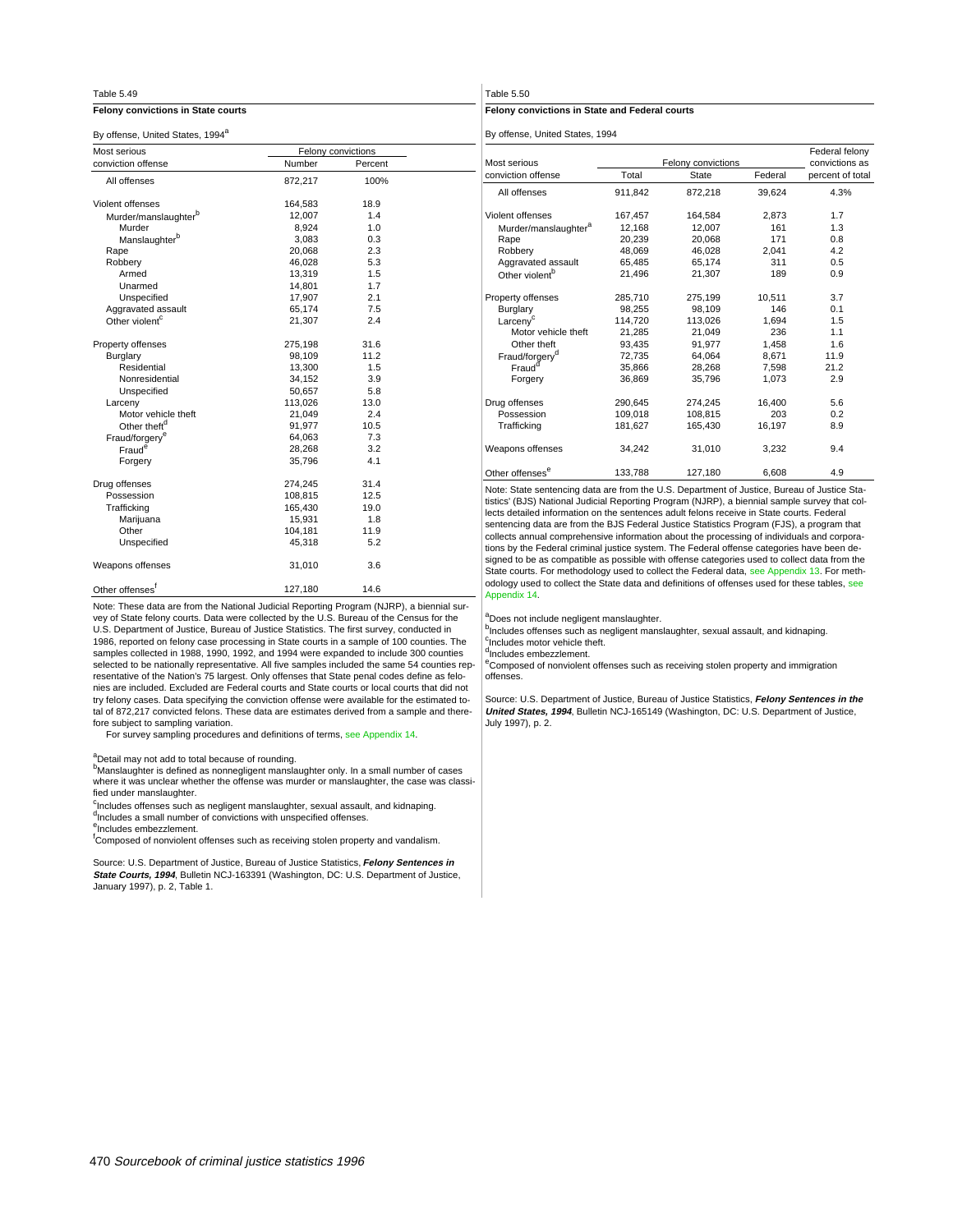### **Felony offenders convicted in State courts**

By offense, sex, race, and age, United States, 1994

|                            | Percent of convicted felons who were: |      |                |       |              |                |                |          |          |          |                |           |  |
|----------------------------|---------------------------------------|------|----------------|-------|--------------|----------------|----------------|----------|----------|----------|----------------|-----------|--|
|                            |                                       |      |                |       |              |                |                | Age      |          |          |                |           |  |
| Most serious               |                                       | Sex  |                |       | Race         |                |                | 20 to 29 | 30 to 39 | 40 to 49 | 50 to 59       | 60 years  |  |
| conviction offense         | Total                                 | Male | Female         | White | <b>Black</b> | Other          | years          | years    | years    | years    | years          | and older |  |
| All offenses               | 100%                                  | 85%  | 15%            | 51%   | 48%          | 1%             | 10%            | 43%      | 31%      | 12%      | 3%             | 1%        |  |
| Violent offenses           | 100                                   | 92   | 8              | 48    | 51           | 1              | 14             | 44       | 27       | 10       | 3              | 2         |  |
| Murder <sup>a</sup>        | 100                                   | 89   | 11             | 37    | 62           |                | 18             | 45       | 22       | 10       | $\overline{4}$ |           |  |
| Rape                       | 100                                   | 97   | 3              | 64    | 35           |                | $\overline{7}$ | 34       | 33       | 16       | 6              | 4         |  |
| Robbery                    | 100                                   | 94   | 6              | 28    | 71           |                | 23             | 51       | 21       | 5        | (b)            | (b)       |  |
| Aggravated assault         | 100                                   | 89   | 11             | 53    | 46           |                | 11             | 44       | 29       | 11       | $\overline{4}$ |           |  |
| Other violent <sup>c</sup> | 100                                   | 89   | 11             | 73    | 26           | 1              | 6              | 40       | 31       | 15       | 5              | 3         |  |
| Property offenses          | 100                                   | 81   | 19             | 59    | 40           | $\mathbf{1}$   | 11             | 44       | 31       | 11       | $\overline{2}$ |           |  |
| Burglary                   | 100                                   | 93   | $\overline{7}$ | 59    | 40           |                | 15             | 47       | 29       | 8        |                | (b)       |  |
| Larceny <sup>d</sup>       | 100                                   | 80   | 20             | 59    | 40           |                | 11             | 43       | 30       | 12       | 3              |           |  |
| Fraude                     | 100                                   | 61   | 39             | 61    | 38           | 1              | $\overline{4}$ | 41       | 37       | 14       | 3              |           |  |
| Drug offenses              | 100                                   | 83   | 17             | 41    | 59           | (b)            | $\overline{7}$ | 43       | 34       | 12       | 3              |           |  |
| Possession                 | 100                                   | 81   | 19             | 46    | 53           |                | 7              | 41       | 37       | 12       | $\overline{2}$ |           |  |
| Trafficking                | 100                                   | 84   | 16             | 37    | 63           | (b)            | 7              | 45       | 32       | 12       | 3              |           |  |
| Weapons offenses           | 100                                   | 95   | 5              | 37    | 62           | 1              | 14             | 50       | 23       | 9        | 3              |           |  |
| Other offenses             | 100                                   | 87   | 13             | 67    | 31           | $\overline{2}$ | 6              | 39       | 36       | 14       | 4              | 1         |  |

Note: [See Note, table 5.49.](#page-53-0) Data on sex were available for 616,160 of the estimated total of 872,217 convicted felons; figures on race for 490,838; and figures on age for 710,795. For survey sampling procedures and definitions of terms, [see Appendix 14.](#page-87-0)

<sup>e</sup>Includes forgery and embezzlement.

fcomposed of nonviolent offenses such as receiving stolen property and vandalism.

<sup>a</sup>Includes nonnegligent manslaughter.

<sup>b</sup>Less than 0.5%.

<sup>c</sup>Includes offenses such as negligent manslaughter, sexual assault, and kidnaping.

<sup>d</sup>Includes motor vehicle theft.

#### Table 5.52

**Felony convictions in State courts**

By offense and method of conviction, United States, 1994<sup>a</sup>

|                            |        |         |        | Trial        |        |         |         |             |
|----------------------------|--------|---------|--------|--------------|--------|---------|---------|-------------|
| Most serious               | Total  |         |        | Jury         |        | Bench   |         | Guilty plea |
| conviction offense         | Number | Percent | Number | Percent      | Number | Percent | Number  | Percent     |
| All offenses               | 98,833 | 11%     | 51,860 | 6%           | 46,973 | 5%      | 773,384 | 89%         |
| Violent offenses           | 33,258 | 20      | 23,088 | 14           | 10,170 | 6       | 131,326 | 80          |
| Murderb                    | 5,091  | 42      | 4,211  | 35           | 880    | 7       | 6,916   | 58          |
| Rape                       | 5,081  | 25      | 3,910  | 19           | 1,171  | 6       | 14,987  | 75          |
| Robbery                    | 6,742  | 15      | 4,303  | 10           | 2,439  | 5       | 39,286  | 85          |
| Aggravated assault         | 11,560 | 18      | 7,394  | 11           | 4,166  | 7       | 53,614  | 82          |
| Other violent <sup>c</sup> | 4,784  | 22      | 3,270  | 15           | 1,514  | 7       | 16,523  | 78          |
| Property offenses          | 26,971 | 10      | 13,175 | 5            | 13,796 | 5       | 248,227 | 90          |
| Burglary                   | 10,436 | 11      | 5,369  | 6            | 5,067  | 5       | 87.673  | 89          |
| Larceny <sup>d</sup>       | 11,050 | 10      | 4,819  | 4            | 6,231  | 6       | 101,976 | 90          |
| Fraude                     | 5,485  | 9       | 2,987  | 5            | 2,498  | 4       | 58,578  | 91          |
| Drug offenses              | 22,643 | 8       | 8,236  | 3            | 14,407 | 5       | 251,602 | 92          |
| Possession                 | 6,859  | 6       | 1,610  | $\mathbf{1}$ | 5,249  | 5       | 101,956 | 94          |
| Trafficking                | 15,784 | 10      | 6,626  | 4            | 9,158  | 6       | 149,646 | 90          |
| Weapons offenses           | 2,973  | 10      | 1,426  | 5            | 1,547  | 5       | 28,037  | 90          |
| Other offenses             | 12,987 | 10      | 5,935  | 5            | 7,052  | 5       | 114,193 | 90          |

Note[: See Note, table 5.49.](#page-53-0) Data on type of conviction were

available for 676,809 of the estimated total of 872,217 convicted felons. Table figures include estimates for cases missing a designation on type of conviction. For survey sampling procedures and definitions of terms[, see Appendix 14.](#page-87-0)

<sup>a</sup>Detail may not add to total because of rounding.

**b**Includes nonnegligent manslaughter.

c Includes offenses such as negligent manslaughter, sexual assault, and kidnaping.

<sup>d</sup>Includes motor vehicle theft.

e<br>Includes forgery and embezzlement.

f Composed of nonviolent offenses such as receiving stolen property and vandalism.

Source: U.S. Department of Justice, Bureau of Justice Statistics, **Felony Sentences in State Courts, 1994**, Bulletin NCJ-163391 (Washington, DC: U.S. Department of Justice, January 1997), p. 8, Table 9; p. 9, Table 10. Table adapted by SOURCEBOOK staff.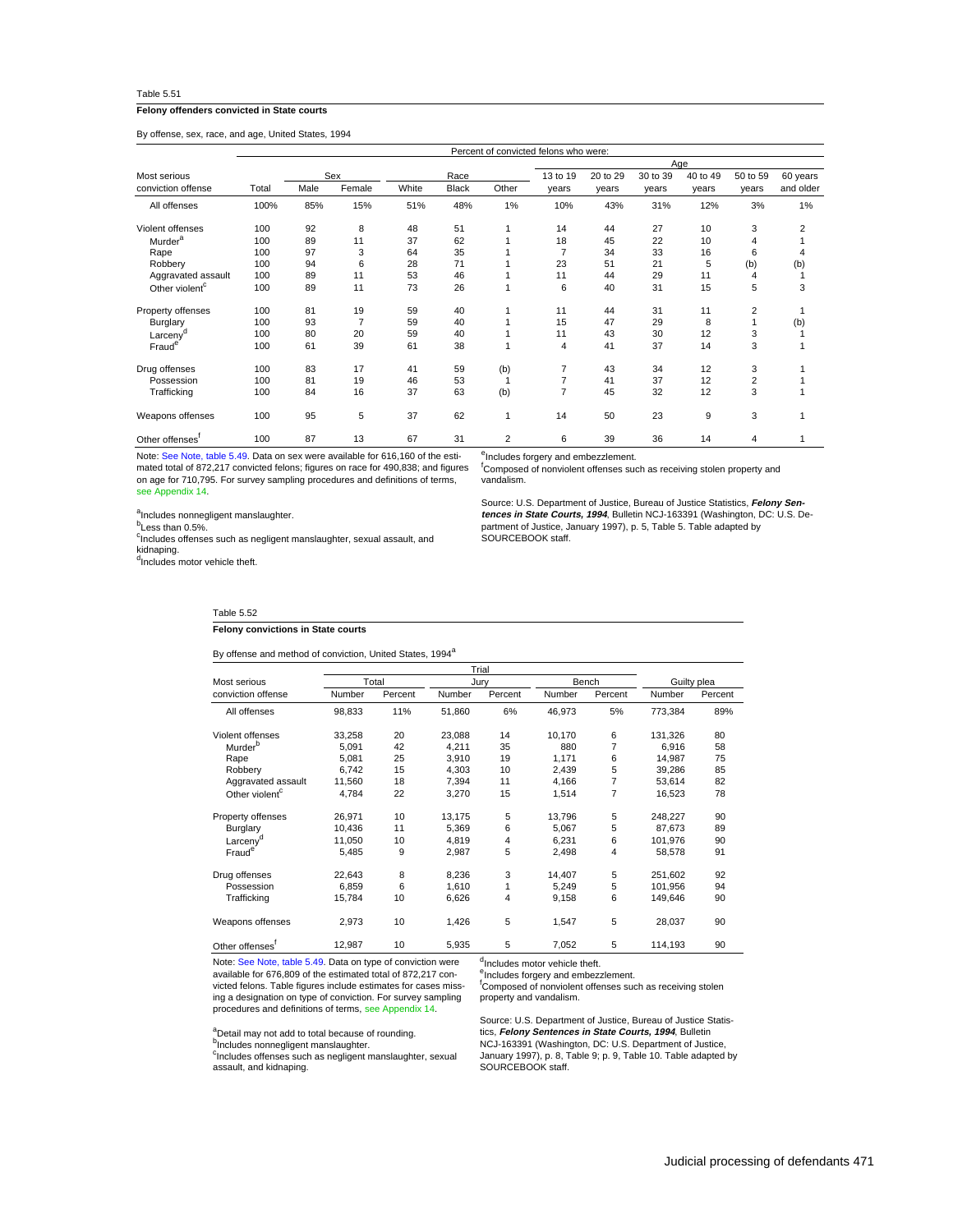### **Felony sentences imposed by State courts**

By offense, United States, 1994

|                             |       | Percent of felons sentenced to: |               |      |           |  |  |  |  |
|-----------------------------|-------|---------------------------------|---------------|------|-----------|--|--|--|--|
| Most serious                |       |                                 | Incarceration |      | Straight  |  |  |  |  |
| conviction offense          | Total | Total                           | Prison        | Jail | probation |  |  |  |  |
| All offenses                | 100%  | 71%                             | 45%           | 26%  | 29%       |  |  |  |  |
| Violent offenses            | 100   | 82                              | 62            | 20   | 18        |  |  |  |  |
| Murder <sup>a</sup>         | 100   | 97                              | 95            | 2    | 3         |  |  |  |  |
| Rape                        | 100   | 88                              | 71            | 17   | 12        |  |  |  |  |
| Robbery                     | 100   | 88                              | 77            | 11   | 12        |  |  |  |  |
| Aggravated assault          | 100   | 75                              | 48            | 27   | 25        |  |  |  |  |
| Other violent <sup>b</sup>  | 100   | 75                              | 45            | 30   | 25        |  |  |  |  |
| Property offenses           | 100   | 68                              | 42            | 26   | 32        |  |  |  |  |
| Burglary                    | 100   | 75                              | 53            | 22   | 25        |  |  |  |  |
| Larceny <sup>c</sup>        | 100   | 66                              | 38            | 28   | 34        |  |  |  |  |
| Fraud <sup>d</sup>          | 100   | 60                              | 32            | 28   | 40        |  |  |  |  |
| Drug offenses               | 100   | 69                              | 42            | 27   | 31        |  |  |  |  |
| Possession                  | 100   | 66                              | 34            | 32   | 34        |  |  |  |  |
| Trafficking                 | 100   | 71                              | 48            | 23   | 29        |  |  |  |  |
| Weapons offenses            | 100   | 69                              | 42            | 27   | 31        |  |  |  |  |
| Other offenses <sup>e</sup> | 100   | 66                              | 36            | 30   | 34        |  |  |  |  |

<span id="page-55-0"></span>Note: [See Note, table 5.49. D](#page-53-0)ata on sentence type were available for 867,709 of the estimated total of 872,217 convicted felons. For persons receiving a combination of sentences, the sentence designation came from the most serious penalty imposed -- prison being the<br>most serious, followed by jail, then probation. "Prison" includes sentences to death. "Straight<br>probation" includes probation sentence or jail. For survey sampling procedures and definitions of terms, [see Appendix 14.](#page-87-0)

a<br>Includes nonnegligent manslaughter.

b<br>Includes offenses such as negligent manslaughter, sexual assault, and kidnaping.

<sup>c</sup>Includes motor vehicle theft.<br><sup>d</sup>Includes forgery and embezzlement.

eComposed of nonviolent offenses such as receiving stolen property and vandalism.

Source: U.S. Department of Justice, Bureau of Justice Statistics, **Felony Sentences in State Courts, 1994**, Bulletin NCJ-163391 (Washington, DC: U.S. Department of Justice, January 1997), p. 2, Table 2.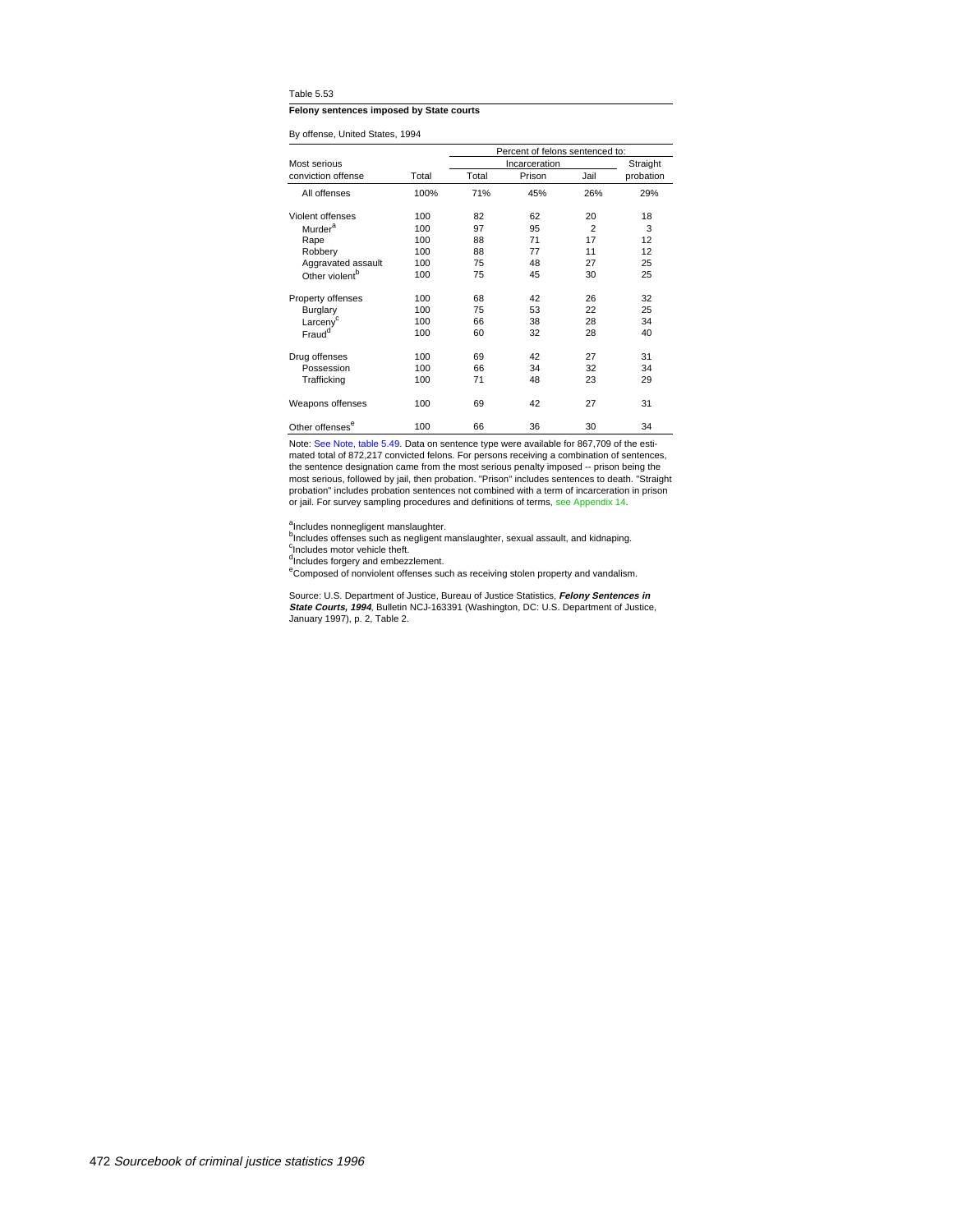### **Felony convictions and sentences imposed by State and Federal courts**

By offense, United States, 1994<sup>a</sup>

|                                  | Percent of convicted felony defendants |                    |         |       |                  |         |       |                |         |       |                     |         |
|----------------------------------|----------------------------------------|--------------------|---------|-------|------------------|---------|-------|----------------|---------|-------|---------------------|---------|
| Most serious                     |                                        | Felony convictions |         |       | Prison sentences |         |       | Jail sentences |         |       | Probation sentences |         |
| conviction offense               | Total                                  | <b>State</b>       | Federal | Total | State            | Federal | Total | State          | Federal | Total | State               | Federal |
| All offenses                     | 100%                                   | 100%               | 100%    | 100%  | 100%             | 100%    | 100%  | 100%           | 100%    | 100%  | 100%                | 100%    |
| Violent offenses                 | 18.4                                   | 18.9               | 7.3     | 25.0  | 26.0             | 10.3    | 14.3  | 14.6           | 2.2     | 11.4  | 11.7                | 2.2     |
| Murder/manslaughter <sup>b</sup> | 1.3                                    | 1.4                | 0.4     | 2.8   | 2.9              | 0.6     | 0.1   | 0.1            | 0.1     | 0.1   | 0.1                 | 0.2     |
| Rape                             | 2.2                                    | 2.3                | 0.4     | 3.4   | 3.6              | 0.5     | 1.5   | 1.5            | 0.3     | 0.9   | 0.9                 | 0.2     |
| Robbery                          | 5.3                                    | 5.3                | 5.2     | 8.9   | 9.0              | 7.8     | 2.2   | 2.3            | 0.7     | 2.1   | 2.2                 | 0.7     |
| Aggravated assault               | 7.2                                    | 7.5                | 0.8     | 7.5   | 8.0              | 0.8     | 7.7   | 7.9            | 0.7     | 6.2   | 6.4                 | 0.6     |
| Other violent <sup>c</sup>       | 2.4                                    | 2.4                | 0.5     | 2.3   | 2.4              | 0.5     | 2.8   | 2.9            | 0.4     | 2.0   | 2.1                 | 0.4     |
| Property offenses                | 31.3                                   | 31.6               | 26.5    | 28.4  | 29.4             | 12.2    | 32.3  | 31.9           | 45.8    | 35.1  | 34.5                | 53.6    |
| Burglary                         | 10.8                                   | 11.2               | 0.4     | 12.5  | 13.2             | 0.5     | 9.4   | 9.7            | 0.2     | 9.3   | 9.6                 | 0.2     |
| Larceny <sup>d</sup>             | 12.6                                   | 13.0               | 4.3     | 10.5  | 10.9             | 2.1     | 14.1  | 14.3           | 6.2     | 14.7  | 14.9                | 9.0     |
| Motor vehicle theft              | 2.3                                    | 2.4                | 0.6     | 2.0   | 2.0              | 0.5     | 3.1   | 3.2            | 0.8     | 2.2   | 2.3                 | 0.7     |
| Other theft                      | 10.2                                   | 10.5               | 3.7     | 8.5   | 8.9              | 1.6     | 11.0  | 11.1           | 5.5     | 12.4  | 12.6                | 8.3     |
| Fraud/forgery <sup>e</sup>       | 8.0                                    | 7.3                | 21.9    | 5.5   | 5.2              | 9.6     | 8.8   | 8.0            | 39.3    | 11.2  | 10.1                | 44.5    |
| Fraud <sup>®</sup>               | 3.9                                    | 3.2                | 19.2    | 2.7   | 2.3              | 8.5     | 4.6   | 3.8            | 34.2    | 5.3   | 4.2                 | 38.9    |
| Forgery                          | 4.0                                    | 4.1                | 2.7     | 2.8   | 2.9              | 1.1     | 4.2   | 4.2            | 5.1     | 5.9   | 5.9                 | 5.6     |
| Drug offenses                    | 31.9                                   | 31.4               | 41.4    | 31.2  | 29.6             | 55.0    | 32.3  | 32.6           | 21.5    | 32.6  | 33.2                | 16.7    |
| Possession                       | 12.0                                   | 12.5               | 0.5     | 8.9   | 9.4              | 0.3     | 15.2  | 15.6           | 0.8     | 14.0  | 14.4                | 0.8     |
| Trafficking                      | 19.9                                   | 19.0               | 40.9    | 22.3  | 20.2             | 54.7    | 17.1  | 17.0           | 20.7    | 18.6  | 18.7                | 15.9    |
| Weapons offenses                 | 3.8                                    | 3.6                | 8.2     | 3.7   | 3.3              | 10.5    | 3.8   | 3.7            | 4.8     | 3.8   | 3.8                 | 3.9     |
| Other offenses                   | 14.7                                   | 14.6               | 16.7    | 11.7  | 11.7             | 12.0    | 17.3  | 17.1           | 25.7    | 17.1  | 16.9                | 23.6    |

<span id="page-56-0"></span>Note: [See Note, table 5.50. I](#page-53-1)n most States, the place of confinement is a local facility for a jail sentence and a State facility for a prison sentence. The Federal system has no equivalent to a local jail. To make Federal sentences more comparable to State sentences, Federal incarceration sentences of 1 year or less were considered jail sentences and Federal sentences of more than 1 year were considered prison sentences. For methodology used to collect the Federal data[, see Appendix 13.](#page-83-0) For methodology used to collect the State<br>data and definitions of offenses used for these tables[, see Appendix 14.](#page-87-0)

<sup>c</sup>Includes offenses such as negligent manslaughter, sexual assault, and<br>kidnaping.

d<sub>Includes</sub> motor vehicle theft.

e<br>Includes embezzlement.

<sup>f</sup>Composed of nonviolent offenses such as receiving stolen property and immigration offenses.

<sup>a</sup>Subcategories may not add to total because of rounding.<br><sup>b</sup>Does not include negligent manslaughter.

Source: U.S. Department of Justice, Bureau of Justice Statistics, **Felony Sentences in the United States, 1994**, Bulletin NCJ-165149 (Washington, DC: U.S. Department of Justice, July 1997), p. 3.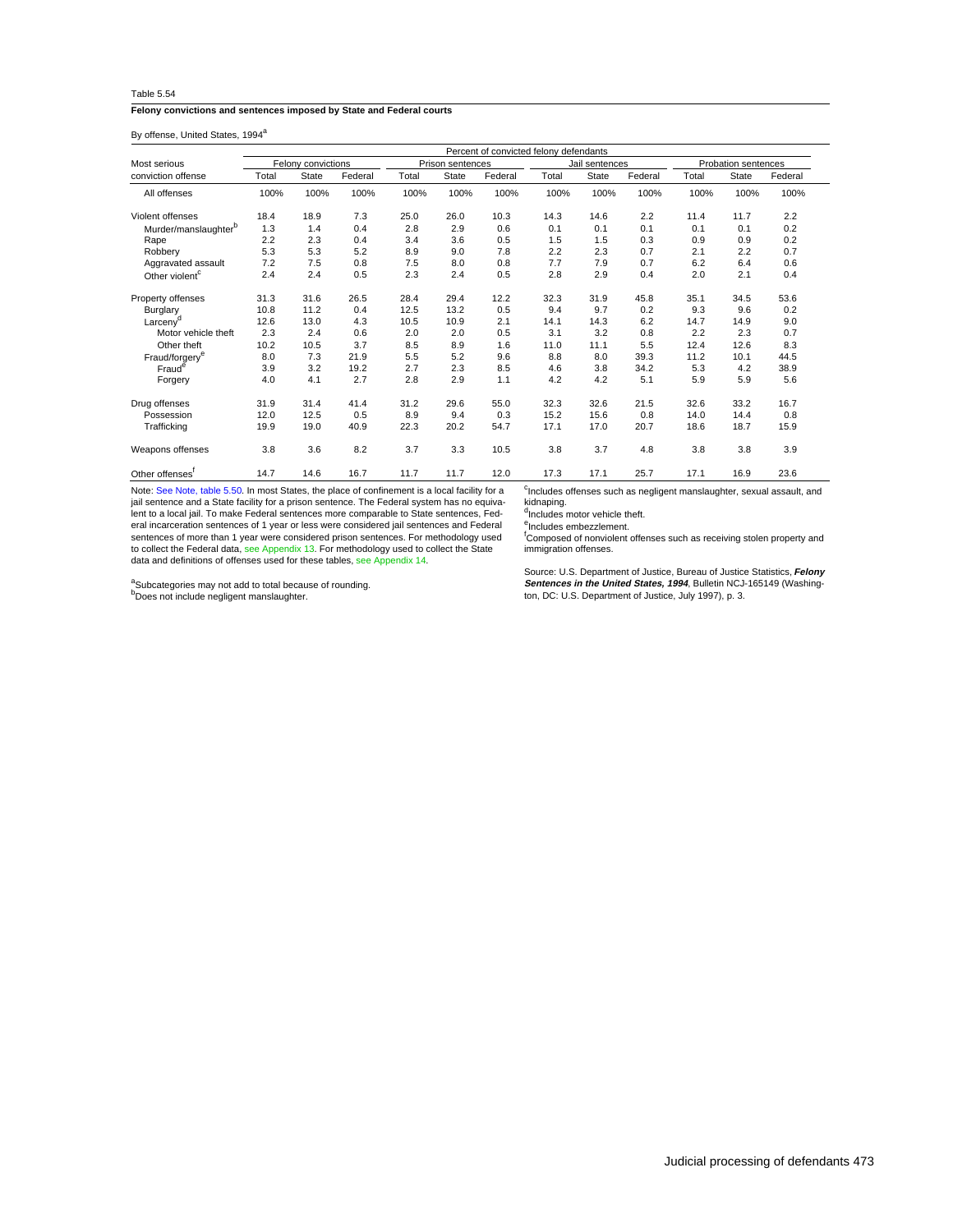| Table 5.55                                           |            |          | Table 5.56                      |                |           |                                                                                                                          |            |                                         |                                  |  |  |
|------------------------------------------------------|------------|----------|---------------------------------|----------------|-----------|--------------------------------------------------------------------------------------------------------------------------|------------|-----------------------------------------|----------------------------------|--|--|
| Felony sentences imposed by State and Federal courts |            |          |                                 |                |           | Average maximum length of felony sentences imposed by State courts<br>By offense, United States, 1994                    |            |                                         |                                  |  |  |
| By offense, United States, 1994                      |            |          |                                 |                |           |                                                                                                                          |            |                                         |                                  |  |  |
|                                                      |            |          | Percent of felons sentenced to: |                |           | (In months)                                                                                                              |            |                                         |                                  |  |  |
| Most serious                                         |            |          | Incarceration                   |                | Straight  |                                                                                                                          |            |                                         |                                  |  |  |
| conviction offense                                   | Total      | Total    | Prison                          | Jail           | probation |                                                                                                                          |            | Maximum sentence length for felons sent |                                  |  |  |
| <b>Violent offenses</b>                              |            |          |                                 |                |           | Most serious<br>conviction offense                                                                                       | Total      | Incarceration<br>Prison                 | Jail                             |  |  |
| Murder/manslaughter <sup>a</sup>                     |            |          |                                 |                |           |                                                                                                                          |            |                                         |                                  |  |  |
| State and Federal                                    | 100%       | 97%      | 95%                             | 2%             | 3%        | Average sentence                                                                                                         |            |                                         |                                  |  |  |
| <b>State</b>                                         | 100        | 97       | 95                              | $\overline{2}$ | 3         | All offenses                                                                                                             | 49         | 71                                      | 6                                |  |  |
| Federal                                              | 100        | 91       | 88                              | 3              | 9         |                                                                                                                          |            |                                         |                                  |  |  |
| Rape<br><b>State and Federal</b>                     |            |          |                                 |                |           | Violent offenses                                                                                                         | 93         | 118                                     | 6                                |  |  |
| <b>State</b>                                         | 100<br>100 | 88<br>88 | 71<br>71                        | 17<br>17       | 12<br>12  | Murder <sup>a</sup>                                                                                                      | 262<br>133 | 269<br>158                              | $\overline{7}$<br>$\overline{7}$ |  |  |
| Federal                                              | 100        | 89       | 77                              | 13             | 11        | Rape                                                                                                                     | 104        | 116                                     | 9                                |  |  |
| Robbery                                              |            |          |                                 |                |           | Robbery<br>Aggravated assault                                                                                            | 54         | 79                                      | 6                                |  |  |
| State and Federal                                    | 100        | 88       | 78                              | 11             | 12        | Other violent <sup>b</sup>                                                                                               | 47         | 70                                      | 6                                |  |  |
| State                                                | 100        | 88       | 77                              | 11             | 12        |                                                                                                                          |            |                                         |                                  |  |  |
| Federal                                              | 100        | 97       | 95                              | $\overline{2}$ | 3         | Property offenses                                                                                                        | 39         | 57                                      | 6                                |  |  |
| Aggravated assault                                   |            |          |                                 |                |           | Burglary                                                                                                                 | 52         | 69                                      | $\overline{7}$                   |  |  |
| State and Federal                                    | 100        | 75       | 48                              | 27             | 25        | Larceny <sup>c</sup>                                                                                                     | 29         | 45                                      | 6                                |  |  |
| <b>State</b>                                         | 100        | 75       | 48                              | 27             | 25        | Fraud <sup>a</sup>                                                                                                       | 32         | 51                                      | 5                                |  |  |
| Federal                                              | 100        | 82       | 67                              | 15             | 18        |                                                                                                                          |            |                                         |                                  |  |  |
| Other violent <sup>b</sup>                           |            |          |                                 |                |           | Drug offenses                                                                                                            | 40         | 61                                      | 6                                |  |  |
| <b>State and Federal</b>                             | 100        | 75       | 45                              | 30             | 25        | Possession                                                                                                               | 28         | 50                                      | 4                                |  |  |
| State                                                | 100        | 75       | 45                              | 30             | 25        | Trafficking                                                                                                              | 48         | 66                                      | 7                                |  |  |
| Federal                                              | 100        | 80       | 68                              | 13             | 20        | Weapons offenses                                                                                                         | 31         | 47                                      | 5                                |  |  |
| Property offenses                                    |            |          |                                 |                |           |                                                                                                                          |            |                                         |                                  |  |  |
| Burglary                                             |            |          |                                 |                |           | Other offenses <sup>e</sup>                                                                                              | 26         | 41                                      | 5                                |  |  |
| State and Federal                                    | 100        | 75       | 53                              | 22             | 25        |                                                                                                                          |            |                                         |                                  |  |  |
| State                                                | 100        | 75       | 53                              | 22             | 25        | Median sentence                                                                                                          |            |                                         |                                  |  |  |
| Federal                                              | 100        | 90       | 79                              | 10             | 10        | All offenses                                                                                                             | 24         | 48                                      | 4                                |  |  |
| Larceny <sup>c</sup>                                 |            |          |                                 |                |           |                                                                                                                          |            |                                         |                                  |  |  |
| State and Federal                                    | 100        | 66       | 38                              | 28             | 34        | Violent offenses                                                                                                         | 60         | 72                                      | 6                                |  |  |
| State                                                | 100        | 66       | 38                              | 28             | 34        | Murder <sup>a</sup>                                                                                                      | 300        | 300                                     | 6<br>6                           |  |  |
| Federal<br>Motor vehicle theft                       | 100        | 55       | 31                              | 23             | 45        | Rape<br>Robbery                                                                                                          | 84<br>72   | 120<br>84                               | 9                                |  |  |
| State and Federal                                    | 100        | 72       | 39                              | 34             | 28        | Aggravated assault                                                                                                       | 36         | 54                                      | 4                                |  |  |
| <b>State</b>                                         | 100        | 72       | 38                              | 34             | 28        | Other violent <sup>b</sup>                                                                                               | 24         | 48                                      | 5                                |  |  |
| Federal                                              | 100        | 75       | 55                              | 21             | 25        |                                                                                                                          |            |                                         |                                  |  |  |
| Other theft                                          |            |          |                                 |                |           | Property offenses                                                                                                        | 24         | 42                                      | 4                                |  |  |
| State and Federal                                    | 100        | 65       | 38                              | 27             | 35        | Burglary                                                                                                                 | 36         | 49                                      | 6                                |  |  |
| State                                                | 100        | 65       | 38                              | 27             | 35        | Larceny <sup>c</sup>                                                                                                     | 16         | 36                                      | 4                                |  |  |
| Federal                                              | 100        | 51       | 28                              | 24             | 49        | Fraud <sup>d</sup>                                                                                                       | 23         | 36                                      | 3                                |  |  |
| Fraud/forgery <sup>d</sup>                           |            |          |                                 |                |           |                                                                                                                          |            |                                         |                                  |  |  |
| State and Federal                                    | 100        | 59       | 31                              | 28             | 41        | Drug offenses                                                                                                            | 24         | 48                                      | 4                                |  |  |
| State                                                | 100        | 60       | 32                              | 28             | 40        | Possession                                                                                                               | 12         | 36                                      | 3                                |  |  |
| Federal                                              | 100        | 56       | 27                              | 29             | 44        | Trafficking                                                                                                              | 36         | 48                                      | 6                                |  |  |
| Fraud <sup>d</sup>                                   |            |          |                                 |                |           |                                                                                                                          |            |                                         |                                  |  |  |
| State and Federal                                    | 100        | 61       | 31                              | 30             | 39        | Weapons offenses                                                                                                         | 18         | 36                                      | $\overline{4}$                   |  |  |
| <b>State</b>                                         | 100        | 62       | 32                              | 30             | 38        |                                                                                                                          |            |                                         |                                  |  |  |
| Federal<br>Forgery                                   | 100        | 56       | 28                              | 29             | 44        | Other offenses <sup>e</sup>                                                                                              | 12         | 30                                      | 3                                |  |  |
| State and Federal                                    | 100        | 58       | 32                              | 26             | 42        | Note: See Notes, tables 5.49 and 5.53. The median sentence is the sentence                                               |            |                                         |                                  |  |  |
| State                                                | 100        | 58       | 32                              | 26             | 42        | marks the point below which and above which 50% of all sentence lengths fa                                               |            |                                         |                                  |  |  |
| Federal                                              | 100        | 55       | 25                              | 30             | 45        | clude sentences to death or to life in prison. Sentence length data were avail                                           |            |                                         |                                  |  |  |
| Drug offenses                                        |            |          |                                 |                |           | 834,124 cases sentenced to incarceration or probation. For survey sampling<br>and definitions of terms, see Appendix 14. |            |                                         |                                  |  |  |
| Possession<br>State and Federal                      | 100        | 66       | 34                              | 32             | 34        | <sup>a</sup> Includes nonnegligent manslaughter.                                                                         |            |                                         |                                  |  |  |
| State                                                | 100        | 66       | 34                              | 32             | 34        | bIncludes offenses such as negligent manslaughter, sexual assault, and kidn                                              |            |                                         |                                  |  |  |
| Federal                                              | 100        | 65       | 41                              | 24             | 35        | <sup>c</sup> Includes motor vehicle theft.                                                                               |            |                                         |                                  |  |  |
| Trafficking                                          |            |          |                                 |                |           | <sup>d</sup> Includes forgery and embezzlement.                                                                          |            |                                         |                                  |  |  |
| State and Federal                                    | 100        | 73       | 51                              | 22             | 27        | <sup>e</sup> Composed of nonviolent offenses such as receiving stolen property and var                                   |            |                                         |                                  |  |  |
|                                                      |            | 71       | 48                              | 23             | 29        |                                                                                                                          |            |                                         |                                  |  |  |
| <b>State</b>                                         | 100        |          |                                 |                |           | Source: U.S. Department of Justice, Bureau of Justice Statistics, Felony Sel                                             |            |                                         |                                  |  |  |

| (In months)                 |       |                                                  |                |           |
|-----------------------------|-------|--------------------------------------------------|----------------|-----------|
|                             |       | Maximum sentence length for felons sentenced to: |                |           |
| Most serious                |       | Incarceration                                    |                | Straight  |
| conviction offense          | Total | Prison                                           | Jail           | probation |
| Average sentence            |       |                                                  |                |           |
| All offenses                | 49    | 71                                               | 6              | 40        |
| Violent offenses            | 93    | 118                                              | 6              | 45        |
| Murder <sup>a</sup>         | 262   | 269                                              | 7              | 59        |
| Rape                        | 133   | 158                                              | 7              | 60        |
| Robbery                     | 104   | 116                                              | 9              | 51        |
| Aggravated assault          | 54    | 79                                               | 6              | 42        |
| Other violent <sup>b</sup>  | 47    | 70                                               | 6              | 43        |
| Property offenses           | 39    | 57                                               | 6              | 42        |
| <b>Burglary</b>             | 52    | 69                                               | 7              | 47        |
| Larceny <sup>c</sup>        | 29    | 45                                               | 6              | 40        |
| Fraud <sup>d</sup>          | 32    | 51                                               | 5              | 41        |
| Drug offenses               | 40    | 61                                               | 6              | 38        |
| Possession                  | 28    | 50                                               | 4              | 37        |
| Trafficking                 | 48    | 66                                               | 7              | 40        |
| Weapons offenses            | 31    | 47                                               | 5              | 32        |
| Other offenses <sup>e</sup> | 26    | 41                                               | 5              | 36        |
| Median sentence             |       |                                                  |                |           |
| All offenses                | 24    | 48                                               | $\overline{4}$ | 36        |
| Violent offenses            | 60    | 72                                               | 6              | 36        |
| Murder <sup>a</sup>         | 300   | 300                                              | 6              | 60        |
| Rape                        | 84    | 120                                              | 6              | 48        |
| Robbery                     | 72    | 84                                               | 9              | 48        |
| Aggravated assault          | 36    | 54                                               | 4              | 36        |
| Other violent <sup>b</sup>  | 24    | 48                                               | 5              | 36        |
| Property offenses           | 24    | 42                                               | 4              | 36        |
| Burglary                    | 36    | 49                                               | 6              | 36        |
| Larceny <sup>c</sup>        | 16    | 36                                               | 4              | 36        |
| Fraud <sup>d</sup>          | 23    | 36                                               | 3              | 36        |
| Drug offenses               | 24    | 48                                               | 4              | 30        |
| Possession                  | 12    | 36                                               | 3              | 24        |
| Trafficking                 | 36    | 48                                               | 6              | 36        |
| Weapons offenses            | 18    | 36                                               | 4              | 24        |
| Other offenses <sup>e</sup> | 12    | 30                                               | 3              | 30        |

Notes, tables 5.49 an[d 5.53.](#page-55-0) The median sentence is the sentence length that boint below which and above which 50% of all sentence lengths fall. Averages exences to death or to life in prison. Sentence length data were available for ses sentenced to incarceration or probation. For survey sampling procedures ions of terms[, see Appendix 14.](#page-87-0)

Includes nonnegligent manslaughter. Includes offenses such as negligent manslaughter, sexual assault, and kidnaping. notor vehicle theft.

d of nonviolent offenses such as receiving stolen property and vandalism.

S. Department of Justice, Bureau of Justice Statistics, Felony Sentences in **State Courts, 1994**, Bulletin NCJ-163391 (Washington, DC: U.S. Department of Justice, January 1997), p. 3, Table 3.

<span id="page-57-0"></span>Note[: See Notes, tables 5.50](#page-53-1) and [5.54.](#page-56-0) For persons receiving a combination of sentences, the sentence designation came from the most severe penalty imposed -- prison being the most severe, followed by jail, then probation. Both State and Federal sentences included 1 or 2% not designated as prison, jail, or probation. The table classifies them under probation. For<br>methodology used to collect the Federal data, <mark>see Appendix 13.</mark> For methodology used to collect the State data and definitions of offenses used for these tables[, see Appendix 14.](#page-87-0) 

<sup>a</sup>Does not include negligent manslaughter.

b<br>Includes offenses such as negligent manslaughter, sexual assault, and kidnaping. <sup>c</sup>Includes motor vehicle theft.

<sup>d</sup>Includes embezzlement.

Source: U.S. Department of Justice, Bureau of Justice Statistics, **Felony Sentences in the United States, 1994**, Bulletin NCJ-165149 (Washington, DC: U.S. Department of Justice, July 1997), p. 5. Table adapted by SOURCEBOOK staff.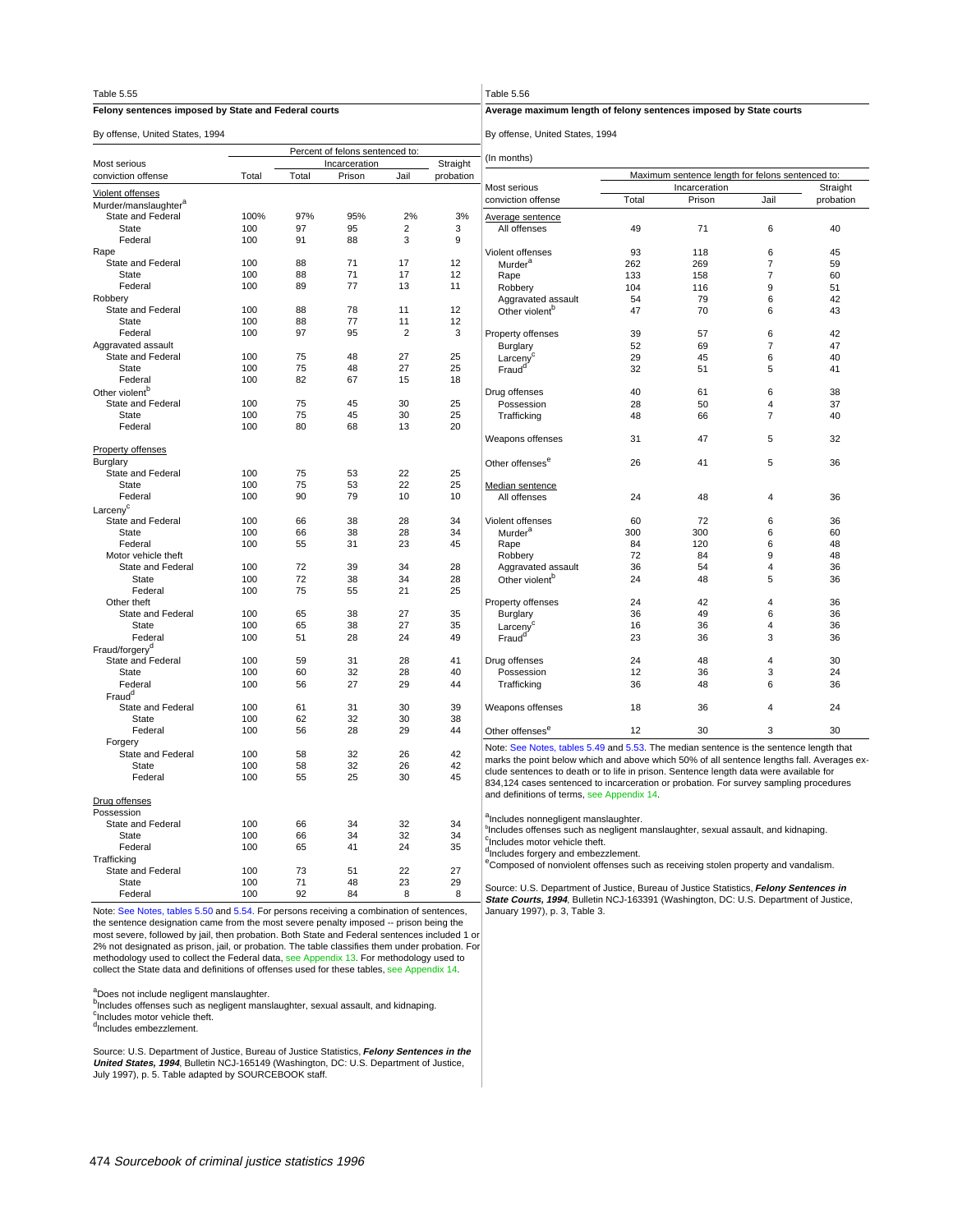### **Average maximum length of felony sentences imposed by State and Federal courts**

By offense, United States, 1994

(In months)

|                                  | Average maximum sentence length<br>for felons sentenced to: |               |                |           |  |  |  |  |
|----------------------------------|-------------------------------------------------------------|---------------|----------------|-----------|--|--|--|--|
| Most serious                     |                                                             | Incarceration |                | Straight  |  |  |  |  |
| conviction offense               | Total                                                       | Prison        | Jail           | probation |  |  |  |  |
| Violent offenses                 |                                                             |               |                |           |  |  |  |  |
| Murder/manslaughter <sup>a</sup> |                                                             |               |                |           |  |  |  |  |
| State and Federal                | 260                                                         | 267           | $\overline{7}$ | 58        |  |  |  |  |
| <b>State</b>                     | 262                                                         | 269           | 7              | 59        |  |  |  |  |
| Federal                          | 148                                                         | 153           | 8              | 41        |  |  |  |  |
| Rape                             |                                                             |               |                |           |  |  |  |  |
| State and Federal                | 132                                                         | 157           | $\overline{7}$ | 60        |  |  |  |  |
| <b>State</b>                     | 133                                                         | 158           | 7              | 60        |  |  |  |  |
| Federal                          | 69                                                          | 79            | 9              | 48        |  |  |  |  |
| Robbery                          |                                                             |               |                |           |  |  |  |  |
| State and Federal                | 104                                                         | 115           | 9              | 51        |  |  |  |  |
| State                            | 104                                                         | 116           | 9              | 51        |  |  |  |  |
| Federal                          | 100                                                         | 102           | 8              | 44        |  |  |  |  |
| Aggravated assault               |                                                             |               |                |           |  |  |  |  |
| State and Federal                | 54                                                          | 79            | 6              | 42        |  |  |  |  |
| <b>State</b>                     | 54                                                          | 79            | 6              | 42        |  |  |  |  |
| Federal                          | 49                                                          | 59            | 6              | 39        |  |  |  |  |
| Other violent <sup>b</sup>       |                                                             |               |                |           |  |  |  |  |
| State and Federal                | 47                                                          | 70            | 6              | 43        |  |  |  |  |
| <b>State</b>                     | 47                                                          | 70            | 6              | 43        |  |  |  |  |
| Federal                          | 93                                                          | 110           | 8              | 39        |  |  |  |  |
|                                  |                                                             |               |                |           |  |  |  |  |
| Property offenses                |                                                             |               |                |           |  |  |  |  |
| Burglary                         |                                                             |               |                |           |  |  |  |  |
| State and Federal                | 52                                                          | 69            | 7              | 47        |  |  |  |  |
| <b>State</b>                     | 52                                                          | 69            | $\overline{7}$ | 47        |  |  |  |  |
| Federal                          | 54                                                          | 60            | 9              | 43        |  |  |  |  |
| Larceny <sup>c</sup>             |                                                             |               |                |           |  |  |  |  |
| State and Federal                | 29                                                          | 45            | 6              | 40        |  |  |  |  |
| <b>State</b>                     | 29                                                          | 45            | 6              | 40        |  |  |  |  |
| Federal                          | 28                                                          | 43            | 7              | 40        |  |  |  |  |
| Motor vehicle theft              |                                                             |               |                |           |  |  |  |  |
| State and Federal                | 29                                                          | 50            | 5              | 41        |  |  |  |  |
| <b>State</b>                     | 29                                                          | 50            | 5              | 41        |  |  |  |  |
| Federal                          | 33                                                          | 43            | 8              | 39        |  |  |  |  |
| Other theft                      |                                                             |               |                |           |  |  |  |  |
| State and Federal                | 29                                                          | 44            | 6              | 40        |  |  |  |  |
| <b>State</b>                     | 29                                                          | 44            | 6              | 40        |  |  |  |  |
| Federal                          | 26                                                          | 43            | 7              | 40        |  |  |  |  |
| Fraud/forgery <sup>d</sup>       |                                                             |               |                |           |  |  |  |  |
| State and Federal                | 30                                                          | 50            | 5              | 41        |  |  |  |  |
| <b>State</b>                     | 32                                                          | 51            | 5              | 41        |  |  |  |  |
| Federal                          | 20                                                          | 35            | 7              | 39        |  |  |  |  |
| Fraud <sup>d</sup>               |                                                             |               |                |           |  |  |  |  |
| State and Federal                | 28                                                          | 50            | 5              | 40        |  |  |  |  |
| <b>State</b>                     | 29                                                          | 53            | 4              | 40        |  |  |  |  |
| Federal                          | 21                                                          | 35            | $\overline{7}$ | 39        |  |  |  |  |
| Forgery                          |                                                             |               |                |           |  |  |  |  |
| State and Federal                | 33                                                          | 50            | 6              | 42        |  |  |  |  |
| <b>State</b>                     | 33                                                          | 50            | 6              | 42        |  |  |  |  |
| Federal                          | 18                                                          | 32            | 7              | 39        |  |  |  |  |
|                                  |                                                             |               |                |           |  |  |  |  |
| Drug offenses                    |                                                             |               |                |           |  |  |  |  |
| Possession                       |                                                             |               |                |           |  |  |  |  |
| State and Federal                | 28                                                          | 50            | 4              | 37        |  |  |  |  |
| <b>State</b>                     | 28                                                          | 50            | 4              | 37        |  |  |  |  |
| Federal                          | 44                                                          | 66            | 7              | 32        |  |  |  |  |
| Trafficking                      |                                                             |               |                |           |  |  |  |  |
| State and Federal                | 52                                                          | 70            | 7              | 40        |  |  |  |  |
| <b>State</b>                     | 48                                                          | 66            | $\overline{7}$ | 40        |  |  |  |  |
| Federal                          | 84                                                          | 92            | 8              | 50        |  |  |  |  |

Note: [See Notes, tables 5.50](#page-53-1) and [5.54.](#page-56-0) For persons receiving a combination of sentences, the sentence designation came from the most severe penalty imposed -- prison being the<br>most severe, followed by jail, then probation. Averages exclude sentences to death or to life<br>in prison. For methodology used to collec [Appendix 14.](#page-87-0)

<sup>a</sup>Does not include negligent manslaughter.<br><sup>b</sup>Includes offenses such as negligent manslaughter, sexual assault, and kidnaping. <sup>c</sup>Includes motor vehicle theft.<br><sup>d</sup>Includes embezzlement.

Source: U.S. Department of Justice, Bureau of Justice Statistics, *Felony Sentences in the*<br>*United States, 1994*, Bulletin NCJ-165149 (Washington, DC: U.S. Department of Justice,<br>July 1997), p. 8. Table adapted by SOURCEB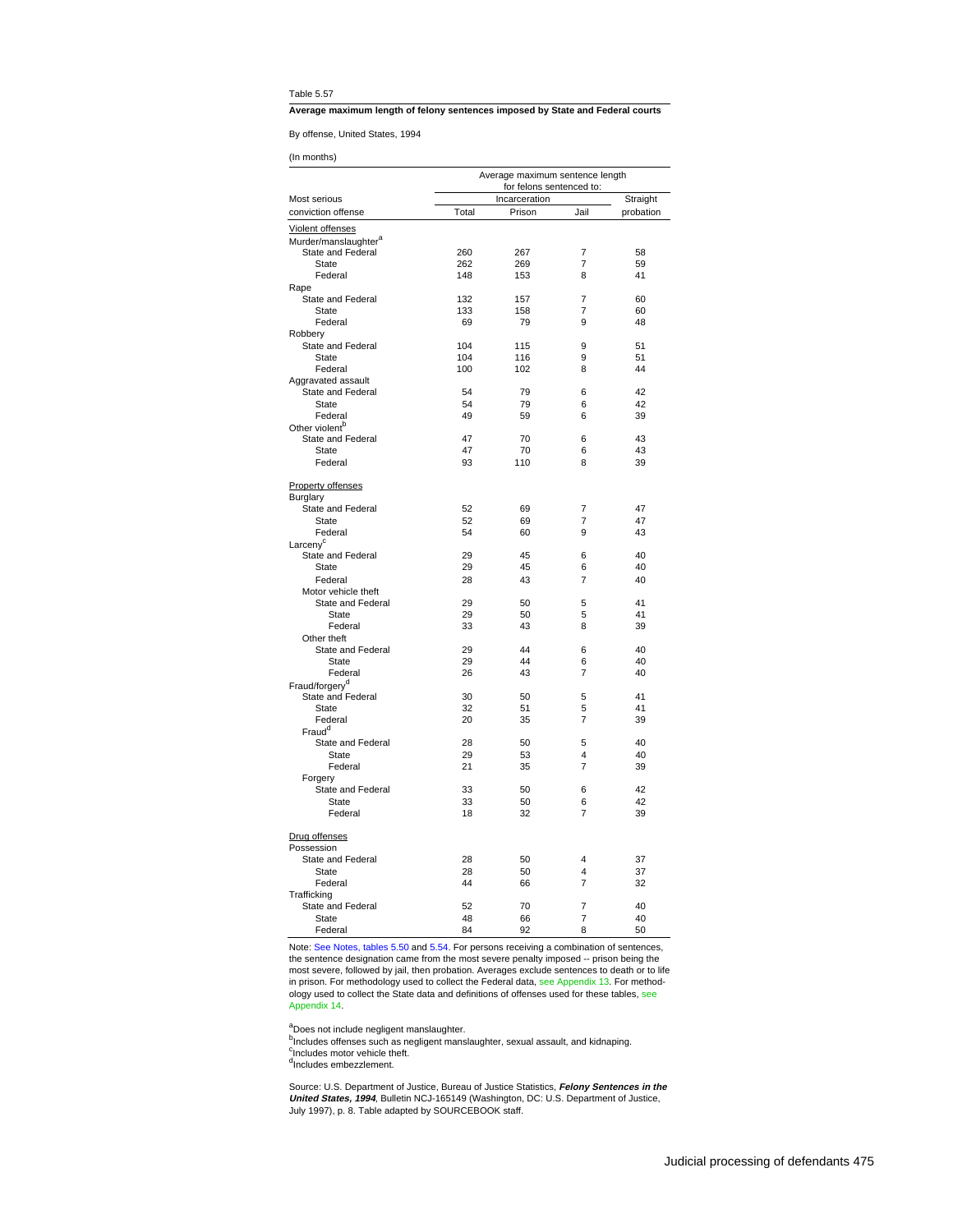### **Average sentence length and estimated time to be served in State and Federal prison**

By offense, United States, 1994

| Most serious                     | Average prison sentences<br>imposed in 1994 <sup>a</sup> (in months) |       |         |       | Percent of sentence expected<br>to be served <sup>a,b</sup> |         | Estimated time to be served in<br>prison <sup>c</sup> (in months) |              |         |
|----------------------------------|----------------------------------------------------------------------|-------|---------|-------|-------------------------------------------------------------|---------|-------------------------------------------------------------------|--------------|---------|
| conviction offense               | Total                                                                | State | Federal | Total | <b>State</b>                                                | Federal | Total                                                             | <b>State</b> | Federal |
| All offenses                     | 72                                                                   | 71    | 80      | 44%   | 41%                                                         | 85%     | 31                                                                | 29           | 68      |
| Violent offenses                 | 118                                                                  | 118   | 100     | 47    | 46                                                          | 85      | 55                                                                | 54           | 85      |
| Murder/manslaughter <sup>d</sup> | 267                                                                  | 269   | 153     | 48    | 47                                                          | 85      | 126                                                               | 126          | 130     |
| Rape                             | 157                                                                  | 158   | 79      | 55    | 55                                                          | 85      | 87                                                                | 87           | 67      |
| Robberv                          | 115                                                                  | 116   | 102     | 48    | 46                                                          | 85      | 55                                                                | 53           | 87      |
| Aggravated assault               | 79                                                                   | 79    | 59      | 49    | 49                                                          | 85      | 39                                                                | 39           | 50      |
| Other violent <sup>e</sup>       | 70                                                                   | 70    | 110     | 53    | 53                                                          | 85      | 38                                                                | 37           | 94      |
| Property offenses                | 56                                                                   | 57    | 37      | 42    | 41                                                          | 85      | 24                                                                | 23           | 31      |
| Burglary                         | 69                                                                   | 69    | 60      | 39    | 39                                                          | 85      | 27                                                                | 27           | 51      |
| Larceny <sup>'</sup>             | 45                                                                   | 45    | 43      | 42    | 41                                                          | 85      | 19                                                                | 18           | 37      |
| Motor vehicle theft              | 50                                                                   | 50    | 43      | 46    | 45                                                          | 85      | 23                                                                | 23           | 37      |
| Other theft                      | 44                                                                   | 44    | 43      | 41    | 40                                                          | 85      | 18                                                                | 18           | 37      |
| Fraud/forgery <sup>9</sup>       | 50                                                                   | 51    | 35      | 40    | 35                                                          | 85      | 19                                                                | 18           | 29      |
| Fraud <sup>9</sup>               | 50                                                                   | 53    | 35      | 44    | $35^h$                                                      | 85      | 21                                                                | 19           | 30      |
| Forgery                          | 50                                                                   | 50    | 32      | 36    | $35^h$                                                      | 85      | 18                                                                | 18           | 27      |
| Drug offenses                    | 64                                                                   | 61    | 92      | 41    | 36                                                          | 85      | 28                                                                | 22           | 78      |
| Possession                       | 50                                                                   | 50    | 66      | 32    | 32                                                          | 85      | 16                                                                | 16           | 56      |
| Trafficking                      | 70                                                                   | 66    | 92      | 45    | 38                                                          | 85      | 33                                                                | 25           | 78      |
| Weapons offenses                 | 54                                                                   | 47    | 91      | 57    | 51                                                          | 85      | 33                                                                | 24           | 77      |
| Other offenses                   | 41                                                                   | 41    | 45      | 53    | 51                                                          | 85      | 22                                                                | 21           | 38      |

Note: [See Notes, tables 5.50](#page-53-1) an[d 5.55. F](#page-57-0)or methodology used to collect the Federal data[, see Appendix 13.](#page-83-0) For methodology used to collect the State data and definitions of offenses used for these tables, [see Appendix 14.](#page-87-0)

<sup>d</sup>Does not include negligent manslaughter.<br><sup>e</sup>Includes offenses such as negligent manslaughter, sex-

ual assault, and kidnaping.<br><sup>f</sup>Includes motor vehicle theft.

<sup>g</sup>Includes embezzlement.

<sup>h</sup>The 35% for the combined category<br>"forgery/fraud/embezzlement" was the basis for this

estimate.

<sup>i</sup>Composed of nonviolent offenses such as receiving stolen property and immigration offenses.

Source: U.S. Department of Justice, Bureau of Justice Statistics, **Felony Sentences in the United States, 1994**, Bulletin NCJ-165149 (Washington, DC: U.S. Department of Justice, July 1997), p. 9.

<sup>a</sup>Does not include life or death sentences.

<sup>b</sup>State estimates are derived from National Corrections Reporting Program data on first releases (sentences greater than 1 year) from State prisons in 1994. In calculating State estimates, allowance was made for jail time credited by the judge for time served prior to sen-tencing but no allowance could be made for post-sentencing time served in jail awaiting transfer to State prison.

<sup>c</sup>Calculated by multiplying sentence length imposed by percent of<br>time expected to be served.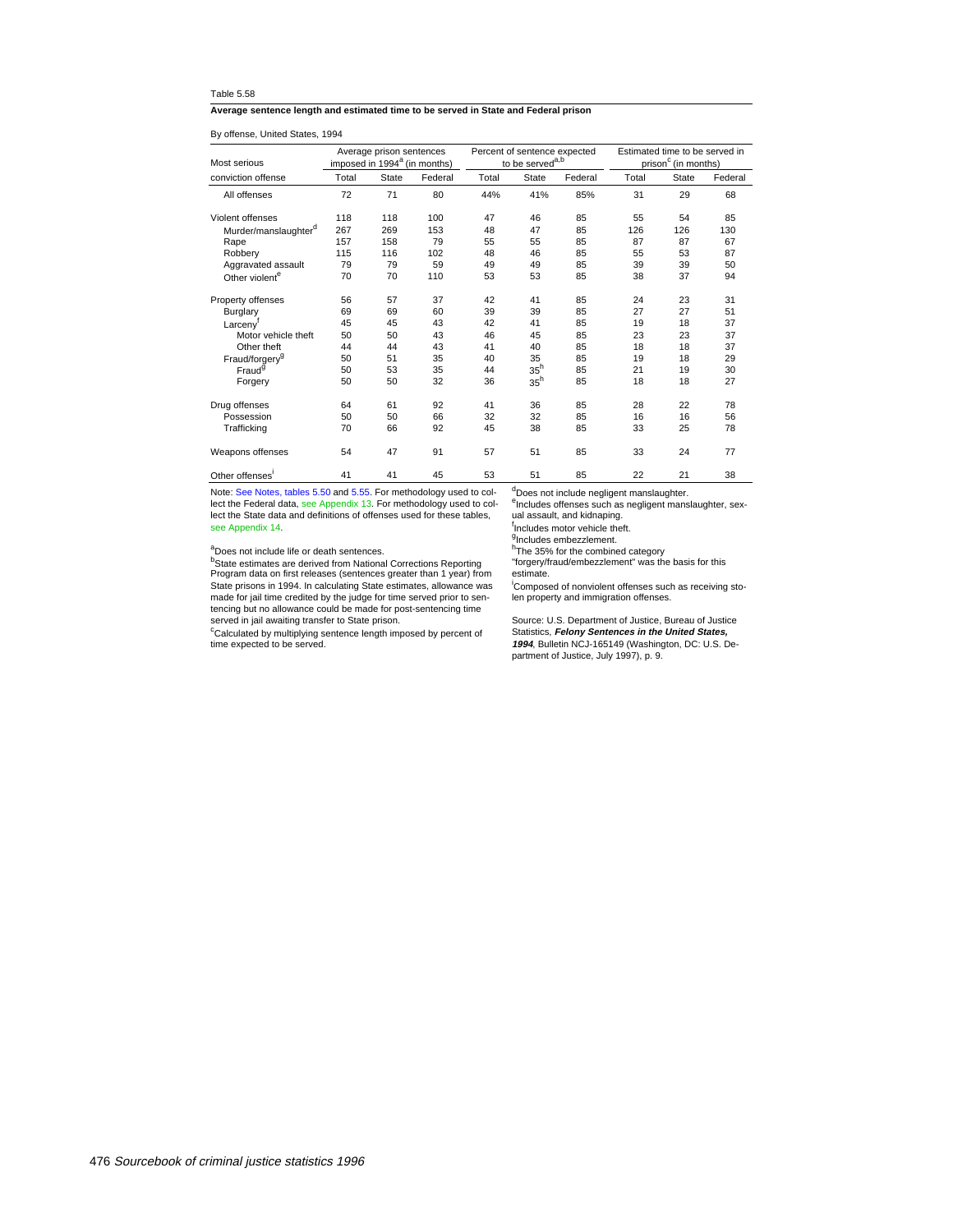### **Felons sentenced to additional penalties by State courts**

By offense and type of penalty, United States, 1994

| Most serious                |      |             |                | Community      |                |
|-----------------------------|------|-------------|----------------|----------------|----------------|
| conviction offense          | Fine | Restitution | Treatment      | service        | Other          |
| All offenses                | 21%  | 18%         | 7%             | 7%             | 8%             |
| Violent offenses            | 16   | 17          | 6              | 4              | 6              |
| Murder <sup>a</sup>         | 9    | 9           | 1              | 1              | 4              |
| Rape                        | 17   | 14          | 7              | 3              | 4              |
| Robbery                     | 12   | 13          | $\overline{2}$ | $\overline{2}$ | 4              |
| Aggravated assault          | 19   | 20          | 8              | 5              | 6              |
| Other violent <sup>b</sup>  | 23   | 20          | 12             | 8              | 12             |
| Property offenses           | 19   | 29          | 5              | 8              | 7              |
| Burglary                    | 17   | 27          | 5              | 6              | 6              |
| Larceny <sup>c</sup>        | 20   | 26          | 5              | 8              | 9              |
| Fraud <sup>d</sup>          | 21   | 38          | 5              | 10             | $\overline{7}$ |
| Drug offenses               | 24   | 11          | 10             | 6              | $\overline{7}$ |
| Possession                  | 23   | 8           | 12             | 8              | 10             |
| Trafficking                 | 25   | 14          | 9              | 5              | 6              |
| Weapons offenses            | 16   | 9           | 4              | 6              | 6              |
| Other offenses <sup>e</sup> | 28   | 14          | 9              | 10             | 14             |

Note: [See Note, table 5.49.](#page-53-0) Additional penalties are penalties imposed in addition to the primary penalty of jail, prison, or probation. Examples of penalties in the category "other" are community control, house arrest, work release, drug testing, and loss of driver's license. Where the data indicated affirmatively that a particular additional penalty was imposed, the case was coded accordingly. Where the data did not indicate affirmatively or negatively, the case was treated as not having an additional penalty. These procedures provide a conservative estimate of the prevalence of additional penalties. Persons receiving more than one type of additional penalty appear under more than one penalty heading. Data on additional penalty were available for all 872,217 estimated total cases. For survey sampling procedures and definitions of terms, [see Appendix 14.](#page-87-0)

a<br>Includes nonnegligent manslaughter.

b<br>Cincludes offenses such as negligent manslaughter, sexual assault, and kidnaping.<br>Cincludes moter vebiels theft

<sup>c</sup>Includes motor vehicle theft.

<sup>d</sup>Includes forgery and embezzlement.

eComposed of nonviolent offenses such as receiving stolen property and vandalism.

Source: U.S. Department of Justice, Bureau of Justice Statistics, **Felony Sentences in State Courts, 1994**, Bulletin NCJ-163391 (Washington, DC: U.S. Department of Justice, January 1997), p. 10.

#### Table 5.60

(In days)

#### **Average and median number of days between arrest and sentencing for felony cases disposed by State courts**

By offense and method of conviction, United States, 1994

|                                            |       |       | Number of days between arrest         |       |             |
|--------------------------------------------|-------|-------|---------------------------------------|-------|-------------|
|                                            |       |       | and sentencing for cases disposed by: |       |             |
| Most serious                               |       |       | Trial                                 |       |             |
| conviction offense                         | Total | Total | Jury                                  | Bench | Guilty plea |
|                                            |       |       |                                       |       |             |
| Average number of days                     |       |       |                                       |       |             |
| All offenses                               | 190   | 269   | 302                                   | 257   | 190         |
| Violent offenses                           | 226   | 290   | 311                                   | 266   | 219         |
| Murder <sup>a</sup>                        | 344   | 380   | 378                                   | 405   | 316         |
| Rape                                       | 245   | 316   | 306                                   | 355   | 225         |
| Robbery                                    | 206   | 253   | 275                                   | 234   | 206         |
| Aggravated assault                         | 218   | 261   | 282                                   | 229   | 220         |
| Other violent <sup>b</sup>                 | 210   | 300   | 383                                   | 276   | 201         |
|                                            |       |       |                                       |       |             |
| Property offenses                          | 179   | 250   | 274                                   | 251   | 181         |
| Burglary                                   | 173   | 252   | 286                                   | 246   | 173         |
| Larceny <sup>c</sup>                       | 177   | 239   | 231                                   | 246   | 179         |
| Fraud <sup>d</sup>                         | 193   | 285   | 357                                   | 280   | 193         |
|                                            |       |       |                                       |       |             |
| Drug offenses                              | 180   | 263   | 310                                   | 252   | 185         |
| Possession                                 | 165   | 239   | 294                                   | 237   | 166         |
| Trafficking                                | 192   | 278   | 315                                   | 263   | 197         |
| Weapons offenses                           | 180   | 270   | 303                                   | 240   | 182         |
|                                            |       |       |                                       |       |             |
| Other offenses <sup>e</sup>                | 188   | 266   | 267                                   | 269   | 186         |
| Median number of days                      |       |       |                                       |       |             |
| All offenses                               | 143   | 201   | 251                                   | 184   | 136         |
|                                            |       |       |                                       |       |             |
| Violent offenses                           | 174   | 228   | 260                                   | 207   | 163         |
| Murder <sup>a</sup>                        | 281   | 325   | 324                                   | 368   | 265         |
| Rape                                       | 191   | 260   | 264                                   | 270   | 170         |
| Robbery                                    | 170   | 199   | 238                                   | 178   | 165         |
| Aggravated assault                         | 168   | 184   | 197                                   | 169   | 157         |
| Other violent <sup>b</sup>                 | 161   | 242   | 371                                   | 227   | 143         |
| Property offenses                          | 132   | 177   | 239                                   | 173   | 128         |
| Burglary                                   | 130   | 182   | 248                                   | 168   | 126         |
|                                            | 133   | 173   | 198                                   | 175   | 128         |
| Larceny <sup>c</sup><br>Fraud <sup>a</sup> | 133   | 168   | 291                                   | 167   | 131         |
|                                            |       |       |                                       |       |             |
| Drug offenses                              | 138   | 189   | 232                                   | 183   | 133         |
| Possession                                 | 123   | 167   | 278                                   | 169   | 118         |
| Trafficking                                | 149   | 206   | 232                                   | 196   | 142         |
|                                            |       |       |                                       |       |             |
| Weapons offenses                           | 143   | 202   | 207                                   | 173   | 136         |
| Other offenses <sup>e</sup>                | 132   | 208   | 240                                   | 212   | 127         |

Note[: See Note, table 5.49. T](#page-53-0)he median marks the point below which and above which 50% of all cases fall. The grand total column includes all cases, whether or not conviction type was known. Data on elapsed time were available for 376,086 of the estimated total of 872,217 convicted felons. For survey sampling procedures and definitions of terms[, see Ap](#page-87-0)[pendix 14.](#page-87-0)

<sup>a</sup>Includes nonnegligent manslaughter.

b<br>Includes offenses such as negligent manslaughter, sexual assault, and kidnaping. <sup>c</sup>Includes motor vehicle theft.

<sup>d</sup>Includes forgery and embezzlement.

eComposed of nonviolent offenses such as receiving stolen property and vandalism.

Source: U.S. Department of Justice, Bureau of Justice Statistics, **Felony Sentences in State Courts, 1994**, Bulletin NCJ-163391 (Washington, DC: U.S. Department of Justice, January, 1997), p. 9, Table 11.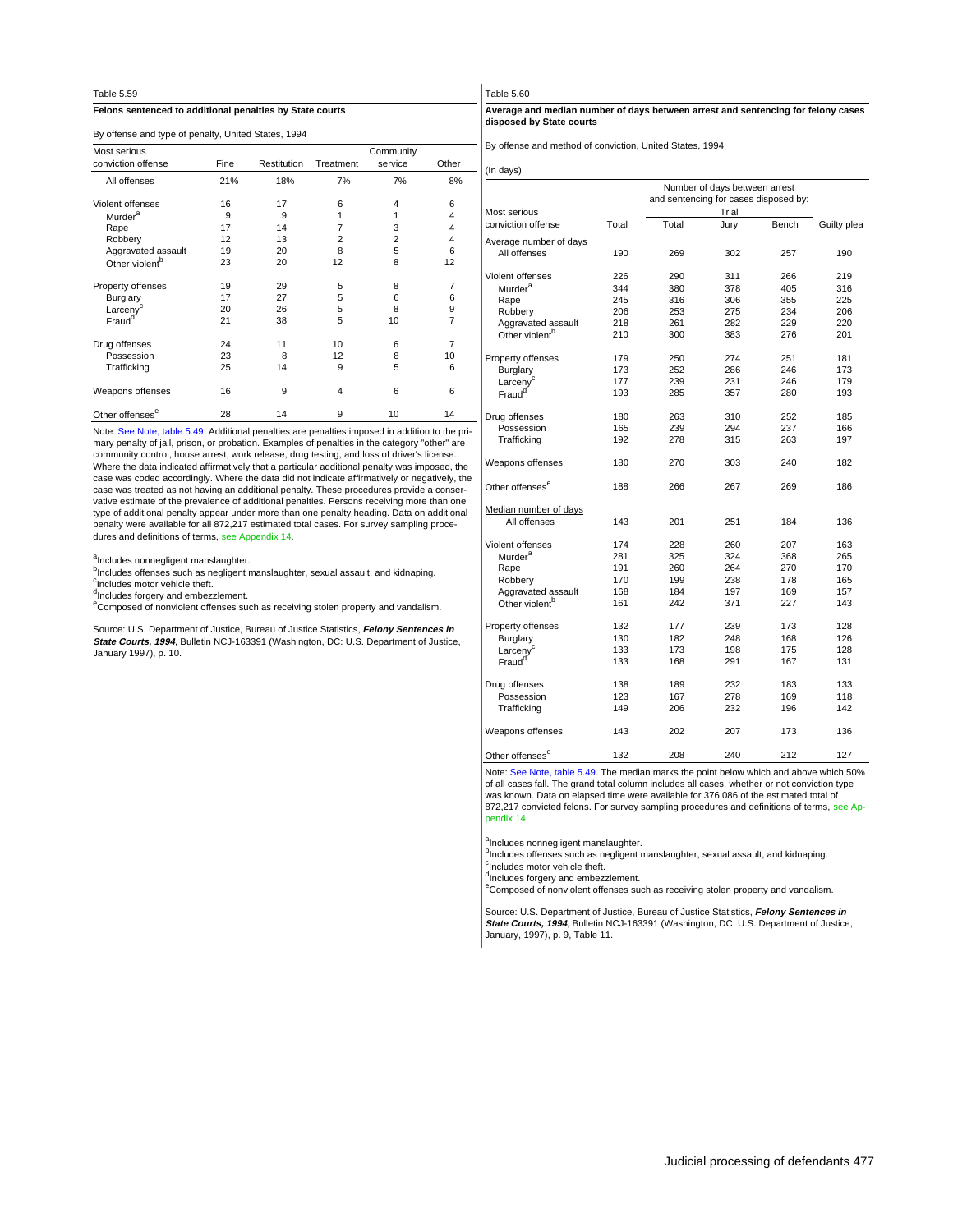### **Characteristics of juvenile offenders in cases disposed by juvenile courts**

By type of offense, United States, 1994<sup>a</sup>

|                          |                                   |                         |                           | Type of offense       |                               |
|--------------------------|-----------------------------------|-------------------------|---------------------------|-----------------------|-------------------------------|
|                          | All offenses<br>$(N=1, 555, 200)$ | Person<br>$(N=336,100)$ | Property<br>$(N=803.400)$ | Drug<br>$(N=120,200)$ | Public-order<br>$(N=295,600)$ |
| Total                    | 100%                              | 100%                    | 100%                      | 100%                  | 100%                          |
| <b>Sex</b>               |                                   |                         |                           |                       |                               |
| Male                     | 79.1                              | 76.8                    | 79.1                      | 86.4                  | 79.0                          |
| Female                   | 20.9                              | 23.2                    | 20.9                      | 13.6                  | 21.0                          |
| Race                     |                                   |                         |                           |                       |                               |
| White                    | 64.3                              | 56.6                    | 68.2                      | 60.6                  | 63.8                          |
| <b>Black</b>             | 32.1                              | 40.2                    | 27.6                      | 37.4                  | 32.7                          |
| Other <sup>b</sup>       | 3.6                               | 3.2                     | 4.1                       | 2.1                   | 3.5                           |
| Age at referral to court |                                   |                         |                           |                       |                               |
| 13 years and younger     | 21.9                              | 24.5                    | 25.3                      | 7.4                   | 15.5                          |
| 14 years                 | 17.1                              | 17.8                    | 17.9                      | 12.1                  | 16.5                          |
| 15 years                 | 21.6                              | 21.5                    | 21.1                      | 22.3                  | 22.7                          |
| 16 years                 | 22.7                              | 21.7                    | 21.2                      | 30.5                  | 25.0                          |
| 17 years and older       | 16.6                              | 14.5                    | 14.5                      | 27.8                  | 20.3                          |

<span id="page-61-0"></span>Note: These data were collected by the National Center for Juvenile Justice (NCJJ) for the U.S. Department of Justice, Office of Juvenile Justice and Delinquency Prevention. The data are gathered from courts with juvenile jurisdiction in participating States. Information reported is based on national estimates of delinquency cases disposed by juvenile courts in the United States during 1994 (N=1,555,200). These estimates were derived from a sample of 761,897 individual case records from 1,405 jurisdictions in 26 States with jurisdiction over 51% of the Nation's youth population at risk and a sample of compatible court-level aggregate statistics on an additional 191,789 delinquency cases from 411 jurisdictions in an additional 7 States. The final sample included data reported by 1,816 jurisdictions covering 67% of the Nation's youth population at risk. These data were derived from a nonprobability sample of courts; therefore statistical confidence in the estimates cannot be determined. A case disposed refers to a definite action having been taken as the result of a referral to juvenile court, i.e., a plan of treatment was selected or initiated. These data files were developed by NCJJ and originally analyzed for the Juvenile Court Statistics series. For methodology, definitions of terms, and offenses within categories, [see Appendix 15.](#page-89-0)

<sup>a</sup>Subcategories may not add to total because of rounding.

<sup>b</sup>Includes persons having origin in any of the original peoples of North America, the Far East,<br>Southeast Asia, the Indian Subcontinent, or the Pacific Islands. Nearly all Hispanics were included in the "white" racial category.

Source: Jeffrey A. Butts et al., "Juvenile Court Statistics 1994," Washington, DC: U.S. Department of Justice, Office of Juvenile Justice and Delinquency Prevention, 1996. (Machine-readable data file.) Table constructed by SOURCEBOOK staff.

#### Table 5.62

**Type of offense in cases disposed by juvenile courts**

By characteristics of juvenile offenders, United States, 1994<sup>a</sup>

|                 |      |        |       |       |                    |                 |          | Age at referral to court |          |           |
|-----------------|------|--------|-------|-------|--------------------|-----------------|----------|--------------------------|----------|-----------|
|                 |      | Sex    |       | Race  |                    | 13 years<br>and |          |                          |          | 17 years  |
| Type of offense | Male | Female | White | Black | Other <sup>t</sup> | vounger         | 14 years | 15 years                 | 16 years | and older |
| All offenses    | 100% | 100%   | 100%  | 100%  | 100%               | 100%            | 100%     | 100%                     | 100%     | 100%      |
| Person          | 21.0 | 24.0   | 19.0  | 27.1  | 18.7               | 24.2            | 22.4     | 21.5                     | 20.6     | 18.9      |
| Property        | 51.6 | 51.8   | 54.8  | 44.5  | 58.7               | 59.8            | 53.8     | 50.5                     | 48.1     | 45.0      |
| Drug            | 8.4  | 5.0    | 7.3   | 9.0   | 4.4                | 2.6             | 5.4      | 8.0                      | 10.4     | 12.9      |
| Public-order    | 19.0 | 19.2   | 18.9  | 19.4  | 18.2               | 13.4            | 18.3     | 20.0                     | 20.9     | 23.2      |

Note: [See Note, table 5.61. F](#page-61-0)or methodology, definitions of terms, and offenses within categories, [see Appendix 15.](#page-89-0)

Source: Jeffrey A. Butts et al., "Juvenile Court Statistics 1994," Washington, DC: U.S. Department of Justice, Office of Juvenile Justice and Delinquency Prevention, 1996. (Machine-readable data file.) Table constructed by SOURCEBOOK staff.

<sup>a</sup>Subcategories may not add to total because of rounding. b<br>Includes persons having origin in any of the original peoples of North America, the Far East, Southeast Asia, the Indian Subcontinent, or the Pacific Islands.

Nearly all Hispanics were included in the "white" racial category.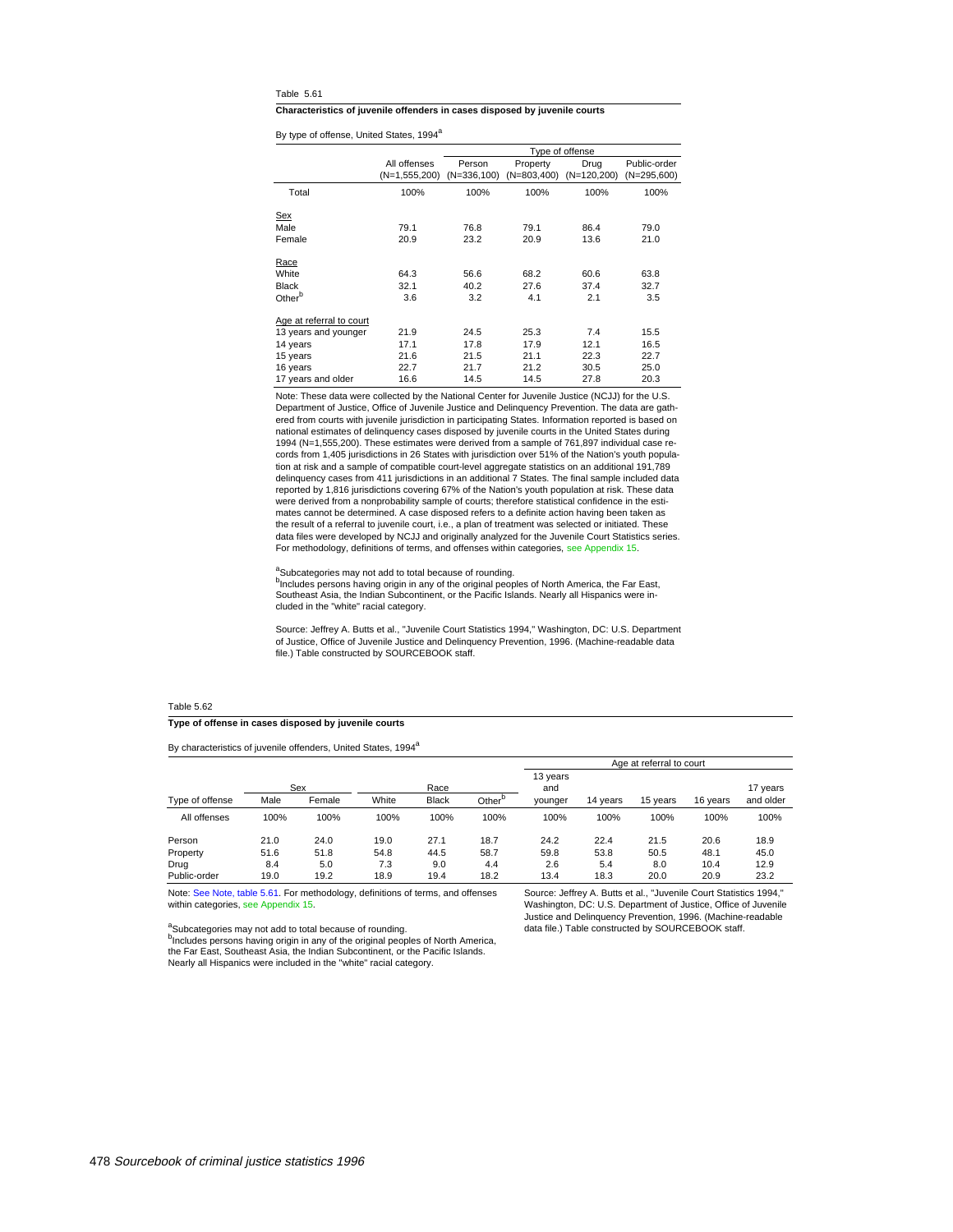### **Juvenile court case outcomes**

By characteristics of juvenile offenders and type of offense, United States, 1994

|                          | Delinquency cases                                     |            | Petitioned cases          |                                             |                          |                        | Cases adjudicated delinquent |                    |                          | Nonadjudicated cases <sup>a</sup> |           |                    |  |  |
|--------------------------|-------------------------------------------------------|------------|---------------------------|---------------------------------------------|--------------------------|------------------------|------------------------------|--------------------|--------------------------|-----------------------------------|-----------|--------------------|--|--|
|                          | Detained<br>prior to<br>iuvenile court<br>disposition | Petitioned | Adjudicated<br>delinquent | Transferred/<br>waived<br>to adult<br>court | Placed<br>out of<br>home | Placed on<br>probation | Dismissed                    | Other <sup>b</sup> | Placed<br>out of<br>home | Placed on<br>probation            | Dismissed | Other <sup>b</sup> |  |  |
| Total                    | 20.7%                                                 | 55.0%      | 57.9%                     | 1.4%                                        | 28.5%                    | 53.5%                  | 3.5%                         | 14.5%              | 1.1%                     | 26.1%                             | 53.3%     | 19.4%              |  |  |
| <b>Sex</b>               |                                                       |            |                           |                                             |                          |                        |                              |                    |                          |                                   |           |                    |  |  |
| Male                     | 22.0                                                  | 57.5       | 59.0                      | 1.7                                         | 29.6                     | 52.6                   | 3.5                          | 14.2               | 1.2                      | 25.8                              | 53.9      | 19.1               |  |  |
| Female                   | 15.7                                                  | 45.5       | 52.5                      | B                                           | 22.8                     | 57.9                   | 3.3                          | 16.0               | 1.0                      | 27.3                              | 51.3      | 20.5               |  |  |
| Race                     |                                                       |            |                           |                                             |                          |                        |                              |                    |                          |                                   |           |                    |  |  |
| White                    | 16.9                                                  | 51.9       | 59.6                      | 1.2                                         | 25.4                     | 54.9                   | 2.7                          | 17.0               | 0.9                      | 28.4                              | 50.7      | 19.9               |  |  |
| <b>Black</b>             | 28.0                                                  | 61.3       | 54.2                      | 1.9                                         | 33.9                     | 51.8                   | 5.1                          | 9.2                | 1.6                      | 21.9                              | 57.9      | 18.6               |  |  |
| Other <sup>c</sup>       | 21.9                                                  | 54.0       | 65.3                      | B                                           | 32.6                     | 45.9                   | B                            | 20.1               | В                        | 21.9                              | 60.2      | 17.3               |  |  |
| Age at referral to court |                                                       |            |                           |                                             |                          |                        |                              |                    |                          |                                   |           |                    |  |  |
| 13 years and younger     | 14.6                                                  | 43.6       | 55.4                      | В                                           | 24.1                     | 59.5                   | 2.7                          | 13.6               | 0.7                      | 29.6                              | 51.3      | 18.4               |  |  |
| 14 years                 | 21.2                                                  | 54.0       | 61.1                      | B                                           | 29.7                     | 55.1                   | 2.8                          | 12.5               | 1.1                      | 27.8                              | 52.6      | 18.6               |  |  |
| 15 years                 | 23.5                                                  | 57.5       | 61.1                      | 0.6                                         | 31.6                     | 52.3                   | 3.2                          | 12.9               | 1.4                      | 25.8                              | 54.0      | 18.8               |  |  |
| 16 years                 | 23.4                                                  | 58.6       | 59.1                      | 1.9                                         | 30.0                     | 51.9                   | 3.5                          | 14.6               | 1.4                      | 24.8                              | 53.6      | 20.3               |  |  |
| 17 years and older       | 20.7                                                  | 62.8       | 51.9                      | 4.2                                         | 25.3                     | 49.8                   | 5.2                          | 19.6               | 1.2                      | 21.3                              | 56.0      | 21.5               |  |  |
| Offense                  |                                                       |            |                           |                                             |                          |                        |                              |                    |                          |                                   |           |                    |  |  |
| Person                   | 24.3                                                  | 58.6       | 54.3                      | 2.7                                         | 31.2                     | 53.7                   | 3.8                          | 11.3               | 1.1                      | 25.8                              | 57.0      | 16.2               |  |  |
| Property                 | 16.7                                                  | 51.8       | 58.3                      | 1.1                                         | 25.4                     | 55.5                   | 3.2                          | 15.9               | 0.9                      | 28.0                              | 49.7      | 21.5               |  |  |
| Drug                     | 27.8                                                  | 61.0       | 59.6                      | 1.8                                         | 28.5                     | 52.2                   | 5.1                          | 14.2               | 1.9                      | 26.0                              | 53.7      | 18.5               |  |  |
| Public-order             | 24.3                                                  | 57.2       | 60.2                      | 0.6                                         | 33.3                     | 49.0                   | 2.9                          | 14.7               | 1.7                      | 21.4                              | 59.4      | 17.5               |  |  |

<span id="page-62-0"></span>Note[: See Note, table 5.61.](#page-61-0) Care should be exercised when interpreting age, sex, or race differences because reported statistics do not control for variations in the seriousness of the offense or the prior criminal history of the juvenile. For methodology, definitions of terms, and offenses within categories[, see Appendix 15.](#page-89-0)

<sup>a</sup>Includes petitioned cases that were not adjudicated delinquent and nonpetitioned cases.<br><sup>b</sup>Includes dispositions such as fines, restitution, community service, and referrals out-

side the court for services with minimal or no further court involvement anticipated.

<sup>c</sup>Includes persons having origin in any of the original peoples of North America, the Far East, Southeast Asia, the Indian Subcontinent, or the Pacific Islands. Nearly all Hispanics were included in the "white" racial category.

Source: Jeffrey A. Butts et al., "Juvenile Court Statistics 1994," Washington, DC: U.S. Depart-ment of Justice, Office of Juvenile Justice and Delinquency Prevention, 1996. (Machinereadable data file.) Table constructed by SOURCEBOOK staff.

#### Table 5.64

### **Juvenile court case outcomes**

By type of offense and race of juvenile offender, United States, 1994

|              | Delinquency cases                                     |            | Petitioned cases          |                                             |                          |                        | Cases adjudicated delinquent |                    |                       |                        | Nonadjudicated cases <sup>a</sup> |                    |
|--------------|-------------------------------------------------------|------------|---------------------------|---------------------------------------------|--------------------------|------------------------|------------------------------|--------------------|-----------------------|------------------------|-----------------------------------|--------------------|
|              | Detained<br>prior to<br>juvenile court<br>disposition | Petitioned | Adjudicated<br>delinquent | Transferred/<br>waived<br>to adult<br>court | Placed<br>out of<br>home | Placed on<br>probation | Dismissed                    | Other <sup>b</sup> | Placed out<br>of home | Placed on<br>probation | Dismissed                         | Other <sup>b</sup> |
| Person       |                                                       |            |                           |                                             |                          |                        |                              |                    |                       |                        |                                   |                    |
| White        | 20.8%                                                 | 53.9%      | 56.3%                     | 2.2%                                        | 28.0%                    | 56.4%                  | 3.2%                         | 12.5%              | B                     | 28.4%                  | 55.2%                             | 15.7%              |
| <b>Black</b> | 28.9                                                  | 64.8       | 50.9                      | 3.4                                         | 34.8                     | 50.7                   | 5.1                          | 9.4                | 1.6%                  | 22.0                   | 59.2                              | 17.2               |
| Property     |                                                       |            |                           |                                             |                          |                        |                              |                    |                       |                        |                                   |                    |
| White        | 14.1                                                  | 50.0       | 59.8                      | 1.1                                         | 22.4                     | 56.7                   | 2.6                          | 18.3               | 0.7                   | 29.8                   | 47.5                              | 22.0               |
| <b>Black</b> | 22.7                                                  | 56.1       | 54.3                      | 1.2                                         | 32.0                     | 54.0                   | 4.9                          | 9.0                | 1.3                   | 24.2                   | 53.7                              | 20.8               |
| Drug         |                                                       |            |                           |                                             |                          |                        |                              |                    |                       |                        |                                   |                    |
| White        | 18.1                                                  | 51.7       | 61.2                      | B                                           | 23.3                     | 55.6                   | 3.5                          | 17.6               | В                     | 30.0                   | 50.0                              | 18.8               |
| <b>Black</b> | 43.8                                                  | 76.8       | 57.5                      | 2.8                                         | 34.5                     | 48.4                   | 7.2                          | 9.9                | B                     | 18.1                   | 60.4                              | 18.0               |
| Public-order |                                                       |            |                           |                                             |                          |                        |                              |                    |                       |                        |                                   |                    |
| White        | 20.8                                                  | 55.4       | 61.6                      | В                                           | 31.6                     | 48.6                   | 2.3                          | 17.4               | 1.8                   | 23.2                   | 56.4                              | 18.6               |
| <b>Black</b> | 31.3                                                  | 61.1       | 57.3                      | B                                           | 36.2                     | 50.5                   | 4.4                          | 8.9                | 1.7                   | 17.7                   | 65.2                              | 15.4               |

Note: [See Notes, tables 5.61 a](#page-61-0)nd [5.63.](#page-62-0) For methodology, definitions of terms, and offenses within categories[, see Appendix 15.](#page-89-0)

Source: Jeffrey A. Butts et al., "Juvenile Court Statistics 1994," Washington, DC: U.S. Department of Justice, Office of Juvenile Justice and Delinquency Prevention, 1996. (Machine-readable data file.) Table constructed by SOURCEBOOK staff.

a<br>Includes petitioned cases that were not adjudicated delinquent and nonpetitioned cases. b<br>Includes dispositions such as fines, restitution, community service, and referrals outside the court for services with minimal or no further court involvement anticipated.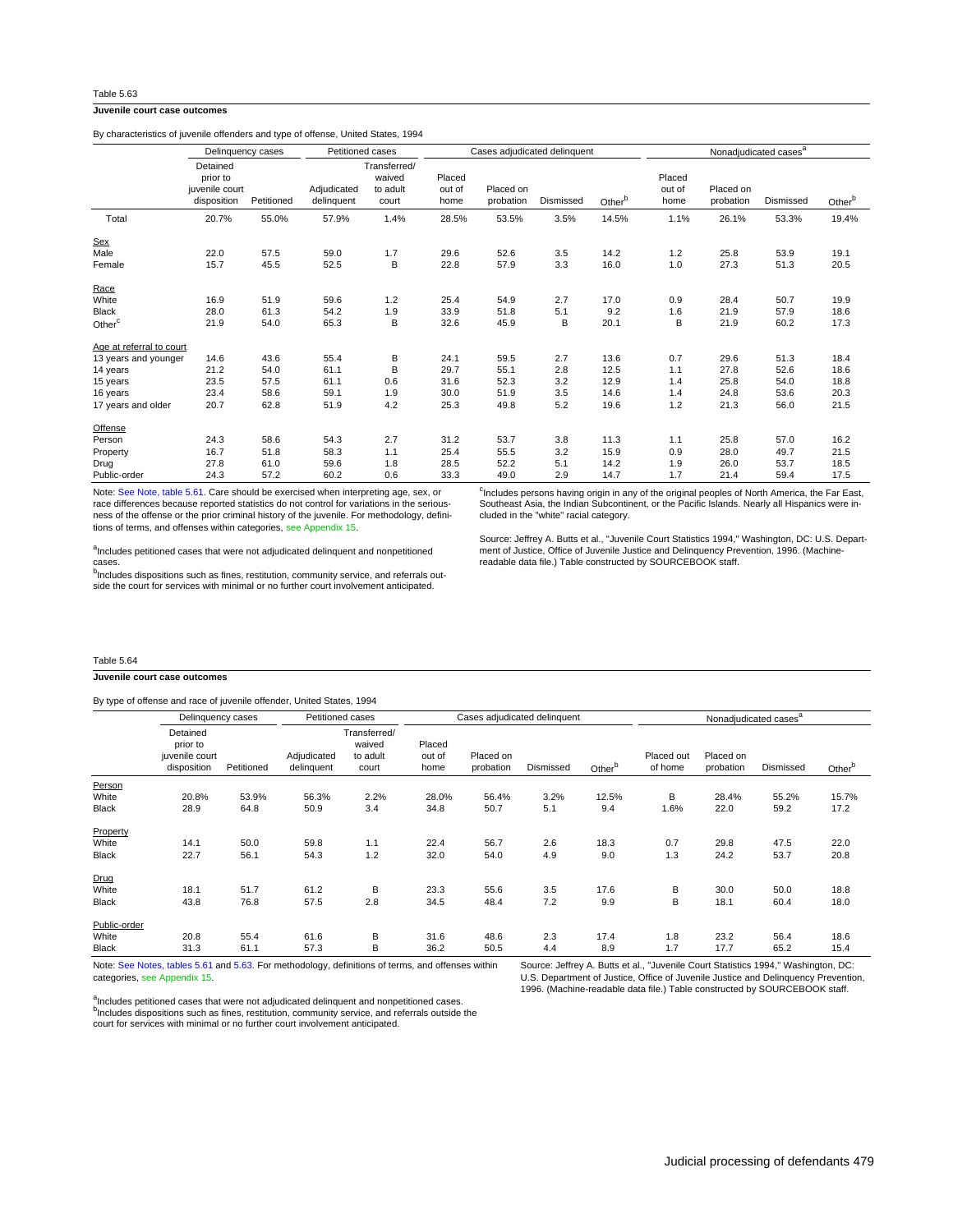| Table 5.65                                      |                                                                         |      |      |                |      |      |      |  |  |  |  |  |  |
|-------------------------------------------------|-------------------------------------------------------------------------|------|------|----------------|------|------|------|--|--|--|--|--|--|
|                                                 | Juveniles in delinguency proceedings terminated in U.S. District Courts |      |      |                |      |      |      |  |  |  |  |  |  |
| By most serious offense, 1989-95                |                                                                         |      |      |                |      |      |      |  |  |  |  |  |  |
| Juveniles in delinguency proceedings terminated |                                                                         |      |      |                |      |      |      |  |  |  |  |  |  |
| Most serious offense                            | 1989                                                                    | 1990 | 1991 | 1992           | 1993 | 1994 | 1995 |  |  |  |  |  |  |
| Total <sup>a</sup>                              | 206                                                                     | 217  | 194  | 144            | 124  | 134  | 122  |  |  |  |  |  |  |
| Violent offenses                                | 49                                                                      | 66   | 62   | 43             | 41   | 56   | 34   |  |  |  |  |  |  |
| Property offenses                               | 65                                                                      | 40   | 37   | 53             | 30   | 18   | 27   |  |  |  |  |  |  |
| Fraudulent                                      | 11                                                                      | 4    | 4    | $\overline{2}$ | 3    | 3    | 4    |  |  |  |  |  |  |
| Other                                           | 54                                                                      | 36   | 33   | 51             | 27   | 15   | 23   |  |  |  |  |  |  |
| Drug offenses                                   | 66                                                                      | 52   | 44   | 31             | 28   | 38   | 16   |  |  |  |  |  |  |
| Public-order offenses                           | 26                                                                      | 52   | 49   | 17             | 25   | 17   | 28   |  |  |  |  |  |  |
| Regulatory                                      | 1                                                                       | 3    | 21   | 4              | 7    | 2    | 10   |  |  |  |  |  |  |
| Other                                           | 25                                                                      | 49   | 28   | 13             | 18   | 15   | 18   |  |  |  |  |  |  |

<span id="page-63-0"></span>Note: These data are from the U.S. Department of Justice, Bureau of Justice Statistics' Fed-eral Justice Statistics Program database. Sources of information include U.S. attorneys offices, the Administrative Office of the U.S. Courts, the U.S. Sentencing Commission, and the Federal Bureau of Prisons. Data used in this table and table 5.66 are from the Administrative Office of the U.S. Courts, annual criminal docket data file.

<sup>a</sup>Total includes cases for which an offense category could not be determined.

Source: U.S. Department of Justice, Bureau of Justice Statistics, **Juvenile Delinquents in the Federal Criminal Justice System**, Special Report NCJ-163066 (Washington, DC: U.S. Department of Justice, January 1997), p. 2.

### Table 5.66

# **Disposition of juveniles adjudicated delinquent in U.S. District Courts**

By type of dispostion, 1995

| Type of dispostion        | Number | Percent |
|---------------------------|--------|---------|
| Total                     | 99     | 100%    |
| Confinement only          | 32     | 32.3    |
| Confinement and probation | 5      | 5.1     |
| Probation only            | 58     | 58.6    |
| No probation              | 4      | 4.0     |

Note: [See Note, table 5.65.](#page-63-0)

Source: U.S. Department of Justice, Bureau of Justice Statistics, **Juvenile Delinquents in the Federal Criminal Justice System**, Special Report NCJ-163066 (Washington, DC: U.S. Department of Justice, January 1997), p. 3, Table 2.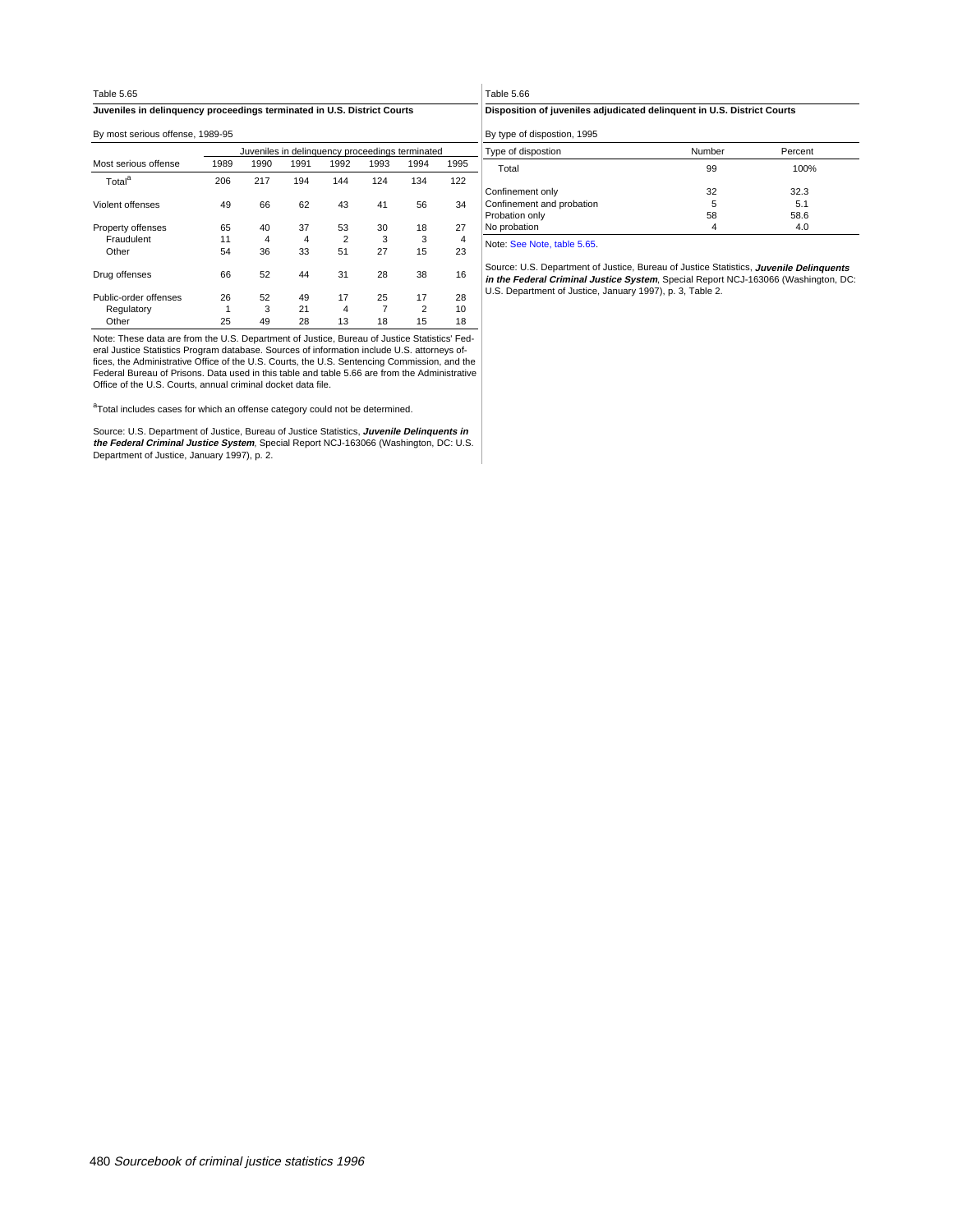Table 5.67

## **Petitions filed in U.S. District Courts by Federal and State prisoners**

By type of petition, 1977-96

|                                                                                        |        |        |                                  | Petitions by Federal prisoners |                   |                                                                                 | Petitions by State prisoners |                                  |                  |                   |                 |  |  |  |
|----------------------------------------------------------------------------------------|--------|--------|----------------------------------|--------------------------------|-------------------|---------------------------------------------------------------------------------|------------------------------|----------------------------------|------------------|-------------------|-----------------|--|--|--|
|                                                                                        | Total  | Total  | Motions to<br>vacate<br>sentence | Habeas<br>corpus               | Mandamus,<br>etc. | Civil<br>rights                                                                 | Total                        | Motions to<br>vacate<br>sentence | Habeas<br>corpus | Mandamus.<br>etc. | Civil<br>rights |  |  |  |
| 1977                                                                                   | 19,537 | 4,691  | 1,921                            | 1,745                          | 542               | 483                                                                             | 14,846                       | <b>NA</b>                        | 6,866            | 228               | 7,752           |  |  |  |
| 1978                                                                                   | 21,924 | 4,955  | 1,924                            | 1,851                          | 544               | 636                                                                             | 16,969                       | <b>NA</b>                        | 7,033            | 206               | 9,730           |  |  |  |
| 1979                                                                                   | 23,001 | 4,499  | 1,907                            | 1,664                          | 340               | 588                                                                             | 18,502                       | <b>NA</b>                        | 7,123            | 184               | 11,195          |  |  |  |
| 1980                                                                                   | 23,287 | 3,713  | 1,322                            | 1,465                          | 323               | 603                                                                             | 19,574                       | <b>NA</b>                        | 7,031            | 146               | 12,397          |  |  |  |
| 1981                                                                                   | 27,711 | 4,104  | 1,248                            | 1,680                          | 342               | 834                                                                             | 23,607                       | <b>NA</b>                        | 7,790            | 178               | 15,639          |  |  |  |
| 1982                                                                                   | 29,303 | 4,328  | 1,186                            | 1,927                          | 381               | 834                                                                             | 24,975                       | <b>NA</b>                        | 8,059            | 175               | 16,741          |  |  |  |
| 1983                                                                                   | 30,775 | 4,354  | 1,311                            | 1,914                          | 339               | 790                                                                             | 26,421                       | <b>NA</b>                        | 8,532            | 202               | 17,687          |  |  |  |
| 1984                                                                                   | 31.107 | 4.526  | 1.427                            | 1,905                          | 372               | 822                                                                             | 26,581                       | <b>NA</b>                        | 8,349            | 198               | 18,034          |  |  |  |
| 1985                                                                                   | 33,468 | 6,262  | 1.527                            | 3,405                          | 373               | 957                                                                             | 27,206                       | <b>NA</b>                        | 8,534            | 181               | 18,491          |  |  |  |
| 1986                                                                                   | 33,765 | 4,432  | 1.556                            | 1,679                          | 427               | 770                                                                             | 29,333                       | 0                                | 9,045            | 216               | 20,072          |  |  |  |
| 1987                                                                                   | 37,316 | 4,519  | 1,669                            | 1,812                          | 313               | 725                                                                             | 32,797                       |                                  | 9,542            | 276               | 22,972          |  |  |  |
| 1988                                                                                   | 38,839 | 5,130  | 2,071                            | 1,867                          | 330               | 862                                                                             | 33,709                       | 0                                | 9.880            | 270               | 23,559          |  |  |  |
| 1989                                                                                   | 41,481 | 5.577  | 2,526                            | 1,818                          | 315               | 918                                                                             | 35,904                       | $\Omega$                         | 10.554           | 311               | 25,039          |  |  |  |
| 1990                                                                                   | 42,630 | 6.611  | 2,970                            | 1,967                          | 525               | 1,149                                                                           | 36,019                       | 0                                | 10,823           | 353               | 24,843          |  |  |  |
| 1991                                                                                   | 42.462 | 6.817  | 3,328                            | 2,112                          | 378               | 999                                                                             | 35,645                       | 0                                | 10.331           | 268               | 25,046          |  |  |  |
| 1992                                                                                   | 48,423 | 6.997  | 3,983                            | 1,507                          | 597               | 910                                                                             | 41,426                       | 0                                | 11.299           | 481               | 29,646          |  |  |  |
| 1993                                                                                   | 53,451 | 8,456  | 5,379                            | 1,467                          | 695               | 915                                                                             | 44,995                       | 0                                | 11.587           | 390               | 33,018          |  |  |  |
| 1994                                                                                   | 57,940 | 7.700  | 4,628                            | 1,441                          | 491               | 1.140                                                                           | 50,240                       | 0                                | 11.918           | 397               | 37,925          |  |  |  |
| 1995                                                                                   | 63,550 | 8.951  | 5,988                            | 1,343                          | 510               | 1,110                                                                           | 54,599                       | 0                                | 13.632           | 398               | 40,569          |  |  |  |
| 1996                                                                                   | 68,235 | 13,095 | 9,729                            | 1,703                          | 444               | 1,219                                                                           | 55,140                       | 0                                | 14.726           | 418               | 39,996          |  |  |  |
| Percent change<br>1996 over 1995                                                       | 7.4%   | 46.3%  | 62.5%                            | 26.8%                          | $-12.9%$          | 9.8%                                                                            | 1.0%                         | X                                | 8.0%             | 5.0%              | $-1.4%$         |  |  |  |
| Note: Petitions by Federal prisoners are suits brought against the Federal Government. |        |        |                                  |                                |                   | Source: Administrative Office of the United States Courts, Annual Report of the |                              |                                  |                  |                   |                 |  |  |  |

<span id="page-64-0"></span>Petitions by State prisoners are those petitions in which the State or its representative(s) is (are) named as the defendant(s). "Habeas corpus" is a writ whose object is to bring a party before a court or a judge. "Mandamus" is a writ from a superior court to an inferior court or to a public official, a corporation, etc., commanding that a specified action be taken. Data for 1977-91 are reported for the 12-month period ending June 30. Beginning in 1992, data are reported for the Federal fiscal year, which is the 12-month period ending September 30. Some data have been revised by the Source and may differ from previous editions of SOURCEBOOK.

Source: Administrative Office of the United States Courts, **Annual Report of the Director, 1985**, p. 149; **1986**, p. 176; **1995**, p. 139 (Washington, DC: Administrative Office of the United States Courts); and Administrative Office of the United States Courts, **Annual Report of the Director, 1987**, p. 179; **1988**, p. 182; **1989**, p. 178; **1990**, p. 138; **1991**, p. 191; **1992**, p. 179; **1993**, p. A1-55; **1994**, Table C-2; **1996**, p. 136 (Washington, DC: USGPO). Table adapted by SOURCEBOOK staff.

Table 5.68

#### **Appeals commenced, terminated, and pending, and judgeships authorized in U.S. Courts of Appeals**

1982-96

| 1902-90        |                               |        |                                   |                 |         |
|----------------|-------------------------------|--------|-----------------------------------|-----------------|---------|
|                |                               |        | Commenced                         |                 |         |
|                | Judge-<br>ships<br>authorized | Number | Cases per<br>three-judge<br>panel | Termi-<br>nated | Pending |
| 1982           | 132                           | 27,946 | 635                               | 27.984          | 21,510  |
| 1983           | 132                           | 29,630 | 673                               | 28,660          | 22,480  |
| 1984           | 132                           | 31,490 | 716                               | 31,185          | 22,785  |
| 1985           | 156                           | 33,360 | 642                               | 31,387          | 24,758  |
| 1986           | 156                           | 34,292 | 659                               | 33,774          | 25,276  |
| 1987           | 156                           | 35,176 | 676                               | 34,444          | 26,008  |
| 1988           | 156                           | 38,239 | 737                               | 36,213          | 28,273  |
| 1989           | 156                           | 39,900 | 767                               | 37,509          | 30,614  |
| 1990           | 156                           | 40,858 | 786                               | 38,790          | 32,299  |
| 1991           | 167                           | 43,027 | 773                               | 41,640          | 33,428  |
| 1992           | 167                           | 47,013 | 845                               | 44,373          | 35,799  |
| 1993           | 167                           | 50,224 | 902                               | 47,790          | 38,156  |
| 1994           | 167                           | 48,322 | 868                               | 49,184          | 37,269  |
| 1995           | 167                           | 50,072 | 899                               | 49,805          | 37,310  |
| 1996           | 167                           | 51.991 | 934                               | 50,413          | 38,888  |
| Percent change |                               |        |                                   |                 |         |
| 1996 over 1995 | 0%                            | 3.8%   | 3.9%                              | 1.2%            | 4.2%    |

Note: Three-judge panels represent full panels and hear appeal arguments. Data on the number of judges and cases filed in the Federal Circuit are excluded. Data for 1982-87 are reported for the 12-month period ending June 30. Beginning in 1988, data are reported for the Federal fiscal year, which is the 12-month period ending September 30. Some data have been revised by the Source and will differ from previous editions of SOURCEBOOK.

Source: Administrative Office of the United States Courts, **Annual Report of the Director, 1992**, p. 57, Table 1; **1996**, p. 16, Table 1 (Washington, DC: USGPO). Table adapted by SOURCEBOOK staff.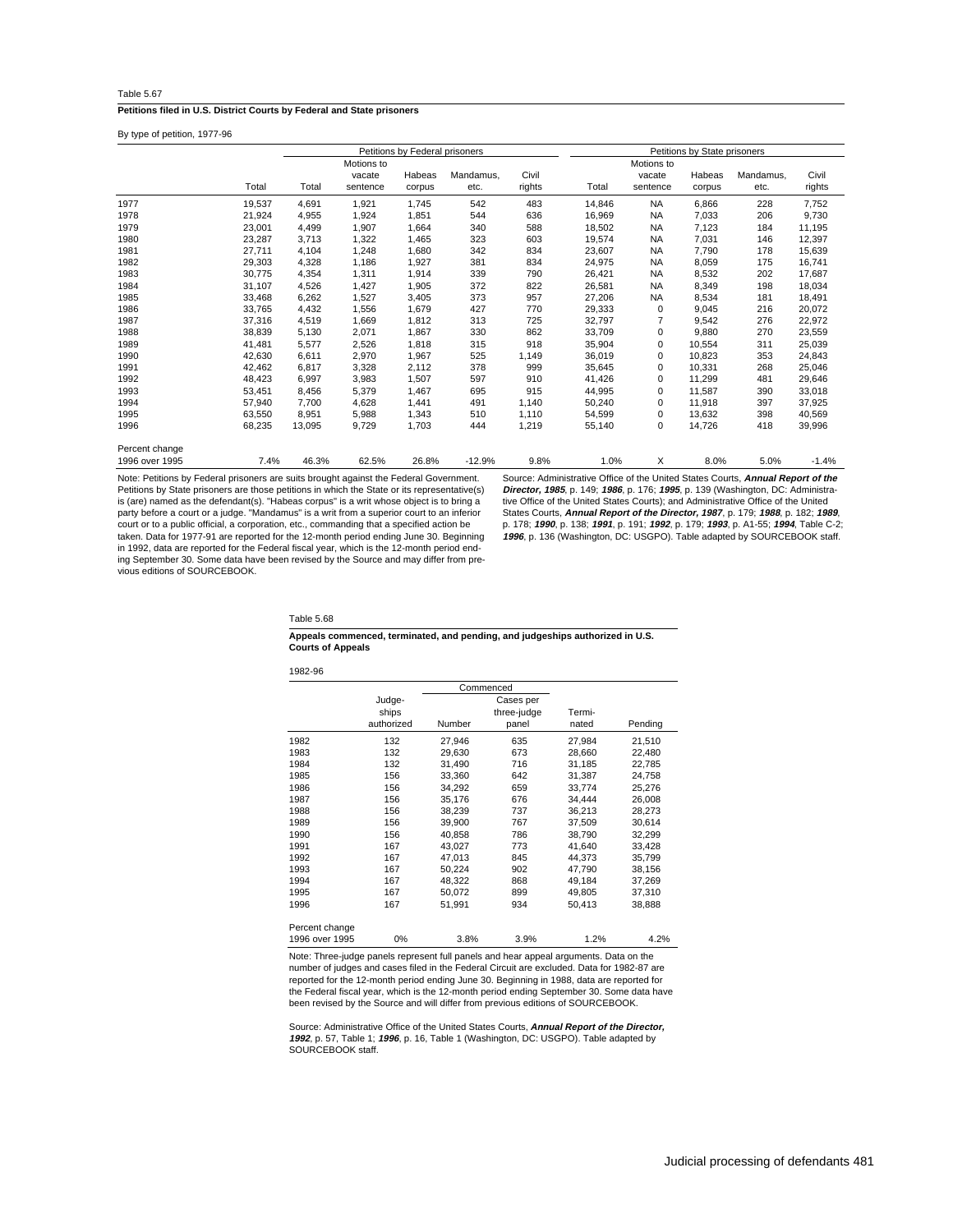| Table 5.69 |
|------------|
|------------|

# **Appeals from U.S. District Courts filed in U.S. Courts of Appeals**

By nature of suit or offense, 1981-96

| by nature or suit or onerise; 1901-90       |              |                        |               |                        |                        |               |                |               |                |               |               |                      |               |               |               |                     |
|---------------------------------------------|--------------|------------------------|---------------|------------------------|------------------------|---------------|----------------|---------------|----------------|---------------|---------------|----------------------|---------------|---------------|---------------|---------------------|
| Nature of suit or offense                   | 1981         | 1982                   | 1983          | 1984                   | 1985                   | 1986          | 1987           | 1988          | 1989           | 1990          | 1991          | 1992                 | 1993          | 1994          | 1995          | 1996                |
| Total cases                                 | 21,391       | 23,551                 | 25,039        | 26,606                 | 28,560                 | 29,425        | 30,798         | 32,686        | 34,995         | 36,609        | 37,410        | 41,543               | 44,236        | 42,983        | 44,365        | 47,026              |
| <b>Total civil cases</b>                    | 17,014       | 18,784                 | 20,249        | 21,725                 | 23,571                 | 24,291        | 25,538         | 26,674        | 26,975         | 27,116        | 27,461        | 30,328               | 32,374        | 32,309        | 34,203        | 36,137              |
| U.S. cases                                  | 4,940<br>777 | 5,517<br>899           | 5,820<br>964  | 6,259<br>958           | 6,744<br>914           | 6,415<br>989  | 6,292<br>969   | 6,210<br>838  | 6,349<br>885   | 6,626<br>935  | 6,663<br>991  | 7,137<br>1,012       | 7,858<br>985  | 7,533<br>923  | 7,919<br>809  | 8,750<br>728        |
| U.S. plaintiff<br>Contract actions          | 55           | 91                     | 96            | 109                    | 99                     | 87            | 136            | 105           | 121            | 146           | 116           | 165                  | 196           | 126           | 95            | 89                  |
| Real property actions                       | 141          | 148                    | 136           | 126                    | 111                    | 107           | 117            | 108           | 84             | 88            | 98            | 81                   | 134           | 102           | 62            | 63                  |
| Civil rights                                | 47           | 96                     | 77            | 91                     | 68                     | 79            | 112            | 95            | 95             | 121           | 100           | 89                   | 53            | 83            | 78            | 80                  |
| Labor laws                                  | 82           | 87                     | 109           | 94                     | 68                     | 84            | 78             | 86            | 72             | 62            | 68            | 59                   | 44            | 49            | 37            | 26                  |
| All other <sup>a</sup>                      | 452          | 477                    | 546           | 538                    | 568                    | 632           | 526            | 444           | 513            | 518           | 609           | 618                  | 558           | 563           | 537           | 470                 |
| U.S. defendant                              | 4,163        | 4,618                  | 4,856         | 5,301                  | 5,830                  | 5,426         | 5,323          | 5,372         | 5,464          | 5,691         | 5,672         | 6,125                | 6,873         | 6,610         | 7,110         | 8,022               |
| Contract actions                            | 212          | 136                    | 136           | 169                    | 141                    | 141           | 132            | 127           | 112            | 133           | 159           | 206                  | 232           | 180           | 139           | 131                 |
| Real property actions                       | 82           | 80                     | 80            | 76                     | 77                     | 82            | 79             | 106           | 69             | 82            | 107           | 91                   | 114           | 99            | 97            | 110                 |
| Tort actions                                | 395          | 443                    | 496           | 410                    | 404                    | 409           | 448            | 379           | 407            | 381           | 384           | 396                  | 369           | 376           | 356           | 463                 |
| Civil rights                                | 469          | 619                    | 632           | 625                    | 720                    | 612           | 642            | 691           | 707            | 693           | 744           | 796                  | 899           | 873           | 898           | 948                 |
| Prisoner petitions:                         |              |                        |               |                        |                        |               |                |               |                |               |               |                      |               |               |               |                     |
| Motions to vacate<br>sentence               | 459          | 359                    | 388           | 470                    | 551                    | 624           | 712            | 856           | 991            | 1,112         | 1,154         | 1,467                | 1,818         | 1,774         | 2,215         | 3,078               |
| Habeas corpus <sup>b</sup>                  | 344          | 455                    | 440           | 462                    | 531                    | 485           | 546            | 524           | 493            | 488           | 506           | 432                  | 421           | 430           | 462           | 451                 |
| Prisoner civil rights                       | 234          | 234                    | 282           | 294                    | 288                    | 324           | 349            | 335           | 325            | 408           | 389           | 406                  | 416           | 506           | 555           | 624                 |
| Other prisoner petitions                    | 118          | 155                    | 148           | 171                    | 140                    | 136           | 195            | 247           | 256            | 253           | 289           | 239                  | 247           | 229           | 225           | 293                 |
| Social Security laws                        | 642          | 779                    | 992           | 1,204                  | 1,188                  | 1,178         | 982            | 992           | 951            | 926           | 686           | 683                  | 846           | 861           | 925           | 815                 |
| Tax suits                                   | 239          | 248                    | 259           | 457                    | 448                    | 393           | 288            | 264           | 310            | 313           | 332           | 360                  | 320           | 306           | 270           | 219                 |
| <b>Environmental matters</b>                | <b>NA</b>    | 124                    | 89            | 94                     | 102                    | 81            | 60             | 70            | 97             | 93            | 96            | 99                   | 101           | 105           | 110           | 133                 |
| Freedom of Information                      |              |                        |               |                        |                        |               |                |               |                |               |               |                      |               |               |               |                     |
| Act                                         | <b>NA</b>    | 96                     | 103           | 104                    | 130                    | 143           | 134            | 108           | 83             | 93            | 98            | 136                  | 142           | 98            | 81            | 94                  |
| All other <sup>c</sup>                      | 784          | 875                    | 811           | 765                    | 1,110                  | 818           | 756            | 673           | 663            | 716           | 728           | 814                  | 948           | 773           | 777           | 663                 |
| Private cases                               | 12,074       | 13,267                 | 14,429        | 15,466                 | 16,827                 | 17,876        | 19,246         | 20,464        | 20,626         | 20,490        | 20,798        | 23,191               | 24,516        | 24,776        | 26,284        | 27,387              |
| Federal question                            | 9,005<br>307 | 9,994<br>373           | 10,769<br>401 | 11,734<br>495          | 12,910                 | 13,989<br>525 | 15,130<br>510  | 15,901<br>533 | 16,274         | 16,370<br>561 | 16,668<br>628 | 18,795<br>737        | 19,930<br>631 | 20,824<br>768 | 22,496<br>578 | 23,533<br>642       |
| Contract actions<br>Tort actions            | 581          | 600                    | 607           | 680                    | 586<br>749             | 782           | 697            | 800           | 587<br>778     | 737           | 742           | 750                  | 783           | 744           | 813           | 686                 |
| Civil rights                                | 2,587        | 2,787                  | 3,043         | 3,215                  | 3,648                  | 3,928         | 3,926          | 3,931         | 3,939          | 3,915         | 3,844         | 4,339                | 5,030         | 5,638         | 6,001         | 6,242               |
| Antitrust                                   | 391          | 378                    | 345           | 303                    | 310                    | 345           | 309            | 274           | 253            | 214           | 190           | 162                  | 197           | 197           | 164           | 160                 |
| Prisoner petitions:                         |              |                        |               |                        |                        |               |                |               |                |               |               |                      |               |               |               |                     |
| Habeas corpus <sup>t</sup>                  | 1,258        | 1,529                  | 1,683         | 1,609                  | 2,172                  | 2,331         | 2,755          | 3,107         | 3,168          | 3,170         | 3,391         | 3,725                | 3,612         | 3,642         | 3,927         | 4,423               |
| Prisoner civil rights                       | 1,851        | 2,038                  | 2,297         | 2,796                  | 2,772                  | 2,982         | 3,817          | 4,070         | 4,224          | 4,413         | 4,655         | 5,396                | 6,044         | 6,385         | 7,528         | 8,053               |
| Other prisoner petitions                    | 47           | 63                     | 89            | 162                    | 78                     | 110           | 111            | 114           | 100            | 53            | 70            | 71                   | 104           | 78            | 69            | 70                  |
| Labor laws                                  | 580          | 704                    | 845           | 966                    | 1,009                  | 1,056         | 1,084          | 1,109         | 1,190          | 1,085         | 1,079         | 1,195                | 1,181         | 1,179         | 1,276         | 1,190               |
| Copyrights, patent,                         |              |                        |               |                        |                        |               |                |               |                |               |               |                      |               |               |               |                     |
| and trademark                               | 394          | 434                    | 334           | 303                    | 275                    | 339           | 329            | 301           | 265            | 349           | 306           | 377                  | 394           | 401           | 443           | 447                 |
| Securities, commodities,<br>exchange        | NA           | 305                    | 308           | 342                    | 290                    | 464           | 407            | 443           | 449            | 417           | 352           | 428                  | 323           | 242           | 224           | 242                 |
| Constitutionality of                        |              |                        |               |                        |                        |               |                |               |                |               |               |                      |               |               |               |                     |
| State statutes                              | <b>NA</b>    | 117                    | 116           | 82                     | 104                    | 110           | 71             | 101           | 102            | 96            | 100           | 117                  | 87            | 106           | 123           | 96                  |
| All other                                   | 594          | 666                    | 701           | 781                    | 917                    | 1,017         | 1,114          | 1,118         | 1,219          | 1,360         | 1,311         | 1,498                | 1,544         | 1,444         | 1,350         | 1,282               |
| Diversity of citizenship                    | 3,030        | 3,217                  | 3,610         | 3,668                  | 3,878                  | 3,834         | 4,065          | 4,504         | 4,287          | 4,099         | 4,088         | 4,333                | 4,551         | 3,898         | 3,753         | 3,833               |
| Contract actions                            | 1,815        | 1,808                  | 1,983         | 2,102                  | 2,192                  | 2,289         | 2,459          | 2,414         | 2,612          | 2,413         | 2,419         | 2,450                | 2,398         | 2,292         | 2,183         | 2,235               |
| Tort actions                                | 1,029        | 1,240                  | 1,413         | 1,409                  | 1,538                  | 1,393         | 1,434          | 1,930         | 1,468          | 1,488         | 1,415         | 1,663                | 1,957         | 1,410         | 1,414         | 1,445               |
| All other <sup>d</sup>                      | 186          | 169                    | 214           | 157                    | 148                    | 152           | 172            | 160           | 207            | 198           | 254           | 220                  | 196           | 196           | 156           | 153                 |
| General local jurisdiction                  | 39           | 56                     | 50            | 64                     | 39                     | 53            | 51             | 59            | 65             | 21            | 42            | 63                   | 35            | 54            | 35            | 21                  |
| Contract actions                            | 6<br>5       | <b>NA</b>              | <b>NA</b>     | <b>NA</b>              | <b>NA</b>              | 5<br>30       | $\overline{7}$ | 17<br>29      | 18<br>17       | 8<br>3        | 10<br>18      | 16                   | 8<br>14       | 13<br>21      | 8<br>11       | $\overline{2}$      |
| <b>Tort actions</b><br>Prisoner petitions   | 0            | <b>NA</b><br><b>NA</b> | NA<br>NA      | <b>NA</b><br><b>NA</b> | <b>NA</b><br><b>NA</b> | $\mathbf 0$   | 16<br>3        | 3             | $\overline{2}$ | $\mathbf{1}$  | $\mathbf 0$   | 14<br>$\overline{2}$ | $\mathbf 0$   | $\mathbf 0$   | $\mathbf 0$   | 3<br>$\overline{4}$ |
| All other <sup>d</sup>                      | 28           | <b>NA</b>              | NA            | <b>NA</b>              | <b>NA</b>              | 18            | 25             | 10            | 28             | 9             | 14            | 31                   | 13            | 20            | 16            | 12                  |
| <b>Total criminal cases</b>                 | 4,377        | 4,767                  | 4,790         | 4,881                  | 4,989                  | 5,134         | 5,260          | 6,012         | 8,020          | 9,493         | 9,949         | 11,215               | 11,862        | 10,674        | 10,162        | 10,889              |
| Homicide                                    | 51           | 62                     | 54            | 53                     | 49                     | 56            | 56             | 54            | 50             | 81            | 66            | 79                   | 83            | 126           | 114           | 142                 |
| Assault                                     | <b>NA</b>    | 74                     | 90            | 61                     | 67                     | 63            | 75             | 80            | 102            | 97            | 86            | 80                   | 116           | 103           | 103           | 80                  |
| Robbery and burglary                        | 304          | 362                    | 327           | 294                    | 300                    | 237           | 228            | 229           | 379            | 400           | 463           | 547                  | 596           | 528           | 353           | 289                 |
| Larceny and theft<br>Embezzlement and fraud | 324<br>887   | 285<br>912             | 287<br>917    | 239<br>855             | 242<br>912             | 210<br>971    | 236<br>966     | 188<br>1,093  | 243<br>1,174   | 267<br>1,221  | 225<br>1,387  | 238<br>1,522         | 262<br>1,561  | 302<br>1,426  | 250<br>1,294  | 278<br>1,581        |
| Auto theft                                  | 64           | 60                     | 52            | 49                     | 55                     | 51            | 23             | 37            | 30             | 35            | 38            | 49                   | 64            | 135           | 92            | 112                 |
| Drug Prevention and                         |              |                        |               |                        |                        |               |                |               |                |               |               |                      |               |               |               |                     |
| Control Act <sup>e</sup>                    | 1,583        | 1,605                  | 1,774         | 1,970                  | 2,063                  | 2,134         | 2,254          | 2,977         | 4,386          | 5,658         | 5,570         | 5,936                | 5,900         | 5,104         | 4,499         | 5,099               |
| Extortion, racketeering,                    |              |                        |               |                        |                        |               |                |               |                |               |               |                      |               |               |               |                     |
| and threats                                 | 143          | 158                    | 158           | 188                    | 263                    | 245           | 203            | 135           | 125            | 119           | 136           | 167                  | 157           | 150           | 122           | 204                 |
| Firearms, weapons                           | 169          | 281                    | 293           | 248                    | 229                    | 276           | 258            | 297           | 476            | 526           | 715           | 1,092                | 1,237         | 1,139         | 1,034         | 1,183               |
| Forgery and counterfeiting                  | 167          | 194                    | 191           | 221                    | 157                    | 183           | 161            | 142           | 175            | 172           | 128           | 152                  | 132           | 127           | 132           | 140                 |
| Immigration                                 | <b>NA</b>    | 99                     | 94            | 97                     | 64                     | 78            | 73             | 78            | 157            | 140           | 144           | 209                  | 226           | 263           | 277           | 353                 |
| All other <sup>1</sup>                      | 480          | 675                    | 553           | 606                    | 588                    | 629           | 559            | 702           | 723            | 777           | 991           | 1,144                | 1,528         | 1,271         | 1,892         | 1,428               |

See notes at end of table.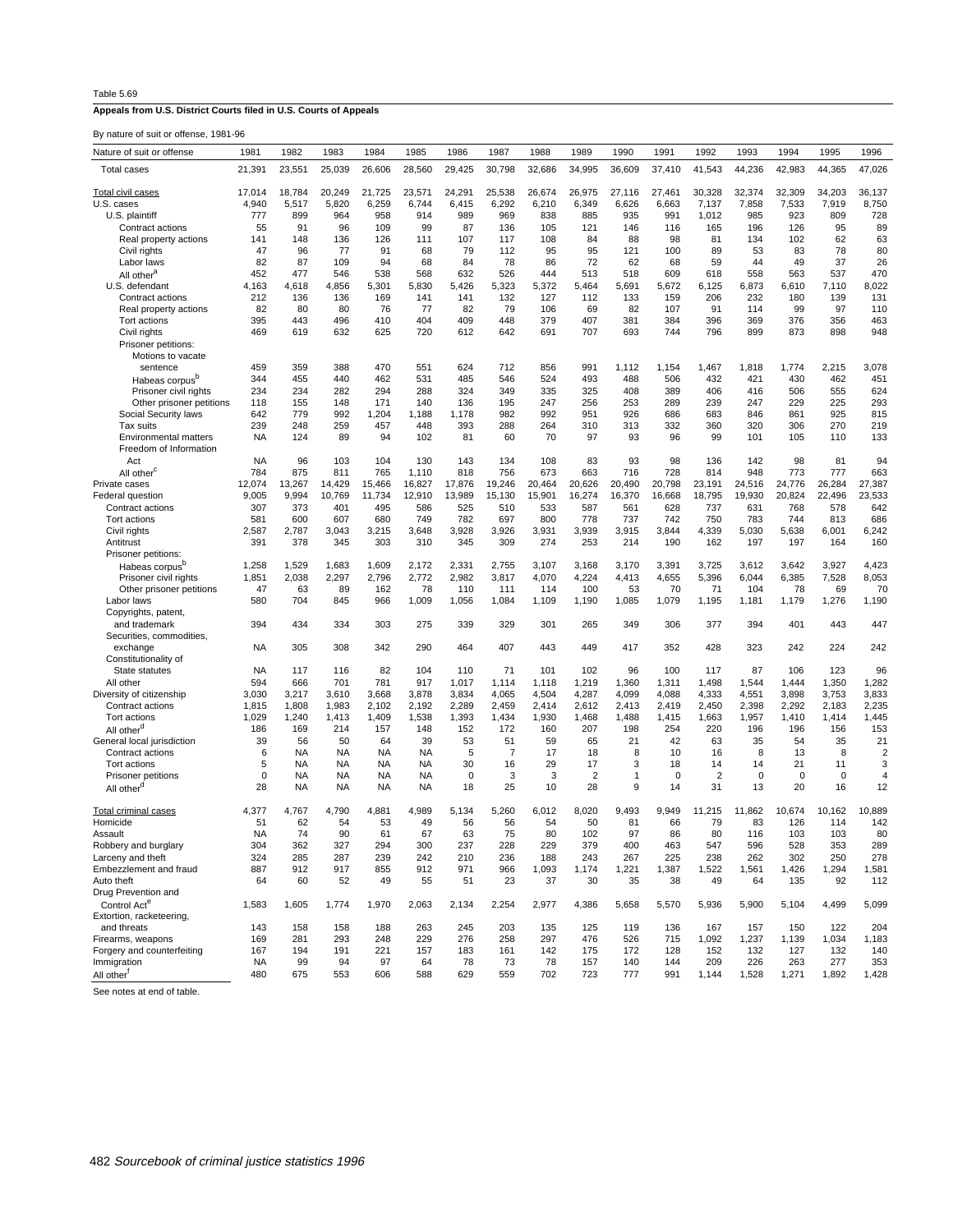### **Appeals from U.S. District Courts filed in U.S. Courts of Appeals**

By nature of suit or offense, 1981-96--Continued

Note[: See Note, table 5.67.](#page-64-0) "Private cases" brought in U.S. District Courts include suits wherein litigation is between States and/or private citizens. "Prisoner petitions" included in this category are those filed by State prisoners naming a State or its representative(s) as the defendant(s). "Diversity of citizenship" refers to lawsuits between residents of different States. Since 1987, totals include reopened, remanded, and reinstated appeals as well as original appeals. Data for 1981-91 are reported for the 12-month period ending June 30. Beginning in 1992, data are reported for the Federal fiscal year, which is the 12-month period ending September 30.

a<br>Includes tort actions; forfeiture and penalty; securities, commodities, and exchange; and tax suits.

<sup>b</sup>Includes death cases.

<sup>c</sup>Includes labor suits.

<sup>d</sup>Includes real property actions.

encludes marijuana, narcotics, controlled substances, and other drug-related offenses. ,<br>driving/traffic, and Federal statutes such as agricultural acts, antitrust violations, etc.<br>driving/traffic, and Federal statutes such as agricultural acts, antitrust violations, etc.

Source: Administrative Office of the United States Courts, **Annual Report of the Director, 1982**, p. 82; **1985**, p. 118; **1986**, pp. 165-168; **1995,** pp. 122-126 (Washington, DC: Administrative Office of the United States Courts); and Administrative Office of the United States<br>Courts, **A***nnual Report of the Director, 1984***,** p. 112; 1987, pp. 165-168; 1988, pp.<br>168-171; **1989**, pp. 164-167; 1990, pp. 13 **1993**, pp. A1-38--A1-42; **1994**, Table B-7; **1996**, pp. 119-123 (Washington, DC: USGPO). Table adapted by SOURCEBOOK staff.

### Table 5.70

**Activities of the U.S. Supreme Court**

At conclusion of the October terms 1976-95

| October<br>terms | Argued<br>during<br>term | Disposed<br>of by full<br>opinions | Disposed<br>of by<br>per curiam<br>opinions | Set for<br>reargument | Granted<br>review<br>this term | Reviewed<br>and decided<br>without oral<br>argument | Total to be<br>available for<br>argument at<br>outset of<br>following term |
|------------------|--------------------------|------------------------------------|---------------------------------------------|-----------------------|--------------------------------|-----------------------------------------------------|----------------------------------------------------------------------------|
| 1976             | 176                      | 154                                | 22                                          | 0                     | 169                            | 207                                                 | 88                                                                         |
| 1977             | 172                      | 153                                | 8                                           | 9                     | 162                            | 129                                                 | 75                                                                         |
| 1978             | 168                      | 153                                | 8                                           | 8                     | 163                            | 110                                                 | 79                                                                         |
| 1979             | 156                      | 143                                | 12                                          | 1                     | 154                            | 128                                                 | 78                                                                         |
| 1980             | 154                      | 144                                | 8                                           | 2                     | 183                            | 130                                                 | 102                                                                        |
| 1981             | 184                      | 169                                | 10                                          | 4                     | 210                            | 134                                                 | 126                                                                        |
| 1982             | 183                      | 174                                | 6                                           | 3                     | 179                            | 135                                                 | 113                                                                        |
| 1983             | 184                      | 174                                | 6                                           | 4                     | 149                            | 86                                                  | 80                                                                         |
| 1984             | 175                      | 159                                | 11                                          | 5                     | 185                            | 82                                                  | 87                                                                         |
| 1985             | 172                      | 161                                | 10                                          | 1                     | 187                            | 103                                                 | 101                                                                        |
| 1986             | 175                      | 164                                | 10                                          | 1                     | 167                            | 113                                                 | 91                                                                         |
| 1987             | 167                      | 151                                | 9                                           | 7                     | 180                            | 95                                                  | 105                                                                        |
| 1988             | 170                      | 156                                | 12                                          | $\overline{2}$        | 147                            | 110                                                 | 81                                                                         |
| 1989             | 146                      | 143                                | 3                                           | 0                     | 122                            | 80                                                  | 57                                                                         |
| 1990             | 125                      | 121                                | 4                                           | 0                     | 141                            | 115                                                 | 70                                                                         |
| 1991             | 127                      | 120                                | 3                                           | 4                     | 120                            | 77                                                  | 66                                                                         |
| 1992             | 116                      | 111                                | 4                                           | 0                     | 97                             | 113                                                 | 46                                                                         |
| 1993             | 99                       | 93                                 | 6                                           | 0                     | 99                             | 70                                                  | 40                                                                         |
| 1994             | 94                       | 91                                 | 3                                           | 0                     | 94                             | 69                                                  | 39                                                                         |
| 1995             | 90                       | 87                                 | 3                                           | 0                     | 90                             | 120                                                 | 52                                                                         |

Note: Some data have been revised by the Source and will differ from previous editions of SOURCEBOOK.

Source: Administrative Office of the United States Courts, **Annual Report of the Director, 1981**, p. A-1; **1986**, p. 135 (Washington, DC: Administrative Office of the United States Courts); and Administrative Office of the United States Courts, **Annual Report of the Director, 1991**, p. 161; **1996**, p. 82 (Washington, DC: USGPO). Table adapted by SOURCEBOOK staff.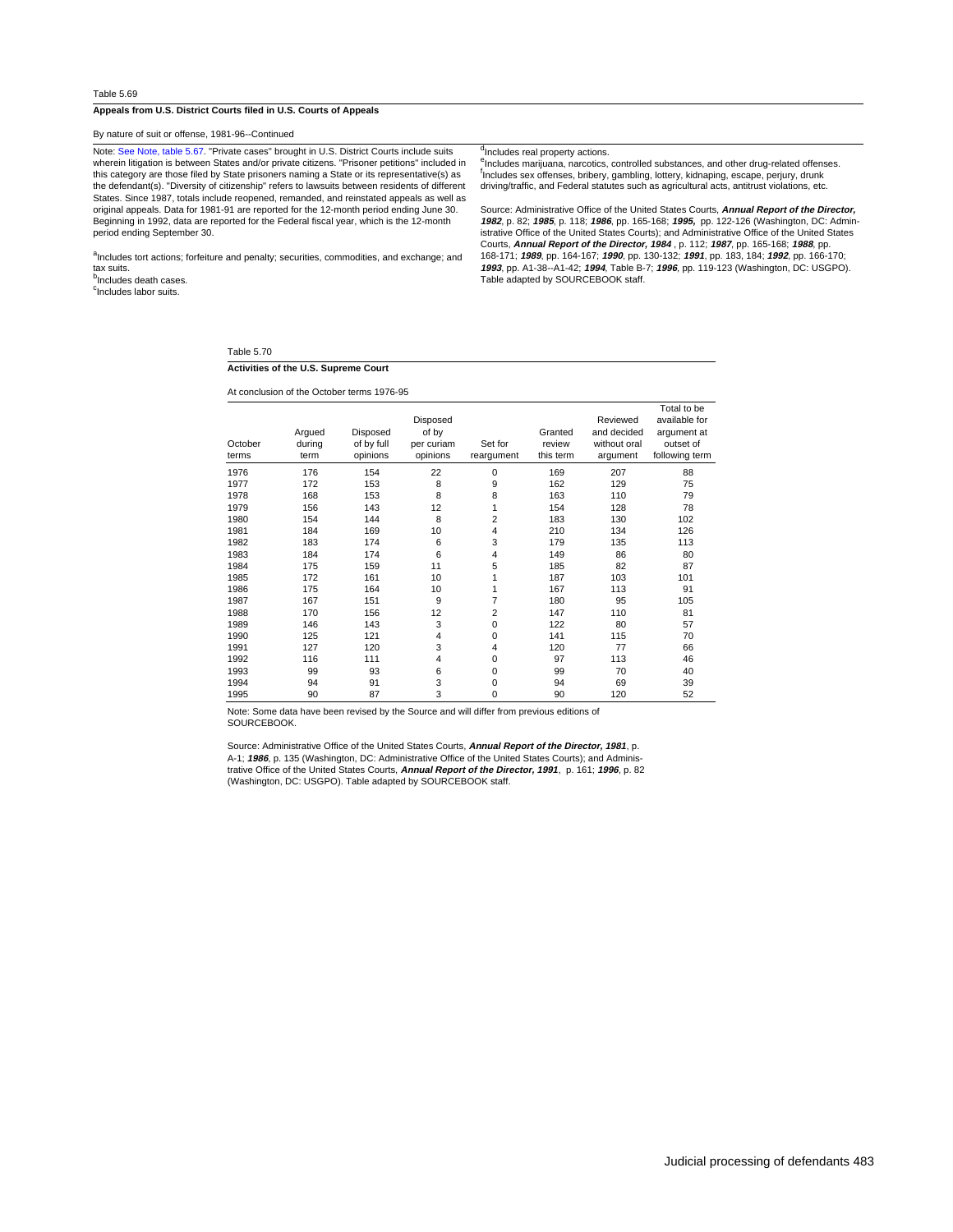# **Cases filed, disposed of, and pending in the U.S. Supreme Court**

By method of filing, at conclusion of the October terms 1976-95

|                     |       |                |       | In forma |                     |       |                |       | In forma |
|---------------------|-------|----------------|-------|----------|---------------------|-------|----------------|-------|----------|
| October terms       | Total | Original       | Paid  | pauperis | October terms       | Total | Original       | Paid  | pauperis |
| 1976                |       |                |       |          | 1986                |       |                |       |          |
| Cases on docket     | 4,730 | 8              | 2,324 | 2,398    | Cases on docket     | 5,134 | 12             | 2,547 | 2,575    |
| Disposed of         | 3,918 | $\overline{2}$ | 1,852 | 2,064    | Disposed of         | 4,360 | $\mathbf{1}$   | 2,105 | 2,254    |
| Remaining on docket | 812   | 6              | 472   | 334      | Remaining on docket | 774   | 11             | 442   | 321      |
| 1977                |       |                |       |          | 1987                |       |                |       |          |
| Cases on docket     | 4,704 | 14             | 2,341 | 2,349    | Cases on docket     | 5,268 | 16             | 2,577 | 2,675    |
| Disposed of         | 3,867 | 3              | 1,911 | 1,953    | Disposed of         | 4,387 | 5              | 2,131 | 2,251    |
| Remaining on docket | 837   | 11             | 430   | 396      | Remaining on docket | 881   | 11             | 446   | 424      |
| 1978                |       |                |       |          | 1988                |       |                |       |          |
| Cases on docket     | 4,731 | 17             | 2,383 | 2,331    | Cases on docket     | 5,657 | 14             | 2,587 | 3,056    |
| Disposed of         | 4,017 | $\mathbf 0$    | 2,021 | 1,996    | Disposed of         | 4,911 | $\overline{2}$ | 2,271 | 2,638    |
| Remaining on docket | 714   | 17             | 362   | 335      | Remaining on docket | 746   | 12             | 316   | 418      |
| 1979                |       |                |       |          | 1989                |       |                |       |          |
| Cases on docket     | 4.781 | 23             | 2,509 | 2.249    | Cases on docket     | 5.746 | 14             | 2.416 | 3.316    |
| Disposed of         | 3,889 | $\mathbf{1}$   | 2,050 | 1,838    | Disposed of         | 4,989 | $\overline{2}$ | 2,096 | 2,891    |
| Remaining on docket | 892   | 22             | 459   | 411      | Remaining on docket | 757   | 12             | 320   | 425      |
| 1980                |       |                |       |          | 1990                |       |                |       |          |
| Cases on docket     | 5,144 | 24             | 2,749 | 2,371    | Cases on docket     | 6,316 | 14             | 2,351 | 3,951    |
| Disposed of         | 4,196 | $\overline{7}$ | 2,222 | 1,950    | Disposed of         | 5,481 | 3              | 2,042 | 3.436    |
| Remaining on docket | 948   | 17             | 527   | 421      | Remaining on docket | 835   | 11             | 309   | 515      |
| 1981                |       |                |       |          | 1991                |       |                |       |          |
| Cases on docket     | 5,311 | 22             | 2,935 | 2,354    | Cases on docket     | 6.770 | 12             | 2,451 | 4,307    |
| Disposed of         | 4,433 | 6              | 2,390 | 2,037    | Disposed of         | 5,894 | 1              | 2,125 | 3,768    |
| Remaining on docket | 878   | 16             | 545   | 317      | Remaining on docket | 876   | 11             | 326   | 539      |
| 1982                |       |                |       |          | 1992                |       |                |       |          |
| Cases on docket     | 5,079 | 17             | 2,170 | 2,352    | Cases on docket     | 7,245 | 12             | 2,441 | 4,792    |
| Disposed of         | 4,201 | 3              | 2,190 | 2,008    | Disposed of         | 6,402 | $\mathbf{1}$   | 2,140 | 4,261    |
| Remaining on docket | 878   | 14             | 520   | 344      | Remaining on docket | 843   | 11             | 301   | 531      |
| 1983                |       |                |       |          | 1993                |       |                |       |          |
| Cases on docket     | 5,100 | 18             | 2,688 | 2,394    | Cases on docket     | 7,786 | 12             | 2,442 | 5,332    |
| Disposed of         | 4,140 | $\overline{7}$ | 2,148 | 1,985    | Disposed of         | 6,721 | $\mathbf{1}$   | 2,099 | 4,621    |
| Remaining on docket | 960   | 11             | 540   | 409      | Remaining on docket | 1.065 | 11             | 343   | 711      |
| 1984                |       |                |       |          | 1994                |       |                |       |          |
| Cases on docket     | 5,006 | 15             | 2,575 | 2,416    | Cases on docket     | 8,100 | 11             | 2,515 | 5,574    |
| Disposed of         | 4.261 | 8              | 2.175 | 2.078    | Disposed of         | 7.170 | $\overline{2}$ | 2.185 | 4.983    |
| Remaining on docket | 745   | $\overline{7}$ | 400   | 338      | Remaining on docket | 930   | 9              | 330   | 591      |
| 1985                |       |                |       |          | 1995                |       |                |       |          |
| Cases on docket     | 5,158 | 10             | 2,571 | 2,577    | Cases on docket     | 7,565 | 11             | 2,456 | 5,098    |
| Disposed of         | 4,275 | $\overline{2}$ | 2,095 | 2,178    | Disposed of         | 6,649 | 5              | 2,130 | 4,514    |
| Remaining on docket | 883   | 8              | 476   | 399      | Remaining on docket | 916   | 6              | 326   | 584      |

Note: "Original" refers to those cases that were on the Supreme Court docket previously and were disposed of, but that have been reinstated for some reason. For all cases other than "original" ones, a docket filing fee must be "paid." If the petitioner is indigent, the docket filing fee is waived and the case is filed "in forma pauperis."

Source: Administrative Office of the United States Courts, *Annual Report of the Director, 1981*, p. A-1; *1986*, p. 135 (Washington, DC: Administrative Office of the United States Courts); and *Annual Report of the Direct*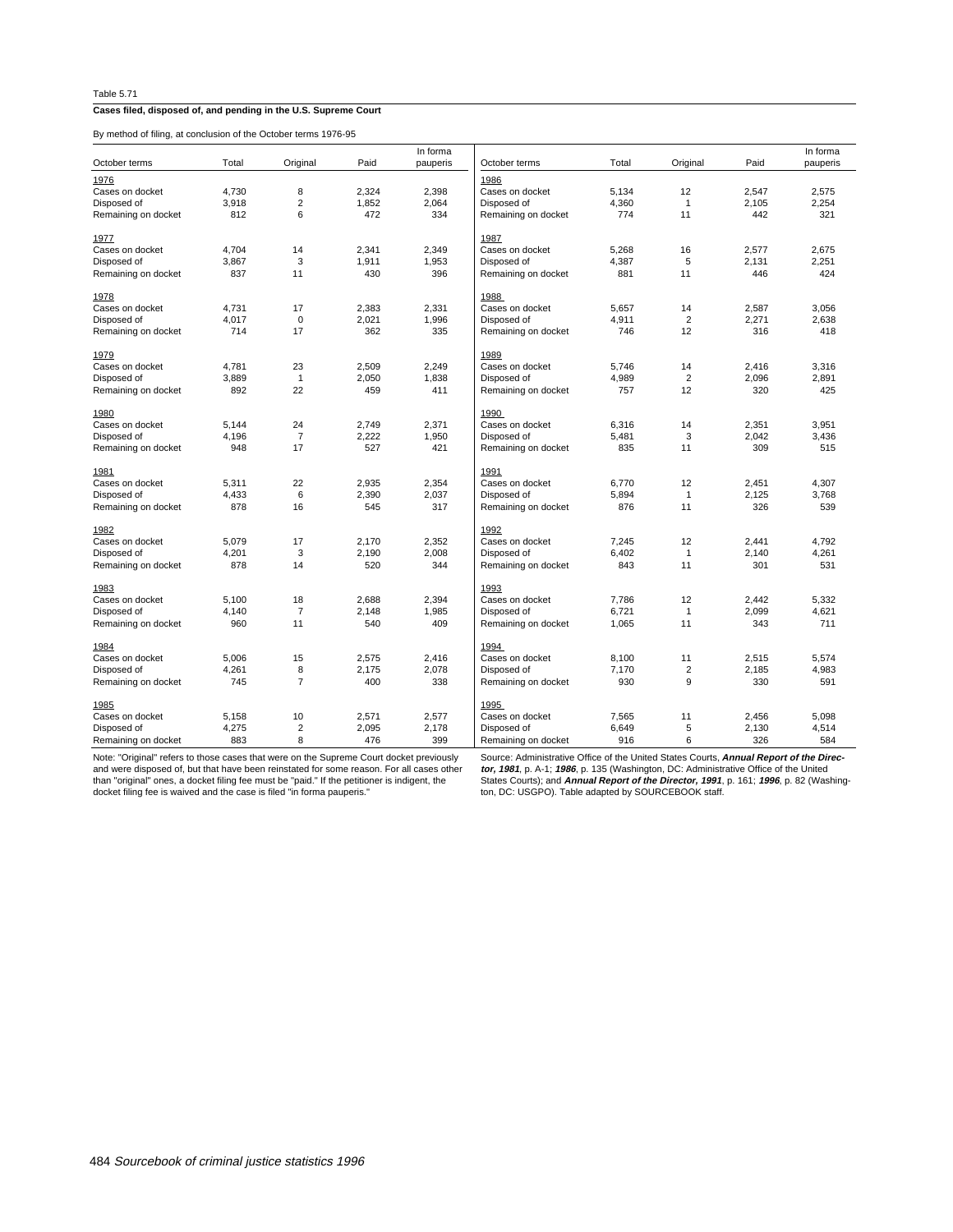**Petitions for review on writ of certiorari to the U.S. Supreme Court filed, terminated, and pending**

By circuit and nature of proceeding, fiscal year 1996

| Pending                |                |                | Terminated     |                |                | Pending        |                         | Pending        |       | Terminated     |        |                | Pending      |
|------------------------|----------------|----------------|----------------|----------------|----------------|----------------|-------------------------|----------------|-------|----------------|--------|----------------|--------------|
| Circuit and nature     | Oct. 1,        |                |                |                | Dis-           | Sept. 30,      | Circuit and nature      | Oct. 1,        |       |                |        | Dis-           | Sept. 30,    |
| of proceeding          | $1995^a$       | Filed          | Granted        | Denied         | missed         | 1996           | of proceeding           | $1995^a$       | Filed | Granted        | Denied | missed         | 1996         |
| Total                  | 1,902          | 4,727          | 173            | 4,462          | 20             | 1,974          | <b>Sixth Circuit</b>    | 190            | 385   | 16             | 397    | 12             | 150          |
| Criminal               | 774            | 1,903          | 74             | 1.878          | $\overline{2}$ | 723            | Criminal                | 77             | 151   | 11             | 162    | $\overline{2}$ | 53           |
| U.S. civil             | 270            | 665            | 32             | 594            | $\overline{2}$ | 307            | U.S. civil              | 19             | 38    | $\mathsf 0$    | 41     | 1              | 15           |
| Private civil          | 785            | 2,046          | 60             | 1,875          | 15             | 881            | Private civil           | 91             | 190   | 5              | 190    | 8              | 78           |
| Administrative appeals | 73             | 113            | $\overline{7}$ | 115            | $\mathbf{1}$   | 63             | Administrative appeals  | 3              | 6     | 0              | 4      | 1              | 4            |
| District of Columbia   | 23             | 104            | 5              | 103            | $\mathbf{1}$   | 18             | Seventh Circuit         | 184            | 446   | 20             | 400    | $\mathbf 0$    | 210          |
| Criminal               | $\overline{4}$ | 43             | $\overline{2}$ | 39             | $\mathbf 0$    | 6              | Criminal                | 104            | 175   | 12             | 172    | $\Omega$       | 95           |
| U.S. civil             | 3              | 23             | 1              | 19             | $\mathbf 0$    | 6              | U.S. civil              | 35             | 132   | $\overline{7}$ | 110    | 0              | 50           |
| Private civil          | 6              | 19             | $\overline{0}$ | 18             | $\mathbf{1}$   | 6              | Private civil           | 43             | 135   | $\mathbf{1}$   | 113    | $\Omega$       | 64           |
| Administrative appeals | 10             | 19             | $\overline{2}$ | 27             | 0              | 0              | Administrative appeals  | $\overline{2}$ | 4     | $\mathbf 0$    | 5      | $\mathbf 0$    | 1            |
| <b>First Circuit</b>   | 35             | 114            | 6              | 103            | 1              | 39             | <b>Eighth Circuit</b>   | 15             | 296   | 15             | 117    | $\Omega$       | 179          |
| Criminal               | 5              | 51             | 3              | 39             | 0              | 14             | Criminal                | $\overline{4}$ | 90    | 8              | 46     | $\mathbf 0$    | 40           |
| U.S. civil             | $\overline{7}$ | 16             | $\mathbf{1}$   | 15             | $\mathbf{1}$   | 6              | U.S. civil              | 8              | 39    | $\mathbf 0$    | 10     | $\Omega$       | 37           |
| Private civil          | 22             | 45             | 1              | 47             | 0              | 19             | Private civil           | 3              | 161   | $\overline{7}$ | 58     | 0              | 99           |
| Administrative appeals | $\mathbf{1}$   | $\overline{2}$ | $\mathbf{1}$   | $\overline{2}$ | 0              | $\mathbf 0$    | Administrative appeals  | $\Omega$       | 6     | 0              | 3      | $\Omega$       | 3            |
| Second Circuit         | 103            | 243            | 15             | 249            | $\mathbf 0$    | 82             | <b>Ninth Circuit</b>    | 488            | 796   | 24             | 718    | $\mathbf 0$    | 542          |
| Criminal               | 35             | 91             | 9              | 87             | $\mathbf 0$    | 30             | Criminal                | 195            | 298   | 5              | 280    | $\mathbf 0$    | 208          |
| U.S. civil             | 20             | 31             | 0              | 34             | $\mathbf 0$    | 17             | U.S. civil              | 85             | 117   | $\overline{7}$ | 91     | $\mathbf 0$    | 104          |
| Private civil          | 46             | 115            | 6              | 122            | 0              | 33             | Private civil           | 172            | 357   | 12             | 322    | 0              | 195          |
| Administrative appeals | $\overline{2}$ | 6              | $\Omega$       | 6              | $\Omega$       | $\overline{2}$ | Administrative appeals  | 36             | 24    | $\mathbf 0$    | 25     | $\Omega$       | 35           |
| <b>Third Circuit</b>   | 123            | 341            | 3              | 348            | 0              | 113            | <b>Tenth Circuit</b>    | 130            | 341   | 21             | 345    | 0              | 105          |
| Criminal               | 38             | 127            | 1              | 124            | $\Omega$       | 40             | Criminal                | 32             | 118   | $\overline{4}$ | 112    | $\Omega$       | 34           |
| U.S. civil             | 14             | 57             | 1              | 53             | $\mathbf 0$    | 17             | U.S. civil              | 33             | 73    | 8              | 73     | 0              | 25           |
| Private civil          | 68             | 147            | $\mathbf{1}$   | 161            | $\mathbf 0$    | 53             | Private civil           | 64             | 147   | 9              | 157    | 0              | 45           |
| Administrative appeals | 3              | 10             | $\Omega$       | 10             | $\mathbf 0$    | 3              | Administrative appeals  | $\mathbf{1}$   | 3     | $\mathbf 0$    | 3      | $\Omega$       | $\mathbf{1}$ |
| <b>Fourth Circuit</b>  | 147            | 536            | 23             | 533            | 3              | 124            | <b>Eleventh Circuit</b> | 249            | 526   | 12             | 591    | 0              | 172          |
| Criminal               | 48             | 232            | 8              | 226            | $\mathbf 0$    | 46             | Criminal                | 160            | 314   | 6              | 388    | $\Omega$       | 80           |
| U.S. civil             | 18             | 71             | 5              | 84             | $\mathbf 0$    | $\mathbf 0$    | U.S. civil              | 8              | 27    | $\mathbf{1}$   | 22     | $\Omega$       | 12           |
| Private civil          | 73             | 222            | 8              | 213            | 3              | 71             | Private civil           | 80             | 177   | 4              | 173    | 0              | 80           |
| Administrative appeals | 8              | 11             | $\overline{2}$ | 10             | $\Omega$       | $\overline{7}$ | Administrative appeals  | $\mathbf{1}$   | 8     | $\mathbf{1}$   | 8      | $\Omega$       | $\Omega$     |
| <b>Fifth Circuit</b>   | 215            | 599            | 13             | 558            | 3              | 240            |                         |                |       |                |        |                |              |
| Criminal               | 72             | 213            | 5              | 203            | $\mathbf 0$    | 77             |                         |                |       |                |        |                |              |
| U.S. civil             | 20             | 41             | $\mathbf{1}$   | 42             | $\mathbf 0$    | 18             |                         |                |       |                |        |                |              |
| Private civil          | 117            | 331            | 6              | 301            | 3              | 138            |                         |                |       |                |        |                |              |
| Administrative appeals | 6              | 14             | 1              | 12             | $\mathbf 0$    | $\overline{7}$ |                         |                |       |                |        |                |              |

Note: "Writ of certiorari" is an order by the appellate court that is used when the court has discretion on whether to hear an appeal. If the appellate court grants the writ, it has the<br>effect of ordering the lower court to certify the record and send it up to the higher court<br>which will then hear the appeal. "U.S. ernment brought in U.S. District Courts. "Private civil" filings involve suits wherein litigation is between States and/or private citizens. "Administrative appeals" include applications for enforcement or petitions for review of orders of an administrative board or agency. For a list of U.S. District Courts in each circuit, see table 5.9.

<sup>a</sup>Data have been revised by the Source.

Source: Administrative Office of the United States Courts, **Annual Report of the Direc-tor, 1996** (Washington, DC: USGPO, 1997), pp. 92-94.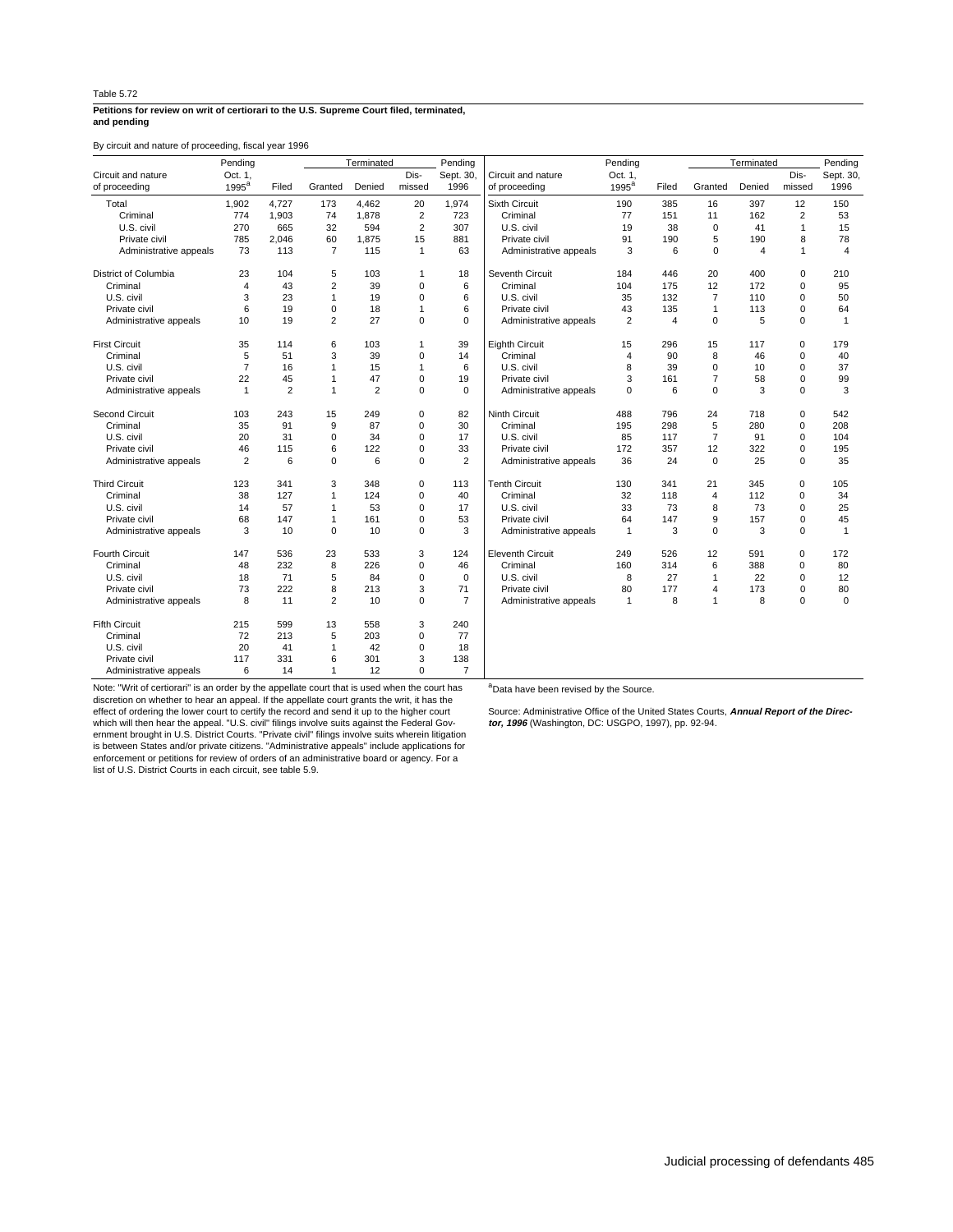### **U.S. Supreme Court cases argued and decided on merits**

At conclusion of the October terms 1981-95

|         | Argued  |                  |                                         |                       |                        |               | Decided on merits <sup>a</sup> |               |            |                                      |                         |               |
|---------|---------|------------------|-----------------------------------------|-----------------------|------------------------|---------------|--------------------------------|---------------|------------|--------------------------------------|-------------------------|---------------|
|         |         |                  |                                         | Government            |                        |               |                                |               | Decided in | Decided                              | Not                     |               |
|         |         |                  | Government as respon-                   |                       |                        | Government    |                                |               | favor of   | against                              | classifiable            | Government    |
| October |         |                  | Government as petitioner                | dent or               | Government             | not           |                                |               |            | Government Government's Government's | as for or               | not           |
| terms   | Total   |                  | participating or appellant <sup>b</sup> | appellee <sup>b</sup> | as amicus <sup>c</sup> | participating | Total                          | participating | positionb  | positionb                            | against <sup>b</sup>    | participating |
| Number  |         |                  |                                         |                       |                        |               |                                |               |            |                                      |                         |               |
| 1981    | $184^d$ | 104 <sup>d</sup> | 30                                      | 27                    | 47                     | 80            | 315                            | 136           | 111        | 20                                   | 5                       | 179           |
| 1982    | 183     | 131              | 44                                      | 44                    | 43                     | 52            | 283                            | 172           | 115        | 50                                   | $\overline{7}$          | 111           |
| 1983    | 184     | 118              | 46                                      | 33                    | 39                     | 66            | 262                            | 150           | 124        | 23                                   | 3                       | 112           |
| 1984    | 175     | 114              | 37                                      | 34                    | 43                     | 61            | 236                            | 146           | 113        | 30                                   | 3                       | 90            |
| 1985    | 171     | 106              | 39                                      | 24                    | 43                     | 65            | 275                            | 139           | 99         | 35                                   | 5                       | 136           |
| 1986    | 175     | 104              | 27                                      | 32                    | 45                     | 71            | 282                            | 140           | 98         | 36                                   | 6                       | 142           |
| 1987    | 167     | 106              | 36                                      | 34                    | 36                     | 61            | 251                            | 135           | 82         | 38                                   | 15                      | 116           |
| 1988    | 170     | 91               | 25                                      | 25                    | 41                     | 79            | 265                            | 122           | 86         | 25                                   | 11                      | 143           |
| 1989    | 146     | 89               | 26                                      | 23                    | 40                     | 57            | 224                            | 108           | 67         | 39                                   | $\overline{2}$          | 116           |
| 1990    | 125     | 77               | 10                                      | 32                    | 35                     | 48            | 232                            | 107           | 74         | 31                                   | $\overline{2}$          | 125           |
| 1991    | 123     | 84               | 26                                      | 17                    | 41                     | 39            | 183                            | 103           | 76         | 22                                   | 5                       | 80            |
| 1992    | 116     | 88               | 24                                      | 23                    | 41                     | 28            | 206                            | 126           | 84         | 36                                   | 6                       | 80            |
| 1993    | 99      | 70               | 11                                      | 20                    | 39                     | 29            | 157                            | 97            | 56         | 37                                   | $\overline{4}$          | 60            |
| 1994    | 94      | 64               | 21                                      | 16                    | 27                     | 30            | 146                            | 84            | 48         | 33                                   | 3                       | 62            |
| 1995    | 90      | 68               | 13                                      | 28                    | 27                     | 22            | 189                            | 129           | 50         | 70 <sup>e</sup>                      | 9                       | 60            |
| Percent |         |                  |                                         |                       |                        |               |                                |               |            |                                      |                         |               |
| 1981    | 100%    | 57%              | 29%                                     | 26%                   | 45%                    | 43%           | 100%                           | 43%           | 82%        | 15%                                  | 3%                      | 57%           |
| 1982    | 100     | 72               | 34                                      | 34                    | 33                     | 28            | 100                            | 61            | 67         | 29                                   | 4                       | 39            |
| 1983    | 100     | 64               | 39                                      | 28                    | 33                     | 36            | 100                            | 57            | 83         | 15                                   | $\overline{2}$          | 43            |
| 1984    | 100     | 65               | 32                                      | 30                    | 38                     | 35            | 100                            | 62            | 77         | 21                                   | $\overline{2}$          | 38            |
| 1985    | 100     | 62               | 37                                      | 23                    | 41                     | 38            | 100                            | 51            | 71         | 25                                   | $\overline{4}$          | 49            |
| 1986    | 100     | 59               | 26                                      | 31                    | 43                     | 41            | 100                            | 50            | 70         | 26                                   | 4                       | 50            |
| 1987    | 100     | 63               | 34                                      | 32                    | 34                     | 37            | 100                            | 54            | 61         | 28                                   | 11                      | 46            |
| 1988    | 100     | 54               | 27                                      | 27                    | 45                     | 46            | 100                            | 46            | 70         | 20                                   | 9                       | 54            |
| 1989    | 100     | 61               | 29                                      | 26                    | 45                     | 39            | 100                            | 48            | 62         | 36                                   | $\overline{\mathbf{c}}$ | 52            |
| 1990    | 100     | 62               | 13                                      | 42                    | 45                     | 38            | 100                            | 46            | 69         | 29                                   | $\overline{2}$          | 54            |
| 1991    | 100     | 68               | 31                                      | 20                    | 49                     | 32            | 100                            | 56            | 74         | 21                                   | 5                       | 44            |
| 1992    | 100     | 76               | 27                                      | 26                    | 47                     | 24            | 100                            | 61            | 67         | 29                                   | 5                       | 39            |
| 1993    | 100     | 71               | 16                                      | 29                    | 56                     | 29            | 100                            | 62            | 58         | 38                                   | $\overline{4}$          | 38            |
| 1994    | 100     | 68               | 33                                      | 25                    | 42                     | 32            | 100                            | 58            | 57         | 39                                   | 4                       | 42            |
| 1995    | 100     | 76               | 19                                      | 41                    | 40                     | 24            | 100                            | 68            | 39         | 54                                   | $\overline{7}$          | 32            |

Note: The data above represent actions taken during the annual terms of the U.S. Supreme Court. "Amicus" refers to a party who is not involved directly in the suit, but who demonstrates an<br>interest in the case by filing a supportive brief. "Decided on merits" refers to a reassessment and<br>resolution of the subs ticipation of the litigants through the filing of written and oral arguments.

<sup>d</sup>Includes cases set for reargument in succeeding terms.

e<br>of Bailey v. U.S.A., 94-7448. The case involved the review of two convictions under 18<br>of Bailey v. U.S.A., 94-7448. The case involved the review of two convictions under 18 USC 924 (c)(1), which imposes a mandatory prison term on anyone using or carrying a firearm during the commission of a drug trafficking crime.

<sup>a</sup>lncludes cases summarily affirmed, reversed, or vacated on the In Forma Pauperis Docket.<br><sup>b</sup>Percent is based on the total cases in which the Government participated.<br><sup>c</sup>Includes cases in which the Government filed brief

argument.

Source: Table adapted from data provided to SOURCEBOOK staff by the U.S. De-partment of Justice, Office of the Solicitor General.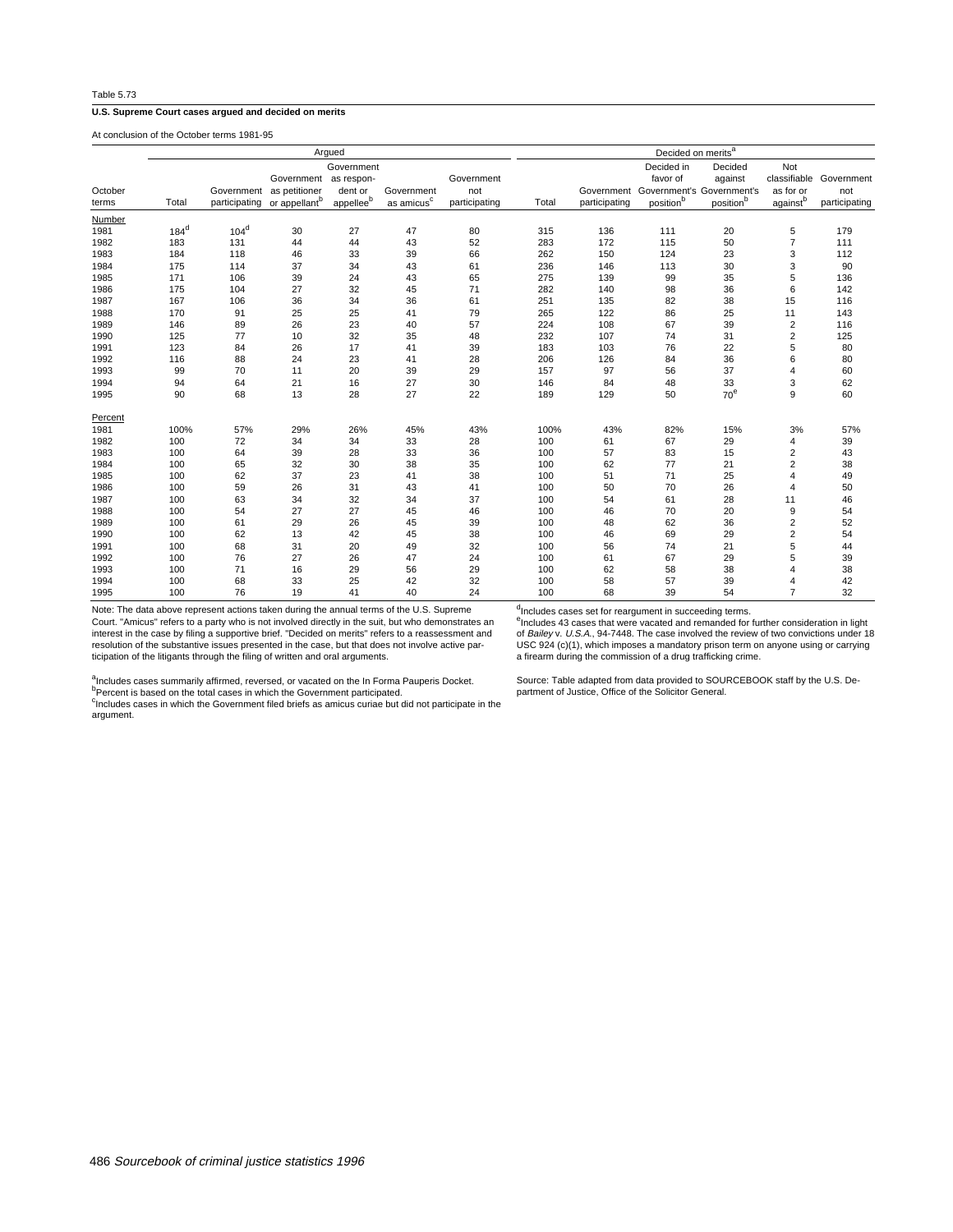**Executive clemency applications for Federal offenses received, disposed of, and pending in the Office of the U.S. Pardon Attorney**

Fiscal years 1953-96

|             | Pending<br>from previous |          |         | Granted        |        |
|-------------|--------------------------|----------|---------|----------------|--------|
| Fiscal year | fiscal year              | Received | Pardons | Commutations   | Denied |
| 1953        | 543                      | 599      | 97      | 8              | 356    |
| 1954        | 681                      | 461      | 55      | $\overline{7}$ | 348    |
| 1955        | 732                      | 662      | 59      | 4              | 684    |
| 1956        | 647                      | 585      | 192     | 9              | 568    |
| 1957        | 463                      | 585      | 232     | 4              | 443    |
| 1958        | 369                      | 406      | 98      | 6              | 302    |
| 1959        | 369                      | 434      | 117     | $\overline{2}$ | 286    |
| 1960        | 398                      | 437      | 149     | 5              | 244    |
| 1961        | 437                      | 481      | 226     | 18             | 266    |
| 1962        | 408                      | 595      | 166     | 16             | 315    |
| 1963        | 506                      | 592      | 133     | 45             | 233    |
| 1964        | 687                      | 921      | 314     | 74             | 437    |
| 1965        | 783                      | 1,008    | 195     | 80             | 569    |
| 1966        | 947                      | 865      | 364     | 81             | 726    |
| 1967        | 641                      | 863      | 222     | 23             | 520    |
| 1968        | 739                      | 749      | 13      | 3              | 415    |
| 1969        | 1,057                    | 724      | 0       | 0              | 505    |
| 1970        | 1,276                    | 459      | 82      | 14             | 698    |
| 1971        | 941                      | 454      | 157     | 16             | 648    |
| 1972        | 574                      | 516      | 235     | 20             | 410    |
| 1973        | 425                      | 485      | 202     | 5              | 341    |
| 1974        | 362                      | 426      | 187     | 8              | 337    |
| 1975        | 256                      | 610      | 147     | 9              | 325    |
| 1976        | 385                      | 742      | 106     | 11             | 442    |
| 1977        | 568                      | 738      | 129     | 8              | 301    |
| 1978        | 868                      | 641      | 162     | 3              | 836    |
| 1979        | 508                      | 710      | 143     | 10             | 448    |
| 1980        | 617                      | 523      | 155     | 11             | 500    |
| 1981        | 474                      | 547      | 76      | 7              | 259    |
| 1982        | 679                      | 462      | 83      | 3              | 547    |
| 1983        | 508                      | 447      | 91      | $\overline{c}$ | 306    |
| 1984        | 556                      | 447      | 37      | 5              | 326    |
| 1985        | 635                      | 407      | 32      | 3              | 279    |
| 1986        | 728                      | 362      | 55      | $\mathbf 0$    | 290    |
| 1987        | 745                      | 410      | 23      | $\mathbf 0$    | 311    |
| 1988        | 824                      | 384      | 38      | 0              | 497    |
| 1989        | 673                      | 373      | 41      | $\mathbf{1}$   | 392    |
| 1990        | 616                      | 354      | 0       | $\mathbf 0$    | 289    |
| 1991        | 681                      | 318      | 29      | 0              | 681    |
| 1992        | 289                      | 379      | 0       | $\mathbf 0$    | 192    |
| 1993        | 476                      | 868      | 36      | $\overline{2}$ | 251    |
| 1994        | 1,048                    | 808      | 0       | $\mathbf 0$    | 785    |
| 1995        | 1,071                    | 612      | 53      | 3              | 588    |
| 1996        | 1,039                    | 512      | 0       | 0              | 371    |

Note: Article II, Section 2 of the U.S. Constitution authorizes the President to grant executive clemency for Federal offenses. The U.S. Pardon Attorney, in consultation with the Deputy Attorney General, receives and reviews all petitions for executive clemency, initiates the necessary investigations, and prepares the recommendations of the Deputy Attorney General to the President (Source, **1980**, p. 35). Clemency may be a reprieve, remission of fine, commutation, or pardon. A "pardon," which is generally considered only after sentence completion, restores basic civil rights and may aid in the reinstatement of professional or trade licenses that may have been lost as a result of the conviction. A "commutation" is a reduction of sentence. Commutations include remissions of fine. Petitions denied also include those that are closed administratively. The figures presented in this table do not include clemency actions on draft resisters, or military deserters and absentees during the Vietnam era.

Source: U.S. Department of Justice, Office of the Attorney General, **The Annual Report of the Attorney General of the United States 1979**, p. 31; **1980**, p. 35 (Washington, DC: USGPO); and data provided by the U.S. Department of Justice, Office of the Pardon Attorney. Table adapted by SOURCEBOOK staff.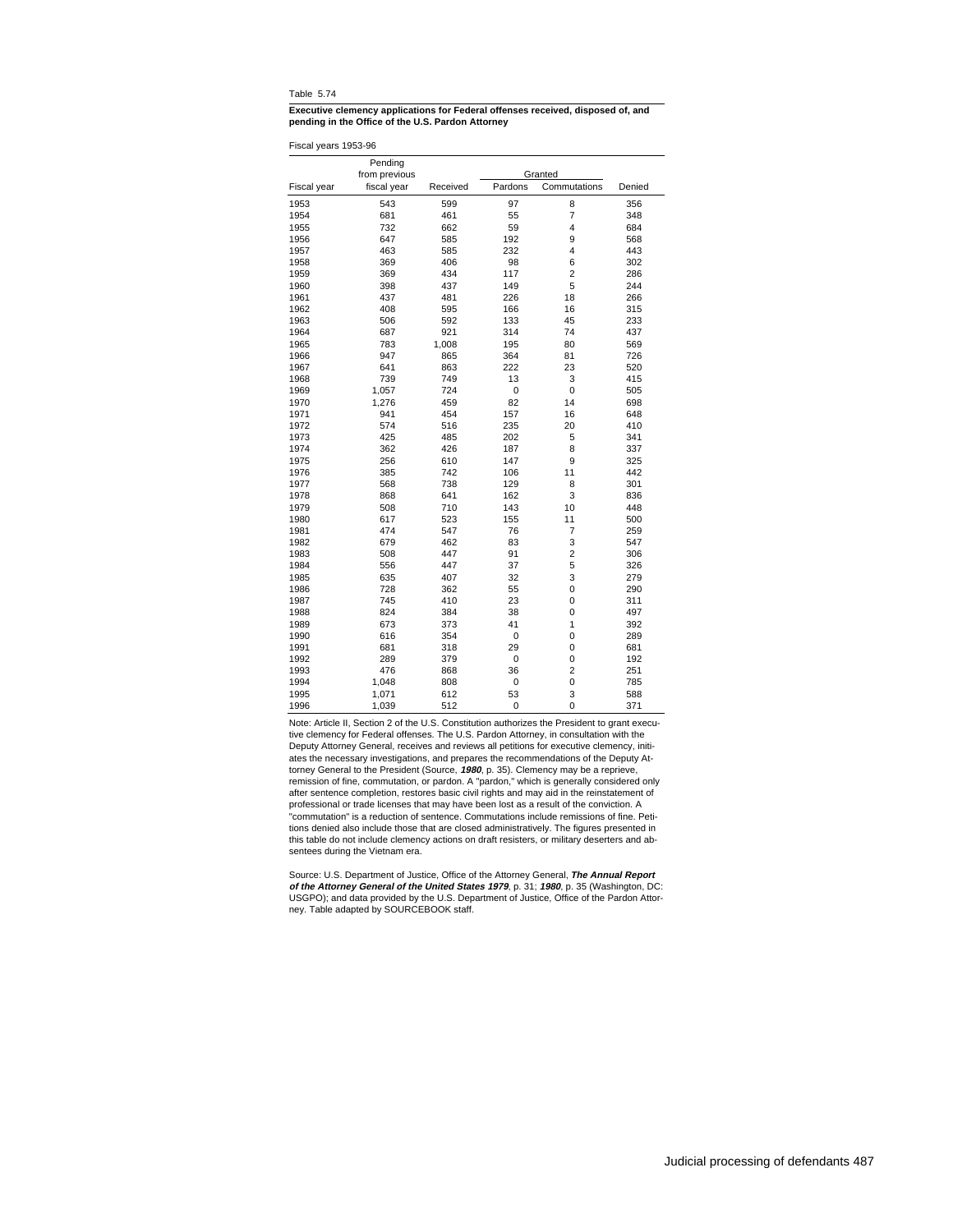### **Judicial misconduct complaints and dispositions**

By type of disposition and State, 1994-95

|                         |                                                | Complaints                               |                                            |                                                                   |                          |                                      |                                           |                                                                    | Disposition of complaints                                         |
|-------------------------|------------------------------------------------|------------------------------------------|--------------------------------------------|-------------------------------------------------------------------|--------------------------|--------------------------------------|-------------------------------------------|--------------------------------------------------------------------|-------------------------------------------------------------------|
|                         | Pending at<br>beginning of<br>reporting period | Received<br>during report-<br>ing period | Pending at<br>end of report-<br>ing period | Dismissed<br>without formal<br>or informal<br>action <sup>a</sup> | Informal<br>action taken | Judge<br>vacated office <sup>b</sup> | Case<br>dismissed after<br>formal hearing | Judge<br>privately<br>censured, ad-<br>monished, or<br>reprimanded | Judge<br>publicly<br>censured, ad-<br>monished, or<br>reprimanded |
| Alabama <sup>c</sup>    | 10                                             | 174                                      | 27                                         | 153                                                               | $\overline{\mathbf{c}}$  | 0                                    | 0                                         | X                                                                  | 0                                                                 |
| Alaska                  | 25                                             | 27                                       | 6                                          | 48                                                                | $\mathbf{1}$             | $\mathbf 0$                          | $\mathbf 0$                               | $\mathbf{1}$                                                       | 0                                                                 |
| Arizona                 | 60                                             | 248                                      | 45                                         | 220                                                               | $25^d$                   | 5                                    | 0                                         | (d)                                                                | 0                                                                 |
| Arkansas                | 124                                            | 185                                      | 110                                        | 194                                                               | $\mathbf{1}$             | 3                                    | $\mathbf 0$                               | X                                                                  | 1                                                                 |
| California              | 68                                             | 1,320                                    | 101                                        | 887                                                               | 41                       | 3                                    | 0                                         | 6                                                                  | 3                                                                 |
| Colorado                | $\overline{2}$                                 | 290                                      | 4                                          | 280                                                               | $\overline{4}$           | 1                                    | 1                                         | 3                                                                  | 0                                                                 |
| Connecticut             | 14                                             | 62                                       | 5                                          | 59                                                                | 0                        | $\overline{2}$                       | NA                                        | $\mathbf 0$                                                        | 0                                                                 |
| Delaware                | 1                                              | 33                                       | 1                                          | 33                                                                | $\mathbf 0$              | 0                                    | 0                                         | 0                                                                  | 0                                                                 |
| District of Columbia    | 3                                              | 21                                       | 3                                          | 20                                                                | $\mathbf{1}$             | 0                                    | $\mathbf 0$                               | $\mathbf 0$                                                        | 0                                                                 |
| Florida                 | 11                                             | 438                                      | 6                                          | 432                                                               | 10                       | 1                                    | $\mathbf 0$                               | Χ                                                                  | 5                                                                 |
| Georgia                 | 14                                             | 120                                      | 11                                         | 90                                                                | 23                       | 5                                    | $\mathbf 0$                               | 3                                                                  | 0                                                                 |
| Hawaii                  | $\mathbf{1}$                                   | 53                                       | $\overline{1}$                             | 52                                                                | 1                        | $\mathbf 0$                          | $\mathbf 0$                               | $\mathbf{1}$                                                       | 0                                                                 |
| Idaho                   | 21                                             | 191                                      | 11                                         | 180                                                               | $\mathbf{1}$             | 0                                    | 0                                         | 1                                                                  | 0                                                                 |
| Indiana                 | 8                                              | 188                                      | 9                                          | 175                                                               | $\overline{7}$           | 3                                    | $\mathbf 0$                               | $2^9$                                                              | $\overline{2}$                                                    |
| Kansas                  | 10                                             | 311                                      | 17                                         | 271                                                               | 3                        | 1                                    | $\mathbf 0$                               | 4                                                                  | 2                                                                 |
| Kentucky                | 9                                              | 204                                      | 8                                          | 197                                                               | 9                        | $\mathbf{1}$                         | 1                                         | 5                                                                  | 1                                                                 |
| Louisiana               | 152                                            | 205                                      | 56                                         | 285                                                               | $\mathbf 0$              | $\overline{2}$                       | $\overline{2}$                            | Χ                                                                  | 1                                                                 |
| Maine                   | 5                                              | 76                                       | 10                                         | 71'                                                               | $\mathbf 0$              | 0                                    | $\mathbf 0$                               | Χ                                                                  | 0                                                                 |
| Massachusetts           | 74                                             | 187                                      | 57                                         | 184                                                               | 14                       | 0                                    | $\Omega$                                  | 6                                                                  | 0                                                                 |
| Michigan                | 147                                            | 624                                      | 273                                        | 479                                                               | 12                       | 1<br>1                               | 1<br>$\mathbf 0$                          | $\overline{7}$                                                     | 0                                                                 |
| Minnesota               | 24                                             | 159                                      | 25                                         | 144                                                               | 20                       | 1                                    |                                           | 10                                                                 | 3 <sup>1</sup><br>5                                               |
| Mississippi<br>Missouri | 23<br>39                                       | 226<br>206                               | 27<br>11                                   | 186<br>188                                                        | 27<br>$\mathbf 0$        | 4                                    | 1<br>$\mathbf 0$                          | $\mathbf{1}$<br>5                                                  | 0                                                                 |
| Nebraska                | 10                                             | 71                                       | 4                                          | 77                                                                | $\mathbf 0$              | $\mathbf 0$                          | $\mathbf 0$                               | Χ                                                                  | 0                                                                 |
| Nevada                  | 41                                             | 106                                      | 58 <sup>n</sup>                            | 100                                                               | $\mathbf 0$              | 0                                    | 0                                         | X                                                                  | 0                                                                 |
| New Hampshire           | 8                                              | 75                                       | 10                                         | 68                                                                | 3                        | 1                                    | $\mathbf 0$                               | 33                                                                 | 1                                                                 |
| New Jersey              | 34                                             | 261                                      | 53                                         | 220                                                               | $\overline{4}$           | $\mathbf 0$                          | $\overline{0}$                            | 16                                                                 | $\mathbf{1}$                                                      |
| New Mexico              | 27                                             | 107                                      | 23                                         | 87                                                                | 11                       | $\overline{4}$                       | $\Omega$                                  | $\mathbf 0$                                                        | $\Omega$                                                          |
| New York                | 154                                            | 1,438                                    | 177                                        | 1,328                                                             | 32                       | 19                                   | 0                                         | Χ                                                                  | 14                                                                |
| North Carolina          | 11                                             | 149                                      | 21                                         | 122                                                               | $\mathbf 0$              | $\mathbf 0$                          | 0                                         | 9                                                                  | 3                                                                 |
| North Dakota            | 10                                             | 48                                       | 40                                         | 18                                                                | $\mathbf 0$              | 0                                    | $\mathbf 0$                               | 0                                                                  | 0                                                                 |
| Ohio <sup>o</sup>       | 58                                             | 687                                      | 38                                         | 707                                                               | $\mathbf 0$              | $\mathbf 0$                          | $\overline{1}$                            | $\mathbf 0$                                                        | 0                                                                 |
| Oklahoma                | 47                                             | 89                                       | 14                                         | 110                                                               | (p)                      | (p)                                  | (p)                                       | Х                                                                  | Х                                                                 |
| Oregon                  | 6                                              | 121                                      | $\overline{7}$                             | 114                                                               | $\overline{2}$           | 4                                    | $\mathbf 0$                               | Χ                                                                  | 0                                                                 |
| Pennsylvania            | NA                                             | 328                                      | <b>NA</b>                                  | 383                                                               | $\mathbf 0$              | $\mathbf 0$                          | $\mathbf 0$                               | X                                                                  | 0                                                                 |
| Rhode Island            | 9                                              | 32                                       | $\overline{4}$                             | 30                                                                | $\mathbf{1}$             | 0                                    | $\mathbf 0$                               | $\mathbf{1}$                                                       | $\mathbf{1}$                                                      |
| South Carolina          | 23                                             | 142                                      | 32                                         | 119                                                               | $\overline{7}$           | 1                                    | $\overline{1}$                            | $\overline{2}$                                                     | $\overline{2}$                                                    |
| South Dakota            | $\mathbf{1}$                                   | 10                                       | $\mathbf 0$                                | 11                                                                | $\mathbf 0$              | 0                                    | 0                                         | $\mathbf 0$                                                        | 0                                                                 |
| Tennessee               | 61                                             | 200                                      | 80                                         | 178                                                               | $\mathbf 0$              | 0                                    | $\mathbf 0$                               | X                                                                  | X                                                                 |
| Texas                   | 335                                            | 833                                      | 463                                        | 648                                                               | $\overline{4}$           | 3                                    | $\mathbf 0$                               | 15                                                                 | 6                                                                 |
| Utah                    | 24                                             | 120                                      | 64                                         | 80                                                                | 5                        | $\overline{2}$                       | 0                                         | $\overline{c}$                                                     | 0                                                                 |
| Washington <sup>q</sup> | 74                                             | 262                                      | 79                                         | 247                                                               | X                        | 0                                    | 0                                         | Χ                                                                  | 10                                                                |
| West Virginia           | 24                                             | 237                                      | 32                                         | 221                                                               | $\mathbf 0$              | $\overline{2}$                       | 1                                         | $\mathbf 0$                                                        | $\overline{4}$                                                    |
| Wisconsin               | 8                                              | 448                                      | 5                                          | 441                                                               | $\overline{7}$           | 1                                    | $\mathbf 0$                               | Χ                                                                  | 0                                                                 |
| Wyoming                 | 3                                              | 29                                       | 6                                          | 26                                                                | $\mathbf 0$              | 0                                    | 0                                         | $\mathbf 0$                                                        | 0                                                                 |

Note: The Center for Judicial Conduct Organizations conducts annual surveys of judicial conduct organizations. These organizations are typically State agencies created by statute or constitutional amendment with the mandate to receive, investigate, and dispose of complaints regarding judicial misconduct. The judicial conduct organizations handle complaints such as judicial prejudice or bias, slow processing of orders, procedural or administrative irregularity, courtroom demeanor, and conflict of interest. (The Center for Judicial Conduct Organizations, **Judicial Conduct Reporter** 3 (Fall 1981), p. 2.) A confidentiality provision prohibits revealing disposition of complaints in Virginia. Information was not available for Illinois, Iowa, Maryland, Montana, and Vermont. Cross-jurisdiction comparisons should be done cautiously due to differences among the States in reporting periods, definitions of complaints, authorized sanctions,

and recording practices. For the States of Alaska, Arizona, California, Florida, Kansas, Kentucky, Mississippi, Missouri, Nevada, New Hampshire, North Carolina, Oklahoma, Tennessee, and Washington, any discrepancies in totals are due to multiple or consolidated complaints and/or dispositions.

 Judicial conduct organizations use different reporting periods. Most of the statistics are for calendar year 1994. Other reporting periods are: 7/1/94 to 6/30/95 for Connecticut, Florida, Georgia, Hawaii, Kentucky, New Mexico, Missouri, North Carolina, Oklahoma, and South Dakota. 9/1/94 to 8/31/95 for New Jersey and Texas. 10/1/94 to 9/30/95 for Alabama and the District of Columbia. 1/1/95 to 12/31/95 for Massachusetts.

a<br>Includes complaints dismissed after no investigation, minimal or initial investigation, or substantial investigation.

<sup>b</sup>Includes vacated office while investigation pending and after formal charges were filed.

<sup>c</sup>Alabama has a two-tier judicial disciplinary system. The Judicial Inquiry<br>Commission receives and investigates complaints. The Court of the Judiciary

hears complaints filed by the commission and issues a judgment. <sup>d</sup>Includes private reprimands and admonishments.

eTen complaints were barred by the statute of limitations.

f The Delaware constitution does not expressly provide for suspensions or fines; case law has established the power to suspend a judicial officer, the authority to impose fines is not clear.

<sup>g</sup>Sanction is called a private reprimand but it is a public document filed by the supreme court.

h<br>Although fines are not specifically authrorized, an argument could be advanced that the Supreme Court's plenary power "to make such other disposition as justice may require" encompasses imposition of a fine.

<sup>i</sup>Includes 27 matters not filed as formal complaints.

**Monetary sanctions have been imposed as forfeiture of compensation during** suspension; supreme court recently has referred fo fines as available sanctions. <sup>k</sup> Judge may be removed only through impeachment by the legislature.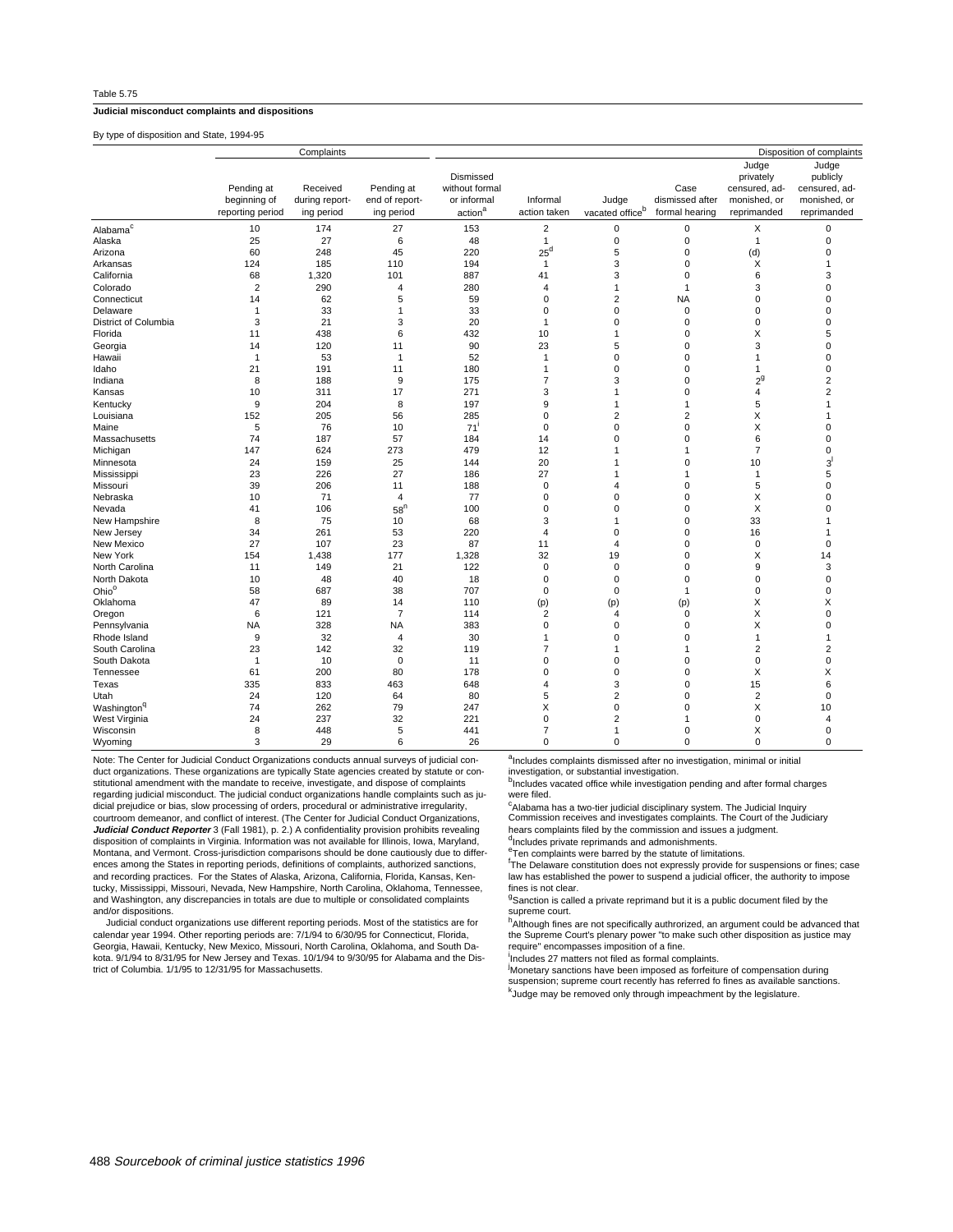| Judge                   |                | Judge                            |                                           |  |
|-------------------------|----------------|----------------------------------|-------------------------------------------|--|
| suspended as            |                | removed                          |                                           |  |
| final sanction          | Fine imposed   | from office                      | Other                                     |  |
| $\pmb{0}$               | X              | $\mathsf 0$                      | $\pmb{0}$                                 |  |
| $\mathbf 0$             | X              | 0                                | $\mathbf 0$                               |  |
| 5                       | X              | $\overline{c}$                   | $\mathbf{1}$                              |  |
| $\pmb{0}$               | X              | 0                                | $\mathbf 0$                               |  |
| X                       | X              | $\overline{0}$                   | $\mathbf 0$                               |  |
| X<br>$\mathbf 0$        | X<br>X         | 0                                | $\mathbf 0$                               |  |
|                         |                | 0                                | 10 <sup>e</sup>                           |  |
| (f)<br>X                | (f)<br>X       | 0<br>$\overline{0}$              | $\pmb{0}$<br>$\mathbf 0$                  |  |
| X                       | X              | $\mathbf{1}$                     | $\mathbf{1}$                              |  |
| $\mathbf 0$             | X              | $\mathbf{1}$                     | $\mathbf{1}$                              |  |
| $\pmb{0}$               | X              | $\overline{0}$                   | $\mathbf 0$                               |  |
| $\mathbf 0$             | 0              | $\overline{0}$                   | $\mathbf 0$                               |  |
| $\pmb{0}$               | 0              | $\overline{0}$                   | $\mathbf 0$                               |  |
| X                       | 0 <sup>h</sup> | $\overline{0}$                   | $\mathbf 0$                               |  |
| $\mathbf 0$             | 0              | $\overline{0}$                   | $\pmb{0}$                                 |  |
| $\mathbf 0$             | X              | $\mathbf{1}$                     | $\overline{c}$                            |  |
| $\mathbf 0$             | (j)            | (k)                              | $\mathbf 0$                               |  |
| $\mathbf 0$             | 0              | $\ddot{\mathbf{0}}$              | $\mathbf 0$                               |  |
| $\mathbf 0$             | $\mathbf 0$    | $\overline{0}$                   | $\mathbf 0$                               |  |
| 1                       | $\mathbf{1}$   | $\overline{0}$                   | $\mathbf 0$                               |  |
| 5                       | 4              | 0                                | 3 <sup>m</sup>                            |  |
| $\overline{c}$          | X              | 0                                | $\mathbf 0$                               |  |
| $\mathbf 0$<br>X        | X<br>0         | $\overline{0}$<br>$\overline{0}$ | $\mathbf 0$<br>3                          |  |
| $\mathbf{1}$            | X              | $\overline{0}$                   | $\mathbf 0$                               |  |
| 1                       | X              | 1                                | $\mathbf 0$                               |  |
| $\mathbf 0$             | $\mathbf 0$    | $\mathbf{1}$                     | $\mathbf 0$                               |  |
| X                       | X              | $\mathbf{1}$                     | 5                                         |  |
| X                       | X              | $\overline{0}$                   | $\mathbf 0$                               |  |
| $\pmb{0}$               | X              | 0                                | $\pmb{0}$                                 |  |
| 0                       | X              | $\overline{0}$                   | $\mathbf 0$                               |  |
| $\pmb{0}$               | X              | 0                                | $\mathbf 0$                               |  |
| 0                       | X              | 0                                | $\mathbf 0$                               |  |
| $\pmb{0}$               | X              | $\mathbf{1}$                     | 3                                         |  |
| $\mathbf 0$             | $\mathbf 0$    | $\overline{0}$                   | $\mathbf 0$                               |  |
| X                       | X              | 0                                | $\mathbf 0$                               |  |
| $\mathbf 0$             | X              | 0                                | $\mathbf 0$                               |  |
| $\overline{\mathbf{c}}$ | X              | 0                                | $\mathbf{1}$                              |  |
| X<br>$\pmb{0}$          | X<br>X         | 0<br>0                           | $\overline{\mathbf{c}}$<br>$\overline{c}$ |  |
| $\pmb{0}$               | X              | 1                                | $\mathbf 0$                               |  |
| $\overline{c}$          | $\mathbf{1}$   | 0                                | $\mathbf 0$                               |  |
| $\mathbf{1}$            | X              | 0                                | $\mathbf 0$                               |  |
| X                       | X              | $\overline{0}$                   | $\mathbf 0$                               |  |
|                         |                |                                  |                                           |  |

<sup>l</sup>Public censure is not available but if judge waives confidentiality, a censure may be

released to the public.<br><sup>m</sup>Three complaints were received against a judge after the commission had already<br>recommended he or she be removed from office. These complaints were placed on inactive status.

<sup>n</sup>The discrepancy between the complaints pending at the beginning of the reporting period, the complaints filed, and the complaints pending at the end of the reporting period is due to (1) pending requests for reconsideration of dismissals, and (2) the commission re-opening closed files and those cases being unresloved at the end of the reporting period.<br><sup>o</sup>Figures are from the Disciplinary Counsel for the Supreme Court, which handles over 90% of the complaints concerning Ohio judges. The balance is handled by State or local certified grievance committees.

## <sup>p</sup>Information not released.

<sup>q</sup>The commission uses the term "inquiry" to denote initial contacts before substantial investigation. These may be telephone calls, letters, or news articles that may or may not become active complaints. In 1994, the Commission received 644 inquiries.

Source: American Judicature Society, Center for Judicial Conduct Organizations, **Judicial Conduct Reporter**, Vol. 17, No. 4-Vol. 18, No. 1 (Chicago: American Judicature Society, Winter-Spring 1996), pp. 2, 3. Table adapted by SOURCEBOOK staff. Reprinted by permission.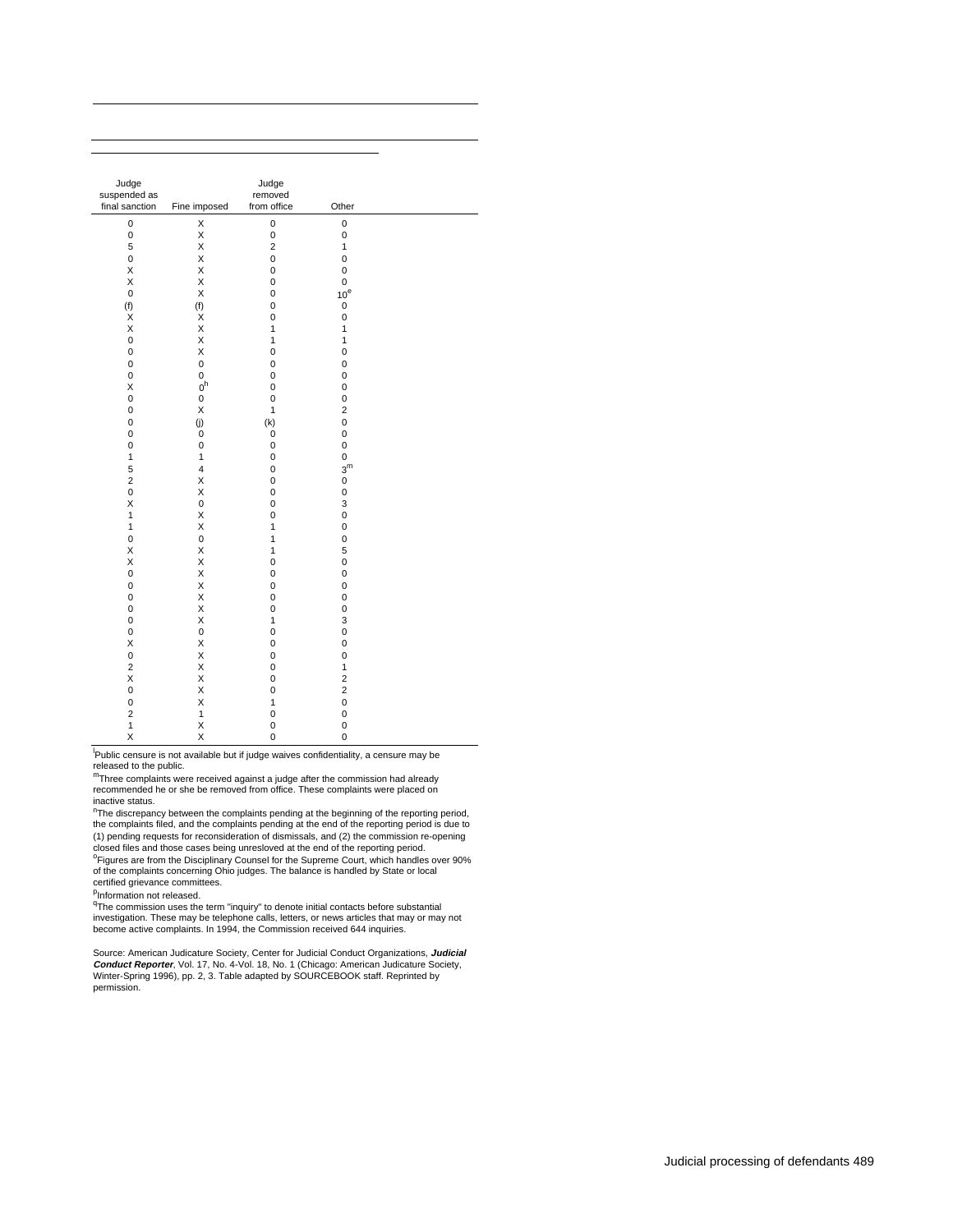#### **Criminal tax fraud cases initiated by the Internal Revenue Service Criminal Investigation Division**

By type of disposition, fiscal years 1976-96<sup>a</sup>

|             |                               | Disposed of by Office of Chief Counsel |                   |                                         |             |
|-------------|-------------------------------|----------------------------------------|-------------------|-----------------------------------------|-------------|
|             |                               |                                        | Disposed of by    | Prosecution not<br>warranted, including |             |
|             | Cases initiated               | Criminal Investigation Division        | cases declined by |                                         |             |
|             | by Criminal                   | Prosecution                            | Prosecution not   | the U.S. Department                     |             |
| Fiscal year | <b>Investigation Division</b> | recommended                            | recommended       | of Justice                              | Convictions |
| 1976        | 9,035                         | 3,147                                  | 5,650             | 589                                     | 2,037       |
| 1977        | 8,901                         | 3,408                                  | 5,459             | 486                                     | 2,161       |
| 1978        | 9,481                         | 3,439                                  | 5,969             | 597                                     | 2,153       |
| 1979        | 9,780                         | 3,338                                  | 6,252             | 800                                     | 2,515       |
| 1980        | 7,114                         | 2,267                                  | 6,329             | 1,285                                   | 2,321       |
| 1981        | 5,838                         | 1,978                                  | 3,701             | 571                                     | 1,621       |
| 1982        | 6,498                         | 2,297                                  | 3,852             | 293                                     | 1,680       |
| 1983        | 5,910                         | 2,610                                  | 3,549             | 257                                     | 1,489       |
| 1984        | 6,194                         | 2,990                                  | 3,446             | 267                                     | 1,806       |
| 1985        | 6,065                         | 3,234                                  | 3,015             | 253                                     | 2,025       |
| 1986        | 5,861                         | 3,524                                  | 2,654             | 249                                     | 2,460       |
| 1987        | 5,511                         | 3,526                                  | 2,354             | 186                                     | 2,556       |
| 1988        | 4,899                         | 3,044                                  | 2,167             | 277                                     | 2,491       |
| 1989        | 5,417                         | 3,242                                  | 2,011             | 199                                     | 2,282       |
| 1990        | 5,280                         | 3,228                                  | 2,015             | 192                                     | 2,472       |
| 1991        | 5,208                         | 3,677                                  | 1,951             | 142                                     | 2,911       |
| 1992        | 6,537                         | 4,252                                  | 1,823             | 97                                      | 2,950       |
| 1993        | 6,146                         | 4,266                                  | 1,726             | 142                                     | 3,216       |
| 1994        | 5,346                         | 3,748                                  | 1.867             | 171                                     | 3,130       |
| 1995        | 5,000                         | 3,614                                  | 1,649             | 106                                     | 2,948       |
| 1996        | 5,334                         | 3,605                                  | 1,568             | 92                                      | 2,915       |

<span id="page-73-0"></span>Note: The Criminal Investigation Division of the Internal Revenue Service is responsible for enforcing the criminal provisions of the tax laws, investigating evidence of tax evasion or tax fraud, identifying and investigating persons who derive substantial income from illegal activities and who violate tax laws, investigating money laundering violations under the Bank Secrecy Act (Title 31), and recommending prosecution (Source, **1978**, p. 30).

 The Criminal Tax Division of the Office of Chief Counsel handles criminal tax legal matters for the Internal Revenue Service, reviews criminal cases and decides if cases warrant prosecution, coordinates criminal tax prosecutions with the U.S. Department of Justice, and provides assistance to U.S. attorneys in criminal tax trials upon request (Source, **1978**, p. 53). Some cases referred by the Criminal Investigation Division may not go through the Office of Chief Counsel. For example, recommendations to prosecute money laundering violations are referred directly to U.S. attorneys.

 Some data have been revised by the Source and may differ from previous editions of SOURCEBOOK.

<sup>a</sup>The time between initiation and closure of an investigation almost always crosses more than one fiscal year. Data are reported in the year in which the event happened, thus prosecution recommendations reported for a given fiscal year may or may not be a result of case initiations in the same fiscal year.

Source: U.S. Department of the Treasury, Internal Revenue Service, **Annual Report of the Commissioner of Internal Revenue, 1976**, p. 151; **1977**, p. 139; **1978**, p. 98 (Washington, DC: USGPO); and data provided to SOURCEBOOK staff by the U.S. Department of the Treasury, Internal Revenue Service. Table adapted by SOURCE-BOOK staff.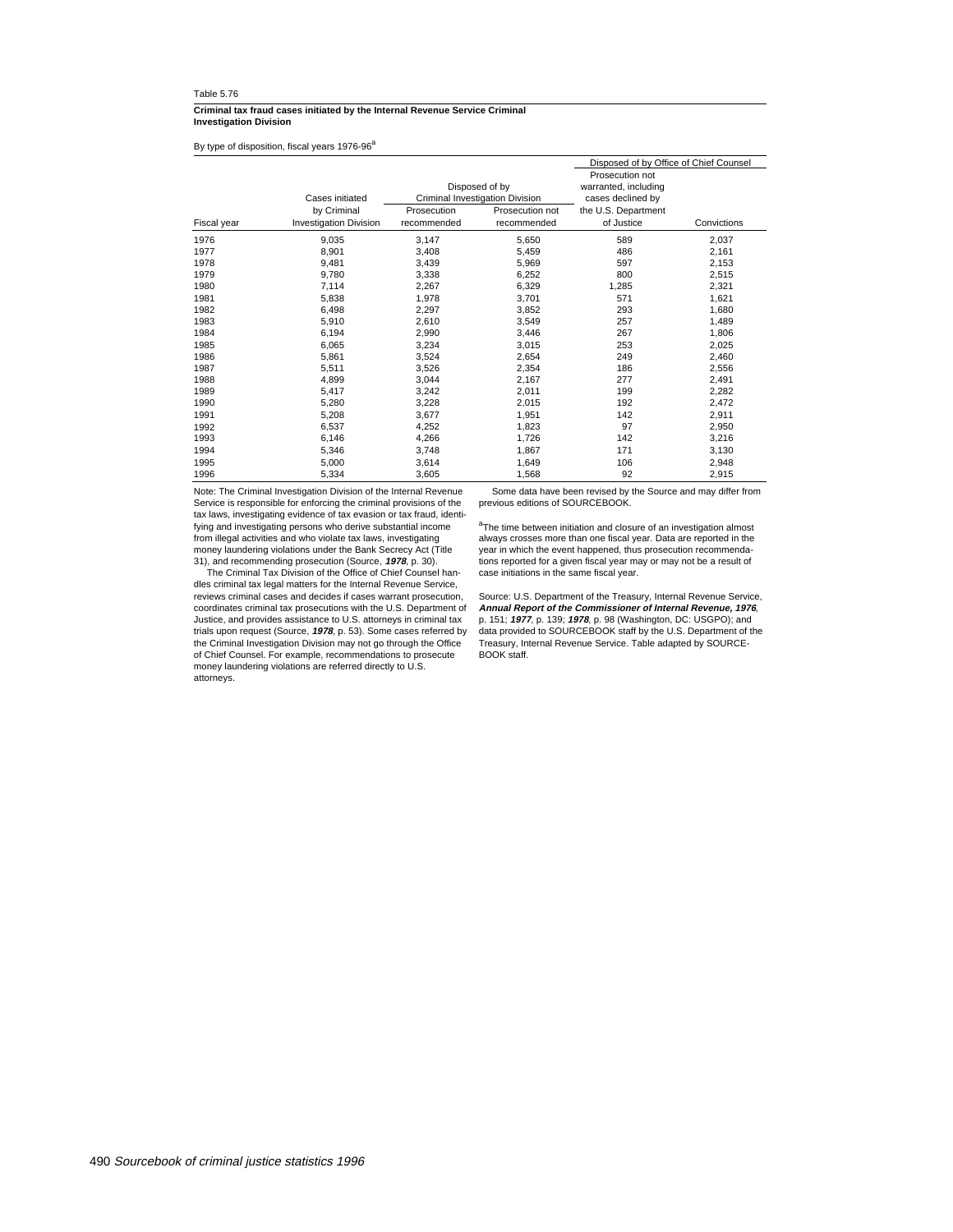**Criminal tax fraud cases handled by the Internal Revenue Service Office of Chief Counsel**

By type of disposition, fiscal years 1976-96<sup>a</sup>

|             |                                                                         | Grand jury action                  |              |                                         |                          | Disposition |                                |
|-------------|-------------------------------------------------------------------------|------------------------------------|--------------|-----------------------------------------|--------------------------|-------------|--------------------------------|
| Fiscal year | Referrals by Office<br>of Chief Counsel<br>for prosecution <sup>b</sup> | Indictments<br>and<br>informations | No true bill | Plea of<br>guilty or<br>nolo contendere | Convicted<br>after trial | Acquitted   | Nolle prosequi<br>or dismissed |
| 1976        | 2,037                                                                   | 1,331                              | 1            | 977                                     | 216                      | 77          | 71                             |
| 1977        | 2,695                                                                   | 1,636                              | 31           | 1,229                                   | 247                      | 55          | 110                            |
| 1978        | 2,634                                                                   | 1,724                              | 11           | 1,189                                   | 225                      | 70          | 119                            |
| 1979        | 2,883                                                                   | 1,820                              | 26           | 1,270                                   | 342                      | 86          | 183                            |
| 1980        | 2,726                                                                   | 1,832                              | 15           | 1,337                                   | 264                      | 80          | 193                            |
| 1981        | 1,955                                                                   | 1,785                              | 9            | 1,212                                   | 282                      | 81          | 142                            |
| 1982        | 2,176                                                                   | 1,844                              | 10           | 1,291                                   | 333                      | 65          | 145                            |
| 1983        | 2,457                                                                   | 1,801                              | 3            | 1,203                                   | 295                      | 69          | 146                            |
| 1984        | 2,873                                                                   | 2,158                              | 3            | 1,444                                   | 364                      | 54          | 152                            |
| 1985        | 3,133                                                                   | 2,452                              | 4            | 1,611                                   | 414                      | 68          | 149                            |
| 1986        | 3,594                                                                   | 2,954                              | 6            | 1,992                                   | 468                      | 83          | 209                            |
| 1987        | 3,420                                                                   | 2,906                              | 4            | 2,115                                   | 441                      | 71          | 198                            |
| 1988        | 3,169                                                                   | 2,769                              | 8            | 2,074                                   | 417                      | 74          | 205                            |
| 1989        | 3,225                                                                   | 2,669                              | 7            | 1,931                                   | 351                      | 67          | 260                            |
| 1990        | 3,276                                                                   | 2,875                              |              | 2,079                                   | 393                      | 59          | 235                            |
| 1991        | 3,729                                                                   | 3,341                              | 4            | 2,410                                   | 501                      | 94          | 205                            |
| 1992        | 4,189                                                                   | 3,782                              | 3            | 2,538                                   | 412                      | 79          | 202                            |
| 1993        | 4,000                                                                   | 3,575                              | 3            | 2,770                                   | 446                      | 88          | 197                            |
| 1994        | 3,934                                                                   | 3,440                              | $\mathbf 0$  | 2,733                                   | 397                      | 96          | 249                            |
| 1995        | 3,533                                                                   | 3,386                              | 4            | 2,623                                   | 325                      | 86          | 327                            |
| 1996        | 3,575                                                                   | 3,274                              | 0            | 2,579                                   | 336                      | 71          | 332                            |

Note: [See Note, table 5.76. A](#page-73-0)n indictment is the charging document of the grand jury and an information is the charging document filed by the U.S. attorney. A "nolle prosequi" disposition occurs when a prosecutor decides not to prosecute a case. "No true bill" refers to cases in which the grand jury decides not to indict the defendant. "Nolo contendere" is a plea in a criminal case that has a similar legal effect as pleading guilty. The difference between a plea of guilty and a plea of nolo contendere is that the latter may not be used against the defendant in a civil action based on the same acts. Some data have been revised by the Source and may differ from previous editions of SOURCEBOOK.

<sup>a</sup>The time between initiation and closure of an investigation almost always crosses more than one fiscal year. Data are reported in the year in which the event happened, thus indictments/informations filed, convictions, and sentences may or may not be a result of case initiations in the same fiscal year.

b<br>are referred directly to the U.S. Department of Justice and to U.S. attor-<br>neys by the Criminal Investigation Division.

Source: U.S. Department of the Treasury, Internal Revenue Service, **Annual Report of the Commissioner of Internal Revenue, 1976**, p. 61; **1977**, p. 48; **1978**, p. 53 (Washington, DC: USGPO); and data provided to SOURCEBOOK staff by the U.S. Department of the Treasury, Internal Revenue Service. Table adapted by SOURCEBOOK staff.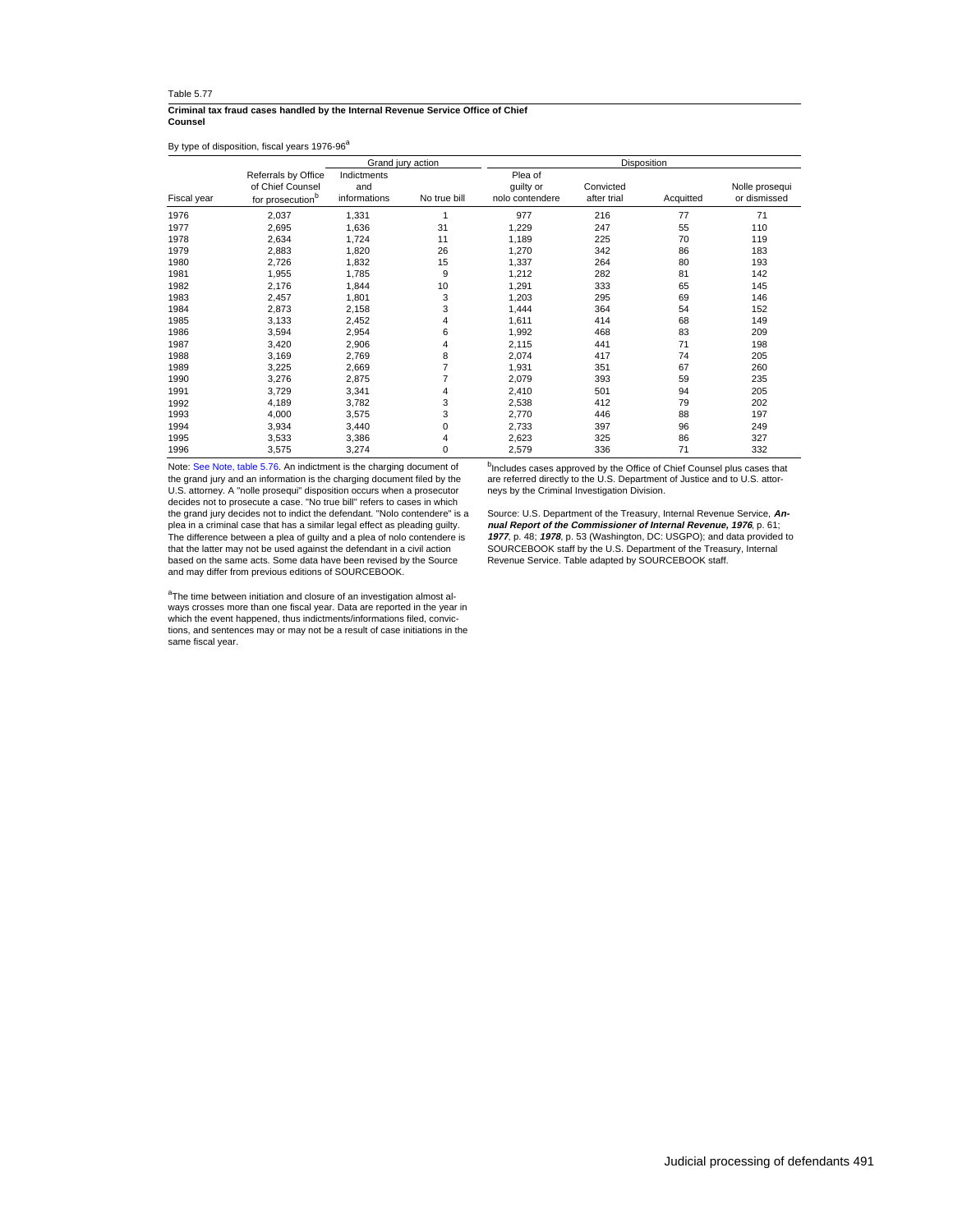| Table 5.78 |  |  |
|------------|--|--|
|------------|--|--|

| Arrests and convictions handled by the U.S. Postal Inspection Service |  |  |  |
|-----------------------------------------------------------------------|--|--|--|
|                                                                       |  |  |  |

Fiscal years 1981-96

|             |         | Total       |         | Mail fraud  |  |
|-------------|---------|-------------|---------|-------------|--|
| Fiscal year | Arrests | Convictions | Arrests | Convictions |  |
| 1981        | 5,358   | 5,410       | 1,100   | 1,046       |  |
| 1982        | 5,658   | 4,783       | 1,026   | 966         |  |
| 1983        | 6,254   | 5,019       | 1.194   | 938         |  |
| 1984        | 6,426   | 5,095       | 1,272   | 1,042       |  |
| 1985        | 7,115   | 5,570       | 1,142   | 887         |  |
| 1986        | 8,620   | 6,608       | 1,435   | 1,131       |  |
| 1987        | 9,006   | 7,732       | 1,304   | 1,206       |  |
| 1988        | 10.470  | 8,114       | 1,488   | 1,015       |  |
| 1989        | 11.502  | 9.479       | 1.543   | 1.225       |  |
| 1990        | 12.060  | 9,614       | 1,699   | 1,486       |  |
| 1991        | 13.513  | 10,320      | 1.772   | 1,297       |  |
| 1992        | 14.578  | 11,359      | 1,904   | 1,582       |  |
| 1993        | 14,263  | 12,428      | 1,965   | 1,900       |  |
| 1994        | 11,514  | 10,588      | 1,730   | 1,571       |  |
| 1995        | 10.920  | 10,038      | 1,538   | 1,473       |  |
| 1996        | 10,540  | 9,097       | 1,547   | 1,342       |  |

<span id="page-75-0"></span>Note: The U.S. Postal Inspection Service is the law enforcement arm of the U.S. Postal Service. Responsibilities include reviewing U.S. Postal Service programs and projects (e.g., financial audits and program evaluations), safeguarding U.S. Postal Service assets (e.g., investigating worker compensation claims and employee embezzlement), protecting the work environment of postal employees (e.g., investigating threats and assaults against postal employees while on duty and removal of employees using and/or selling narcotics on postal property), and preserving the integrity of the mail and its use (e.g., investigating employee crime and non-employee crime related to the U.S. Postal Service). The number of convictions may be greater than the number of arrests in a given year because convictions may occur in a year subsequent to an arrest.

Source: U.S. Postal Service, U.S. Postal Inspection Service, **Semiannual Report, April 1 - September 30, 1991**, p. 55; **April 1 - September 30, 1992**, p. 65; **April 1 - September 30, 1993**, p. 60; **April 1 - September 30, 1994**, p. 63; **April 1 - September 30, 1995**, p. 47; **April 1 - September 30, 1996**, p. 56 (Washington, DC: U.S. Postal Inspection Service); and data provided by the U.S. Postal Service, U.S. Postal Inspection Service. Table constructed by SOURCEBOOK staff.

| Arrests and convictions handled by the U.S. Postal Inspection Service |         |             |  |  |  |  |  |  |  |  |  |
|-----------------------------------------------------------------------|---------|-------------|--|--|--|--|--|--|--|--|--|
| By type of offense, fiscal year 1996                                  |         |             |  |  |  |  |  |  |  |  |  |
| Type of offense                                                       | Arrests | Convictions |  |  |  |  |  |  |  |  |  |
| Total                                                                 | 10.540  | 9.097       |  |  |  |  |  |  |  |  |  |
| Internal crime                                                        |         |             |  |  |  |  |  |  |  |  |  |
| Mail theft                                                            | 499     | 548         |  |  |  |  |  |  |  |  |  |
| Narcotics related                                                     | 53      | 79          |  |  |  |  |  |  |  |  |  |
| Miscellaneous                                                         | 53      | 37          |  |  |  |  |  |  |  |  |  |
| <b>External crime</b>                                                 |         |             |  |  |  |  |  |  |  |  |  |
| Mail theft                                                            | 4,278   | 3,676       |  |  |  |  |  |  |  |  |  |
| Burglary                                                              | 213     | 197         |  |  |  |  |  |  |  |  |  |
| Robbery                                                               | 165     | 125         |  |  |  |  |  |  |  |  |  |
| Assault                                                               | 519     | 394         |  |  |  |  |  |  |  |  |  |
| Miscellaneous                                                         | 533     | 457         |  |  |  |  |  |  |  |  |  |
| <b>Prohibited mailings</b>                                            |         |             |  |  |  |  |  |  |  |  |  |
| Pornography/obscenity                                                 | 187     | 184         |  |  |  |  |  |  |  |  |  |
| Controlled substances                                                 | 1.876   | 1,469       |  |  |  |  |  |  |  |  |  |
| Bombs/explosive devices                                               | 82      | 107         |  |  |  |  |  |  |  |  |  |
| Miscellaneous                                                         | 86      | 63          |  |  |  |  |  |  |  |  |  |
| Revenue and Asset Protection Program                                  |         |             |  |  |  |  |  |  |  |  |  |
| Expenditure investigations                                            | 14      | 18          |  |  |  |  |  |  |  |  |  |
| Financial investigations                                              | 303     | 285         |  |  |  |  |  |  |  |  |  |
| <b>Workers' Compensation Fraud</b>                                    | 52      | 40          |  |  |  |  |  |  |  |  |  |
| Revenue investigations                                                | 80      | 76          |  |  |  |  |  |  |  |  |  |
| Mail fraud                                                            | 1.547   | 1,342       |  |  |  |  |  |  |  |  |  |

Table 5.79

Note: [See Note, table 5.78.](#page-75-0) Internal crimes are those involving employees of the U.S. Postal Service and external crimes are those committed by individuals or groups outside the organization. Internal mail theft involves contractors and some non-employees engaged in mailrelated work such as mailroom employees. Narcotics cases include both employees and non-employees selling narcotics on postal property. Miscellaneous internal crimes include theft of postal property and sabotage of equipment. External mail theft includes theft and possession of stolen mail. Assault includes threats and assaults against on-duty postal employees. Miscellaneous external crimes include counterfeit and contraband postage, money order offenses, vandalism, and arson. Pornography/obscenity includes mailing of child pornography, obscenity, or sexually-oriented advertisements. Controlled substances include narcotics, steroids, drug-related proceeds, and drug paraphernalia. Miscellaneous prohibited mailings include hazardous material, firearms and weapons, intoxicants, explosives other than bombs, extortion, and false documents.

 The Revenue and Asset Protection Program (RAPP) was established in 1995 and combines portions of the audit and criminal investigation activities. The objective of RAPP is to give priority to the protection of postal revenue and assets. Activities include reviewing internal controls, examining unfavorable trends and significant variations in activity, and pursuing information received through financial audits, customer complaints, and anonymous tips.

Source: U.S. Postal Service, U.S. Postal Inspection Service, **Semiannual Report, April 1 - September 30, 1996** (Washington, DC: U.S. Postal Inspection Service, 1996), p. 56.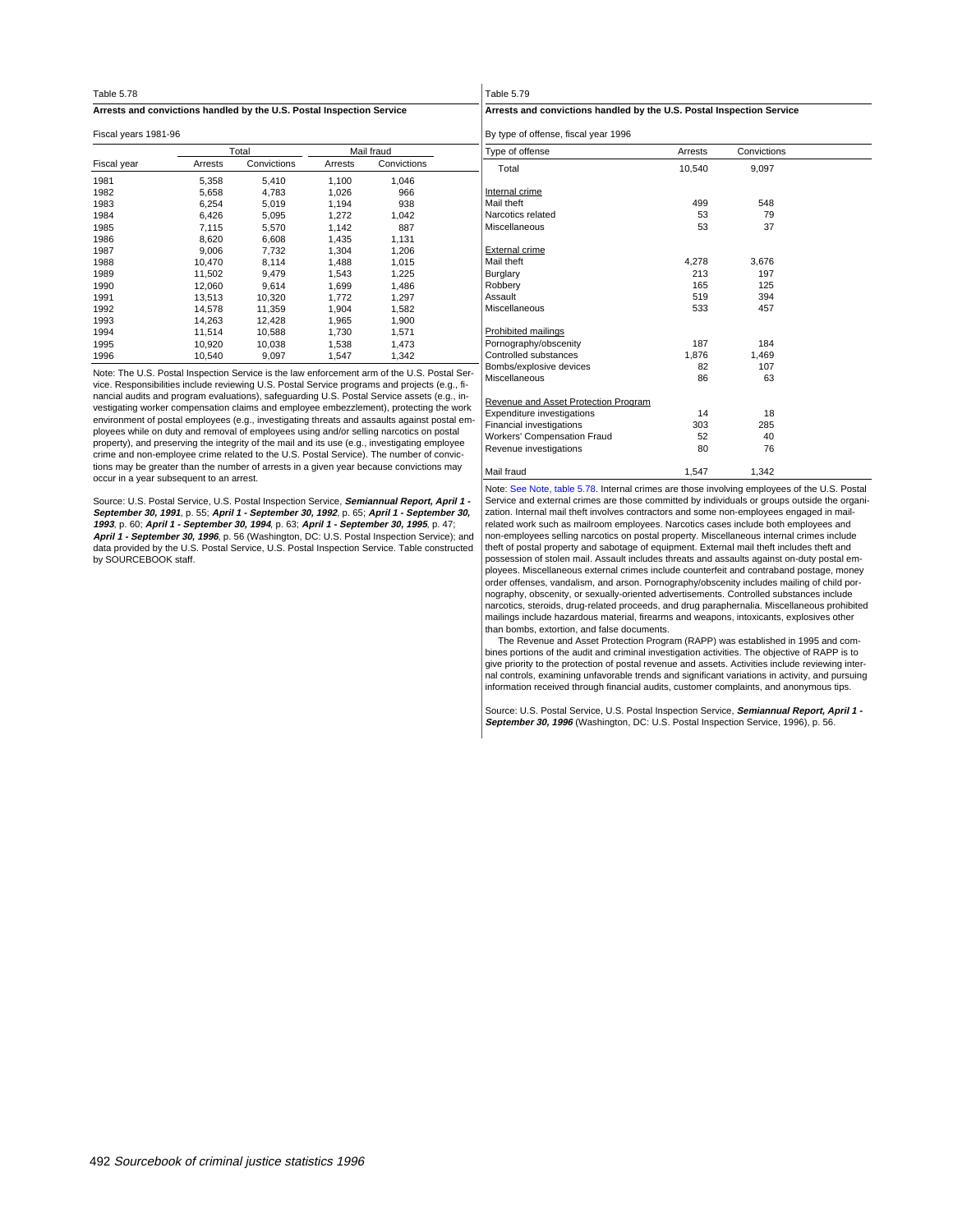## **Prosecutions for violations of U.S. immigration and nationality laws**

By type of case, type of disposition, and aggregate fines and imprisonment imposed, fiscal years 1985-95

| Type of case                                      |           |             |             |             |             |                |             |             |             |                             |             |
|---------------------------------------------------|-----------|-------------|-------------|-------------|-------------|----------------|-------------|-------------|-------------|-----------------------------|-------------|
| and disposition                                   | 1985      | 1986        | 1987        | 1988        | 1989        | 1990           | 1991        | 1992        | 1993        | 1994                        | 1995        |
| Total, all cases                                  | 17,688    | 23,405      | 18,894      | 18,360      | 18,580      | 20,079         | 18,882      | 14,655      | 19,650      | 15,348                      | 17,273      |
| Dismissals <sup>a</sup>                           | 7,767     | 7,998       | 6,653       | 6,037       | 5,914       | 7,310          | 7,293       | 4,733       | 6,861       | 4,611                       | 4,854       |
| Acquittals                                        | 88        | 148         | 245         | 115         | 105         | 50             | 80          | 57          | 251         | 91                          | 125         |
| Convictions                                       | 9,833     | 15,259      | 11,996      | 12,208      | 12,561      | 12,719         | 11,509      | 9,865       | 12,538      | 10,646                      | 12,294      |
| Aggregate fines imposed                           | \$929,926 | \$1,122,998 | \$1,489,491 | \$2,528,308 | \$1,830,594 | \$2,935,664    | \$2,622,659 | \$1,673,488 | \$2,774,183 | $$101,690,918$ <sup>b</sup> | \$1,008,948 |
| Aggregate imprisonment                            |           |             |             |             |             |                |             |             |             |                             |             |
| (in years)                                        | 5,261     | 6,046       | 5,382       | 5,012       | 4,579       | 5,749          | 5,748       | 5,592       | 8,754       | 8,931                       | 7,464       |
| Immigration cases, total                          | 16,976    | 22,751      | 18,200      | 17,590      | 17,992      | 19,351         | 18,297      | 14,138      | 18,958      | 14,842                      | 16,947      |
| Dismissals <sup>a</sup>                           | 7,259     | 7,504       | 6,169       | 5,547       | 5,508       | 6,788          | 6,828       | 4,315       | 6,537       | 4,275                       | 4,645       |
| Acquittals                                        | 82        | 143         | 245         | 114         | 105         | 48             | 77          | 57          | 169         | 81                          | 120         |
| Convictions                                       | 9,635     | 15,104      | 11,786      | 11,929      | 12,379      | 12,515         | 11,392      | 9,766       | 12,252      | 10,486                      | 12,182      |
| Aggregate fines imposed<br>Aggregate imprisonment | \$903,141 | \$1,117,025 | \$1,462,941 | \$2,523,933 | \$1,828,694 | \$2,872,279    | \$2,508,084 | \$1,670,839 | \$2,766,523 | \$101,683,838 <sup>b</sup>  | \$995,953   |
| (in years)                                        | 5,093     | 6,046       | 5,196       | 4,946       | 4,558       | 5,642          | 5,610       | 5,550       | 8,660       | 8,895                       | 7,412       |
|                                                   |           |             |             |             |             |                |             |             |             |                             |             |
| Nationality cases, total                          | 712       | 654         | 694         | 770         | 588         | 728            | 585         | 517         | 692         | 506                         | 326         |
| Dismissals <sup>a</sup>                           | 508       | 494         | 484         | 490         | 406         | 522            | 465         | 418         | 324         | 336                         | 209         |
| Acquittals                                        | 6         | 5           | $\mathbf 0$ |             | $\Omega$    | $\overline{2}$ | 3           | 0           | 82          | 10                          | 5           |
| Convictions                                       | 198       | 155         | 210         | 279         | 182         | 204            | 117         | 99          | 286         | 160                         | 112         |
| Aggregate fines imposed                           | \$26,785  | \$5,973     | \$26,550    | \$4,375     | \$1,900     | \$63,385       | \$114,575   | \$2,649     | \$7,660     | \$7,080                     | \$12,995    |
| Aggregate imprisonment                            |           |             |             |             |             |                |             |             |             |                             |             |
| (in years)                                        | 168       | 67          | 186         | 66          | 21          | 107            | 138         | 42          | 94          | 36                          | 52          |

Note: Violations of nationality laws include false representations as citizens of the United States, false statements and procurement of citizenship or naturalization unlawfully, and reproduction of citizenship and naturalization papers. Some data have been revised by the Source and may differ from previous editions of SOURCEBOOK.

<sup>a</sup>Dismissed or otherwise closed.<br><sup>b</sup>Includes a \$100 million fine for using explosives in the bombing of the World Trade Center building.

Source: Table provided to SOURCEBOOK staff by the U.S. Department of Justice, Immigration and Naturalization Service.

#### Table 5.81

### **Convictions for violations of U.S. immigration and nationality laws**

By offense, fiscal years 1984-95

| Offense                                                                   | 1984   | 1985           | 1986      | 1987           | 1988      | 1989      | 1990           | 1991   | 1992  | 1993         | 1994   | 1995   |
|---------------------------------------------------------------------------|--------|----------------|-----------|----------------|-----------|-----------|----------------|--------|-------|--------------|--------|--------|
| Total                                                                     | 10,546 | 9,833          | 15,259    | 11,996         | 12,208    | 12,561    | 12,529         | 11,509 | 9,865 | 12,538       | 10,646 | 12,294 |
| Violations of immigration laws                                            | 10,237 | 9,630          | 15.104    | 11,786         | 11,929    | 12,379    | 12,325         | 11,392 | 9,766 | 12,252       | 10,486 | 12,182 |
| Entry of aliens illegally                                                 | 6,695  | 6,627          | 11,030    | 8,190          | 7,379     | 7,659     | 8,162          | 7,214  | 6,341 | 7,184        | 6,615  | 7,445  |
| Reentries of deported aliens                                              | 634    | 516            | 308       | 347            | 314       | 381       | 444            | 547    | 477   | 767          | 803    | 1,475  |
| Bringing in, transporting, harboring,                                     |        |                |           |                |           |           |                |        |       |              |        |        |
| and inducing illegal entry of aliens                                      | 1,754  | 1,249          | 1,422     | 984            | 808       | 860       | 1,431          | 1,498  | 977   | 1,010        | 734    | 763    |
| Fraud, misuse of visas, entry permits,                                    |        |                |           |                |           |           |                |        |       |              |        |        |
| and other entry documents                                                 | 124    | 166            | 225       | 141            | 298       | 228       | 289            | 318    | 306   | 546          | 427    | 752    |
| Fraud and false statements or entries                                     | 80     | 172            | 208       | 105            | 128       | 142       | 83             | 68     | 109   | 578          | 384    | 366    |
| Alien registration or alien address                                       |        |                |           |                |           |           |                |        |       |              |        |        |
| violations                                                                | 5      | 3              | 63        | 89             | 28        | 73        | 135            | 93     | 39    | 14           | 16     | 38     |
| Producing, transferring, possessing,<br>stealing, using, or selling false |        |                |           |                |           |           |                |        |       |              |        |        |
| identification documents                                                  | 92     | 147            | 279       | 332            | 295       | 370       | 597            | 602    | 497   | 671          | 599    | 632    |
| Conspiracy to defraud the United States                                   | 520    | 423            | 433       | 436            | 757       | 560       | 615            | 252    | 121   | 221          | 134    | 149    |
| Producing, processing, or selling of                                      |        |                |           |                |           |           |                |        |       |              |        |        |
| a controlled substance                                                    | 0      | $\overline{2}$ | <b>NA</b> | <b>NA</b>      | <b>NA</b> | <b>NA</b> | <b>NA</b>      | 466    | 498   | 762          | 556    | 380    |
| All other violations                                                      | 333    | 325            | 1,136     | 1,162          | 1,922     | 2,106     | 569            | 334    | 401   | 499          | 218    | 182    |
| Violations of nationality laws                                            | 309    | 203            | 155       | 210            | 279       | 182       | 204            | 117    | 99    | 286          | 160    | 112    |
| False representation as citizens of                                       |        |                |           |                |           |           |                |        |       |              |        |        |
| the United States                                                         | 228    | 163            | 133       | 200            | 248       | 156       | 137            | 69     | 59    | 221          | 129    | 79     |
| False statements and procurement<br>of citizenship or naturalization      |        |                |           |                |           |           |                |        |       |              |        |        |
| unlawfully                                                                | 9      | 13             | 6         | $\overline{2}$ | 3         | 3         | 60             | 36     | 37    | 64           | 27     | 32     |
| Reproduction and sale of citizenship                                      |        |                |           |                |           |           |                |        |       |              |        |        |
| and naturalization papers                                                 | 72     | 27             | 16        | 8              | 28        | 23        | $\overline{7}$ | 12     | 3     | $\mathbf{1}$ | 4      | 1      |

Note: Some data have been revised by the Source and will differ from previous editions of SOURCEBOOK.

Source: Table provided to SOURCEBOOK staff by the U.S. Department of Justice, Immigration and Naturalization Service.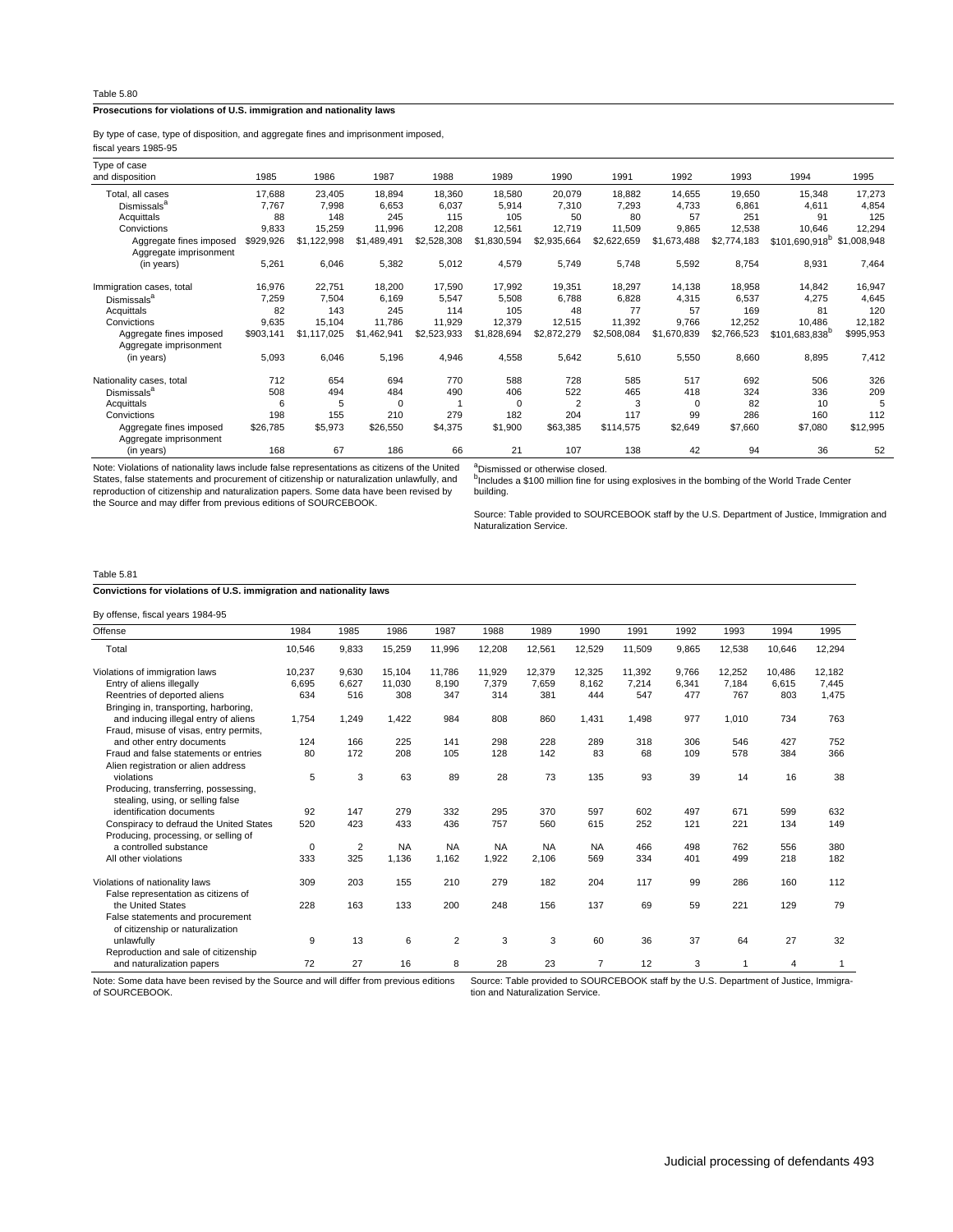### **Investigative activity of the U.S. Secret Service**

Fiscal years 1990-97

|                                |           |           |           | Number of cases |           |           |        |           |
|--------------------------------|-----------|-----------|-----------|-----------------|-----------|-----------|--------|-----------|
| Investigative activity         | 1990      | 1991      | 1992      | 1993            | 1994      | 1995      | 1996   | 1997      |
| Total cases for investigation  | 78.810    | 74,290    | 71.667    | 75,008          | 70,359    | 72,010    | 74,038 | <b>NA</b> |
| Cases pending beginning        |           |           |           |                 |           |           |        |           |
| of the fiscal year             | 23.862    | 22,017    | 19,690    | 20,160          | 19,690    | 19,225    | 20,135 | 23,540    |
| Counterfeiting                 | 2,657     | 2.517     | 2.978     | 3,184           | 3.006     | 3,093     | 2.464  | 2,855     |
| Forgery <sup>a</sup>           | 12,998    | 9.942     | 9.490     | 8.777           | 8,194     | 6.412     | 6.477  | 6.877     |
| Financial crime <sup>b</sup>   | 3,608     | 3,743     | 3,656     | 4,047           | 4,724     | 5,683     | 6,542  | 6,661     |
| Protective intelligence        | 723       | 739       | 550       | 737             | 722       | 860       | 1,218  | 2,595     |
| Other criminal and noncriminal | 3.876     | 5.076     | 3.016     | 3.415           | 3.044     | 3.177     | 3.332  | 4.347     |
| Task forces <sup>c</sup>       | <b>NA</b> | <b>NA</b> | <b>NA</b> | <b>NA</b>       | <b>NA</b> | <b>NA</b> | 102    | 205       |
| Cases received                 | 54,948    | 52,273    | 51,977    | 54,848          | 50,669    | 52,785    | 53,903 | <b>NA</b> |
| Counterfeiting                 | 12,750    | 12,662    | 12,231    | 13,561          | 11,219    | 9,974     | 9,979  | <b>NA</b> |
| Forgery <sup>a</sup>           | 12.971    | 14.212    | 10,536    | 10.647          | 8.860     | 8,510     | 8.048  | <b>NA</b> |
| Financial crime <sup>b</sup>   | 4,545     | 3.993     | 4,054     | 5.482           | 6,878     | 7.372     | 6,538  | <b>NA</b> |
| Protective intelligence        | 7,179     | 6,618     | 8,353     | 8,284           | 7.754     | 9,014     | 10,211 | <b>NA</b> |
| Other criminal and noncriminal | 17.503    | 14.788    | 16.803    | 16.874          | 15.958    | 16.268    | 17.529 | <b>NA</b> |
| Task forces <sup>c</sup>       | <b>NA</b> | <b>NA</b> | <b>NA</b> | <b>NA</b>       | <b>NA</b> | 1.647     | 1,598  | <b>NA</b> |
| Cases closed                   | 56,474    | 51.460    | 50,783    | 54,038          | 50,251    | 52,229    | 51,070 | <b>NA</b> |
| Counterfeiting                 | 12.866    | 12.218    | 11.821    | 13.499          | 10.984    | 10.362    | 9,587  | <b>NA</b> |
| Forgery <sup>a</sup>           | 15,886    | 14,083    | 10,912    | 10.886          | 10,364    | 8.261     | 7.502  | <b>NA</b> |
| Financial crime <sup>b</sup>   | 4,388     | 3,965     | 4,037     | 4,672           | 5,788     | 6,419     | 6,793  | <b>NA</b> |
| Protective intelligence        | 7,161     | 6.744     | 8,103     | 8,213           | 7,530     | 8,575     | 8,775  | <b>NA</b> |
| Other criminal and noncriminal | 16,173    | 14,450    | 15,910    | 16,768          | 15,585    | 17,053    | 16,792 | <b>NA</b> |
| Task forces <sup>c</sup>       | <b>NA</b> | <b>NA</b> | <b>NA</b> | <b>NA</b>       | <b>NA</b> | 1,559     | 1,621  | <b>NA</b> |

Note: These data have been revised by the Source to no longer include administratively closed cases and therefore may differ from previous editions of SOURCEBOOK.

<sup>a</sup>Includes check and bond forgery.<br><sup>b</sup>This category includes fraud. Prior to fiscal year 1992, financial crime cases<br>were counted under the "other criminal and noncriminal" category.

Table 5.83

<sup>c</sup>Includes activities of a number of task forces involving U.S. Secret<br>Service participation with other agencies on criminal matters.

Source: Table provided to SOURCEBOOK staff by the U.S. Department of the Treasury, U.S. Secret Service.

| Disposition of arrests by the U.S. Secret Service |        |           |           |                     |                |            |  |  |  |  |  |  |
|---------------------------------------------------|--------|-----------|-----------|---------------------|----------------|------------|--|--|--|--|--|--|
| Fiscal years 1975-96                              |        |           |           |                     |                |            |  |  |  |  |  |  |
|                                                   |        |           |           | Type of disposition |                |            |  |  |  |  |  |  |
|                                                   |        |           |           |                     | No             |            |  |  |  |  |  |  |
|                                                   |        |           |           | Nolle               | true           | Other      |  |  |  |  |  |  |
| Fiscal year                                       | Total  | Convicted | Acquitted | prosequi            | bill           | dismissals |  |  |  |  |  |  |
| 1975                                              | 8,668  | 7,788     | 106       | 183                 | $\overline{7}$ | 584        |  |  |  |  |  |  |
| 1976                                              | 7,990  | 7,283     | 101       | 91                  | 4              | 511        |  |  |  |  |  |  |
| <b>Transition quarter</b>                         | 1.978  | 1,815     | 23        | 23                  | 2              | 115        |  |  |  |  |  |  |
| 1977                                              | 11,797 | 10,979    | 130       | 154                 | 3              | 531        |  |  |  |  |  |  |
| 1978                                              | 12,697 | 12,017    | 104       | 86                  | 1              | 489        |  |  |  |  |  |  |
| 1979                                              | 10,146 | 9,543     | 98        | 101                 | 1              | 403        |  |  |  |  |  |  |
| 1980                                              | 6,752  | 6.310     | 60        | 79                  | 1              | 302        |  |  |  |  |  |  |
| 1981                                              | 6,487  | 6,142     | 43        | 52                  | 3              | 247        |  |  |  |  |  |  |
| 1982                                              | 8.100  | 7.646     | 42        | 60                  | 4              | 348        |  |  |  |  |  |  |
| 1983                                              | 8,668  | 8,202     | 65        | 38                  | 1              | 362        |  |  |  |  |  |  |
| 1984                                              | 7,147  | 6,739     | 56        | 32                  | 4              | 316        |  |  |  |  |  |  |
| 1985                                              | 8,640  | 8,077     | 58        | 40                  | $\overline{2}$ | 463        |  |  |  |  |  |  |
| 1986                                              | 9.480  | 9.065     | 84        | 41                  | 1              | 289        |  |  |  |  |  |  |
| 1987                                              | 8.893  | 8,535     | 61        | 47                  | 1              | 249        |  |  |  |  |  |  |
| 1988                                              | 7.010  | 6,698     | 41        | 34                  | 7              | 230        |  |  |  |  |  |  |
| 1989                                              | 7,082  | 6,773     | 34        | 64                  | 3              | 208        |  |  |  |  |  |  |
| 1990                                              | 7.062  | 6.810     | 38        | 65                  | 5              | 144        |  |  |  |  |  |  |
| 1991                                              | 6,549  | 6,295     | 30        | 70                  | 9              | 145        |  |  |  |  |  |  |
| 1992                                              | 6.176  | 5.958     | 36        | 48                  | 4              | 130        |  |  |  |  |  |  |
| 1993                                              | 7,161  | 6,861     | 35        | 82                  | 8              | 175        |  |  |  |  |  |  |
| 1994                                              | 8.912  | 8.702     | 34        | 45                  | 3              | 128        |  |  |  |  |  |  |
| 1995                                              | 11,923 | 11,701    | 32        | 68                  | 0              | 122        |  |  |  |  |  |  |
| 1996                                              | 10.974 | 10.823    | 13        | 66                  | 1              | 71         |  |  |  |  |  |  |

Note: The data presented prior to and including 1976 coincide with the former Federal fiscal year, the period July 1 to June 30. The transition quarter refers to the period July 1, 1976 to Sept. 30, 1976. The fiscal year for the Federal Government is now from October 1 to September 30. For definitions of "nolle prosequi" and "no true bill," see Note, table 5.77. Some data have been revised by the Source and may differ from previous editions of SOURCEBOOK.

Source: U.S. Department of the Treasury, U.S. Secret Service, "Annual Statistical Summary, Fiscal Year 1981," Washington, DC: U.S. Department of the Treasury, 1982. (Mimeo-<br>graphed.); and data provided by the U.S. Department of the Treasury, U.S. Secret Service.<br>Table adapted by SOURCEBOOK staff.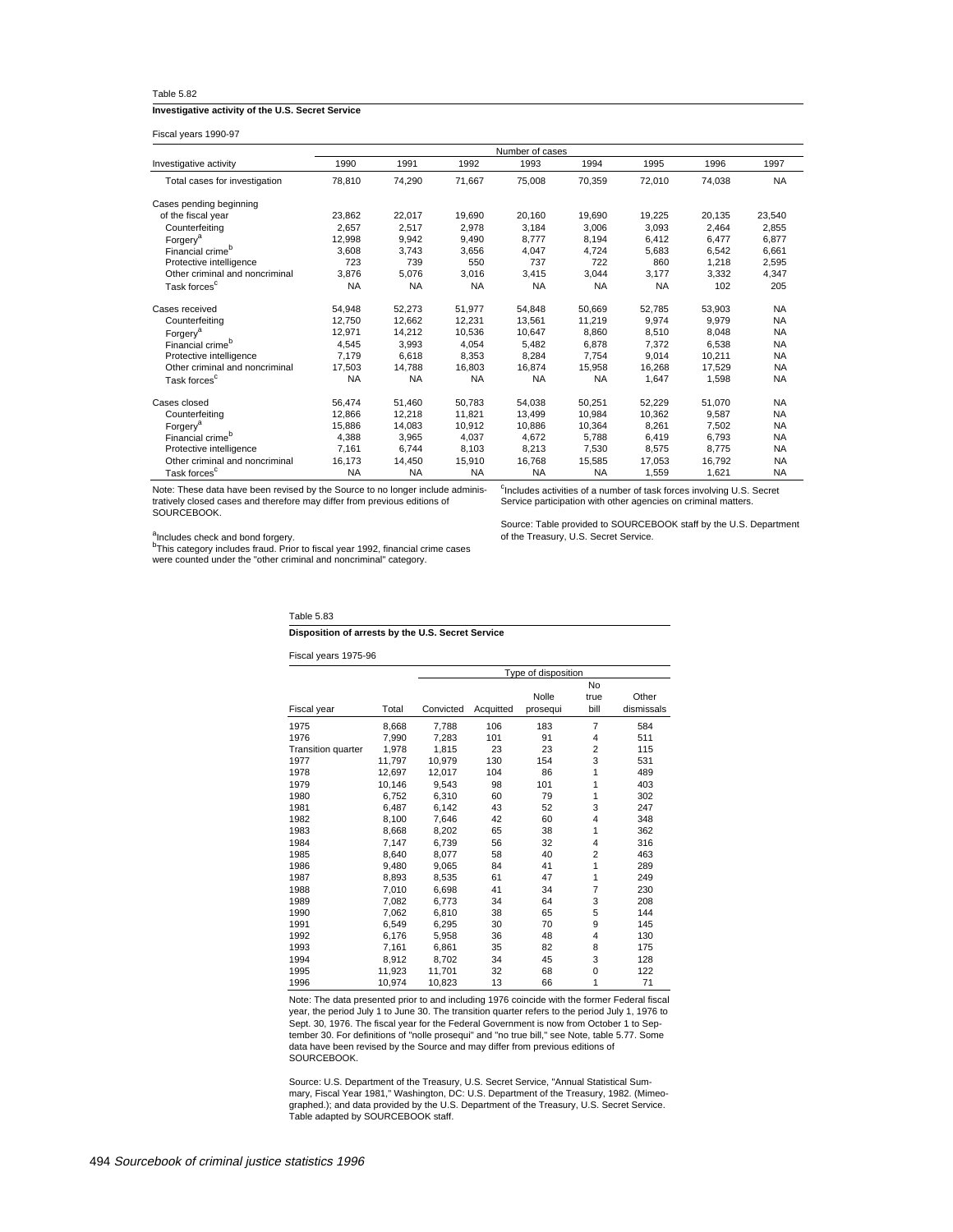**Persons indicted, awaiting trial on Dec. 31, and convicted of offenses involving abuse of public office**

By level of government, 1973-95

|       |               |                     |                | Elected or appointed official |                     |                |                 |                     |                |                 |                     |                |                 |                     |                |
|-------|---------------|---------------------|----------------|-------------------------------|---------------------|----------------|-----------------|---------------------|----------------|-----------------|---------------------|----------------|-----------------|---------------------|----------------|
|       |               | Total               |                |                               | Federal             |                |                 | State               |                |                 | Local               |                |                 | Others involved     |                |
|       |               | Awaiting            |                |                               | Awaiting            |                |                 | Awaiting            |                |                 | Awaiting            |                |                 | Awaiting            |                |
|       | In-<br>dicted | trial on<br>Dec. 31 | Con-<br>victed | $In-$<br>dicted               | trial on<br>Dec. 31 | Con-<br>victed | $In-$<br>dicted | trial on<br>Dec. 31 | Con-<br>victed | $In-$<br>dicted | trial on<br>Dec. 31 | Con-<br>victed | $In-$<br>dicted | trial on<br>Dec. 31 | Con-<br>victed |
| Total | 20,847        | 5,580               | 17.902         | 8,907                         | 1.587               | 7.798          | 1,629           | 521                 | 1,370          | 5.103           | 1.681               | 4,163          | 5,208           | 1.791               | 4,571          |
| 1973  | 191           | 18                  | 144            | 60                            | $\overline{2}$      | 48             | 19              | $\mathbf 0$         | 17             | 85              | $\overline{2}$      | 64             | 27              | 14                  | 15             |
| 1974  | 305           | 5                   | 213            | 59                            | $\overline{1}$      | 51             | 36              | 0                   | 23             | 130             | 4                   | 87             | 80              | 0                   | 52             |
| 1975  | 294           | 27                  | 211            | 53                            | 5                   | 43             | 36              | 5                   | 18             | 139             | 15                  | 94             | 66              | $\overline{2}$      | 56             |
| 1976  | 391           | 199                 | 260            | 111                           | $\overline{1}$      | 101            | 59              | 30                  | 35             | 194             | 98                  | 100            | 27              | 70                  | 24             |
| 1977  | 535           | 210                 | 440            | 129                           | 32                  | 94             | 50              | 33                  | 38             | 157             | 62                  | 164            | 199             | 83                  | 144            |
| 1978  | 530           | 205                 | 418            | 133                           | 42                  | 91             | 55              | 20                  | 56             | 171             | 72                  | 127            | 171             | 71                  | 144            |
| 1979  | 579           | 178                 | 419            | 114                           | 21                  | 102            | 56              | 29                  | 31             | 211             | 63                  | 151            | 198             | 65                  | 135            |
| 1980  | 727           | 213                 | 602            | 123                           | 16                  | 131            | 72              | 28                  | 51             | 247             | 82                  | 168            | 285             | 87                  | 252            |
| 1981  | 808           | 231                 | 730            | 198                           | 23                  | 159            | 87              | 36                  | 66             | 244             | 102                 | 211            | 279             | 70                  | 294            |
| 1982  | 813           | 186                 | 671            | 158                           | 38                  | 147            | 49              | 18                  | 43             | 257             | 58                  | 232            | 349             | 72                  | 249            |
| 1983  | 1,076         | 222                 | 972            | 460 <sup>a</sup>              | 58                  | 424            | 81              | 26                  | 65             | 270             | 61                  | 226            | 265             | 77                  | 257            |
| 1984  | 931           | 269                 | 934            | 408                           | 77                  | 429            | 58              | 21                  | 52             | 203             | 74                  | 196            | 262             | 97                  | 257            |
| 1985  | 1.157         | 256                 | 997            | 563                           | 90                  | 470            | 79              | 20                  | 66             | 248             | 49                  | 221            | 267             | 97                  | 240            |
| 1986  | 1,208         | 246                 | 1.026          | 596                           | 83                  | 523            | 88              | 24                  | 71             | 232             | 55                  | 207            | 292             | 84                  | 225            |
| 1987  | 1,276         | 368                 | 1,081          | 651                           | 118                 | 545            | 102             | 26                  | 76             | 246             | 89                  | 204            | 277             | 135                 | 256            |
| 1988  | 1,274         | 288                 | 1,067          | 629                           | 86                  | 529            | 66              | 14                  | 69             | 276             | 79                  | 229            | 303             | 109                 | 240            |
| 1989  | 1,348         | 375                 | 1.149          | 695                           | 126                 | 610            | 71              | 18                  | 54             | 269             | 122                 | 201            | 313             | 109                 | 284            |
| 1990  | 1,176         | 300                 | 1,084          | 615                           | 103                 | 583            | 96              | 28                  | 79             | 257             | 98                  | 225            | 208             | 71                  | 197            |
| 1991  | 1,452         | 346                 | 1.194          | 803                           | 149                 | 665            | 115             | 42                  | 77             | 242             | 88                  | 180            | 292             | 67                  | 272            |
| 1992  | 1,189         | 380                 | 1,081          | 624                           | 139                 | 532            | 81              | 24                  | 92             | 232             | 91                  | 211            | 252             | 126                 | 246            |
| 1993  | 1,371         | 403                 | 1,362          | 627                           | 133                 | 595            | 113             | 39                  | 133            | 309             | 132                 | 272            | 322             | 99                  | 362            |
| 1994  | 1,165         | 332                 | 969            | 571                           | 124                 | 488            | 99              | 17                  | 97             | 248             | 96                  | 202            | 247             | 95                  | 182            |
| 1995  | 1,051         | 323                 | 878            | 527                           | 120                 | 438            | 61              | 23                  | 61             | 236             | 89                  | 191            | 227             | 91                  | 188            |

Note: Questionnaires are sent annually to the U.S. attorneys' offices in each of the Federal judicial districts eliciting data concerning indictments and convictions during the year as well as prosecutions awaiting trial on December 31 of each year. These data cover<br>persons elected or appointed to office and career (staff) government employees; "others<br>involved" include individuals who hold no officia fenses such as extortion, bribery, and conflict of interest. Some data have been revised by the Source and may differ from previous editions of SOURCEBOOK.

<sup>a</sup>The 1983 figures were reviewed to attempt to identify the reason for the substantial in-<br>crease in prosecutions of Federal officials. The explanation appears to be two-fold; there

has been a greater focus on Federal corruption nationwide, and there appears to have been more consistent reporting of lower-level employees who abused their office, cases that may have been overlooked in the past. For reference, the U.S. attorneys' offices were told: "For purposes of this questionnaire, a public corruption case includes any case involv-ing abuse of office by a public employee. We are not excluding low-level employees or minor crimes, but rather focusing on the job-relatedness of the offense and whether the offense involves abuse of the public trust placed in the employee."

Source: U.S. Department of Justice, Criminal Division, "Report to Congress on the Activities<br>and Operations of the Public Integrity Section for 1991," pp. 28, 29; "1992," pp. 36, 37;<br>"1995," pp. 31, 32. Washington, DC: U.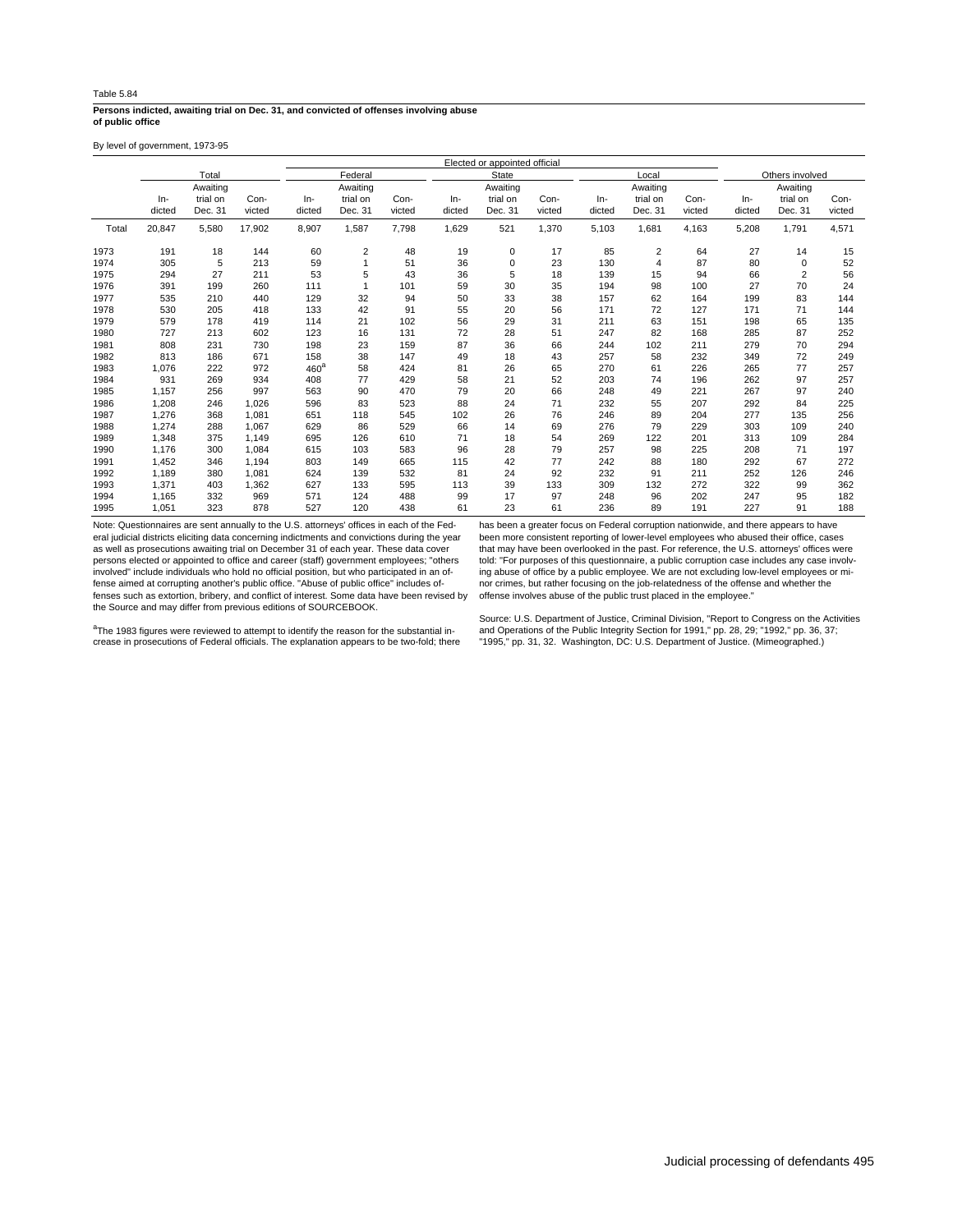### **Army personnel tried and percent convicted in General and Special (BCD) Courts-Martial**

By type of personnel, fiscal years 1971-96

| Fiscal year and                 | Total number | Percent   | Fiscal year and           | Total number | Percent   |
|---------------------------------|--------------|-----------|---------------------------|--------------|-----------|
| type of personnel               | tried        | convicted | type of personnel         | tried        | convicted |
| 1971                            | 3,942        | 94.9%     | 1984                      | 2,845        | 95.3%     |
| Officers                        | 42           | 80.9      | Officers                  | 41           | 85.4      |
| Enlisted personnel              | 3,900        | 95.6      | Enlisted personnel        | 2,804        | 95.5      |
| 1972                            | 3,319        | 93.7      | 1985                      | 2,724        | 95.2      |
| Officers                        | 52           | 78.8      | Officers                  | 52           | 88.5      |
| Enlisted personnel              | 3,267        | 93.9      | <b>Enlisted personnel</b> | 2,672        | 95.3      |
| 1973                            | 2,356        | 93.9      | 1986                      | 2,701        | 94.7      |
| Officers                        | 19           | 68.4      | Officers                  | 50           | 98.0      |
| Enlisted personnel              | 2,337        | 94.1      | <b>Enlisted personnel</b> | 2,651        | 94.6      |
| 1974                            | 3,258        | 94.3      | 1987                      | 2,516        | 95.8      |
| Officers                        | 14           | 78.5      | Officers                  | 37           | 86.5      |
| Enlisted personnel              | 3,244        | 94.4      | Enlisted personnel        | 2,479        | 96.0      |
| 1975                            | 2,876        | 93.3      | 1988                      | 2,554        | 95.3      |
| Officers                        | 15           | 53.3      | Officers                  | 27           | 77.8      |
| Enlisted personnel              | 2,861        | 93.5      | Enlisted personnel        | 2,527        | 95.5      |
| 1976                            | 2,265        | 91.8      | 1989                      | 2,435        | 93.9      |
| <b>Officers</b>                 | 20           | 65.0      | Officers                  | 35           | 91.4      |
| Enlisted personnel              | 2,245        | 92.1      | Enlisted personnel        | 2,400        | 94.0      |
| <b>Transition quarter</b>       | 500          | 90.8      | 1990                      | 2,222        | 94.1      |
| Officers                        | 8            | 62.5      | Officers                  | 27           | 96.3      |
| Enlisted personnel              | 492          | 91.2      | Enlisted personnel        | 2,195        | 94.1      |
| 1977                            | 1,920        | 89.9      | 1991 <sup>d</sup>         | 1,758        | 94.1      |
| Officers <sup>a</sup>           | 23           | 78.3      | Officers                  | 46           | 97.8      |
| Enlisted personnel <sup>b</sup> | 1,897        | 90.0      | Enlisted personnel        | 1,712        | 94.0      |
| 1978                            | 1,608        | 88.7      | 1992                      | 1,708        | 92.8      |
| <b>Officers</b>                 | 13           | 83.3      | Officers                  | 28           | 78.6      |
| Enlisted personnel <sup>c</sup> | 1,595        | 88.7      | <b>Enlisted personnel</b> | 1,680        | 93.0      |
| 1979                            | 1,768        | 90.7      | 1993                      | 1,287        | 90.0      |
| Officers <sup>a</sup>           | 22           | 72.7      | Officers                  | 32           | 100.0     |
| Enlisted personnel <sup>c</sup> | 1,746        | 90.9      | <b>Enlisted personnel</b> | 1,255        | 89.8      |
| 1980                            | 2,739        | 88.1      | 1994                      | 1,220        | 91.2      |
| Officers                        | 22           | 77.3      | Officers                  | 24           | 87.5      |
| Enlisted personnel              | 2,717        | 88.2      | Enlisted personnel        | 1,196        | 98.1      |
| 1981                            | 3,366        | 77.8      | 1995                      | 1,178        | 91.2      |
| Officers                        | 22           | 68.2      | Officers                  | 40           | 80.0      |
| Enlisted personnel              | 3,344        | 77.9      | Enlisted personnel        | 1,138        | 91.6      |
| 1982                            | 4,090        | 73.5      | 1996                      | 1,146        | 91.2      |
| Officers                        | 47           | 95.7      | Officers                  | 31           | 87.1      |
| Enlisted personnel              | 4,043        | 73.2      | Enlisted personnel        | 1,115        | 91.3      |
| 1983                            | 3,670        | 95.6      |                           |              |           |
| Officers                        | 47           | 91.5      |                           |              |           |
| Enlisted personnel              | 3,623        | 95.6      |                           |              |           |

<span id="page-79-0"></span>Note: In the military justice system, a General Court-Martial consists of a military judge and not less than five members (jurors), although a trial may be heard by a military judge alone, if requested by the accused (10 U.S.C. 815). A Special Court-Martial consists of not less than three members, or a military judge and not less than three members, or trial by military judge alone, if requested by the accused (10 U.S.C. 815). The jurisdiction of the Special Court-Martial is limited to non-capital offenses. In addition, a Special Court-Martial cannot adjudge a dishonorable discharge, dismissal, confinement longer than 6 months, hard labor without confinement for longer than 3 months, forfeiture of more than two-thirds pay, or any forfeiture of pay for longer than 6 months. If a bad conduct discharge (BCD) is adjudged, the Special Court-Martial must have included a verbatim record of the proceeding, counsel for the accused, and a military judge (10 U.S.C. 819). This is referred to as a Special (BCD) Court-Martial.

 These data reflect the combined activity of both General and Special (BCD) Courts-Martial. The data presented for years prior to and including 1976 coincide with former Federal fiscal years. The transition quarter refers to the period July 1, 1976 to Sept. 30, 1976. The fiscal year for the Federal Government is now from October 1 to September 30.

a<br>Includes one cadet.

<sup>b</sup>Includes one civilian.

<sup>c</sup>Includes two prisoners.

<sup>d</sup>The number of enlisted personnel tried in 1991 is much lower than previous years because<br>there were fewer trials than usual during the deployment to Southwest Asia and subsequent military operations in that region. In addition, the process of reducing the size of the Army began during this time period.

Source: Table constructed by SOURCEBOOK staff from data provided by the U.S. Department of Defense, Department of the Army.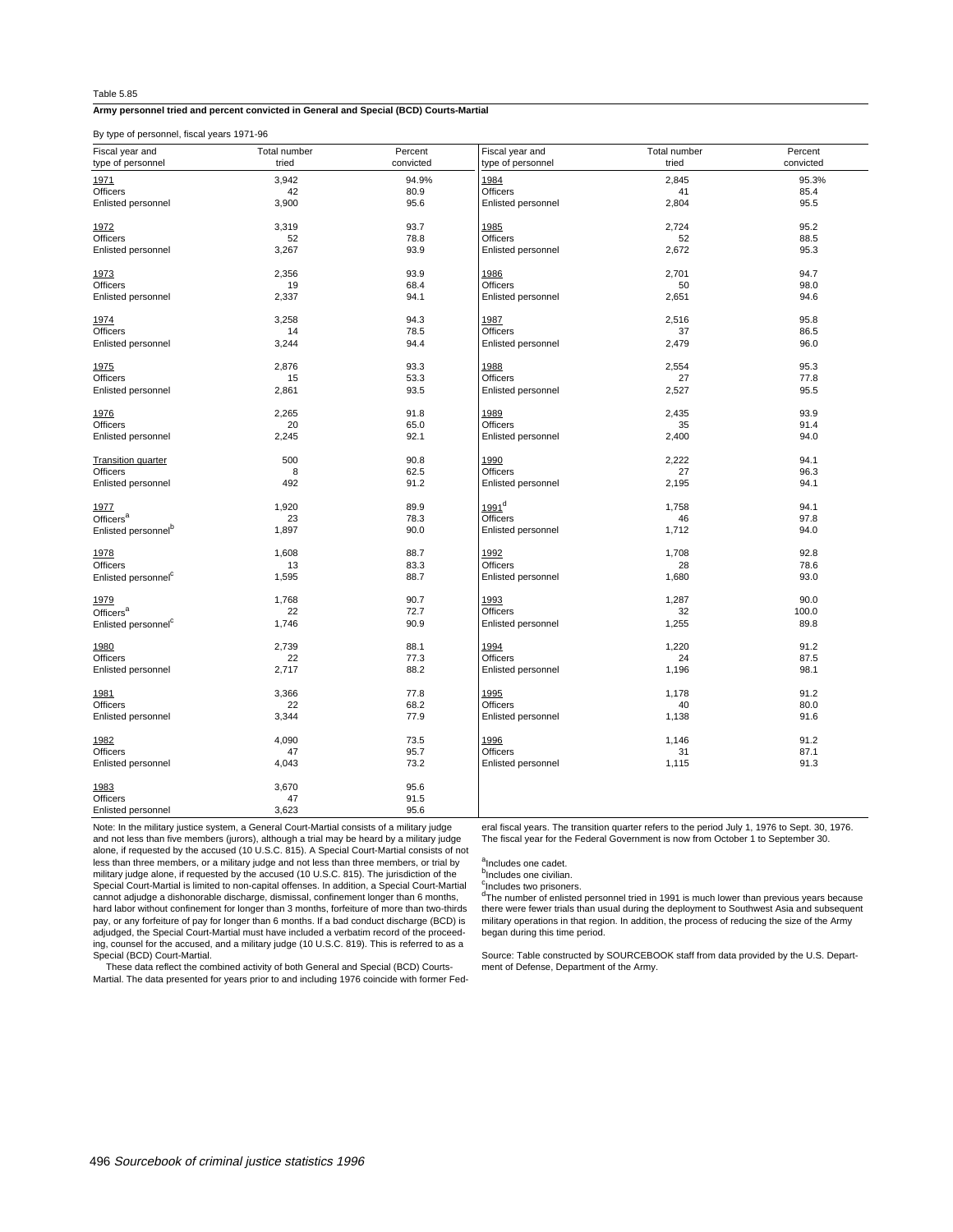| Table 5.86 |  |
|------------|--|
|------------|--|

**Coast Guard personnel tried in General, Special (BCD), and Summary Courts-Martial**

By type of court, fiscal years 1966-96

|                           | <b>Types of Courts-Martial</b> |                 |         |  |  |  |  |
|---------------------------|--------------------------------|-----------------|---------|--|--|--|--|
| Fiscal year               | General                        | Special (BCD)   | Summary |  |  |  |  |
| 1966                      | 3                              | 95              | 212     |  |  |  |  |
| 1967                      | $\overline{c}$                 | 68              | 211     |  |  |  |  |
| 1968                      | 0                              | 91              | 216     |  |  |  |  |
| 1969                      | $\overline{\mathbf{c}}$        | 92              | 207     |  |  |  |  |
| 1970                      | $\overline{\mathbf{c}}$        | 76              | 174     |  |  |  |  |
| 1971                      | $\overline{2}$                 | 129             | 287     |  |  |  |  |
| 1972                      | 6                              | 167             | 348     |  |  |  |  |
| 1973                      | 5                              | 206             | 307     |  |  |  |  |
| 1974                      | 7                              | 190             | 212     |  |  |  |  |
| 1975                      | 4                              | 189             | 267     |  |  |  |  |
| 1976                      | 4                              | 181             | 221     |  |  |  |  |
| <b>Transition quarter</b> | 0                              | 25              | 47      |  |  |  |  |
| 1977                      | 5                              | 84              | 188     |  |  |  |  |
| 1978                      | 3                              | 58              | 180     |  |  |  |  |
| 1979                      | $\overline{\mathbf{c}}$        | 47              | 122     |  |  |  |  |
| 1980                      | 3                              | 67              | 169     |  |  |  |  |
| 1981                      | $\overline{c}$                 | 58              | 192     |  |  |  |  |
| 1982                      | 9                              | 79              | 151     |  |  |  |  |
| 1983                      | 10                             | 68              | 128     |  |  |  |  |
| 1984                      | 6                              | 33              | 105     |  |  |  |  |
| 1985                      | 5                              | 43              | 77      |  |  |  |  |
| 1986                      | 5                              | 19              | 50      |  |  |  |  |
| 1987                      | 11                             | 24              | 63      |  |  |  |  |
| 1988                      | 13                             | 25              | 35      |  |  |  |  |
| 1989                      | 5                              | 40              | 48      |  |  |  |  |
| 1990                      | 14                             | 42              | 47      |  |  |  |  |
| 1991                      | 9                              | 34              | 18      |  |  |  |  |
| 1992                      | 16                             | 26 <sup>a</sup> | 25      |  |  |  |  |
| 1993                      | 14                             | 31              | 11      |  |  |  |  |
| 1994                      | 9                              | 23              | 15      |  |  |  |  |
| 1995                      | 11                             | 8               | 14      |  |  |  |  |
| 1996                      | 22                             | 16              | 14      |  |  |  |  |

Note: [See Note, table 5.85.](#page-79-0) A Summary Court-Martial is a military trial by one commissioned<br>officer who need not be a lawyer. Punishment may not exceed 30 days in confinement, and may include reduction and forfeitures of not more than two-thirds of 1 month's pay. No counsel is furnished for prosecution or defense. Accused personnel have the option to refuse trial by Summary Court-Martial, but refusal may result in the charges being referred to a higher level court-martial. The data presented for years prior to and including 1976 coincide with former Federal fiscal years July 1 to June 30. The transition quarter refers to the period July 1 to June 30. The fransit

<sup>a</sup>Includes one case where charges were withdrawn prior to plea.

Source: Table constructed by SOURCEBOOK staff from data provided by the U.S. Depart-ment of Transportation, U.S. Coast Guard.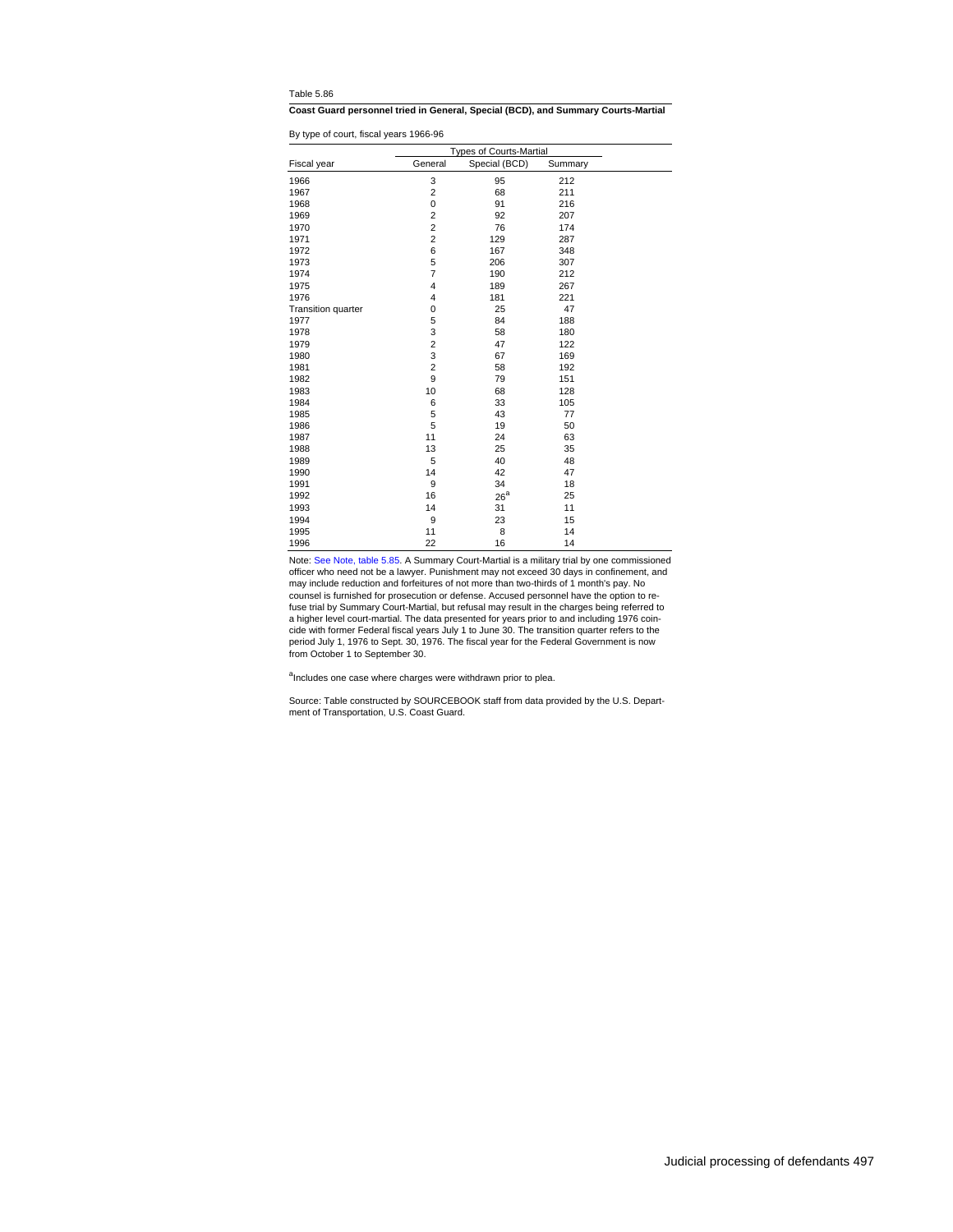# **Offenses involved in Coast Guard Special (BCD) Courts-Martial**

Fiscal years 1978-96

| Type of offense          | 1978           | 1979           | 1980           | 1981           | 1982      | 1983           | 1984           | 1985           | 1986           | 1987                  | 1988           | 1989           | 1990           | 1991           | 1992           | 1993           | 1994           | 1995           | 1996           |
|--------------------------|----------------|----------------|----------------|----------------|-----------|----------------|----------------|----------------|----------------|-----------------------|----------------|----------------|----------------|----------------|----------------|----------------|----------------|----------------|----------------|
| Assault                  |                | 4              | 4              | 14             | 6         | 4              | 3              | 28             |                | $\boldsymbol{\Delta}$ | -1             | 4              | <b>NA</b>      |                |                | 9              | 5              | 8              |                |
| Rape                     | <b>NA</b>      | <b>NA</b>      | <b>NA</b>      | <b>NA</b>      | <b>NA</b> | <b>NA</b>      | <b>NA</b>      | <b>NA</b>      | <b>NA</b>      | <b>NA</b>             | <b>NA</b>      | <b>NA</b>      | <b>NA</b>      | 3              |                | <b>NA</b>      | 3              | <b>NA</b>      | <b>NA</b>      |
| Housebreaking            | <b>NA</b>      | <b>NA</b>      | <b>NA</b>      | <b>NA</b>      | <b>NA</b> | <b>NA</b>      | <b>NA</b>      | <b>NA</b>      | <b>NA</b>      | <b>NA</b>             | $\overline{2}$ | <b>NA</b>      | <b>NA</b>      | $\overline{2}$ | 3              | $\overline{2}$ | <b>NA</b>      | <b>NA</b>      | $\mathbf{1}$   |
| Larceny or wrongful      |                |                |                |                |           |                |                |                |                |                       |                |                |                |                |                |                |                |                |                |
| appropriation            | 33             | 66             | 62             | 20             | 35        | 70             | 11             | 32             | 23             | 35                    | 26             | 12             | 47             | 47             | 23             | 43             | 28             |                | 66             |
| Forgery                  | <b>NA</b>      | 46             | 72             | <b>NA</b>      | <b>NA</b> | <b>NA</b>      | <b>NA</b>      | <b>NA</b>      | <b>NA</b>      | <b>NA</b>             | $\overline{1}$ | 21             | 3              | 5              | $\overline{2}$ |                | 13             | $\overline{2}$ |                |
| Conspiracy               | <b>NA</b>      | <b>NA</b>      | 9              | <b>NA</b>      | <b>NA</b> | <b>NA</b>      | <b>NA</b>      | <b>NA</b>      | <b>NA</b>      | <b>NA</b>             | $\overline{2}$ | $\overline{4}$ |                | 8              | 7              |                | <b>NA</b>      |                |                |
| Sodomy                   | <b>NA</b>      | <b>NA</b>      | <b>NA</b>      | <b>NA</b>      | <b>NA</b> | <b>NA</b>      | <b>NA</b>      | <b>NA</b>      | <b>NA</b>      | <b>NA</b>             | 1              | <b>NA</b>      | 2              | $\overline{4}$ | $\overline{2}$ | 5              | 4              | <b>NA</b>      | <b>NA</b>      |
| Marijuana offenses       | 8              | 49             | 30             | 22             | 88        | 41             | 17             | 18             |                | <b>NA</b>             | <b>NA</b>      | <b>NA</b>      | <b>NA</b>      | <b>NA</b>      | <b>NA</b>      | <b>NA</b>      | <b>NA</b>      | <b>NA</b>      | <b>NA</b>      |
| Controlled drug offenses | $\mathbf{1}$   | 26             | $\Delta$       | 19             | 18        | 25             | 20             | 18             | 5              | 6                     | 9              | 20             | 63             | 31             | 19             | $\overline{7}$ | 16             | <b>NA</b>      | 21             |
| Offenses against Coast   |                |                |                |                |           |                |                |                |                |                       |                |                |                |                |                |                |                |                |                |
| Guard property           | 8              | 5              | 13             |                | 16        | 3              | <b>NA</b>      | <b>NA</b>      | 3              | $\overline{2}$        | 5              | <b>NA</b>      | 9              | <b>NA</b>      | <b>NA</b>      | <b>NA</b>      | $\overline{2}$ |                | 11             |
| False representation of  |                |                |                |                |           |                |                |                |                |                       |                |                |                |                |                |                |                |                |                |
| official statements      | 3              | <b>NA</b>      | $\overline{2}$ |                | 22        | 8              |                | 12             | 2              | 3                     | $\overline{4}$ |                |                | 14             | 13             | 16             | 4              | <b>NA</b>      |                |
| Cruelty and maltreatment | <b>NA</b>      | <b>NA</b>      | <b>NA</b>      | <b>NA</b>      | <b>NA</b> | <b>NA</b>      | <b>NA</b>      | <b>NA</b>      | <b>NA</b>      | <b>NA</b>             | <b>NA</b>      |                | <b>NA</b>      | $\overline{1}$ | 1              | 17             | 8              | 3              | $\overline{c}$ |
| Violation of order       |                |                |                |                |           |                |                |                |                |                       |                |                |                |                |                |                |                |                |                |
| or regulation            | $\overline{7}$ | 16             | 20             | 26             | 63        | 15             | 14             | 4              | 11             | 22                    | 16             | 18             | 22             | 34             | 15             | 41             | 26             | 8              | 24             |
| Willful disobedience or  |                |                |                |                |           |                |                |                |                |                       |                |                |                |                |                |                |                |                |                |
| disrespect               | $\overline{7}$ | 5              | 6              | 16             | 10        | $\overline{2}$ | $\overline{2}$ | 13             | $\overline{2}$ | <b>NA</b>             | <b>NA</b>      | $\overline{2}$ |                | $\overline{7}$ |                | <b>NA</b>      |                |                | <b>NA</b>      |
| Insubordinate conduct    |                |                |                |                |           |                |                |                |                |                       |                |                |                |                |                |                |                |                |                |
| toward a petty officer   | <b>NA</b>      | <b>NA</b>      | <b>NA</b>      | <b>NA</b>      | <b>NA</b> | <b>NA</b>      | <b>NA</b>      | <b>NA</b>      | <b>NA</b>      | <b>NA</b>             | $\mathbf{1}$   |                | $\overline{2}$ | 3              | <b>NA</b>      | 3              | <b>NA</b>      | <b>NA</b>      | <b>NA</b>      |
| AWOL or desertion        | 72             | 50             | 73             | 44             | 56        | 38             | 18             | 14             | 10             | $\overline{4}$        | 30             | 21             | 21             | 11             | 9              | 14             | 9              | $\overline{2}$ | 3              |
| Missing ship movements   | 14             | $\overline{2}$ | $\overline{7}$ | $\overline{7}$ | 9         | 3              | 4              | $\overline{4}$ | <b>NA</b>      | <b>NA</b>             | 3              | $\overline{2}$ | $\Delta$       | $\overline{1}$ | 3              |                |                |                | <b>NA</b>      |
| Check writing without    |                |                |                |                |           |                |                |                |                |                       |                |                |                |                |                |                |                |                |                |
| sufficient funds         | <b>NA</b>      | <b>NA</b>      | <b>NA</b>      | <b>NA</b>      | <b>NA</b> | <b>NA</b>      | <b>NA</b>      | <b>NA</b>      | <b>NA</b>      | <b>NA</b>             | <b>NA</b>      | <b>NA</b>      | <b>NA</b>      | <b>NA</b>      | 150            | 90             | 46             | <b>NA</b>      | <b>NA</b>      |
| Frauds against the       |                |                |                |                |           |                |                |                |                |                       |                |                |                |                |                |                |                |                |                |
| <b>United States</b>     | <b>NA</b>      | <b>NA</b>      | <b>NA</b>      | <b>NA</b>      | <b>NA</b> | <b>NA</b>      | <b>NA</b>      | <b>NA</b>      | <b>NA</b>      | <b>NA</b>             | 3              | 4              | 12             | $\overline{2}$ | 2              |                |                | <b>NA</b>      | 10             |
| General offenses         | 8              |                | 13             | 6              | 35        | 37             | 14             | 18             | 19             | 5                     | 18             | 12             | 32             | 49             | 31             | 52             | 72             | 8              | 18             |
| Other offenses           | 41             | 22             | 48             | 42             | 46        | 61             | 5              | 8              | 29             | 23                    | <b>NA</b>      | 10             | 11             | 17             | 9              | 11             | 11             |                | 6              |

Source: Table constructed by SOURCEBOOK staff from data provided by the U.S. Depart-ment of Transportation, U.S. Coast Guard.

Note: [See Note, table 5.85.](#page-79-0) The data in this table present the total number of offenses in-<br>volved in Special (BCD) Courts-Martial. A person may have been charged with more than<br>one offense; see table 5.86 for the number o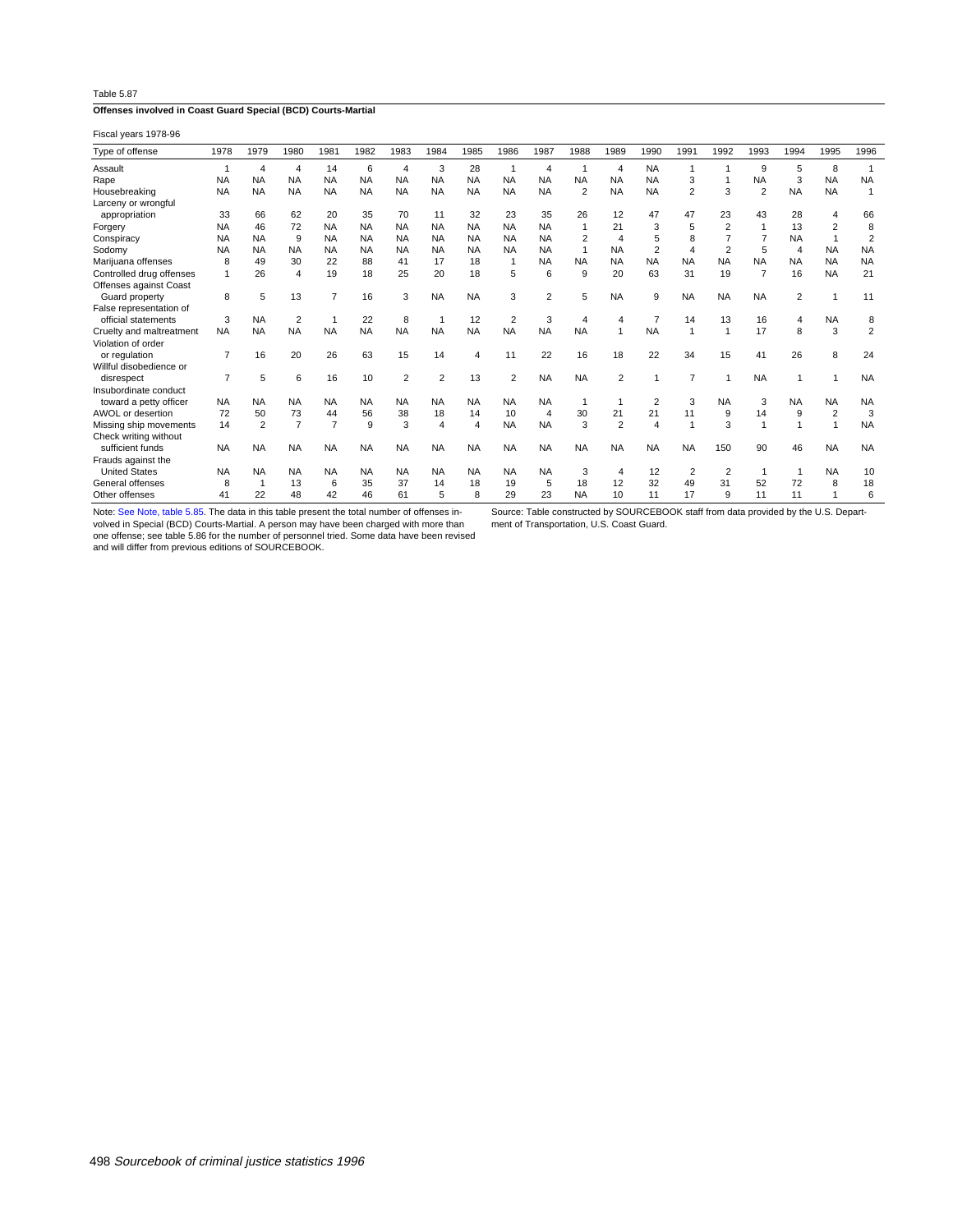**Coast Guard personnel convicted in Special (BCD) Courts-Martial**

By type of disposition, fiscal years 1981-96

|         |                   | Disposition <sup>a</sup> |                |                                  |           |                |            |                |                         |  |  |  |  |
|---------|-------------------|--------------------------|----------------|----------------------------------|-----------|----------------|------------|----------------|-------------------------|--|--|--|--|
| Fiscal  | Number<br>of con- | Bad<br>conduct           | Con-           | Hard<br>labor<br>without<br>con- | Reduction |                | Forfeiture |                |                         |  |  |  |  |
| year    | victions          | discharge                | finement       | finement                         | in rate   | Restriction    | of pay     | Fine           | Other                   |  |  |  |  |
| Number  |                   |                          |                |                                  |           |                |            |                |                         |  |  |  |  |
| 1981    | 55                | 5                        | 34             | 13                               | 38        | 11             | 41         | <b>NA</b>      | 5                       |  |  |  |  |
| 1982    | 74                | 9                        | 41             | 4                                | 46        | 11             | 48         | $\overline{4}$ | 13                      |  |  |  |  |
| 1983    | 62                | 16                       | 35             | 6                                | 49        | 9              | 35         | 24             | 17                      |  |  |  |  |
| 1984    | 32                | 3                        | 18             | $\mathbf{1}$                     | 25        | 6              | 21         | $\overline{2}$ | 10                      |  |  |  |  |
| 1985    | 36                | $\overline{7}$           | 18             | 2                                | 28        | 5              | 24         | 3              | 8                       |  |  |  |  |
| 1986    | 16                | 3                        | $\overline{7}$ | $\overline{\mathbf{c}}$          | 9         | <b>NA</b>      | 10         | <b>NA</b>      | 6                       |  |  |  |  |
| 1987    | 23                | 3                        | 13             | 4                                | 21        | 2              | 10         | <b>NA</b>      | 3                       |  |  |  |  |
| 1988    | 25                | 8                        | 13             | 5                                | 18        | 5              | 9          | $\overline{2}$ | <b>NA</b>               |  |  |  |  |
| 1989    | 36                | 11                       | 14             | 8                                | 26        | 4              | 18         | 5              | 10                      |  |  |  |  |
| 1990    | 36                | 17                       | 18             | 11                               | 31        | 6              | 16         | $\mathbf 2$    | $\overline{7}$          |  |  |  |  |
| 1991    | 26                | 15                       | 22             | 3                                | 21        | $\overline{2}$ | 16         | 3              | 4                       |  |  |  |  |
| 1992    | 23                | 9                        | 18             | $\overline{c}$                   | 19        | 3              | 11         | $\overline{2}$ | 2                       |  |  |  |  |
| 1993    | 27                | 14                       | 19             | $\overline{c}$                   | 20        | 3              | 8          | 9              | $\overline{c}$          |  |  |  |  |
| 1994    | 20                | 11                       | 17             | <b>NA</b>                        | 20        | $\overline{2}$ | 6          | 4              | $\mathbf{1}$            |  |  |  |  |
| 1995    | 7                 | $\overline{2}$           | 5              | $\overline{\mathbf{c}}$          | 6         | $\mathbf{1}$   | 3          | <b>NA</b>      | $\overline{\mathbf{c}}$ |  |  |  |  |
| 1996    | 14                | $\overline{7}$           | 10             | $\mathbf{1}$                     | 13        | $\mathbf{1}$   | 11         | $\overline{4}$ | 6                       |  |  |  |  |
| Percent |                   |                          |                |                                  |           |                |            |                |                         |  |  |  |  |
| 1981    | 100%              | 9%                       | 62%            | 24%                              | 69%       | 20%            | 74%        | X              | 9%                      |  |  |  |  |
| 1982    | 100               | 12                       | 55             | 5                                | 62        | 15             | 65         | 5%             | 18                      |  |  |  |  |
| 1983    | 100               | 26                       | 56             | 10                               | 79        | 14             | 56         | 39             | 27                      |  |  |  |  |
| 1984    | 100               | 9                        | 56             | 3                                | 78        | 19             | 66         | 6              | 31                      |  |  |  |  |
| 1985    | 100               | 19                       | 50             | 6                                | 78        | 14             | 67         | 8              | 22                      |  |  |  |  |
| 1986    | 100               | 19                       | 44             | 12                               | 56        | X              | 63         | X              | 38                      |  |  |  |  |
| 1987    | 100               | 13                       | 57             | 17                               | 91        | 9              | 43         | Χ              | 13                      |  |  |  |  |
| 1988    | 100               | 32                       | 52             | 20                               | 72        | 20             | 36         | 8              | X                       |  |  |  |  |
| 1989    | 100               | 31                       | 39             | 22                               | 72        | 11             | 50         | 14             | 28                      |  |  |  |  |
| 1990    | 100               | 47                       | 50             | 31                               | 86        | 17             | 44         | $\mathbf{1}$   | 19                      |  |  |  |  |
| 1991    | 100               | 58                       | 85             | 12                               | 81        | 8              | 62         | 12             | 15                      |  |  |  |  |
| 1992    | 100               | 39                       | 78             | 9                                | 83        | 13             | 48         | 9              | 9                       |  |  |  |  |
| 1993    | 100               | 52                       | 70             | 7                                | 74        | 11             | 30         | 33             | $\overline{7}$          |  |  |  |  |
| 1994    | 100               | 55                       | 85             | X                                | 100       | 10             | 30         | 20             | 5                       |  |  |  |  |
| 1995    | 100               | 29                       | 71             | 29                               | 86        | 14             | 43         | X              | 29                      |  |  |  |  |
| 1996    | 100               | 50                       | 71             | 7                                | 93        | $\overline{7}$ | 79         | 29             | 43                      |  |  |  |  |

Note: [See Note, table 5.85.](#page-79-0)

<sup>a</sup>Disposition totals are greater than the conviction totals<br>shown because more than one disposition may be im-<br>posed in each case.

Source: Table constructed by SOURCEBOOK staff from data provided by the U.S. Department of Transportation, U.S. Coast Guard.

Table 5.88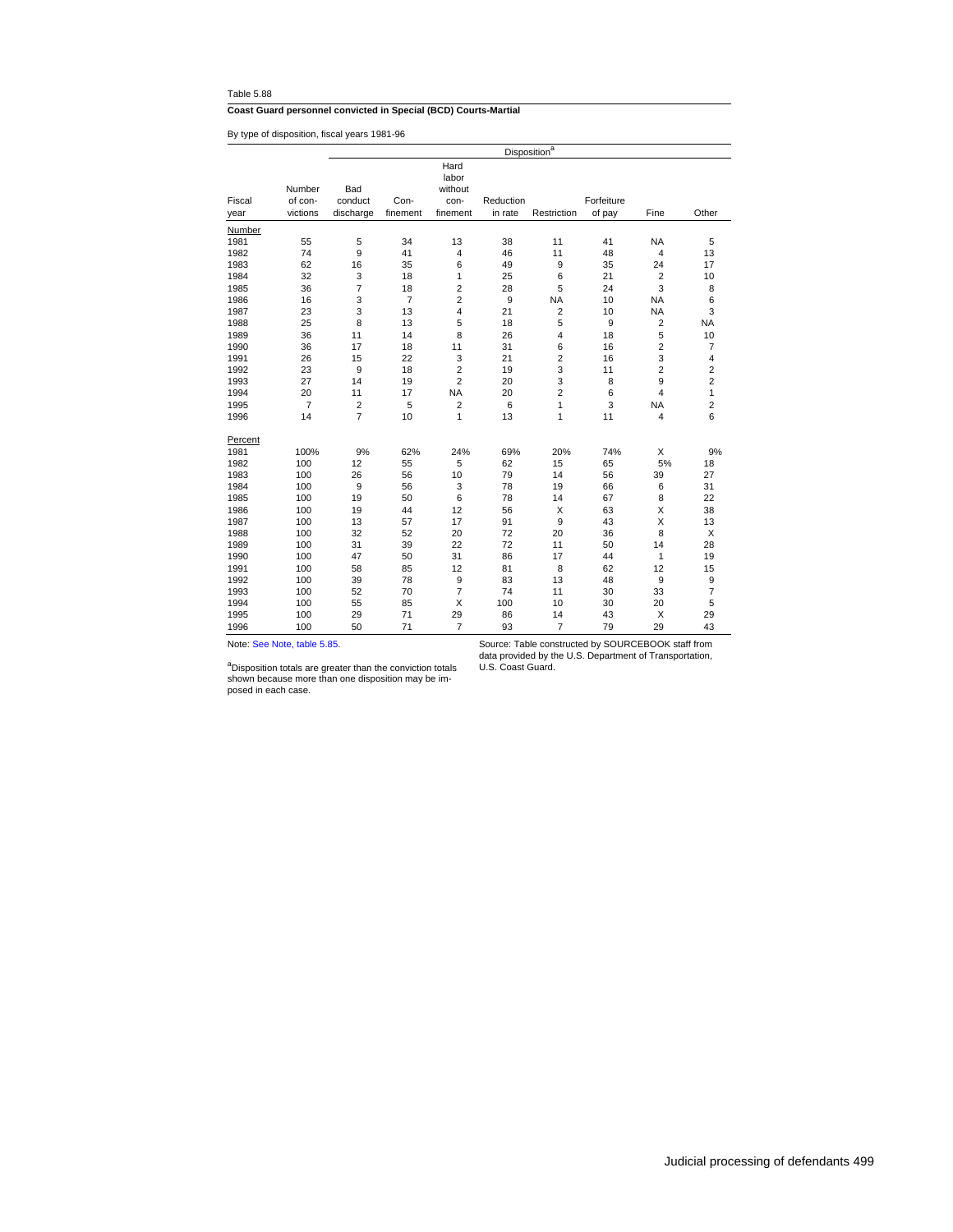## **Appendix 13**

**Federal Justice Statistics** Methodology and definitions of terms

Note: The following was excerpted from U.S. Department of Justice, Bureau of Justice Statistics, **Compendium of Federal Justice Statistics, 1994**, NCJ-163063 (Washington, DC: U.S. Department of Justice, 1997). Nonsubstantive editorial adaptations have been made.

## **Methodology**

The data are from the Bureau of Justice Statistics (BJS) Federal Justice Statistics database. The database is constructed from source files provided by the Executive Office for U.S. Attorneys, the Administrative Office of the United States Courts (AO), the United States Sentencing Commission, and the Federal Bureau of Prisons. The AO also maintains data collected by the Pretrial Services Administration, the U.S. Court of Appeals, and data on the work of the U.S. Probation Service in the Federal Probation Supervision Information System.

Records in the Federal Justice Statistics database are matched according to a statistically weighted combination of names, other personal identifiers, dates of court appearances, types of offenses, and other relevant information contained in the files. Using the matched data files, it is possible to combine information about two or more stages of the processing of a criminal matter or case, from the prosecutor's decision of whether to file a criminal case, through adjudication, and, if the defendant is convicted, through prison and/or supervised release. Unless otherwise noted, data tables describe the fiscal year 1994.

The unit of analysis is a combination of a person (or corporation) and a matter or case. For example, if a single person is involved in three different criminal cases during the time period specified in the table, he or she is counted three times in the tabulation. Similarly, if a single criminal case involves a corporate defendant and four individual defendants, it is counted five times in the tabulation.

The unit of analysis for incarceration, probation, parole, or other supervised release is a person entering custody or supervision, or a person leaving custody or supervision. For example, a person convicted in two concurrent cases and committed once to the custody of the Federal Bureau of Prisons in the

indicated time period is counted as one admission to a term of incarceration. A person who terminates probation twice in the indicated time period, such as with a violation and again after reinstatement, is counted as two terminations of probation.

The offense classifications in the tables are based on the classification system used by the AO. Specific offenses in the AO classification are combined to form the BJS categories in the tables. These categories are designed to be as consistent as possible with BJS publications on State criminal justice systems. Offense categories for tables focusing on prisoners are based on combinations of offense designations used by the Bureau of Prisons. They are similar to the BJS categories but may not be directly comparable.

Where more than one offense is charged or adjudicated, the most serious offense, the one that may or did result in the most severe sentence, is used in the classification. Prisoners are classified according to the offense that bears the longest single incarceration sentence. The offense description may change as a case goes through the criminal justice process. Tables indicate whether charged or adjudicated offenses are used.

The availability of particular items of information is affected by the data source. Data on prosecutors' decisions prior to court filing are provided for cases investigated by U.S. attorneys, but not for those handled by other litigating divisions of the U.S. Department of Justice. Criminal Division cases enter the data base once they are filed in U.S. District Court, however. Many items of social and demographic information come from presentence investigation records, supervision records, or sentencing records and are available only for arrested defendants who were convicted and/or began serving a sentence involving supervised release. (This particularly affects sex, race, ethnicity, and prior record information.)

Time served in prison is the number of months from the prisoner's arrival into jurisdiction of the Bureau of Prisons until first release from prison, plus any jail time served and credited. The calculation is the same as that currently used by the Bureau of Prisons. Because other publications may include different groups of prisoners, calculate time served differently, or use a different offense classification, these data may differ from estimates of time served in previous publications by the Bureau of Prisons or in publications based on other data sources.

These data are designed to permit the user to make valid comparisons of numbers within each table and to compare percentage rates across tables. The total numbers

of subjects that are based on records linked between two files are generally less than the total number of records in either source file. Accordingly, comparisons of absolute numbers across two or more tables, or between these data and other data sources, are not necessarily valid.

## **Definitions of terms**

**Agriculture violation**--violation of the Federal statutes on agriculture and conservation, for example, violations of the Agricultural Acts, Insecticide Act, and the Packers and Stockyards Act; also violation of laws concerning plant quarantine and the handling of animals pertaining to research (title 7 U.S.C. except sections on food stamps).

**Antitrust**--violation of Federal antitrust statutes, which aim to protect trade and commerce from unlawful restraints, price fixing, monopolies, and discrimination in pricing or in furnishing services or facilities.

**Arson**--willfully or maliciously setting, or attempting to set, fire to any property within the special maritime and territorial jurisdiction of the United States.

**Assault**--intentionally inflicting, attempting or threatening to inflict bodily injury to anyone within the special maritime and territorial jurisdiction of the United States or to any Government official, foreign official, official guest, internationally protected person, or any officer or employee of the United States designated in section 18 U.S.C. 1114; also certain violations of the Fair Housing Act of 1968.

**Bail**--the sum of money promised as a condition of release, to be paid if a released defendant defaults.

**Bribery**--offering or promising anything of value with intent to unlawfully influence a public official, bank employee, officer or employee of the U.S. Government, witness, or any common carrier as well as soliciting or accepting such an offer. Soliciting or receiving anything of value in consideration of aiding a person to obtain employment in the U.S. Government. Receiving or soliciting any remuneration, directly or indirectly, in cash or any kind in return for purchasing, ordering, leasing, or recommending to purchase any good, service, or facility.

**Burglary**--breaking and entering into another's property with intent to steal within the special maritime and territorial jurisdiction of the United States; also including breaking and entering into any official bank, credit union, savings and loan institution, post office, vessel or steamboat assigned to the use of mail service, or personal property of the United States or breaking the seal or lock of any carrier facility containing interstate or foreign shipments of freight or express.

**Collateral bond**--an agreement made by a defendant as a condition of his or her pretrial release that requires the defendant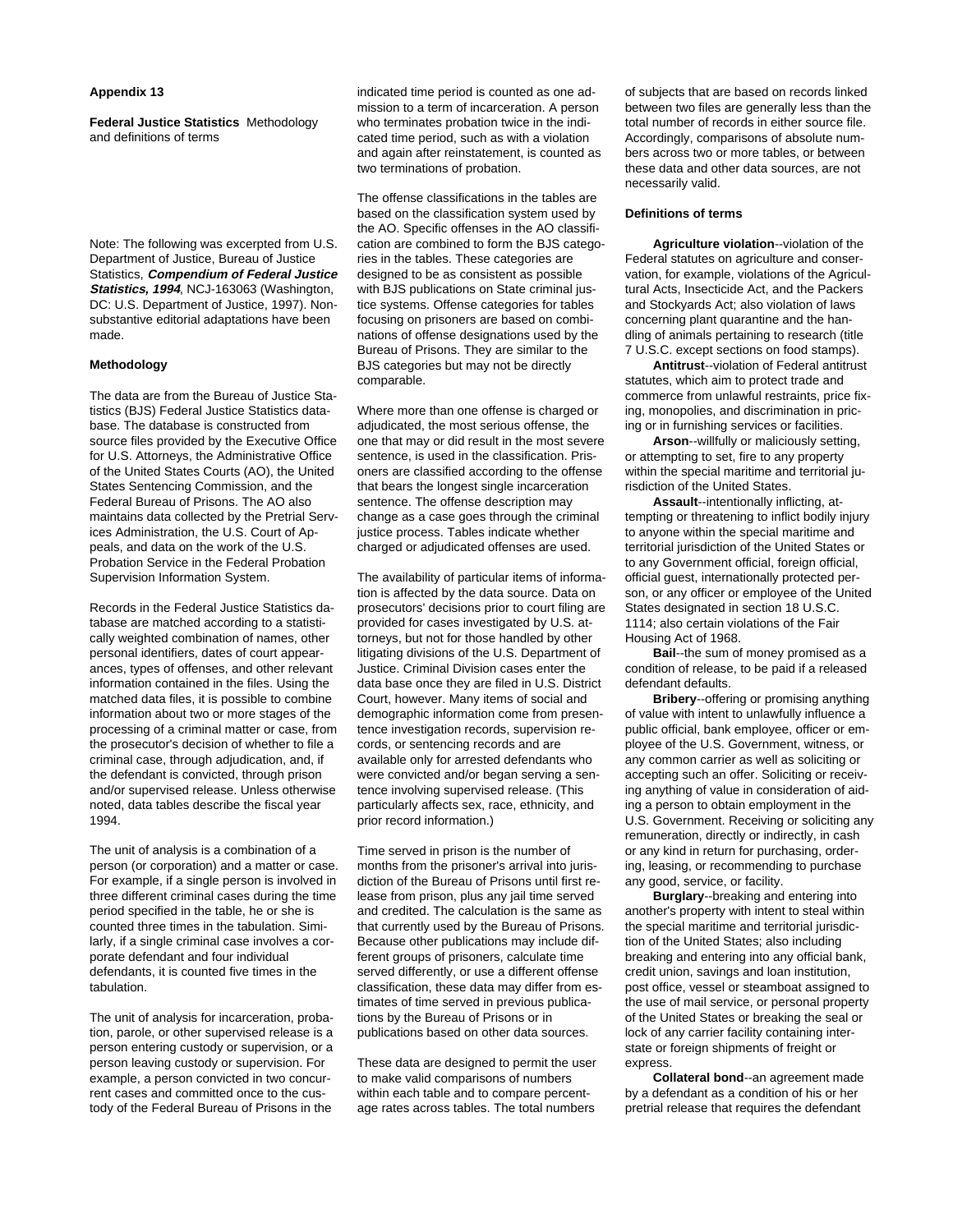to post property valued at the full bail amount as an assurance of his or her intention to appear at trial.

**Conspiracy**--an agreement by two or more persons to commit or to effect the commission of an unlawful act or to use unlawful means to accomplish an act that is not in itself unlawful; also any overt act in furtherance of the agreement. A person charged with conspiracy is classified under the substantive offense alleged.

**Counterfeiting**--falsely making, forging, or altering any obligation or security of the United States, foreign obligation or security, coin or bar stamped at any mint in the United States, money order issued by the Postal Service, domestic or foreign stamp, or seal of any department or agency of the United States. Passing, selling, attempting to pass or sell, or bringing into the United States any of the above falsely made articles. Making, selling, or possessing any plates or stones used for printing counterfeit obligations or securities of the United States, foreign obligations or securities, Government transportation requests, or postal stamps; or knowingly and intentionally trafficking in falsified labels affixed to phono records, motion pictures, or audio visual works.

**Deposit bond**--an agreement made by a defendant as a condition of his or her release that requires the defendant to post a fraction of the bail before he or she is released.

**Detention**--the legally authorized confinement of persons after arrest, whether before or during prosecution. Only those persons held 2 or more days are classified as detained.

**Drug offenses**--manufacture, import, export, distribution, or dispensing of a controlled substance (or counterfeit substance), or the possession of a controlled substance (or counterfeit substance) with intent to manufacture, import, export, distribute, or dispense. Also using any communication facilities which causes or facilitates a felony under title 21. Also furnishing of fraudulent or false information concerning prescriptions as well as any other unspecified drug-related offense.

**Embezzlement**--fraudulently appropriating property by a person to whom such property has been entrusted or into whose hands it has lawfully come where offense is committed by bank officers or employees; officers or employees of the Postal Service; officers of lending, credit, or insurance institutions; any officer or employee of a corporation or association engaged in commerce as a common carrier; court officers of the U.S. courts; or officers or employees of the United States. Stealing, selling, conveying, or disposing of any money, property, records, or thing of value to the United States or any department thereof.

**Escape**--departing or attempting to depart from the custody of a correctional

institution; a judicial, correctional, or law enforcement officer; or a hospital where one is committed for drug abuse and drug dependency problems. Knowingly advising, aiding, assisting, or procuring the escape or attempted escape of any person from a correctional facility, an officer, or the above-mentioned hospital as well as concealing an escapee. Providing or attempting to provide to an inmate in prison a prohibited object or making, possessing, obtaining, or attempting to make or obtain a prohibited object. Instigating, assisting, attempting to cause, or causing any mutiny or riot at any Federal penal, detention, or correctional facility or conveying into any of these institutions any dangerous instrumentalities.

**Failure to appear**--willful absence from any court appointment.

**Felony**--a criminal offense punishable by death or imprisonment for a term exceeding 1 year.

**Financial conditions**--monetary conditions upon which release of a defendant before trial is contingent. Includes deposit bond, surety bond, and collateral bond (see individual definitions).

**Food and drug violations**--violations of the Federal Food, Drug, and Cosmetic Act, such as regulations for clean and sanitary movement of animals.

**Forgery**--falsely and with intent to defraud, making, counterfeiting, altering, or possessing with intent to pass off as genuine any U.S. Postal Service money order; postmarking stamp or impression; obligation or security of the United States; foreign obligation, security, or bank note; contractors' bond, bid, or public record; seal of a court or any department or agency of the U.S. Government; the signature of a judge or court officer; ships' papers; documents on entry of vessels; deed; power of attorney; customs matters; coin or bar; and so forth. Also making, possessing, selling, or printing plates or stones for counterfeiting obligations or securities.

**Fraud**--unlawfully depriving a person of his or her property or legal rights through intentional misrepresentation of fact or deceit other than forgery or counterfeiting. Includes violations of statutes pertaining to lending and credit institutions, the Postal Service, interstate wire, radio, television, computer, creditcard, veterans benefits, allotments, bankruptcy, marketing agreements, commodity credit, the Securities and Exchange Commission, railroad retirement, unemployment, Social Security, false personation, citizenship, passports, conspiracy, and claims and statements, excluding tax fraud. The category excludes fraud involving tax violations that are shown in a separate category under "Public-order, other offenses."

**Gambling**--transporting, manufacturing, selling, possessing, or using any gambling device in the District of Columbia or any possession of the United States or

within Indian country or the special maritime and territorial jurisdiction of the United States. Also transporting gambling devices in the jurisdiction of the United States, (except under authority of the Federal Trade Commission or any State that has a law providing for their exemption from these provisions), transmitting wagering information in interstate or foreign commerce, interstate transporting of wagering paraphernalia, importing or transporting lottery tickets, or mailing lottery tickets or related matter.

**Hispanic**--ethnic category based on classification by reporting agency. Hispanic persons may be of any race.

**Immigration offenses**--offenses involving illegal entrance into the United States, illegally reentering after being deported, willfully failing to deport when so ordered, or willfully remaining beyond days allowed on conditional permit. Falsely representing oneself to be a citizen of the United States. Also bringing in or harboring any aliens not duly admitted by an immigration officer.

**Incarceration**--any sentence of confinement, including prison, jail, and other residential placements.

**Kidnaping**--unlawfully seizing any person, within the special maritime and territorial jurisdiction of the United States, for ransom or reward, except in the case of a minor by a parent. Also receiving, possessing, or disposing of any money or other property that has been delivered as ransom or reward in connection with a kidnaping as well as conspiring to kidnap. This offense includes kidnaping or attempting to kidnap any Government official, the President of the United States, the President-elect, the Vice President, any foreign official, any official guest, or any internationally protected person.

**Larceny**--taking and carrying away with intent to steal any personal property of another. Stealing, possessing, converting to one's own use, or illegally selling or disposing of anything of value to the United States or any of its departments or agencies. Stealing anything of value from a bank, the Postal Service, or any interstate or Foreign shipments by carrier. Receiving or possessing stolen property or pirate property. Stealing or obtaining by fraud any funds, assets, or property that belongs to or is entrusted to the custody of an Indian tribal organization. This offense category excludes the transportation of stolen property.

**Liquor violations**--violations of Internal Revenue Service laws on liquor as well as violations of liquor laws not cited under these laws, such as dispensing or unlawfully possessing intoxicants in Indian country; transporting intoxicating liquors into any State, territory, district, or possession where sale is prohibited; shipping packages containing unmarked and unlabeled intoxicants; shipping liquor by C.O.D.; knowingly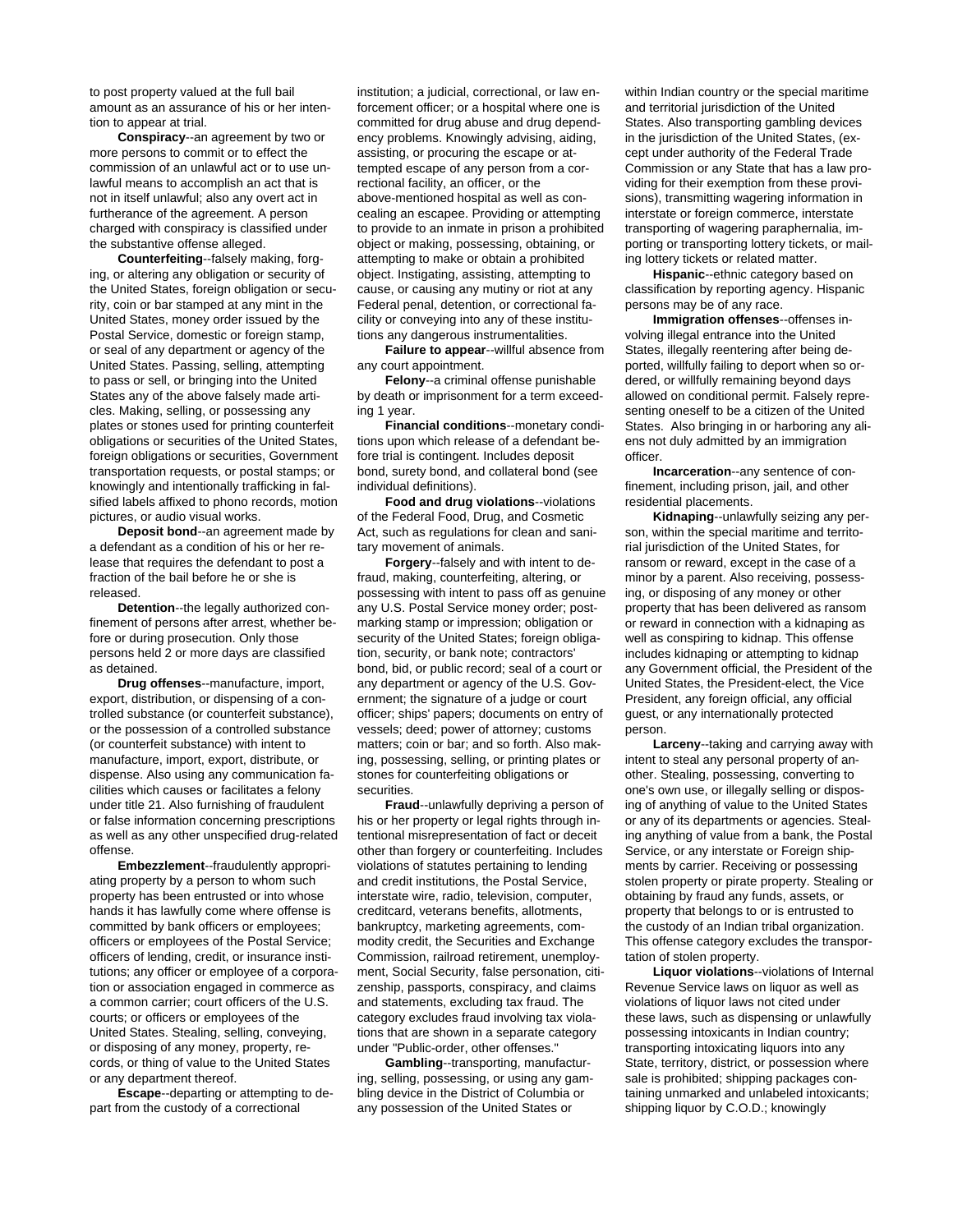delivering a liquor shipment to someone other than to whom it has been consigned; and violating in any way the Federal Alcohol Administration Act.

**Mailing or transportation of obscene materials**--knowingly using the mail for mailing obscene or crime-inciting matter. Also transporting for sale or distribution, importing, or transporting any obscene matter in interstate or foreign commerce.

**Matters concluded**--matters about which a final decision has been reached by a U.S. attorney. Includes matters filed as cases, matters declined after investigation, matters referred for disposition by U.S. magistrates, and matters otherwise terminated without reaching court.

**Migratory birds offenses**--taking, killing, or possessing migratory birds, or any part, nest, or egg thereof, in violation of Federal regulations or the transportation laws of the State, territory, or district from which the bird was taken. Misuse or nonuse of a migratory-bird hunting and conservation stamp.

**Misdemeanor**--a criminal offense punishable by a jail term not exceeding 1 year and any offenses specifically defined as a misdemeanor by the Administrative Office of the U.S. Courts for the purposes of data collection. (This category includes offenses previously called minor offenses that were reclassified under the Federal Magistrates Act of 1979.)

**Mixed sentence**--a sentence requiring the convicted offender to serve a term of incarceration, followed by a term of probation. Unless otherwise noted, offenders receiving mixed sentences are included in both incarceration and probation categories.

**Most serious offense**--the offense with the greatest potential penalty. For Federal prisoners, the offense with the longest term of incarceration actually imposed.

**Motor carrier violations**--violations of the Federal statutes concerning the Motor Carrier Act.

**Motor vehicle theft**--interstate or foreign transporting, receiving, concealing, storing, bartering, selling, or disposing of any stolen motor vehicle or aircraft.

**Murder**--the unlawful killing of a human being with malice aforethought, either expressed or implied. Nonnegligent manslaughter is the unlawful killing of a human being without malice; includes committing or attempting to commit murder (first or second degree) or voluntary manslaughter within the special maritime and territorial jurisdiction of the United States. Killing or attempting to kill any Government official, the President of the United States, the President-elect, the Vice President, any officers and employees of the United States, any foreign officials, any official guests, or any internationally protected persons. As applied to the owner or charterer of any steamboat or vessel, knowingly and willfully causing or allowing fraud,

neglect, misconduct, or violation of any law resulting in loss of life.

**National defense violations**- violations of the national defense laws of the Military Selective Service Acts, the Defense Production Act of 1950, the Economic Stabilization Act of 1970 (which includes prices, rents, and wages), the Subversive Activities Control Act, alien registration, treason (including espionage, sabotage, sedition, and the Smith Act of 1940), curfew and restricted areas, exportation of war materials, trading with an enemy, illegal use of uniform, and any other violations of the Federal statutes concerning national defense.

**Negligent manslaughter**--causing the death of another, within the special maritime and territorial jurisdiction of the United States by wanton or reckless disregard for human life. Also negligent manslaughter of any Government official, the President of the United States, the President-elect, the Vice President, any officers and employees of the United States, any foreign officials, and official guests, or any internationally protected persons. This offense category also includes misconduct, negligence, or inattention to duties by ship officers on a steamboat or vessel resulting in death to any person.

**Offense**--violation of U.S. criminal law. Where more than one offense is charged. the offense with the greatest potential penalty is reported.

**Other property offenses**--offenses that involve the destruction of property moving in interstate or foreign commerce in the possession of a common or contract carrier. The malicious destruction of Government property, or injury to U.S. postal property such as mailboxes or mailbags. Trespassing on timber and Government lands is also included in this category of offenses.

**Other public-order offenses**- violations of laws pertaining to bigamy; disorderly conduct on the U.S. Capitol grounds; civil disorder; and travel to incite riot. Included in "public-order, non-regulatory offenses."

**Other regulatory offenses**--violations of civil rights, election laws, the Communication Act of 1934 (including wire tapping and wire interception), customs laws (except narcotics and liquor), interstate commerce (Hot Oil Act, transportation or importation of prison-made goods, and the railroad and transportation acts), maritime and shipping laws, laws regarding stowaways, the Federal Boat Safety Act of 1971, U.S. postal laws (excluding injury to postal property), intimidation of witness laws, aircraft regulations, and any other regulatory offenses not listed above.

**Other sex offenses**--transporting, coercing, or enticing any individual (including minors) to go from one place to another in interstate or foreign commerce, in the District of Columbia, or in any territory or possession of the United States with the intent

and purpose to engage in prostitution, or any sexual activity for which any person can be charged with a criminal offense.

**Perjury**--knowingly or willfully giving false evidence or swearing to false statements under oath or by any means procuring or instigating any person to commit perjury. Making any false material declarations under oath in any proceeding before or ancillary to any court or grand jury of the United States. This offense also includes any officers and employees of the Government listed under 13 U.S.C. 21-25 who willfully or knowingly furnish or cause to be furnished any false information or statement.

**Personal recognizance**--pretrial release condition in which the defendant promises to appear at trial and no financial conditions are required to be met.

**Possession**--acquiring a controlled substance by misrepresentation or fraud, attempting or conspiring to possess, or simple possession of a controlled substance in schedules I-V (as defined by 21 U.S.C. 812). Also possession of a controlled substance in schedule I or II or a narcotic drug in schedule III or IV on board a vessel of the United States or vessels within custom waters of the United States, or by any citizen of the United States on board a vessel. Possessing any punch, die, plate, stone, or any other thing designed to reproduce the label upon any drug or container is an offense under this category. Distributing a small amount of marijuana for no remuneration is treated as simple possession and, therefore, is included in this offense category.

**Pretrial release**--the release of a defendant from custody, for all or part of the time before or during prosecution. The defendant may be released either on personal recognizance, unsecured bond or on financial conditions. The category includes defendants released within 2 days after arrest and defendants who were initially detained but subsequently released after raising bail or having release conditions changed at a subsequent hearing.

**Property offenses, fraudulent**- property offenses involving the elements of deceit or intentional misrepresentation. Specifically includes embezzlement, fraud (excluding tax fraud), forgery, and counterfeiting.

**Property offenses, non-fraudulent**- offenses against property: burglary, larceny, motor vehicle theft, arson, transportation of stolen property, and other property offenses (destruction of property and trespassing). These offenses are termed "non-fraudulent" only for the purpose of distinguishing them from the category "property offenses, fraudulent," above.

**Public-order, non-regulatory offenses**--offenses concerning weapons; immigration; tax law violations (tax fraud); bribery; perjury; national defense; escape; racketeering and extortion; gambling; liquor;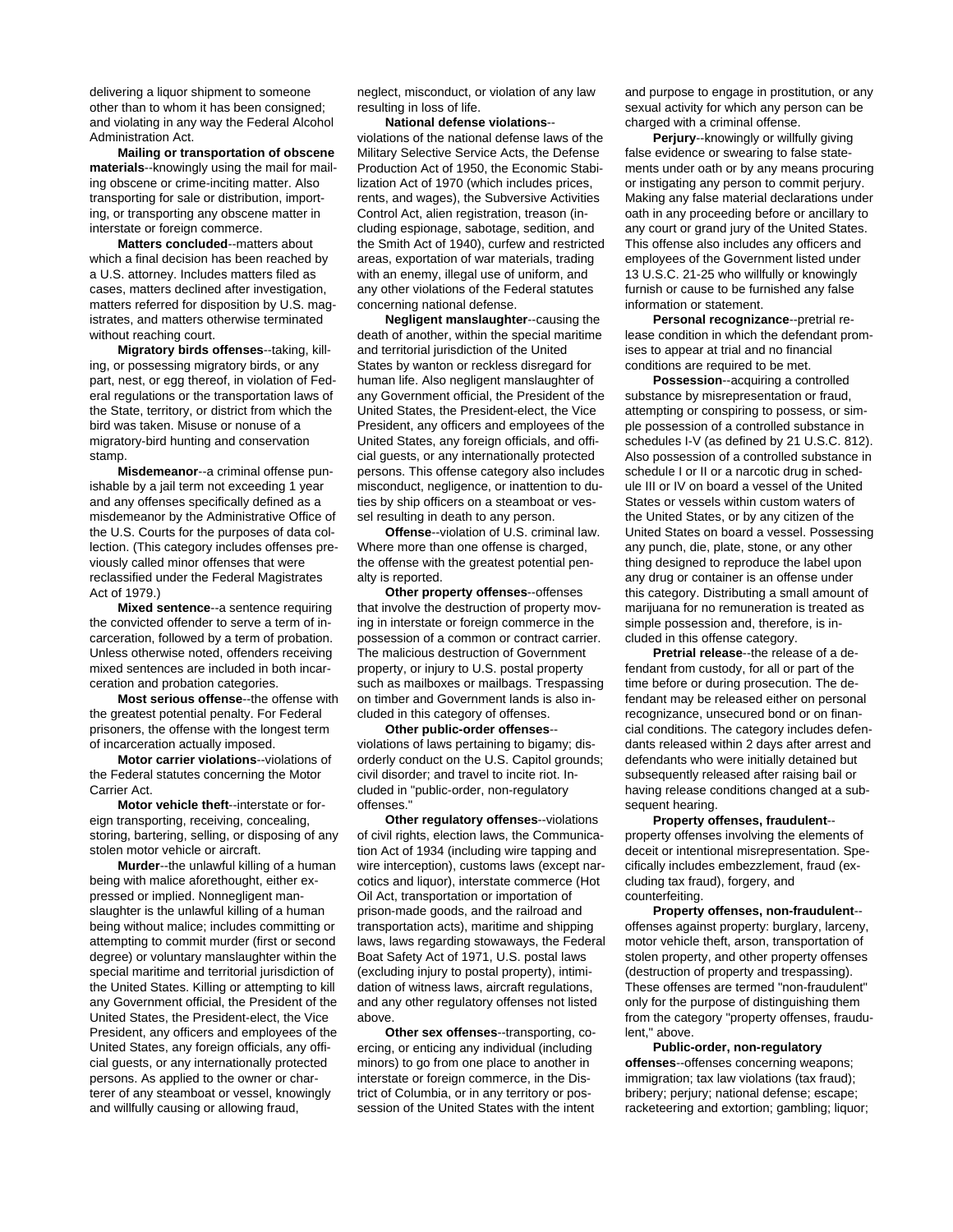mailing or transporting of obscene materials; traffic; migratory birds; conspiracy, aiding and abetting, and jurisdictional offenses; and "other public-order offenses." These offenses are termed "non-regulatory" only for the purpose of distinguishing them from the category "public-order, regulatory offenses," below.

**Public-order, regulatory offenses**- violations of regulatory laws and regulations in agriculture, antitrust, labor law, food and drug, motor carrier, and other regulatory offenses that are not specifically listed in the category "public-order, non-regulatory offenses" above.

**Racketeering and extortion**--using interstate or foreign commerce or any facility in interstate or foreign commerce to aid racketeering enterprises such as arson, bribery, gambling, liquor, narcotics, prostitution, and extortionate credit transactions. For officers or employees of the United States, or anyone representing himself or herself as such, obtaining property or money from another, with his or her consent induced by actual or threatened force, violence, blackmail, or unlawful interference with employment or business. Transmitting by interstate commerce or through the mail any threat to injure the property, the person, or the reputation of the addressee or of another or to kidnap any person with intent to extort.

**Rape**--rape, assault with intent to commit rape, and carnal knowledge of a female under 16 who is not one's wife, within the territorial and special maritime jurisdictions of the United States. Also includes cases of sexual abuse, including abuse of a minor and Federal prisoners.

**Robbery**--taking anything of value from the person or presence of another by force or by intimidation, within the special maritime and territorial jurisdiction of the United States. Also robbery of bank property, U.S. postal property, or personal property of the United States. Also assaulting or putting the life of any person in jeopardy by the use of a dangerous weapon while committing or attempting to commit such robbery.

**Sentence**--sanction imposed on a convicted offender. For sentences to incarceration, the maximum time the offender may be held in custody is reported.

**Surety bond**--an agreement by the defendant as a condition of his or her release that requires a third party (usually a bail bondsman) to promise to pay the full bail amount in the event that the defendant fails to appear.

**Suspect**--a person who is under investigation or interrogation as a likely perpetrator of a specific criminal offense.

**Tax law violations**--tax fraud offenses such as income tax fraud; evading or defeating tax; willful failure to file; fraudulently withholding an exemption certificate or failing to supply information; counterfeiting any stamps with intent to defraud the collection

or payment of tax; willful failure to collect or pay tax; putting fraudulent or false statements on tax returns; failure to obey summons to produce any papers concerning taxes; preparers of returns disclosing or using any information for any purpose other than to assist in preparing returns; failing to furnish receipts for employees of tax withheld; failing to furnish information relating to certain trusts, annuity, and bond purchase plans; and not obtaining a license for a business that makes a profit from foreign items. Also included in this offense category are violations of excise and wagering tax laws and other laws from the Internal Revenue Service title.

**Technical violation**--failure to comply with any of the conditions of pretrial release. probation, or parole, excluding alleged new criminal activity. May result in revocation of release status. Examples of conditions that may be imposed and then violated include remaining within a specified jurisdiction, or appearing at specified intervals for drug tests.

**Threats against the President**- knowingly and willfully depositing in the mail, at any post office, or by any letter carrier a letter, paper, writing, print, missive, or document containing any threat to take the life of or to inflict bodily harm upon the President, Vice President, or any other officer in order of succession to the Presidency. Knowingly and willfully making such threats in any way to the above-named people.

**Traffic offenses**--driving while intoxicated or any moving or parking violations on Federal lands.

**Trafficking**--knowingly and intentionally importing or exporting any controlled substance in schedule I, II, III, IV, or V (as defined by 21 U.S.C. 812). Manufacturing, distributing, selling, or possessing with intent to manufacture, distribute, or sell a controlled substance or a counterfeit substance. Exporting any controlled substance in schedules I-V. Manufacturing or distributing a controlled substance in schedule I or II for purposes of unlawful importation. Making or distributing any punch, die, plate, stone, or any other thing designed to reproduce the label upon any drug or container or removing or obliterating the label or symbol of any drug or container. Knowingly opening, maintaining, or managing any place for the purpose of manufacturing, distributing, or using any controlled substance.

**Transportation of stolen property**- transporting, selling, or receiving stolen goods, stolen securities, stolen moneys, stolen cattle, fraudulent State tax stamps, or articles used in counterfeiting if the above articles or goods involve or constitute interstate or foreign commerce.

**U.S. attorneys**--all United States attorneys. Prosecutorial data come from the Central system and Central Charge Files of the Executive Office for U.S. Attorneys.

**Unsecured bond**--an agreement by the defendant as a condition of his or her release in which the defendant agrees to pay full bond amount in the event of nonappearance at trial, but is not required to post security as a condition to release.

**Violation** (of pretrial release, probation, or parole)--allegation of either a new crime or a technical violation while on pretrial release, probation, or parole.

**Violent offenses**--threatening, attempting, or actually using physical force against a person. Includes murder and nonnegligent manslaughter, negligent manslaughter, assault, robbery, rape, other sex offenses (some of which may be nonviolent), kidnaping, and threats against the President. (See specific offenses.)

**Weapons violations**--violations of any of the provisions of sections 922 and 923 of title 18 concerning the manufacturing, importing, possessing, receiving, and licensing of firearms and ammunition. Manufacturing, selling, possessing, or transporting (within any territory or possession of the United States, within Indian country, or within the special maritime and territorial jurisdiction of the United States) any switchblade knife; or making, receiving, possessing, or transporting a firearm not registered in the National Firearms Registration Transfer Record. Engaging in importing, manufacturing, or dealing in firearms if not registered with the secretary in the Internal Revenue Service District in which the business is conducted or not having paid a special occupational tax. In addition, this code covers cases where in a crime of violence or drug trafficking enhanced punishment is handed down when committed with a deadly weapon.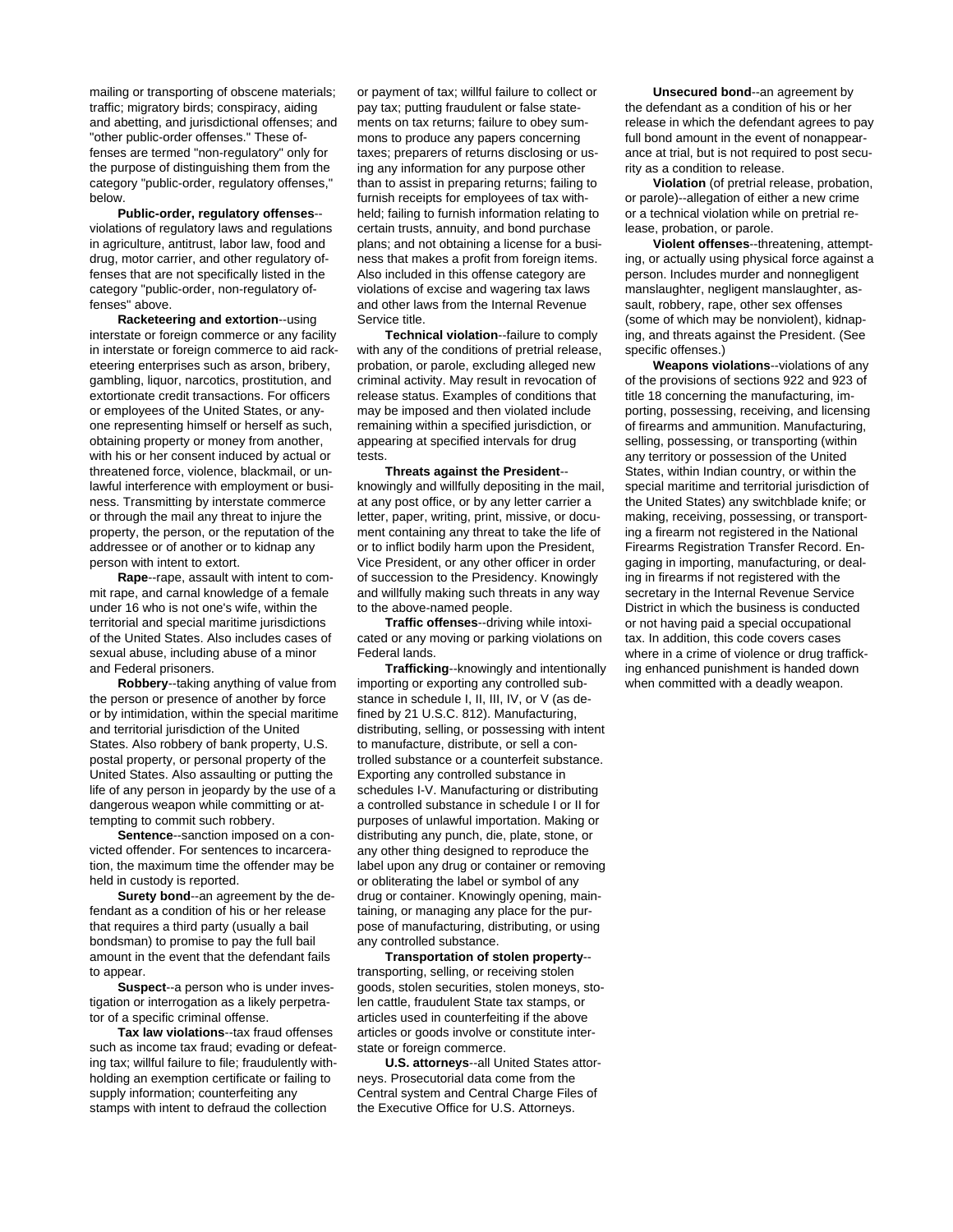## **Appendix 14**

**National Judicial Reporting Program** Survey sampling procedures and definitions of terms

Note: The following information has been excerpted from the U.S. Department of Justice, Bureau of Justice Statistics, **Felony Sentences in State Courts, 1994**, Bulletin NCJ-163391 (Washington, DC: U.S. Department of Justice, January 1997), pp. 10-12. Non-substantive editorial adaptations have been made.

## **Survey sampling procedures**

A sample of 300 counties was drawn for the 1994 National Judicial Reporting Program (NJRP) survey. Every county in the Nation had a nonzero probability of being in the sample. In general, the more felony cases a county had, the more likely it was to be in the sample.

The survey used a two-stage, stratified cluster sampling design. In the first stage the Nation's 3,109 counties or county equivalents were divided into 8 strata. Strata 1 and 2 consisted solely of the 75 largest counties in the United States as defined by the 1985 resident population. Strata 3 through 8 consisted of the remaining 3,034 counties.

Because the 75 largest counties account for a disproportionately large amount of serious crime in the Nation, they were given a greater chance of being selected than the remaining counties.

Stratum 1 consisted of both the 19 counties with the largest number of felony convictions in 1985, and 12 counties whose participation in the survey had been prearranged. Every county in stratum 1 was selected for the sample.

Stratum 2 consisted of the 44 most populous counties that were not in stratum 1. The 44 were ordered by their number of felony convictions in 1985, and then approximately every other county was selected. Stratum 2 thus contributed 23 counties to the sample. Altogether, 54 out of the 75 largest counties were sampled. Data on 1985 felony convictions were obtained from a mail survey described in **State Felony Courts and Felony Laws** (NCJ-106273) and **Census of State Felony Courts, 1985** (codebook for ICPSR 8667). The 54 sampled counties in the 1994 NJRP survey were the same 54 as in the 1986, 1988, 1990, and 1992 surveys.

The 3,034 counties not among the 75 largest were placed into 6 strata defined by the total number of felony convictions in 1985 and then arrayed within stratum by region, and within region from largest to smallest on felony conviction totals.

The final sample thus included 246 counties from among the 3,034 counties outside the 75 largest. One county did not participate in the 1994 survey and was subsequently replaced by another county in the same stratum. Case-level data were successfully obtained on convicted felons sentenced in 1994 from these 300 sampled counties. One of the 300 counties in the 1994 survey had no felony convictions during the survey period.

The 60 sampled counties in strata 1 and 3 were self-representing only, and their sampled cases therefore had a first-stage sampling weight of 1. The remaining 240 counties sampled from strata 2 and 4 through 8 were selected to represent their respective strata so that the felony conviction cases sampled had first-stage weights greater than 1.

At the second stage of sampling, a systematic sample of felons sentenced for murder/nonnegligent manslaughter, rape, robbery, aggravated assault, burglary, felony larceny/motor vehicle theft, fraud/forgery/ embezzlement, drug trafficking, drug possession, weapons offenses, and other offenses was selected from each county's official records. The sample for the 1994 survey numbered 85,191 cases. Of these, 59,152 cases were in the 75 largest counties.

Rates at which cases were sampled varied by stratum and crime type. In smaller counties every felony case was selected. In larger counties all murder cases and rape cases were typically included, but other offense categories were sampled.

The survey targeted and recorded initial sentences imposed in 1994. If a sentence was imposed on one date and then modified at a later date, the revision was ignored. The survey recorded sentences that were actually executed and excluded suspended sentences.

Because the year of conviction was not a defining characteristic, some cases in the sample were of persons convicted before 1994, but not sentenced until 1994.

In a few counties, where it was impractical to target sentences in 1994, the target was felons convicted in 1994. Therefore, in some of the cases the data relate to sentences imposed after 1994.

## **Sources of data**

For 85% of the 300 counties sampled for the 1994 survey, NJRP data were obtained directly from the State courts. Other sources included prosecutor offices, sentencing commissions, and statistical agencies. Individual-level NJRP records were obtained through a variety of collection methods, including magnetic tape (64% of the counties) and field collection (9% of the counties). Data on other cases were obtained from photocopies of official documents and survey questionnaires completed by court officials (27% of the counties).

Data collection was performed by the U.S. Bureau of the Census.

#### **Sampling error**

NJRP data were obtained from a sample and not from a complete enumeration. Consequently, they are subject to sampling error. A standard error, which is a measure of sampling error, is associated with each number reported. In general, if the difference between two numbers is at least twice the standard error of that difference, there is at least 95% confidence that the two numbers do in fact differ; that is, the apparent difference is not simply the result of surveying a sample rather than the entire population.

National estimates of the number of convictions for individual crime categories and for the aggregate total had a coefficient of variation of 3%. Users interested in the standard errors for each table should consult the Source.

#### **Crime definitions**

Before the sample was drawn, each felon sentenced in the sampled counties in 1994 was placed into 1 of the 11 offense categories identified above. If the felon was convicted of more than one felony offense, the offense category was the most serious offense. The hierarchy from most to least serious offense was murder, rape, robbery, aggravated assault, burglary, drug trafficking, weapons, forgery/fraud/embezzlement, larceny/motor vehicle theft, drug possession, and all other felonies. The hierarchy was determined from an analysis of two factors that reflect how seriously the justice system treats different offenses: the sentence length imposed and the time actually served in prison before release. In general, the higher the offense is in the hierarchy, the more serious it is in terms of the two factors.

Sample selection procedures gave each sentenced felon a single chance to be in the sample. However, felons who appeared in court on more than 1 day for different offenses and received a sentence at each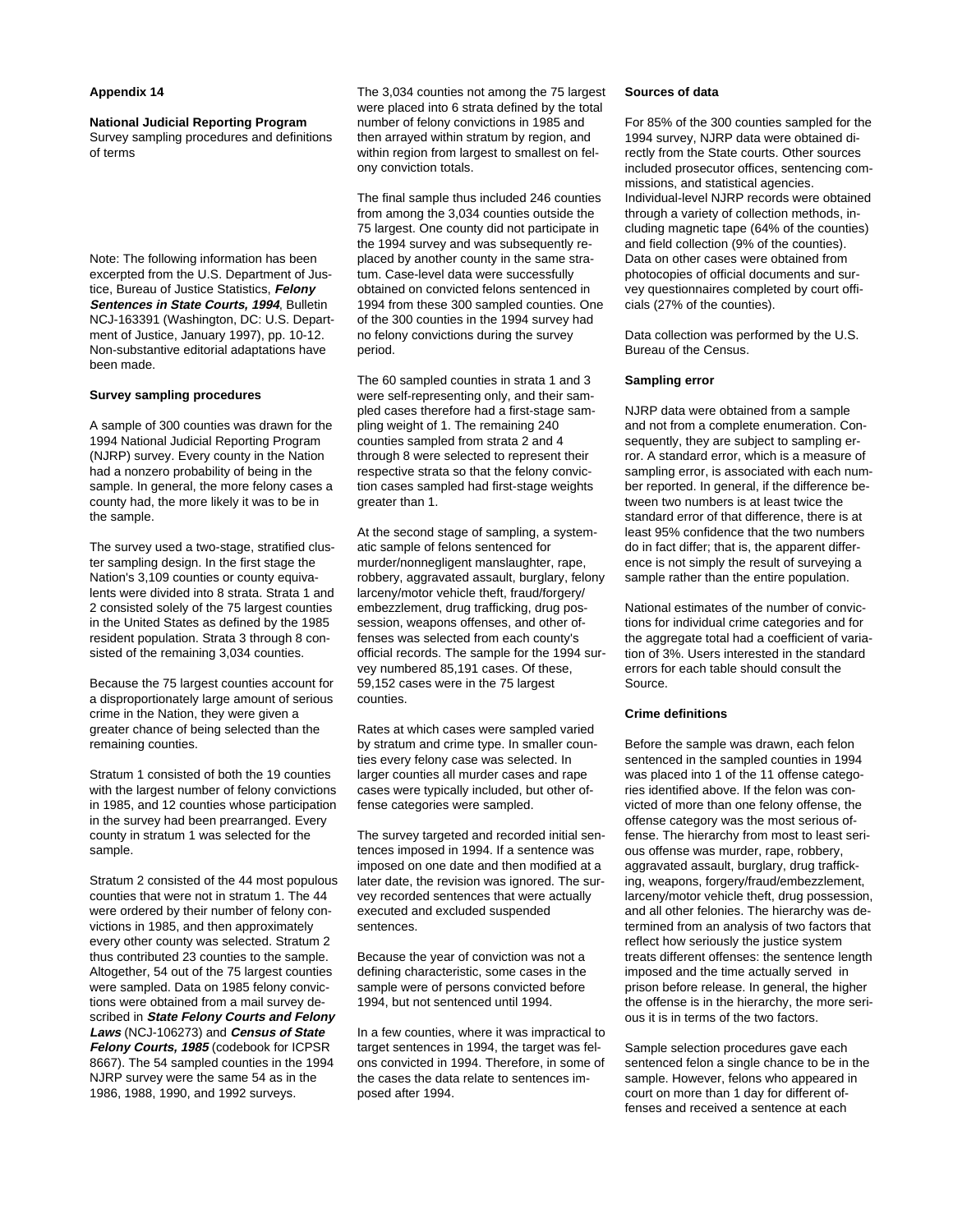reappearance had more than a single chance.

At the data analysis stage, cases were aggregated according to their offense designation at time of sampling, with the single exception of "other violent." "Other violent" is a category shown in the tables, but it was not a category at sampling. The "other violent" category was formed from the sampling category "other felonies." That is, after sampling, sampled cases designated "other felonies" were coded either "violent," "nonviolent," or "not ascertained," based on data available. Cases coded "not ascertained" were rare. For data analysis purposes, cases coded "other violent" were removed from the "other felonies" category and shown separately in the tables. The 11 original offense categories, and "other violent" are defined as follows:

**Murder and nonnegligent manslaughter**--Murder is (1) intentionally causing the death of another person without extreme provocation or legal justification or (2) causing the death of another while committing or attempting to commit another crime. Nonnegligent (or voluntary) manslaughter is intentionally and without legal justification causing the death of another when acting under extreme provocation. The combined category of murder and nonnegligent manslaughter excludes involuntary or negligent manslaughter, conspiracies to commit murder, solicitation of murder, and attempted murder.

**Rape**--Forcible intercourse (vaginal, anal, or oral) with a female or male. Includes forcible sodomy or penetration with a foreign object (both of which are sometimes called "deviate sexual assault"); excludes statutory rape or any other nonforcible sexual acts with a minor or with someone unable to give legal or factual consent. Includes attempts.

**Robbery**--The unlawful taking of property that is in the immediate possession of another, by force or the threat of force. Includes forcible purse snatching but excludes nonforcible purse snatching, which is classified as larceny/theft. Includes attempts.

**Aggravated assault**--(1) Intentionally and without legal justification causing serious bodily injury, with or without a deadly weapon or (2) using a deadly or dangerous weapon to threaten, attempt, or cause bodily injury, regardless of the degree of injury if any. Includes attempted murder, aggravated battery, felonious assault, and assault with a deadly weapon.

**Other violent**--Violent offenses excluding murder and nonnegligent manslaughter, rape, robbery, and aggravated assault. Includes offenses such as sexual assault, kidnaping, extortion, and negligent manslaughter. Includes attempts.

**Burglary**--The unlawful entry of a fixed structure used for regular residence, industry, or business, with or without the use of

force, to commit a felony or theft. Includes attempts.

**Larceny and motor vehicle theft**-- Larceny is the unlawful taking of property other than a motor vehicle from the possession of another, by stealth, without force or deceit. Includes pocket picking, nonforcible purse snatching, shoplifting, and thefts from motor vehicles. Excludes receiving and/or reselling stolen property (fencing) and thefts through fraud or deceit. Includes attempts. Motor vehicle theft is the unlawful taking of a self-propelled road vehicle owned by another. Includes the theft of automobiles, trucks, and motorcycles but excludes the theft of boats, aircraft, or farm equipment (which is classified as larceny/theft). Also includes receiving, possessing, stripping, transporting, and reselling stolen vehicles and unauthorized use of a vehicle (joyriding). Includes attempts.

**Fraud, forgery, and embezzlement**--Using deceit or intentional misrepresentation to unlawfully deprive a person of his or her property or legal rights. Includes offenses such as check fraud, confidence games, counterfeiting, and credit card fraud. Includes attempts.

**Drug possession**--Includes possession of an illegal drug, but excludes "possession with intent to sell." Includes attempts.

**Drug trafficking**--Includes manufacturing, distributing, selling, smuggling, or "possession with intent to sell." Includes attempts.

**Weapons offenses**--The unlawful sale, distribution, manufacture, alteration, transportation, possession, or use of a deadly or dangerous weapon or accessory.

**Other felonies**--All felony offenses not listed above. Includes receiving stolen property, driving while intoxicated or other traffic offenses, bribery, obstructing justice, escaping from custody, family offenses (such as child neglect, contributing to the delinquency of a minor, nonpayment of child support), and nonviolent sexual offenses (such as statutory rape, incest, pornography offenses, pimping, prostitution). Includes attempts.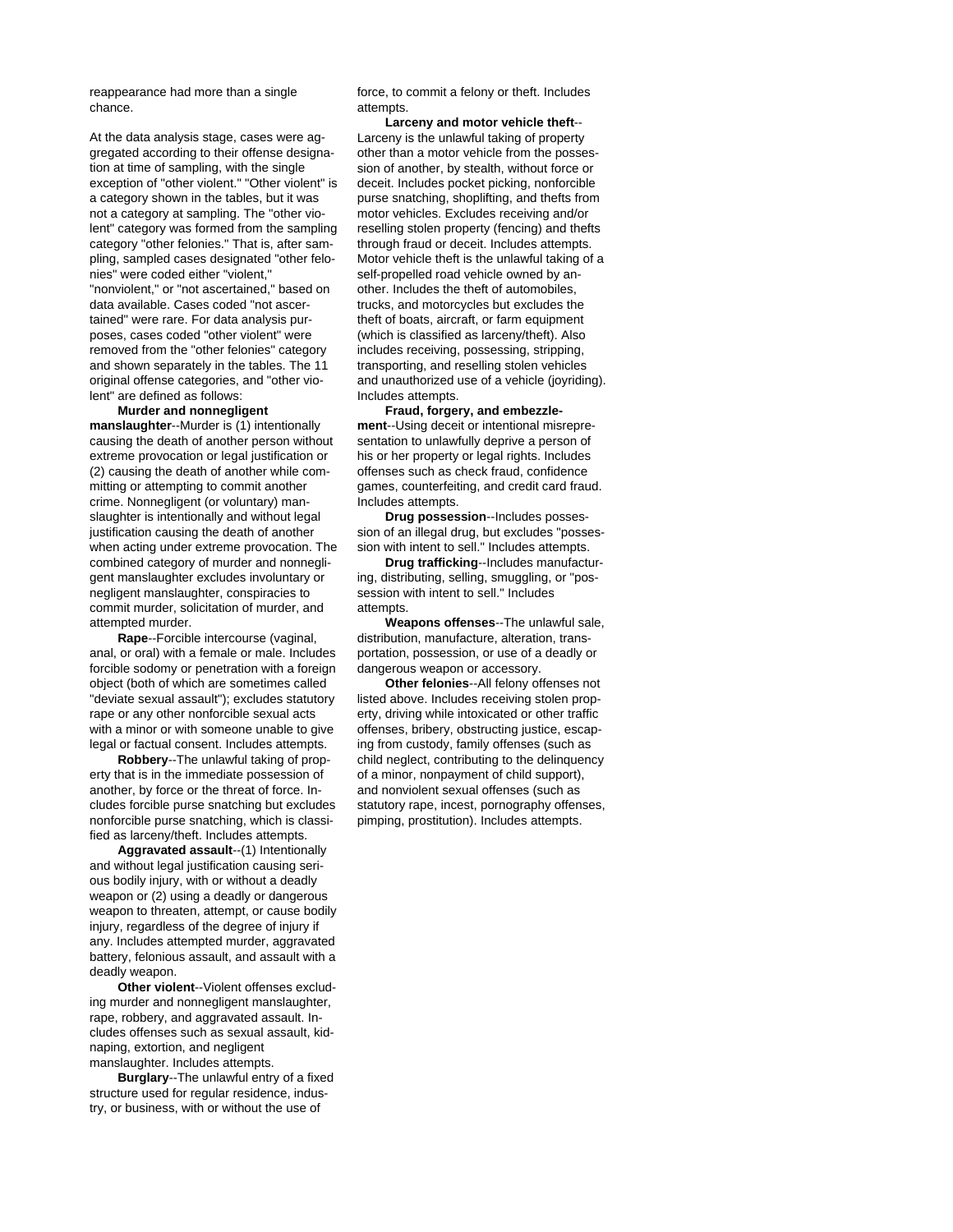### **Appendix 15**

**Juvenile Court Statistics** Methodology, definitions of terms, and offenses within categories

This information was excerpted from Jeffrey A. Butts et al., **Juvenile Court Statistics 1994**, U.S. Department of Justice, Office of Juvenile Justice and Delinquency Prevention (Washington, DC: Office of Juvenile Justice and Delinquency Prevention, 1996), pp. 1-3, 51-61; and Jeffrey A. Butts et al., "Juvenile Court Statistics 1994," Washington, DC: U.S. Department of Justice, Office of Juvenile Justice and Delinquency Prevention, 1996. (Machine-readable data file.) Nonsubstantive editorial adaptations have been made.

## **Methodology**

These data are national estimates of juvenile delinquency derived from a nonprobability sample of delinquency cases disposed in 1994 by courts with juvenile jurisdiction. Such courts may also handle other matters, including traffic violations, child support, adoption, and child abuse and neglect. However, these data focus on the courts' handling of juveniles charged with criminal law violations.

Data collection involves the secondary analysis of data originally compiled by juvenile courts or juvenile justice agencies to meet their own information and reporting needs. As a consequence, the incoming data are not uniform across jurisdictions. In addition, the data are not from a scientifically selected probability sample of courts, but rather from those juvenile systems that routinely collect and willingly disseminate their data. To combine information from various sources, the data were restructured into two standardized data sets: detailed case-level data and aggregate court-level data.

Case-level data are usually generated by courts with automated client tracking information systems or automated case reporting systems. These data describe in detail the characteristics of each delinquency and status offense case handled by the courts. The court-level aggregate statistics were either abstracted from annual reports of State and local courts or supplied on request by local and State agencies. These data describe the number of delinquency and status offense cases handled by a court in a defined time period. National estimates are derived from a sample of 761,897 individual case records from 1,405 jurisdictions in 26

States with jurisdiction over 51% of the Nation's youth population at risk, and a sample of compatible court-level aggregate statistics on an additional 191,789 delinquency cases from 411 jurisdictions in an additional 7 States. In all, the national estimates are based on data reported by 1,816 jurisdictions covering 67% of the Nation's youth population at risk.

National estimates of the number and characteristics of delinquency and petitioned status offense cases disposed by juvenile courts in 1994 were developed using the national case-level data, the national courtlevel data, and county-level youth population at risk estimates. The basic assumption underlying the estimation procedure is that similar legal and demographic factors shape the volume and characteristics of juvenile court cases in reporting counties and nonreporting counties of similar size and features. The weighting procedures developed to generate national estimates of court activity from the nonprobability sample control for many factors, including the size of the community; the demographic composition of a community's youth population; the volume of cases referred to reporting courts; the age, sex, and race characteristics of the youth involved; and the offense characteristics of the cases. Despite these controls and others, no procedure can completely overcome the fundamental threats to validity associated with the use of a nonprobability sample.

The unit of count is a case disposed by a court with juvenile jurisdiction. A case represents a youth processed by a juvenile court on a new referral regardless of the number of charges contained in that referral. A youth charged with four burglaries in a single referral represents a single case, whereas a youth referred to court intake for three burglaries and referred again the following week on another burglary charge represents two cases, even if the court eventually merges the two referrals for efficient processing.

The offense coded was the most serious offense for which the youth was referred to court. Attempts to commit an offense were included under that offense category except attempted murder, which was included in the aggravated assault category.

The term disposed means that a definite action has been taken or that a plan of treatment has been selected or initiated. It does not necessarily mean that the case is closed or terminated in the sense that all contact with the youth has ceased.

### **Definitions of terms**

**Adjudicated**--Judicially determined (judged) to be a delinquent or status offender.

**Delinquent act/offense**--An act committed by a juvenile for which an adult could be prosecuted in a criminal court, but when committed by a juvenile is within the jurisdiction of the juvenile court.

**Detention**--The placement of a youth in a restrictive facility between referral to court and case disposition.

**Juvenile**--Youth at or below the upper age of juvenile court jurisdiction. See Upper age of jurisdiction and Youth population at risk.

**Nonpetitioned cases**--Informally handled cases that duly authorized court personnel screen for adiustment prior to the filing of a formal petition. Such personnel include judges, referees, probation officers, other officers of the court, and/or an agency statutorily designated to conduct petition screening for the juvenile court.

**Petitioned cases**--Formally handled cases that appear on the official court calendar in response to the filing of a petition or other legal instrument requesting the court to adjudicate the youth a delinquent, status offender, or a dependent child, or to waive (transfer) the youth to criminal court for processing as an adult.

**Placement out-of-home**--Cases in which youth were placed in a residential facility housing delinquents or status offenders or were otherwise removed from their home.

**Probation**--Cases in which youth were placed on informal/voluntary or formal/courtordered probation or supervision.

**Race**--The race of the youth referred as determined by the youth or by court personnel.

**White**--A person having origins in any of the original peoples of Europe, North Africa, or the Middle East. (Nearly all Hispanics were included in the white racial category.)

**Black**--A person having origins in any of the black racial groups of Africa.

**Other**--A person having origins in any of the original peoples of North America, the Far East, Southeast Asia, the Indian Subcontinent, or the Pacific Islands.

**Transfer/waiver**--Cases that were waived or transferred to criminal court as the result of a waiver or transfer hearing in juvenile court. Cases are included in this category only if the transfer resulted from judicial actions alone. Some cases can be transferred to criminal court through the actions of prosecutors. However, these data report judicial waivers only. Excluded are cases that were transferred to criminal court under concurrent jurisdiction provisions.

**Upper age of jurisdiction**--The oldest age at which a juvenile court has original jurisdiction over an individual for law-violating behavior. For the time period covered by these data in three States (Connecticut, New York, and North Carolina) the upper age of jurisdiction was 15, in eight States (Georgia, Illinois, Louisiana, Massachusetts, Michigan,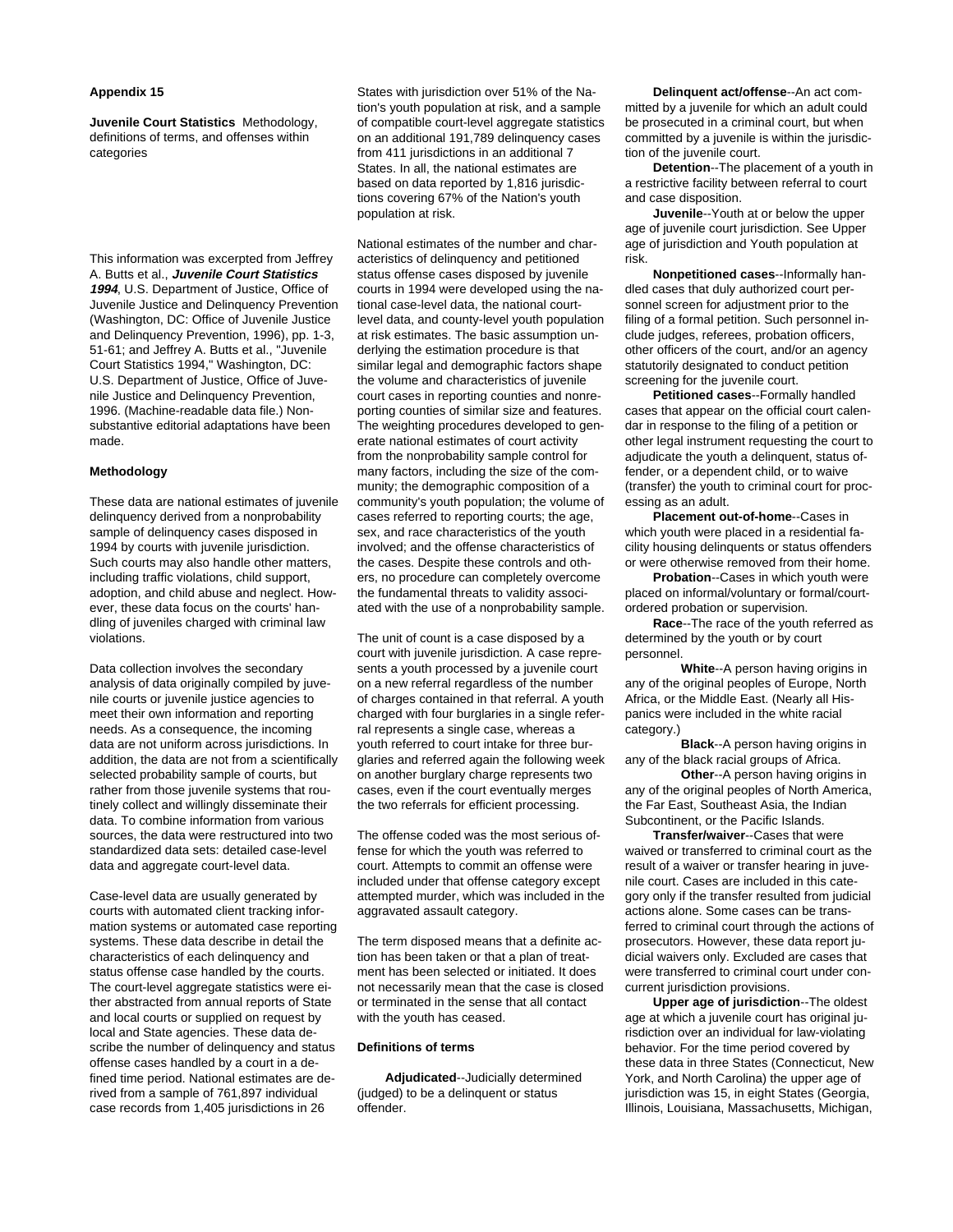Missouri, South Carolina, and Texas) the upper age of jurisdiction was 16, in Wyoming it was 18, and in the remaining 38 States and the District of Columbia the upper age of jurisdiction was 17. It must be noted that within most States there are exceptions to the age criteria that place or permit youth at or below the State's upper age of jurisdiction to be under the original jurisdiction of the adult criminal court. For example, in most States if a youth of a certain age is charged with one of a defined list of what are commonly labeled "excluded offenses," the case must originate in the adult criminal court. In addition, in a number of States, the district attorney is given the discretion of filing certain cases either in the juvenile or in the criminal court. Therefore, while the upper age of jurisdiction is commonly recognized in all States, there are numerous exceptions to this age criterion.

**Youth population at risk**--For delinquency and status offense matters this is the number of children from age 10 through the upper age of jurisdiction. In all States the upper age of jurisdiction is defined by statute. In most States individuals are considered adults when they reach their 18th birthday. Therefore, for these States, the delinquency and status offense youth population at risk would equal the number of children who are 10 through 17 years of age living within the geographical area serviced by the court.

# **Offenses within categories**

**Crimes against persons**--This category includes criminal homicide, forcible rape, robbery, aggravated assault, simple assault, and other person offenses as defined below.

**Criminal homicide**--Causing the death of another person without legal justification or excuse. Criminal homicide is a summary category, not a single codified offense. The term, in law, embraces all homicides where the perpetrator intentionally killed someone without legal justification, or accidentally killed someone as a consequence of reckless or grossly negligent conduct. It includes all conduct encompassed by the terms murder, nonnegligent (voluntary) manslaughter, negligent (involuntary) manslaughter, and vehicular manslaughter. The term is broader than the Crime Index category used in the Federal Bureau of Investigation's Uniform Crime Reports (UCR) in which murder and nonnegligent manslaughter does not include negligent manslaughter or vehicular manslaughter.

**Forcible rape**--Sexual intercourse or attempted sexual intercourse with a female against her will by force or threat of force. The term is used in the same sense as in the UCR Crime Index. (Some States have enacted gender neutral rape or sexual assault statutes that prohibit forced sexual penetration of either sex. Data reported by

such States do not distinguish between forcible rape of females as defined above and other sexual assaults.)

**Robbery**--Unlawful taking or attempted taking of property that is in the immediate possession of another by force or the threat of force. The term is used in the same sense as in the UCR Crime Index and includes forcible purse snatching.

**Assault**--Unlawful intentional inflicting, or attempted or threatened inflicting, of injury upon the person of another.

# **Aggravated assault**--

Unlawful intentional inflicting of serious bodily injury, or unlawful threat or attempt to inflict bodily injury or death by means of a deadly or dangerous weapon with or without actual infliction of any injury. The term is used in the same sense as in the UCR Crime Index. It includes conduct included under the statutory names aggravated assault and battery, aggravated battery, assault with intent to kill, assault with intent to commit murder or manslaughter, atrocious assault, attempted murder, felonious assault, and assault with a deadly weapon.

**Simple assault**--Unlawful intentional inflicting, or attempted or threatened inflicting, of less than serious bodily injury without a deadly or dangerous weapon. The term is used in the same sense as in UCR reporting. Simple assault is often not distinctly named in statutes since it consists of all assaults not explicitly named and defined as serious. Unspecified assaults are contained in the other offenses against persons category.

**Other offenses against persons**- -This category includes kidnaping, violent sex acts other than forcible rape (e.g., incest, sodomy), custody interference, unlawful restraint, false imprisonment, reckless endangerment, harassment, and attempts to commit any such acts.

**Crimes against property**--This category includes burglary, larceny, motor vehicle theft, arson, vandalism, stolen property offenses, trespassing, and other property offenses as defined below.

**Burglary**--Unlawful entry or attempted entry of any fixed structure, vehicle or vessel used for regular residence, industry, or business, with or without force, with intent to commit a felony or larceny. The term is used in the same sense as in the UCR Crime Index.

**Larceny**--Unlawful taking or attempted taking of property (other than a motor vehicle) from the possession of another, by stealth, without force and without deceit, with intent to permanently deprive the owner of the property. This term is used in the same sense as in the UCR Crime Index. It includes shop-lifting and purse snatching without force.

**Motor vehicle theft**--Unlawful taking, or attempted taking, of a self-propelled road vehicle owned by another, with the

intent to deprive the owner of it permanently or temporarily. The term is used in the same sense as in the UCR Crime Index. It includes joyriding or unauthorized use of a motor vehicle as well as grand theft auto.

**Arson**--Intentional damaging or destruction by means of fire or explosion of the property of another without the owner's consent, or of any property with intent to defraud, or attempting the above acts. This term is used in the same sense as in the UCR Crime Index.

**Vandalism**--Destroying or damaging, or attempting to destroy or damage, the property of another without the owner's consent, or public property, except by burning.

**Stolen property offenses**-- Unlawfully and knowingly receiving, buying, or possessing stolen property, or attempting any of the above. The term is used in the same sense as the UCR category stolen property; buying, receiving, possessing.

**Trespassing**--Unlawful entry or attempted entry of the property of another with the intent to commit a misdemeanor, other than larceny, or without intent to commit a crime.

**Other property offenses**--This category includes extortion and all fraud offenses, such as forgery, counterfeiting, embezzlement, check or credit card fraud, and attempts to commit any such offenses.

**Drug law violations**--Unlawful sale, purchase, distribution, manufacture, cultivation, transport, possession, or use of a controlled or prohibited substance or drug, or drug paraphernalia, or attempts to commit these acts. Sniffing of glue, paint, gasoline and other inhalants also are included; therefore, the term is broader than the UCR category drug abuse violations.

**Offenses against public order**-- This category includes weapons offenses, non-violent sex offenses, non-status liquor law violations, disorderly conduct, obstruction of justice, and other offenses against public order as defined below.

**Weapons offenses**--Unlawful sale, distribution, manufacture, alteration, transportation, possession, or use of a deadly or dangerous weapon, or accessory, or attempt to commit any of these acts. The term is used in the same sense as the UCR category weapons; carrying, possessing, etc.

**Sex offenses**--All offenses having a sexual element, not involving violence. The term combines the meaning of the UCR categories prostitution and commercialized vice and sex offenses. It includes offenses such as statutory rape, indecent exposure, prostitution, solicitation, pimping, lewdness, fornication, and adultery.

**Liquor law violations, not status**--Being in a public place while intoxicated through consumption of alcohol, or intake of a controlled substance or drug. It includes public intoxication, drunkenness, and other